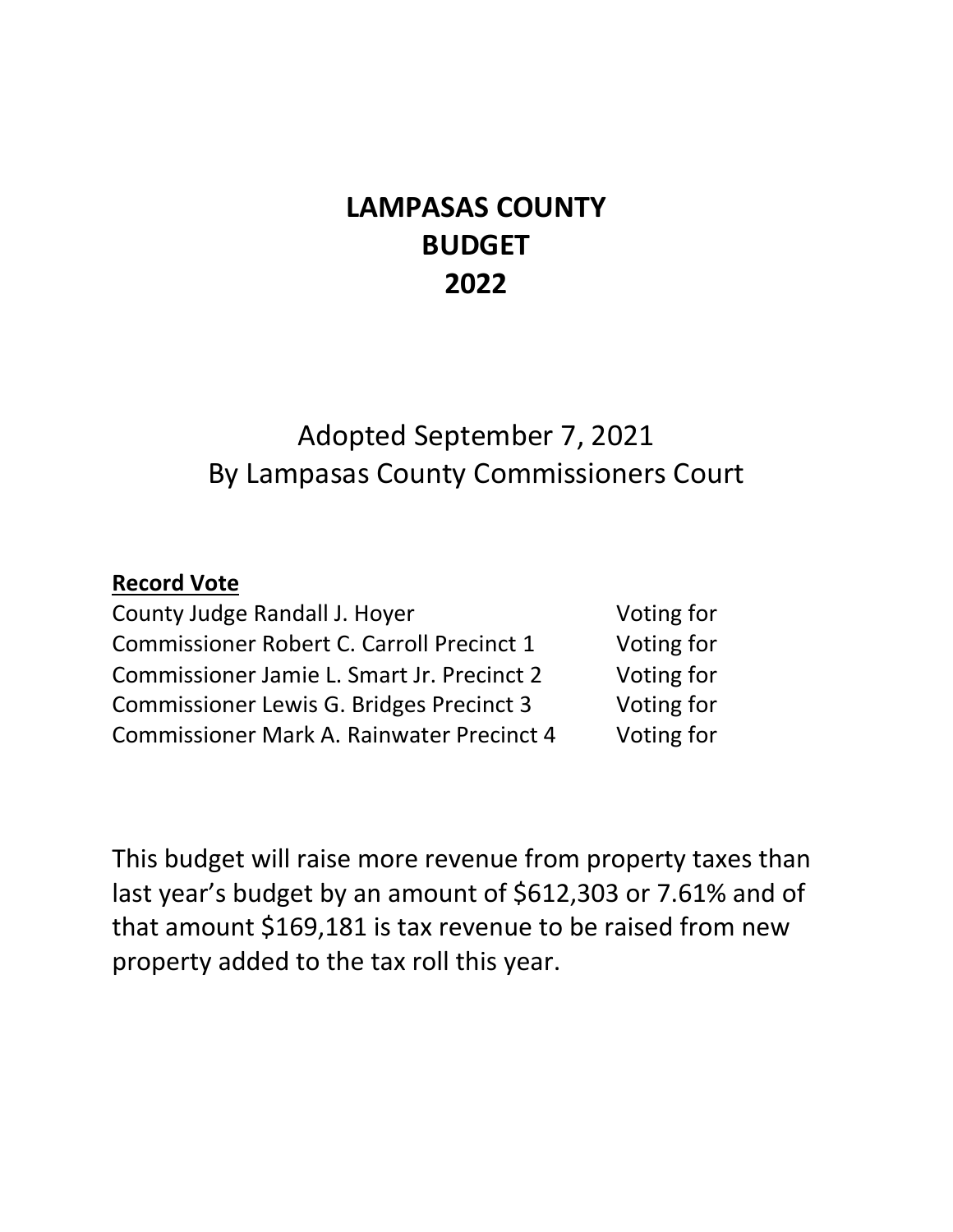APPROVED BUDGET<br>45 OF: SEPTEMBER 30TH, 2007 AS OF: SEPTEMBER 30TH, 2021

FINANCIAL SUMMARY

|                           | ACTUAL         | ACTUAL       | CURRENT       | ADOPTED       |
|---------------------------|----------------|--------------|---------------|---------------|
| ACCT NO#<br>ACCT NAME     | 2019           | 2020         | <b>BUDGET</b> | <b>BUDGET</b> |
| REVENUE SUMMARY           |                |              |               |               |
| 01-COUNTY JUDGE           | 224,815.04     | 523,828.38   | 361,851.00    | 174,887.00    |
| 02-COUNTY AUDITOR         | 2,246.71       | 13, 136.54   | 1,900.00      | 1,900.00      |
| 03-COUNTY TREASURER       | 165,051.83     | 200, 528.53  | 80,500.00     | 80,500.00     |
| 04-CO TAX ASSESSOR        | 7,562,243.97   | 8,399,150.60 | 8,473,318.00  | 9,050,345.00  |
| 05-COUNTY CLERK           | 247,028.90     | 271,006.71   | 230,300.00    | 230,300.00    |
| 06-DISTRICT CLERK         | 197,795.23     | 173, 225.29  | 158,500.00    | 158,500.00    |
| 07-COUNTY SHERIFF         | 707, 377.68    | 70,782.82    | 59,815.00     | 59,815.00     |
| 08-COUNTY/DISTRICT ATTNY  | 32,486.51      | 28,880.00    | 27,500.00     | 27,500.00     |
| 09-NON-DEPARTMENTAL       | 5.10           | 0.00         | 1,000.00      | 1,000.00      |
| 10-CONSTABLES 1, 3 & 4    | 14,300.36      | 14,858.85    | 5,000.00      | 5,000.00      |
| 11-COUNTY LOCATED AT CITY | 73,104.76      | 1,338.00     | 3,000.00      | 3,000.00      |
| 12-JUSTICE OF PEACE #1    | 163,595.34     | 176, 354.22  | 142,500.00    | 142,500.00    |
| 13-JUSTICE OF PEACE #3    | 32,733.74      | 31, 111.20   | 33,100.00     | 33,100.00     |
| 14-JUSTICE OF PEACE #4    | 80,883.43      | 79,129.57    | 56,100.00     | 56,100.00     |
| 15-COUNTY EXTENSION OFF   | 0.00           | 0.00         | 0.00          | 0.00          |
| 16-ADULT PROBATION        | 0.00           | 0.00         | 0.00          | 0.00          |
| $17-E.M.S$                | 0.00           | 0.00         | 0.00          | 0.00          |
| 18-JUDICIAL               | 0.00           | 3,435.64     | 0.00          | 0.00          |
| 19-HUMAN RESOURCES        | 700.00         | 300.00       | 0.00          | 0.00          |
|                           |                |              |               |               |
| *** TOTAL REVENUE ***     | 9,504,368.60   | 9,987,066.35 | 9,634,384.00  | 10,024,447.00 |
| EXPENDITURE SUMMARY       |                |              |               |               |
| 01-COUNTY JUDGE           | 411,775.47     | 410, 454.05  | 442,258.00    | 446,336.00    |
| 02-COUNTY AUDITOR         | 283, 439.01    | 363, 393.98  | 663,772.00    | 670,069.00    |
| 03-COUNTY TREASURER       | 158,305.07     | 156,388.05   | 170,727.00    | 173,257.00    |
| 04-CO TAX ASSESSOR        | 402, 911.00    | 402,502.15   | 439,568.00    | 441,360.00    |
| 05-COUNTY CLERK           | 265,874.91     | 274,260.19   | 295,907.00    | 301,601.00    |
| 06-DISTRICT CLERK         | 262,749.48     | 252,922.66   | 289,105.00    | 293,006.00    |
| 07-COUNTY SHERIFF         | 4, 134, 190.23 | 3,850,050.99 | 4,478,432.00  | 4,641,900.00  |
| 08-COUNTY/DISTRICT ATTNY  | 309,495.69     | 314,266.00   | 345, 421.00   | 343,686.00    |
| 09-NON-DEPARTMENTAL       | 1,075,876.88   | 959, 473.56  | 1,179,290.00  | 1,403,023.00  |
| 10-CONSTABLES 1, 3 & 4    | 58,464.40      | 66,047.76    | 82,569.00     | 86,858.00     |
| 11-COUNTY LOCATED AT CITY | 286, 955.43    | 219,786.87   | 254,264.00    | 303,739.00    |
| 12-JUSTICE OF PEACE #1    | 158,833.45     | 179,042.27   | 181, 437.00   | 167,836.00    |
| 13-JUSTICE OF PEACE #3    | 142,790.84     | 143,833.25   | 137, 115.00   | 153,697.00    |
| 14-JUSTICE OF PEACE #4    | 159,229.52     | 159,678.96   | 178,541.00    | 170,855.00    |
| 15-COUNTY EXTENSION OFF   | 115,715.72     | 112,046.86   | 124,478.00    | 126,796.00    |
| 16-ADULT PROBATION        | 3,061.10       | 1,985.91     | 3,600.00      | 3,600.00      |
| $17-E.M.S$                | 70,000.00      | 0.00         | 0.00          | 0.00          |
| 18-JUDICIAL               | 215, 193.47    | 228,901.24   | 306,100.00    | 296,828.00    |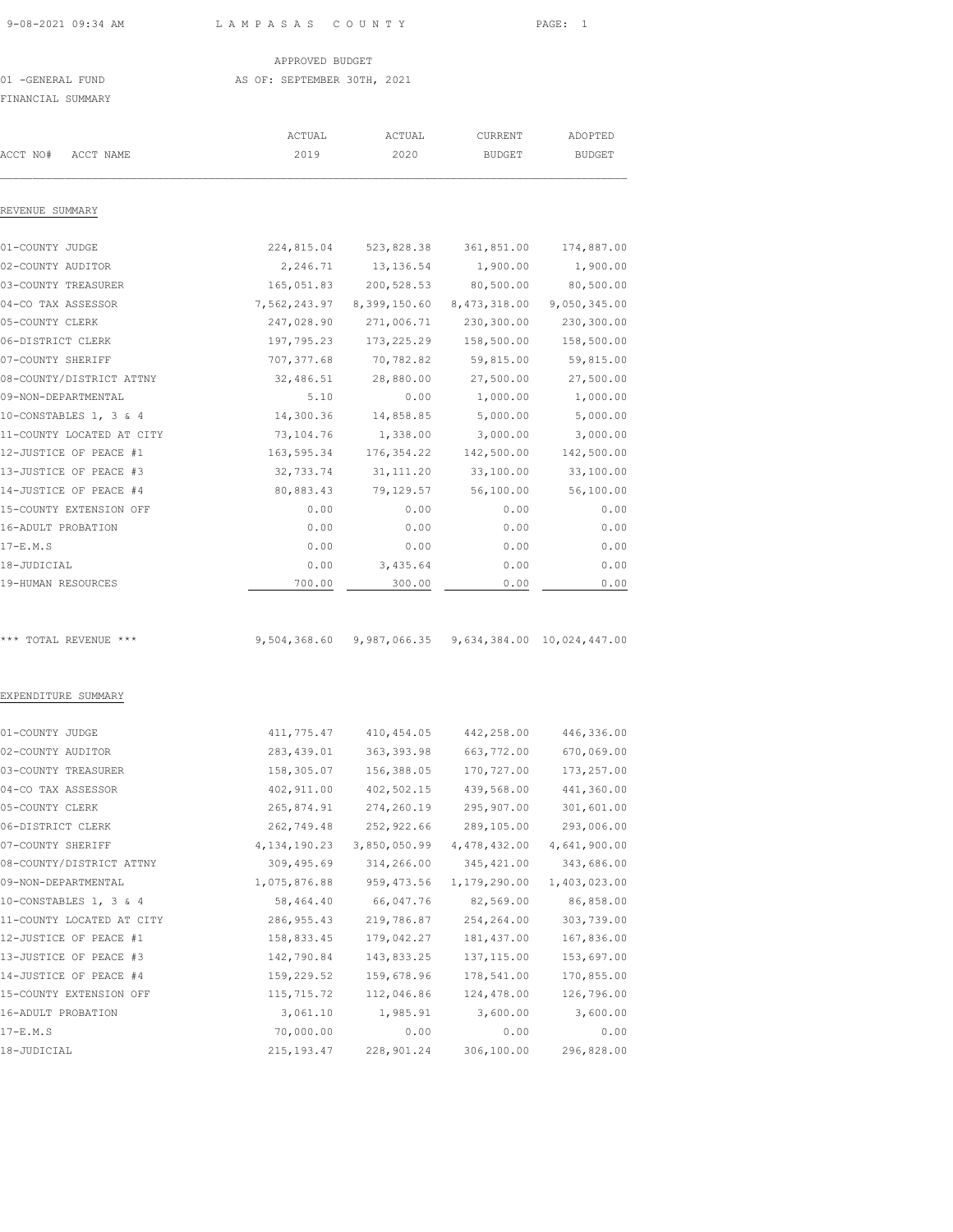| 9-08-2021 09:34 AM                 | LAMPASAS COUNTY             |                                                         |         | $\overline{2}$<br>PAGE: |
|------------------------------------|-----------------------------|---------------------------------------------------------|---------|-------------------------|
|                                    | APPROVED BUDGET             |                                                         |         |                         |
| 01 -GENERAL FUND                   | AS OF: SEPTEMBER 30TH, 2021 |                                                         |         |                         |
| FINANCIAL SUMMARY                  |                             |                                                         |         |                         |
|                                    | ACTUAL                      | ACTUAL                                                  | CURRENT | ADOPTED                 |
| ACCT NO#<br>ACCT NAME              | 2019                        | 2020                                                    | BUDGET  | BUDGET                  |
| 19-HUMAN RESOURCES                 | 56,225.81                   | 56,199.67 61,800.00                                     |         | 0.00                    |
| *** TOTAL EXPENDITURES ***         |                             | 8,571,087.48  8,151,234.42  9,634,384.00  10,024,447.00 |         |                         |
|                                    |                             |                                                         |         |                         |
| REVENUES OVER/(UNDER) EXPENDITURES |                             | 933, 281.12 1, 835, 831.93                              | 0.00    | 0.00                    |
|                                    | --------------              |                                                         |         |                         |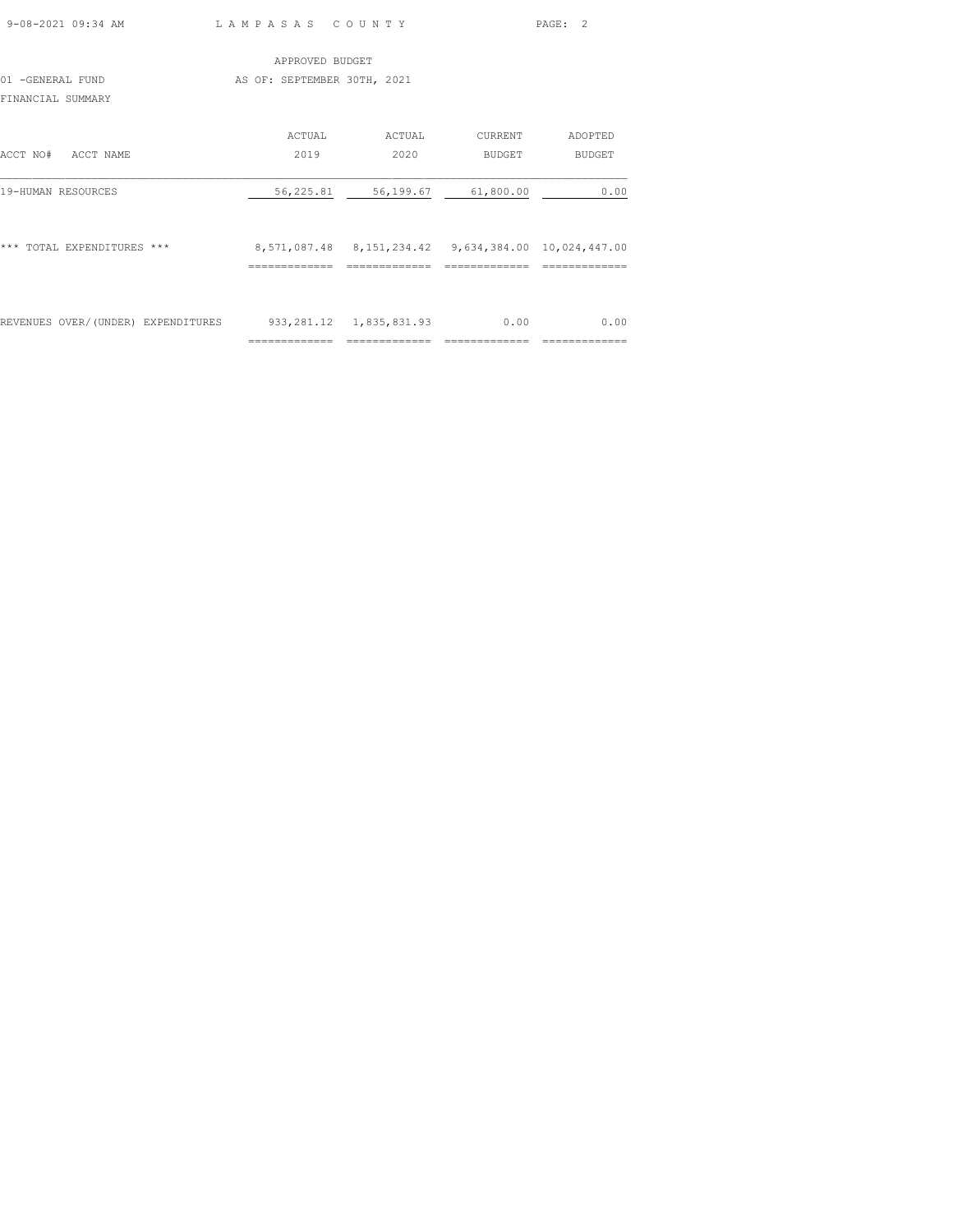01 -GENERAL FUND AS OF: SEPTEMBER 30TH, 2021 DEPARTMENT - 01-COUNTY JUDGE

| DEPARTMENT REVENUES |  |        |        |         |         |
|---------------------|--|--------|--------|---------|---------|
|                     |  | ACTUAL | ACTUAL | CURRENT | ADOPTED |
| ACCT NO# ACCT NAME  |  | 2019   | 2020   | BUDGET  | BUDGET  |
|                     |  |        |        |         |         |

|                      | 101-00-001 BEGINNING FUND BALANCE                          | 0.00            | 0.00       | 186,964.00            | 0.00       |
|----------------------|------------------------------------------------------------|-----------------|------------|-----------------------|------------|
|                      | 101-00-002 A GAIN ON SALE OF ASSET                         | 0.00            | 0.00       | 0.00                  | 0.00       |
|                      | 101-00-006 REIMBURSEMENT OF JUROR PMT                      | 174.50          | 363.33     | 0.00                  | 0.00       |
|                      | 101-00-018 COURT APPOINTED ATTORNEY                        | 0.00            | 0.00       | 0.00                  | 0.00       |
|                      | 101-00-031 CRIME STOPPER                                   | 0.00            | 0.00       | 0.00                  | 0.00       |
|                      | 101-00-062 HOMELAND SECURITY                               | 0.00            | 0.00       | 0.00                  | 0.00       |
|                      | 101-00-085 SUBDIVISION FEES                                | 0.00            | 10.00      | 0.00                  | 0.00       |
|                      | 101-00-098 SANITATION FEES                                 | 59,750.00       | 48,475.00  | 40,000.00             | 40,000.00  |
|                      | 101-00-099 INTEREST REVENUE                                | 650.38          | 259.08     | 0.00                  | 0.00       |
|                      | 101-00-100 SALE OF SURPLUS PROPERTY                        | 112.05          | 88.00      | 1,000.00              | 1,000.00   |
|                      | 101-00-101 INC(DEC) FV OF INVESTMENTS                      | 0.00            | 0.00       | 0.00                  | 0.00       |
|                      | 101-00-102 INSURANCE REFUND                                | 894.18          | 0.00       | 0.00                  | 0.00       |
|                      | 101-00-103 STATE SUPPLEMENT-JUDGE 26,807.21 31,858.59      |                 |            | 25,200.00             | 25,200.00  |
|                      | 101-00-109 SERVICE FEES (ADMIN)                            | 8,962.60        | 9,155.00   | 7,000.00              | 7,000.00   |
|                      | 101-00-112 MIXED BEVERAGE TAX                              | 32,908.00 (     | 29,504.00) | 0.00                  | 0.00       |
|                      | 101-00-113 LIQUOR LICENSE & PERMITS                        | 0.00            | 0.00       | 0.00                  | 0.00       |
|                      | 101-00-114 PROBATE COURT FEE                               | 420.00          | 385.00     | 350.00                | 350.00     |
|                      | 101-00-116 GRANT REVENUE                                   | 0.00            | 0.00       | 0.00                  | 0.00       |
| 101-00-117 LCAD COST |                                                            | 0.00            | 0.00       | 0.00                  | 0.00       |
|                      | 101-00-118 TOBACCO SETTLEMENT                              | 8,394.82        | 5,153.01   | 8,500.00              | 8,500.00   |
|                      | 101-00-130 911-ADDRESSING SIGNS                            | 890.00          | 860.00     | 1,000.00              | 1,000.00   |
|                      | 101-00-140 GENERAL PROGRAM INCOME NTF                      | 0.00            | 0.00       | 0.00                  | 0.00       |
|                      | 101-00-150 ELECTRONIC E-FILING                             | 0.00            | 0.00       | 0.00                  | 0.00       |
|                      | 101-00-166 TX TASK FORCE/INDIGENT DEFE 18,962.00 20,197.50 |                 |            | 24,000.00             | 24,000.00  |
|                      | 101-00-190 MISCELLANEOUS RECEIPTS                          | 2,003.25        | 297.55     | 3,500.00 3,500.00     |            |
|                      | 101-00-194 REIMBURSEMENT-INSURANCE                         | 295.02 8,836.32 |            | 0.00                  | 0.00       |
|                      | 101-00-207 COBRA INSURANCE PREMIUM (                       | 745.97)         | 0.00       | 0.00                  | 0.00       |
|                      | 201-00-000 OTHER RESOURCE                                  | 0.00            | 0.00       | 0.00                  | 0.00       |
|                      | 201-00-001 CONTRIBUTIONS-OTHERGOV-CITY                     | 0.00            | 0.00       | 0.00                  | 0.00       |
|                      | 201-00-010 OPERATING TRANSFERS-IN                          | 64,337.00       | 427,394.00 | 64,337.00             | 64,337.00  |
|                      | ** SUB-DEPARTMENT REVENUE TOTAL ** 224,815.04              |                 |            | 523,828.38 361,851.00 | 174,887.00 |
|                      | ** DEPARTMENT REVENUE TOTAL **                             | 224,815.04      |            | 523,828.38 361,851.00 | 174,887.00 |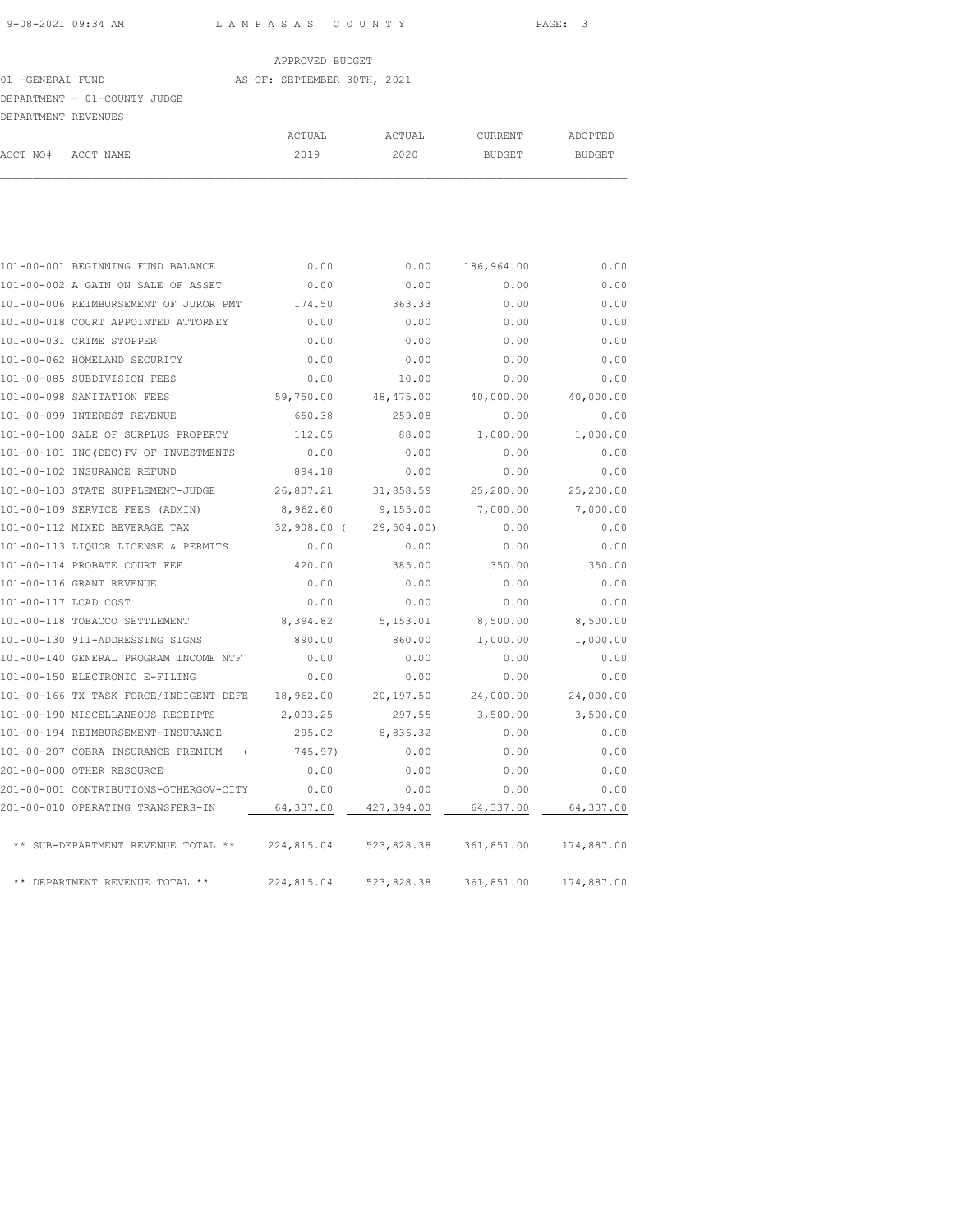#### 01 -GENERAL FUND AS OF: SEPTEMBER 30TH, 2021

### DEPARTMENT - 02-COUNTY AUDITOR

|  | DEPARTMENT REVENUES |
|--|---------------------|
|  |                     |

| DEPARTMENT REVENUES |        |        |         |         |
|---------------------|--------|--------|---------|---------|
|                     | ACTUAL | ACTUAL | CURRENT | ADOPTED |
| ACCT NO# ACCT NAME  | 2019   | 2020   | BUDGET  | BUDGET  |
|                     |        |        |         |         |

| 102-00-087 UNEMPLOYMENT REFUND                                    | 0.00 | 3,749.47 | 0.00   | 0.00     |
|-------------------------------------------------------------------|------|----------|--------|----------|
| 102-00-099 INTEREST REVENUE                                       | 0.00 | 0.00     | 0.00   | 0.00     |
| 102-00-102 INSURANCE REFUND                                       | 0.00 | 3,830.53 | 0.00   | 0.00     |
| 102-00-116 GRANT                                                  | 0.00 | 50.00    | 0.00   | 0.00     |
| 102-00-143 COLLECTION DEPT                                        | 0.00 | 90.00    | 0.00   | 0.00     |
| 102-00-190 MISCELLANEOUS RECEIPTS                                 | 0.00 | 557.79   | 900.00 | 900.00   |
| 102-00-193 COUNTY COLLECTIN-OMNI BASE 1,140.00 1,230.00 1,000.00  |      |          |        | 1,000.00 |
| 202-00-000 OTHER RESOURSE                                         | 0.00 | 0.00     | 0.00   | 0.00     |
| ** SUB-DEPARTMENT REVENUE TOTAL ** $1,140.00$ 9,507.79 $1,900.00$ |      |          |        | 1,900.00 |
| 102-01-194 REIMBURSEMENT - IHC                                    | 0.00 | 0.00     | 0.00   | 0.00     |
| ** SUB-DEPARTMENT REVENUE TOTAL **                                | 0.00 | 0.00     | 0.00   | 0.00     |
|                                                                   |      |          |        |          |
| 102-02-018 COURT APPOINTED ATTORNEY 1, 106.71 3, 628.75           |      |          | 0.00   | 0.00     |
| 102-02-116 GRANT REVENUE                                          | 0.00 | 0.00     | 0.00   | 0.00     |
| ** SUB-DEPARTMENT REVENUE TOTAL ** $1,106.71$ 3,628.75            |      |          | 0.00   | 0.00     |
|                                                                   |      |          |        |          |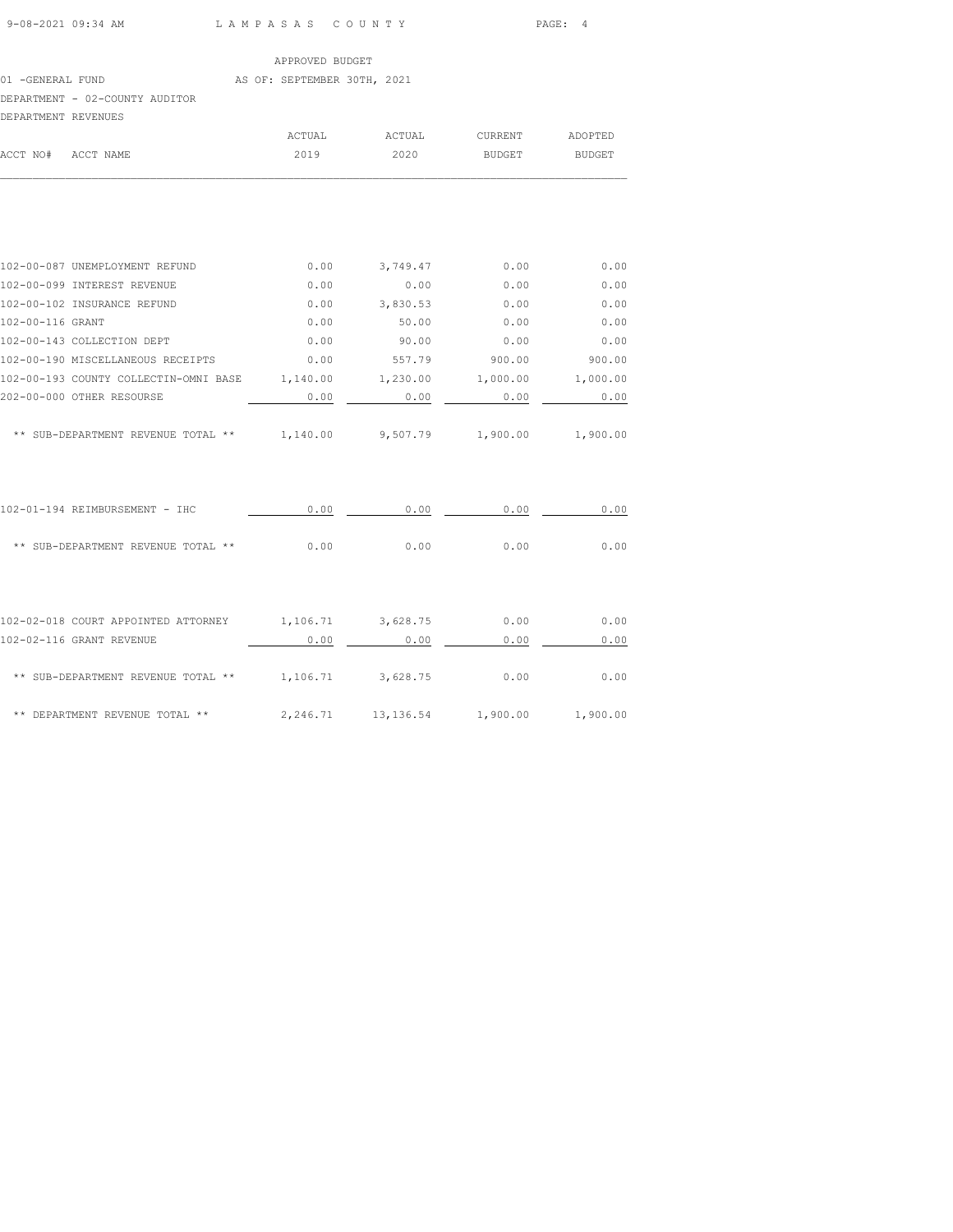### 01 -GENERAL FUND AS OF: SEPTEMBER 30TH, 2021

# DEPARTMENT - 03-COUNTY TREASURER

| DEPARTMENT REVENUES |  |
|---------------------|--|

|                    | ACTUAL | ACTUAL | CURRENT | ADOPTED |
|--------------------|--------|--------|---------|---------|
| ACCT NO# ACCT NAME | 2019   | 2020   | BUDGET  | BUDGET  |
|                    |        |        |         |         |

| 103-00-099 INTEREST REVENUE        | 136, 358.95 | 120,253.79 | 50,000.00 | 50,000.00 |
|------------------------------------|-------------|------------|-----------|-----------|
| 103-00-109 SERVICE FEES            | 28,078.10   | 79,901.33  | 30,000.00 | 30,000.00 |
| 103-00-117 BINGO TAX               | 0.00        | 0.00       | 0.00      | 0.00      |
| 103-00-143 COLLECTION DEPT         | 329.58      | 373.41     | 500.00    | 500.00    |
| 103-00-190 MISCELLANEOUS RECEIPTS  | 285.20      | 0.00       | 0.00      | 0.00      |
| ** SUB-DEPARTMENT REVENUE TOTAL ** | 165,051.83  | 200,528.53 | 80,500.00 | 80,500.00 |
| **<br>DEPARTMENT REVENUE TOTAL **  | 165,051.83  | 200,528.53 | 80,500.00 | 80,500.00 |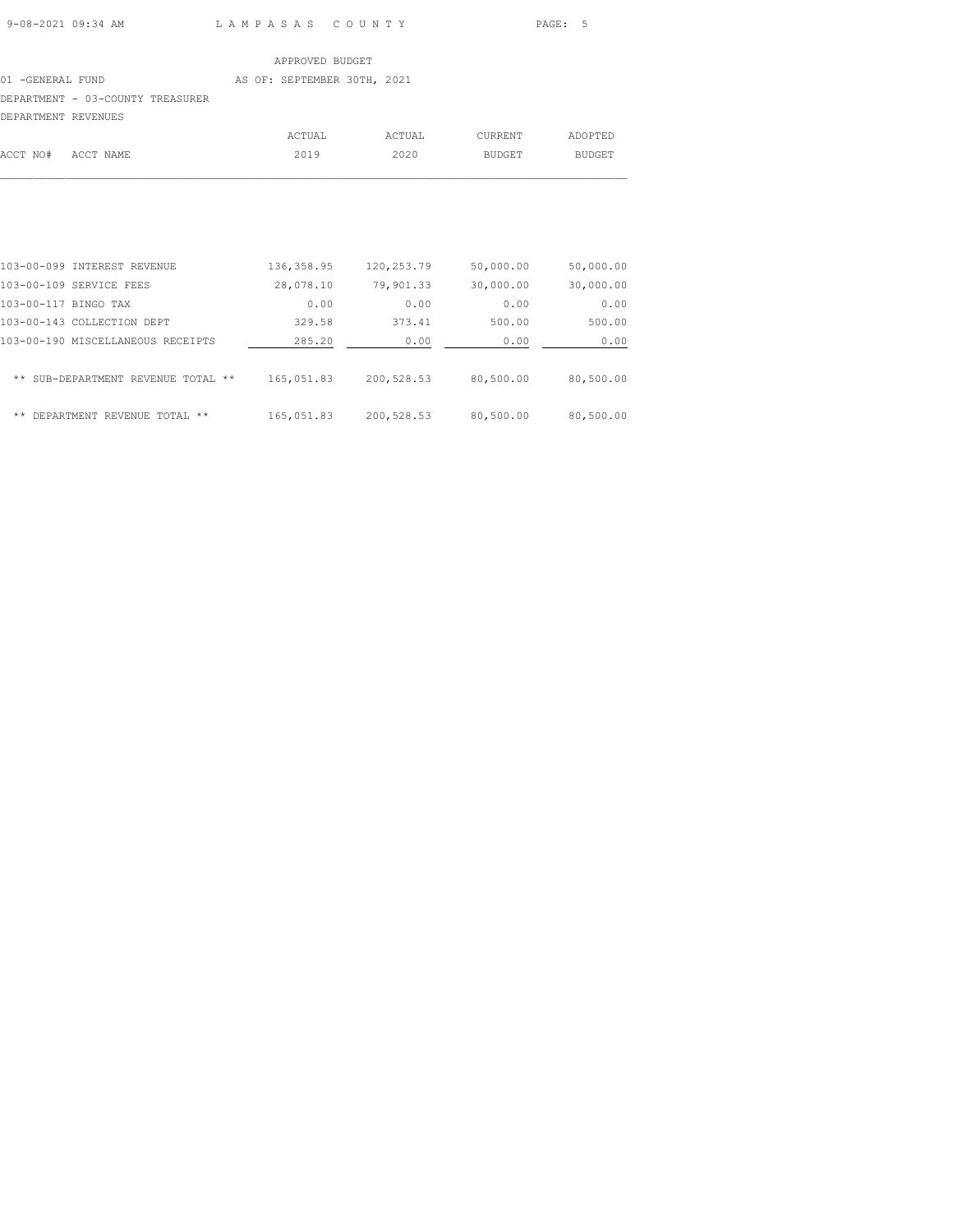# 01 -GENERAL FUND AS OF: SEPTEMBER 30TH, 2021 DEPARTMENT - 04-CO TAX ASSESSOR DEPARTMENT REVENUES

| ------------- |                    |        |        |         |         |
|---------------|--------------------|--------|--------|---------|---------|
|               |                    | ACTUAL | ACTUAL | CURRENT | ADOPTED |
|               | ACCT NO# ACCT NAME | 2019   | 2020   | BUDGET  | BUDGET  |
|               |                    |        |        |         |         |

| 104-00-010 CURRENT AD VALOREM TAXES    | 6,111,637.86 | 6,727,694.52 | 7,018,468.00                           | 7,595,495.00 |
|----------------------------------------|--------------|--------------|----------------------------------------|--------------|
| 104-00-015 LOCAL OPTION 1/2% SALES TAX | 873,286.96   | 1,035,075.17 | 760,000.00                             | 760,000.00   |
| 104-00-020 DELINQUENT AD VALORM TAXES  | 106,105.64   | 92,695.40    | 110,000.00                             | 110,000.00   |
| 104-00-030 PENALTIES & INT. AD VALOREM | 44, 123.92   | 39,845.96    | 70,000.00                              | 70,000.00    |
| 104-00-031 CHILD WELFARE BOARD         | 0.00         | 0.00         | 0.00                                   | 0.00         |
| 104-00-035 LCAD REFUND                 | 0.00         | 0.00         | 0.00                                   | 0.00         |
| 104-00-036 POSTAGE REIMBURSEMENT       | 2,429.60     | 3,771.80     | 2,000.00                               | 2,000.00     |
| 104-00-043 COURT COST CHILD SAFETY     | 22,129.69    | 36,832.50    | 35,000.00                              | 35,000.00    |
| 104-00-089 MOTOR VEHICLE VERIFICATION  | 298.00       | 208.00       | 350.00                                 | 350.00       |
| 104-00-090 MOTOR VEHICLE REGISTRATION  | 71,479.33    | 65,214.60    | 70,000.00                              | 70,000.00    |
| 104-00-091 STATE SALES TAX REBATE      | 291, 273.51  | 295,518.86   | 350,000.00                             | 350,000.00   |
| 104-00-104 T/AC-AUTO TITLES            | 37,160.00    | 38,933.00    | 35,000.00                              | 35,000.00    |
| 104-00-113 LIQUOR LICENSE & PERMITS    | 1,935.35     | 52,824.69    | 22,000.00                              | 22,000.00    |
| 104-00-190 MISCELLANEOUS RECEIPTS      | 384.11       | 10,536.10    | 500.00                                 | 500.00       |
|                                        |              |              |                                        |              |
| ** SUB-DEPARTMENT REVENUE TOTAL **     |              |              | 7,562,243.97 8,399,150.60 8,473,318.00 | 9,050,345.00 |
|                                        |              |              |                                        |              |
|                                        |              |              |                                        |              |
|                                        |              |              |                                        |              |

| 104-01-011 VOTER REGISTRATION      | 0.00         | 0.00 | 0.00                                   | 0.00 |
|------------------------------------|--------------|------|----------------------------------------|------|
| ** SUB-DEPARTMENT REVENUE TOTAL ** | 0.00         | 0.00 | 0.00                                   | 0.00 |
| ** DEPARTMENT REVENUE TOTAL **     | 7,562,243.97 |      | 8,399,150.60 8,473,318.00 9,050,345.00 |      |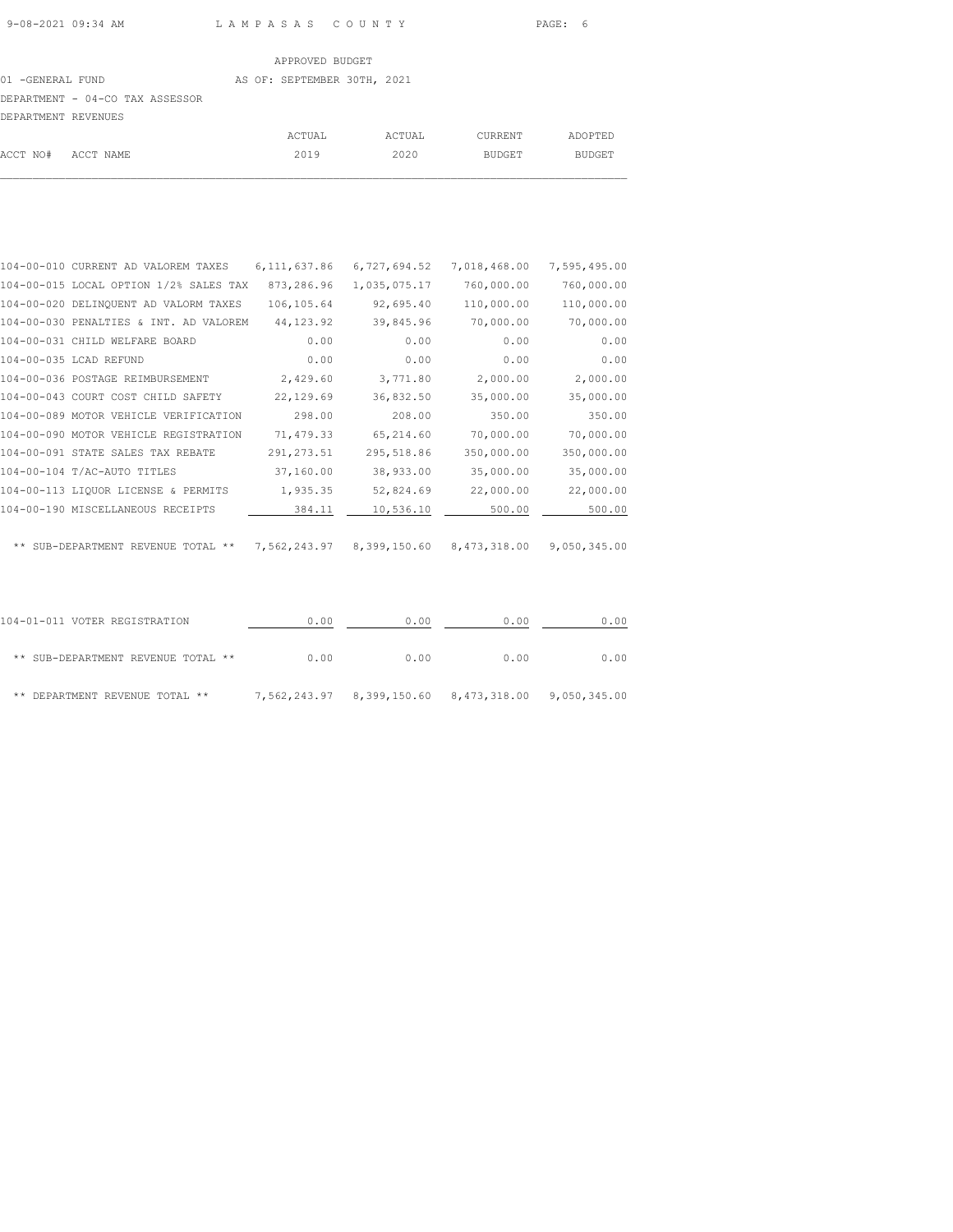# APPROVED BUDGET 01 -GENERAL FUND AS OF: SEPTEMBER 30TH, 2021 DEPARTMENT - 05-COUNTY CLERK DEPARTMENT REVENUES

|                    | ACTUAL | ACTUAL | CURRENT | ADOPTED |
|--------------------|--------|--------|---------|---------|
| ACCT NO# ACCT NAME | 2019   | 2020   | BUDGET  | BUDGET  |
|                    |        |        |         |         |

| 105-00-009 3rd DISTRICT FEES           | 0.00       | 0.00       | 0.00       | 0.00       |
|----------------------------------------|------------|------------|------------|------------|
| 105-00-012 SUPPLE CRT GUARDIANSHIP FEE | 2,960.00   | 2,960.00   | 3,000.00   | 3,000.00   |
| 105-00-033 PRESERVATION CLERK ACCOUNT  | 1,480.00   | 1,480.00   | 1,300.00   | 1,300.00   |
| 105-00-106 COUNTY CLERK                | 194,561.80 | 210,798.80 | 190,000.00 | 190,000.00 |
| 105-00-107 COUNTY CLERK-PROBATION      | 48,027.10  | 55,069.50  | 36,000.00  | 36,000.00  |
| 105-00-110 COUNTY JURY FUND            | 0.00       | 42.07      | 0.00       | 0.00       |
| 105-00-115 CT REPORTER SERVICE FUND    | 0.00       | 85.60      | 0.00       | 0.00       |
| 105-00-120 CO.CLERK DELINQUENT COLLECT | 0.00       | 0.00       | 0.00       | 0.00       |
| 105-00-125 SPECIALTY COURT             | 0.00       | 570.74     | 0.00       | 0.00       |
| 105-00-190 MISCELLANEOUS RECEIPTS      | 0.00       | 0.00       | 0.00       | 0.00       |
|                                        |            |            |            |            |
| ** SUB-DEPARTMENT REVENUE TOTAL **     | 247,028.90 | 271,006.71 | 230,300.00 | 230,300.00 |
|                                        |            |            |            |            |
| **<br>DEPARTMENT REVENUE TOTAL<br>**   | 247,028.90 | 271,006.71 | 230,300.00 | 230,300.00 |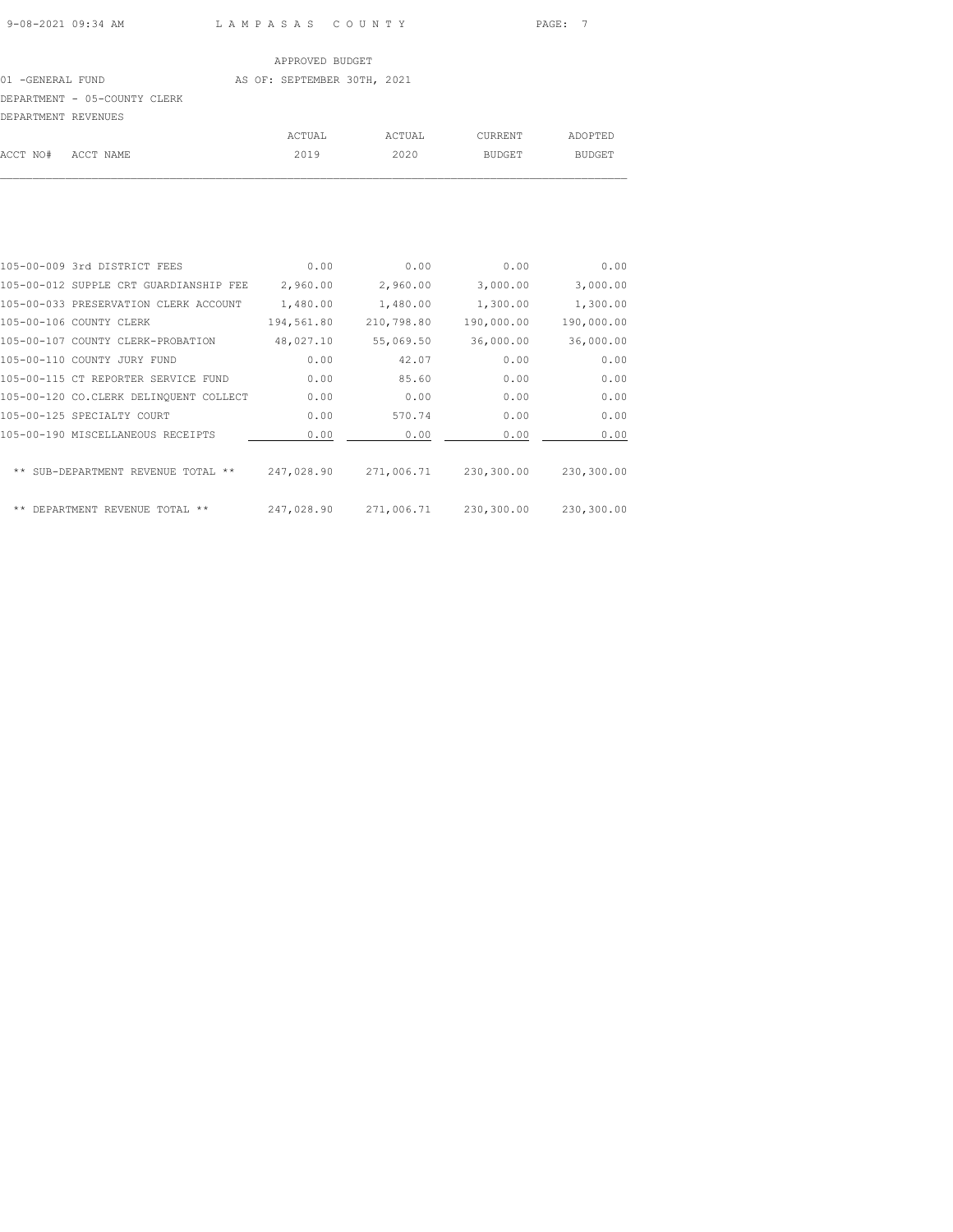# 01 -GENERAL FUND AS OF: SEPTEMBER 30TH, 2021 DEPARTMENT - 06-DISTRICT CLERK

| DEPARTMENT REVENUES |        |        |         |         |
|---------------------|--------|--------|---------|---------|
|                     | ACTUAL | ACTUAL | CURRENT | ADOPTED |
| ACCT NO# ACCT NAME  | 2019   | 2020   | BUDGET  | BUDGET  |
|                     |        |        |         |         |

| 106-00-006 REIMBURSMENT OF JUROR PMT 5,746.00 |            | 5,372.00                               | 5,500.00  | 5,500.00   |
|-----------------------------------------------|------------|----------------------------------------|-----------|------------|
| 106-00-008 JUVENILE DELINQUENCY PREVEN        | 0.00       | 0.00                                   | 0.00      | 0.00       |
| 106-00-009 3rd DISTRICT FEES                  | 0.00       | 0.00                                   | 0.00      | 0.00       |
| 106-00-036 POSTAGE REIMBURSEMENT              | 0.00       | 0.00                                   | 0.00      | 0.00       |
| 106-00-037 DIST CLERK RECORD MGMT             | 0.00       | 0.00                                   | 0.00      | 0.00       |
| 106-00-038 INDIGENT FEE                       | 0.00       | 0.00                                   | 0.00      | 0.00       |
| 106-00-094 DISTRICT CLERK                     | 100,617.50 | 80,932.43                              | 75,000.00 | 75,000.00  |
| 106-00-105 DISTRICT CLK AG CHILD SUPPO        | 0.00       | 0.00                                   | 0.00      | 0.00       |
| 106-00-108 DISTRICT CLERK-PROBATION           | 64,524.20  | 62,204.50                              | 60,000.00 | 60,000.00  |
| 106-00-110 COUNTY JURY FUND                   | 0.00       | 1.00                                   | 0.00      | 0.00       |
| 106-00-116 GRANT REVENUE - VINE               | 0.00       | 0.00                                   | 0.00      | 0.00       |
| 106-00-117 CHILDREN'S ADVOCACY CENTER         | 0.00       | 0.00                                   | 0.00      | 0.00       |
| 106-00-120 CHILD ABUSE PREVENTION FEE         | 438.00     | 285.00                                 | 0.00      | 0.00       |
| 106-00-125 SPECIALTY COURT                    | 0.00       | 25.00                                  | 0.00      | 0.00       |
| 106-00-150 ELECTRONIC E-FILING                | 0.00       | 0.00                                   | 0.00      | 0.00       |
| 106-00-190 MISCELLANEOUS RECEIPTS             | 8,340.53   | 14,494.36                              | 7,000.00  | 7,000.00   |
| 206-00-010 OPERATING TRANSFERS - IN           | 0.00       | 0.00                                   | 0.00      | 0.00       |
|                                               |            |                                        |           |            |
| ** SUB-DEPARTMENT REVENUE TOTAL **            |            | 179,666.23    163,314.29    147,500.00 |           | 147,500.00 |

| 106-01-190 MISCELLANEOUS (PASSPORT) | 18,129.00  | 9,911.00   | 11,000.00  | 11,000.00  |
|-------------------------------------|------------|------------|------------|------------|
| ** SUB-DEPARTMENT REVENUE TOTAL **  | 18,129.00  | 9,911.00   | 11,000.00  | 11,000.00  |
| DEPARTMENT REVENUE TOTAL **<br>**   | 197,795.23 | 173,225.29 | 158,500.00 | 158,500.00 |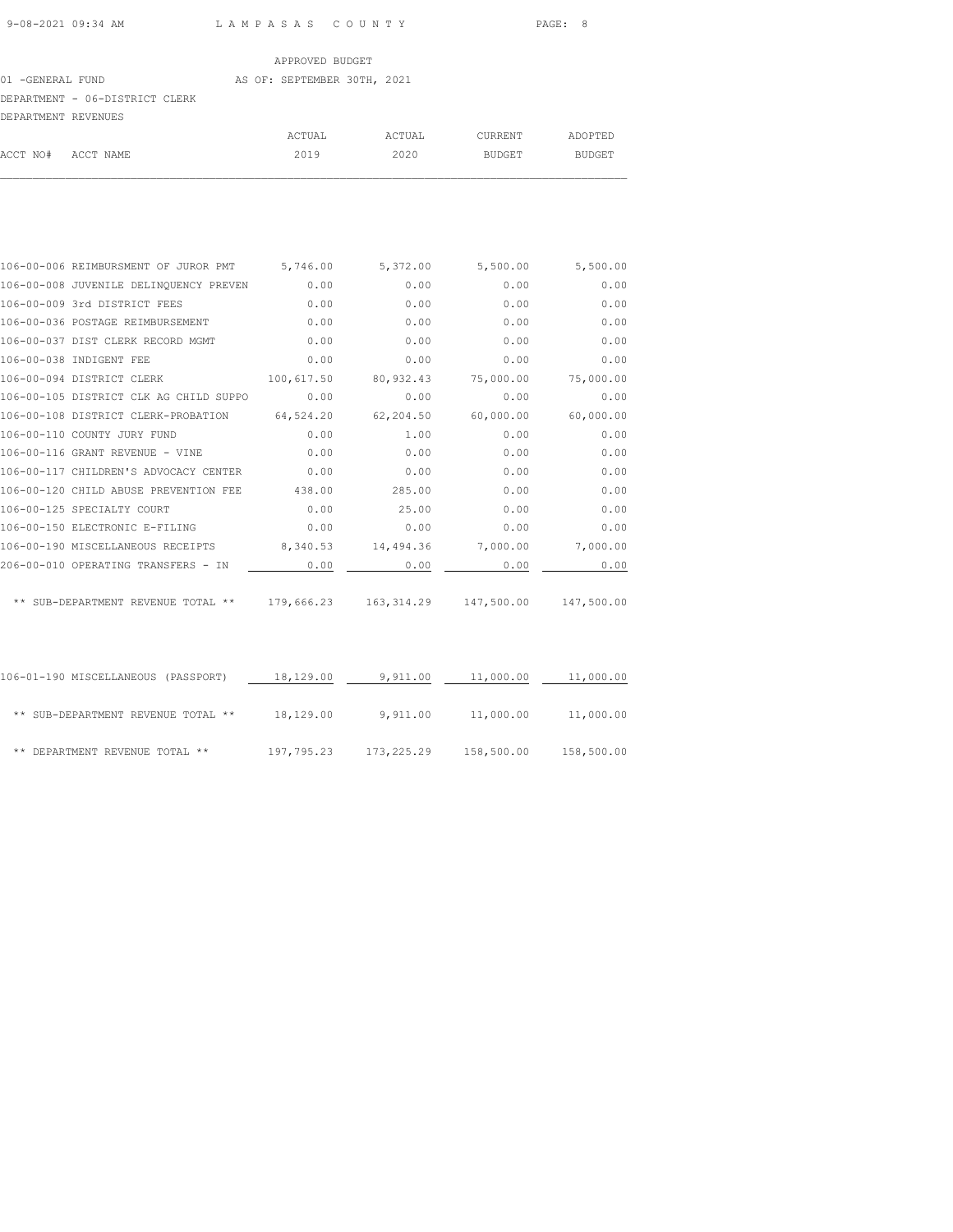# 01 -GENERAL FUND AS OF: SEPTEMBER 30TH, 2021 DEPARTMENT - 07-COUNTY SHERIFF

| DEPARTMENT REVENUES |        |        |         |         |
|---------------------|--------|--------|---------|---------|
|                     | ACTUAL | ACTUAL | CURRENT | ADOPTED |
| ACCT NO# ACCT NAME  | 2019   | 2020   | BUDGET  | BUDGET  |
|                     |        |        |         |         |

| 107-00-050 TELEPHONE COMMISSION       | 6,813.66   | 8,358.38  | 10,000.00 | 10,000.00 |
|---------------------------------------|------------|-----------|-----------|-----------|
| 107-00-062 HOMELAND SECURITY          | 0.00       | 0.00      | 0.00      | 0.00      |
| 107-00-092 SERVING CITATION           | 4,423.77   | 2,472.58  | 3,000.00  | 3,000.00  |
| 107-00-100 SALE OF SURPLUS PROPERTY   | 29,252.00  | 7,740.00  | 25,000.00 | 25,000.00 |
| 107-00-102 INSURANCE REFUND W/C       | 13,446.03  | 1,364.79  | 0.00      | 0.00      |
| 107-00-116 GRANT REVENUE              | 117,128.00 | 27,074.89 | 0.00      | 0.00      |
| 107-00-119 CITY PAYMENT FOR PRISONERS | 3,346.20   | 1,674.80  | 5,000.00  | 5,000.00  |
| 107-00-122 PRISONER TRANSPORTATION    | 4,131.80   | 2,329.30  | 4,000.00  | 4,000.00  |
| 107-00-123 STATE REIMBURSEMENT        | 0.00       | 0.00      | 0.00      | 0.00      |
| 107-00-125 LOMETA INTERLOCAL          | 0.00       | 0.00      | 0.00      | 0.00      |
| 107-00-188 FORFEITED PROPERTY         | 9,506.15   | 160.96    | 0.00      | 0.00      |
| 107-00-190 MISCELLANEOUS RECEIPTS     | 5,352.48   | 1,356.77  | 4,000.00  | 4,000.00  |
| 107-00-191 CITIZENS DONATIONS         | 0.00       | 3.00      | 0.00      | 0.00      |
| 107-00-194 REIMBURSEMENT-INSURANCE    | 0.00       | 8,981.44  | 0.00      | 0.00      |
| 207-00-000 OTHER RESOURCE-LEASE       | 513,512.00 | 0.00      | 0.00      | 0.00      |
|                                       |            |           |           |           |
| SUB-DEPARTMENT REVENUE TOTAL **       | 706,912.09 | 61,516.91 | 51,000.00 | 51,000.00 |
|                                       |            |           |           |           |

| 107-01-116 GRANT REVENUE - VINE       | 0.00   | 8,012.93 | 8,815.00 | 8,815.00 |
|---------------------------------------|--------|----------|----------|----------|
| SUB-DEPARTMENT REVENUE TOTAL **<br>** | 0.00   | 8,012.93 | 8,815.00 | 8,815.00 |
|                                       |        |          |          |          |
| 107-02-190 MISCELLANEOUS RECEIPTS     | 465.59 | 1,252.98 | 0.00     | 0.00     |
| 107-02-191 CITIZENS DONATIONS         | 0.00   | 0.00     | 0.00     | 0.00     |
| ** SUB-DEPARTMENT REVENUE TOTAL<br>** | 465.59 | 1,252.98 | 0.00     | 0.00     |
| 107-03-190 MISCELLANEOUS RECEIPTS     | 0.00   | 0.00     | 0.00     | 0.00     |
| ** SUB-DEPARTMENT REVENUE TOTAL<br>** | 0.00   | 0.00     | 0.00     | 0.00     |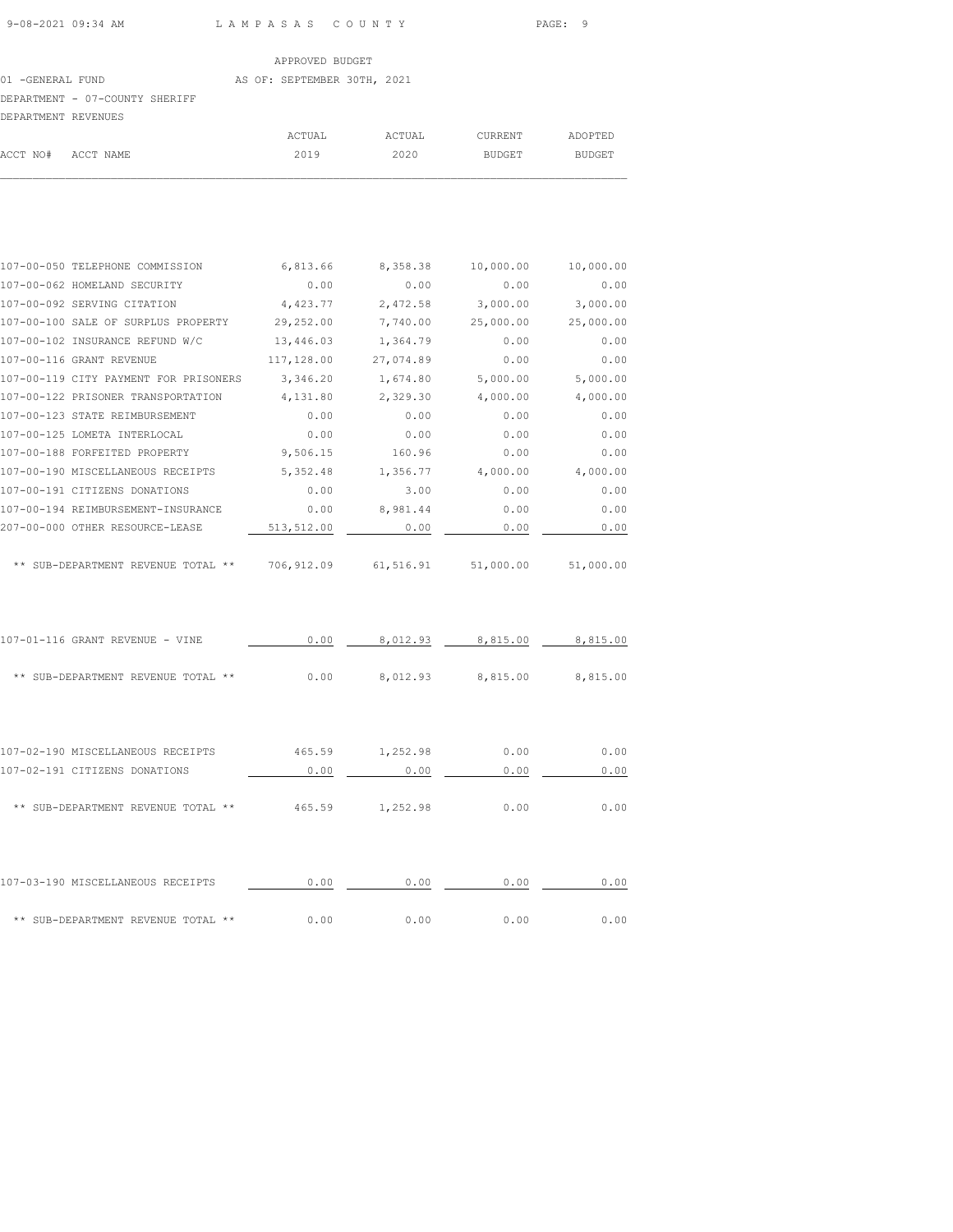| 9-08-2021 09:34 AM | LAMPASAS COUNTY | PAGE: 10 |
|--------------------|-----------------|----------|

|                                | APPROVED BUDGET             |        |               |               |
|--------------------------------|-----------------------------|--------|---------------|---------------|
| 01 -GENERAL FUND               | AS OF: SEPTEMBER 30TH, 2021 |        |               |               |
| DEPARTMENT - 07-COUNTY SHERIFF |                             |        |               |               |
| DEPARTMENT REVENUES            |                             |        |               |               |
|                                | ACTUAL                      | ACTUAL | CURRENT       | ADOPTED       |
| ACCT NO#<br>ACCT NAME          | 2019                        | 2020   | <b>BUDGET</b> | <b>BUDGET</b> |
|                                |                             |        |               |               |

| 107-04-116 GRANT REVENUE           | 0.00        | 0.00      | 0.00      | 0.00      |
|------------------------------------|-------------|-----------|-----------|-----------|
| 107-04-190 MISCELLANEOUS RECEIPTS  | 0.00        | 0.00      | 0.00      | 0.00      |
| ** SUB-DEPARTMENT REVENUE TOTAL ** | 0.00        | 0.00      | 0.00      | 0.00      |
| DEPARTMENT REVENUE TOTAL **<br>**  | 707, 377.68 | 70,782.82 | 59,815.00 | 59,815.00 |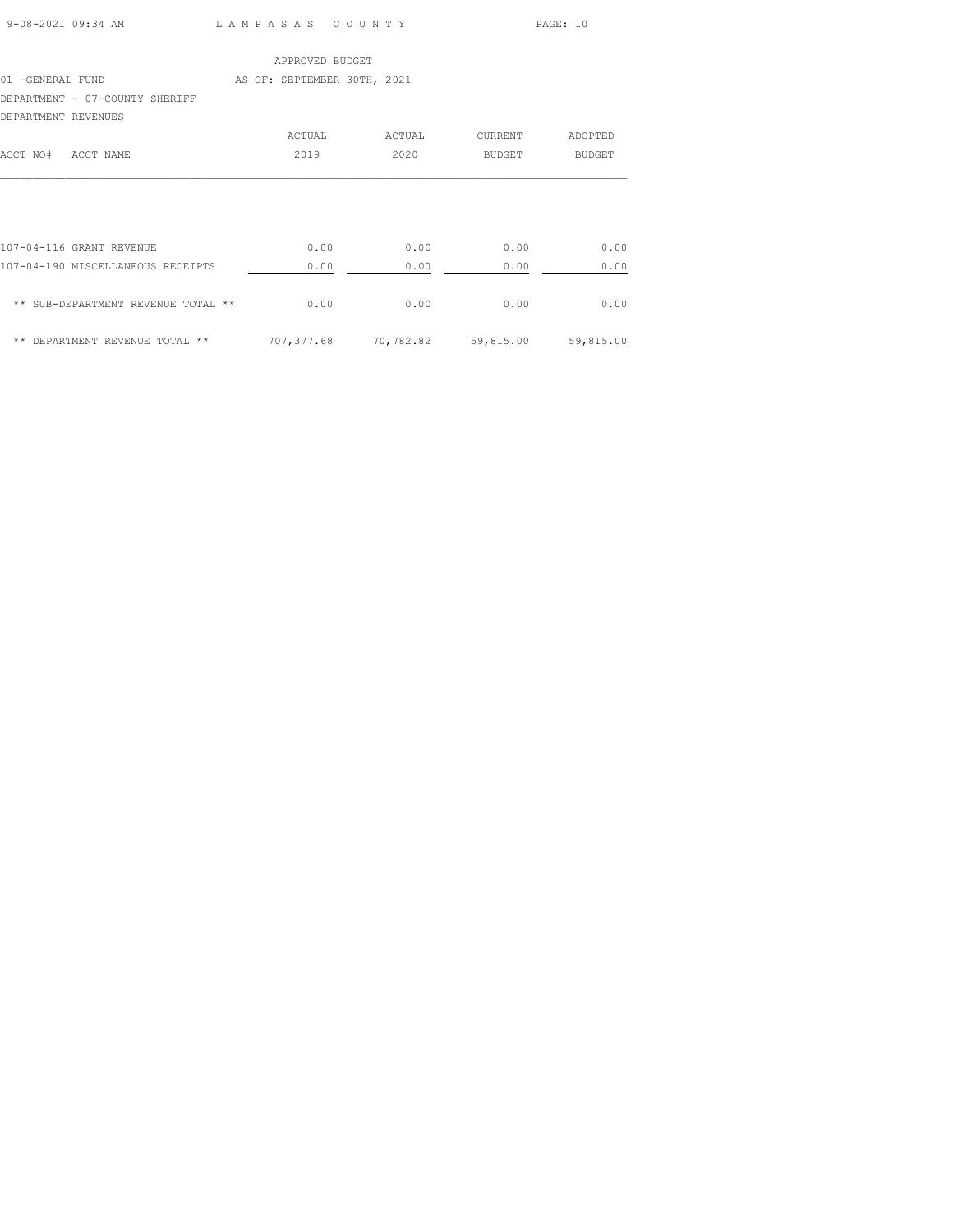## 01 -GENERAL FUND AS OF: SEPTEMBER 30TH, 2021

DEPARTMENT - 08-COUNTY/DISTRICT ATTNY

| DEPARTMENT REVENUES |        |        |         |         |
|---------------------|--------|--------|---------|---------|
|                     | ACTUAL | ACTUAL | CURRENT | ADOPTED |
| ACCT NO# ACCT NAME  | 2019   | 2020   | BUDGET  | BUDGET  |
|                     |        |        |         |         |

| 0.00      | 0.00      | 1,380.00  | 4,986.53  | 108-00-103 STATE SUPPLEMENT ASST. D.A. |    |
|-----------|-----------|-----------|-----------|----------------------------------------|----|
| 0.00      | 0.00      | 0.00      | 0.00      | 108-00-116 GRANT REVENUE JUVENILE PROS |    |
| 27,500.00 | 27,500.00 | 27,500.00 | 27,499.98 | 108-00-123 STATE REIMBURSEMENT         |    |
| 0.00      | 0.00      | 0.00      | 0.00      | 108-00-190 MISCELLANEOUS RECEIPTS      |    |
| 27,500.00 | 27,500.00 | 28,880.00 | 32,486.51 | ** SUB-DEPARTMENT REVENUE TOTAL **     |    |
| 27,500.00 | 27,500.00 | 28,880.00 | 32,486.51 | DEPARTMENT REVENUE TOTAL **            | ** |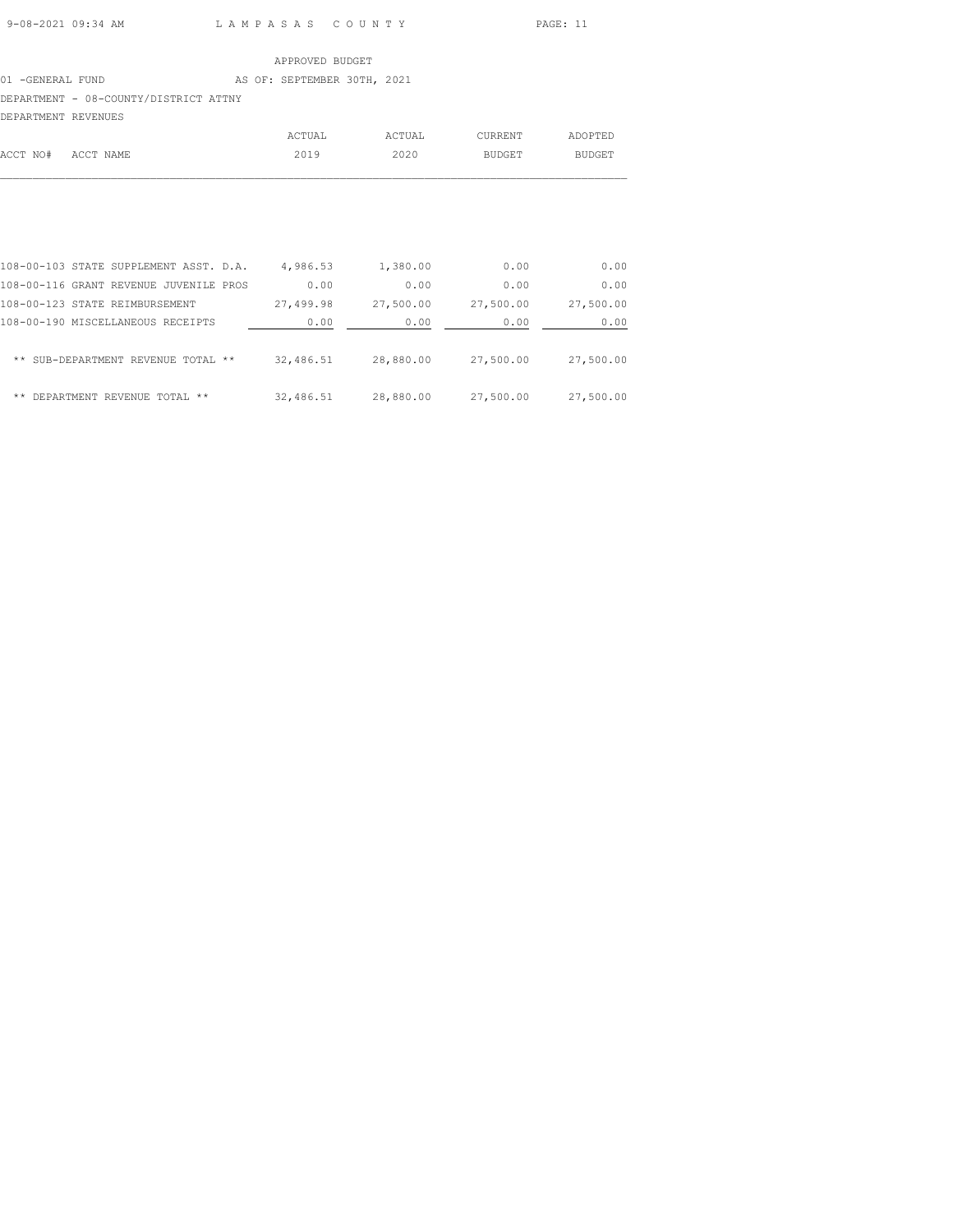| 9-08-2021 09:34 AM | LAMPASAS COUNTY | PAGE: 12 |
|--------------------|-----------------|----------|

|                     |                                  | APPROVED BUDGET             |        |         |               |
|---------------------|----------------------------------|-----------------------------|--------|---------|---------------|
| 01 -GENERAL FUND    |                                  | AS OF: SEPTEMBER 30TH, 2021 |        |         |               |
|                     | DEPARTMENT - 09-NON-DEPARTMENTAL |                             |        |         |               |
| DEPARTMENT REVENUES |                                  |                             |        |         |               |
|                     |                                  | ACTUAL                      | ACTUAL | CURRENT | ADOPTED       |
| ACCT NO#            | ACCT NAME                        | 2019                        | 2020   | BUDGET  | <b>BUDGET</b> |

| 109-00-190 MISCELLANEOUS RECEIPTS  | 5.10 | 0.00 | 1,000.00 | 1,000.00 |
|------------------------------------|------|------|----------|----------|
| ** SUB-DEPARTMENT REVENUE TOTAL ** | 5.10 | 0.00 | 1,000.00 | 1,000.00 |
| DEPARTMENT REVENUE TOTAL **<br>**  | 5.10 | 0.00 | 1,000.00 | 1,000.00 |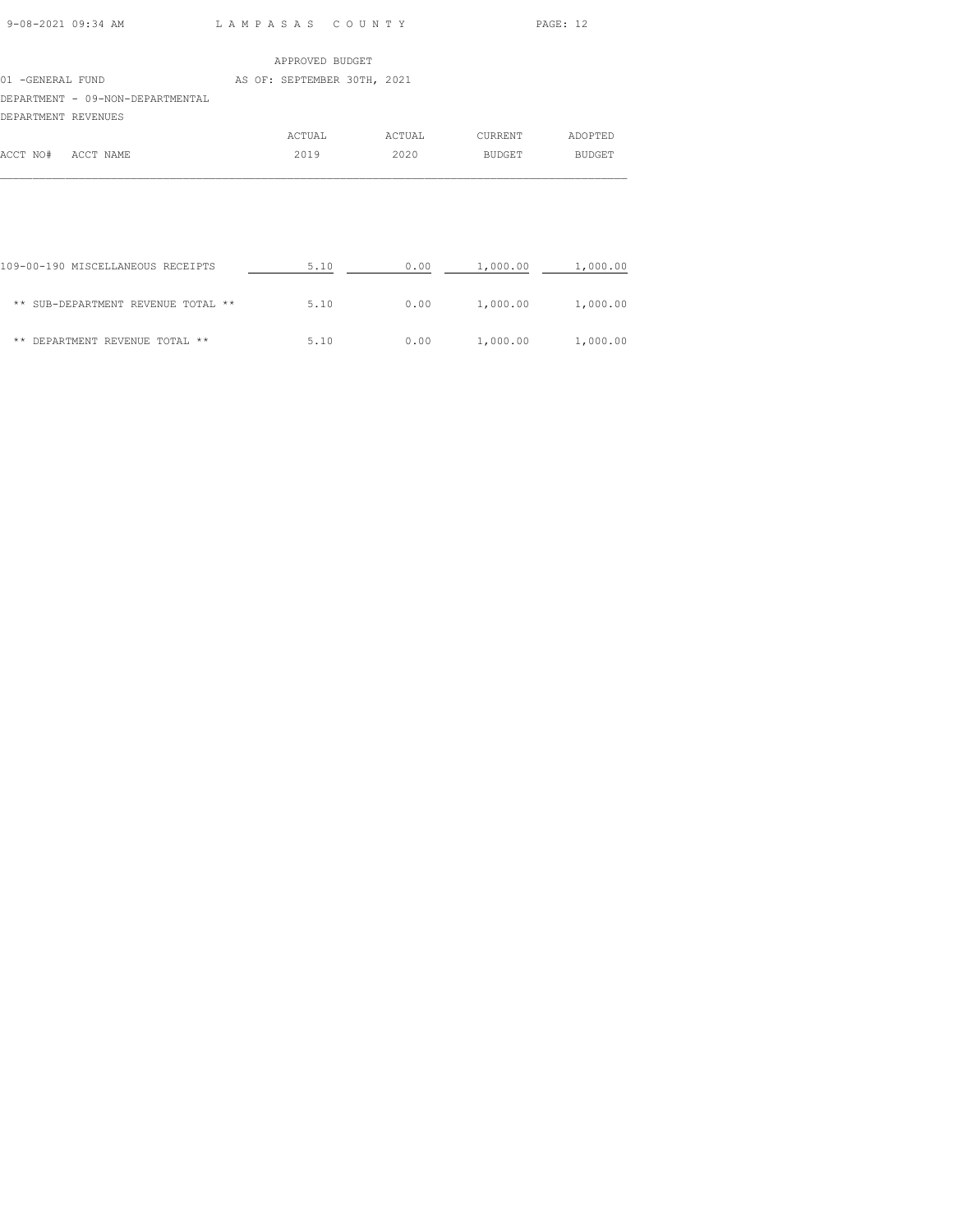|                                     |  |  |  | APPROVED BUDGET             |  |  |
|-------------------------------------|--|--|--|-----------------------------|--|--|
| 01 -GENERAL FUND                    |  |  |  | AS OF: SEPTEMBER 30TH, 2021 |  |  |
| DEPARTMENT - 10-CONSTABLES 1, 3 & 4 |  |  |  |                             |  |  |
| DEPARTMENT REVENUES                 |  |  |  |                             |  |  |

| ACCT NAME<br>ACCT NO#                        | ACTUAL<br>2019 | ACTUAL<br>2020    | CURRENT<br><b>BUDGET</b> | ADOPTED<br><b>BUDGET</b> |
|----------------------------------------------|----------------|-------------------|--------------------------|--------------------------|
|                                              |                |                   |                          |                          |
| 110-00-092 SERVING CITATION                  | 250.00 0.00    |                   | 0.00                     | 0.00                     |
| 110-00-123 STATE REIMBURSEENT                | 671.22         | 3,362.50          | 0.00                     | 0.00                     |
| 110-00-190 MISCELLANEOUS RECEIPTS            | 0.00           | 0.00              | 0.00                     | 0.00                     |
| ** SUB-DEPARTMENT REVENUE TOTAL **           |                | 921.22 3,362.50   | 0.00                     | 0.00                     |
| 110-01-092 SERVING CITATION                  | 11,880.00      | 7,505.00 5,000.00 |                          | 5,000.00                 |
| 110-01-102 INSURANCE REFUND                  | 0.00           | 0.00              | 0.00                     | 0.00                     |
| 110-01-116 GRANT REVENUE                     | 0.00           | 3,181.00          | 0.00                     | 0.00                     |
| 110-01-123 STATE REIMBURSEMENT               | 624.14         | 685.35            | 0.00                     | 0.00                     |
| ** SUB-DEPARTMENT REVENUE TOTAL ** 12,504.14 |                | 11,371.35         | 5,000.00                 | 5,000.00                 |
| 110-02-092 SERVING CITATION                  | 875.00         | 125.00            | 0.00                     | 0.00                     |
| 110-02-123 STATE REIMBURSEMENT               | 0.00           | 0.00              | 0.00                     | 0.00                     |
|                                              |                |                   |                          |                          |
| ** SUB-DEPARTMENT REVENUE TOTAL **           | 875.00         | 125.00            | 0.00                     | 0.00                     |
| ** DEPARTMENT REVENUE TOTAL **               | 14,300.36      | 14,858.85         | 5,000.00                 | 5,000.00                 |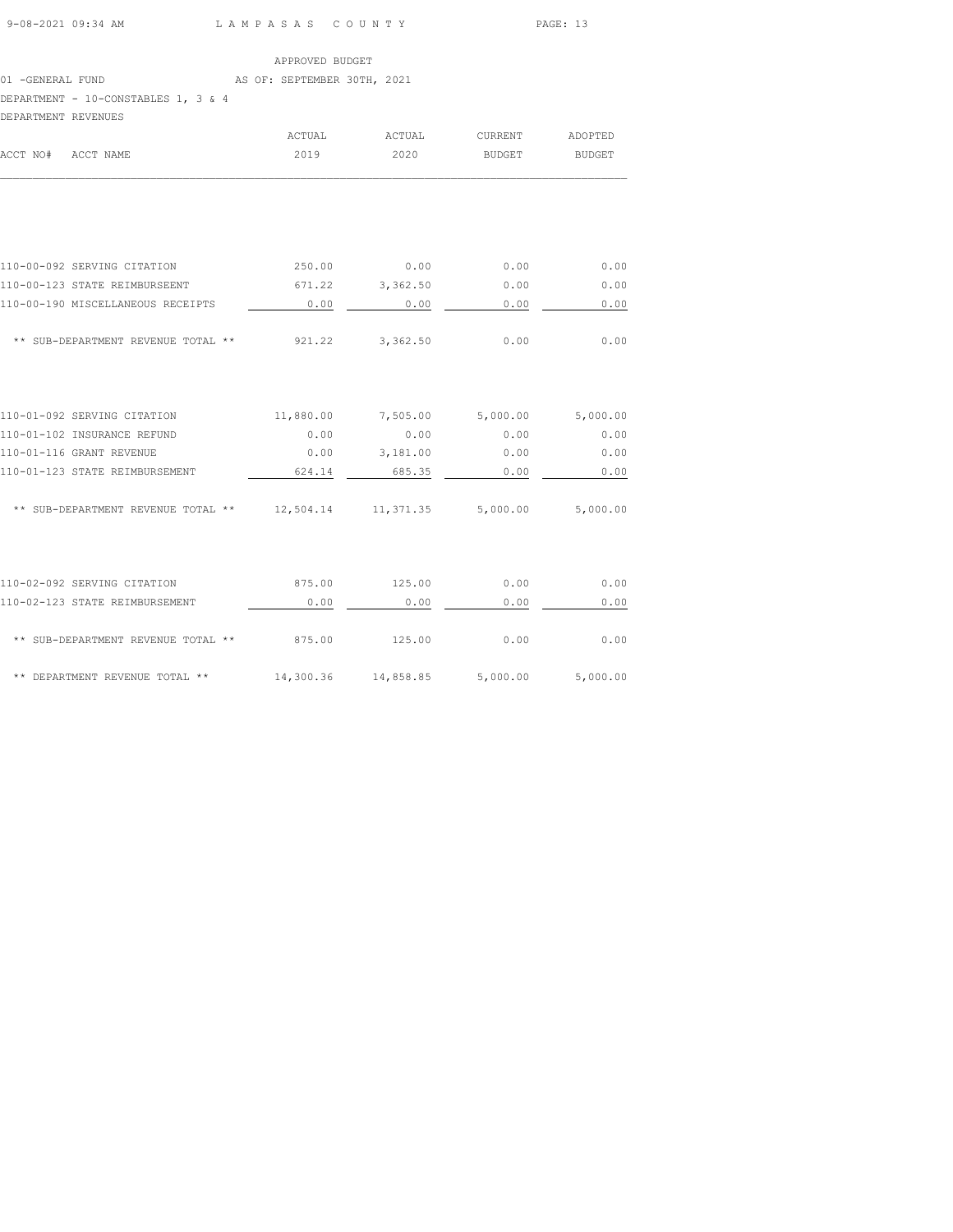|                     | 9-08-2021 09:34 AM                                           | LAMPASAS COUNTY |                             |                                    | PAGE: 14      |
|---------------------|--------------------------------------------------------------|-----------------|-----------------------------|------------------------------------|---------------|
|                     |                                                              | APPROVED BUDGET |                             |                                    |               |
|                     | 01 - GENERAL FUND THE RESOLUTION AS OF: SEPTEMBER 30TH, 2021 |                 |                             |                                    |               |
|                     | DEPARTMENT - 11-COUNTY LOCATED AT CITY                       |                 |                             |                                    |               |
| DEPARTMENT REVENUES |                                                              |                 |                             |                                    |               |
|                     |                                                              | ACTUAL          | ACTUAL                      | <b>CURRENT</b>                     | ADOPTED       |
| ACCT NO# ACCT NAME  |                                                              | 2019            | 2020                        | <b>BUDGET</b>                      | <b>BUDGET</b> |
|                     |                                                              |                 |                             |                                    |               |
|                     | 111-00-116 GRANT REVENUE                                     | 0.00            |                             | $0.00$ 0.00                        | 0.00          |
|                     | 111-00-190 MISCELLANEOUS                                     | 6.00            | 0.00                        | 0.00                               | 0.00          |
|                     | 211-00-000 OTHER RESOURCE                                    | 70,000.00       | 0.00                        | 0.00                               | 0.00          |
|                     |                                                              |                 |                             |                                    |               |
|                     | ** SUB-DEPARTMENT REVENUE TOTAL ** 70,006.00                 |                 | 0.00                        | 0.00                               | 0.00          |
|                     |                                                              |                 |                             |                                    |               |
|                     | 111-01-116 GRANT REVENUE                                     |                 |                             | $0.00$ $0.00$ $0.00$ $0.00$ $0.00$ |               |
|                     | 111-01-190 MISCELLANEOUS RECEIPTS                            | 1,394.76        | 0.00                        | 3,000.00                           | 3,000.00      |
|                     | ** SUB-DEPARTMENT REVENUE TOTAL ** 1,394.76                  |                 | 0.00                        | 3,000.00                           | 3,000.00      |
|                     |                                                              |                 |                             |                                    |               |
|                     | 111-02-100 SALE OF SURPLUS PROPERTY 610.00 350.00 0.00       |                 |                             |                                    | 0.00          |
|                     | 111-02-116 GRANT REVENUE                                     |                 | $0.00$ $0.00$ $0.00$ $0.00$ |                                    | 0.00          |
|                     | 111-02-190 MISCELLANEOUS RECEIPTS                            | 1,094.00        | 988.00                      | 0.00                               | 0.00          |
|                     | ** SUB-DEPARTMENT REVENUE TOTAL ** 1,704.00                  |                 | 1,338.00                    | 0.00                               | 0.00          |

| 111-03-116 GRANT REVENUE           | 0.00      | 0.00     | 0.00     | 0.00     |
|------------------------------------|-----------|----------|----------|----------|
| 111-03-190 MISCELLANOUS            | 0.00      | 0.00     | 0.00     | 0.00     |
| ** SUB-DEPARTMENT REVENUE TOTAL ** | 0.00      | 0.00     | 0.00     | 0.00     |
| ** DEPARTMENT REVENUE TOTAL **     | 73,104.76 | 1,338.00 | 3,000.00 | 3,000.00 |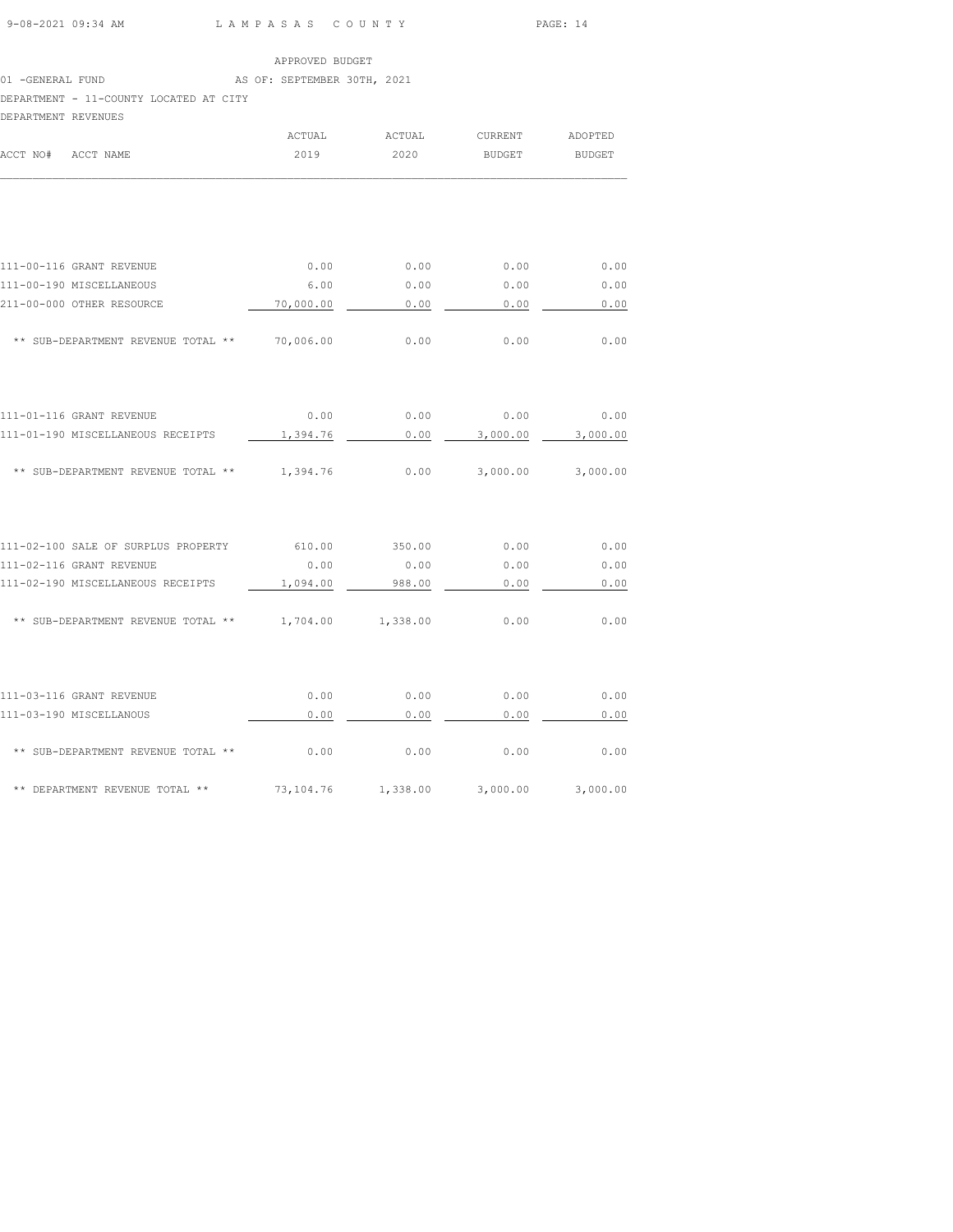# 01 -GENERAL FUND AS OF: SEPTEMBER 30TH, 2021 DEPARTMENT - 12-JUSTICE OF PEACE #1

| DEPARTMENT REVENUES |           |        |        |         |         |
|---------------------|-----------|--------|--------|---------|---------|
|                     |           | ACTUAL | ACTUAL | CURRENT | ADOPTED |
| ACCT NO#            | ACCT NAME | 2019   | 2020   | BUDGET  | BUDGET  |
|                     |           |        |        |         |         |

| 112-00-003 LOCAL TRUANCY PREVENTION FU   | 0.00       | 0.00        | 0.00       | 0.00       |
|------------------------------------------|------------|-------------|------------|------------|
| 112-00-006 REIMBURSEMENT OF JUROR PMT    | 0.00       | 0.00        | 0.00       | 0.00       |
| 112-00-010 LOCAL MUNICIPAL JURY FUND     | 0.00       | 0.00        | 0.00       | 0.00       |
| 112-00-033 EXPUNCTION FEE                | 0.00       | 30.00       | 0.00       | 0.00       |
| 112-00-034 JP#1 SECURITY FEES            | 965.75     | 544.81      | 900.00     | 900.00     |
| 112-00-050 LOCAL BUILDING SECURITY FUN   | 0.00       | 0.00        | 0.00       | 0.00       |
| 112-00-080 JUSTICE COURT TECHNOLOGY      | 0.00       | 0.00        | 0.00       | 0.00       |
| 112-00-095 JP #1                         | 144,966.69 | 168,079.26  | 120,000.00 | 120,000.00 |
| 112-00-116 GRANT REVENUE (DPS)           | 0.00       | 0.00        | 0.00       | 0.00       |
| 112-00-150 ELECTRONIC E-FILING           | 0.00       | 0.00        | 0.00       | 0.00       |
| 112-00-190 MISCELLANEOUS RECEIPTS        | 0.00       | 0.00        | 100.00     | 100.00     |
| 112-00-193 JP # 1 OMNI-BASE FEES         | 3,864.14   | 7,623.52    | 5,000.00   | 5,000.00   |
|                                          |            |             |            |            |
| ** SUB-DEPARTMENT REVENUE TOTAL<br>$* *$ | 149,796.58 | 176, 277.59 | 126,000.00 | 126,000.00 |

| 112-01-095 JP #1 (COLAGY)          | 13,798.76  | 76.63      | 16,500.00  | 16,500.00  |
|------------------------------------|------------|------------|------------|------------|
| ** SUB-DEPARTMENT REVENUE TOTAL ** | 13,798.76  | 76.63      | 16,500.00  | 16,500.00  |
| DEPARTMENT REVENUE TOTAL **<br>**  | 163,595.34 | 176,354.22 | 142,500.00 | 142,500.00 |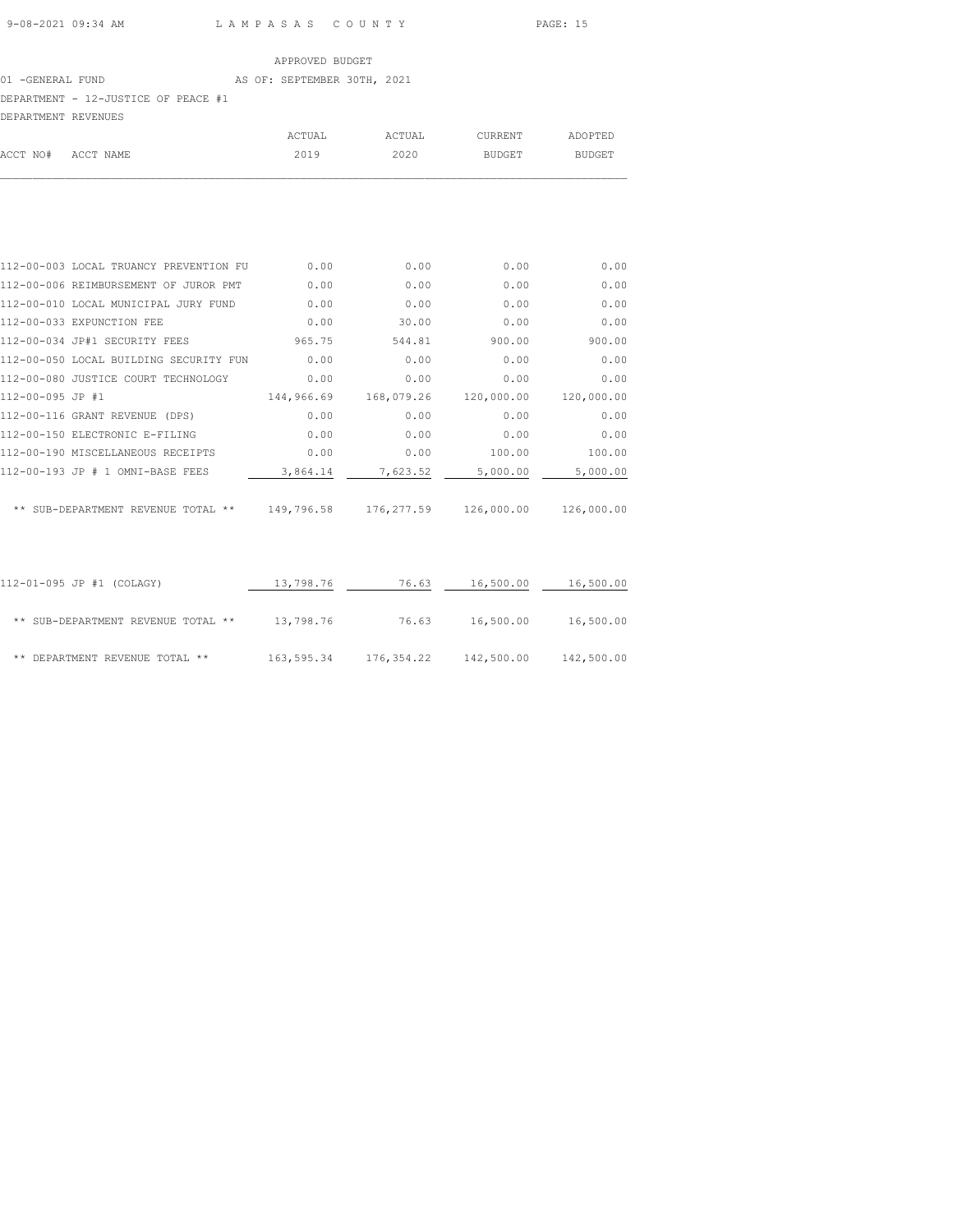# 01 -GENERAL FUND AS OF: SEPTEMBER 30TH, 2021 DEPARTMENT - 13-JUSTICE OF PEACE #3

| DEPARTMENT REVENUES |        |        |         |         |
|---------------------|--------|--------|---------|---------|
|                     | ACTUAL | ACTUAL | CURRENT | ADOPTED |
| ACCT NO# ACCT NAME  | 2019   | 2020   | BUDGET  | BUDGET  |
|                     |        |        |         |         |

| 113-00-003 LOCAL TRUANCY PREVENTION FU | 0.00        | 163.71    | 0.00      | 0.00      |
|----------------------------------------|-------------|-----------|-----------|-----------|
| 113-00-010 LOCAL MUNICIPAL JURY FUND   | 0.00        | 3.22      | 0.00      | 0.00      |
| 113-00-034 JP#3 SECURITY FEES          | 171.22      | 136.41    | 400.00    | 400.00    |
| 113-00-050 LOCAL BUILDING SECURITY FUN | 0.00        | 160.40    | 0.00      | 0.00      |
| 113-00-080 JUSTICE COURT TECHNOLOGY    | 0.00        | 0.00      | 0.00      | 0.00      |
| 113-00-096 JUSTICE OF PEACE 3          | 28, 299. 75 | 28,990.33 | 31,000.00 | 31,000.00 |
| 113-00-116 GRANT REVEUE (DPS)          | 0.00        | 0.00      | 0.00      | 0.00      |
| 113-00-150 ELECTRONIC E-FILING         | 0.00        | 0.00      | 0.00      | 0.00      |
| 113-00-190 MISCELLANEOUS RECEIPTS      | 69.48       | 0.00      | 0.00      | 0.00      |
| 113-00-193 JP # 3 OMNI-BASE FEES       | 575.25      | 291.14    | 500.00    | 500.00    |
|                                        |             |           |           |           |
| ** SUB-DEPARTMENT REVENUE TOTAL **     | 29, 115.70  | 29,745.21 | 31,900.00 | 31,900.00 |
|                                        |             |           |           |           |

| 113-01-096 JP #3 (COLAGY)            | 3,618.04  | 1,365.99   | 1,200.00  | 1,200.00  |
|--------------------------------------|-----------|------------|-----------|-----------|
| ** SUB-DEPARTMENT REVENUE TOTAL **   | 3,618.04  | 1,365.99   | 1,200.00  | 1,200.00  |
| DEPARTMENT REVENUE TOTAL **<br>$* *$ | 32,733.74 | 31, 111.20 | 33,100.00 | 33,100.00 |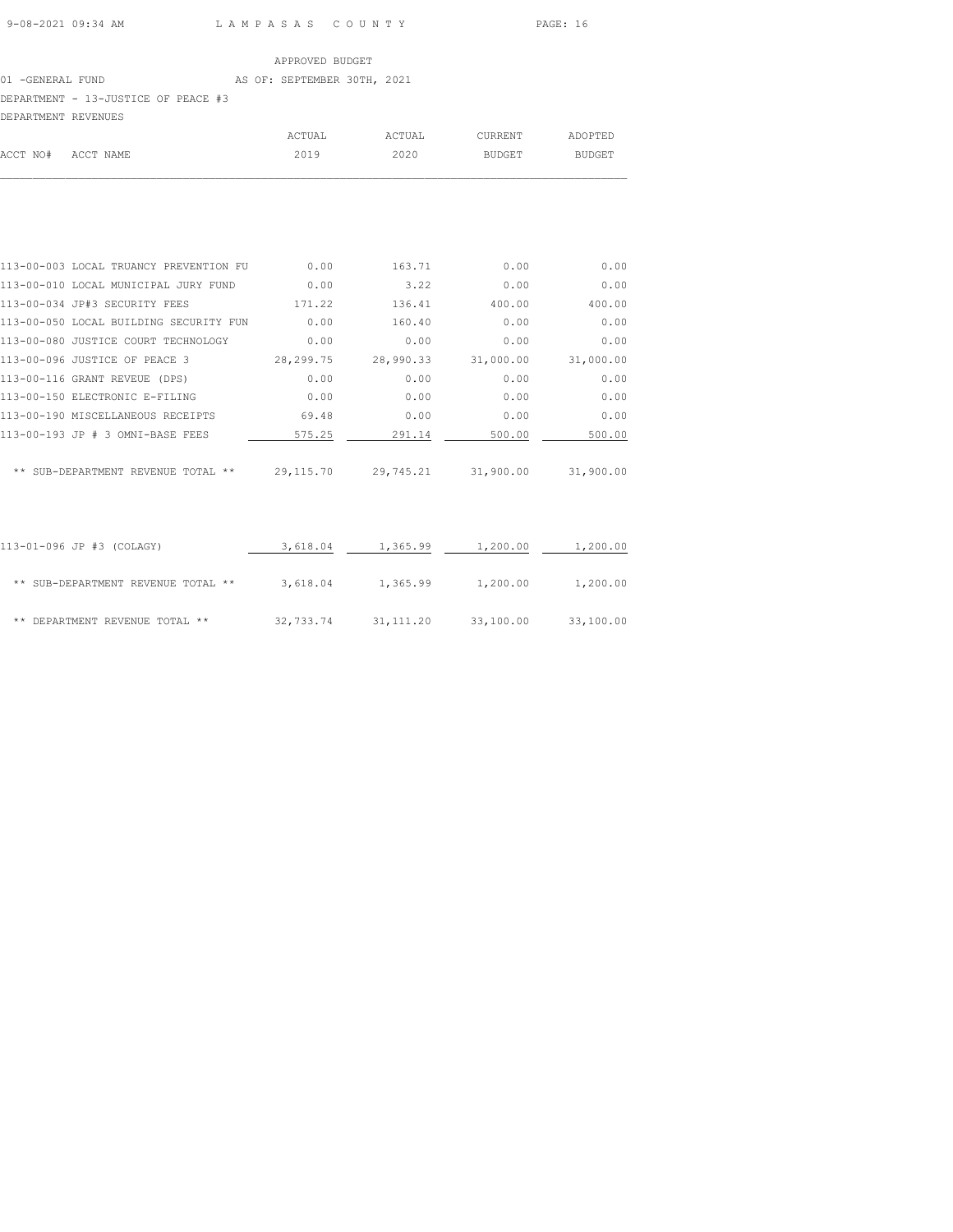# 01 -GENERAL FUND AS OF: SEPTEMBER 30TH, 2021 DEPARTMENT - 14-JUSTICE OF PEACE #4

| DEPARTMENT REVENUES |           |        |        |         |         |
|---------------------|-----------|--------|--------|---------|---------|
|                     |           | ACTUAL | ACTUAL | CURRENT | ADOPTED |
| ACCT NO#            | ACCT NAME | 2019   | 2020   | BUDGET  | BUDGET  |
|                     |           |        |        |         |         |

| 114-00-003 LOCAL TRUANCY PREVENTION FU | 0.00      | 835.47    | 0.00      | 0.00      |
|----------------------------------------|-----------|-----------|-----------|-----------|
| 114-00-006 REIMBURSEMENT OF JUROR PMT  | 0.00      | 0.00      | 0.00      | 0.00      |
| 114-00-010 LOCAL MUNICIPAL JURY FUND   | 0.00      | 16.71     | 0.00      | 0.00      |
| 114-00-034 JP#4 SECURITY FEES          | 490.01    | 449.12    | 500.00    | 500.00    |
| 114-00-050 LOCAL BUILDING SECURITY FUN | 0.00      | 818.76    | 0.00      | 0.00      |
| 114-00-080 JUSTICE COURT TECHNOLOGY FU | 0.00      | 0.00      | 0.00      | 0.00      |
| 114-00-097 JUSTICE OF PEACE 4          | 73,645.93 | 70,508.81 | 50,000.00 | 50,000.00 |
| 114-00-099 INTEREST                    | 0.00      | 0.00      | 0.00      | 0.00      |
| 114-00-109 SERVICE FEES                | 0.00      | 0.00      | 0.00      | 0.00      |
| 114-00-116 GRANT REVENUE               | 0.00      | 0.00      | 0.00      | 0.00      |
| 114-00-150 ELECTRONIC E-FILING         | 0.00      | 0.00      | 0.00      | 0.00      |
| 114-00-190 MISCELLANEOUS RECEIPTS      | 0.00      | 188.60    | 100.00    | 100.00    |
| 114-00-193 JP # 4 OMNI-BASE FEES       | 1,756.46  | 1,631.26  | 1,500.00  | 1,500.00  |
|                                        |           |           |           |           |
| ** SUB-DEPARTMENT REVENUE TOTAL **     | 75,892.40 | 74,448.73 | 52,100.00 | 52,100.00 |

| 114-01-097 JP #4 (COLAGY)          | 4,991.03  | 4,680.84  | 4,000.00  | 4,000.00  |
|------------------------------------|-----------|-----------|-----------|-----------|
| ** SUB-DEPARTMENT REVENUE TOTAL ** | 4,991.03  | 4,680.84  | 4,000.00  | 4,000.00  |
| ** DEPARTMENT REVENUE TOTAL **     | 80,883.43 | 79,129.57 | 56,100.00 | 56,100.00 |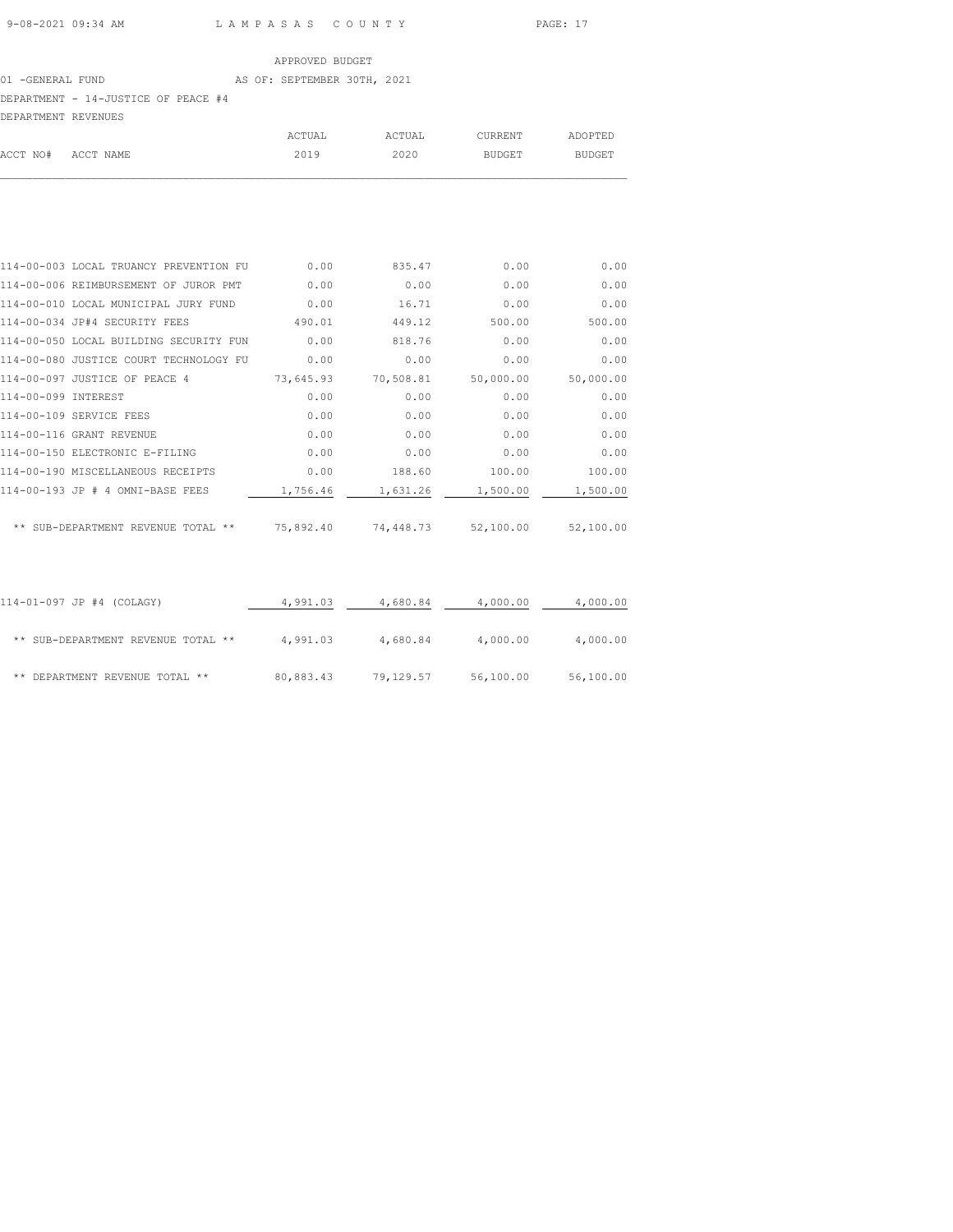| 9-08-2021 09:34 AM | LAMPASAS COUNTY | PAGE: 18 |
|--------------------|-----------------|----------|

|                                      | APPROVED BUDGET             |
|--------------------------------------|-----------------------------|
| 01 -GENERAL FUND                     | AS OF: SEPTEMBER 30TH, 2021 |
| DEPARTMENT - 15-COUNTY EXTENSION OFF |                             |
| DEPARTMENT REVENUES                  |                             |
|                                      |                             |

|          |           | ACTUAL | ACTUAL | CURRENT       | ADOPTED       |
|----------|-----------|--------|--------|---------------|---------------|
| ACCT NO# | ACCT NAME | 2019   | 2020   | <b>BUDGET</b> | <b>BUDGET</b> |
|          |           |        |        |               |               |

| 115-00-190 MISCELLANEOUS RECEIPTS  | 0.00 | 0.00 | 0.00 | 0.00 |
|------------------------------------|------|------|------|------|
| ** SUB-DEPARTMENT REVENUE TOTAL ** | 0.00 | 0.00 | 0.00 | 0.00 |
| DEPARTMENT REVENUE TOTAL **<br>**  | 0.00 | 0.00 | 0.00 | 0.00 |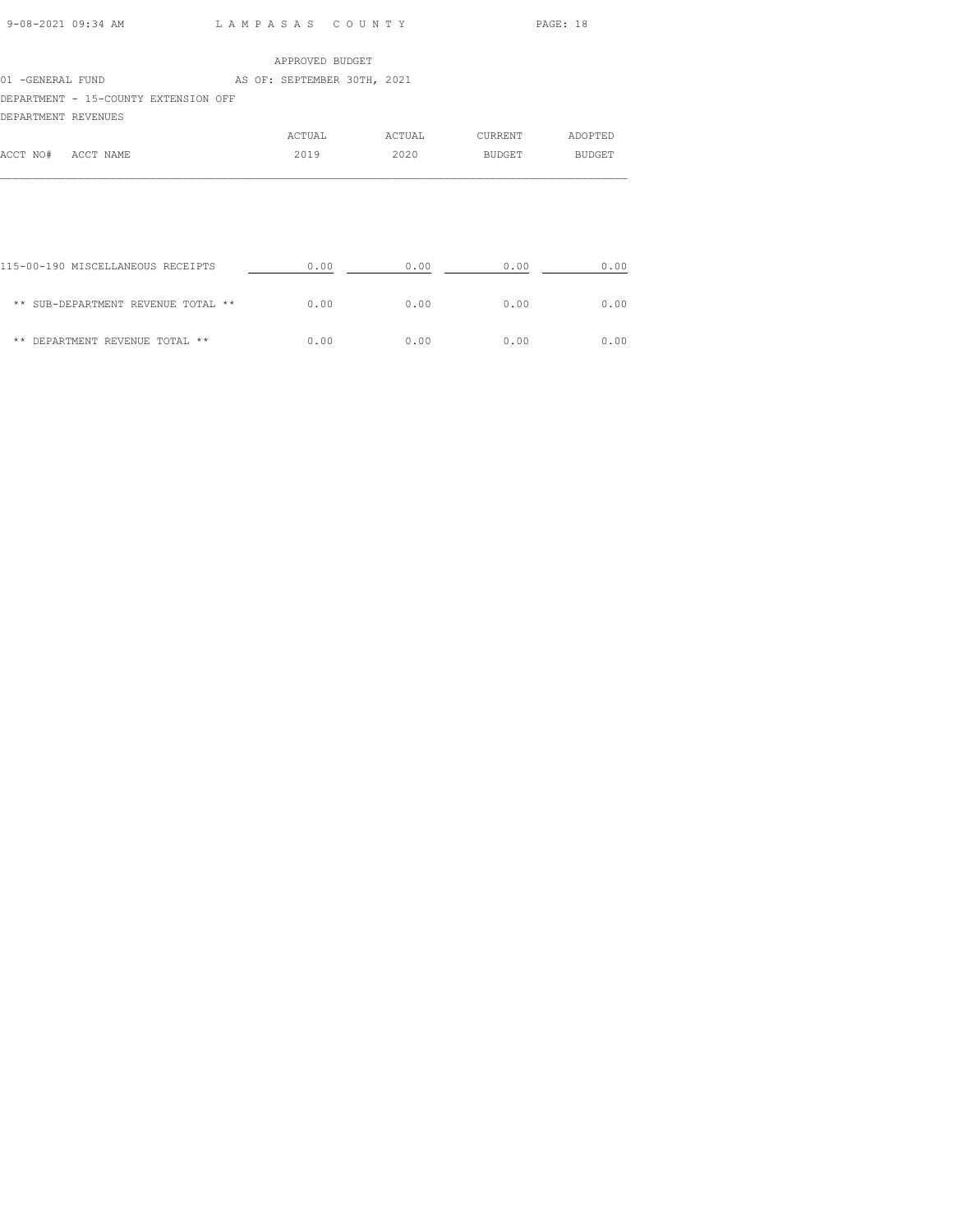| 9-08-2021 09:34 AM |                 | PAGE: 19 |
|--------------------|-----------------|----------|
|                    | LAMPASAS COUNTY |          |

|                     |                                 | APPROVED BUDGET             |        |         |               |  |
|---------------------|---------------------------------|-----------------------------|--------|---------|---------------|--|
| 01 -GENERAL FUND    |                                 | AS OF: SEPTEMBER 30TH, 2021 |        |         |               |  |
|                     | DEPARTMENT - 16-ADULT PROBATION |                             |        |         |               |  |
| DEPARTMENT REVENUES |                                 |                             |        |         |               |  |
|                     |                                 | ACTUAL                      | ACTUAL | CURRENT | ADOPTED       |  |
| ACCT NO#            | ACCT NAME                       | 2019                        | 2020   | BUDGET  | <b>BUDGET</b> |  |
|                     |                                 |                             |        |         |               |  |

| 116-00-190 MISCELLANEOUS RECEIPTS  | 0.00 | 0.00 | 0.00 | 0.00 |
|------------------------------------|------|------|------|------|
| ** SUB-DEPARTMENT REVENUE TOTAL ** | 0.00 | 0.00 | 0.00 | 0.00 |
| DEPARTMENT REVENUE TOTAL **<br>**  | 0.00 | 0.00 | 0.00 | 0.00 |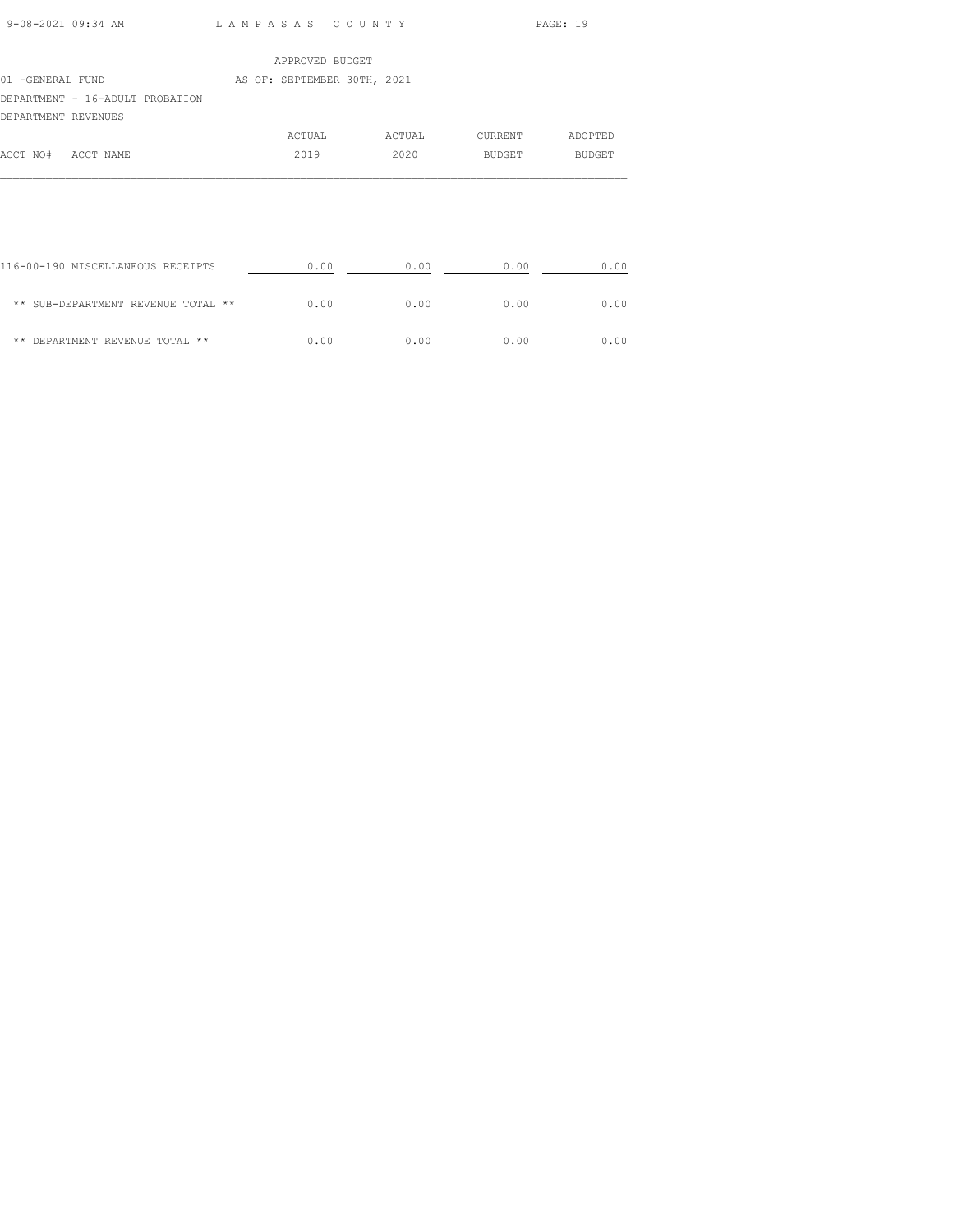9-08-2021 09:34 AM L A M P A S A S C O U N T Y PAGE: 20

| APPROVED BUDGET       |           |  |                             |  |        |         |               |
|-----------------------|-----------|--|-----------------------------|--|--------|---------|---------------|
| 01 -GENERAL FUND      |           |  | AS OF: SEPTEMBER 30TH, 2021 |  |        |         |               |
| DEPARTMENT - 17-E.M.S |           |  |                             |  |        |         |               |
| DEPARTMENT REVENUES   |           |  |                             |  |        |         |               |
|                       |           |  | ACTUAL                      |  | ACTUAL | CURRENT | ADOPTED       |
| ACCT NO#              | ACCT NAME |  | 2019                        |  | 2020   | BUDGET  | <b>BUDGET</b> |
|                       |           |  |                             |  |        |         |               |
|                       |           |  |                             |  |        |         |               |
|                       |           |  |                             |  |        |         |               |

| 117-00-109 SERVICE FEE               | 0.00 | 0.00 | 0.00 | 0.00 |
|--------------------------------------|------|------|------|------|
| 117-00-190 MISCELLANEOUS RECEIPTS    | 0.00 | 0.00 | 0.00 | 0.00 |
| 117-00-191 CITIZENS DONATIONS        | 0.00 | 0.00 | 0.00 | 0.00 |
| 117-00-192 EMS COLLECTIONS           | 0.00 | 0.00 | 0.00 | 0.00 |
| ** SUB-DEPARTMENT REVENUE TOTAL **   | 0.00 | 0.00 | 0.00 | 0.00 |
| $* *$<br>DEPARTMENT REVENUE TOTAL ** | 0.00 | 0.00 | 0.00 | 0.00 |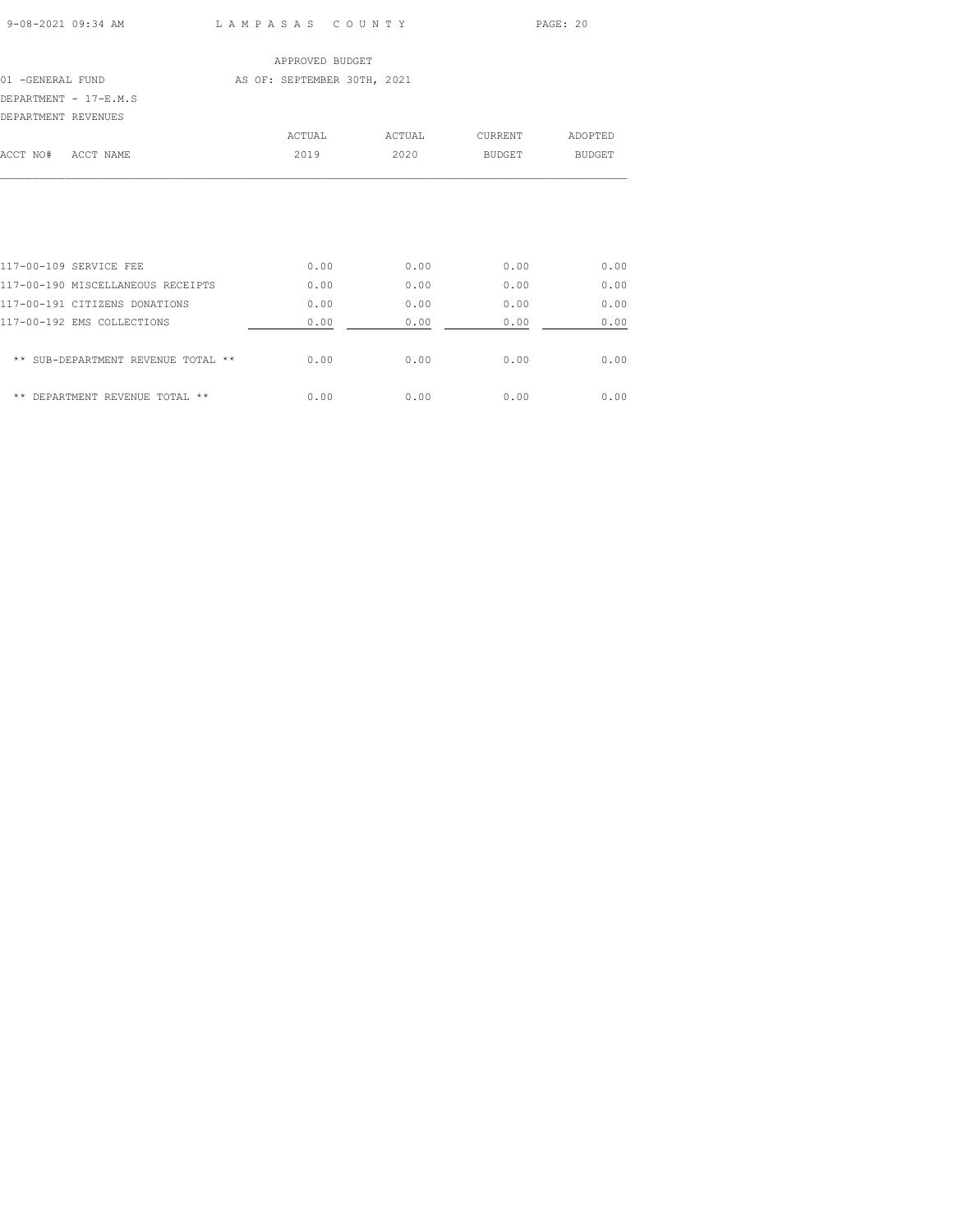| 9-08-2021 09:34 AM | LAMPASAS COUNTY | PAGE: 21 |
|--------------------|-----------------|----------|
|                    |                 |          |

| APPROVED BUDGET     |                          |  |                             |        |         |               |
|---------------------|--------------------------|--|-----------------------------|--------|---------|---------------|
| 01 -GENERAL FUND    |                          |  | AS OF: SEPTEMBER 30TH, 2021 |        |         |               |
|                     | DEPARTMENT - 18-JUDICIAL |  |                             |        |         |               |
| DEPARTMENT REVENUES |                          |  |                             |        |         |               |
|                     |                          |  | ACTUAL                      | ACTUAL | CURRENT | ADOPTED       |
| ACCT NO#            | ACCT NAME                |  | 2019                        | 2020   | BUDGET  | <b>BUDGET</b> |
|                     |                          |  |                             |        |         |               |
|                     |                          |  |                             |        |         |               |

| 118-00-190 MISCELLANEOUS RECEIPTS  | 0.00 | 3,435.64 | 0.00 | 0.00 |
|------------------------------------|------|----------|------|------|
| ** SUB-DEPARTMENT REVENUE TOTAL ** | 0.00 | 3,435.64 | 0.00 | 0.00 |
| ** DEPARTMENT REVENUE TOTAL **     | 0.00 | 3,435.64 | 0.00 | 0.00 |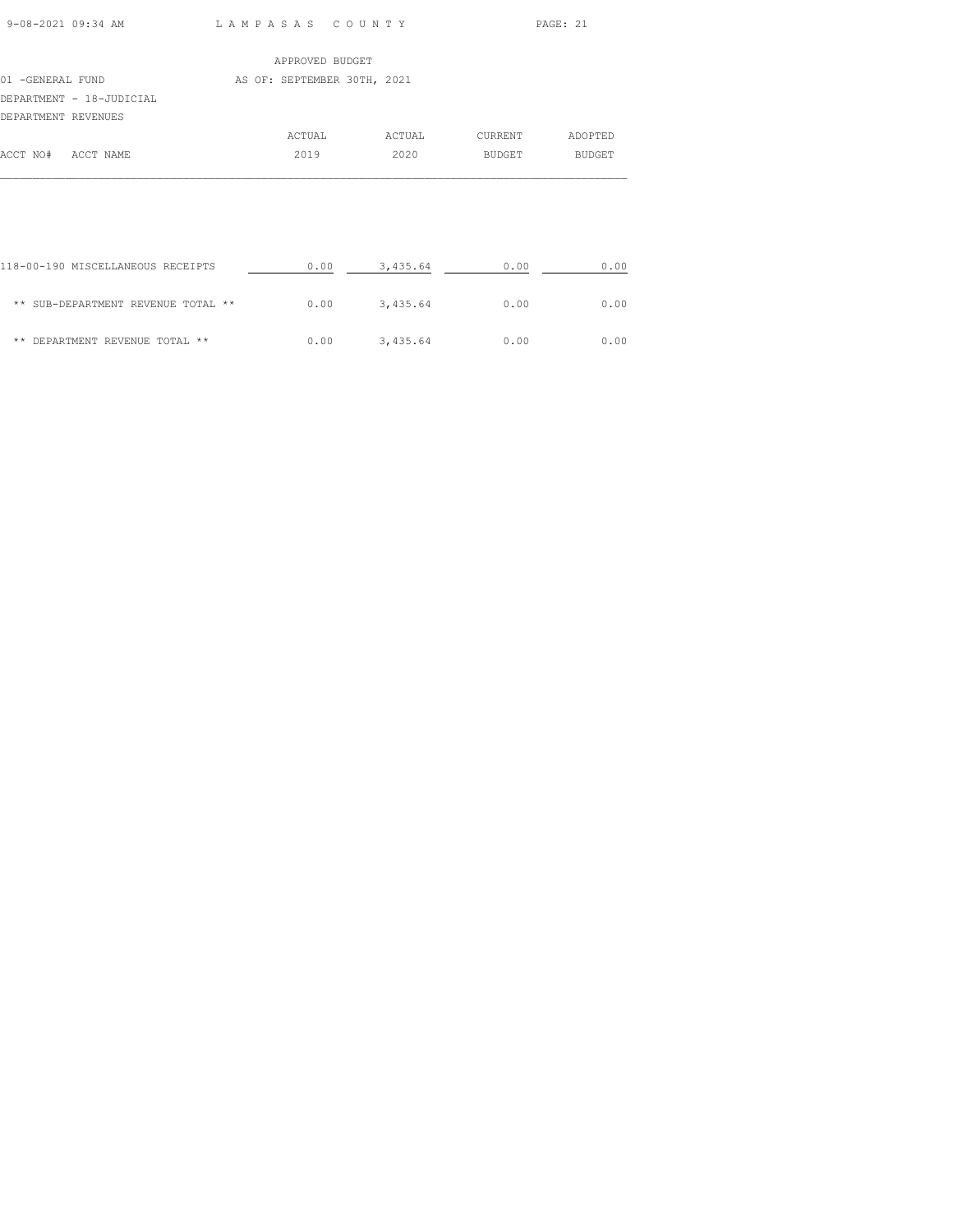| 9-08-2021 09:34 AM | LAMPASAS COUNTY | PAGE: 22 |
|--------------------|-----------------|----------|

# APPROVED BUDGET 01 -GENERAL FUND AS OF: SEPTEMBER 30TH, 2021 DEPARTMENT - 19-HUMAN RESOURCES

| DEPARTMENT REVENUES                |        |        |         |               |
|------------------------------------|--------|--------|---------|---------------|
|                                    | ACTUAL | ACTUAL | CURRENT | ADOPTED       |
| ACCT NO#<br>ACCT NAME              | 2019   | 2020   | BUDGET  | <b>BUDGET</b> |
|                                    |        |        |         |               |
| 119-00-116 GRANT REVENUE           | 0.00   | 0.00   | 0.00    | 0.00          |
| 119-00-152 CONTRACTS               | 0.00   | 0.00   | 0.00    | 0.00          |
| 119-00-190 MISCELLANEOUS RECEIPTS  | 0.00   | 0.00   | 0.00    | 0.00          |
| 219-00-010 OPERATING TRANSFERS IN  | 0.00   | 0.00   | 0.00    | 0.00          |
| ** SUB-DEPARTMENT REVENUE TOTAL ** | 0.00   | 0.00   | 0.00    | 0.00          |
|                                    |        |        |         |               |
|                                    |        |        |         |               |

| ***<br>FUND TOTAL REVENUES<br>***  | 9,504,368.60 | 9,987,066.35 |      | 9,634,384.00 10,024,447.00 |
|------------------------------------|--------------|--------------|------|----------------------------|
| DEPARTMENT REVENUE TOTAL **<br>**  | 700.00       | 300.00       | 0.00 | 0.00                       |
| ** SUB-DEPARTMENT REVENUE TOTAL ** | 700.00       | 300.00       | 0.00 | 0.00                       |
| 119-01-190 MISCELLANEOUS RECEIPTS  | 700.00       | 300.00       | 0.00 | 0.00                       |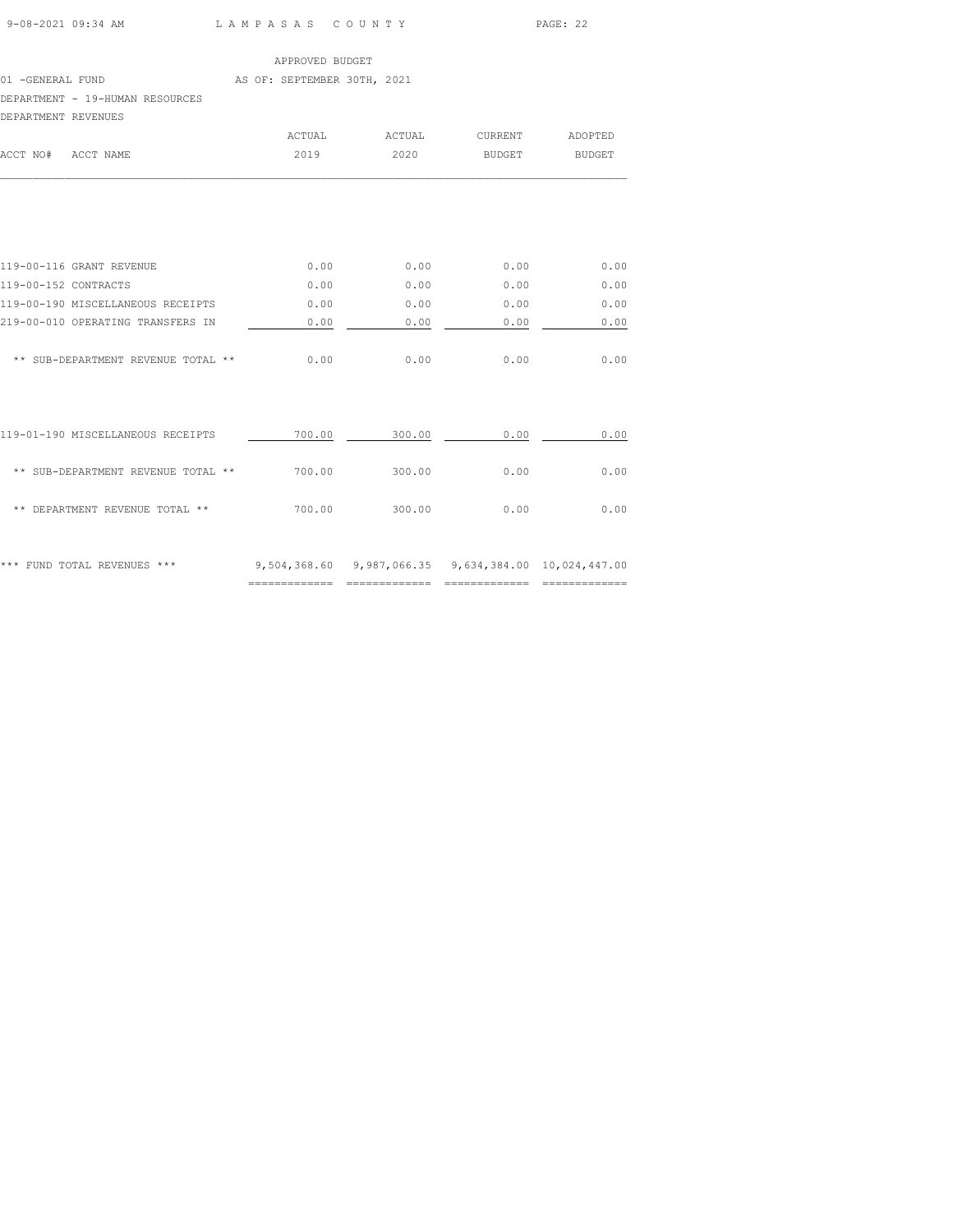| APPROVED BUDGET  |                              |  |                             |  |        |               |               |
|------------------|------------------------------|--|-----------------------------|--|--------|---------------|---------------|
| 01 -GENERAL FUND |                              |  | AS OF: SEPTEMBER 30TH, 2021 |  |        |               |               |
|                  | DEPARTMENT - 01-COUNTY JUDGE |  |                             |  |        |               |               |
|                  | DEPARTMENT EXPENDITURES      |  |                             |  |        |               |               |
|                  |                              |  | ACTUAL                      |  | ACTUAL | CURRENT       | ADOPTED       |
| ACCT NO#         | ACCT NAME                    |  | 2019                        |  | 2020   | <b>BUDGET</b> | <b>BUDGET</b> |

# WAGES ----- 401-00-101 SALARIES & WAGES ELECTED OF 66,367.07 71,882.06 75,724.00 75,107.00 401-00-107 SALARIES & WAGES ADM #3058 38,825.66 37,953.75 39,963.00 39,637.00 401-00-108 SALARIES & WAGES VA #2882 9,338.36 8,992.36 9,765.00 9,685.00 401-00-113 SALARIES & WAGES ASST #3515 24,415.05 25,003.20 26,646.00 26,429.00 401-00-133 SALARY/SUPPLEMENT 26,168.99 25,199.98 25,200.00 25,200.00 401-00-199 LONGEVITY PAYMENT  $1,320.00$   $1,440.00$   $1,560.00$   $1,680.00$  \*\* CATEGORY TOTAL \*\* 166,435.13 170,471.35 178,858.00 177,738.00 EMPLOYEE BENEFITS ----------------- 401-00-203 FICA BENEFITS 11,918.70 12,537.14 13,683.00 13,597.00 401-00-204 GROUP MEDICAL INSURANCE 37,926.15 45,527.82 45,889.00 49,541.00 401-00-205 RETIREMENT 23,228.49 23,131.76 28,617.00 28,865.00<br>
401-00-207 WORKMAN'S COMP 451.00 405.00 455.00 432.00 401-00-207 WORKMAN'S COMP 451.00 405.00 455.00 432.00 401-00-208 UNEMPLOYMENT INSURANCE 22.00 72.00 74.00 48.00 116.00 \*\* CATEGORY TOTAL \*\* 73,596.34 81,675.72 88,692.00 92,551.00 GENERAL EXPENSES ---------------- 401-00-300 COURT INTERPRETER/MEDIATOR 353.63 306.58 0.00 0.00 401-00-301 COMMUNICATIONS 0.00 300.00 0.00 0.00 401-00-302 UTILITIES 0.00 0.00 0.00 0.00 401-00-303 COMPUTER SUPPLIES 0.00 0.00 0.00 0.00 401-00-304 OPERATING SUPPLIES 2,803.84 1,911.48 1,500.00 1,500.00 401-00-305 TRAVEL & INSERVICE TRAINING 6,495.93 2,847.97 4,500.00 4,500.00 401-00-309 COURT APPOINTED ATTORNEY 21,075.00 17,275.00 20,000.00 20,000.00 401-00-310 JURY FEES 1,380.00 0.00 1,500.00 1,500.00 401-00-311 REPAIRS & MAINTENANCE-COURT 0.00 0.00 0.00 0.00 401-00-312 EQUIPMENT MAINTENANCE CONTR 0.00 0.00 0.00 0.00 401-00-315 DUES 4,705.00 3,774.98 5,000.00 5,000.00 401-00-320 INVESTIGATIVE EXPENSE 0.00 0.00 0.00 0.00 401-00-333 CONTRACTED SERVICES 0.00 0.00 0.00 0.00 401-00-341 COURT REPORTER 2,335.54 613.65 2,000.00 2,000.00 401-00-358 CONSULTING FEES 0.00 0.00 0.00 0.00 401-00-361 POSTAGE 0.00 0.00 0.00 0.00 401-00-364 PUBLICATIONS, BOOKS, MANUAL 239.60 42.50 200.00 200.00 401-00-370 EQUIPMENT RENTAL - COPIER 2,558.18 2,580.78 2,000.00 2,000.00 401-00-371 EXPERT WITNESS 0.00 0.00 0.00 0.00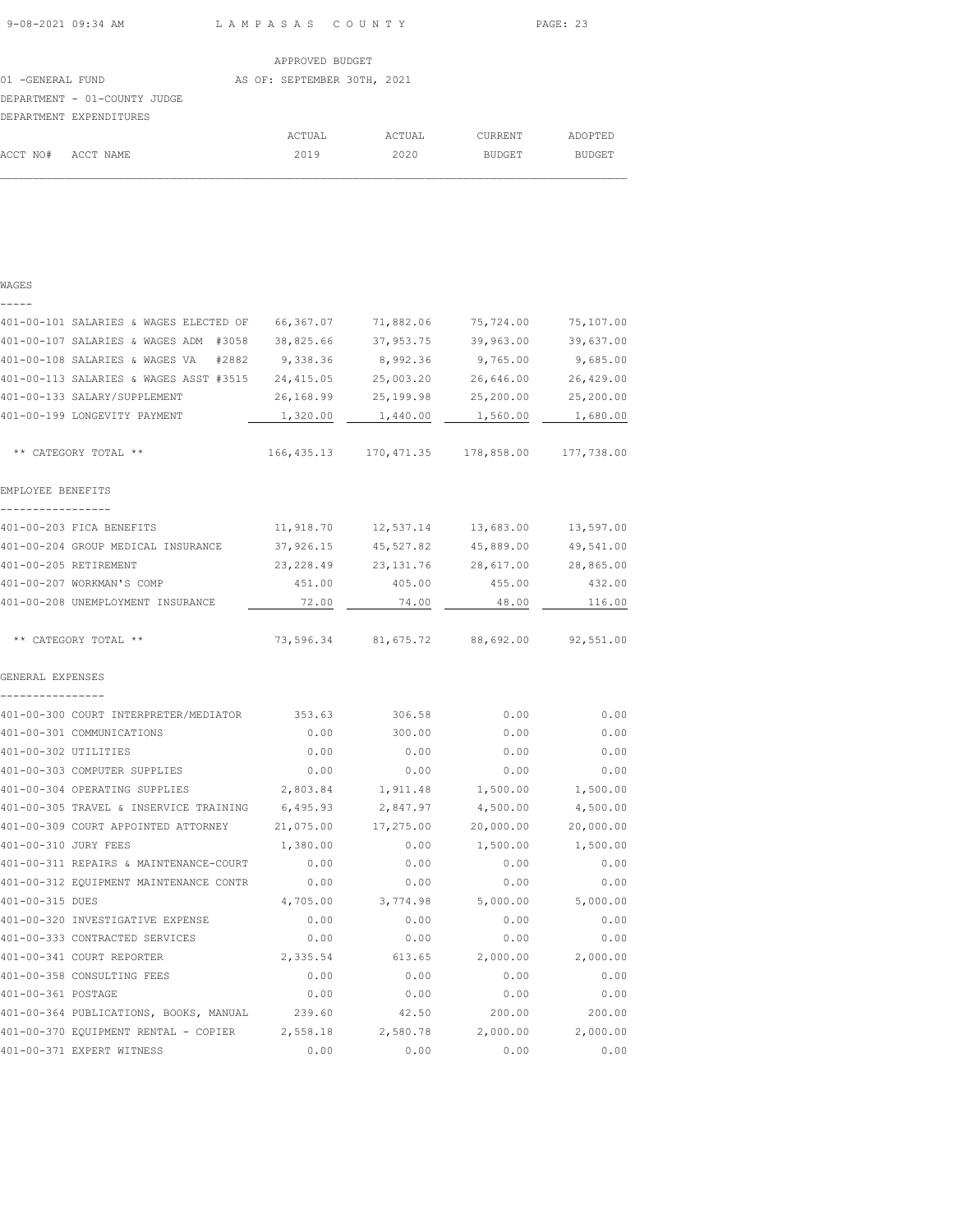| 9-08-2021 09:34 AM |  |
|--------------------|--|
|                    |  |

L A M P A S A S C O U N T Y PAGE: 24

#### APPROVED BUDGET

# 01 -GENERAL FUND AS OF: SEPTEMBER 30TH, 2021

DEPARTMENT - 01-COUNTY JUDGE

| DEPARTMENT EXPENDITURES                                                 |      |                                             |                |               |
|-------------------------------------------------------------------------|------|---------------------------------------------|----------------|---------------|
|                                                                         |      | ACTUAL ACTUAL                               | <b>CURRENT</b> | ADOPTED       |
| ACCT NO# ACCT NAME                                                      | 2019 | 2020                                        | BUDGET         | <b>BUDGET</b> |
| 401-00-378 RENTAL SPACE                                                 | 0.00 | 0.00                                        | 0.00           | 0.00          |
| 401-00-381 911-ADDRESSING SIGNS                                         |      | $2,869.29$ 681.95 2,000.00 2,000.00         |                |               |
| 401-00-383 SEPTIC TANK INSPECTION                                       | 0.00 | 0.00                                        | 0.00           | 0.00          |
| 401-00-387 VETERAN SEVICES/VET RIDE 1,300.00 1,300.00 1,300.00 1,300.00 |      |                                             |                |               |
| 401-00-389 MISCELLANEOUS EXPENSE                                        | 0.00 | 0.00                                        | 0.00           | 0.00          |
| ** CATEGORY TOTAL **                                                    |      | 46,116.01 31,634.89 40,000.00 40,000.00     |                |               |
| CAPITAL OUTLAY                                                          |      |                                             |                |               |
| 401-00-401 OFFICE MACHINES & EQUIPMENT 0.00                             |      | 0.00                                        | 0.00           | 0.00          |
| 401-00-402 OPERATING EQUIPMENT                                          | 0.00 | 0.00                                        | 0.00           | 0.00          |
| 401-00-418 ANNEX BUILDING                                               | 0.00 | 0.00                                        | 0.00           | 0.00          |
| ** CATEGORY TOTAL **                                                    | 0.00 | 0.00                                        | 0.00           | 0.00          |
| 401-00-500 OPERATING TRANSFERS OUT                                      | 0.00 | 0.00                                        | 0.00           | 0.00          |
| ** CATEGORY TOTAL **                                                    | 0.00 | 0.00                                        | 0.00           | 0.00          |
| ** SUB-DEPARTMENT TOTAL **                                              |      | 286,147.48 283,781.96 307,550.00 310,289.00 |                |               |
|                                                                         |      |                                             |                |               |

# WAGES

| 401-01-104 SALARY & WAGES DEP #2840 | 50,792.20  | 49,674.17   | 52,328.00 | 51,901.00 |
|-------------------------------------|------------|-------------|-----------|-----------|
| 401-01-199 LONGEVITY                | 2,400.00   | 2,400.00    | 2,400.00  | 2,400.00  |
|                                     |            |             |           |           |
| CATEGORY TOTAL **                   | 53, 192.20 | 52,074.17   | 54,728.00 | 54,301.00 |
|                                     |            |             |           |           |
| EMPLOYEE BENEFITS                   |            |             |           |           |
| 401-01-203 FICA BENEFITS            | 3,888.60   | 4,089.09    | 4,187.00  | 4,154.00  |
| 401-01-204 GROUP MEDICAL INSURANCE  | 9,169.08   | 10,307.34   | 9,972.00  | 10,678.00 |
| 401-01-205 RETIREMENT               | 8,209.74   | 8,632.83    | 8,756.00  | 8,819.00  |
| 401-01-207 WORKMEN'S COMP           | 170.00     | 123.00      | 139.00    | 132.00    |
| 401-01-208 UNEMPLOYEMENT INSURANCE  | 0.00       | 0.00        | 33.00     | 81.00     |
|                                     |            |             |           |           |
| CATEGORY TOTAL **<br>$* *$          | 21, 437.42 | 23, 152. 26 | 23,087.00 | 23,864.00 |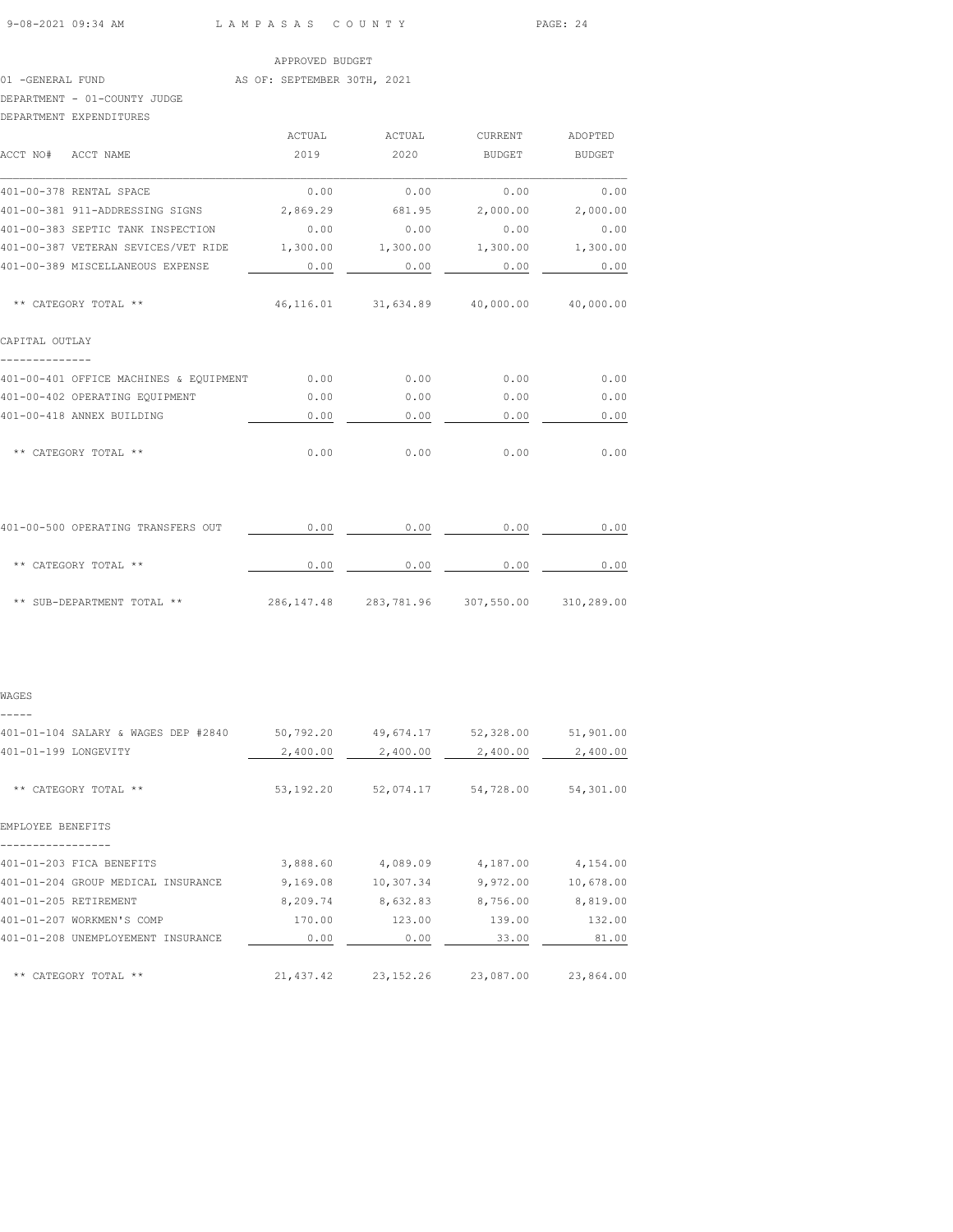|                                                                           |                                     |      |                                             | PAGE: 25 |
|---------------------------------------------------------------------------|-------------------------------------|------|---------------------------------------------|----------|
|                                                                           | APPROVED BUDGET                     |      |                                             |          |
| 01 -GENERAL FUND AS OF: SEPTEMBER 30TH, 2021                              |                                     |      |                                             |          |
| DEPARTMENT - 01-COUNTY JUDGE                                              |                                     |      |                                             |          |
| DEPARTMENT EXPENDITURES                                                   |                                     |      |                                             |          |
|                                                                           |                                     |      |                                             |          |
| ACCT NO# ACCT NAME                                                        | 2019                                |      | 2020 BUDGET BUDGET                          |          |
| GENERAL EXPENSES                                                          |                                     |      |                                             |          |
| 401-01-301 COMMUNICATION                                                  | 1,380.54 1,240.07 1,425.00 1,425.00 |      |                                             |          |
| 401-01-304 OPERATING SUPPLIES $1,405.46$ $1,750.33$ $1,000.00$ $1,000.00$ |                                     |      |                                             |          |
| 401-01-305 TRAVEL & INSERVICE TRAINING 1,478.37 182.68 2,000.00 2,000.00  |                                     |      |                                             |          |
| 401-01-308 REPAIR & MAINTENANCE                                           | 0.00                                | 0.00 | 500.00                                      | 500.00   |
| 401-01-342 GAS & OIL                                                      | 711.52 632.32 1,150.00 1,150.00     |      |                                             |          |
| 401-01-343 REPAIRS & MAINTENANCE VEHIC 239.24 121.88                      |                                     |      | 200.00                                      | 200.00   |
| 401-01-346 FOOD                                                           |                                     |      | $0.00$ $0.00$ $300.00$ $500.00$             |          |
| 401-01-361 POSTAGE                                                        | 0.00                                |      | $0.00$ 0.00                                 | 0.00     |
| 401-01-370 EQUIPMENT RENTAL - COPIER 1,255.80 1,255.80 1,300.00 1,300.00  |                                     |      |                                             |          |
| ** CATEGORY TOTAL **                                                      |                                     |      | $6,470.93$ $5,183.08$ $7,875.00$ $8,075.00$ |          |
| CAPITAL OUTLAY                                                            |                                     |      |                                             |          |
| 401-01-402 OPERATING EQUIPMENT                                            |                                     |      | $0.00$ 0.00 0.00 0.00                       |          |
| ** CATEGORY TOTAL **                                                      |                                     |      | $0.00$ 0.00 0.00 0.00                       |          |

\*\* SUB-DEPARTMENT TOTAL \*\* 81,100.55 80,409.51 85,690.00 86,240.00

| WAGES                                                                                   |        |                                             |               |           |
|-----------------------------------------------------------------------------------------|--------|---------------------------------------------|---------------|-----------|
| -----<br>401-02-167 MAINTENANCE TECHNICIAN#3689 25,481.81 24,919.75 26,252.00 26,038.00 |        |                                             |               |           |
| 401-02-199 LONGEVITY PAYMENT                                                            | 0.00   | 0.00                                        | 0.00          | 0.00      |
| ** CATEGORY TOTAL **                                                                    |        | 25,481.81 24,919.75 26,252.00 26,038.00     |               |           |
| EMPLOYEE BENEFITS                                                                       |        |                                             |               |           |
| 401-02-203 FICA BENEFITS                                                                |        | $1,267.29$ $1,339.31$ $2,008.00$ $1,992.00$ |               |           |
| 401-02-204 GROUPT MEDICAL INSURANCE 12,539.54 14,419.00 15,290.00                       |        |                                             |               | 16,298.00 |
| 401-02-205 RETIREMENT                                                                   |        | $4,002.80$ $4,221.52$ $4,200.00$ $4,229.00$ |               |           |
| 401-02-207 WORKMEN'S COMP                                                               |        | 642.00 806.00 772.00                        |               | 731.00    |
| 401-02-208 UNEMPLOYMENT INSURANCE                                                       | 74.00  | 77.00 16.00                                 |               | 39.00     |
| 401-02-212 PHONE ALLOWANCE                                                              | 520.00 |                                             | 480.00 480.00 | 480.00    |
| ** CATEGORY TOTAL **                                                                    |        | 19,045.63 21,342.83 22,766.00 23,769.00     |               |           |
| ** SUB-DEPARTMENT TOTAL **                                                              |        | 44,527.44 46,262.58 49,018.00 49,807.00     |               |           |
|                                                                                         |        |                                             |               |           |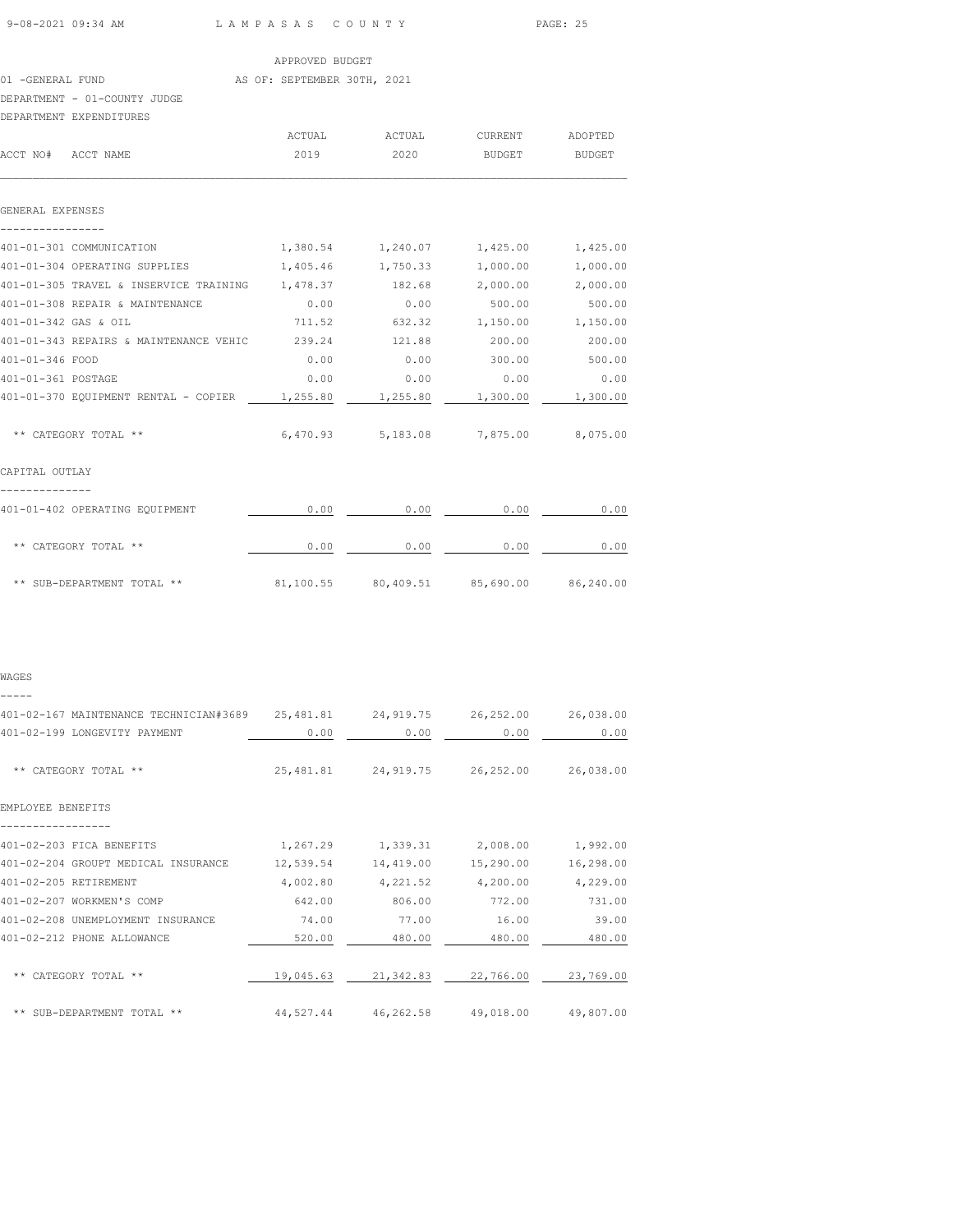| 9-08-2021 09:34 AM | LAMPASAS COUNTY | PAGE: 26 |
|--------------------|-----------------|----------|
|                    |                 |          |

|                              | APPROVED BUDGET             |        |         |               |
|------------------------------|-----------------------------|--------|---------|---------------|
| 01 -GENERAL FUND             | AS OF: SEPTEMBER 30TH, 2021 |        |         |               |
| DEPARTMENT - 01-COUNTY JUDGE |                             |        |         |               |
| DEPARTMENT EXPENDITURES      |                             |        |         |               |
|                              | ACTUAL                      | ACTUAL | CURRENT | ADOPTED       |
| ACCT NO#<br>ACCT NAME        | 2019                        | 2020   | BUDGET  | <b>BUDGET</b> |

| WAGES                                  |      |      |                                             |      |
|----------------------------------------|------|------|---------------------------------------------|------|
| 401-03-104 DIR OF DEVELOPMENT SERVICES | 0.00 | 0.00 | 0.00                                        | 0.00 |
| ** CATEGORY TOTAL **                   | 0.00 | 0.00 | 0.00                                        | 0.00 |
| EMPLOYEE BENEFITS                      |      |      |                                             |      |
| 401-03-203 FICA BENEFITS               | 0.00 | 0.00 | 0.00                                        | 0.00 |
| 401-03-204 GROUP MEDICAL INSURANCE     | 0.00 | 0.00 | 0.00                                        | 0.00 |
| 401-03-205 RETIREMENT                  | 0.00 | 0.00 | 0.00                                        | 0.00 |
| 401-03-207 WORKMEN'S COMP              | 0.00 | 0.00 | 0.00                                        | 0.00 |
| 401-03-208 UNEMPLOYMENT INSURANCE      | 0.00 | 0.00 | 0.00                                        | 0.00 |
| ** CATEGORY TOTAL **                   | 0.00 | 0.00 | 0.00                                        | 0.00 |
| ** SUB-DEPARTMENT TOTAL **             | 0.00 | 0.00 | 0.00                                        | 0.00 |
| *** DEPARTMENT TOTAL<br>$***$          |      |      | 411,775.47 410,454.05 442,258.00 446,336.00 |      |

============= ============= ============= =============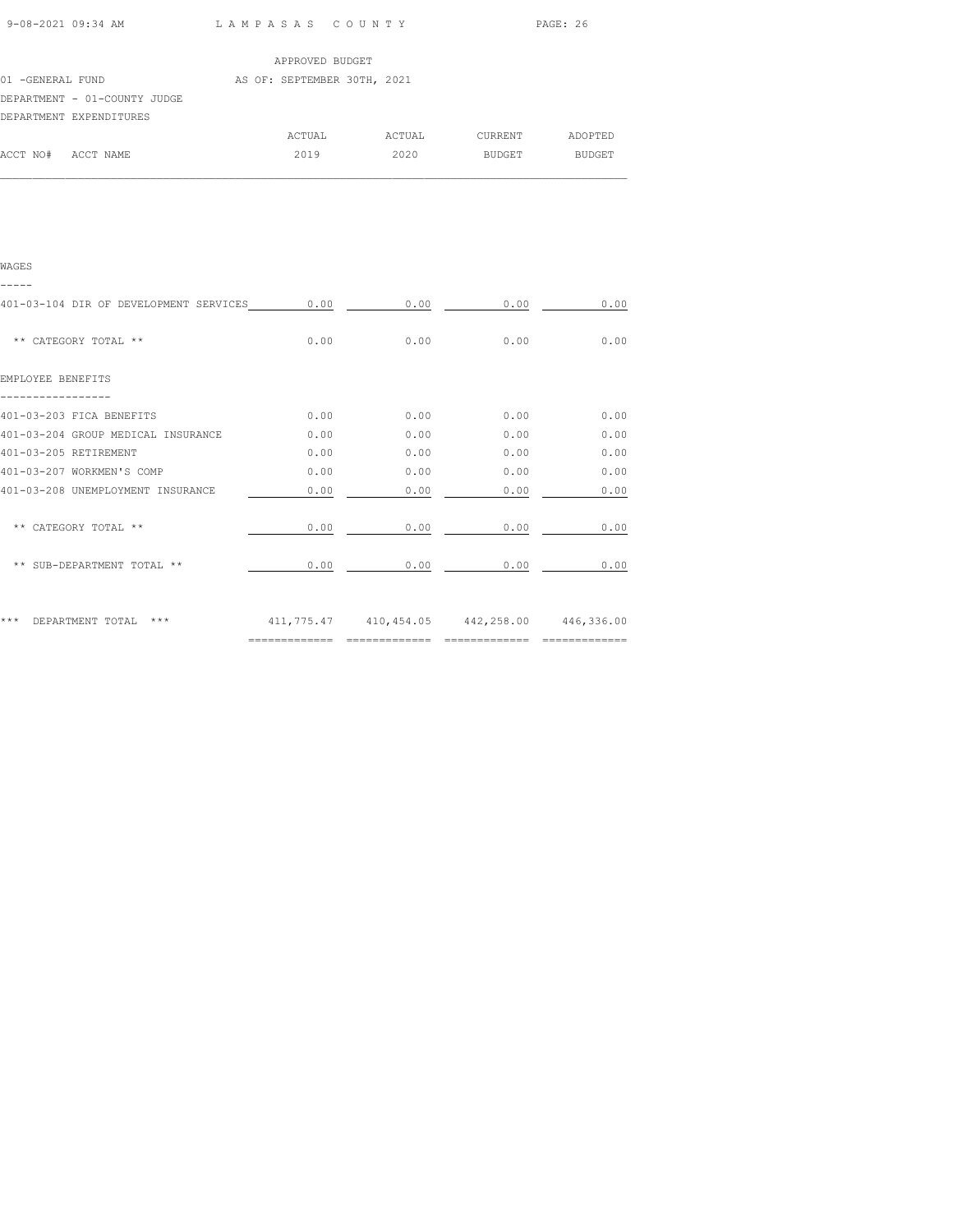ACCT NO# ACCT NAME 2019 2020 BUDGET BUDGET  $\mathcal{L}_\text{max}$ 

|                                | APPROVED BUDGET             |        |         |         |
|--------------------------------|-----------------------------|--------|---------|---------|
| 01 -GENERAL FUND               | AS OF: SEPTEMBER 30TH, 2021 |        |         |         |
| DEPARTMENT - 02-COUNTY AUDITOR |                             |        |         |         |
| DEPARTMENT EXPENDITURES        |                             |        |         |         |
|                                | ACTUAL                      | ACTUAL | CURRENT | ADOPTED |

WAGES

| -----                                         |            |                                 |           |            |
|-----------------------------------------------|------------|---------------------------------|-----------|------------|
| 402-00-102 SALARIES & WAGES APPOINTED         | 9,838.43   | 62,005.65                       | 86,958.00 | 89,392.00  |
| 402-00-103 SALARIES & WAGES DEP #2878         | 37,154.68  | 36,320.61                       | 38,264.00 | 33,518.00  |
| 402-00-104 SALARY & WAGES DEP<br>#0456        | 16,883.79  | 27,905.97                       | 29,317.00 | 39,000.00  |
| 402-00-110 PART-TIME EMPLOYEES                | 0.00       | 0.00                            | 0.00      | 0.00       |
| 402-00-111 INFO TECHNOLOGY                    | 0.00       | 0.00                            | 0.00      | 0.00       |
| 402-00-120 SALARY & WAGES OVERTIME            | 0.00       | 0.00                            | 0.00      | 0.00       |
| 402-00-133 SALARY/SUPPLEMENT/STIPENT          | 0.00       | 0.00                            | 12,000.00 | 12,000.00  |
| 402-00-199 LONGEVITY PAYMENT                  | 2,040.00   | 2,160.00                        | 2,280.00  | 2,400.00   |
| ** CATEGORY TOTAL **                          |            | 65,916.90 128,392.23 168,819.00 |           | 176,310.00 |
| EMPLOYEE BENEFITS                             |            |                                 |           |            |
| -----------------                             |            |                                 |           |            |
| 402-00-203 FICA BENEFITS                      | 5,228.38   | 9,450.40                        | 12,150.00 | 13,488.00  |
| 402-00-204 GROUP MEDICAL INSURANCE            | 17,726.02  | 30,947.82                       | 32,964.00 | 36,513.00  |
| 402-00-205 RETIREMENT                         | 11,396.21  | 20,933.55                       | 25,411.00 | 28,633.00  |
| 402-00-207 WORKMEN'S COMP                     | 6,176.82   | 304.00                          | 404.00    | 428.00     |
| 402-00-208 UNEMPLOYMENT INSURANCE             | 2,718.69   | 128.00                          | 94.00     | 107.00     |
| 402-00-212 PHONE ALLOWANCE                    | 0.00       | 0.00                            | 480.00    | 480.00     |
| ** CATEGORY TOTAL **                          |            | 43, 246.12 61, 763.77           | 71,503.00 | 79,649.00  |
| GENERAL EXPENSES                              |            |                                 |           |            |
| ----------------<br>402-00-301 COMMUNICATIONS | 6,341.24   | 6,129.24                        | 5,000.00  | 5,000.00   |
| 402-00-304 OPERATING SUPPLIES                 | 1,379.37   | 3,191.86                        | 2,100.00  | 2,100.00   |
| 402-00-305 TRAVEL & INSERVICE TRAINING        | 1,375.45   | 1,493.03                        | 5,000.00  | 5,000.00   |
| 402-00-308 REPAIRS & MAINTENANCE EQUIP        | 0.00       | 0.00                            | 0.00      | 0.00       |
| 402-00-312 EQUIPMENT MAINTENANCE CONTR        | 7,546.40   | 8,006.71                        | 7,500.00  | 8,844.00   |
| 402-00-315 DUES                               | 0.00       | 595.00                          | 600.00    | 600.00     |
| 402-00-333 CONTRACTED SERVICES                | 0.00       | 0.00                            | 0.00      | 0.00       |
| 402-00-361 POSTAGE                            | 0.00       | 0.00                            | 0.00      | 0.00       |
| 402-00-364 PUBLICATIONS, BOOKS, MANUAL        | 720.00     | 896.60                          | 700.00    | 700.00     |
| 402-00-370 EQUIPMENT RENTAL-COPIER            | 939.90     | 851.52                          | 1,200.00  | 1,200.00   |
| 402-00-375 BANK CHARGES                       | 72.17      | 42.00                           | 0.00      | 0.00       |
| 402-00-389 MISCELLANEOUS EXPENSE              | 0.00       | 0.00                            | 0.00      | 0.00       |
| ** CATEGORY TOTAL **                          | 18, 374.53 | 21,205.96                       | 22,100.00 | 23,444.00  |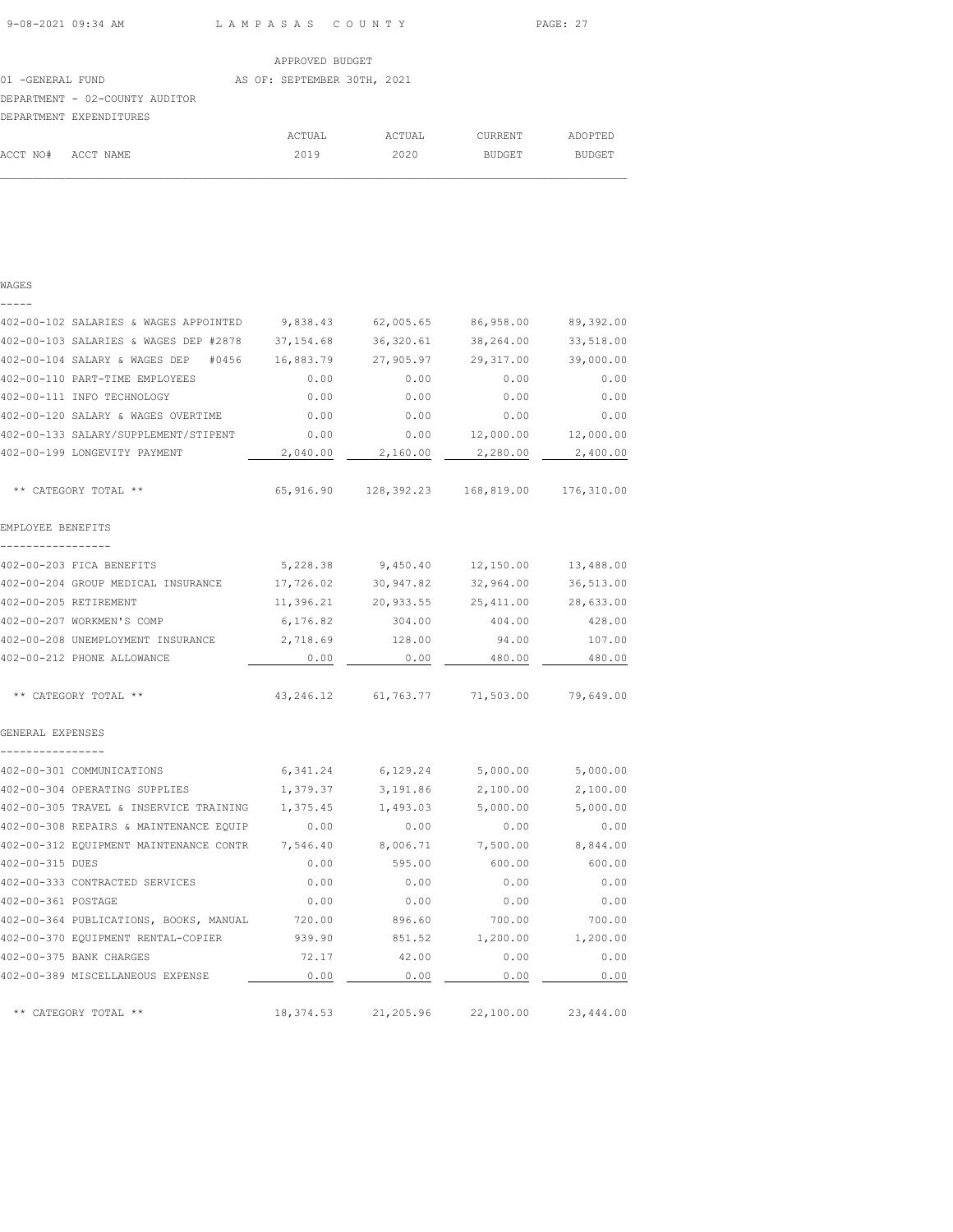| 08-2021 09:34 AM |  | LAMPASAS COUNTY | PAGE: |
|------------------|--|-----------------|-------|

| 9-08-2021 09:34 AM                                              |                 | LAMPASAS COUNTY                             |      | PAGE: 28 |  |
|-----------------------------------------------------------------|-----------------|---------------------------------------------|------|----------|--|
|                                                                 | APPROVED BUDGET |                                             |      |          |  |
| 01 -GENERAL FUND AS OF: SEPTEMBER 30TH, 2021                    |                 |                                             |      |          |  |
| DEPARTMENT - 02-COUNTY AUDITOR                                  |                 |                                             |      |          |  |
| DEPARTMENT EXPENDITURES                                         |                 |                                             |      |          |  |
|                                                                 |                 |                                             |      |          |  |
| ACCT NO# ACCT NAME                                              |                 | 2019  2020 BUDGET BUDGET                    |      |          |  |
| CAPITAL OUTLAY                                                  |                 |                                             |      |          |  |
| 402-00-401 OFFICE MACHINES & EQUIPMENT 0.00 0.00 0.00 0.00 0.00 |                 |                                             |      | 0.00     |  |
| ** CATEGORY TOTAL **                                            |                 | $0.00$ 0.00                                 | 0.00 | 0.00     |  |
| 402-00-501 DEPRECIATION                                         | 0.00            | 0.00                                        | 0.00 | 0.00     |  |
| ** CATEGORY TOTAL **                                            |                 | $0.00$ 0.00 0.00 0.00                       |      |          |  |
| ** SUB-DEPARTMENT TOTAL **                                      |                 | 127,537.55 211,361.96 262,422.00 279,403.00 |      |          |  |
|                                                                 |                 |                                             |      |          |  |
| WAGES                                                           |                 |                                             |      |          |  |

-----

| 402-01-104 SALARY & WAGES DEP #1635 57,352.18 56,089.18 59,085.00 58,604.00 |        |       |                                             |          |
|-----------------------------------------------------------------------------|--------|-------|---------------------------------------------|----------|
| 402-01-133 SALARY/SUPPLEMENT/STIPEND 2, 211.07 773.24                       |        |       | 0.00                                        | 0.00     |
| 402-01-199 LONGEVITY PAYMENT                                                |        |       | 2,400.00 2,400.00 2,400.00                  | 2,400.00 |
| ** CATEGORY TOTAL **                                                        |        |       | 61,963.25 59,262.42 61,485.00 61,004.00     |          |
| EMPLOYEE BENEFITS                                                           |        |       |                                             |          |
| 402-01-203 FICA BENEFITS                                                    |        |       | $4,502.77$ $4,635.08$ $4,704.00$ $4,667.00$ |          |
| 402-01-204 GROUP MEDICAL INSURANCE                                          |        |       | 8,476.78 9,545.42 9,910.00 10,610.00        |          |
| 402-01-205 RETIREMENT                                                       |        |       | 9,556.55 9,839.53 9,838.00 9,907.00         |          |
| 402-01-207 WORKMEN'S COMP                                                   | 191.00 |       | 138.00 156.00 148.00                        |          |
| 402-01-208 UNEMPLOYMENT INSURANCE                                           | 63.00  | 58.00 | 37.00                                       | 92.00    |
| ** CATEGORY TOTAL **                                                        |        |       | 22,790.10 24,216.03 24,645.00 25,424.00     |          |
| GENERAL EXPENSES                                                            |        |       |                                             |          |
| 402-01-301 COMMUNICATION                                                    | 0.00   | 0.00  | 0.00                                        | 0.00     |
| 402-01-303 COMPUTER SUPPLIES                                                | 0.00   | 0.00  | 0.00                                        | 0.00     |
| 402-01-304 OPERATING SUPPLIES                                               | 0.00   | 0.00  | 0.00                                        | 0.00     |
| 402-01-305 TRAVEL & INSERVICE TRAINING                                      | 0.00   | 0.00  | 400.00                                      | 400.00   |
| 402-01-361 POSTAGE                                                          | 0.00   | 0.00  | 0.00                                        | 0.00     |
| 402-01-364 PUBLICATIONS, BOOKS, MANUAL                                      | 0.00   | 0.00  | 100.00                                      | 100.00   |
| 402-01-365 IHC HOSPITAL                                                     | 0.00   |       | $0.00$ 110,000.00 110,000.00                |          |
| 402-01-366 IHC DOCTORS                                                      | 0.00   |       | $0.00$ 93,000.00 93,000.00                  |          |
| 402-01-367 IHC LABORATORY                                                   | 0.00   | 0.00  | 150.00                                      | 150.00   |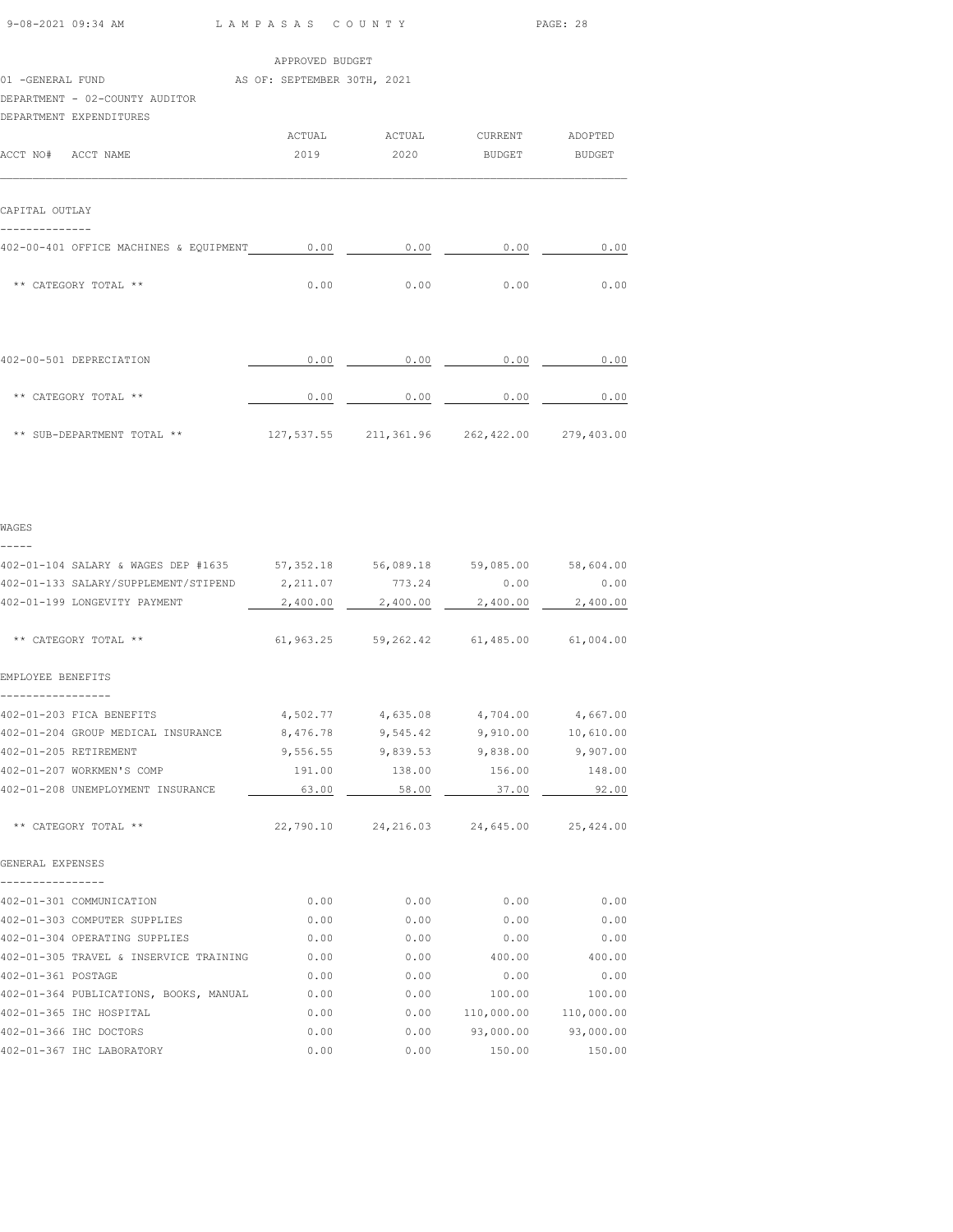### 01 -GENERAL FUND AS OF: SEPTEMBER 30TH, 2021

DEPARTMENT - 02-COUNTY AUDITOR

## DEPARTMENT EXPENDITURES

| ACCT NO#<br>ACCT NAME      | ACTUAL<br>2019 | ACTUAL<br>2020 | CURRENT<br><b>BUDGET</b> | ADOPTED<br><b>BUDGET</b> |
|----------------------------|----------------|----------------|--------------------------|--------------------------|
| 402-01-368 IHC X-RAYS      | 0.00           | 0.00           | 150.00                   | 150.00                   |
| 402-01-369 IHC DRUGS       | 0.00           | 0.00           | 38,000.00                | 38,000.00                |
| ** CATEGORY TOTAL **       | 0.00           | 0.00           | 241,800.00               | 241,800.00               |
| ** SUB-DEPARTMENT TOTAL ** | 84,753.35      | 83, 478.45     | 327,930.00               | 328,228.00               |

# WAGES -----

| 402-02-103 SALARIES & WAGES DEP #3357 42,638.20 41,701.25 43,927.00 36,000.00 |      |                                             |             |       |
|-------------------------------------------------------------------------------|------|---------------------------------------------|-------------|-------|
| 402-02-199 LONGEVITY PAYMENT                                                  |      | 1,320.00  1,440.00  1,560.00                |             | 0.00  |
|                                                                               |      |                                             |             |       |
| ** CATEGORY TOTAL **                                                          |      | 43,958.20  43,141.25  45,487.00  36,000.00  |             |       |
|                                                                               |      |                                             |             |       |
| EMPLOYEE BENEFITS                                                             |      |                                             |             |       |
| -----------------                                                             |      |                                             |             |       |
| 402-02-203 FICA BENEFITS 6.144.02 3,318.47 3,480.00 2,754.00                  |      |                                             |             |       |
| 402-02-204 GROUP MEDICAL INSURANCE $10,282.04$ 9,513.00 9,934.00 10,600.00    |      |                                             |             |       |
| 402-02-205 RETIREMENT                                                         |      | $6,780.62$ $7,155.22$ $7,278.00$ $5,846.00$ |             |       |
| 402-02-207 WORKMEN'S COMP                                                     |      | 113.00  102.00  116.00  87.00               |             |       |
| 402-02-208 UNEMPLOYMENT INSURANCE                                             | 0.00 | 43.00                                       | 27.00       | 53.00 |
|                                                                               |      |                                             |             |       |
| ** CATEGORY TOTAL **                                                          |      | 20,319.68 20,131.69 20,835.00 19,340.00     |             |       |
|                                                                               |      |                                             |             |       |
| GENERAL EXPENSES<br>----------------                                          |      |                                             |             |       |
| 402-02-301 COMMUNICATIONS                                                     |      | $0.00$ $0.00$ $0.00$ $0.00$ $0.00$          |             |       |
| 402-02-303 COMPUTER SUPPLIES 2,466.00 2,327.00 2,388.00 2,388.00              |      |                                             |             |       |
| 402-02-304 OPERATING SUPPLIES                                                 |      | $1,865.11$ $1,918.08$ $2,710.00$ $2,710.00$ |             |       |
| 402-02-305 TRAVEL & INSERVICE TRAINING 1,759.12 193.55 1,000.00 1,000.00      |      |                                             |             |       |
| 402-02-315 DUES                                                               | 0.00 |                                             | $0.00$ 0.00 | 0.00  |
| 402-02-352 OMNI-BASE FEES                                                     |      | 780.00 842.00 1,000.00 1,000.00             |             |       |
| 402-02-370 EQUIPMENT RENTAL-COPIER                                            | 0.00 | 0.00                                        | 0.00        | 0.00  |
|                                                                               |      |                                             |             |       |
| ** CATEGORY TOTAL **                                                          |      | $6,870.23$ $5,280.63$ $7,098.00$ $7,098.00$ |             |       |
| ** SUB-DEPARTMENT TOTAL **                                                    |      | $71,148.11$ 68,553.57 73,420.00 62,438.00   |             |       |
|                                                                               |      |                                             |             |       |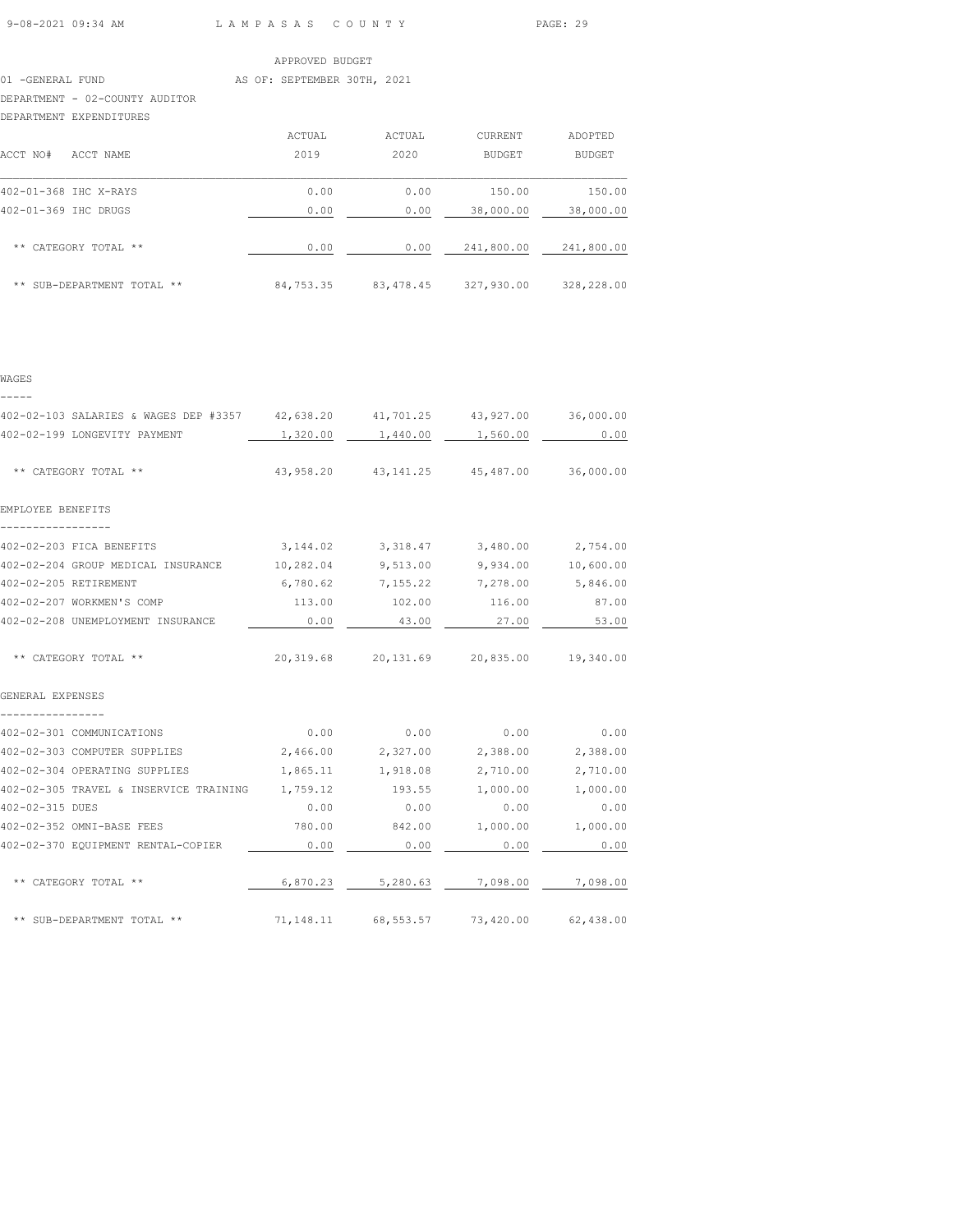| 9-08-2021 09:34 AM | LAMPASAS COUNTY | PAGE: 30 |
|--------------------|-----------------|----------|
|                    |                 |          |

|                                | APPROVED BUDGET             |        |         |               |
|--------------------------------|-----------------------------|--------|---------|---------------|
| 01 -GENERAL FUND               | AS OF: SEPTEMBER 30TH, 2021 |        |         |               |
| DEPARTMENT - 02-COUNTY AUDITOR |                             |        |         |               |
| DEPARTMENT EXPENDITURES        |                             |        |         |               |
|                                | ACTUAL                      | ACTUAL | CURRENT | ADOPTED       |
| ACCT NO#<br>ACCT NAME          | 2019                        | 2020   | BUDGET  | <b>BUDGET</b> |

# GENERAL EXPENSES

|                                          | ============ | -------------<br>------- | --------------<br>_________ | --------------<br>---------- |
|------------------------------------------|--------------|--------------------------|-----------------------------|------------------------------|
| ***<br>***<br>DEPARTMENT TOTAL           | 283, 439.01  | 363, 393.98              | 663,772.00                  | 670,069.00                   |
| ** SUB-DEPARTMENT TOTAL **               | 0.00         | 0.00                     | 0.00                        | 0.00                         |
| ** CATEGORY TOTAL **                     | 0.00         | 0.00                     | 0.00                        | 0.00                         |
| -------<br>402-03-345 MEDICAL (COVID 19) | 0.00         | 0.00                     | 0.00                        | 0.00                         |
|                                          |              |                          |                             |                              |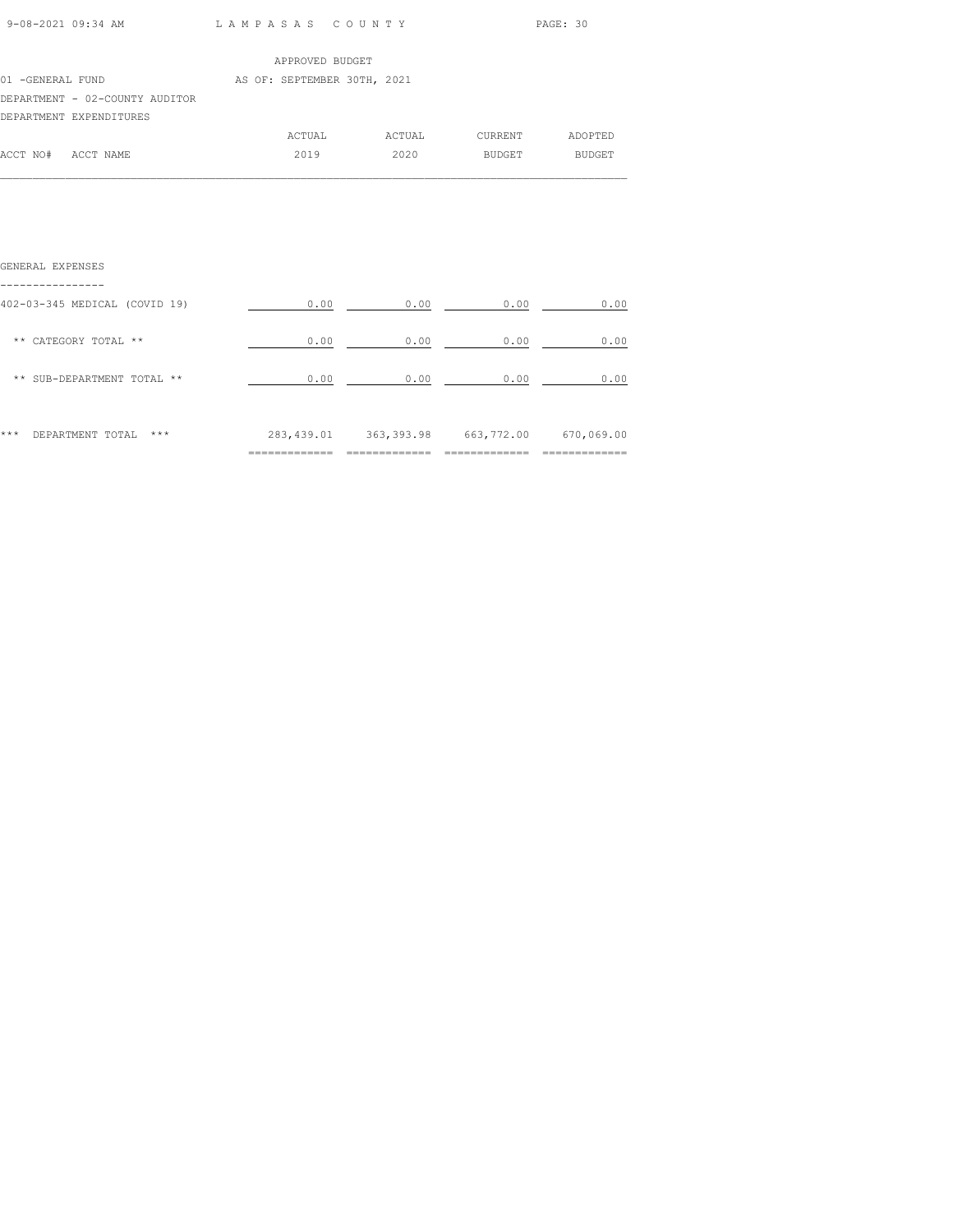ACCT NO# ACCT NAME 2019 2020 BUDGET BUDGET  $\mathcal{L}_\text{max}$ 

|                                  | APPROVED BUDGET             |        |         |         |
|----------------------------------|-----------------------------|--------|---------|---------|
| 01 -GENERAL FUND                 | AS OF: SEPTEMBER 30TH, 2021 |        |         |         |
| DEPARTMENT - 03-COUNTY TREASURER |                             |        |         |         |
| DEPARTMENT EXPENDITURES          |                             |        |         |         |
|                                  | ACTUAL                      | ACTUAL | CURRENT | ADOPTED |

WAGES

| 0.00     | 0.00                                                        | 0.00                                                       | 0.00                                                                                                                                                                                                                                                                                                                                                                                                      |
|----------|-------------------------------------------------------------|------------------------------------------------------------|-----------------------------------------------------------------------------------------------------------------------------------------------------------------------------------------------------------------------------------------------------------------------------------------------------------------------------------------------------------------------------------------------------------|
|          | 35,466.61                                                   | 37,117.00                                                  | 36,814.00                                                                                                                                                                                                                                                                                                                                                                                                 |
| 0.00     | 0.00                                                        | 0.00                                                       | 0.00                                                                                                                                                                                                                                                                                                                                                                                                      |
| 960.00   | 0.00                                                        | 0.00                                                       | 0.00                                                                                                                                                                                                                                                                                                                                                                                                      |
|          |                                                             |                                                            |                                                                                                                                                                                                                                                                                                                                                                                                           |
|          |                                                             |                                                            |                                                                                                                                                                                                                                                                                                                                                                                                           |
|          |                                                             |                                                            |                                                                                                                                                                                                                                                                                                                                                                                                           |
|          |                                                             | 22,124.00                                                  | 24,427.00                                                                                                                                                                                                                                                                                                                                                                                                 |
|          |                                                             | 16,377.00                                                  | 16,487.00                                                                                                                                                                                                                                                                                                                                                                                                 |
| 261.00   | 230.00                                                      | 260.00                                                     | 247.00                                                                                                                                                                                                                                                                                                                                                                                                    |
| 41.00    | 35.00                                                       | 22.00                                                      | 55.00                                                                                                                                                                                                                                                                                                                                                                                                     |
| 480.00   | 960.00                                                      | 960.00                                                     | 960.00                                                                                                                                                                                                                                                                                                                                                                                                    |
|          |                                                             |                                                            | 49,942.00                                                                                                                                                                                                                                                                                                                                                                                                 |
|          |                                                             |                                                            |                                                                                                                                                                                                                                                                                                                                                                                                           |
| 0.00     | 0.00                                                        | 0.00                                                       | 0.00                                                                                                                                                                                                                                                                                                                                                                                                      |
| 10.00    | 0.00                                                        | 0.00                                                       | 0.00                                                                                                                                                                                                                                                                                                                                                                                                      |
| 3,256.83 | 2,894.22                                                    | 4,600.00                                                   | 4,600.00                                                                                                                                                                                                                                                                                                                                                                                                  |
|          | 326.68                                                      | 5,900.00                                                   | 5,900.00                                                                                                                                                                                                                                                                                                                                                                                                  |
|          | 7,840.72                                                    |                                                            | 8,844.00                                                                                                                                                                                                                                                                                                                                                                                                  |
| 170.00   | 170.00                                                      | 350.00                                                     | 350.00                                                                                                                                                                                                                                                                                                                                                                                                    |
| 0.00     | 0.00                                                        | 0.00                                                       | 0.00                                                                                                                                                                                                                                                                                                                                                                                                      |
| 0.00     | 0.00                                                        | 100.00                                                     | 100.00                                                                                                                                                                                                                                                                                                                                                                                                    |
|          |                                                             |                                                            | 2,000.00                                                                                                                                                                                                                                                                                                                                                                                                  |
| 0.00     | 0.00                                                        | 0.00                                                       | 0.00                                                                                                                                                                                                                                                                                                                                                                                                      |
|          |                                                             |                                                            |                                                                                                                                                                                                                                                                                                                                                                                                           |
|          | 5,585.63<br>403-00-312 EQUIPMENT MAINTENANCE CONTR 7,546.40 | 403-00-104 SALARY & WAGES DEP #0065 36,942.54<br>15,690.64 | 403-00-101 SALARIES & WAGES ELECTED OF 60,239.97 61,929.34 65,239.00 64,707.00<br>98, 142.51 97, 395.95 102, 356.00 101, 521.00<br>7,149.64 7,288.54 7,830.00 7,766.00<br>403-00-204 GROUP MEDICAL INSURANCE 17,854.44 21,029.16<br>16,338.34<br>41,476.72 45,881.04 47,573.00<br>7,848.00<br>403-00-370 EQUIPMENT RENTAL-COPIER 2,116.98 1,879.44 2,000.00<br>18,685.84  13,111.06  20,798.00  21,794.00 |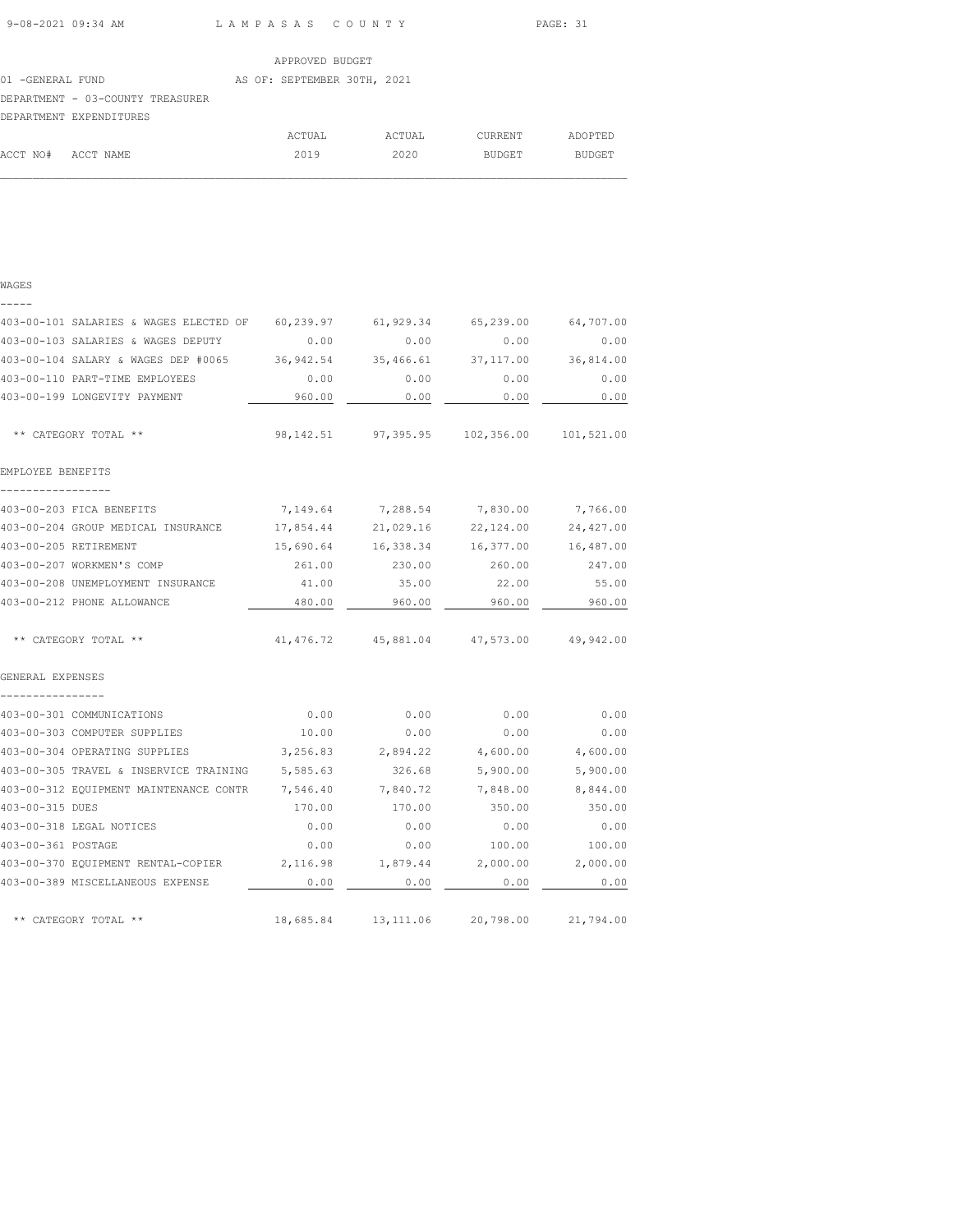| 9-08-2021 09:34 AM | LAMPASAS COUNTY | PAGE: 32 |
|--------------------|-----------------|----------|
|                    |                 |          |

|                                                            | APPROVED BUDGET                                |                                                    |                |         |
|------------------------------------------------------------|------------------------------------------------|----------------------------------------------------|----------------|---------|
| 01 -GENERAL FUND AS OF: SEPTEMBER 30TH, 2021               |                                                |                                                    |                |         |
| DEPARTMENT - 03-COUNTY TREASURER                           |                                                |                                                    |                |         |
| DEPARTMENT EXPENDITURES                                    |                                                |                                                    |                |         |
|                                                            |                                                | ACTUAL ACTUAL                                      | <b>CURRENT</b> | ADOPTED |
| ACCT NO# ACCT NAME                                         | 2019                                           | 2020                                               | <b>BUDGET</b>  | BUDGET  |
| CAPITAL OUTLAY                                             |                                                |                                                    |                |         |
| 403-00-401 OFFICE MACHINES & EQUIPMENT 0.00 0.00 0.00 0.00 |                                                |                                                    |                | 0.00    |
| 403-00-407 OFFICE FURNITURE & FIXTURES 0.00                |                                                | 0.00                                               | 0.00           | 0.00    |
| ** CATEGORY TOTAL **                                       | 0.00                                           | 0.00                                               | 0.00           | 0.00    |
| ** SUB-DEPARTMENT TOTAL **                                 | 158,305.07  156,388.05  170,727.00  173,257.00 |                                                    |                |         |
| *** DEPARTMENT TOTAL ***                                   |                                                | 158, 305.07  156, 388.05  170, 727.00  173, 257.00 |                |         |

============= ============= ============= =============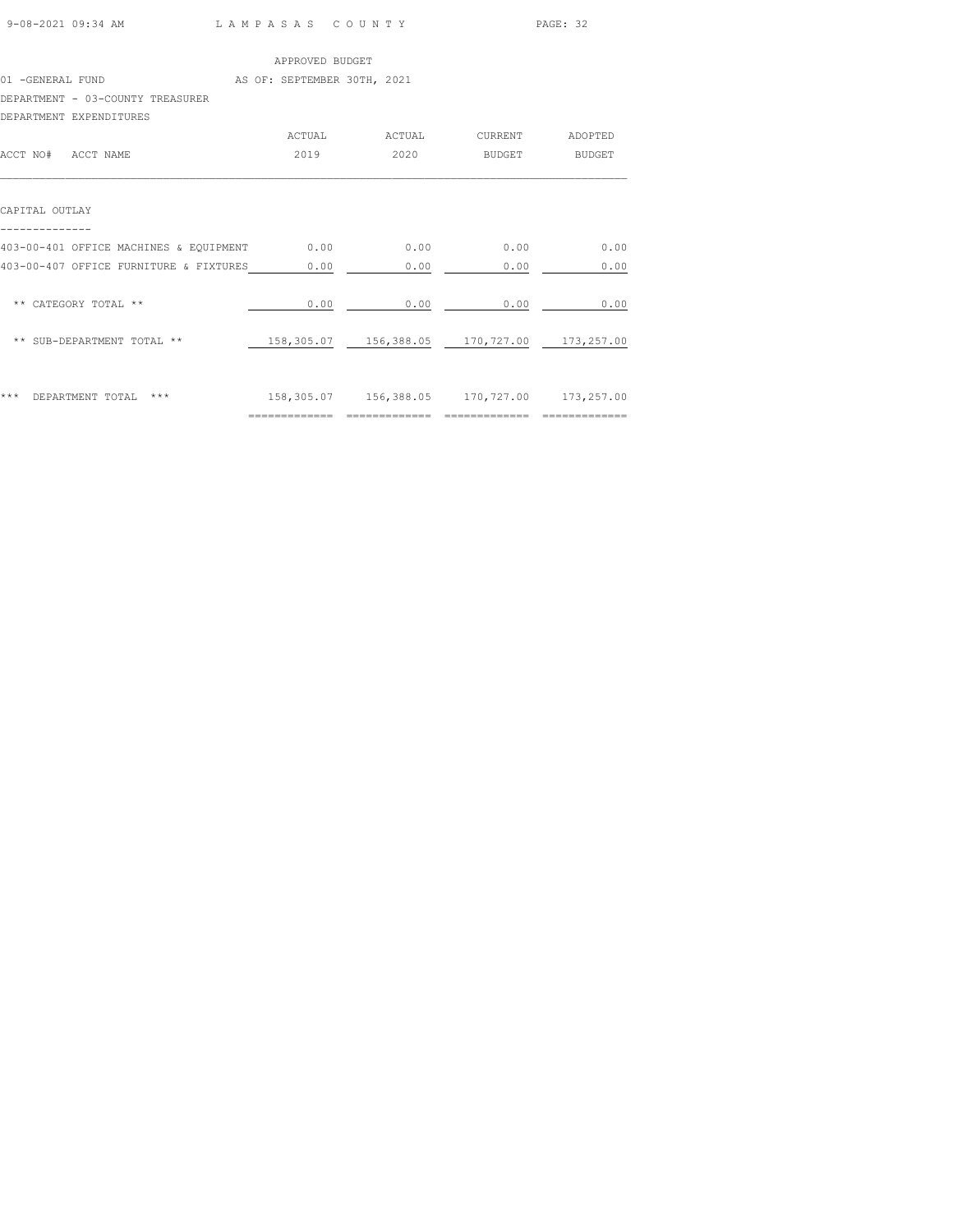ACCT NO# ACCT NAME 2019 2020 BUDGET BUDGET  $\mathcal{L}_\text{max}$ 

|                                 | APPROVED BUDGET             |        |         |         |
|---------------------------------|-----------------------------|--------|---------|---------|
| 01 -GENERAL FUND                | AS OF: SEPTEMBER 30TH, 2021 |        |         |         |
| DEPARTMENT - 04-CO TAX ASSESSOR |                             |        |         |         |
| DEPARTMENT EXPENDITURES         |                             |        |         |         |
|                                 | ACTUAL                      | ACTUAL | CURRENT | ADOPTED |

WAGES

| 404-00-101 SALARIES & WAGES ELECTED OF 56,911.64  |            | 61,929.34 65,239.00                       |                       | 64,707.00  |
|---------------------------------------------------|------------|-------------------------------------------|-----------------------|------------|
| 404-00-103 SALARIES & WAGES DEPUTY                | 0.00       | 0.00                                      | 0.00                  | 0.00       |
| 404-00-104 SALARY & WAGES DEP #1555               | 21,633.08  | 23, 270. 27                               | 38,787.00             | 38,476.00  |
| 404-00-110 PART-TIME EMPLOYEES                    | 0.00       | 0.00                                      | 0.00                  | 0.00       |
| 404-00-120 SALARIES & WAGES OVERTIME              | 222.28     | 0.00                                      | 0.00                  | 0.00       |
| 404-00-199 LONGEVITY PAYMENT                      | 0.00       | 604.18                                    | 720.00                | 840.00     |
| ** CATEGORY TOTAL **                              |            | 78,767.00 85,803.79 104,746.00 104,023.00 |                       |            |
| EMPLOYEE BENEFITS                                 |            |                                           |                       |            |
| 404-00-203 FICA BENEFITS                          |            | 6,064.86 6,712.30 8,013.00                |                       | 7,958.00   |
| 404-00-204 GROUP MEDICAL INSURANCE                | 25,946.08  | 25,426.97                                 | 19,940.00             | 21,302.00  |
| 404-00-205 RETIREMENT                             | 12,948.90  |                                           | 14, 343.10 16, 759.00 | 16,893.00  |
| 404-00-207 WORKMEN'S COMP                         | 230.00     | 235.00                                    | 267.00                | 253.00     |
| 404-00-208 UNEMPLOYMENT INSURANCE                 | 28.00      | 70.00                                     | 24.00                 | 59.00      |
| 404-00-212 PHONE ALLOWANCE                        | 480.00     | 480.00                                    | 480.00                | 480.00     |
| ** CATEGORY TOTAL **                              |            | 45,697.84 47,267.37 45,483.00             |                       | 46,945.00  |
| GENERAL EXPENSES                                  |            |                                           |                       |            |
| 404-00-301 COMMUNICATIONS                         | 8.00       | 74.00                                     | 72.00                 | 72.00      |
| 404-00-303 COMPUTER SUPPLIES                      | 0.00       | 0.00                                      | 500.00                | 500.00     |
| 404-00-304 OPERATING SUPPLIES                     | 1,416.62   | 611.36                                    | 1,500.00              | 1,500.00   |
| 404-00-305 TRAVEL & INSERVICE TRAINING            | 710.61     | 1,023.37                                  | 3,400.00              | 3,400.00   |
| 404-00-307 INSURANCE AND BONDS                    | 0.00       | 0.00                                      | 0.00                  | 0.00       |
| 404-00-312 EQUIPMENT MAINTENANCE CONTR            | 0.00       | 0.00                                      | 0.00                  | 0.00       |
| 404-00-315 DUES                                   | 125.00     | 125.00                                    | 250.00                | 250.00     |
| 404-00-332 DISTRICT TAX ASSESSOR COLLE 163,838.84 |            | 174,670.40                                | 191,607.00            | 191,607.00 |
| 404-00-361 POSTAGE                                | 0.00       | 0.00                                      | 0.00                  | 0.00       |
| 404-00-364 PUBLICATIONS, BOOKS, MANUAL            | 0.00       | 0.00                                      | 0.00                  | 0.00       |
| 404-00-370 EQUIPMENT RENTAL - COPIER              | 1,169.16   | 1,271.09                                  | 1,200.00              | 1,200.00   |
| 404-00-389 MISCELLANEOUS EXPENSE                  | 0.00       | 0.00                                      | 0.00                  | 0.00       |
| ** CATEGORY TOTAL **                              | 167,268.23 | 177,775.22                                | 198,529.00            | 198,529.00 |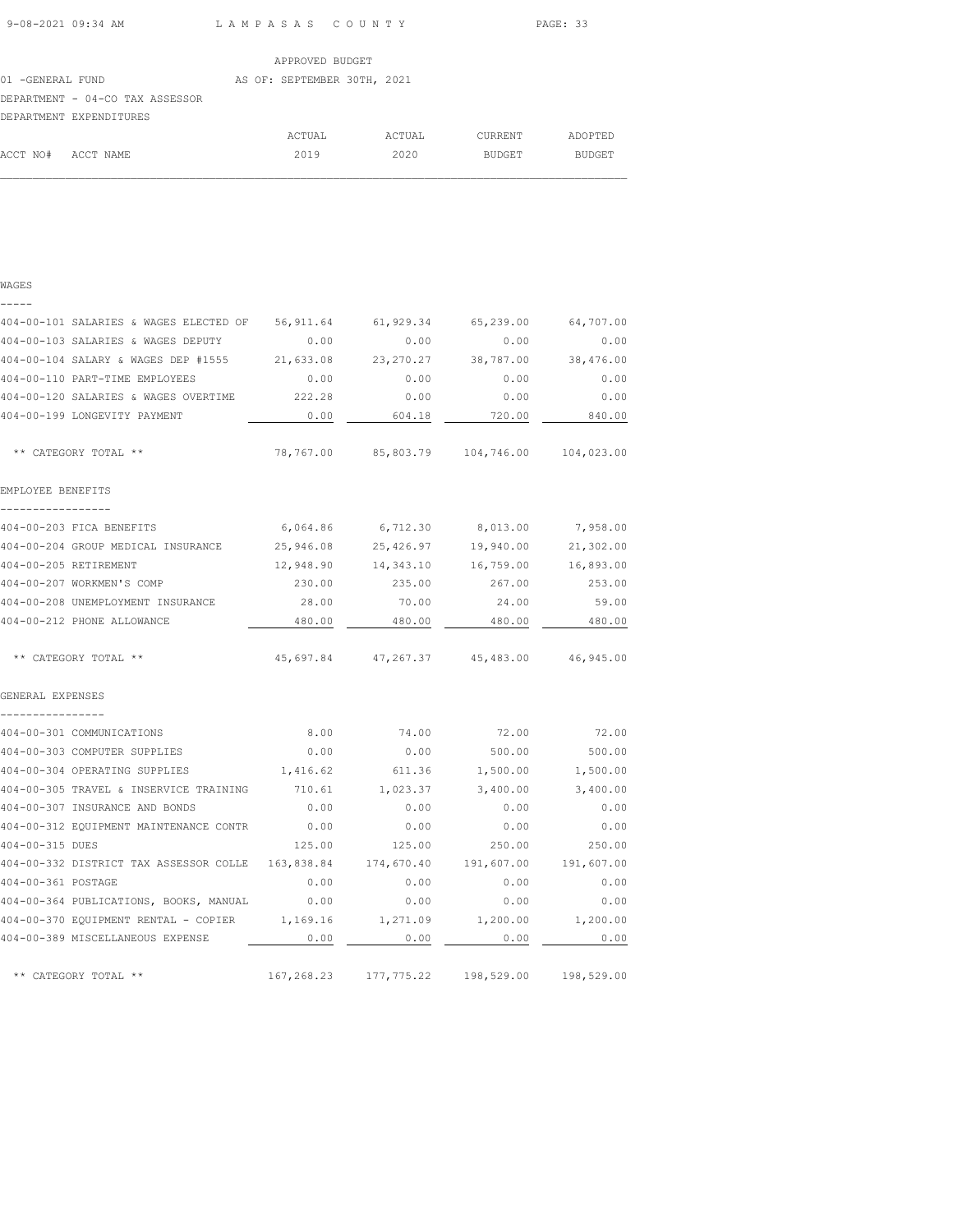| 9-08-2021 09:34 AM | LAMPASAS COUNTY | PAGE: 34 |
|--------------------|-----------------|----------|
|                    |                 |          |

|                    |                                             | APPROVED BUDGET             |        |         |         |
|--------------------|---------------------------------------------|-----------------------------|--------|---------|---------|
| 01 -GENERAL FUND   |                                             | AS OF: SEPTEMBER 30TH, 2021 |        |         |         |
|                    | DEPARTMENT - 04-CO TAX ASSESSOR             |                             |        |         |         |
|                    | DEPARTMENT EXPENDITURES                     |                             |        |         |         |
|                    |                                             | ACTUAL                      | ACTUAL | CURRENT | ADOPTED |
| ACCT NO# ACCT NAME |                                             | 2019                        | 2020   | BUDGET  | BUDGET  |
|                    |                                             |                             |        |         |         |
|                    |                                             |                             |        |         |         |
| CAPITAL OUTLAY     |                                             |                             |        |         |         |
|                    |                                             |                             |        |         |         |
|                    | 404-00-401 OFFICE MACHINES & EQUIPMENT 0.00 |                             | 0.00   | 0.00    | 0.00    |
|                    |                                             |                             |        |         |         |

| ** CATEGORY TOTAL **       | 0.00       | 0.00       | 0.00       | 0.00       |
|----------------------------|------------|------------|------------|------------|
| ** SUB-DEPARTMENT TOTAL ** | 291,733.07 | 310,846.38 | 348,758.00 | 349,497.00 |

WAGES

| 404-01-103 SALARIES & WAGES DEP #1985 45,281.84 39,480.69 28,457.00 28,225.00 |                                                 |                                            |                      |       |
|-------------------------------------------------------------------------------|-------------------------------------------------|--------------------------------------------|----------------------|-------|
| 404-01-104 SALARY & WAGES DEP #3433 34,657.85 27,058.09 28,884.00 28,648.00   |                                                 |                                            |                      |       |
| 404-01-120 SALARY/OVERTIME                                                    | 535.97                                          |                                            | $0.00$ 0.00          | 0.00  |
| 404-01-199 LONGEVITY PAYMENT                                                  | $3,600.87$ 0.00                                 |                                            | $0.00$ 0.00          |       |
| ** CATEGORY TOTAL **                                                          | 84,076.53 66,538.78 57,341.00 56,873.00         |                                            |                      |       |
| EMPLOYEE BENEFITS                                                             |                                                 |                                            |                      |       |
| 404-01-203 FICA BENEFITS                                                      | $6,169.64$ $5,220.39$ $4,387.00$ $4,350.00$     |                                            |                      |       |
| 404-01-204 GROUP MEDICAL INSURANCE                                            | 7,586.68 8,669.30 19,727.00 21,181.00           |                                            |                      |       |
| 404-01-205 RETIREMENT                                                         |                                                 | 13,053.08 11,045.30 9,175.00 9,236.00      |                      |       |
| 404-01-207 WORKMAN'S COMP                                                     | 207.00                                          |                                            | 128.00 146.00 138.00 |       |
| 404-01-208 UNEMPLOYMENT INSURANCE                                             | 85.00                                           | 54.00                                      | 34.00                | 85.00 |
| ** CATEGORY TOTAL **                                                          |                                                 | 27,101.40  25,116.99  33,469.00  34,990.00 |                      |       |
| GENERAL EXPENSES                                                              |                                                 |                                            |                      |       |
| 404-01-303 COMPUTER SUPPLIES                                                  | 0.00                                            | 0.00                                       | 0.00                 | 0.00  |
| ** CATEGORY TOTAL **                                                          | 0.00                                            | 0.00                                       | 0.00                 | 0.00  |
| ** SUB-DEPARTMENT TOTAL **                                                    | $111, 177, 93$ 91, 655.77 90, 810.00 91, 863.00 |                                            |                      |       |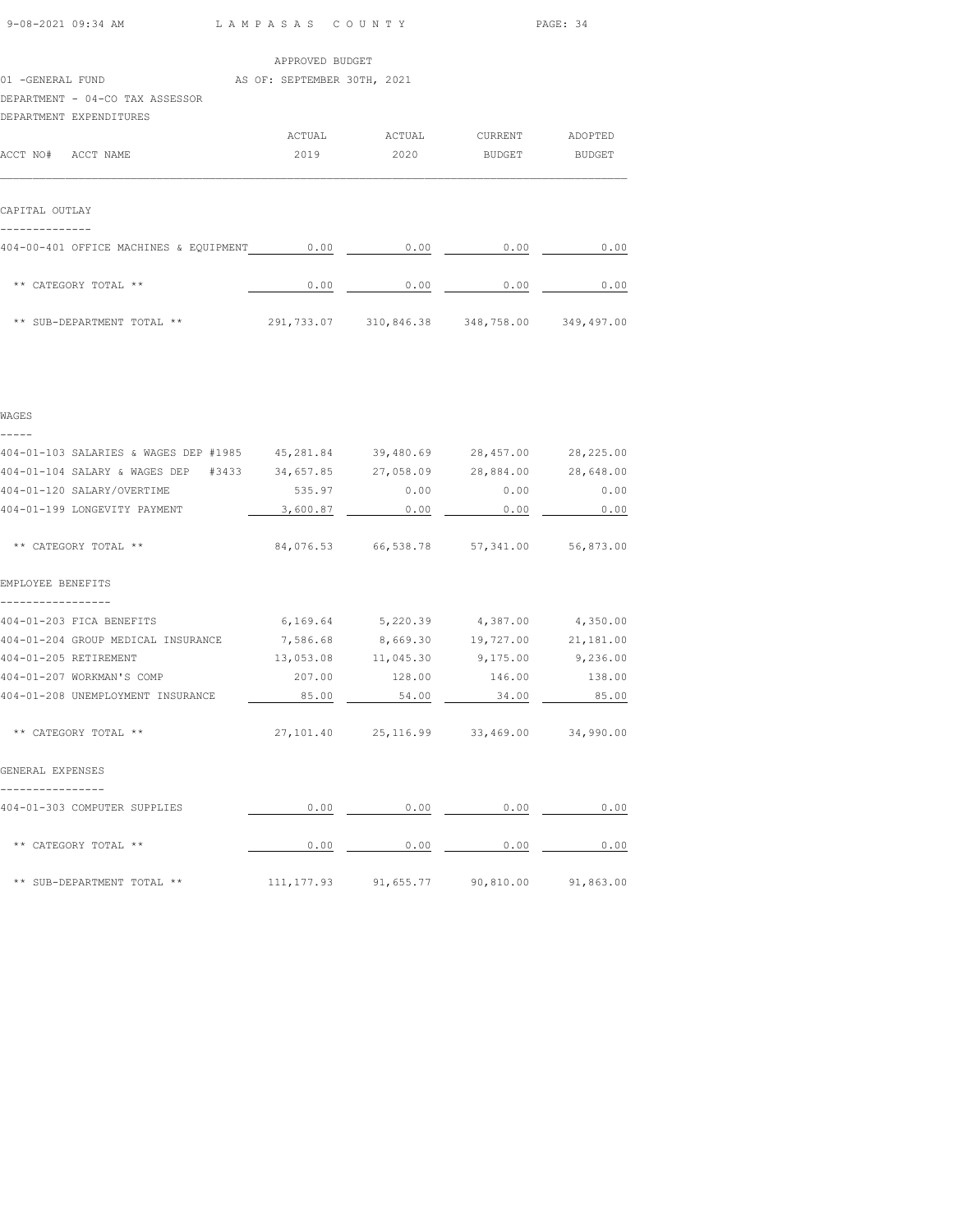| 9-08-2021 09:34 AM | LAMPASAS COUNTY | PAGE: 35 |
|--------------------|-----------------|----------|
|                    |                 |          |

|                                 | APPROVED BUDGET             |        |         |               |
|---------------------------------|-----------------------------|--------|---------|---------------|
| 01 -GENERAL FUND                | AS OF: SEPTEMBER 30TH, 2021 |        |         |               |
| DEPARTMENT - 04-CO TAX ASSESSOR |                             |        |         |               |
| DEPARTMENT EXPENDITURES         |                             |        |         |               |
|                                 | ACTUAL                      | ACTUAL | CURRENT | ADOPTED       |
| ACCT NO#<br>ACCT NAME           | 2019                        | 2020   | BUDGET  | <b>BUDGET</b> |

| ***<br>DEPARTMENT TOTAL<br>***         | 402,911.00 | 402,502.15 | 439,568.00 | 441,360.00 |
|----------------------------------------|------------|------------|------------|------------|
| ** SUB-DEPARTMENT TOTAL **             | 0.00       | 0.00       | 0.00       | 0.00       |
| $\star\star$<br>CATEGORY TOTAL **      | 0.00       | 0.00       | 0.00       | 0.00       |
| 404-02-354 VOTER REGISTRATION SUPPLIES | 0.00       | 0.00       | 0.00       | 0.00       |
| 404-02-301 COMMUNICATIONS              | 0.00       | 0.00       | 0.00       | 0.00       |
| GENERAL EXPENSES                       |            |            |            |            |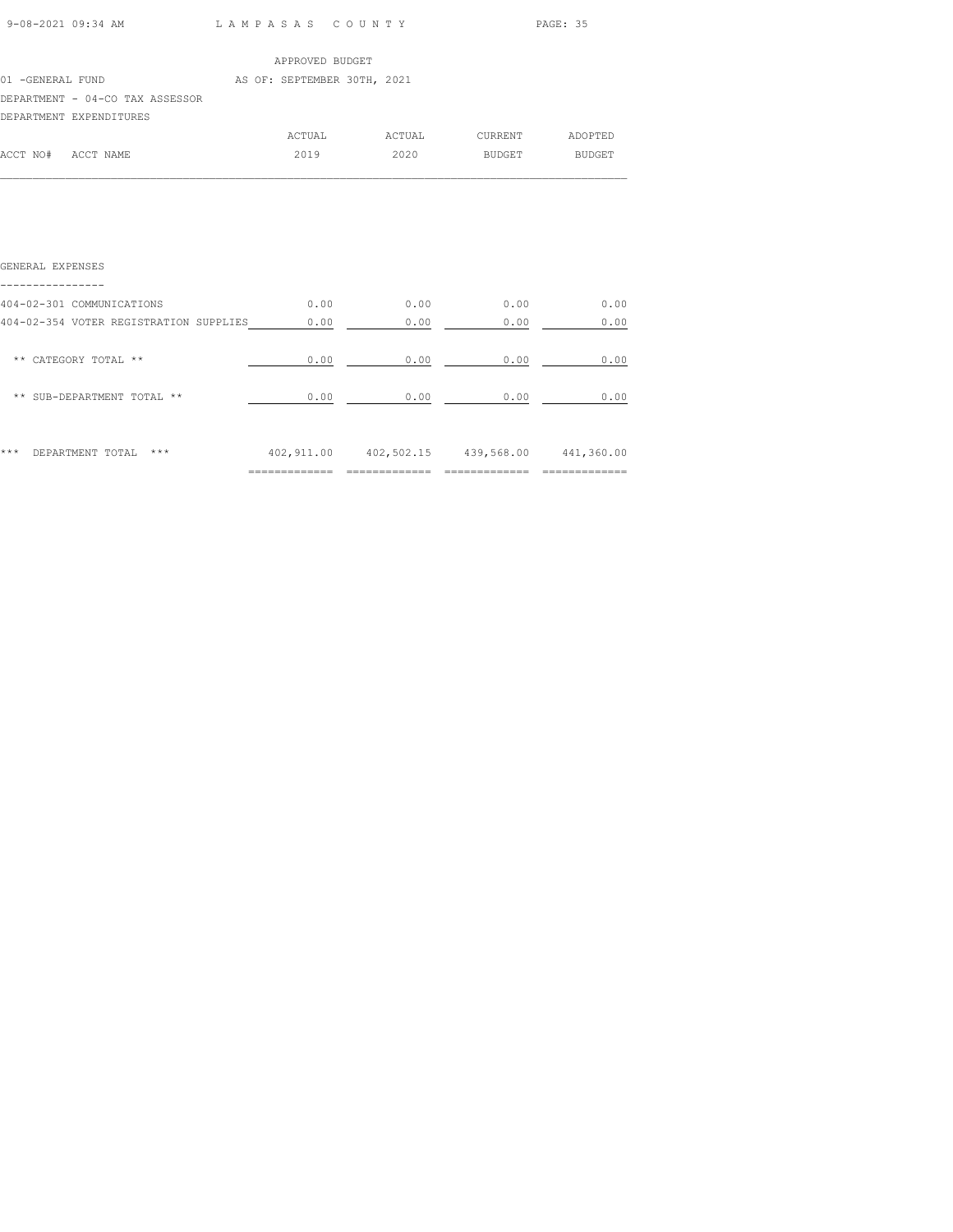|                  |                              | APPROVED BUDGET             |        |               |               |
|------------------|------------------------------|-----------------------------|--------|---------------|---------------|
| 01 -GENERAL FUND |                              | AS OF: SEPTEMBER 30TH, 2021 |        |               |               |
|                  | DEPARTMENT - 05-COUNTY CLERK |                             |        |               |               |
|                  | DEPARTMENT EXPENDITURES      |                             |        |               |               |
|                  |                              | ACTUAL                      | ACTUAL | CURRENT       | ADOPTED       |
| ACCT NO#         | ACCT NAME                    | 2019                        | 2020   | <b>BUDGET</b> | <b>BUDGET</b> |

 $\mathcal{L}_\text{max}$ 

| 405-00-101 SALARIES & WAGES ELECTED OF | 58,101.84   | 61,929.34  | 65,239.00 | 64,707.00 |
|----------------------------------------|-------------|------------|-----------|-----------|
| 405-00-103 SALARIES & WAGES DEP #3600  | 53, 272, 07 | 44, 351.58 | 54,882.00 | 54,434.00 |
| 405-00-104 SALARY AND WAGES DEP #2290  | 32, 351.64  | 30,002.28  | 33,736.00 | 33,460.00 |
| 405-00-106 TEMPORARY EMPLOYEE          | 0.00        | 2,592.00   | 0.00      | 0.00      |
| 405-00-110 PART-TIME EMPLOYEES         | 0.00        | 0.00       | 0.00      | 0.00      |

WAGES

| 405-00-104 SALARY AND WAGES DEP #2290 32,351.64 |            |                                                 | 30,002.28 33,736.00 | 33,460.00 |
|-------------------------------------------------|------------|-------------------------------------------------|---------------------|-----------|
| 405-00-106 TEMPORARY EMPLOYEE                   | 0.00       | 2,592.00                                        | 0.00                | 0.00      |
| 405-00-110 PART-TIME EMPLOYEES                  | 0.00       | 0.00                                            | 0.00                | 0.00      |
| 405-00-120 SALARY & WAGES OVERTIME              | 0.00       | 0.00                                            | 0.00                | 0.00      |
| 405-00-199 LONGEVITY PAYMENT                    | 1,800.00   | 2,040.00                                        | 2,280.00            | 2,520.00  |
| ** CATEGORY TOTAL **                            |            | 145, 525.55 140, 915.20 156, 137.00 155, 121.00 |                     |           |
| EMPLOYEE BENEFITS<br>________________           |            |                                                 |                     |           |
| 405-00-203 FICA BENEFITS                        |            | $11,029.13$ $11,091.83$ $11,944.00$ $11,867.00$ |                     |           |
| 405-00-204 GROUP MEDICAL INSURANCE 28,220.52    |            |                                                 | 33,222.08 29,762.00 | 31,868.00 |
| 405-00-205 RETIREMENT                           | 23, 234.64 | 23,016.50                                       | 24,982.00           | 25,192.00 |
| 405-00-207 WORKMEN'S COMP                       | 483.00     | 351.00                                          | 397.00              | 377.00    |
| 405-00-208 UNEMPLOYMENT INSURANCE               | 75.00      | 86.00                                           | 55.00               | 136.00    |
| ** CATEGORY TOTAL **                            |            | $63,042.29$ $67,767.41$ $67,140.00$ $69,440.00$ |                     |           |
| GENERAL EXPENSES<br>----------------            |            |                                                 |                     |           |
| 405-00-301 COMMUNICATIONS                       | 0.00       | 0.00                                            | 0.00                | 0.00      |
| 405-00-302 UTILITIES                            | 0.00       | 0.00                                            | 0.00                | 0.00      |
| 405-00-304 OPERATING SUPPLIES                   | 14,271.82  | 17, 175.35 20,000.00                            |                     | 25,000.00 |
| 405-00-305 TRAVEL & INSERVICE TRAINING          | 626.05     | 458.95                                          | 1,200.00            | 1,200.00  |
| 405-00-308 REPAIRS - RESTORING BOOKS            | 0.00       | 0.00                                            | 0.00                | 0.00      |
| 405-00-312 EQUIPMENT MAINTENANCE CONTR          | 0.00       | 0.00                                            | 0.00                | 0.00      |
| 405-00-315 DUES                                 | 225.00     | 0.00                                            | 150.00              | 150.00    |
| 405-00-335 RECORD STORAGE                       | 0.00       | 0.00                                            | 0.00                | 0.00      |
| 405-00-337 ELECTIONS, JUDGES & SUPPLIE 0.00     |            | 0.00                                            | 0.00                | 0.00      |
| 405-00-361 POSTAGE                              | 0.00       | 0.00                                            | 0.00                | 0.00      |
| 405-00-364 PUBLICATIONS, BOOKS, MANUAL          | 15.50      | 68.00                                           | 150.00              | 150.00    |
| 405-00-370 EQUIPMENT RENTAL-COPIER 4,292.01     |            | 4,319.34                                        | 4,000.00            | 4,000.00  |
| 405-00-372 EQUIPMENT LEASE - VEHICLE            | 0.00       | 0.00                                            | 0.00                | 0.00      |
| 405-00-389 MISCELLANEOUS EXPENSE                | 0.00       | 0.00                                            | 0.00                | 0.00      |
| ** CATEGORY TOTAL **                            | 19,430.38  | 22,021.64                                       | 25,500.00           | 30,500.00 |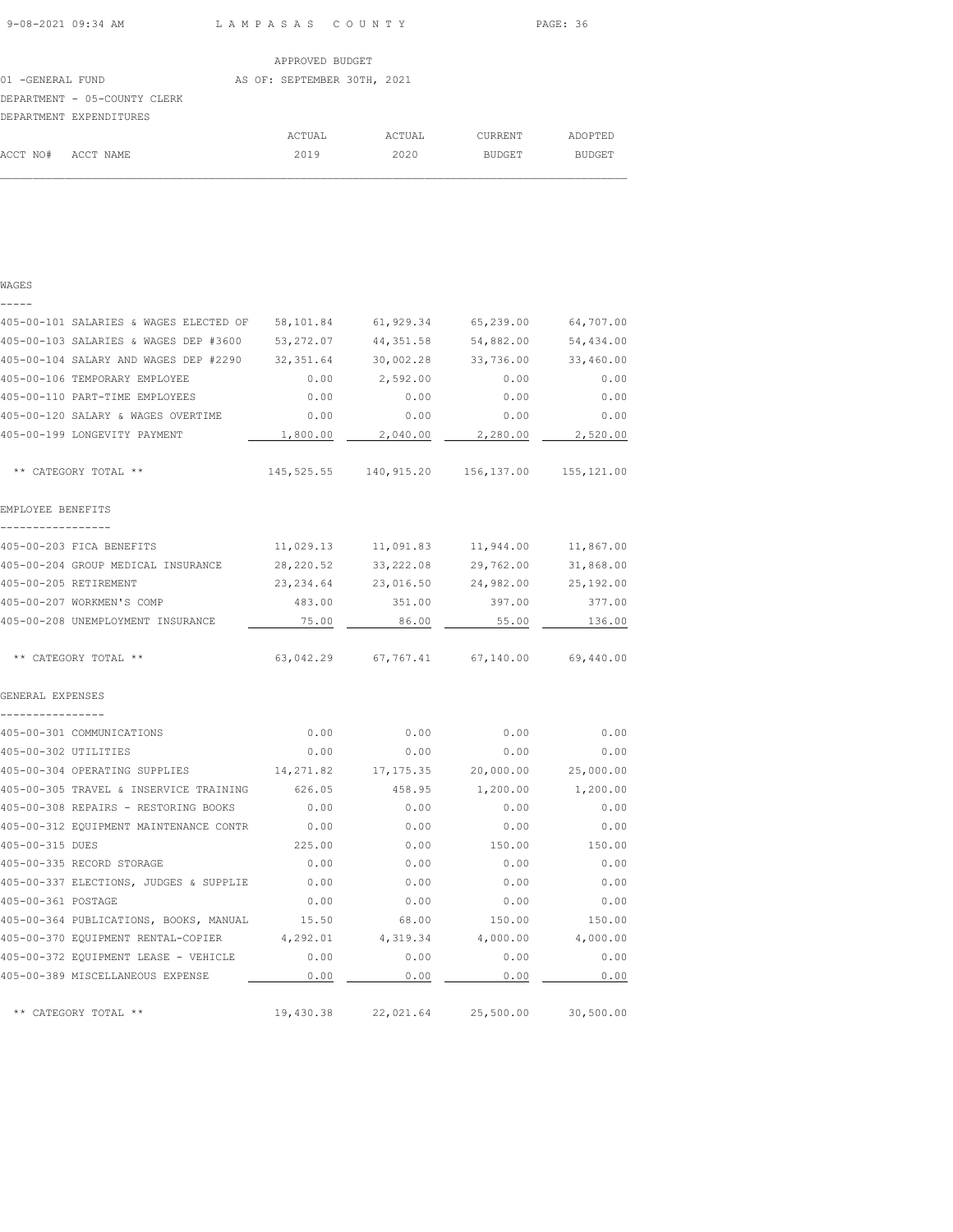| 9-08-2021 09:34 AM | LAMPASAS COUNTY | PAGE: 37 |
|--------------------|-----------------|----------|
|                    |                 |          |

|                                        | APPROVED BUDGET             |        |         |                      |
|----------------------------------------|-----------------------------|--------|---------|----------------------|
| 01 -GENERAL FUND                       | AS OF: SEPTEMBER 30TH, 2021 |        |         |                      |
| DEPARTMENT - 05-COUNTY CLERK           |                             |        |         |                      |
| DEPARTMENT EXPENDITURES                |                             |        |         |                      |
|                                        | ACTUAL                      | ACTUAL | CURRENT | ADOPTED              |
| ACCT NO# ACCT NAME                     | 2019                        | 2020   | BUDGET  | BUDGET               |
|                                        |                             |        |         |                      |
| CAPITAL OUTLAY                         |                             |        |         |                      |
| 405-00-401 OFFICE MACHINES & EQUIPMENT | 0.00                        | 0.00   | 0.00    | 0.00                 |
|                                        | .                           | .      | .       | $\sim$ $\sim$ $\sim$ |

| ** CATEGORY TOTAL **       | 0.00       | 0.00       | 0.00       | 0.00       |
|----------------------------|------------|------------|------------|------------|
| ** SUB-DEPARTMENT TOTAL ** | 227,998.22 | 230,704.25 | 248,777.00 | 255,061.00 |

WAGES

| 405-01-103 SALARIES & WAGES DEP open 24,697.54 27,379.69 30,057.00 28,945.00 |       |                                                |             |           |
|------------------------------------------------------------------------------|-------|------------------------------------------------|-------------|-----------|
| 405-01-104 SALARIES & WAGES DEPUTY 0.00                                      |       |                                                | $0.00$ 0.00 | 0.00      |
| 405-01-199 LONGEVITY PAYMENT                                                 | 0.00  | 0.00                                           | 0.00        | 0.00      |
| ** CATEGORY TOTAL **                                                         |       | 24,697.54 27,379.69 30,057.00 28,945.00        |             |           |
| EMPLOYEE BENEFITS                                                            |       |                                                |             |           |
| 405-01-203 FICA BENEFITS                                                     |       | 1,724.88 2,104.52 2,299.00 2,214.00            |             |           |
| 405-01-204 GROUP MEDICAL INSURANCE 7,564.40 9,438.28 9,871.00                |       |                                                |             | 10,566.00 |
| 405-01-205 RETIREMENT                                                        |       | $3,795.87$ $4,536.45$ $4,809.00$ $4,701.00$    |             |           |
| 405-01-207 WORKMAN'S COMP                                                    |       | 68.00 68.00                                    | 76.00       | 70.00     |
| 405-01-208 UNEMPLOYMENT INSURANCE                                            | 26.00 | 29.00                                          | 18.00       | 44.00     |
| ** CATEGORY TOTAL **                                                         |       |                                                |             |           |
| ** SUB-DEPARTMENT TOTAL **                                                   |       | 37,876.69  43,555.94  47,130.00  46,540.00     |             |           |
| *** DEPARTMENT TOTAL ***                                                     |       | 265,874.91  274,260.19  295,907.00  301,601.00 |             |           |

============= ============= ============= =============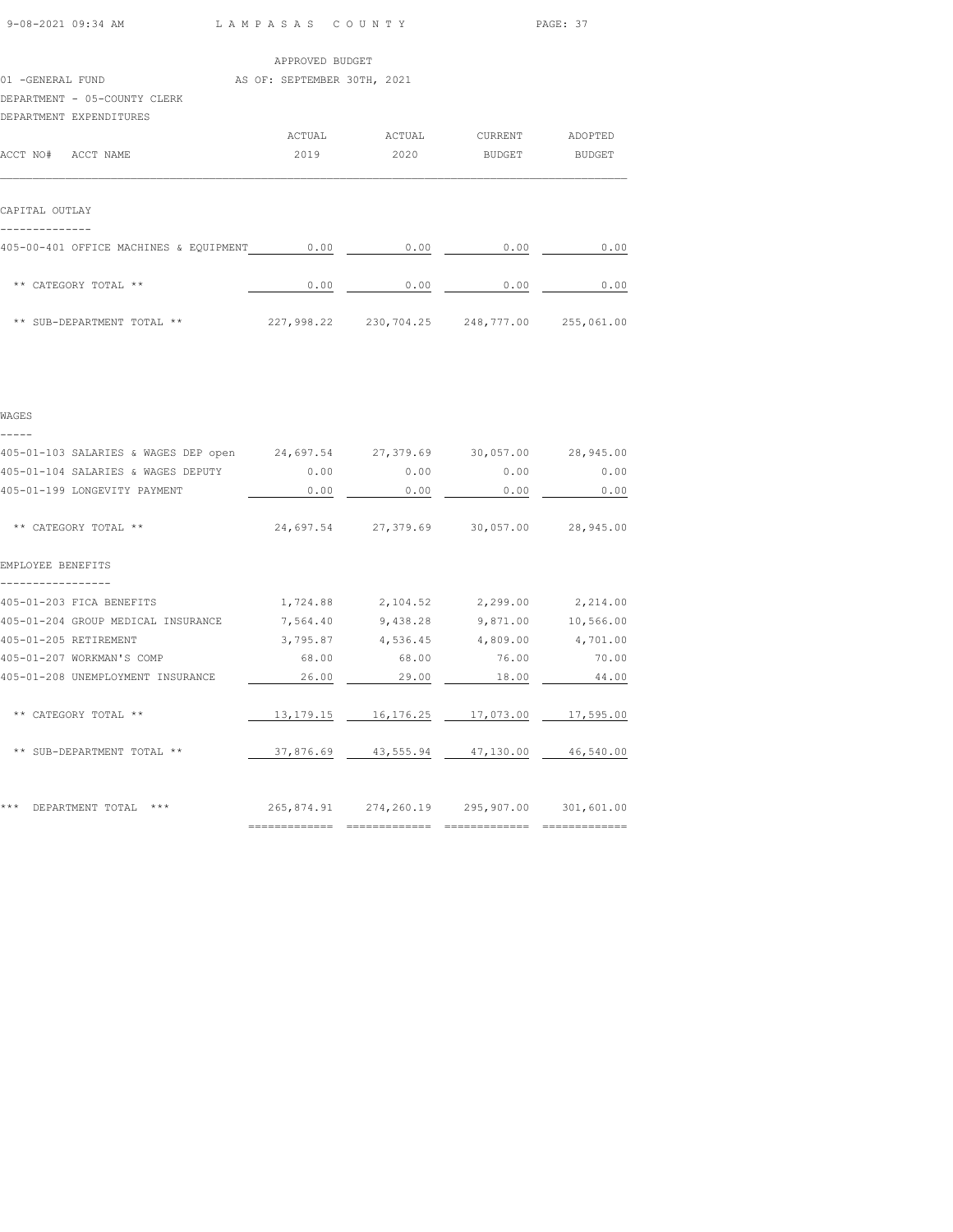| 9-08-2021 09:34 AM | LAMPASAS COUNTY<br>$\sim$ $\sim$ $\sim$ $\sim$ $\sim$ $\sim$ | PAGE: 38 |
|--------------------|--------------------------------------------------------------|----------|

ADOPTED

|                                | APPROVED BUDGET             |        |         |
|--------------------------------|-----------------------------|--------|---------|
| 01 -GENERAL FUND               | AS OF: SEPTEMBER 30TH, 2021 |        |         |
| DEPARTMENT - 06-DISTRICT CLERK |                             |        |         |
| DEPARTMENT EXPENDITURES        |                             |        |         |
|                                | ACTUAL                      | ACTUAL | CURRENT |

WAGES

| -----<br>406-00-101 SALARIES & WAGES ELECTED OF | 58,706.84              | 62,409.34                        | 65,239.00              | 64,707.00              |
|-------------------------------------------------|------------------------|----------------------------------|------------------------|------------------------|
| 406-00-103 SALARIES & WAGES DEP #01997          | 28, 292.19             | 27,491.99                        | 36,568.00              | 28,650.00              |
| 406-00-104 SALARY & WAGES DEP #541              | 40,898.07              | 31,156.00                        | 28,885.00              | 36,270.00              |
| 406-00-106 TEMPORARY EMPLOYEE                   | 0.00                   | 3,120.00                         | 0.00                   | 0.00                   |
| 406-00-110 PART-TIME EMPLOYEES                  | 0.00                   | 0.00                             | 0.00                   | 0.00                   |
| 406-00-120 SALARY & WAGES OVERTIME              | 550.48                 | 169.76                           | 0.00                   | 0.00                   |
| 406-00-199 LONGEVITY PAYMENT                    | 605.95                 | 0.00                             | 600.00                 | 720.00                 |
|                                                 |                        |                                  |                        |                        |
| ** CATEGORY TOTAL **                            |                        | 129,053.53 124,347.09 131,292.00 |                        | 130,347.00             |
| EMPLOYEE BENEFITS                               |                        |                                  |                        |                        |
| -----------------<br>406-00-203 FICA BENEFITS   |                        |                                  |                        |                        |
| 406-00-204 GROUP MEDICAL INSURANCE              | 9,224.82               | 9,605.72                         | 10,044.00<br>30,654.00 | 9,972.00<br>33, 316.00 |
| 406-00-205 RETIREMENT                           | 27,674.50<br>19,869.81 | 24,148.32<br>20,414.53           | 21,007.00              | 21,168.00              |
| 406-00-207 WORKMEN'S COMP                       | 328.00                 | 301.00                           | 334.00                 | 317.00                 |
| 406-00-208 UNEMPLOYMENT INSURANCE               | 65.00                  | 65.00                            | 40.00                  | 98.00                  |
| 406-00-212 PHONE ALLOWANCE                      | 120.00                 | 0.00                             | 480.00                 | 480.00                 |
|                                                 |                        |                                  |                        |                        |
| ** CATEGORY TOTAL **                            | 57,282.13              | 54,534.57                        | 62,559.00              | 65,351.00              |
| GENERAL EXPENSES                                |                        |                                  |                        |                        |
|                                                 |                        |                                  |                        |                        |
| 406-00-301 COMMUNICATIONS                       | 52.00                  | 48.00                            | 44.00                  | 44.00                  |
| 406-00-304 OPERATING SUPPLIES                   | 12,606.52              | 10,071.15                        | 11,000.00              | 10,000.00              |
| 406-00-305 TRAVEL & INSERVICE TRAINING          | 1,415.79               | 1,706.03                         | 3,500.00               | 4,000.00               |
| 406-00-310 JURY FEES                            | 12,300.00              | 9,590.00                         | 16,500.00              | 16,500.00              |
| 406-00-312 EQUIPMENT MAINTENANCE CONTR          | 10,335.00              | 9,135.00                         | 10,851.00              | 10,851.00              |
| 406-00-315 DUES                                 | 300.00                 | 100.00                           | 420.00                 | 480.00                 |
| 406-00-333 CONTRACTED SERVICES                  | 0.00                   | 0.00                             | 0.00                   | 0.00                   |
| 406-00-361 POSTAGE                              | 0.00                   | 71.15                            | 0.00                   | 0.00                   |
| 406-00-363 JURY MEALS                           | 0.00                   | 0.00                             | 400.00                 | 400.00                 |
| 406-00-364 PUBLICATIONS, BOOKS, MANUAL          | 283.85                 | 205.50                           | 360.00                 | 450.00                 |
| 406-00-370 EQUIPMENT RENTAL-COPIER              | 5,233.66               | 7,195.18                         | 6,500.00               | 7,000.00               |
| 406-00-378 ELECTRONIC E-FILING                  | 0.00                   | 0.00                             | 0.00                   | 0.00                   |
| 406-00-389 MISCELLANEOUS EXPENSE                | 0.00                   | 0.00                             | 0.00                   | 0.00                   |
|                                                 |                        |                                  |                        |                        |
| ** CATEGORY TOTAL **                            | 42,526.82              | 38, 122.01                       | 49,575.00              | 49,725.00              |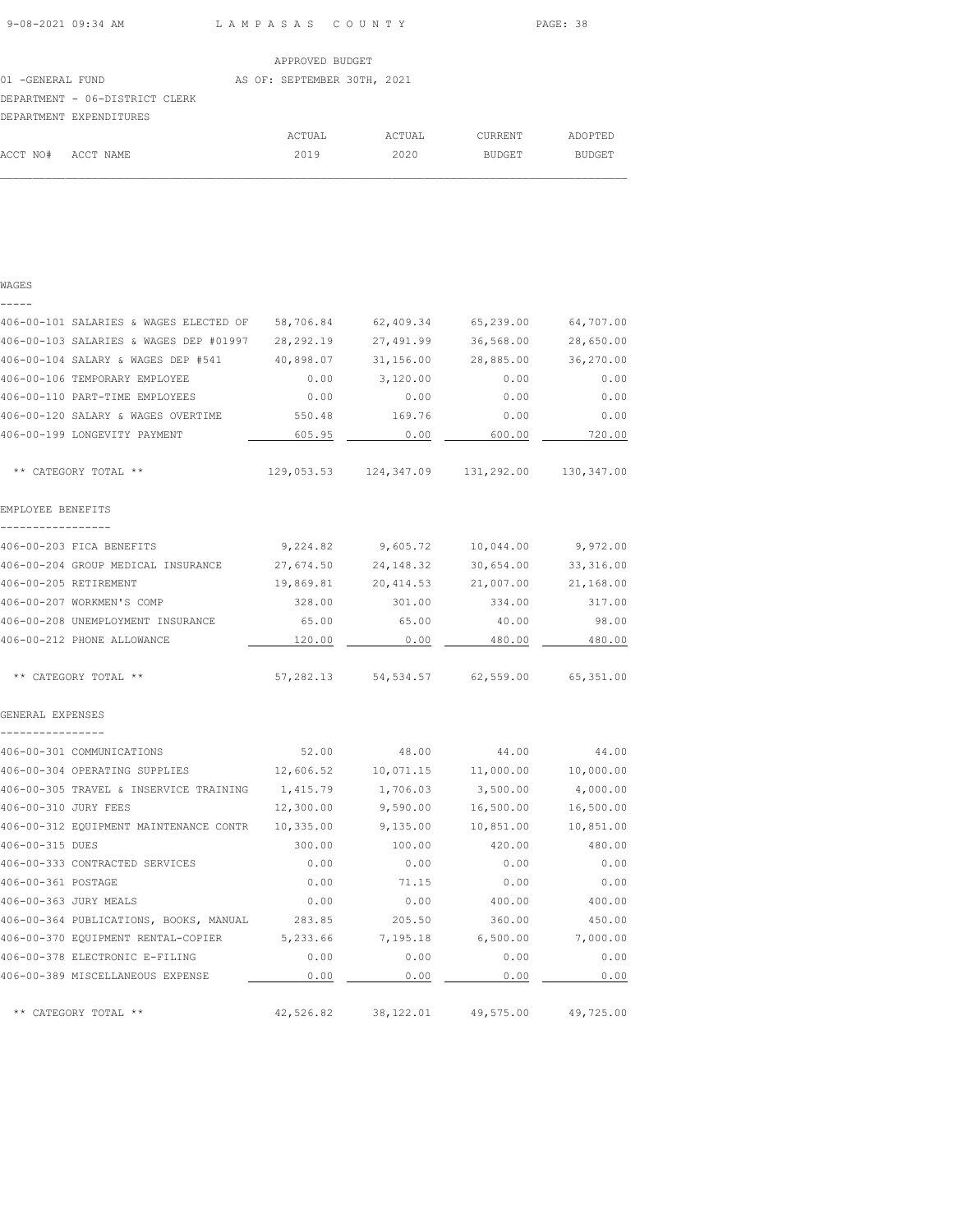| 9-08-2021 09:34 AM | LAMPASAS COUNTY<br>$\sim$ $\sim$ $\sim$ $\sim$ $\sim$ $\sim$ | PAGE: 39 |
|--------------------|--------------------------------------------------------------|----------|

| APPROVED BUDGET |  |
|-----------------|--|

|                  | APPROVED BUDGET |  |                             |  |  |
|------------------|-----------------|--|-----------------------------|--|--|
| 01 -GENERAL FUND |                 |  | AS OF: SEPTEMBER 30TH, 2021 |  |  |

DEPARTMENT - 06-DISTRICT CLERK

| DEPARTMENT EXPENDITURES                |        |                       |                |               |
|----------------------------------------|--------|-----------------------|----------------|---------------|
|                                        | ACTUAL | ACTUAL                | <b>CURRENT</b> | ADOPTED       |
| ACCT NO#<br>ACCT NAME                  | 2019   | 2020                  | <b>BUDGET</b>  | <b>BUDGET</b> |
|                                        |        |                       |                |               |
| CAPITAL OUTLAY                         |        |                       |                |               |
| 406-00-401 OFFICE MACHINES & EQUIPMENT | 0.00   | 0.00                  | 0.00           | 0.00          |
| 406-00-407 OFFICE FURNITURE & FIXTURES | 0.00   | 0.00                  | 0.00           | 0.00          |
| ** CATEGORY TOTAL **                   | 0.00   | 0.00                  | 0.00           | 0.00          |
| ** SUB-DEPARTMENT TOTAL **             |        | 228,862.48 217,003.67 | 243,426.00     | 245, 423.00   |

|  | $\sim$ | I |  |
|--|--------|---|--|
|  |        |   |  |

| 406-01-103 SALARY & WAGES DEP #2035 | 22,083.37 | 24,338.24                                   | 28,885.00 | 28,650.00 |
|-------------------------------------|-----------|---------------------------------------------|-----------|-----------|
| 406-01-199 LONGEVITY PAYMENT        | 0.00      | 0.00                                        | 0.00      | 0.00      |
| ** CATEGORY TOTAL **                | 22,083.37 | 24,338.24                                   | 28,885.00 | 28,650.00 |
| EMPLOYEE BENEFITS                   |           |                                             |           |           |
| 406-01-203 FICA BENEFITS            | 1,579.53  | 1,904.72                                    | 2,210.00  | 2,192.00  |
| 406-01-204 GROUP MEDICAL INSURANCE  | 6,814.46  | 5,535.76                                    | 9,871.00  | 11,975.00 |
| 406-01-205 RETIREMENT               | 3,316.64  | 4,048.27                                    | 4,622.00  | 4,653.00  |
| 406-01-207 WORKMEN'S COMP           | 66.00     | 65.00                                       | 74.00     | 70.00     |
| 406-01-208 UNEMPLOYMENT INSURANCE   | 27.00     | 27.00                                       | 17.00     | 43.00     |
| ** CATEGORY TOTAL **                | 11,803.63 | 11,580.75 16,794.00                         |           | 18,933.00 |
| ** SUB-DEPARTMENT TOTAL **          | 33,887.00 | 35,918.99 45,679.00 47,583.00               |           |           |
| ***<br>$***$<br>DEPARTMENT TOTAL    |           | 262,749.48 252,922.66 289,105.00 293,006.00 |           |           |

============= ============= ============= =============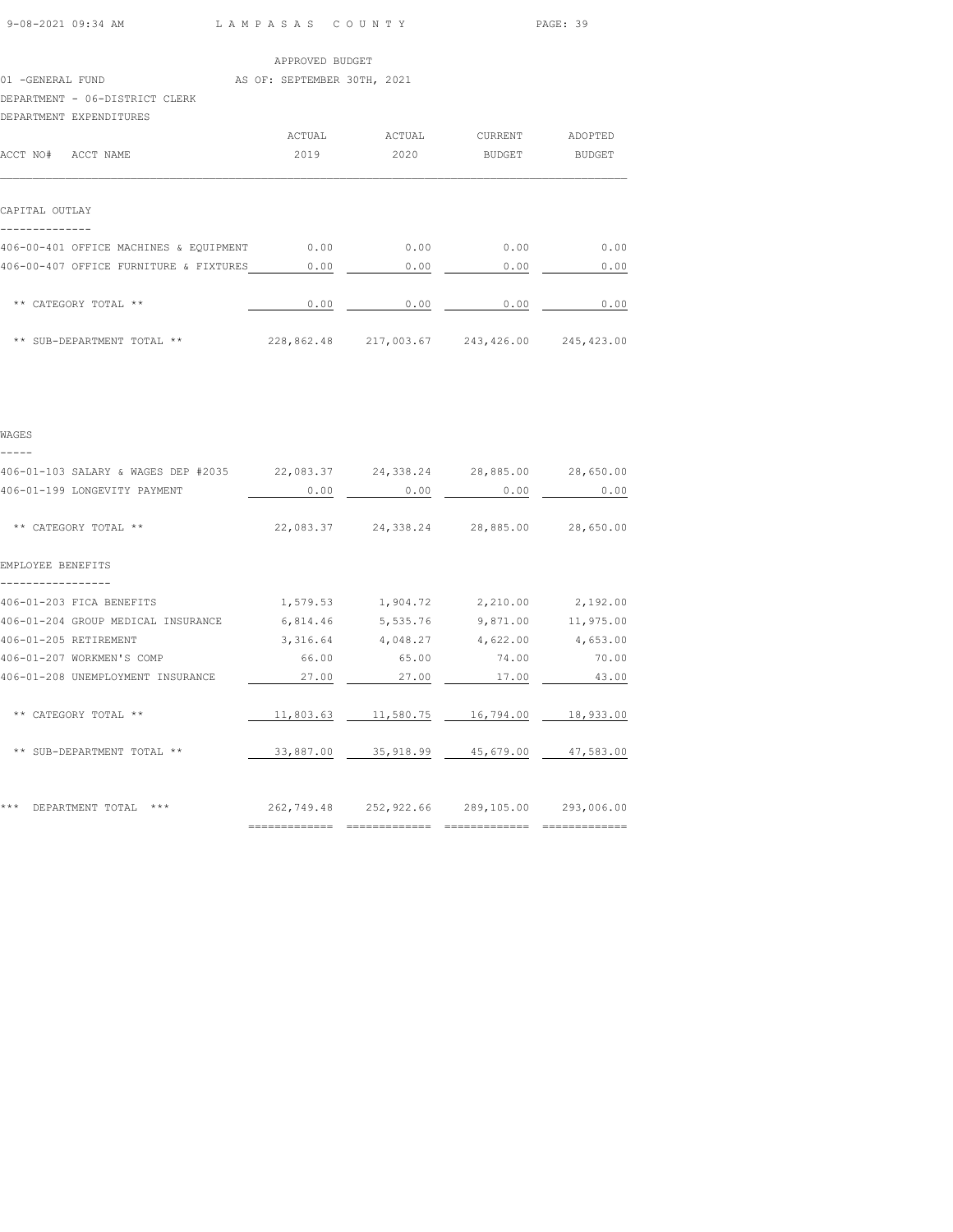| APPROVED BUDGE |  |
|----------------|--|
|                |  |

|                                | APPROVED BUDGET             |        |         |         |
|--------------------------------|-----------------------------|--------|---------|---------|
| 01 -GENERAL FUND               | AS OF: SEPTEMBER 30TH, 2021 |        |         |         |
| DEPARTMENT - 07-COUNTY SHERIFF |                             |        |         |         |
| DEPARTMENT EXPENDITURES        |                             |        |         |         |
|                                | ACTUAL                      | ACTUAL | CURRENT | ADOPTED |

## WAGES -----

| 407-00-101 SALARY ELECTED OFF |                      |                                        | #2883 | 55, 382.74 | 83,783.74   | 88,260.00    | 87,541.00    |
|-------------------------------|----------------------|----------------------------------------|-------|------------|-------------|--------------|--------------|
|                               |                      | 407-00-103 SALARY DEPUTY SHERIFF #0130 |       | 48,287.03  | 47,390.96   | 48,838.00    | 48,440.00    |
|                               |                      | 407-00-114 SALARY OFFICE MANAGER #2884 |       | 47,699.59  | 46,649.65   | 49,141.00    | 48,741.00    |
|                               |                      | 407-00-118 SALARY DEPUTY SHERIFF #0330 |       | 52,476.73  | 31,530.48   | 39,960.00    | 48, 412.00   |
| 407-00-120 SALARY/OVERTIME    |                      |                                        |       | 12,027.82  | 7,804.81    | 20,000.00    | 20,000.00    |
|                               |                      | 407-00-121 SALARY DEPUTY SHERIFF #0310 |       | 6,938.73   | 29,662.48   | 39,960.00    | 39,634.00    |
|                               |                      | 407-00-122 SALARY DEPUTY SHERIFF #3572 |       | 50, 327.84 | 49,039.12   | 51,657.00    | 51,240.00    |
|                               |                      | 407-00-123 SALARY DEPUTY SHERIFF #3400 |       | 50,815.37  | 40,366.71   | 39,960.00    | 39,634.00    |
|                               |                      | 407-00-124 SALARY DEPUTY SHERIFF #1115 |       | 39,571.27  | 19,994.15   | 54,172.00    | 53,731.00    |
|                               |                      | 407-00-125 SALARY DEPUTY SHERIFF #0880 |       | 73,783.20  | 72, 157.20  | 76,013.00    | 66,435.00    |
|                               |                      | 407-00-132 SALARY DEPUTY SHERIFF #0530 |       | 34,788.99  | 25,628.18   | 39,960.00    | 39,634.00    |
| 407-00-133 SALARY SUPPLEMENT  |                      |                                        |       | 0.00       | 0.00        | 0.00         | 0.00         |
|                               |                      | 407-00-134 SALARY DEPUTY SHERIFF #0525 |       | 47,000.56  | 46,008.69   | 47, 413.00   | 47,026.00    |
|                               |                      | 407-00-148 SALARY DEPUTY SHERIFF #3301 |       | 61,953.56  | 60,589.56   | 63,827.00    | 63,307.00    |
|                               |                      | 407-00-149 SALARY DEPUTY SHERIFF #0941 |       | 49,698.40  | 48,534.97   | 50,157.00    | 49,749.00    |
|                               |                      | 407-00-153 SALARY DEPUTY SHERIFF #0602 |       | 55,856.01  | 55, 311.41  | 56,700.00    | 51,467.00    |
|                               |                      | 407-00-154 SALARY DEPUTY SHERIFF #2898 |       | 5,588.72   | 36,882.78   | 39,960.00    | 39,634.00    |
|                               |                      | 407-00-156 SALARY DEPUTY SHERIFF #1660 |       | 43,500.31  | 37,608.43   | 39,960.00    | 39,634.00    |
|                               |                      | 407-00-157 SALARY DEPUTY SHERIFF #3030 |       | 39, 364.33 | 38,552.51   | 39,960.00    | 39,634.00    |
|                               |                      | 407-00-159 SALARY DEPUTY SHERIFF #2890 |       | 50,784.32  | 48, 944.41  | 50,300.00    | 47,028.00    |
|                               |                      | 407-00-162 SALARY DEPUTY SHERIFF #0128 |       | 51,588.48  | 50,072.89   | 51,887.00    | 51,464.00    |
|                               |                      | 407-00-163 SALARY/DEPUTY SHERIFF #3503 |       | 44,303.49  | 44,225.93   | 43,200.00    | 42,848.00    |
| 407-00-199 LONGEVITY PAYMENT  |                      |                                        |       | 14,767.57  | 13,475.23   | 12,720.00    | 11,280.00    |
|                               | ** CATEGORY TOTAL ** |                                        |       | 936,505.06 | 934, 214.29 | 1,044,005.00 | 1,026,513.00 |
| EMPLOYEE BENEFITS             |                      |                                        |       |            |             |              |              |
| 407-00-203 FICA BENEFITS      |                      |                                        |       | 68,094.03  | 70,715.99   | 79,866.00    | 78,528.00    |
|                               |                      | 407-00-204 GROUP MEDICAL INSURANCE     |       | 171,301.78 | 190, 318.38 | 206,426.00   | 234,862.00   |
| 407-00-205 RETIREMENT         |                      |                                        |       | 150,396.47 | 155,588.79  | 167,041.00   | 166,706.00   |
| 407-00-207 WORKMEN'S COMP     |                      |                                        |       | 17,170.00  | 16,023.00   | 14,421.00    | 14,082.00    |
|                               |                      | 407-00-208 UNEMPLOYMENT INSURANCE      |       | 1,071.00   | 968.00      | 572.00       | 1,408.00     |
| 407-00-212 PHONE ALLOWANCE    |                      |                                        |       | 7,640.00   | 3,760.00    | 480.00       | 480.00       |
|                               | ** CATEGORY TOTAL ** |                                        |       | 415,673.28 | 437, 374.16 | 468,806.00   | 496,066.00   |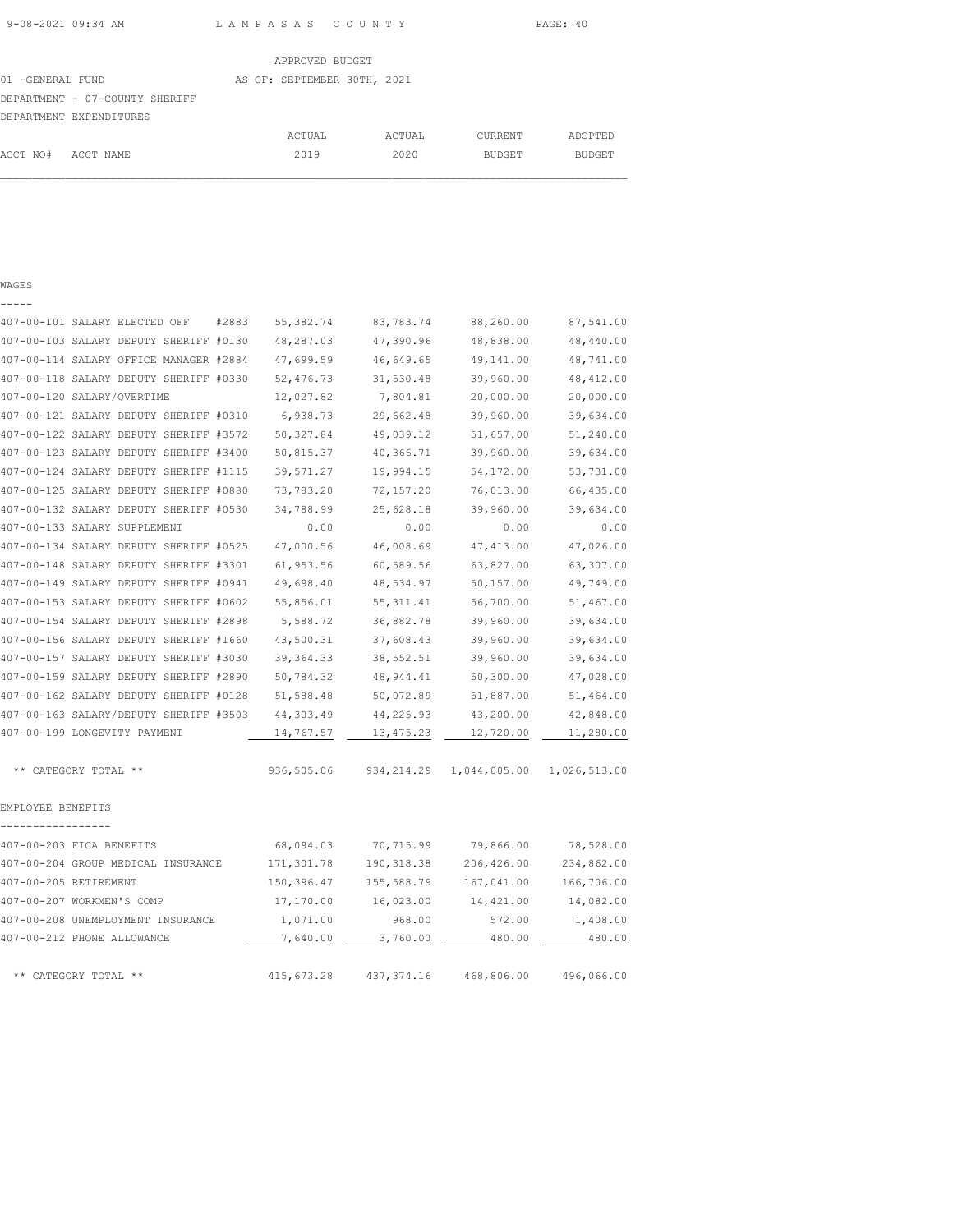# APPROVED BUDGET<br>AS OF: SEPTEMBER 30TH, 2021 01 -GENERAL FUND

|                      | DEPARTMENT - 07-COUNTY SHERIFF                                                      |            |                                            |               |               |
|----------------------|-------------------------------------------------------------------------------------|------------|--------------------------------------------|---------------|---------------|
|                      | DEPARTMENT EXPENDITURES                                                             |            |                                            |               |               |
|                      |                                                                                     | ACTUAL     | ACTUAL                                     | CURRENT       | ADOPTED       |
| ACCT NO#             | ACCT NAME                                                                           | 2019       | 2020                                       | <b>BUDGET</b> | <b>BUDGET</b> |
| GENERAL EXPENSES     |                                                                                     |            |                                            |               |               |
|                      |                                                                                     |            |                                            |               |               |
|                      | 407-00-301 COMMUNICATIONS                                                           | 12,440.06  | 16,319.20                                  | 30,000.00     | 30,000.00     |
| 407-00-302 UTILITIES |                                                                                     | 21,580.09  | 20,901.41                                  | 50,000.00     | 55,000.00     |
|                      | 407-00-303 COMPUTER SUPPLIES                                                        | 9,489.91   | 7,945.02                                   | 8,000.00      | 18,000.00     |
|                      | 407-00-304 OPERATING SUPPLIES                                                       | 4,000.06   | 1,648.98                                   | 10,000.00     | 10,000.00     |
|                      | 407-00-305 TRAVEL & INSERVICE TRAINING                                              | 16,460.24  | 9,975.38                                   | 20,000.00     | 20,000.00     |
|                      | 407-00-308 REPAIRS & MAINTENANCE EQUIP                                              | 1,868.26   | 2,562.53                                   | 4,000.00      | 4,000.00      |
|                      | 407-00-312 EQUIPMENT MAINTENANCE CONTR                                              | 3,321.48   | 18,982.36                                  | 15,000.00     | 15,000.00     |
| 407-00-315 DUES      |                                                                                     | 0.00       | 26.19                                      | 0.00          | 0.00          |
|                      | 407-00-318 LEGAL EXPENDITURES                                                       | 0.00       | 0.00                                       | 0.00          | 0.00          |
|                      | 407-00-320 INVESTIGATIVE EXPENSE                                                    | 645.78     | 4,481.70                                   | 7,000.00      | 7,000.00      |
|                      | 407-00-333 CONTRACTED SERVICES/ANIMAL                                               | 0.00       | 0.00                                       | 0.00          | 0.00          |
|                      | 407-00-336 OUT OF CO PRISONER MAINTENA                                              | 0.00       | 0.00                                       | 0.00          | 0.00          |
| 407-00-342 GAS & OIL |                                                                                     | 58,602.19  | 44, 125.14                                 | 65,000.00     | 68,000.00     |
|                      | 407-00-343 REPAIRS & MAINTENANCE VEHIC                                              | 25,067.59  | 36,018.19                                  | 25,000.00     | 25,000.00     |
|                      | 407-00-345 MEDICAL SERVICES                                                         | 0.00       | 80.00                                      | 0.00          | 0.00          |
| 407-00-346 FOOD      |                                                                                     | 0.00       | 0.00                                       | 0.00          | 0.00          |
| 407-00-347 UNIFORMS  |                                                                                     | 5,197.74   | 8,467.62                                   | 7,000.00      | 8,500.00      |
| 407-00-361 POSTAGE   |                                                                                     | 0.00       | 0.00                                       | 0.00          | 0.00          |
|                      | 407-00-362 HOMELAND SECURITY                                                        | 0.00       | 0.00                                       | 0.00          | 0.00          |
|                      | 407-00-364 PUBLICATIONS, BOOKS, MANUAL                                              | 1,493.41   | 47.00                                      | 1,000.00      | 1,000.00      |
|                      | 407-00-370 EQUIPMENT RENTAL-COPIER                                                  | 4,716.32   | 5,522.06                                   | 4,200.00      | 10,500.00     |
|                      | 407-00-372 EQUIPMENT LEASE - VEHICLES                                               | 67.58      | 0.00                                       | 31,755.00     | 31,755.00     |
|                      | 407-00-373 EQUIPMENT SUPPLIES-SHERIFF                                               | 38, 372.17 | 50,227.47                                  | 30,000.00     | 30,000.00     |
|                      |                                                                                     |            |                                            |               |               |
|                      | ** CATEGORY TOTAL **                                                                | 203,322.88 | 227,330.25                                 | 307,955.00    | 333,755.00    |
| CAPITAL OUTLAY       |                                                                                     |            |                                            |               |               |
|                      | 407-00-401 OFFICE MACHINES & EQUIPMENT 112,888.00                                   |            | 5,274.44                                   | 0.00          | 0.00          |
|                      | 407-00-402 OPERATING EQUIPMENT 511,592.00 5,139.24 0.00 148,000.00                  |            |                                            |               |               |
|                      | 407-00-407 OFFICE FURNITURE & FIXTURES 0.00                                         |            |                                            | $0.00$ $0.00$ | 0.00          |
|                      |                                                                                     |            |                                            |               |               |
|                      | ** CATEGORY TOTAL **                                                                |            | 624,480.00  10,413.68  0.00  148,000.00    |               |               |
| CAPITAL LEASE        |                                                                                     |            |                                            |               |               |
|                      | 407-00-903 CAPITAL PURCHASE PRINCIPAL 57,507.09 226,091.58 93,344.00 0.00           |            |                                            |               |               |
|                      | $407-00-904$ CAPITAL PURCHASES - INTERES $42,426.83$ $23,441.07$ $15,261.00$ $0.00$ |            |                                            |               |               |
|                      |                                                                                     |            |                                            |               |               |
|                      | ** CATEGORY TOTAL **                                                                |            | $99,933.92$ $249,532.65$ $108,605.00$ 0.00 |               |               |
|                      | ** SUB-DEPARTMENT TOTAL ** 2,279,915.14 1,858,865.03 1,929,371.00 2,004,334.00      |            |                                            |               |               |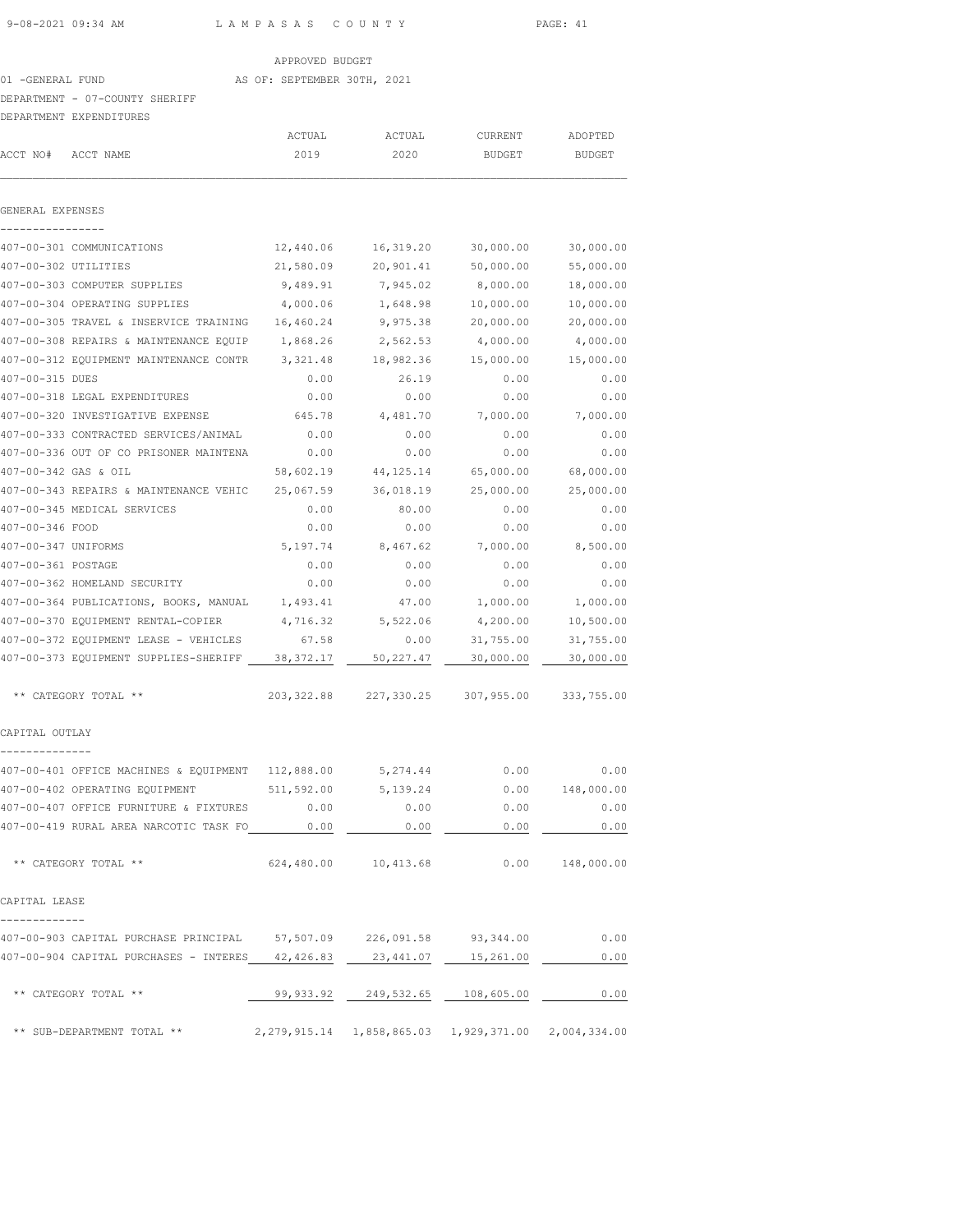| 01 -GENERAL FUND               |  | AS OF: SEPTEMBER 30TH, 2021 |  |
|--------------------------------|--|-----------------------------|--|
| DEPARTMENT - 07-COUNTY SHERIFF |  |                             |  |

|          | DEPARTMENT EXPENDITURES |                  |         |         |
|----------|-------------------------|------------------|---------|---------|
|          |                         | ACTUAL<br>ACTUAL | CURRENT | ADOPTED |
| ACCT NO# | ACCT NAME               | 2020<br>2019     | BUDGET  | BUDGET  |
|          |                         |                  |         |         |

#### WAGES -----

## 407-01-105 JAIL ADMINISTRATOR #1982 44,242.40 61,853.40 65,159.00 64,628.00 407-01-110 PART-TIME EMPLOYEES 0.00 0.00 0.00 0.00 407-01-117 SALARY DETENTION OFF #1195 44,195.47 42,827.28 44,504.00 44,141.00 407-01-118 SALARY DETENTION OFF #3510 28,786.21 32,554.76 34,560.00 34,278.00 407-01-119 SALARY DETENTION OFF #0890 21,877.30 31,122.66 34,560.00 34,278.00 407-01-120 SALARY/OVERTIME 81,080.68 68,213.54 65,000.00 65,000.00 407-01-126 SALARY DETENTION OFF #2900 2,320.00 30,927.19 34,560.00 34,278.00 407-01-128 SALARY DETENTION OFF #1942 1,740.00 31,433.93 34,560.00 34,278.00 407-01-133 SALARY SUPPLEMENT EXPANSION 0.00 0.00 89,600.00 0.00 407-01-135 SALARY DETENTION OFF #3199 44,117.86 43,180.06 44,504.00 44,141.00 407-01-136 ASSISTANT JAIL ADMIN #2552 53,314.80 43,800.40 53,424.00 53,059.00 407-01-140 SALARY DETENTION OFF #0062 0.00 3,108.89 34,560.00 34,278.00 407-01-141 SALARY DETENTION OFF #3450 32,287.17 31,800.97 34,560.00 34,278.00 407-01-145 SALARY DETENTION OFF #3440 0.00 0.00 34,560.00 34,278.00 407-01-146 SALARY DETENTION OFF #2830 0.00 0.00 34,560.00 34,278.00 407-01-147 JAIL OPS COORDINATOR #2885 44,063.30 43,384.09 44,935.00 44,569.00 407-01-150 SALARY DETENTION OFF #0091 32,655.70 3,033.82 34,560.00 34,278.00 407-01-151 SALARY DETENTION OFF #1416 33,633.18 31,359.90 34,560.00 34,278.00 407-01-152 SALARY DETENTION OFF #0453 38,073.05 37,302.72 38,388.00 38,077.00 407-01-155 SALARY DETENTION OFF #0497 25,654.96 31,349.16 34,560.00 34,278.00 407-01-158 SALARY DETENTION OFF #3323 44,085.65 41,436.19 44,504.00 44,141.00 407-01-160 SALARY DETENTION OFF #3330 41,795.26 40,879.80 41,949.00 41,607.00 407-01-161 SALARY DETENTION OFF #0556 37,067.88 43,530.19 44,936.00 39,428.00 407-01-164 SALARY DETENTION OFF #1992 31,128.51 31,709.39 34,560.00 38,280.00 407-01-165 SALARY DETENTION OFF #2319 32,620.26 31,660.87 34,560.00 34,278.00 407-01-166 SALARY DETENTION OFF #2439 24,228.80 28,897.33 34,560.00 34,278.00 407-01-167 SALARY DETENTION OFF #3159 0.00 0.00 0.00 34,278.00 407-01-168 SALARY DETENTION OFF #0868 0.00 0.00 0.00 33,280.00 407-01-169 SALARY DETENTION OFF #2441 0.00 0.00 0.00 33,280.00 407-01-170 SALARY DETENTION OFF open 0.00 0.00 0.00 33,280.00 407-01-171 SALARY DETENTION OFF open 0.00 0.00 0.00 33,280.00 407-01-199 LONGEVITY PAYMENT 8,435.79 10,530.34 10,200.00 11,160.00

\*\* CATEGORY TOTAL \*\* 747,404.23 795,896.88 1,070,943.00 1,141,243.00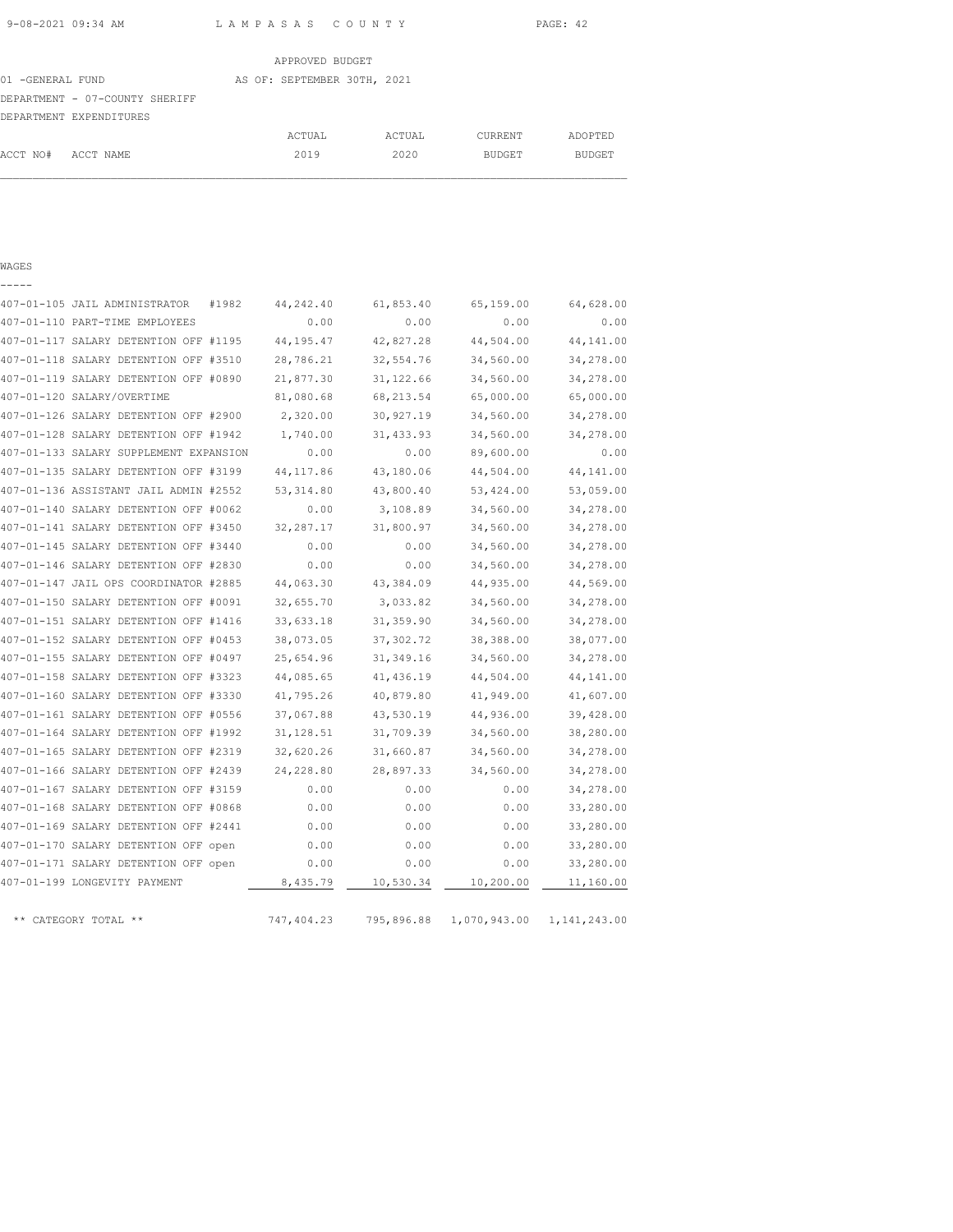| 9-08-2021 09:34 AM                                                             | LAMPASAS COUNTY             |                                                     |                       | PAGE: 43   |
|--------------------------------------------------------------------------------|-----------------------------|-----------------------------------------------------|-----------------------|------------|
|                                                                                | APPROVED BUDGET             |                                                     |                       |            |
| 01 -GENERAL FUND                                                               | AS OF: SEPTEMBER 30TH, 2021 |                                                     |                       |            |
| DEPARTMENT - 07-COUNTY SHERIFF                                                 |                             |                                                     |                       |            |
| DEPARTMENT EXPENDITURES                                                        |                             |                                                     |                       |            |
|                                                                                | ACTUAL                      | ACTUAL                                              | CURRENT ADOPTED       |            |
| ACCT NO# ACCT NAME                                                             | 2019                        | 2020                                                | BUDGET                | BUDGET     |
|                                                                                |                             |                                                     |                       |            |
| EMPLOYEE BENEFITS                                                              |                             |                                                     |                       |            |
|                                                                                |                             |                                                     |                       |            |
| 407-01-203 FICA BENEFITS                                                       |                             | 52,669.11 59,321.43 81,994.00 86,999.00             |                       |            |
| 407-01-204 GROUP MEDICAL INSURANCE 171,744.40 191,847.39 271,635.00 320,202.00 |                             |                                                     |                       |            |
| 407-01-205 RETIREMENT                                                          |                             | $117,932.22$ $132,395.25$ $171,490.00$ $184,689.00$ |                       |            |
| 407-01-207 WORKMAN'S COMP                                                      |                             | $11,252.00$ $16,216.00$ $15,402.00$ $15,601.00$     |                       |            |
| 407-01-208 UNEMPLOYMENT INSURANCE                                              |                             | 798.00 1,064.00                                     | 643.00 1,706.00       |            |
| 407-01-212 PHONE ALLOWANCE                                                     |                             | 1,240.00 1,280.00                                   | 0.00                  | 0.00       |
| ** CATEGORY TOTAL **                                                           |                             | 355, 635.73  402, 124.07  541, 164.00  609, 197.00  |                       |            |
| GENERAL EXPENSES                                                               |                             |                                                     |                       |            |
|                                                                                |                             |                                                     |                       |            |
| 407-01-302 UTILITIES                                                           |                             | 20,708.42 20,151.80 50,000.00 55,000.00             |                       |            |
| 407-01-303 COMPUTER SUPPLIES                                                   |                             | $0.00$ 24,454.88 25,000.00 25,000.00                |                       |            |
| 407-01-304 OPERATING SUPPLIES 20,225.45 27,708.83 35,000.00                    |                             |                                                     |                       | 35,000.00  |
| 407-01-305 TRAVEL & INSERVICE TRAINING 7,461.86                                |                             |                                                     | 5,384.92 12,000.00    | 10,000.00  |
| 407-01-312 EQUIPMENT & MAINTENANCE CON 40,560.15 33,530.96 45,000.00           |                             |                                                     |                       | 70,000.00  |
|                                                                                |                             |                                                     | 135,300.00            | 0.00       |
| 407-01-344 REPAIRS & MAINTENANCE JAIL 29,706.45 11,984.99                      |                             |                                                     | 40,000.00             | 40,000.00  |
| 407-01-345 MEDICAL SERVICES                                                    | 128, 223.83 94, 303.99      |                                                     | 200,000.00            | 200,000.00 |
| 407-01-346 FOOD                                                                |                             | 59,468.90 59,031.49                                 | 150,000.00 197,000.00 |            |
| 407-01-347 UNIFORMS                                                            |                             | 3,879.65 11,000.98 10,000.00 15,000.00              |                       |            |
| 407-01-361 POSTAGE                                                             | 0.00                        | 0.00                                                | 0.00                  | 0.00       |
| 407-01-364 PUBLICATIONS, BOOKS, MANUALS 45.00 47.00 250.00 250.00 250.00       |                             |                                                     |                       |            |
| 407-01-372 OPERATING SUPPLIES JAIL 6,085.22 3,836.66 12,000.00 12,000.00       |                             |                                                     |                       |            |
| 407-01-399 PRE-BOND-JAIL                                                       | 0.00                        | 0.00                                                | 0.00                  | 0.00       |
| ** CATEGORY TOTAL **                                                           |                             | 524,716.93 579,453.26 714,550.00 659,250.00         |                       |            |
| CAPITAL OUTLAY                                                                 |                             |                                                     |                       |            |
|                                                                                |                             |                                                     |                       |            |
| 407-01-401 OFFICE MACHINE & EQUIPMENT                                          | 0.00                        | 0.00                                                | 0.00                  | 0.00       |
| 407-01-402 OPERATING EQUIPMENT                                                 | 0.00                        | 0.00                                                | 0.00                  | 0.00       |
| 407-01-403 REAL ESTATE                                                         | 0.00                        | 0.00                                                | 0.00                  | 0.00       |
| 407-01-407 OFFICE FURNITURE & FIXTURES                                         | 0.00                        | 0.00                                                | 0.00                  | 0.00       |
| ** CATEGORY TOTAL **                                                           | 0.00                        | 0.00                                                | 0.00                  | 0.00       |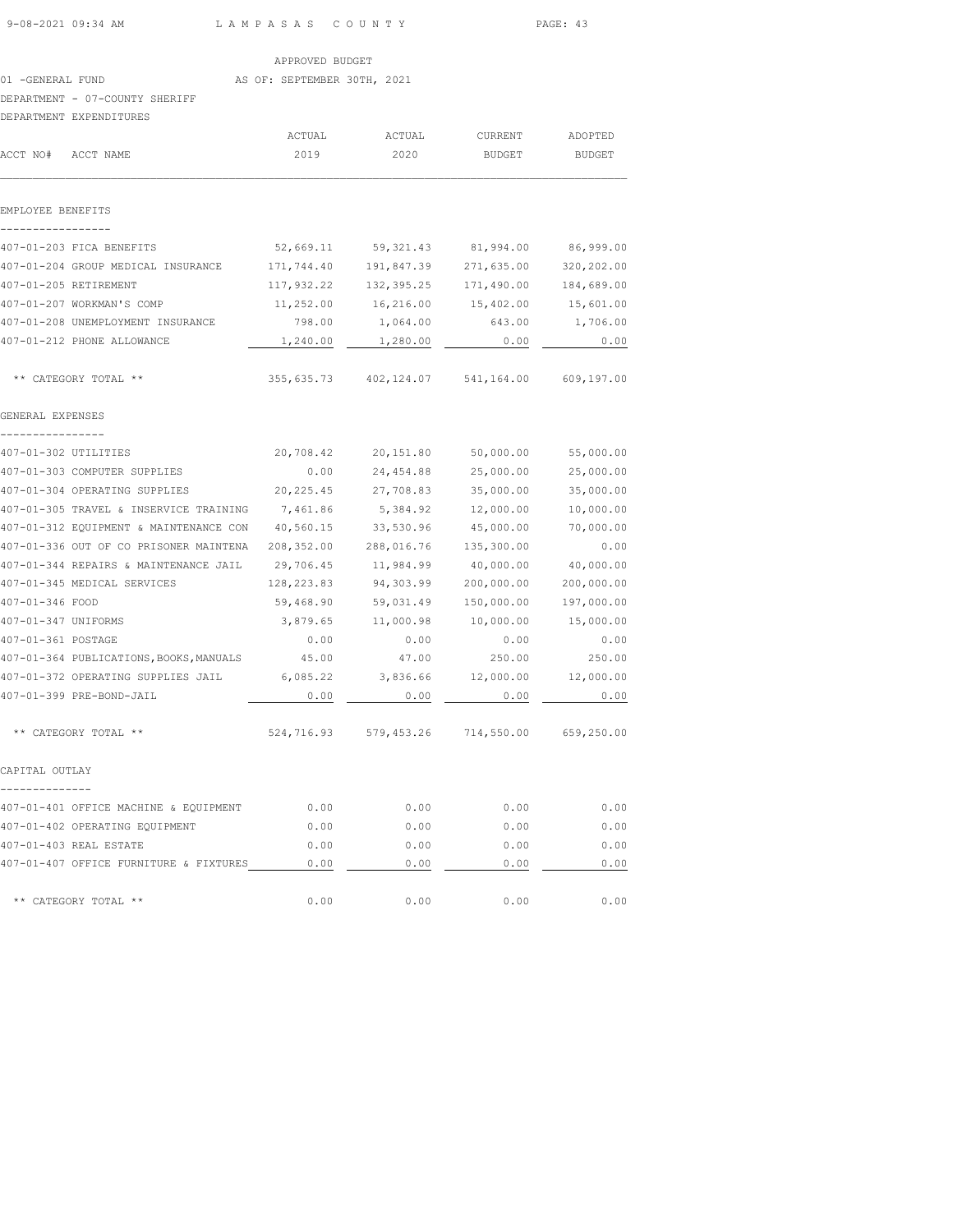|  | 9-08-2021 09:34 AM |  |
|--|--------------------|--|
|  |                    |  |
|  |                    |  |

L A M P A S A S C O U N T Y PAGE: 44

|                                | APPROVED BUDGET             |
|--------------------------------|-----------------------------|
| 01 -GENERAL FUND               | AS OF: SEPTEMBER 30TH, 2021 |
| DEPARTMENT - 07-COUNTY SHERIFF |                             |
| DEPARTMENT EXPENDITURES        |                             |

|                                       | ACTUAL | ACTUAL | <b>CURRENT</b>                                            | ADOPTED       |
|---------------------------------------|--------|--------|-----------------------------------------------------------|---------------|
| ACCT NO#<br>ACCT NAME                 | 2019   | 2020   | BUDGET                                                    | <b>BUDGET</b> |
|                                       |        |        |                                                           |               |
| CAPITAL LEASE                         |        |        |                                                           |               |
|                                       |        |        |                                                           |               |
| 407-01-903 CAPITAL PURCHASE PRINCIPLE | 0.00   | 0.00   | 0.00                                                      | 0.00          |
| 407-01-904 CAPITAL PURCHASES INTEREST | 0.00   | 0.00   | 0.00                                                      | 0.00          |
| ** CATEGORY TOTAL **                  | 0.00   | 0.00   | 0.00                                                      | 0.00          |
| ** SUB-DEPARTMENT TOTAL **            |        |        | 1,627,756.89   1,777,474.21   2,326,657.00   2,409,690.00 |               |

| WAGES                                                                           |          |                                                    |          |           |
|---------------------------------------------------------------------------------|----------|----------------------------------------------------|----------|-----------|
| 407-02-103 SALARY ANIMAL CONTROL #1194 21,835.97 36,577.21 38,515.00 38,201.00  |          |                                                    |          |           |
| 407-02-110 PART-TIME EMPLOYEES                                                  | 0.00     | 0.00                                               | 0.00     | 0.00      |
| 407-02-120 SALARY/OVERTIME                                                      | 1,060.68 | 154.09                                             | 750.00   | 750.00    |
| 407-02-199 LONGEVITY PAYMENT                                                    | 1,086.11 | 0.00                                               | 0.00     | 0.00      |
| ** CATEGORY TOTAL **                                                            |          | 23,982.76 36,731.30 39,265.00 38,951.00            |          |           |
| EMPLOYEE BENEFITS<br>-----------------                                          |          |                                                    |          |           |
| 407-02-203 FICA BENEFITS                                                        |          | 1,808.31 2,853.13 2,946.00 2,922.00                |          |           |
| 407-02-204 GROUP MEDICAL INSURANCE                                              | 6,094.75 | 9,488.76                                           | 9,909.00 | 10,615.00 |
| 407-02-205 RETIREMENT                                                           | 3,854.69 | 6,114.11                                           | 6,162.00 | 6, 204.00 |
| 407-02-207 WORKMAN'S COMP                                                       |          | 2,087.00 1,517.00 1,629.00 1,542.00                |          |           |
| 407-02-208 UNEMPLOYMENT INSURANCE                                               | 54.00    | 37.00                                              | 23.00    | 57.00     |
| ** CATEGORY TOTAL **                                                            |          | 13,898.75 20,010.00 20,669.00                      |          | 21,340.00 |
| GENERAL EXPENSES                                                                |          |                                                    |          |           |
| 407-02-304 OPERATING SUPPLIES                                                   |          | 593.97 512.37 1,000.00 1,000.00                    |          |           |
| 407-02-305 TRAVEL & INSERVICE TRAINING 350.00                                   |          | 0.00                                               | 500.00   | 750.00    |
| 407-02-308 REPAIRS & MAINTENANCE EQUIP 0.00                                     |          | 0.00                                               | 0.00     | 0.00      |
| 407-02-315 DUES                                                                 | 0.00     | 0.00                                               | 0.00     | 0.00      |
| 407-02-333 CONTRACTED SERVICES/ANIMAL 131,077.35 94,943.00 96,000.00 100,000.00 |          |                                                    |          |           |
| 407-02-342 GAS & OIL                                                            | 2,974.88 | 4,537.33                                           | 4,000.00 | 4,200.00  |
| 407-02-343 REPAIRS & MAINTANCE VEHICLE                                          | 709.44   | 1,931.04                                           | 2,000.00 | 2,000.00  |
| 407-02-345 MEDICAL SERVICES                                                     | 128.98   | 0.00                                               | 0.00     | 0.00      |
| 407-02-347 UNIFORMS                                                             | 336.89   | 168.39                                             | 300.00   | 500.00    |
| 407-02-364 PUBLICATIONS, BOOKS, MANUALS 0.00                                    |          | 0.00                                               | 0.00     | 0.00      |
| 407-02-373 OPERATING SUPPLIES POLICE E 0.00                                     |          | 0.00                                               | 0.00     | 0.00      |
| 407-02-389 MISCELLEANOUS                                                        | 0.00     | 595.00                                             | 0.00     | 0.00      |
| ** CATEGORY TOTAL **                                                            |          | 136, 171.51  102, 687.13  103, 800.00  108, 450.00 |          |           |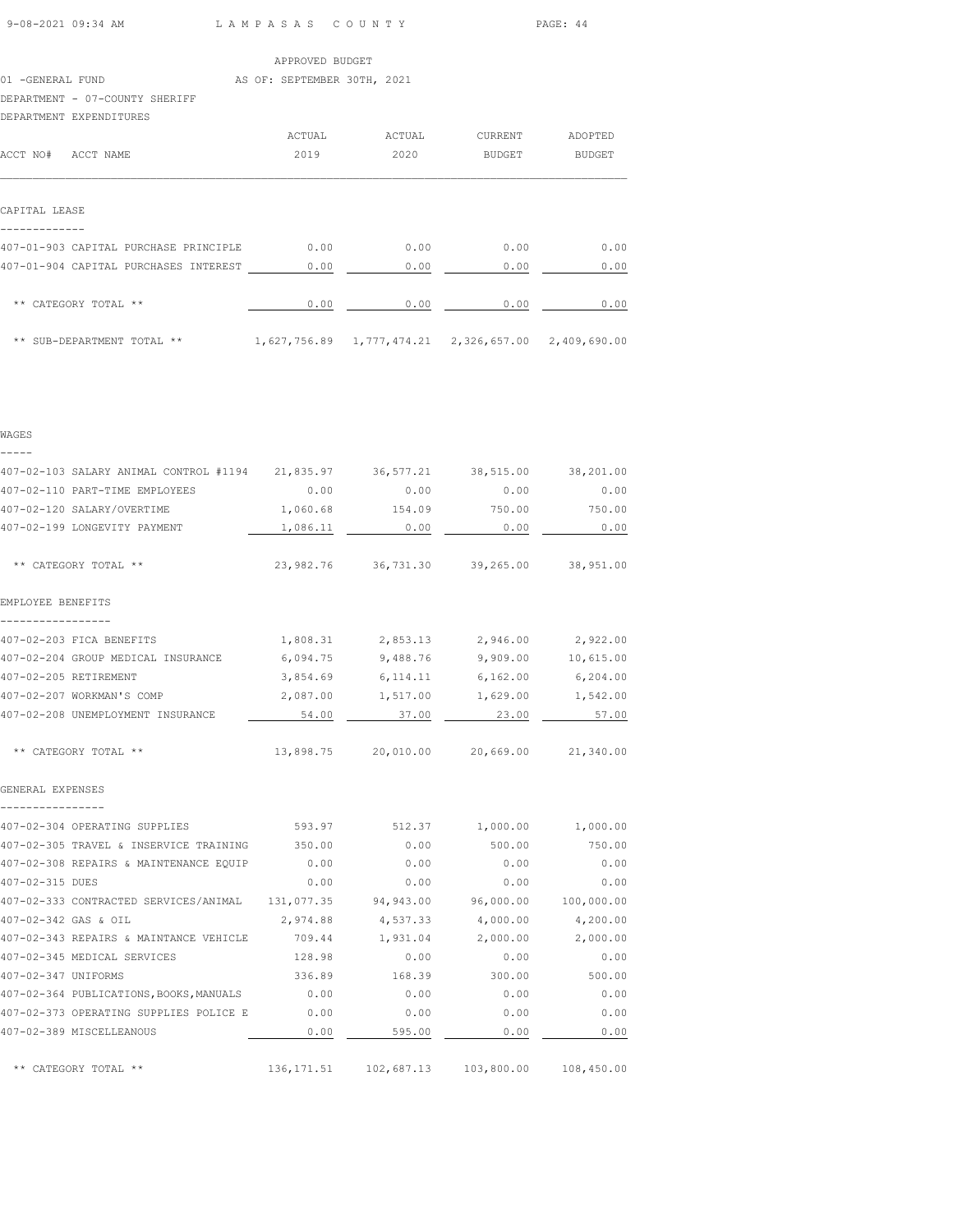| 9-08-2021 09:34 AM | LAMPASAS COUNTY | PAGE: 45 |
|--------------------|-----------------|----------|
|                    |                 |          |

|                                            |      |                                                                          | raga. su                                                                                                                                          |
|--------------------------------------------|------|--------------------------------------------------------------------------|---------------------------------------------------------------------------------------------------------------------------------------------------|
|                                            |      |                                                                          |                                                                                                                                                   |
|                                            |      |                                                                          |                                                                                                                                                   |
|                                            |      |                                                                          |                                                                                                                                                   |
|                                            |      |                                                                          |                                                                                                                                                   |
|                                            |      |                                                                          |                                                                                                                                                   |
|                                            |      |                                                                          |                                                                                                                                                   |
|                                            |      |                                                                          |                                                                                                                                                   |
| 0.00                                       | 0.00 | 0.00                                                                     | 0.00                                                                                                                                              |
|                                            |      |                                                                          | 0.00                                                                                                                                              |
|                                            |      |                                                                          |                                                                                                                                                   |
| 407-02-903 CAPITAL PURCHASE PRINCIPAL 6.00 | 0.00 | 0.00                                                                     | 0.00                                                                                                                                              |
|                                            |      | 0.00                                                                     | 0.00                                                                                                                                              |
|                                            |      |                                                                          |                                                                                                                                                   |
|                                            |      | <u>LAMEAOAO COONII</u><br>APPROVED BUDGET<br>AS OF: SEPTEMBER 30TH, 2021 | 2019  2020 BUDGET BUDGET<br>$0.00$ $0.00$ $0.00$<br>$0.00$ 0.00<br>** SUB-DEPARTMENT TOTAL ** $174,053.02$ $159,428.43$ $163,734.00$ $168,741.00$ |

| ۰, |
|----|

| 407-03-113 SALARY & WAGES DPS #1082 34,278.39 34,705.35 37,116.00 36,270.00 |                                               |                                             |                          |          |
|-----------------------------------------------------------------------------|-----------------------------------------------|---------------------------------------------|--------------------------|----------|
| 407-03-199 LONGEVITY PAYMENT                                                | 0.00                                          | 600.00                                      | 720.00                   | 840.00   |
| ** CATEGORY TOTAL **                                                        |                                               | 34, 278.39 35, 305.35 37, 836.00 37, 110.00 |                          |          |
| EMPLOYEE BENEFITS                                                           |                                               |                                             |                          |          |
| 407-03-203 FICA BENEFITS                                                    |                                               | 2,314.00 2,496.58 2,894.00 2,839.00         |                          |          |
| 407-03-204 GROUP MEDICAL INSURANCE                                          | $9,360.00$ $9,814.56$ $10,767.00$ $12,013.00$ |                                             |                          |          |
| 407-03-205 RETIREMENT                                                       |                                               | 5,455.32 5,858.72 6,054.00 6,027.00         |                          |          |
| 407-03-207 WORKMEN'S COMP                                                   | 91.00                                         | 83.00                                       | 96.00                    | 90.00    |
| 407-03-208 UNEMPLOYMENT INSURANCE                                           | 38.00                                         | 35.00                                       | 23.00                    | 56.00    |
| ** CATEGORY TOTAL **                                                        |                                               | 17, 258.32 18, 287.86 19, 834.00 21, 025.00 |                          |          |
| GENERAL EXPENSES                                                            |                                               |                                             |                          |          |
| 407-03-301 COMMUNICATIONS                                                   |                                               | $73.47$ 0.00 0.00                           |                          | 0.00     |
| 407-03-304 OPERATING SUPPLIES                                               |                                               | 855.00 690.11 1,000.00                      |                          | 1,000.00 |
| 407-03-347 UNIFORMS                                                         | 0.00                                          | 0.00                                        | 0.00                     | 0.00     |
| ** CATEGORY TOTAL **                                                        | 928.47                                        |                                             | 690.11 1,000.00 1,000.00 |          |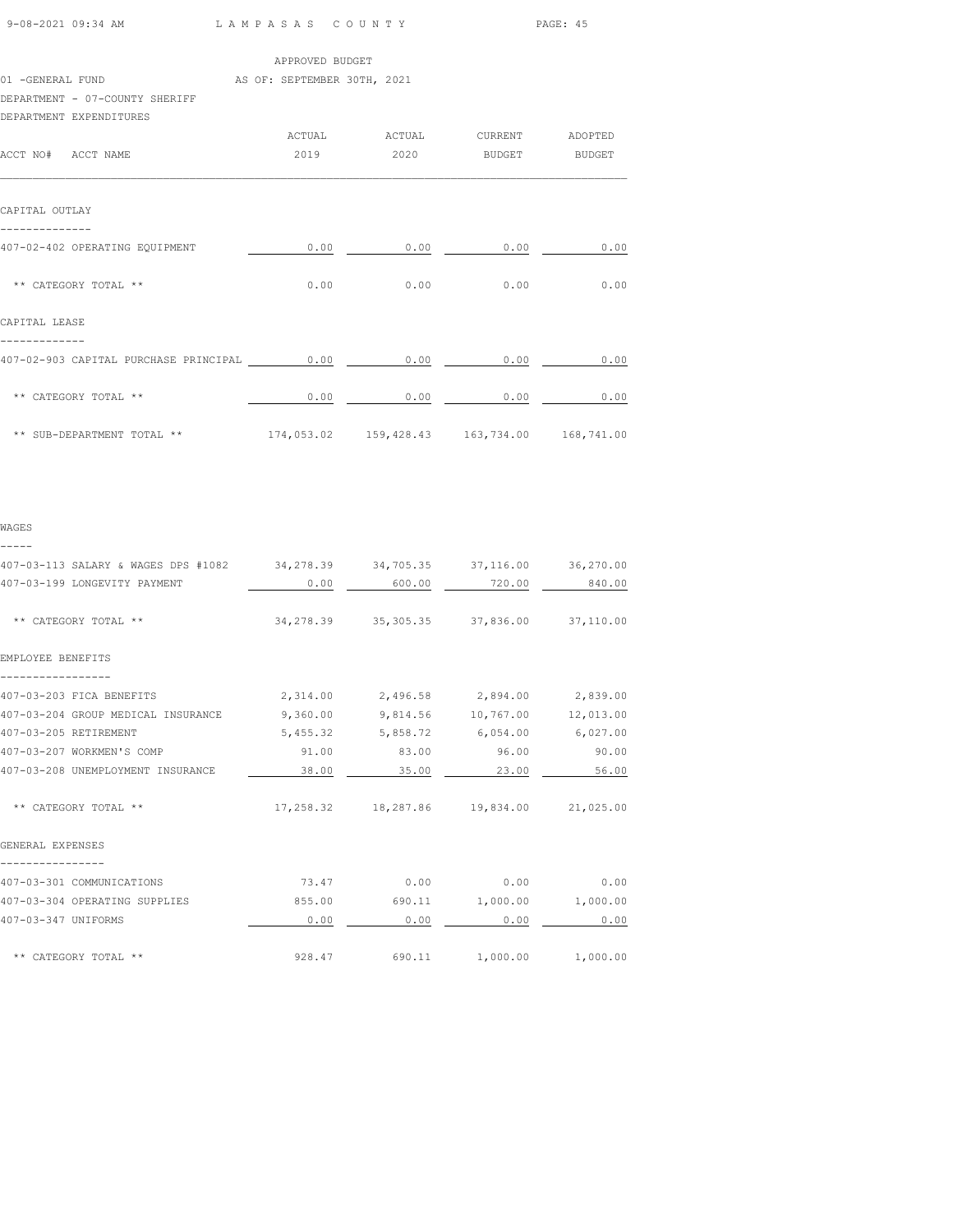| 9-08-2021 09:34 AM             | LAMPASAS COUNTY             |                       |                                                                 | PAGE: 46       |
|--------------------------------|-----------------------------|-----------------------|-----------------------------------------------------------------|----------------|
|                                | APPROVED BUDGET             |                       |                                                                 |                |
| 01 -GENERAL FUND               | AS OF: SEPTEMBER 30TH, 2021 |                       |                                                                 |                |
| DEPARTMENT - 07-COUNTY SHERIFF |                             |                       |                                                                 |                |
| DEPARTMENT EXPENDITURES        |                             |                       |                                                                 |                |
|                                |                             | ACTUAL ACTUAL CURRENT |                                                                 | ADOPTED        |
| ACCT NO# ACCT NAME             | 2019                        |                       | 2020 BUDGET                                                     | <b>BUDGET</b>  |
| CAPITAL OUTLAY                 |                             |                       |                                                                 |                |
| 407-03-402 OPERATING EQUIPMENT | 0.00                        | 0.00                  | 0.00                                                            | 0.00           |
| ** CATEGORY TOTAL **           | 0.00                        | 0.00                  | 0.00                                                            | 0.00           |
| ** SUB-DEPARTMENT TOTAL **     |                             |                       | 52,465.18 54,283.32 58,670.00 59,135.00                         |                |
| *** DEPARTMENT TOTAL ***       | =============               | ==============        | 4, 134, 190. 23 3, 850, 050. 99 4, 478, 432. 00 4, 641, 900. 00 | ============== |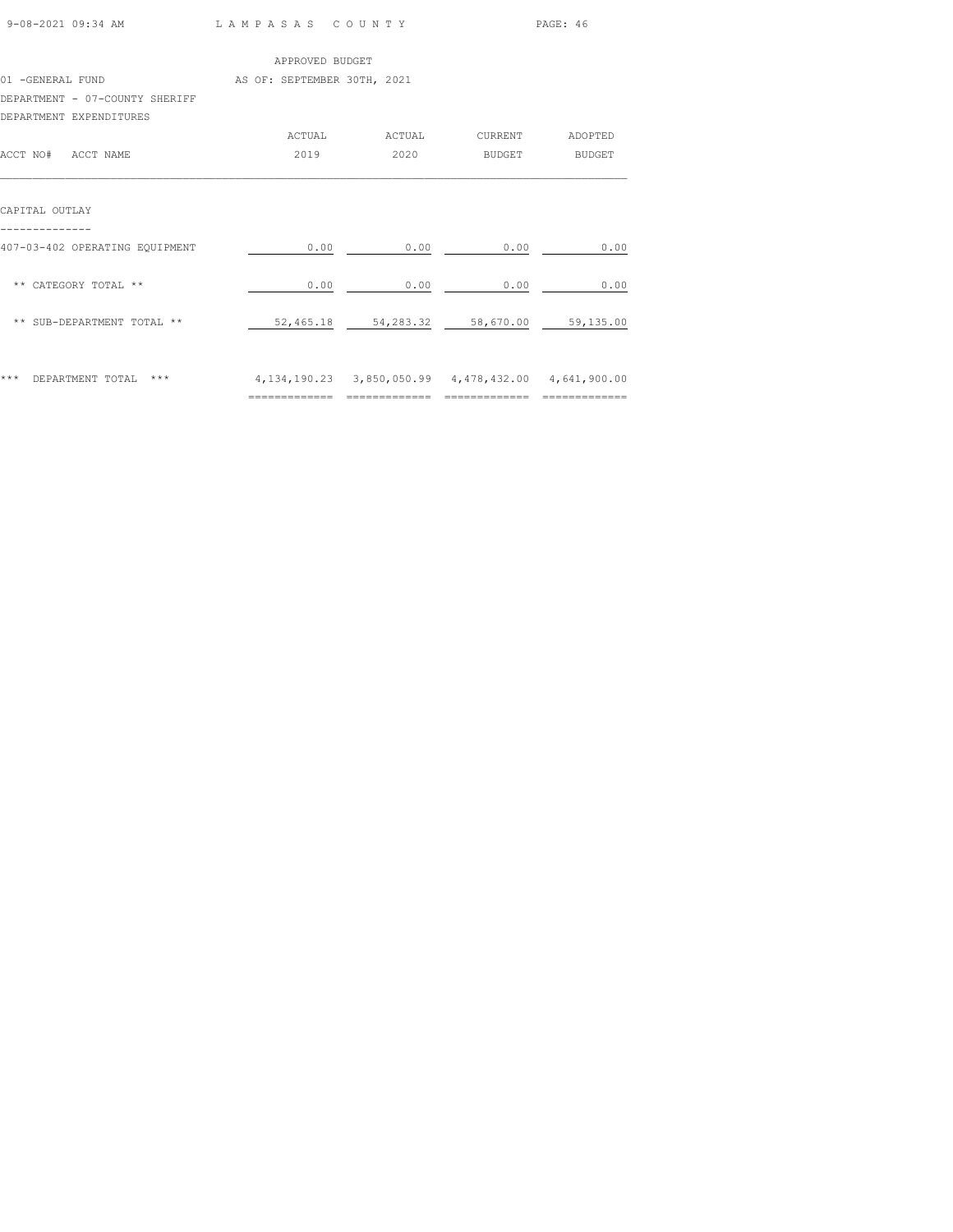01 -GENERAL FUND AS OF: SEPTEMBER 30TH, 2021

#### DEPARTMENT - 08-COUNTY/DISTRICT ATTNY

|                    | DEPARTMENT EXPENDITURES |        |        |               |         |
|--------------------|-------------------------|--------|--------|---------------|---------|
|                    |                         | ACTUAL | ACTUAL | CURRENT       | ADOPTED |
| ACCT NO# ACCT NAME |                         | 2019   | 2020   | <b>BUDGET</b> | BUDGET  |

 $\mathcal{L}_\text{max}$ 

#### WAGES

# ----- 408-00-103 SALARIES & WAGES DEP #1192 41,752.70 46,651.73 49,143.00 48,743.00 408-00-104 SALARIES & WAGES DEP #1881 27,074.77 28,614.59 32,259.00 31,997.00 408-00-110 PART-TIME EMPLOYEES 0.00 0.00 0.00 0.00 408-00-113 SALARIES & WAGES ASST #0885 80,239.84 78,471.84 82,665.00 81,992.00 408-00-114 SALARY & WAGES OFFICE #0615 47,723.70 46,686.03 49,143.00 48,743.00 408-00-133 SALARY/SUPP #882 3,500.00 0.00 0.00 0.00 408-00-199 LONGEVITY PAYMENT  $\qquad \qquad 5,120.00 \qquad \qquad 5,880.00 \qquad \qquad 6,360.00 \qquad \qquad 5,760.00$  \*\* CATEGORY TOTAL \*\* 205,411.01 206,304.19 219,570.00 217,235.00 EMPLOYEE BENEFITS ----------------- 408-00-203 FICA BENEFITS 14,898.89 14,722.99 16,780.00 16,687.00 408-00-204 GROUP MEDICAL INSURANCE 38,717.88 49,270.61 50,955.00 45,802.00 408-00-205 RETIREMENT 32,747.40 34,308.97 35,131.00 35,425.00 408-00-207 WORKMEN'S COMP 70.00 325.00 370.00 350.00 408-00-208 UNEMPLOYMENT INSURANCE 219.00 206.00 129.00 201.00 408-00-212 PHONE ALLOWANCE 960.00 480.00 480.00 480.00 \*\* CATEGORY TOTAL \*\* 87,613.17 99,313.57 103,845.00 98,945.00 GENERAL EXPENSES ---------------- 408-00-301 COMMUNICATIONS 1,171.05 1,183.20 1,200.00 1,200.00 408-00-302 UTILITIES 0.00 0.00 0.00 0.00 408-00-304 OPERATING SUPPLIES 3,199.73 3,069.04 3,000.00 3,500.00 408-00-305 TRAVEL & INSERVICE TRAINING 2,032.73 1,730.00 2,000.00 2,000.00 408-00-307 INSURANCE & BONDS 0.00 0.00 0.00 5,000.00 408-00-312 EQUIPMENT MAINTENANCE CONTR 7,500.00 0.00 12,000.00 12,000.00 408-00-320 INVESTIGATIVE EXPENSES 345.00 785.00 2,000.00 2,000.00 408-00-333 CONTRACTED SERVICE 0.00 0.00 0.00 0.00 408-00-361 POSTAGE 0.00 0.00 126.00 126.00 408-00-370 EQUIPMENT RENTAL - COPIER 2,223.00 1,881.00 1,680.00 1,680.00 408-00-389 MISCELLANEOUS EXPENSE **0.00** 0.00 0.00 0.00 0.00 0.00 0.00

\*\* CATEGORY TOTAL \*\* 16,471.51 8,648.24 22,006.00 27,506.00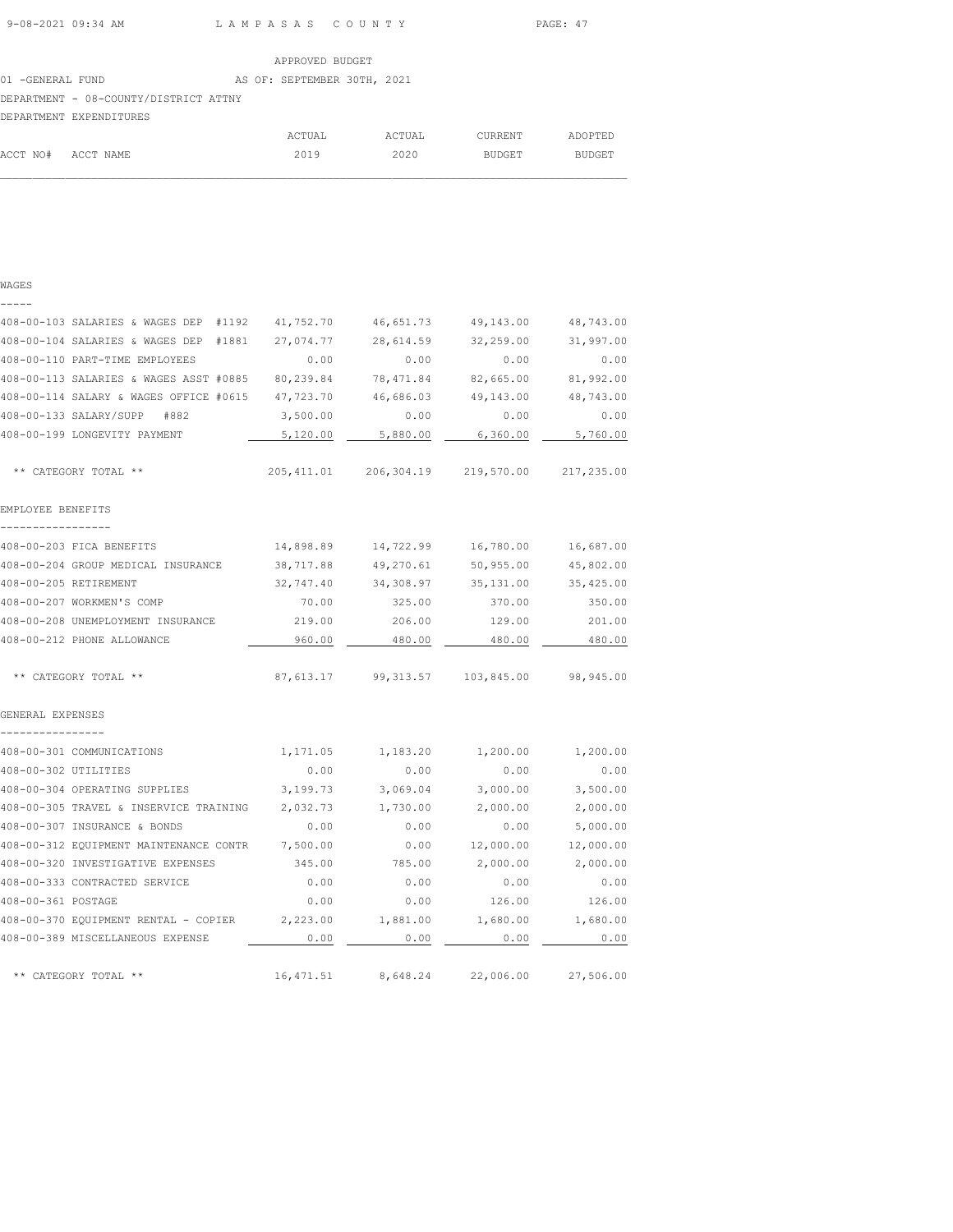| 9-08-2021 09:34 AM | LAMPASAS COUNTY | PAGE: 48 |
|--------------------|-----------------|----------|

|                                       |  | APPROVED BUDGET             |        |  |
|---------------------------------------|--|-----------------------------|--------|--|
| 01 -GENERAL FUND                      |  | AS OF: SEPTEMBER 30TH, 2021 |        |  |
| DEPARTMENT - 08-COUNTY/DISTRICT ATTNY |  |                             |        |  |
| DEPARTMENT EXPENDITURES               |  |                             |        |  |
|                                       |  | ACTUAL                      | ACTUAL |  |

| ACCT NAME<br>ACCT NO#                  | ACTUAL<br>2019               | ACTUAL<br>2020 | <b>CURRENT</b><br><b>BUDGET</b> | ADOPTED<br><b>BUDGET</b> |
|----------------------------------------|------------------------------|----------------|---------------------------------|--------------------------|
| CAPITAL OUTLAY                         |                              |                |                                 |                          |
| 408-00-401 OFFICE MACHINES & EQUIPMENT | 0.00                         | 0.00           | 0.00                            | 0.00                     |
| 408-00-407 OFFICE FURNITURE & FIXTURES | 0.00                         | 0.00           | 0.00                            | 0.00                     |
| ** CATEGORY TOTAL **                   | 0.00                         | 0.00           | 0.00                            | 0.00                     |
| ** SUB-DEPARTMENT TOTAL **             | 309,495.69                   | 314,266.00     | 345,421.00                      | 343,686.00               |
| ***<br>DEPARTMENT TOTAL<br>$***$       | 309,495.69<br>-------------- | 314,266.00     | 345, 421.00                     | 343,686.00               |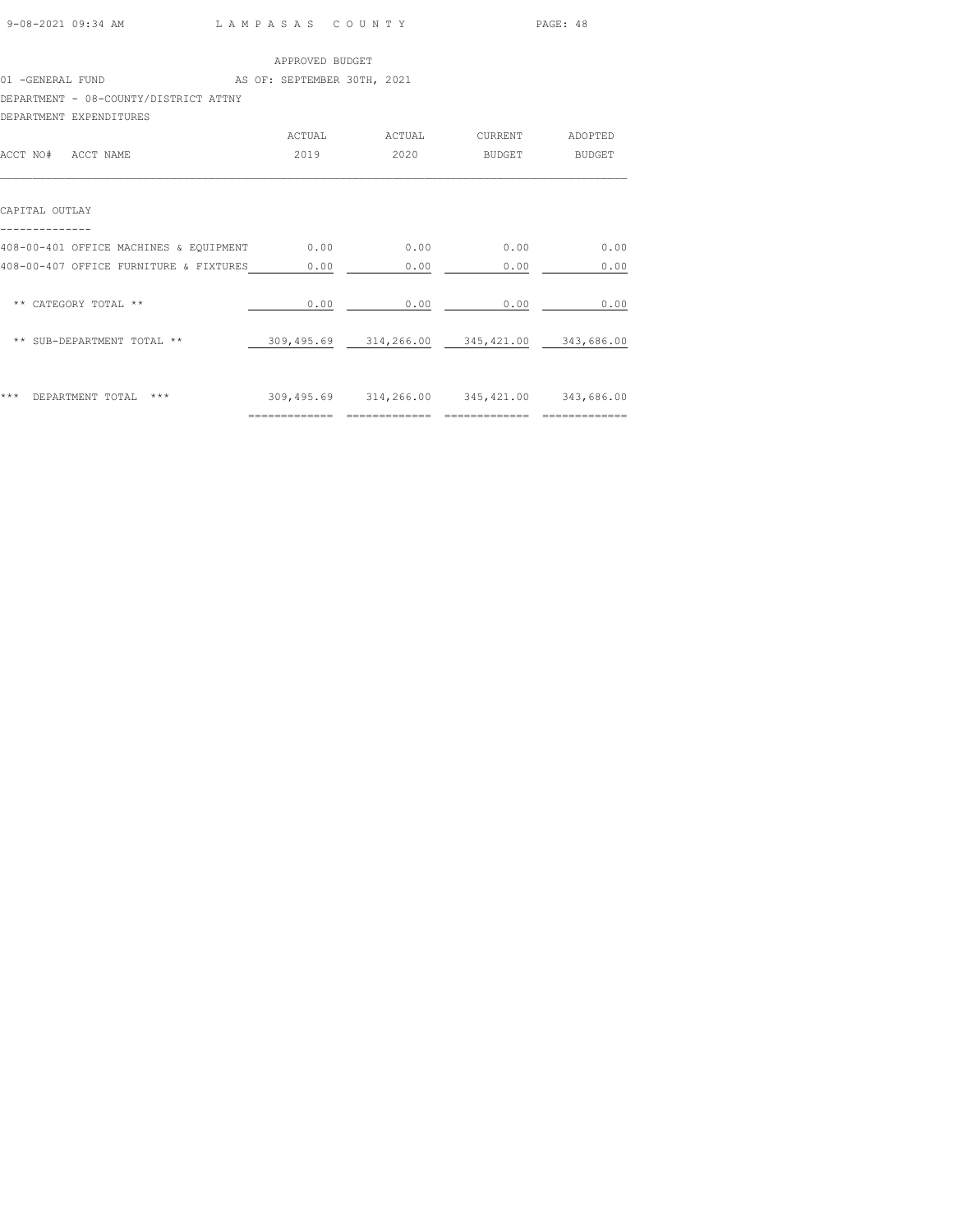01 -GENERAL FUND AS OF: SEPTEMBER 30TH, 2021

DEPARTMENT - 09-NON-DEPARTMENTAL

|                    | DEPARTMENT EXPENDITURES |        |        |         |         |
|--------------------|-------------------------|--------|--------|---------|---------|
|                    |                         | ACTUAL | ACTUAL | CURRENT | ADOPTED |
| ACCT NO# ACCT NAME |                         | 2019   | 2020   | BUDGET  | BUDGET  |

 $\mathcal{L}_\text{max}$ 

| GENERAL EXPENSES     |                                        |           |            |            |            |
|----------------------|----------------------------------------|-----------|------------|------------|------------|
|                      | 409-00-301 COMMUNICATION               | 15,869.09 | 16,342.06  | 15,000.00  | 15,000.00  |
| 409-00-302 UTILITIES |                                        | 68,782.17 | 68,540.09  | 65,000.00  | 65,000.00  |
|                      | 409-00-305 SEPTIC INSP TRAVEL & INSVC  | 0.00      | 0.00       | 0.00       | 0.00       |
|                      | 409-00-307 INSURANCE & BONDS           | 97,523.26 | 98,824.33  | 100,000.00 | 100,000.00 |
|                      | 409-00-309 COURT APPOINTED ATTORNEY    | 0.00      | 0.00       | 0.00       | 0.00       |
|                      | 409-00-311 REPAIRS & MAINTENANCE-COURT | 50,687.03 | 70,227.55  | 50,000.00  | 50,000.00  |
|                      | 409-00-312 EOUIPMENT MAINTENANCE CONTR | 12,669.85 | 14,168.08  | 13,000.00  | 13,000.00  |
|                      | 409-00-313 JANITORIAL CONTRACT         | 540.00    | 0.00       | 0.00       | 0.00       |
|                      | 409-00-314 JANITORIAL SUPPLIES         | 5,908.90  | 4,640.17   | 4,000.00   | 4,000.00   |
| 409-00-315 DUES      |                                        | 0.00      | 0.00       | 0.00       | 0.00       |
|                      | 409-00-316 CHILD WELFARE BOARD         | 10,000.00 | 10,000.00  | 10,000.00  | 10,000.00  |
|                      | 409-00-318 LEGAL EXPENDITURES          | 0.00      | 5,000.00   | 0.00       | 0.00       |
| 409-00-319 AUDIT     |                                        | 29,500.00 | 30,000.00  | 30,000.00  | 30,000.00  |
|                      | 409-00-321 HISTORICAL COMMISSION       | 1,000.00  | 1,000.00   | 1,000.00   | 1,000.00   |
|                      | 409-00-322 SOIL CONSERVATION           | 1,500.00  | 0.00       | 1,500.00   | 2,000.00   |
| 409-00-324 BOUNTIES  |                                        | 185.00    | 0.00       | 500.00     | 500.00     |
|                      | 409-00-326 SARATOGA WATER DISTRICT     | 3,000.00  | 3,000.00   | 3,000.00   | 10,000.00  |
|                      | 409-00-327 HC CRIME STOPPERS           | 0.00      | 0.00       | 1,000.00   | 1,000.00   |
|                      | 409-00-328 CONTINGENCY                 | 69,460.00 | 22,861.16  | 93,865.00  | 263,139.00 |
|                      | 409-00-329 RENT - MHMR                 | 4,200.00  | 0.00       | 4,500.00   | 6,000.00   |
|                      | 409-00-330 PREDATOR CONTROL            | 76,800.00 | 76,800.00  | 76,800.00  | 76,800.00  |
|                      | 409-00-331 HILL CTY CHILD ADVOCACY CTR | 3,500.00  | 3,500.00   | 3,500.00   | 4,500.00   |
|                      | 409-00-333 CONTRACTED SERVICES         | 20,679.27 | 12,096.50  | 78,000.00  | 77,000.00  |
|                      | 409-00-334 HCCAA CONTRIBUTION (SC)     | 6,199.00  | 6,199.00   | 6, 200.00  | 6, 200.00  |
|                      | 409-00-340 INDIGENT BURIAL             | 1,685.00  | 1,790.00   | 1,400.00   | 1,400.00   |
|                      | 409-00-343 REPAIRS & MAINTENANCE VECHI | 0.00      | 0.00       | 0.00       | 0.00       |
|                      | 409-00-345 MEDICAL SERVICES            | 7,701.00  | 6,248.00   | 6,000.00   | 6,000.00   |
| 409-00-348 AUTOPSIES |                                        | 23,766.40 | 27, 244.00 | 25,000.00  | 25,000.00  |
|                      | 409-00-356 ADMINISTRATIVE COSTS        | 0.00      | 0.00       | 0.00       | 0.00       |
|                      | 409-00-358 CONSULTING FEES             | 0.00      | 0.00       | 0.00       | 0.00       |
| 409-00-361 POSTAGE   |                                        | 18,973.77 | 20,000.00  | 20,000.00  | 20,000.00  |
|                      | 409-00-362 HOMELAND SECURITY           | 0.00      | 0.00       | 0.00       | 0.00       |
|                      | 409-00-377 FLOOD PLAIN MANAGER         | 0.00      | 0.00       | 0.00       | 3,000.00   |
|                      | 409-00-378 HIGER EDUCATION             | 0.00      | 0.00       | 0.00       | 8,500.00   |
|                      | 409-00-380 LAMPASAS CO WATER CONTROL   | 0.00      | 0.00       | 0.00       | 2,000.00   |
| 409-00-382 MUSEUM    |                                        | 0.00      | 0.00       | 0.00       | 2,500.00   |
|                      | 409-00-383 SEPTIC TANK INSPECTION      | 18,000.00 | 18,400.00  | 18,000.00  | 30,000.00  |
|                      | 409-00-384 SUBDIVISION ENGINEER        | 0.00      | 0.00       | 0.00       | 25,000.00  |
|                      | 409-00-385 LAMPASAS COUNTY YARDS       | 0.00      | 0.00       | 0.00       | 30,000.00  |
|                      | 409-00-386 COMMUNITY SERVICE SUPERVISI | 0.00      | 0.00       | 0.00       | 0.00       |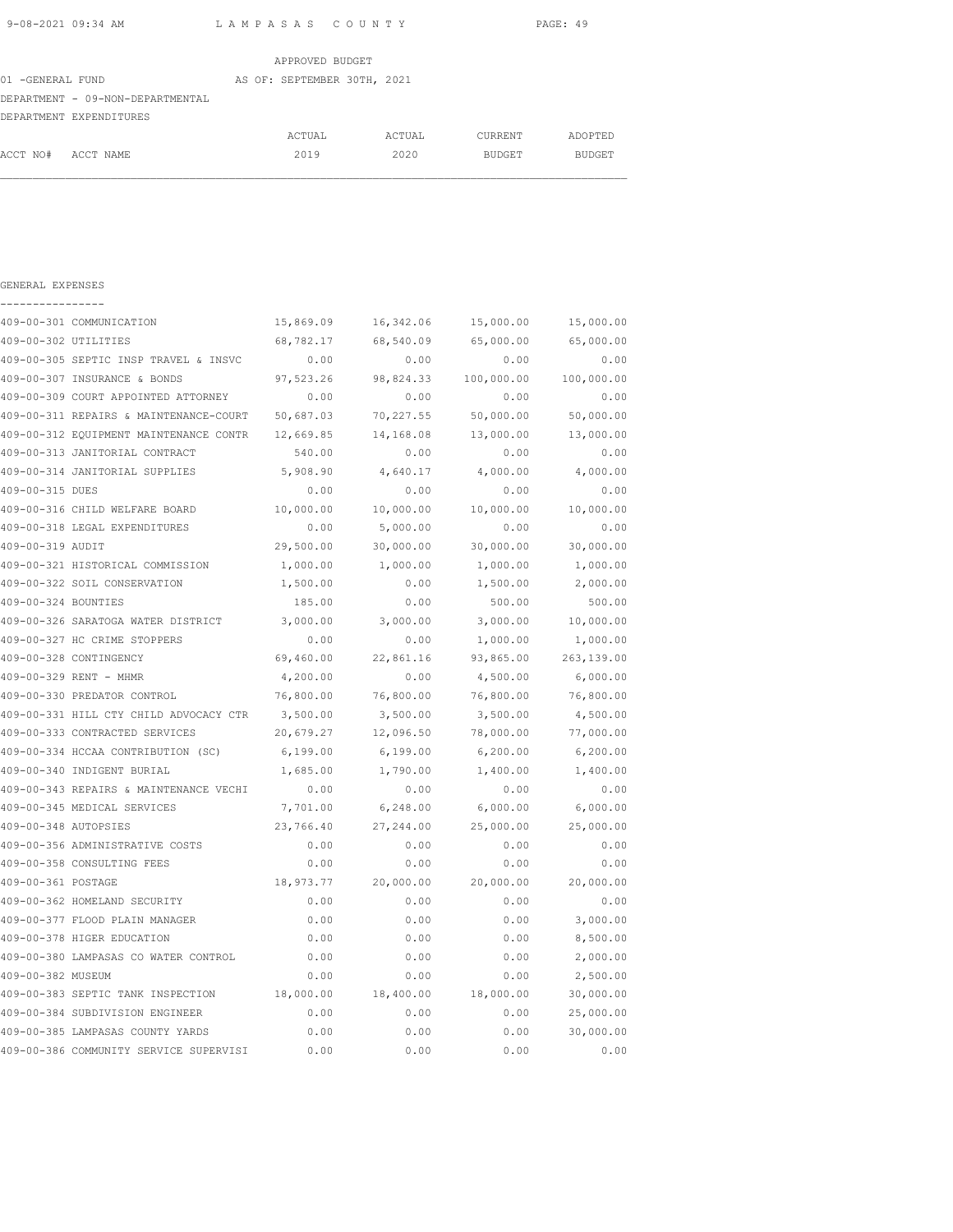#### 01 -GENERAL FUND AS OF: SEPTEMBER 30TH, 2021

DEPARTMENT - 09-NON-DEPARTMENTAL

#### DEPARTMENT EXPENDITURES

|                                        | ACTUAL     | ACTUAL      | <b>CURRENT</b> | ADOPTED       |
|----------------------------------------|------------|-------------|----------------|---------------|
| ACCT NAME<br>ACCT NO#                  | 2019       | 2020        | <b>BUDGET</b>  | <b>BUDGET</b> |
| 409-00-387 VETERANS AFFAIR             | 0.00       | 662.62      | 700.00         | 700.00        |
| 409-00-388 CASA                        | 0.00       | 0.00        | 1,500.00       | 1,500.00      |
| 409-00-389 MISCELLANEOUS               | 10,550.00  | 8,890.00    | 12,500.00      | 2,000.00      |
| ** CATEGORY TOTAL **                   | 558,679.74 | 526, 433.56 | 641,965.00     | 892,739.00    |
| CAPITAL OUTLAY                         |            |             |                |               |
| 409-00-402 OPERATING EQUIPMENT         | 0.00       | 0.00        | 0.00           | 0.00          |
| 409-00-419 RURAL AREA NARCOTIC TASK FO | 0.00       | 0.00        | 0.00           | 0.00          |
| **<br>CATEGORY TOTAL **                | 0.00       | 0.00        | 0.00           | 0.00          |

| 409-00-500 OPERATING TRANSFER-OUT | 514,697.14   | 433,040.00 | 534,825.00              | 507,784.00   |
|-----------------------------------|--------------|------------|-------------------------|--------------|
| ** CATEGORY TOTAL **              | 514,697.14   | 433,040.00 | 534,825.00              | 507,784.00   |
| ** SUB-DEPARTMENT TOTAL **        | 1,073,376.88 |            | 959,473.56 1,176,790.00 | 1,400,523.00 |

#### GENERAL EXPENSES

----------------

| 409-01-334 HCCAA SENIOR CENTER (Lometa) | 2,500.00                                    | 0.00                      | 2,500.00     | 2,500.00                                    |
|-----------------------------------------|---------------------------------------------|---------------------------|--------------|---------------------------------------------|
| 409-01-389 MISC/COLA                    | 0.00                                        | 0.00                      | 0.00         | 0.00                                        |
| CATEGORY TOTAL<br>**<br>**              | 2,500.00                                    | 0.00                      | 2,500.00     | 2,500.00                                    |
| **<br>SUB-DEPARTMENT TOTAL **           | 2,500.00                                    | 0.00                      | 2,500.00     | 2,500.00                                    |
| ***<br>DEPARTMENT TOTAL<br>***          | 1,075,876.88<br>-------------<br>---------- | 959,473.56<br>___________ | 1,179,290.00 | 1,403,023.00<br>-------------<br>---------- |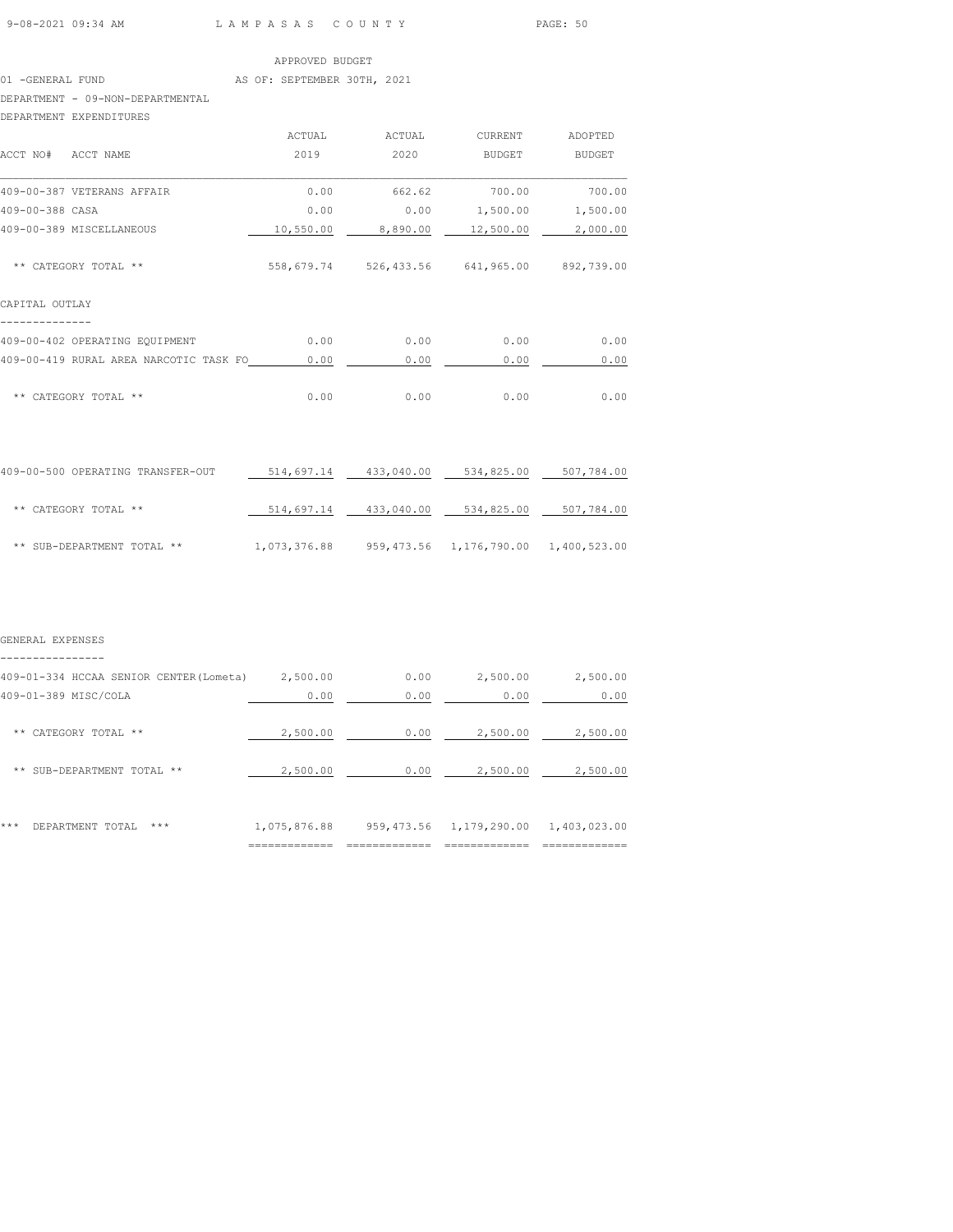|                                     | APPROVED BUDGET             |        |         |         |
|-------------------------------------|-----------------------------|--------|---------|---------|
| 01 -GENERAL FUND                    | AS OF: SEPTEMBER 30TH, 2021 |        |         |         |
| DEPARTMENT - 10-CONSTABLES 1, 3 & 4 |                             |        |         |         |
| DEPARTMENT EXPENDITURES             |                             |        |         |         |
|                                     | ACTUAL                      | ACTUAL | CURRENT | ADOPTED |

| WAGES                                                                      |           |                                              |             |           |
|----------------------------------------------------------------------------|-----------|----------------------------------------------|-------------|-----------|
| 410-00-101 SALARY ELECTED OFF #1971 9,607.84 10,505.33 11,066.00 10,976.00 |           |                                              |             |           |
| 410-00-133 SALARY-SUPPLEMENT                                               | 0.00      | 0.00                                         | $0.00$ 0.00 |           |
| ** CATEGORY TOTAL **                                                       |           | 9,607.84 10,505.33 11,066.00 10,976.00       |             |           |
| EMPLOYEE BENEFITS                                                          |           |                                              |             |           |
| -----------------<br>410-00-203 FICA BENEFITS                              |           | 791.44 834.38 847.00 840.00                  |             |           |
| 410-00-204 GROUP MEDICAL INSURANCE 34.68 34.68 7,338.00 10,484.00          |           |                                              |             |           |
| 410-00-205 RETIREMENT                                                      |           | 1,731.70    1,827.88    1,771.00    1,783.00 |             |           |
| 410-00-207 WORKMEN'S COMP                                                  |           |                                              |             | 151.00    |
| 410-00-208 UNEMPLOYMENT INSURANCE                                          | 0.00      | 0.00                                         | 0.00        | 0.00      |
| 410-00-212 PHONE ALLOWANCE                                                 | 520.00    | 480.00                                       | 480.00      | 480.00    |
| ** CATEGORY TOTAL **                                                       |           | 3,229.82 3,336.94 10,595.00 13,738.00        |             |           |
| GENERAL EXPENSES                                                           |           |                                              |             |           |
| ----------------<br>410-00-304 OPERATING SUPPLIES                          | 977.10    | 329.19                                       | 210.00      | 210.00    |
| 410-00-305 TRAVEL & INSERVICE TRAINING                                     | 0.00(     | 150.00)                                      | 0.00        | 0.00      |
| 410-00-315 DUES                                                            | 60.00     | 0.00                                         | 0.00        | 0.00      |
| 410-00-342 GAS AND OIL                                                     | 78.65     | 57.58                                        | 1,050.00    | 1,050.00  |
| 410-00-343 REPAIR & MAINTENANCE VEHICL                                     | 609.45    | 82.58                                        | 1,050.00    | 1,050.00  |
| 410-00-364 PUBLICATIONS, BOOKS, MANUAL                                     | 0.00      | 0.00                                         | 0.00        | 0.00      |
| 410-00-389 MISCELLANEOUS                                                   | 0.00      | 0.00                                         | 210.00      | 210.00    |
| ** CATEGORY TOTAL **                                                       |           | 1,725.20 319.35 2,520.00 2,520.00            |             |           |
| CAPITAL OUTLAY                                                             |           |                                              |             |           |
| 410-00-402 OPERATING EQUIPMENT                                             | 0.00      | $\sim$ 0.00                                  | 0.00        | 0.00      |
| ** CATEGORY TOTAL **                                                       | 0.00      | 0.00                                         | 0.00        | 0.00      |
| ** SUB-DEPARTMENT TOTAL **                                                 | 14,562.86 | 14,161.62                                    | 24,181.00   | 27,234.00 |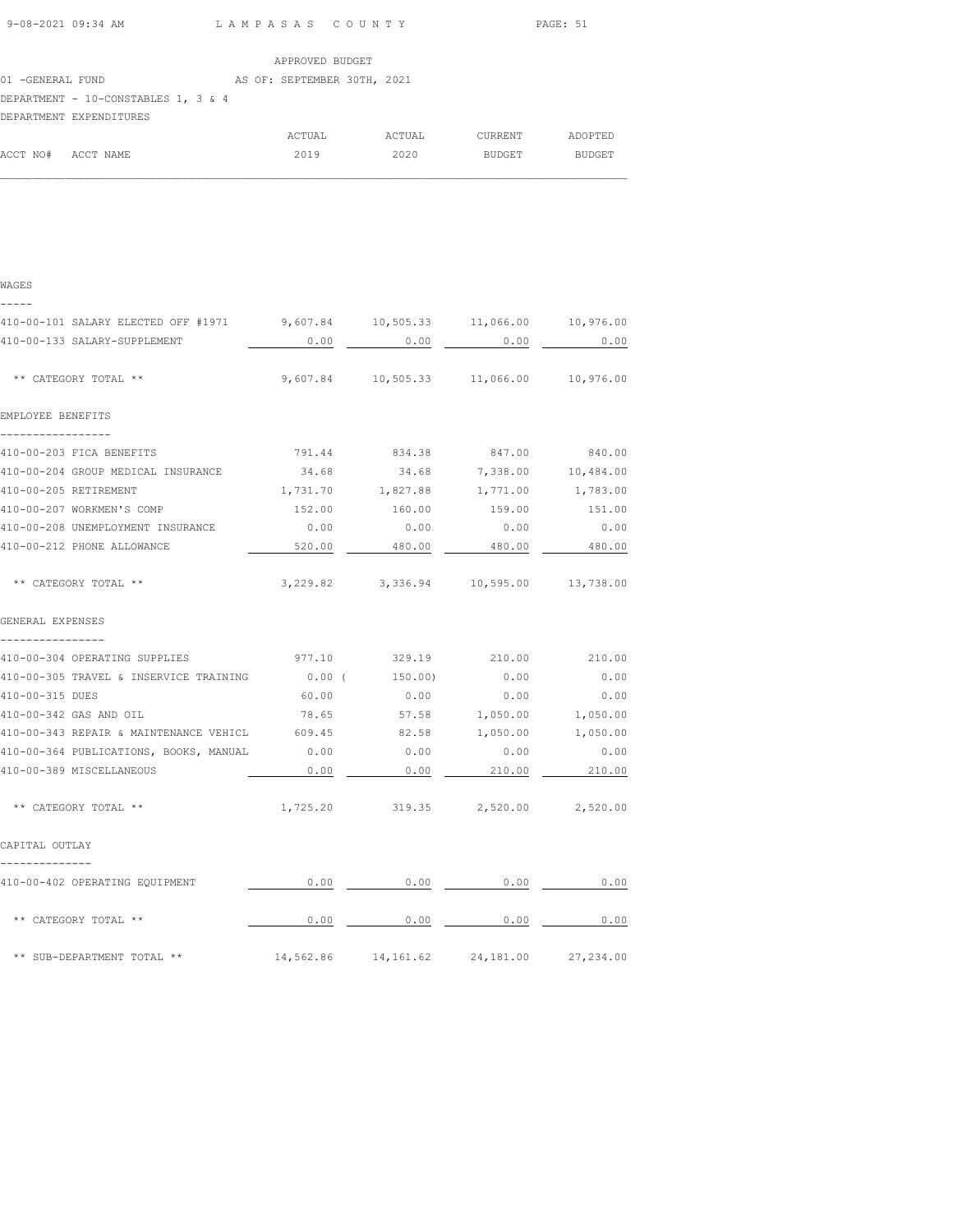| 9-08-2021 09:34 AM | LAMPASAS COUNTY | PAGE: 52 |
|--------------------|-----------------|----------|

|                                     |  |  |  | APPROVED BUDGET             |  |
|-------------------------------------|--|--|--|-----------------------------|--|
| 01 -GENERAL FUND                    |  |  |  | AS OF: SEPTEMBER 30TH, 2021 |  |
| DEPARTMENT - 10-CONSTABLES 1, 3 & 4 |  |  |  |                             |  |
| DEPARTMENT EXPENDITURES             |  |  |  |                             |  |
|                                     |  |  |  |                             |  |

|                    | ACTUAL | ACTUAL | CURRENT | ADOPTED |
|--------------------|--------|--------|---------|---------|
| ACCT NO# ACCT NAME | 2019   | 2020   | BUDGET  | BUDGET  |
|                    |        |        |         |         |

| WAGES<br>-----                         |           |                    |           |           |
|----------------------------------------|-----------|--------------------|-----------|-----------|
| 410-01-101 SALARY ELECTED OFF #1358    | 10,780.86 | 10,505.09          | 11,065.00 | 10,975.00 |
| 410-01-128 SALARY ELECTED OFFICER      | 0.00      | 0.00               | 0.00      | 0.00      |
| 410-01-133 SALARY/SUPPLEMENT           | 0.00      | 0.00               | 0.00      | 0.00      |
| ** CATEGORY TOTAL **                   | 10,780.86 | 10,505.09          | 11,065.00 | 10,975.00 |
| EMPLOYEE BENEFITS                      |           |                    |           |           |
| 410-01-203 FICA BENEFITS               | 785.17    | 794.79             | 847.00    | 840.00    |
| 410-01-204 GROUP MEDICAL INSURANCE     | 5,992.53  | 9,362.64           | 9,783.00  | 10,484.00 |
| 410-01-205 RETIREMENT                  | 1,490.04  | 1,827.68           | 1,770.00  | 1,782.00  |
| 410-01-207 WORKMAN'S COMP              | 160.00    | 160.00             | 159.00    | 151.00    |
| 410-01-208 UNEMPLOYMENT INSURANCE      | 0.00      | 0.00               | 0.00      | 0.00      |
| 410-01-212 PHONE ALLOWANCE             | 840.00    | 480.00             | 480.00    | 480.00    |
| ** CATEGORY TOTAL **                   | 9,267.74  | 12,625.11          | 13,039.00 | 13,737.00 |
| GENERAL EXPENSES<br>----------------   |           |                    |           |           |
| 410-01-304 OPERATING SUPPLIES          | 602.39    | 4,279.69           | 550.00    | 550.00    |
| 410-01-305 TRAINING/TRAVEL             | 978.67    | 150.00             | 1,000.00  | 1,000.00  |
| 410-01-308 EQUIPMENT MAINTENANCE       | 74.64     | 0.00               | 500.00    | 500.00    |
| 410-01-315 DUES                        | 0.00      | 0.00               | 120.00    | 120.00    |
| 410-01-318 LEGAL EXPENDITURES          | 0.00      | 2,967.00           | 0.00      | 0.00      |
| 410-01-342 GAS/OIL                     | 1,425.05  | 729.80             | 1,200.00  | 1,200.00  |
| 410-01-343 REPAIR & MAINTENANCE VEHICL | 416.52    | 991.22             | 1,200.00  | 1,200.00  |
| 410-01-347 UNIFORMS                    | 437.90    | 899.38             | 250.00    | 250.00    |
| 410-01-361 POSTAGE                     | 0.00      | 0.00               | 20.00     | 40.00     |
| 410-01-373 REPAIRS AND MAINTENANCE VEH | 0.00      | 0.00               | 0.00      | 0.00      |
| ** CATEGORY TOTAL **                   |           | 3,935.17 10,017.09 | 4,840.00  | 4,860.00  |
| CAPITAL OUTLAY                         |           |                    |           |           |
| 410-01-402 OPERATING EQUIPMENT         | 0.00      | 0.00               | 0.00      | 0.00      |
| ** CATEGORY TOTAL **                   | 0.00      | 0.00               | 0.00      | 0.00      |
| ** SUB-DEPARTMENT TOTAL **             | 23,983.77 | 33, 147.29         | 28,944.00 | 29,572.00 |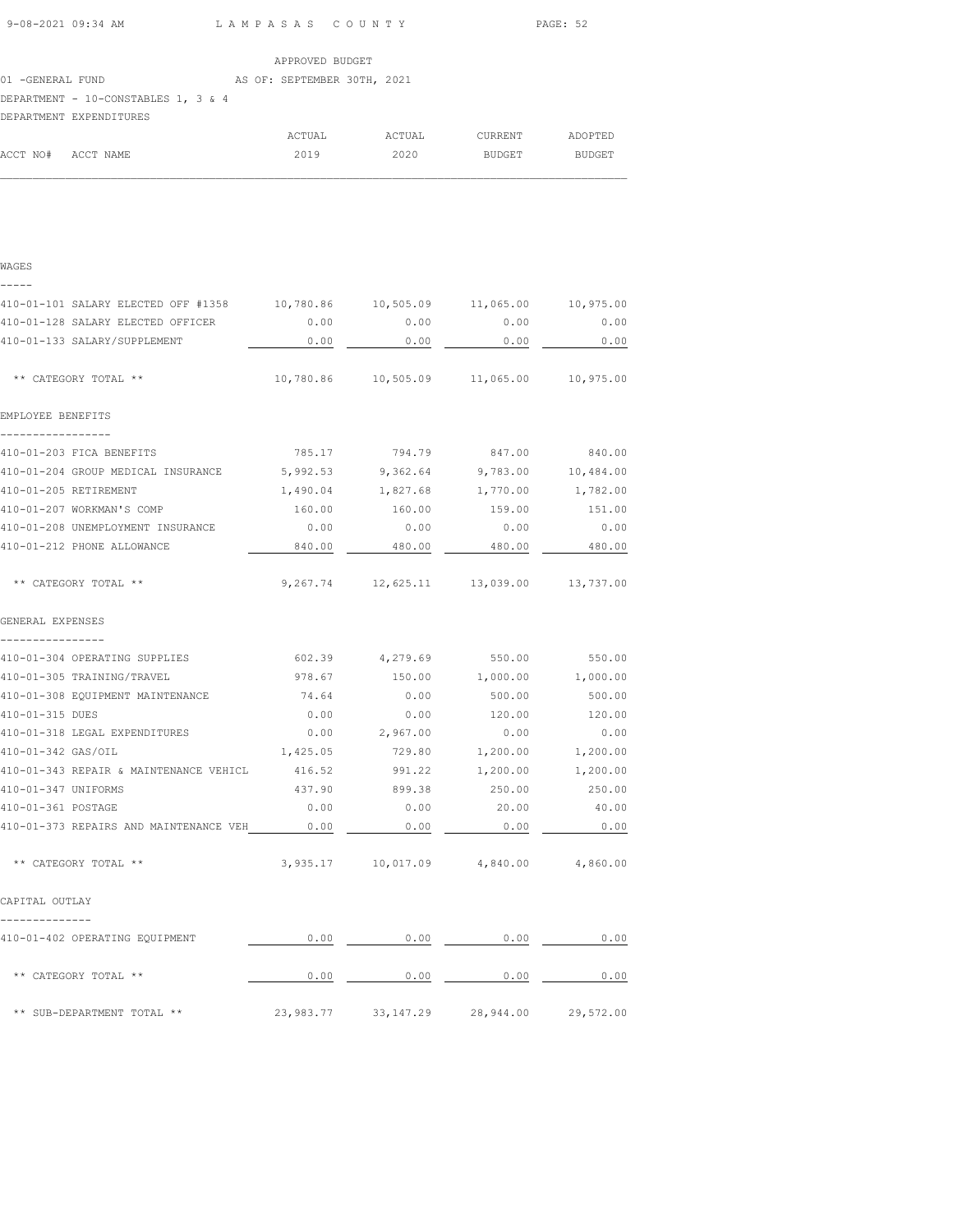|--|

|                                     | APPROVED BUDGET             |        |         |         |
|-------------------------------------|-----------------------------|--------|---------|---------|
| 01 -GENERAL FUND                    | AS OF: SEPTEMBER 30TH, 2021 |        |         |         |
| DEPARTMENT - 10-CONSTABLES 1, 3 & 4 |                             |        |         |         |
| DEPARTMENT EXPENDITURES             |                             |        |         |         |
|                                     | ACTUAL                      | ACTUAL | CURRENT | ADOPTED |

| WAGES                                                                   |          |                 |                                               |          |
|-------------------------------------------------------------------------|----------|-----------------|-----------------------------------------------|----------|
| 410-02-101 SALARY ELECTED OFF #0610                                     |          |                 | 6,683.66 7,190.96 11,065.00 10,975.00         |          |
| ** CATEGORY TOTAL **                                                    |          |                 | $6,683.66$ $7,190.96$ $11,065.00$ $10,975.00$ |          |
| EMPLOYEE BENEFITS                                                       |          |                 |                                               |          |
| -----------------<br>410-02-203 FICA BENEFITS                           |          |                 | 489.14 525.75 847.00 840.00                   |          |
| 410-02-204 GROUP MEDICAL INSURANCE 6,748.98 6,241.76 9,783.00 10,484.00 |          |                 |                                               |          |
| 410-02-205 RETIREMENT                                                   | 1,069.31 | 1,150.54        | 1,770.00                                      | 1,782.00 |
| 410-02-207 WORKMAN'S COMP                                               | 160.00   | 160.00          | 159.00                                        | 151.00   |
| 410-02-208 UNEMPLOYMENT INSURANCE                                       | 0.00     | 0.00            | 0.00                                          | 0.00     |
| 410-02-212 PHONE ALLOWANCE                                              | 0.00     | 0.00            | 480.00                                        | 480.00   |
| ** CATEGORY TOTAL **                                                    |          |                 | 8,467.43 8,078.05 13,039.00 13,737.00         |          |
| GENERAL EXPENSES<br>---------------                                     |          |                 |                                               |          |
| 410-02-304 OPERATION SUPPLIES                                           |          |                 | 2,039.21 663.13 550.00 550.00                 |          |
| 410-02-305 TRAINING/TRAVEL                                              | 0.00     |                 | $0.00$ $1,000.00$ $1,000.00$                  |          |
| 410-02-308 EQUIPMENT MAINTENANCE                                        | 198.98   | 55.90           | 500.00                                        | 500.00   |
| 410-02-315 DUES                                                         | 0.00     | 0.00            | 120.00                                        | 120.00   |
| 410-02-342 GAS/OIL                                                      | 1,644.58 | 530.23          | 1,200.00                                      | 1,200.00 |
| 410-02-343 REPAIR & MAINTENANCE VEHICL                                  |          | 883.91 1,976.63 | 1,200.00                                      | 1,200.00 |
| 410-02-347 UNIFORMS                                                     | 0.00     | 243.95          | 250.00                                        | 250.00   |
| 410-02-361 POSTAGE                                                      | 0.00     | 0.00            | 20.00                                         | 20.00    |
| 410-02-389 MISCELLANEOUS                                                | 0.00     | 0.00            | 500.00                                        | 500.00   |
| ** CATEGORY TOTAL **                                                    |          |                 | 4,766.68 3,469.84 5,340.00 5,340.00           |          |
| CAPITAL OUTLAY<br>--------------                                        |          |                 |                                               |          |
| 410-02-402 OPERATING EQUIPMENT                                          | 0.00     | 0.00            | 0.00                                          | 0.00     |
| ** CATEGORY TOTAL **                                                    | 0.00     | 0.00            | 0.00                                          | 0.00     |
| ** SUB-DEPARTMENT TOTAL **                                              |          |                 | 19,917.77  18,738.85  29,444.00  30,052.00    |          |
| *** DEPARTMENT TOTAL ***                                                |          |                 | 58,464.40 66,047.76 82,569.00 86,858.00       |          |

============= ============= ============= =============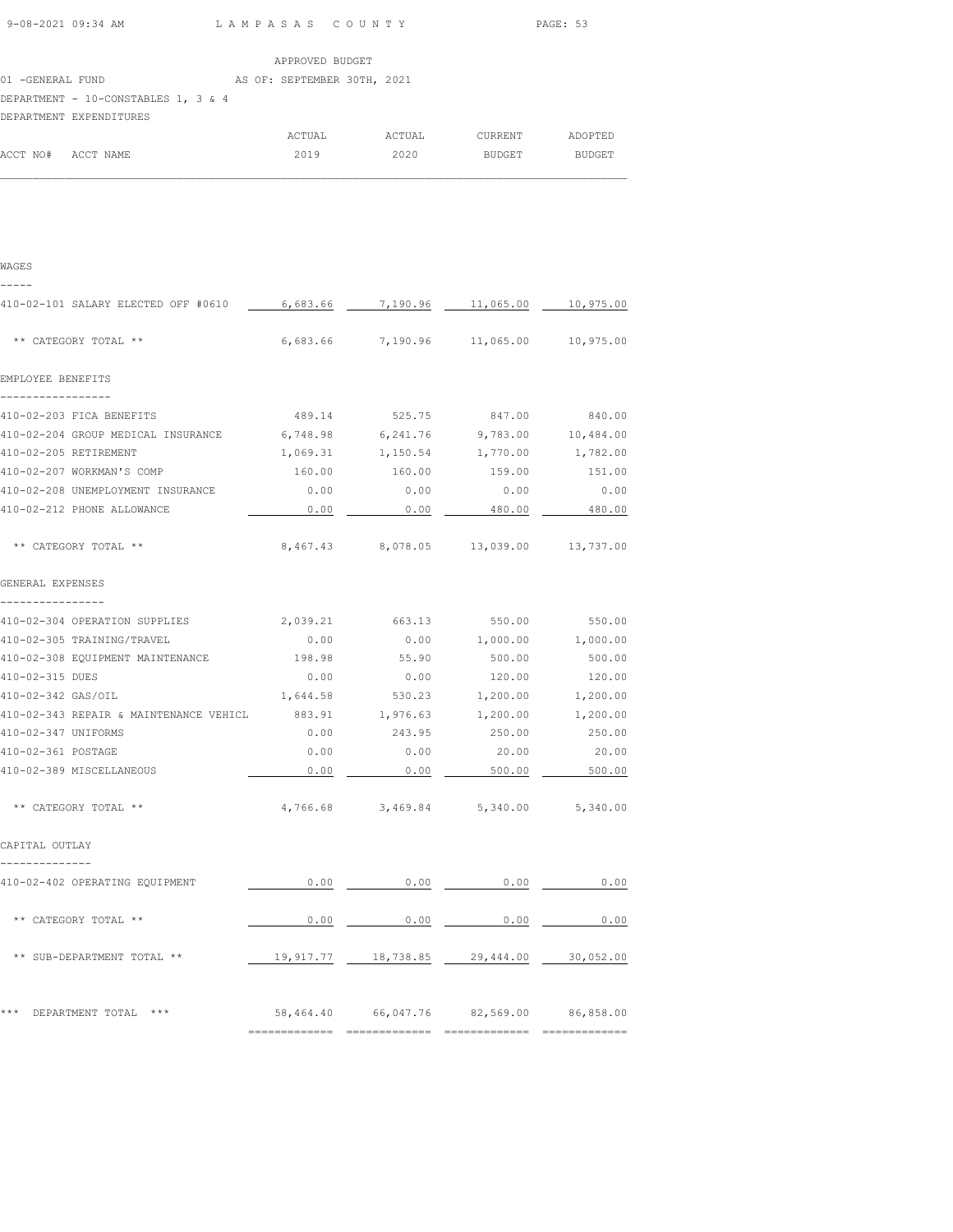| 9-08-2021 09:34 AM | LAMPASAS COUNTY | PAGE: 54 |
|--------------------|-----------------|----------|
|                    |                 |          |

|                                        |  | APPROVED BUDGET             |        |         |         |
|----------------------------------------|--|-----------------------------|--------|---------|---------|
| 01 -GENERAL FUND                       |  | AS OF: SEPTEMBER 30TH, 2021 |        |         |         |
| DEPARTMENT - 11-COUNTY LOCATED AT CITY |  |                             |        |         |         |
| DEPARTMENT EXPENDITURES                |  |                             |        |         |         |
|                                        |  | ACTUAL                      | ACTUAL | CURRENT | ADOPTED |

| ۰, | ۹ |
|----|---|

| 411-00-102 SALARIES & WAGES APPOINTED 0.00                                            |          | 0.00                                       | 0.00     | 0.00     |
|---------------------------------------------------------------------------------------|----------|--------------------------------------------|----------|----------|
| ** CATEGORY TOTAL **                                                                  | 0.00     | 0.00                                       | 0.00     | 0.00     |
| EMPLOYEE BENEFITS                                                                     |          |                                            |          |          |
| -----------------<br>411-00-203 FICA BENEFITS                                         |          | $0.00$ 0.00 0.00                           |          | 0.00     |
| 411-00-204 GROUP MEDICAL INSURANCE                                                    | 0.00     | 0.00                                       | 0.00     | 0.00     |
| 411-00-205 RETIREMENT                                                                 | 0.00     | 0.00                                       | 0.00     | 0.00     |
| 411-00-207 WORKMEN'S COMP                                                             | 0.00     | 0.00                                       | 0.00     | 0.00     |
| 411-00-208 UNEMPLOYMENT INSURANCE                                                     | 0.00     | 0.00                                       | 0.00     | 0.00     |
| ** CATEGORY TOTAL **                                                                  | 0.00     | 0.00                                       | 0.00     | 0.00     |
| GENERAL EXPENSES                                                                      |          |                                            |          |          |
| ----------------<br>411-00-304 OPERATING SUPPLIES 3,030.90 4,439.06 7,240.00 7,240.00 |          |                                            |          |          |
| 411-00-305 TRAVEL & INSERVICE TRAINING                                                | 0.00     | 423.00                                     | 1,000.00 | 1,000.00 |
| 411-00-308 REPAIRS & MAINTENANCE EQUIP 23,306.35 26,230.01 22,500.00 22,500.00        |          |                                            |          |          |
| 411-00-320 INVESTIGATIVE EXPENSES 2,352.54 6,382.77 3,000.00                          |          |                                            |          | 0.00     |
| 411-00-333 CONTRACTED SERVICES 22,775.00 22,775.00                                    |          |                                            | 0.00     | 0.00     |
| 411-00-342 GAS & OIL                                                                  | 6,887.16 | $6,489.74$ $5,000.00$ $5,000.00$           |          |          |
| 411-00-345 MEDICAL SERVICES                                                           | 0.00     | 0.00                                       | 0.00     | 0.00     |
| 411-00-389 MISCELLANEOUS EXPENSE                                                      | 0.00     | 0.00                                       | 3,039.00 | 3,039.00 |
| ** CATEGORY TOTAL **                                                                  |          | 58,351.95 66,739.58 41,779.00 38,779.00    |          |          |
| CAPITAL OUTLAY                                                                        |          |                                            |          |          |
| 411-00-402 OPERATING EQUIPMENT                                                        |          | $0.00$ 5,480.00 0.00 0.00                  |          |          |
| 411-00-415 CITY CAPITAL OUTLAY                                                        |          | 70,000.00  15,159.99  25,000.00  25,000.00 |          |          |
| ** CATEGORY TOTAL **                                                                  |          | 70,000.00 20,639.99 25,000.00 25,000.00    |          |          |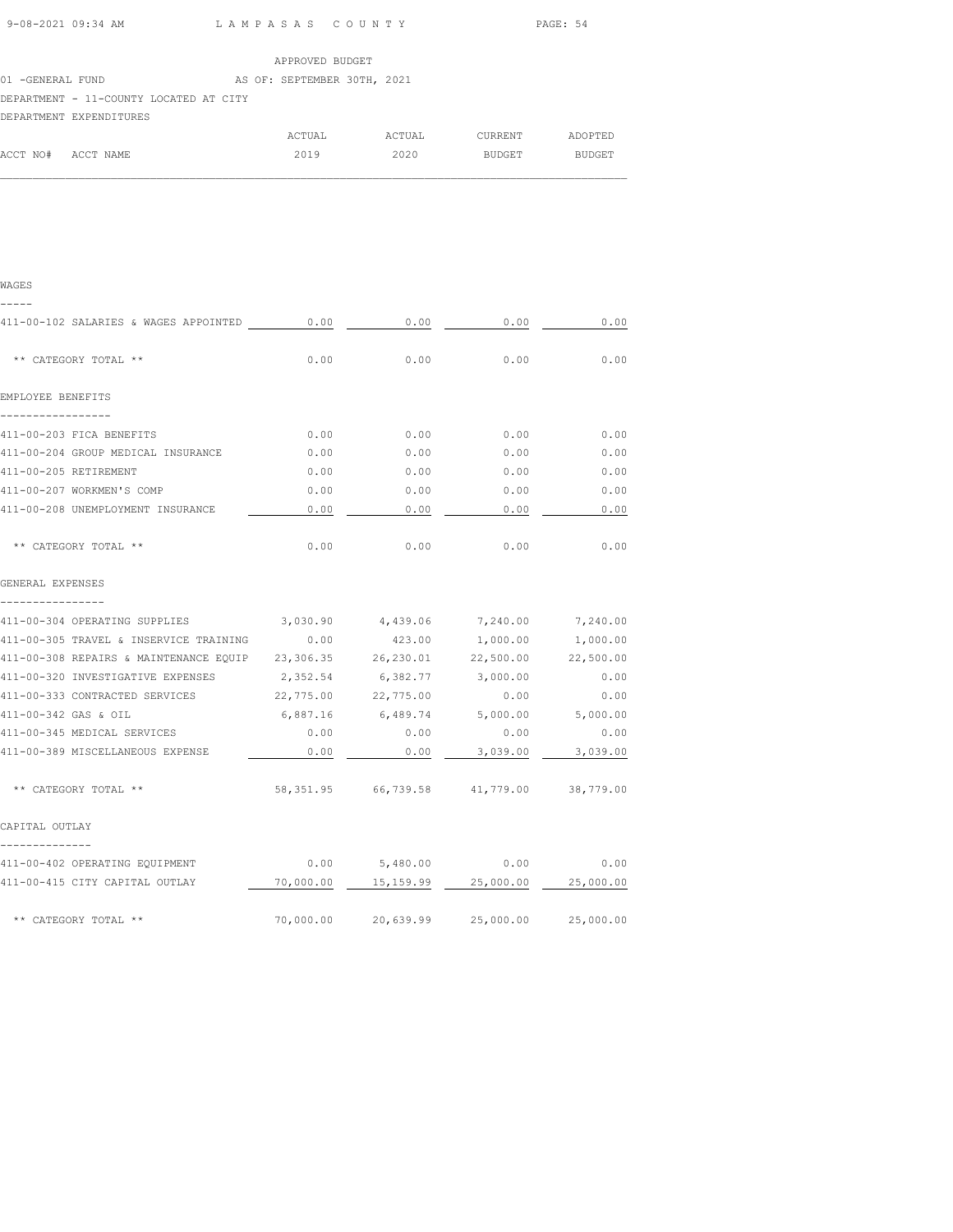|  | 9-08-2021 09:34 AM |  |
|--|--------------------|--|
|  |                    |  |

L A M P A S A S C O U N T Y PAGE: 55

APPROVED BUDGET

01 -GENERAL FUND AS OF: SEPTEMBER 30TH, 2021

DEPARTMENT - 11-COUNTY LOCATED AT CITY

DEPARTMENT EXPENDITURES

| ACCT NO#<br>ACCT NAME                  | ACTUAL<br>2019 | ACTUAL<br>2020 | <b>CURRENT</b><br><b>BUDGET</b> | ADOPTED<br><b>BUDGET</b> |
|----------------------------------------|----------------|----------------|---------------------------------|--------------------------|
| CAPITAL LEASE                          |                |                |                                 |                          |
| 411-00-903 CAPITAL PURCHASES - PRINCIP | 0.00           | 0.00           | 12,974.00                       | 14,025.00                |
| 411-00-904 CAPITAL PURCHASES - INTERES | 0.00           | 0.00           | 2,186.00                        | 1,136.00                 |
| CATEGORY TOTAL **<br>**                | 0.00           | 0.00           | 15,160.00                       | 15,161.00                |
| ** SUB-DEPARTMENT TOTAL **             | 128, 351.95    | 87,379.57      | 81,939.00                       | 78,940.00                |

| GENERAL EXPENSES                                                      |      |                                                 |          |                     |
|-----------------------------------------------------------------------|------|-------------------------------------------------|----------|---------------------|
| 411-01-301 COMMUNICATIONS                                             |      | 3,617.83 3,487.51 3,000.00 3,150.00             |          |                     |
| 411-01-302 UTILITIES                                                  |      | $4,582.09$ $3,811.01$ $4,000.00$ $4,600.00$     |          |                     |
| 411-01-304 OPERATING SUPPLIES 23,321.85 21,139.18 23,000.00           |      |                                                 |          | 28,000.00           |
| 411-01-305 TRAVEL & INSERVICE TRAINING $4,537.84$ 5,700.00 $4,500.00$ |      |                                                 |          | 5,000.00            |
|                                                                       |      |                                                 |          | 30,000.00 35,000.00 |
| 411-01-312 EQUIPMENT MAINTENANCE CONTR                                | 0.00 | 0.00                                            | 0.00     | 0.00                |
| 411-01-342 GAS & OIL                                                  |      | 7,564.74 7,635.48                               | 7,500.00 | 8,500.00            |
| ** CATEGORY TOTAL **                                                  |      | $67,975.20$ $71,955.14$ $72,000.00$ $84,250.00$ |          |                     |
| CAPITAL OUTLAY                                                        |      |                                                 |          |                     |
| 411-01-413 KEMPNER CAPITAL OUTLAY                                     |      | 40,615.28 17,202.55 17,500.00 17,500.00         |          |                     |
| ** CATEGORY TOTAL **                                                  |      | 40,615.28  17,202.55  17,500.00  17,500.00      |          |                     |
| ** SUB-DEPARTMENT TOTAL **                                            |      | 108,590.48 89,157.69 89,500.00 101,750.00       |          |                     |
|                                                                       |      |                                                 |          |                     |

| GENERAL EXPENSES                       |           |           |           |           |
|----------------------------------------|-----------|-----------|-----------|-----------|
|                                        |           |           |           |           |
| 411-02-301 COMMUNICATIONS              | 1,425.78  | 3,221.35  | 2,800.00  | 3,412.00  |
| 411-02-302 UTILITIES                   | 1,013.78  | 1,019.03  | 1,650.00  | 1,650.00  |
| 411-02-304 OPERATING SUPPLIES          | 11,228.69 | 11,611.20 | 12,000.00 | 15,000.00 |
| 411-02-305 TRAVEL & INSERVICE          | 0.00      | 2,154.72  | 2,000.00  | 2,000.00  |
| 411-02-308 REPAIRS & MAINTENANCE ADAMS | 7,515.44  | 4,802.86  | 6,500.00  | 8,000.00  |
| 411-02-342 GAS & OIL                   | 2,373.44  | 2,249.85  | 1,500.00  | 3,000.00  |
|                                        |           |           |           |           |
| ** CATEGORY TOTAL **                   | 23,557.13 | 25,059.01 | 26,450.00 | 33,062,00 |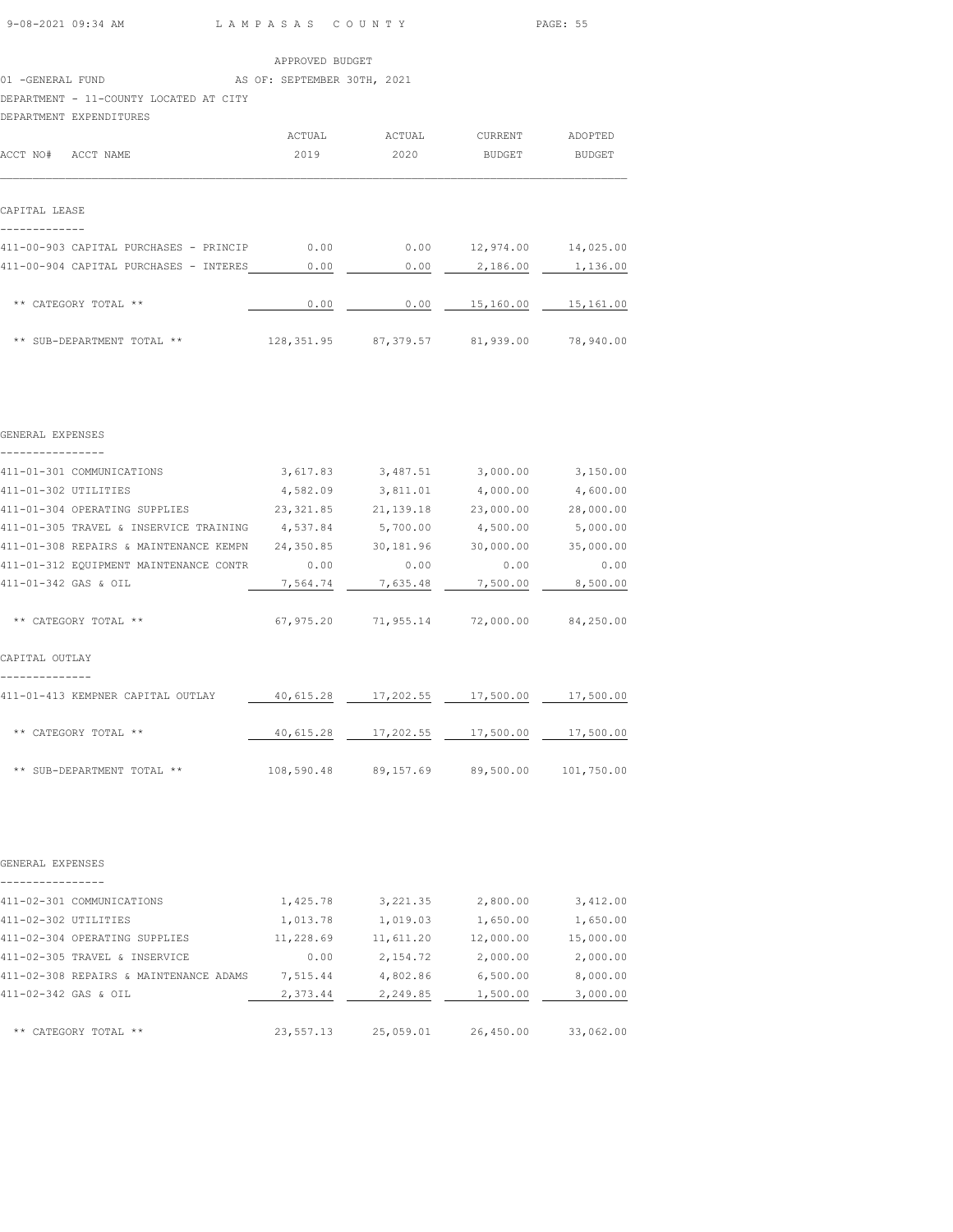| 9-08-2021 09:34 AM | LAMPASAS COUNTY | PAGE: 56 |
|--------------------|-----------------|----------|
|                    |                 |          |

|                                        |  | APPROVED BUDGET             |        |               |               |
|----------------------------------------|--|-----------------------------|--------|---------------|---------------|
| 01 -GENERAL FUND                       |  | AS OF: SEPTEMBER 30TH, 2021 |        |               |               |
| DEPARTMENT - 11-COUNTY LOCATED AT CITY |  |                             |        |               |               |
| DEPARTMENT EXPENDITURES                |  |                             |        |               |               |
|                                        |  | ACTUAL                      | ACTUAL | CURRENT       | ADOPTED       |
| ACCT NO#<br>ACCT NAME                  |  | 2019                        | 2020   | <b>BUDGET</b> | <b>BUDGET</b> |
|                                        |  |                             |        |               |               |
|                                        |  |                             |        |               |               |
| CAPITAL OUTLAY                         |  |                             |        |               |               |

| 411-02-412 ADAMSVILLE CAPITAL OUTLAY | 0.00      | 0.00      | 0.00      | 0.00      |
|--------------------------------------|-----------|-----------|-----------|-----------|
| ** CATEGORY TOTAL **                 | 0.00      | 0.00      | 0.00      | 0.00      |
| ** SUB-DEPARTMENT TOTAL **           | 23,557.13 | 25,059.01 | 26,450.00 | 33,062.00 |

|  |  |  |  | GENERAL EXPENSES |  |  |  |  |
|--|--|--|--|------------------|--|--|--|--|
|  |  |  |  |                  |  |  |  |  |

--------------

| 411-03-304 OPERATING SUPPLIES          | 13,856.06  | 12,223.89 | 17,500.00 | 18,112.00 |
|----------------------------------------|------------|-----------|-----------|-----------|
| 411-03-308 REPAIRS & MAINTENANCE LOMET | 11,435.90  | 3,922.56  | 7,500.00  | 7,500.00  |
| 411-03-342 GAS & OIL                   | 1,163.91   | 2,044.15  | 2,500.00  | 2,500.00  |
| CATEGORY TOTAL **<br>**                | 26, 455.87 | 18,190.60 | 27,500.00 | 28,112.00 |
| CAPITAL OUTLAY                         |            |           |           |           |
| 411-03-414 LOMETA CAPITAL OUTLAY       | 0.00       | 0.00      | 0.00      | 30,000.00 |
| ** CATEGORY TOTAL **                   | 0.00       | 0.00      | 0.00      | 30,000.00 |
| ** SUB-DEPARTMENT TOTAL **             | 26, 455.87 | 18,190.60 | 27,500.00 | 58,112.00 |

#### GENERAL EXPENSES

| 411-04-304 OPERATING SUPPLIES          | 0.00        | 0.00       | 0.00       | 0.00       |
|----------------------------------------|-------------|------------|------------|------------|
| 411-04-308 REPAIRS & MAINTENANCE EQUIP | 0.00        | 0.00       | 2,500.00   | 2,500.00   |
| 411-04-320 INVESTIGATIVE EXPENSES      | 0.00        | 0.00       | 0.00       | 3,000.00   |
| 411-04-333 CONTRACT SERVICES           | 0.00        | 0.00       | 22,775.00  | 22,775.00  |
| 411-04-342 GAS & OIL                   | 0.00        | 0.00       | 3,600.00   | 3,600.00   |
| CATEGORY TOTAL **<br>**                | 0.00        | 0.00       | 28,875.00  | 31,875.00  |
| SUB-DEPARTMENT TOTAL **<br>**          | 0.00        | 0.00       | 28,875.00  | 31,875.00  |
|                                        |             |            |            |            |
| ***<br>DEPARTMENT TOTAL<br>***         | 286, 955.43 | 219,786.87 | 254,264.00 | 303,739.00 |
|                                        |             |            |            |            |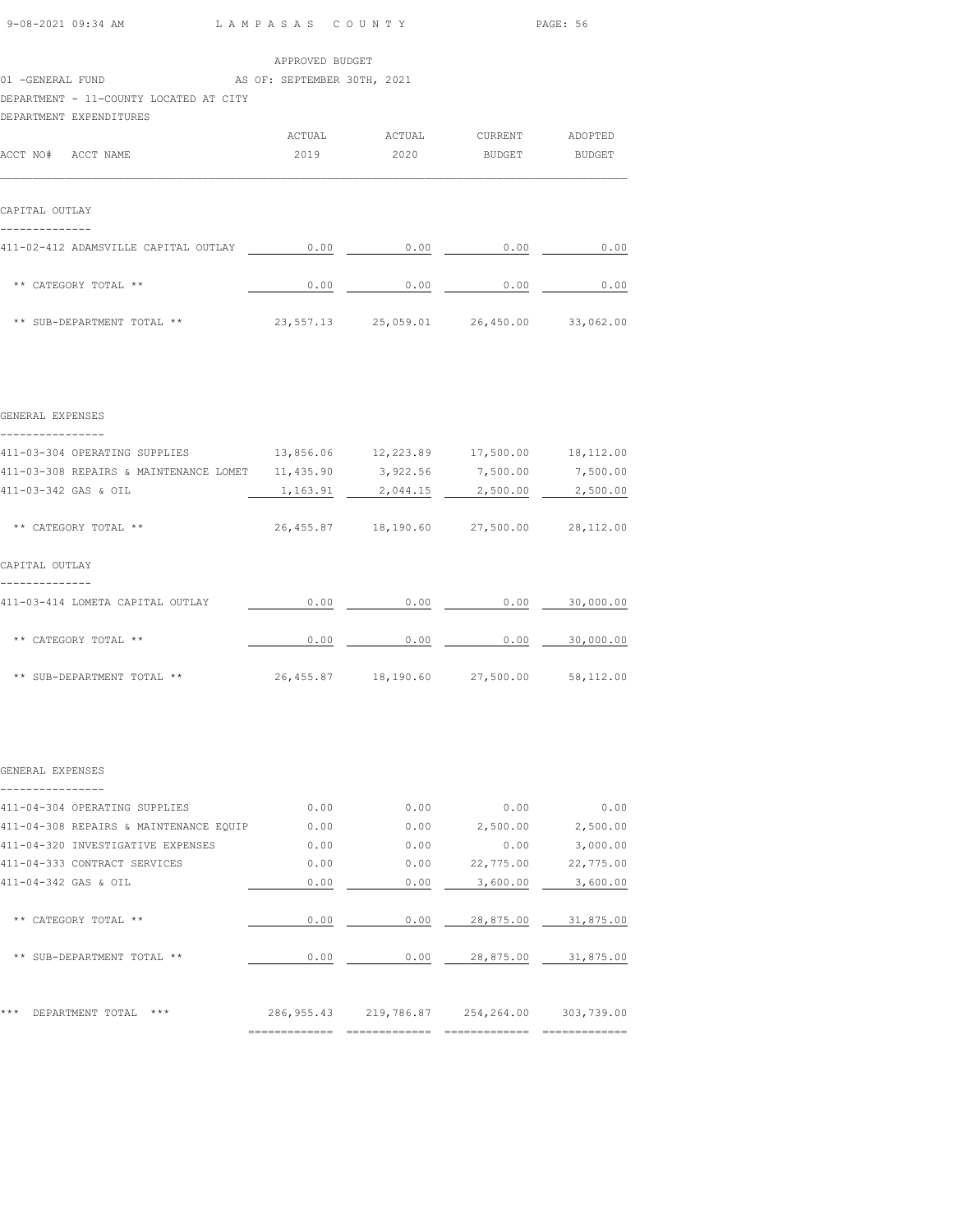| 9-08-2021 09:34 AM | LAMPASAS COUNTY | PAGE: 57 |
|--------------------|-----------------|----------|
|                    |                 |          |

ADOPTED

|                                     | APPROVED BUDGET |  |                             |  |        |         |  |  |  |
|-------------------------------------|-----------------|--|-----------------------------|--|--------|---------|--|--|--|
| 01 -GENERAL FUND                    |                 |  | AS OF: SEPTEMBER 30TH, 2021 |  |        |         |  |  |  |
| DEPARTMENT - 12-JUSTICE OF PEACE #1 |                 |  |                             |  |        |         |  |  |  |
| DEPARTMENT EXPENDITURES             |                 |  |                             |  |        |         |  |  |  |
|                                     |                 |  | ACTUAL                      |  | ACTUAL | CURRENT |  |  |  |

| WAGES                                            |            |                                      |                                         |           |
|--------------------------------------------------|------------|--------------------------------------|-----------------------------------------|-----------|
| 412-00-101 SALARIES & WAGES ELECTED OF 60,154.84 |            | 61,929.34                            | 65,239.00                               | 64,707.00 |
| 412-00-103 SALARIES & WAGES DEP #3001            | 0.00       | 0.00                                 | 11,906.00                               | 0.00      |
| 412-00-106 TEMPORARY EMPLOYEES                   | 0.00       | 0.00                                 | 0.00                                    | 0.00      |
| 412-00-113 SALARIES & WAGES ASST #3460 32,783.91 |            | 32,206.38                            | 33,736.00                               | 33,461.00 |
| 412-00-133 SALARY/SUPPLEMENT                     | 0.00       | 0.00                                 | 0.00                                    | 0.00      |
| 412-00-199 LONGEVITY PAYMENT                     | 1,440.00   | 1,560.56                             | 1,680.00                                | 1,800.00  |
| ** CATEGORY TOTAL **                             |            | 94, 378, 75 95, 696, 28 112, 561, 00 |                                         | 99,968.00 |
| EMPLOYEE BENEFITS                                |            |                                      |                                         |           |
| 412-00-203 FICA BENEFITS                         | 7,122.63   | 7,529.00                             | 8,611.00                                | 7,648.00  |
| 412-00-204 GROUP MEDICAL INSURANCE               | 18,258.58  | 18,974.16                            | 19,816.00                               | 21,161.00 |
| 412-00-205 RETIREMENT                            | 15,450.46  | 16,328.45                            | 18,011.00                               | 16,235.00 |
| 412-00-207 WORKMEN'S COMP                        | 251.00     | 226.00                               | 287.00                                  | 243.00    |
| 412-00-208 UNEMPLOYMENT INSURANCE                | 37.00 (    | 172.00)                              | 21.00                                   | 51.00     |
| 412-00-210 AUTO ALLOWANCE                        | 2,275.00   | 2,100.00                             | 2,100.00                                | 2,100.00  |
| 412-00-212 PHONE ALLOWANCE                       | 520.00     | 480.00                               | 480.00                                  | 480.00    |
| ** CATEGORY TOTAL **                             |            |                                      | 43,914.67 45,465.61 49,326.00 47,918.00 |           |
| GENERAL EXPENSES                                 |            |                                      |                                         |           |
| 412-00-301 COMMUNICATIONS                        | 22.15      | 0.00                                 | 0.00                                    | 0.00      |
| 412-00-304 OPERATING SUPPLIES                    | 2,351.71   | 1,858.17                             | 2,400.00                                | 2,400.00  |
| 412-00-305 TRAVEL & INSERVICE TRAINING 1,579.10  |            | 179.09                               | 1,200.00                                | 1,500.00  |
| 412-00-310 JURY FEES                             | 500.00     | 590.00                               | 600.00                                  | 700.00    |
| 412-00-312 EQUIPMENT MAINTENANCE CONTR           | 1,317.46   | 0.00                                 | 2,100.00                                | 2,100.00  |
| 412-00-315 DUES                                  | 95.00      | 95.00                                | 100.00                                  | 100.00    |
| 412-00-318 LEGAL EXPEDITURES                     | 0.00       | 0.00                                 | 0.00                                    | 0.00      |
| 412-00-333 CONTRACED SERVICES                    | 11, 411.61 | 28,102.12                            | 10,000.00                               | 10,000.00 |
| 412-00-348 AUTOPSIES                             | 0.00       | 0.00                                 | 0.00                                    | 0.00      |
| 412-00-349 WEIGHING FEES                         | 0.00       | 0.00                                 | 0.00                                    | 0.00      |
| 412-00-352 JP #1 OMNI-BASE FEES                  | 3,250.00   | 7,056.00                             | 3,000.00                                | 3,000.00  |
| 412-00-361 POSTAGE                               | 0.00       | 0.00                                 | 0.00                                    | 0.00      |
| 412-00-364 PUBLICATIONS, BOOKS, MANUAL           | 13.00      | 0.00                                 | 150.00                                  | 150.00    |
| 412-00-389 MISCELLANEOUS                         | 0.00       | 0.00                                 | 0.00                                    | 0.00      |
| ** CATEGORY TOTAL **                             | 20,540.03  | 37,880.38                            | 19,550.00                               | 19,950.00 |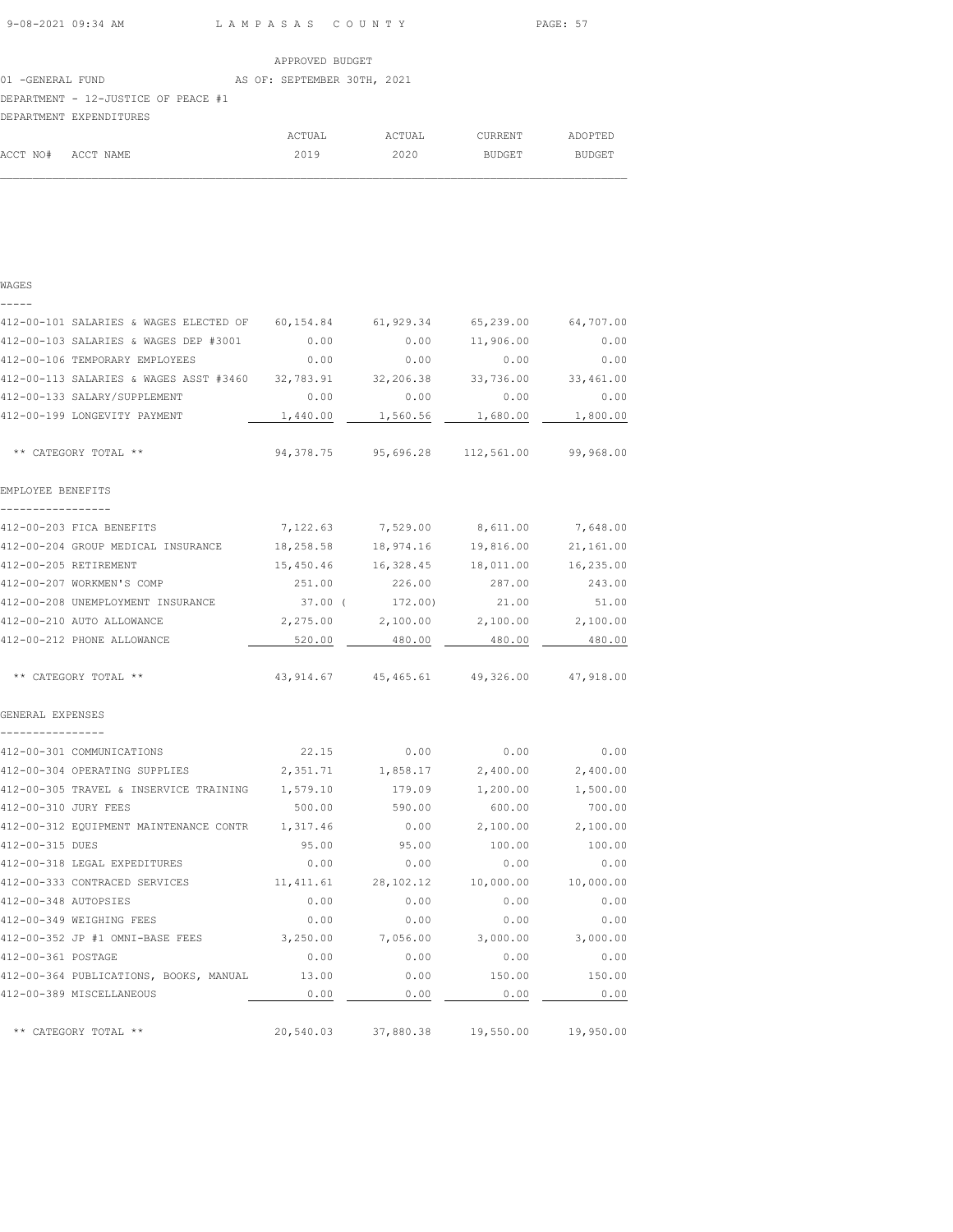| 9-08-2021 09:34 AM | LAMPASAS COUNTY | PAGE: 58 |  |
|--------------------|-----------------|----------|--|
|                    |                 |          |  |

|                                        | ACTUAL         | ACTUAL                           | <b>CURRENT</b> | ADOPTED       |
|----------------------------------------|----------------|----------------------------------|----------------|---------------|
| ACCT NO#<br>ACCT NAME                  | 2019           | 2020                             | <b>BUDGET</b>  | <b>BUDGET</b> |
|                                        |                |                                  |                |               |
| CAPITAL OUTLAY                         |                |                                  |                |               |
|                                        |                |                                  |                |               |
| 412-00-401 OFFICE MACHINES & EQUIPMENT | 0.00           | 0.00                             | 0.00           | 0.00          |
| 412-00-407 OFFICE FURNITURE & FIXTURES | 0.00           | 0.00                             | 0.00           | 0.00          |
|                                        |                |                                  |                |               |
| ** CATEGORY TOTAL **                   | 0.00           | 0.00                             | 0.00           | 0.00          |
|                                        |                |                                  |                |               |
| ** SUB-DEPARTMENT TOTAL **             |                | 158,833.45 179,042.27 181,437.00 |                | 167,836.00    |
|                                        |                |                                  |                |               |
| ***<br>$***$                           |                |                                  |                |               |
| DEPARTMENT TOTAL                       | ============== | 158,833.45 179,042.27 181,437.00 |                | 167,836.00    |
|                                        |                |                                  |                |               |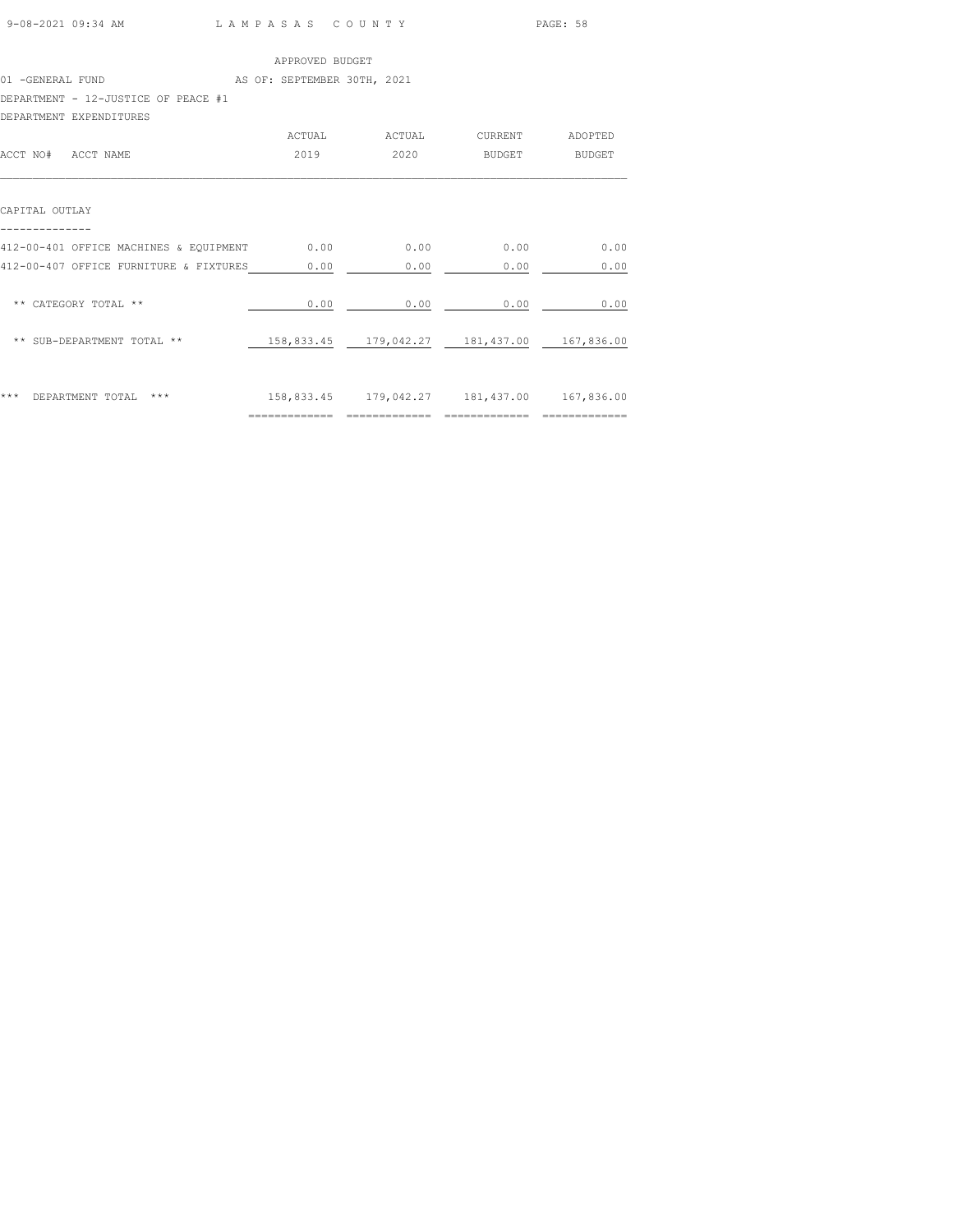| 9-08-2021 09:34 AM | LAMPASAS COUNTY | PAGE: 59 |
|--------------------|-----------------|----------|
|                    |                 |          |

|                                     |  | APPROVED BUDGET             |          |         |
|-------------------------------------|--|-----------------------------|----------|---------|
| 01 -GENERAL FUND                    |  | AS OF: SEPTEMBER 30TH, 2021 |          |         |
| DEPARTMENT - 13-JUSTICE OF PEACE #3 |  |                             |          |         |
| DEPARTMENT EXPENDITURES             |  |                             |          |         |
|                                     |  | ACTIIAL.                    | ACTIIAT. | CURRENT |

|                    | ACTUAL | ACTUAL | CURRENT | ADOPTED |
|--------------------|--------|--------|---------|---------|
| ACCT NO# ACCT NAME | 2019   | 2020   | BUDGET  | BUDGET  |
|                    |        |        |         |         |

| v | ۹ |
|---|---|
|   |   |

| ------                                                                         |          |                                            |                 |           |
|--------------------------------------------------------------------------------|----------|--------------------------------------------|-----------------|-----------|
| 413-00-101 SALARIES & WAGES ELECTED OF 60,250.84 61,929.34 65,239.00 64,707.00 |          |                                            |                 |           |
| 413-00-106 TEMPORARY EMPLOYEE                                                  | 0.00     | 0.00                                       | 0.00            | 0.00      |
| 413-00-110 PART-TIME EMPLOYEE                                                  | 0.00     | 0.00                                       | 0.00            | 0.00      |
| 413-00-113 SALARIES & WAGES ASST #3001 28,885.80                               |          | 28,249.82                                  | 17,858.00       | 29,517.00 |
| 413-00-199 LONGEVITY PAYMENT                                                   | 0.00     | 0.00                                       | 0.00            | 0.00      |
| ** CATEGORY TOTAL **                                                           |          | 89,136.64 90,179.16 83,097.00 94,224.00    |                 |           |
| EMPLOYEE BENEFITS                                                              |          |                                            |                 |           |
| 413-00-203 FICA BENEFITS                                                       |          | 6,527.30 6,885.67 6,357.00 7,208.00        |                 |           |
| 413-00-204 GROUP MEDICAL INSURANCE 18,573.00 20,947.04 20,769.00               |          |                                            |                 | 22,716.00 |
| 413-00-205 RETIREMENT                                                          |          | 14,283.72  15,058.33  13,296.00  15,302.00 |                 |           |
| 413-00-207 WORKMEN'S COMP                                                      | 31.00    | 213.00                                     | 211.00          | 229.00    |
| 413-00-208 UNEMPLOYMENT INSURANCE                                              | 31.00    | 28.00                                      | 11.00           | 44.00     |
| 413-00-212 PHONE ALLOWANCE                                                     | 520.00   | 480.00                                     | 480.00          | 480.00    |
| ** CATEGORY TOTAL **                                                           |          | 39,966.02 43,612.04 41,124.00 45,979.00    |                 |           |
| GENERAL EXPENSES                                                               |          |                                            |                 |           |
| 413-00-301 COMMUNICATIONS                                                      | 2,984.95 | 2,659.18                                   | 2,400.00        | 2,000.00  |
| 413-00-302 UTILITIES                                                           | 4,257.14 | 3,824.05                                   | 2,800.00        | 2,800.00  |
| 413-00-304 OPERATING SUPPLIES                                                  | 700.70   | 695.64                                     | 750.00          | 750.00    |
| 413-00-305 TRAVEL & INSERVICE TRAINING 2,132.14                                |          | 197.49                                     | 2,000.00        | 2,000.00  |
| 413-00-310 JURY FEES                                                           | 10.00    | 0.00                                       | 0.00            | 0.00      |
| 413-00-312 EQUIPMENT MAINTENANCE CONTR                                         | 920.68   | 966.71                                     | 1,000.00        | 2,000.00  |
| 413-00-313 JANITORIAL CONTRACT                                                 | 0.00     | 0.00                                       | 0.00            | 0.00      |
| 413-00-315 DUES                                                                | 0.00     | 0.00                                       | 100.00          | 100.00    |
| 413-00-329 RENT                                                                | 0.00     | 0.00                                       | 0.00            | 0.00      |
| 413-00-333 CONTRACTED SERVICES                                                 | 863.84   |                                            | 454.81 1,500.00 | 1,500.00  |
| 413-00-343 REPAIRS & MAINTENANCE                                               | 220.00   | 200.00                                     | 200.00          | 200.00    |
| 413-00-348 AUTOPSIES                                                           | 0.00     | 0.00                                       | 0.00            | 0.00      |
| 413-00-349 WEIGHING FEES                                                       | 0.00     | 0.00                                       | 0.00            | 0.00      |
| 413-00-352 JP #3 OMNI-BASE FEES                                                | 440.00   | 0.00                                       | 1,000.00        | 1,000.00  |
| 413-00-361 POSTAGE                                                             |          | 154.50 162.95                              | 300.00          | 300.00    |
| 413-00-364 PUBLICATION, BOOKS, MANUALS 0.00                                    |          | 0.00                                       | 100.00          | 100.00    |
| 413-00-370 EQUIPMENT RENTAL-COPIER 1,004.23 881.22 744.00                      |          |                                            |                 | 744.00    |
| ** CATEGORY TOTAL **                                                           |          | 13,688.18  10,042.05  12,894.00  13,494.00 |                 |           |
|                                                                                |          |                                            |                 |           |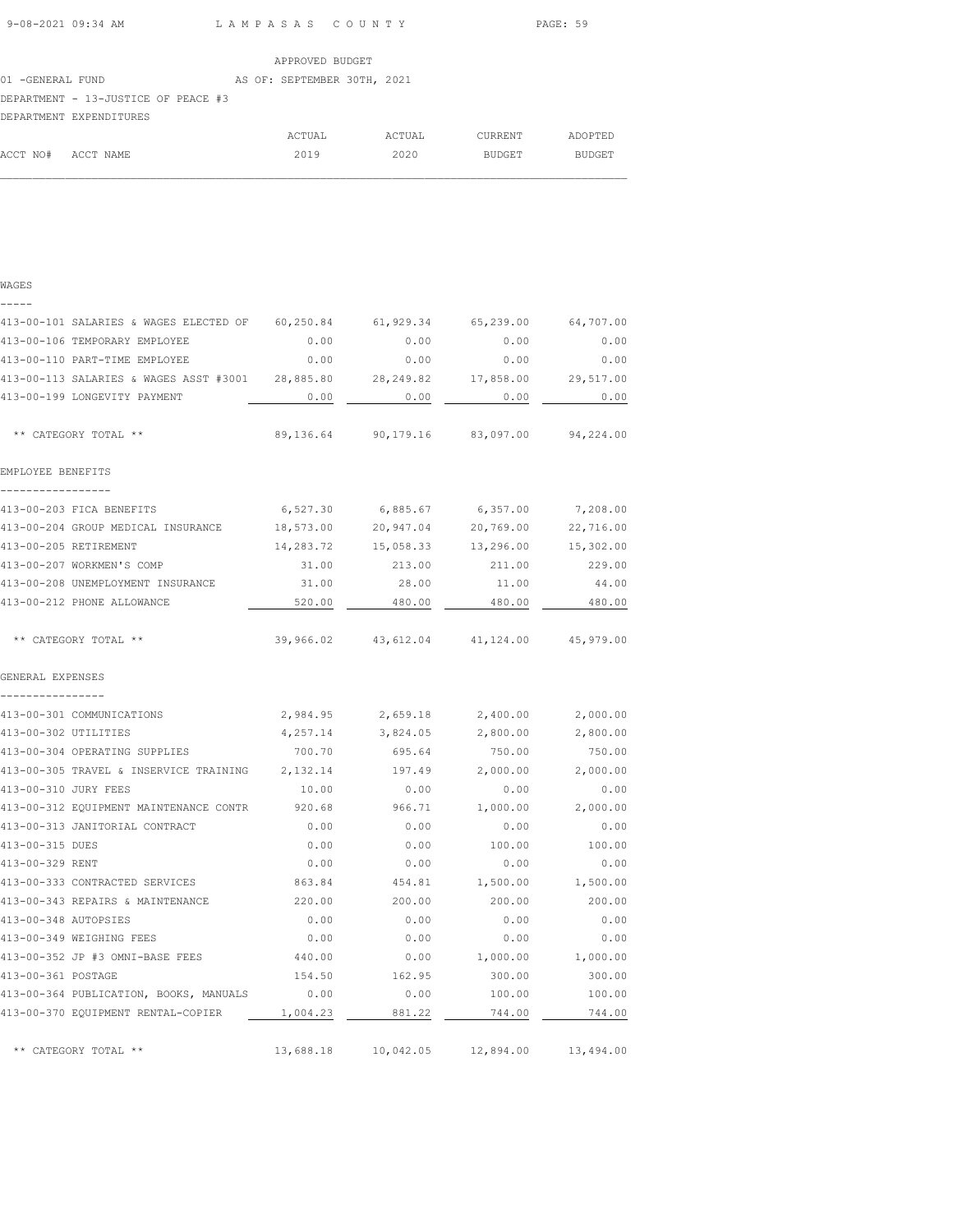| 9-08-2021 09:34 AM | LAMPASAS COUNTY | PAGE: 60 |
|--------------------|-----------------|----------|
|                    |                 |          |

|                                     |  | APPROVED BUDGET             |  |  |
|-------------------------------------|--|-----------------------------|--|--|
| 01 -GENERAL FUND                    |  | AS OF: SEPTEMBER 30TH, 2021 |  |  |
| DEPARTMENT - 13-JUSTICE OF PEACE #3 |  |                             |  |  |
| DEPARTMENT EXPENDITURES             |  |                             |  |  |

|                                        | ACTUAL        | ACTUAL | CURRENT                                        | ADOPTED       |
|----------------------------------------|---------------|--------|------------------------------------------------|---------------|
| ACCT NO#<br>ACCT NAME                  | 2019          | 2020   | BUDGET                                         | <b>BUDGET</b> |
|                                        |               |        |                                                |               |
|                                        |               |        |                                                |               |
| CAPITAL OUTLAY                         |               |        |                                                |               |
|                                        |               |        |                                                |               |
| 413-00-401 OFFICE MACHINES & EQUIPMENT | 0.00          | 0.00   | 0.00                                           | 0.00          |
| 413-00-403 REAL ESTATE                 | 0.00          | 0.00   | 0.00                                           | 0.00          |
|                                        |               |        |                                                |               |
| ** CATEGORY TOTAL **                   | 0.00          | 0.00   | 0.00                                           | 0.00          |
|                                        |               |        |                                                |               |
| ** SUB-DEPARTMENT TOTAL **             | 142,790.84    |        | 143,833.25 137,115.00 153,697.00               |               |
|                                        |               |        |                                                |               |
|                                        |               |        |                                                |               |
| DEPARTMENT TOTAL<br>***<br>$***$       |               |        | 142,790.84  143,833.25  137,115.00  153,697.00 |               |
|                                        | ============= |        |                                                | ============= |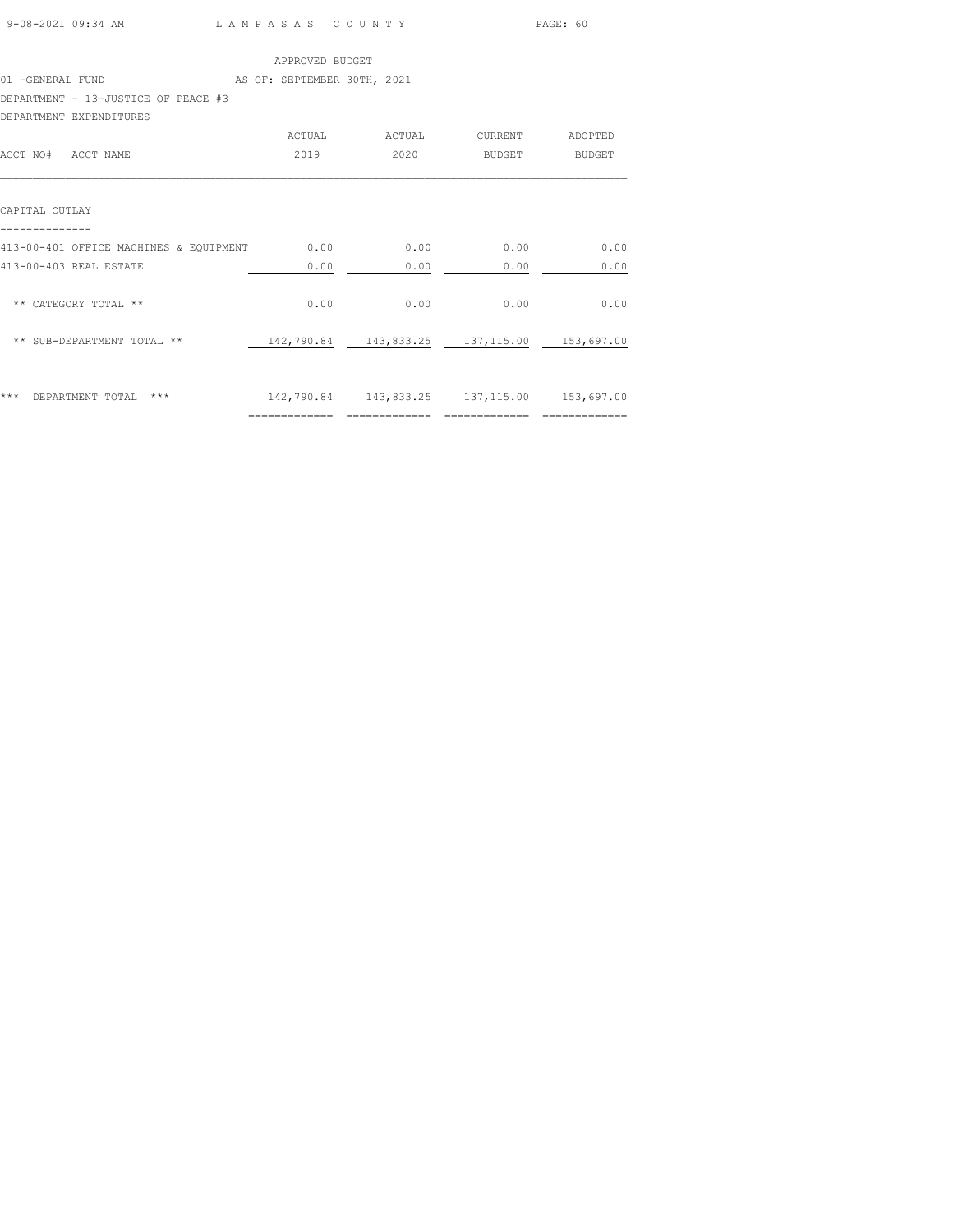| 9-08-2021 09:34 AM | LAMPASAS COUNTY | PAGE: 61 |
|--------------------|-----------------|----------|

 $\mathcal{L}_\text{max}$ 

|                                     | APPROVED BUDGET             |        |         |               |
|-------------------------------------|-----------------------------|--------|---------|---------------|
| 01 -GENERAL FUND                    | AS OF: SEPTEMBER 30TH, 2021 |        |         |               |
| DEPARTMENT - 14-JUSTICE OF PEACE #4 |                             |        |         |               |
| DEPARTMENT EXPENDITURES             |                             |        |         |               |
|                                     | ACTUAL                      | ACTUAL | CURRENT | ADOPTED       |
| ACCT NO#<br>ACCT NAME               | 2019                        | 2020   | BUDGET  | <b>BUDGET</b> |

WAGES

| 414-00-101 SALARIES & WAGES ELECTED OF                         | 60,332.84        | 61,929.34        | 65,239.00          | 64,707.00          |
|----------------------------------------------------------------|------------------|------------------|--------------------|--------------------|
| 414-00-113 SALARIES & WAGES ASST #1060                         | 32,745.80        | 32,025.77        | 33,736.00          | 33,461.00          |
| 414-00-199 LONGEVITY PAYMENT                                   | 1,200.00         | 1,320.00         | 1,440.00           | 1,560.00           |
| ** CATEGORY TOTAL **                                           | 94,278.64        | 95,275.11        | 100,415.00         | 99,728.00          |
| EMPLOYEE BENEFITS                                              |                  |                  |                    |                    |
| 414-00-203 FICA BENEFITS                                       | 7,147.68         | 7,528.04         | 7,682.00           | 7,629.00           |
| 414-00-204 GROUP MEDICAL INSURANCE                             | 18,353.40        | 15,976.16        | 19,921.00          | 21,327.00          |
| 414-00-205 RETIREMENT                                          | 15,070.60        | 15,896.44        | 16,066.00          | 16,196.00          |
| 414-00-207 WORKMEN'S COMP                                      | 250.00           | 226.00           | 256.00             | 242.00             |
| 414-00-208 UNEMPLOYMENT INSURANCE                              | 36.00            | 0.00             | 21.00              | 53.00              |
| 414-00-212 PHONE ALLOWANCE                                     | 520.00           | 480.00           | 480.00             | 480.00             |
| ** CATEGORY TOTAL **                                           | 41,377.68        | 40,106.64        | 44,426.00          | 45,927.00          |
| GENERAL EXPENSES                                               |                  |                  |                    |                    |
|                                                                |                  |                  |                    |                    |
| 414-00-301 COMMUNICATIONS                                      | 3,394.89         | 3,309.52         | 3,400.00           | 3,400.00           |
| 414-00-302 UTILITIES                                           | 1,947.37         | 1,594.93         | 2,000.00           | 2,000.00           |
| 414-00-304 OPERATING SUPPLIES                                  | 2,325.77         | 683.11           | 1,600.00           | 2,500.00           |
| 414-00-305 TRAVEL & INSERVICE TRAINING<br>414-00-310 JURY FEES | 2,340.06<br>0.00 | 2,703.24<br>0.00 | 2,600.00<br>200.00 | 2,600.00<br>200.00 |
| 414-00-311 REPAIRS & MAINTENANCE                               | 910.55           | 4,375.04         | 10,000.00          | 1,500.00           |
| 414-00-312 EQUIPMENT MAINTENANCE CONTR                         | 2,338.25         | 2,455.16         | 3,600.00           | 3,600.00           |
| 414-00-313 JANITORIAL CONTRACT                                 | 1,292.50         | 1,292.50         | 1,500.00           | 1,500.00           |
| 414-00-315 DUES                                                | 60.00            | 96.90            | 150.00             | 150.00             |
| 414-00-318 LEGAL EXPENDITURE                                   | 0.00             | 0.00             | 0.00               | 0.00               |
| 414-00-333 CONTRACTED SERVICES                                 | 5,718.46         | 4,583.28         | 5,500.00           | 5,000.00           |
| 414-00-348 AUTOPSIES                                           | 0.00             | 0.00             | 0.00               | 0.00               |
| 414-00-352 JP #4 OMNI-BASE FEES                                | 1,146.00         | 1,248.00         | 2,000.00           | 2,000.00           |
| 414-00-361 POSTAGE                                             | 572.14           | 439.30           | 400.00             | 500.00             |
| 414-00-364 PUBLICATIONS, BOOKS, MANUAL                         | 188.98           | 75.00            | 250.00             | 250.00             |
| 414-00-370 EQUIPMENT RENTAL-COPIER                             | 1,338.23         | 1,441.23         | 500.00             | 0.00               |
| 414-00-389 MISCELLANEOUS                                       | 0.00             | 0.00             | 0.00               | 0.00               |
| ** CATEGORY TOTAL **                                           | 23,573.20        | 24, 297.21       | 33,700.00          | 25,200.00          |
|                                                                |                  |                  |                    |                    |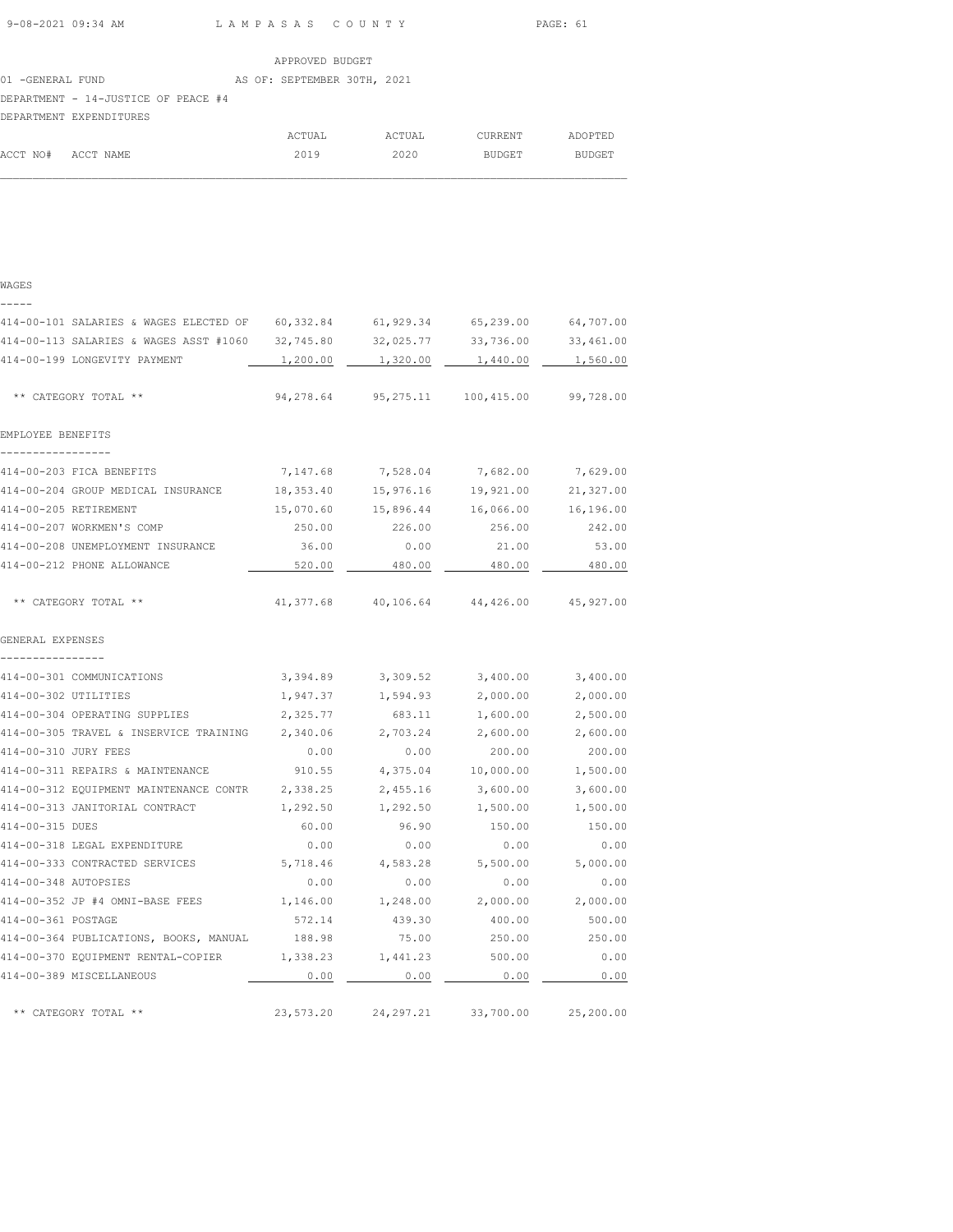| 9-08-2021 09:34 AM | LAMPASAS COUNTY | PAGE: 62 |
|--------------------|-----------------|----------|
|                    |                 |          |

|                                     | APPROVED BUDGET             |        |         |               |
|-------------------------------------|-----------------------------|--------|---------|---------------|
| 01 -GENERAL FUND                    | AS OF: SEPTEMBER 30TH, 2021 |        |         |               |
| DEPARTMENT - 14-JUSTICE OF PEACE #4 |                             |        |         |               |
| DEPARTMENT EXPENDITURES             |                             |        |         |               |
|                                     | ACTUAL                      | ACTUAL | CURRENT | ADOPTED       |
| ACCT NO#<br>ACCT NAME               | 2019                        | 2020   | BUDGET  | <b>BUDGET</b> |

| CAPITAL OUTLAY |  |
|----------------|--|

| CAPITAL OUTLAY                         |            |            |            |            |
|----------------------------------------|------------|------------|------------|------------|
| 414-00-401 OFFICE MACHINES & EQUIPMENT | 0.00       | 0.00       | 0.00       | 0.00       |
| 414-00-407 OFFICE FURNITURE & FIXTURES | 0.00       | 0.00       | 0.00       | 0.00       |
| ** CATEGORY TOTAL **                   | 0.00       | 0.00       | 0.00       | 0.00       |
| ** SUB-DEPARTMENT TOTAL **             | 159,229.52 | 159,678.96 | 178,541.00 | 170,855.00 |
| ***<br>***<br>DEPARTMENT TOTAL         | 159,229.52 | 159,678.96 | 178,541.00 | 170,855.00 |

============= ============= ============= =============

 $\mathcal{L}_\text{max}$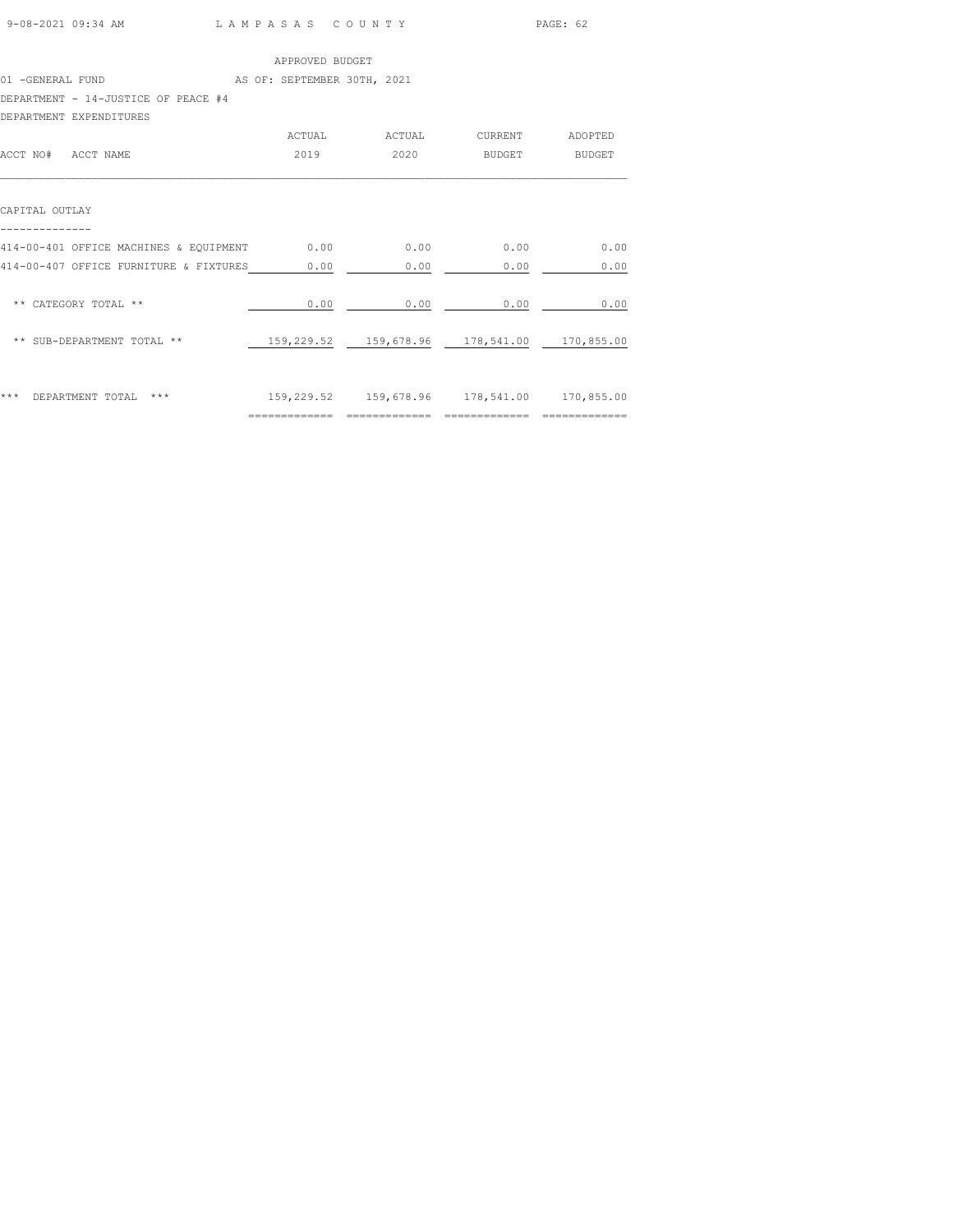## 01 -GENERAL FUND AS OF: SEPTEMBER 30TH, 2021 DEPARTMENT - 15-COUNTY EXTENSION OFF

# DEPARTMENT EXPENDITURES

|                    | DEPARTMENT EXPENDITURES |        |        |         |         |
|--------------------|-------------------------|--------|--------|---------|---------|
|                    |                         | ACTUAL | ACTUAL | CURRENT | ADOPTED |
| ACCT NO# ACCT NAME |                         | 2019   | 2020   | BUDGET  | BUDGET  |
|                    |                         |        |        |         |         |

## WAGES -----

|                                       |                                                                                                       | 21,062.00                                                                     | 21,694.00                                                                                                                                                                                                                                                                                                                                                                                                                                      |
|---------------------------------------|-------------------------------------------------------------------------------------------------------|-------------------------------------------------------------------------------|------------------------------------------------------------------------------------------------------------------------------------------------------------------------------------------------------------------------------------------------------------------------------------------------------------------------------------------------------------------------------------------------------------------------------------------------|
| 0.00                                  | 0.00                                                                                                  | 0.00                                                                          | 0.00                                                                                                                                                                                                                                                                                                                                                                                                                                           |
|                                       |                                                                                                       |                                                                               |                                                                                                                                                                                                                                                                                                                                                                                                                                                |
| 0.00                                  | 0.00                                                                                                  | 600.00                                                                        | 720.00                                                                                                                                                                                                                                                                                                                                                                                                                                         |
|                                       |                                                                                                       |                                                                               |                                                                                                                                                                                                                                                                                                                                                                                                                                                |
|                                       |                                                                                                       |                                                                               |                                                                                                                                                                                                                                                                                                                                                                                                                                                |
|                                       |                                                                                                       |                                                                               |                                                                                                                                                                                                                                                                                                                                                                                                                                                |
|                                       |                                                                                                       | 9,871.00 10,586.00                                                            |                                                                                                                                                                                                                                                                                                                                                                                                                                                |
|                                       |                                                                                                       |                                                                               | 5,391.00                                                                                                                                                                                                                                                                                                                                                                                                                                       |
|                                       |                                                                                                       |                                                                               | 132.00                                                                                                                                                                                                                                                                                                                                                                                                                                         |
|                                       |                                                                                                       | 32.00                                                                         | 49.00                                                                                                                                                                                                                                                                                                                                                                                                                                          |
| 520.00                                | 480.00                                                                                                | 480.00                                                                        | 480.00                                                                                                                                                                                                                                                                                                                                                                                                                                         |
|                                       |                                                                                                       |                                                                               |                                                                                                                                                                                                                                                                                                                                                                                                                                                |
|                                       |                                                                                                       |                                                                               |                                                                                                                                                                                                                                                                                                                                                                                                                                                |
| 0.00                                  |                                                                                                       | 0.00                                                                          | 0.00                                                                                                                                                                                                                                                                                                                                                                                                                                           |
| 435.00                                | 961.50                                                                                                | 1,000.00                                                                      | 1,250.00                                                                                                                                                                                                                                                                                                                                                                                                                                       |
| 594.87                                |                                                                                                       | 2,000.00                                                                      | 2,000.00                                                                                                                                                                                                                                                                                                                                                                                                                                       |
|                                       |                                                                                                       |                                                                               | 9,000.00                                                                                                                                                                                                                                                                                                                                                                                                                                       |
| 0.00                                  | 0.00                                                                                                  | 0.00                                                                          | 0.00                                                                                                                                                                                                                                                                                                                                                                                                                                           |
| 345.00                                | 360.00                                                                                                | 415.00                                                                        | 415.00                                                                                                                                                                                                                                                                                                                                                                                                                                         |
| 0.00                                  | 0.00                                                                                                  | 0.00                                                                          | 0.00                                                                                                                                                                                                                                                                                                                                                                                                                                           |
|                                       |                                                                                                       |                                                                               | 7,000.00                                                                                                                                                                                                                                                                                                                                                                                                                                       |
| 0.00                                  | 0.00                                                                                                  | 0.00                                                                          | 0.00                                                                                                                                                                                                                                                                                                                                                                                                                                           |
| 0.00                                  | 0.00                                                                                                  | 0.00                                                                          | 0.00                                                                                                                                                                                                                                                                                                                                                                                                                                           |
|                                       | 3,022.68                                                                                              | 3,000.00                                                                      | 3,000.00                                                                                                                                                                                                                                                                                                                                                                                                                                       |
|                                       |                                                                                                       |                                                                               | 22,665.00                                                                                                                                                                                                                                                                                                                                                                                                                                      |
| 415-00-102 SALARY APPOINTED OFF #3492 | 29.00<br>415-00-343 REPAIR AND MAINTENANCE VEHI<br>415-00-364 PUBLICATION, BOOKS, MANUALS<br>3,205.98 | 18,269.42<br>415-00-204 GROUP MEDICAL INSURANCE 9,082.20<br>4,350.94<br>70.00 | 19,993.42<br>415-00-114 SALARY & WAGES OFFICE #0568 27,794.78 28,614.60 32,259.00 31,997.00<br>46,064.20 48,608.02 53,921.00 54,411.00<br>3,512.82 3,820.46 4,125.00 4,162.00<br>9,450.00<br>4,834.51 5,257.00<br>115.00 137.00<br>49.00<br>17,564.96  18,748.97  19,902.00  20,800.00<br>0.00<br>3,026.76<br>415-00-305 TRAVEL & INSERVICE TRAINING 9,188.99 6,765.01 9,000.00<br>9,224.54 4,849.79 7,000.00<br>22,994.38 18,985.74 22,415.00 |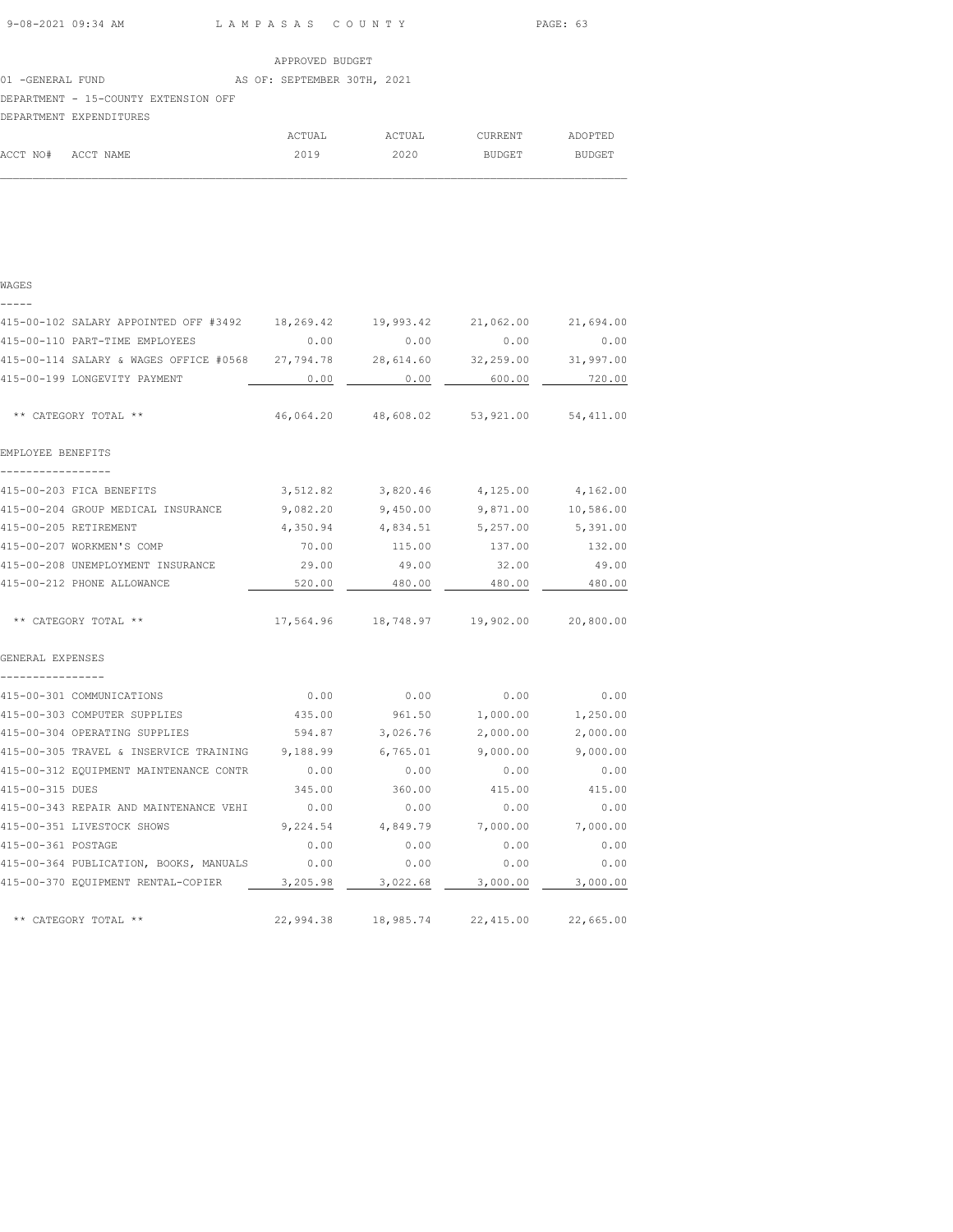| 9-08-2021 09:34 AM | LAMPASAS COUNTY | PAGE: 64 |
|--------------------|-----------------|----------|
|                    |                 |          |

|  | APPROVED BUDGET |  |
|--|-----------------|--|
|  |                 |  |

#### 01 -GENERAL FUND AS OF: SEPTEMBER 30TH, 2021

DEPARTMENT - 15-COUNTY EXTENSION OFF

## DEPARTMENT EXPENDITURES

| ACCT NO#<br>ACCT NAME                                                            | ACTUAL<br>2019 | ACTUAL<br>2020 | <b>CURRENT</b><br><b>BUDGET</b> | ADOPTED<br><b>BUDGET</b> |
|----------------------------------------------------------------------------------|----------------|----------------|---------------------------------|--------------------------|
| CAPITAL OUTLAY                                                                   |                |                |                                 |                          |
| 415-00-401 OFFICE MACHINES & EQUIPMENT<br>415-00-407 OFFICE FURNITURE & FIXTURES | 0.00<br>0.00   | 0.00<br>0.00   | 0.00<br>0.00                    | 0.00<br>0.00             |
| ** CATEGORY TOTAL **                                                             | 0.00           | 0.00           | 0.00                            | 0.00                     |
| ** SUB-DEPARTMENT TOTAL **                                                       | 86,623.54      | 86, 342. 73    | 96,238.00                       | 97,876.00                |

#### WAGES

-----

| 415-01-102 SALARY APPOINTED OFF #560                                       | 20,443.42      | 19,993.42   | 21,062.00                                                                         | 21,694.00 |
|----------------------------------------------------------------------------|----------------|-------------|-----------------------------------------------------------------------------------|-----------|
| ** CATEGORY TOTAL **                                                       |                |             | 20,443.42 19,993.42 21,062.00 21,694.00                                           |           |
| EMPLOYEE BENEFITS                                                          |                |             |                                                                                   |           |
| 415-01-203 FICA BENEFITS                                                   |                |             | $1,505.92$ $1,587.34$ $1,611.00$ $1,660.00$                                       |           |
| 415-01-207 WORKMEN'S COMP                                                  |                | 50.00 47.00 | 54.00                                                                             | 53.00     |
| 415-01-208 UNEMPLOYMENT INSURANCE                                          | 0.00           | 0.00        | 13.00                                                                             | 13.00     |
| ** CATEGORY TOTAL **                                                       |                |             | 1,555.92    1,634.34    1,678.00    1,726.00                                      |           |
| GENERAL EXPENSES                                                           |                |             |                                                                                   |           |
| 415-01-305 TRAVEL & INSERVICE TRAINING 7,092.84 4,076.37 5,500.00 5,500.00 |                |             |                                                                                   |           |
| ** CATEGORY TOTAL **                                                       |                |             | 7,092.84 4,076.37 5,500.00 5,500.00                                               |           |
| ** SUB-DEPARTMENT TOTAL **                                                 |                |             | 29,092.18 25,704.13 28,240.00 28,920.00                                           |           |
| ***<br>$***$                                                               |                |             |                                                                                   |           |
| DEPARTMENT TOTAL                                                           | ============== |             | 115,715.72  112,046.86  124,478.00  126,796.00<br>=============================== |           |
|                                                                            |                |             |                                                                                   |           |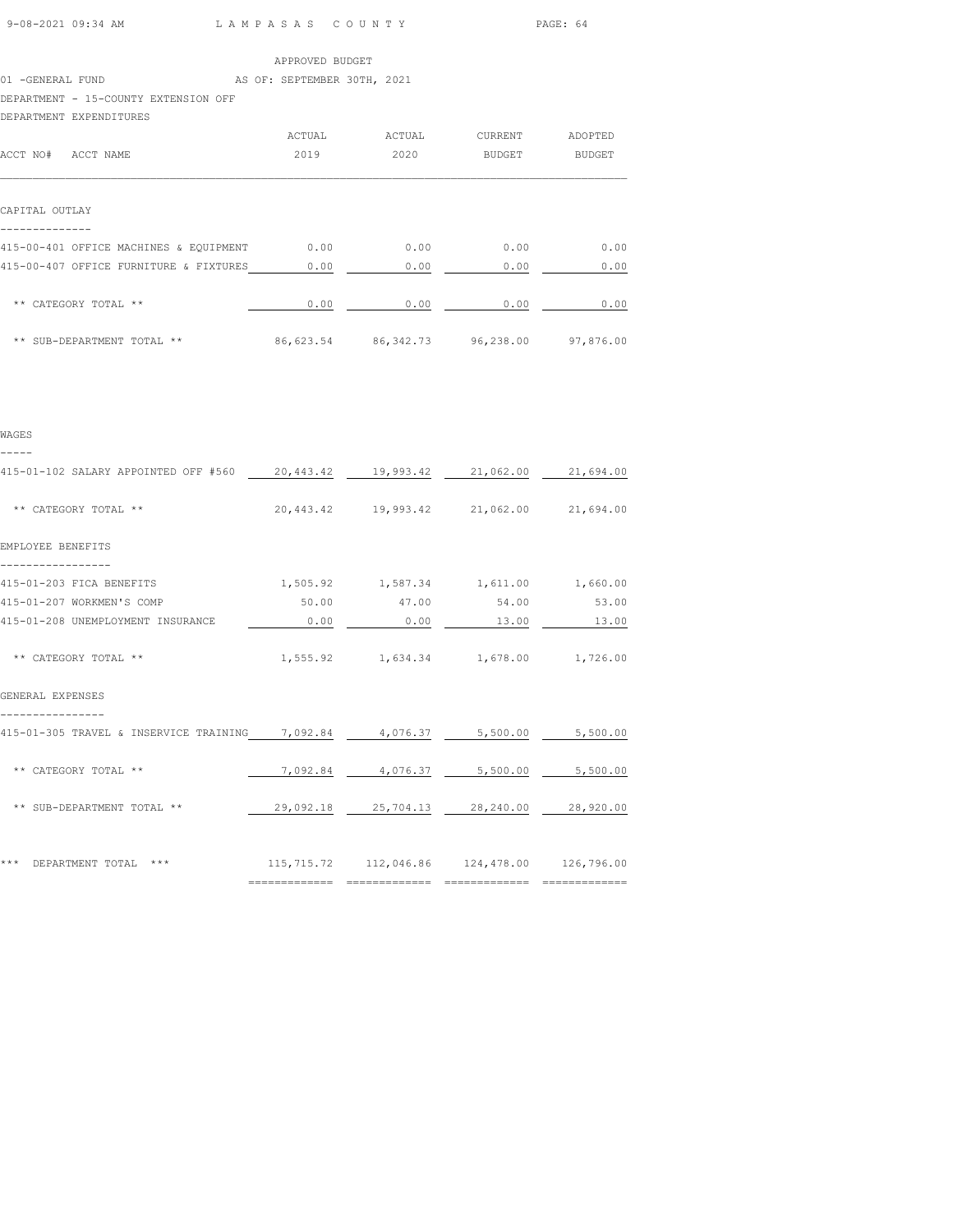| 9-08-2021 09:34 AM | LAMPASAS COUNTY | PAGE: 65 |
|--------------------|-----------------|----------|
|                    |                 |          |

 $\mathcal{L}_\text{max}$ 

|                  |                                 | APPROVED BUDGET             |        |         |               |
|------------------|---------------------------------|-----------------------------|--------|---------|---------------|
| 01 -GENERAL FUND |                                 | AS OF: SEPTEMBER 30TH, 2021 |        |         |               |
|                  | DEPARTMENT - 16-ADULT PROBATION |                             |        |         |               |
|                  | DEPARTMENT EXPENDITURES         |                             |        |         |               |
|                  |                                 | ACTUAL                      | ACTUAL | CURRENT | ADOPTED       |
| ACCT NO#         | ACCT NAME                       | 2019                        | 2020   | BUDGET  | <b>BUDGET</b> |
|                  |                                 |                             |        |         |               |

| GENERAL EXPENSES                       |          |                                             |          |          |
|----------------------------------------|----------|---------------------------------------------|----------|----------|
| 416-00-301 COMMUNICATIONS              | 0.00     | 0.00                                        | 0.00     | 0.00     |
| 416-00-304 OPERATING SUPPLIES          | 0.00     | 0.00                                        | 0.00     | 0.00     |
| 416-00-308 REPAIRS & MAINTENANCE EQUIP | 0.00     | 0.00                                        | 0.00     | 0.00     |
| 416-00-312 EQUIPMENT MAINTENANCE CONTR | 0.00     | 0.00                                        | 0.00     | 0.00     |
| 416-00-342 GAS & OIL                   | 409.69   | 26.28                                       | 200.00   | 200.00   |
| 416-00-345 MEDICAL SERVICES            | 541.69   | 349.00                                      | 1,000.00 | 1,000.00 |
| 416-00-361 POSTAGE                     | 0.00     | 0.00                                        | 0.00     | 0.00     |
| 416-00-370 EQUIPMENT RENTAL-COPIER     | 2,109.72 | 1,610.63                                    | 2,400.00 | 2,400.00 |
|                                        |          |                                             |          |          |
| ** CATEGORY TOTAL **                   |          | 3,061.10 1,985.91 3,600.00 3,600.00         |          |          |
| CAPITAL OUTLAY                         |          |                                             |          |          |
| 416-00-401 OFFICE MACHINES & EQUIPMENT | 0.00     | 0.00                                        | 0.00     | 0.00     |
| 416-00-407 OFFICE FURNITURE & FIXTURES | 0.00     | 0.00                                        | 0.00     | 0.00     |
|                                        |          |                                             |          |          |
| ** CATEGORY TOTAL **                   | 0.00     | 0.00                                        | 0.00     | 0.00     |
|                                        |          |                                             |          |          |
| ** SUB-DEPARTMENT TOTAL **             | 3,061.10 | 1,985.91                                    | 3,600.00 | 3,600.00 |
|                                        |          |                                             |          |          |
|                                        |          |                                             |          |          |
| * * *<br>DEPARTMENT TOTAL<br>***       |          | $3,061.10$ $1,985.91$ $3,600.00$ $3,600.00$ |          |          |
|                                        |          |                                             |          |          |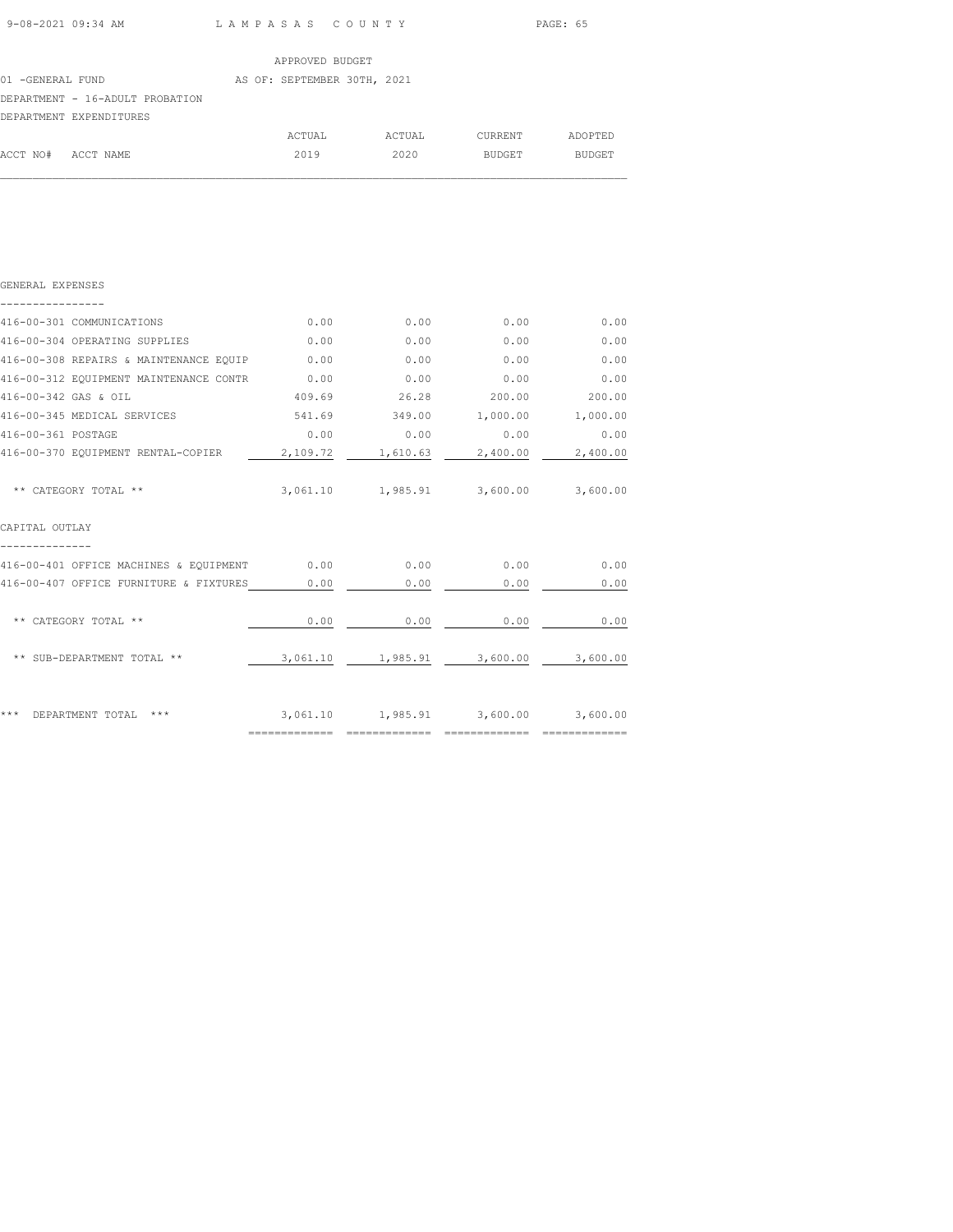| 9-08-2021 09:34 AM |  |
|--------------------|--|
|                    |  |

L A M P A S A S C O U N T Y PAGE: 66

|                  |                         | APPROVED BUDGET             |        |         |               |
|------------------|-------------------------|-----------------------------|--------|---------|---------------|
| 01 -GENERAL FUND |                         | AS OF: SEPTEMBER 30TH, 2021 |        |         |               |
|                  | DEPARTMENT - 17-E.M.S   |                             |        |         |               |
|                  | DEPARTMENT EXPENDITURES |                             |        |         |               |
|                  |                         | ACTUAL                      | ACTUAL | CURRENT | ADOPTED       |
| ACCT NO#         | ACCT NAME               | 2019                        | 2020   | BUDGET  | <b>BUDGET</b> |
|                  |                         |                             |        |         |               |

| WAGES                              |           |      |      |      |
|------------------------------------|-----------|------|------|------|
| 417-00-190 EMS MISCELLANEOUS       | 0.00      | 0.00 | 0.00 | 0.00 |
| ** CATEGORY TOTAL **               | 0.00      | 0.00 | 0.00 | 0.00 |
| GENERAL EXPENSES                   |           |      |      |      |
| 417-00-333 CONTRACTED SERVICES     | 70,000.00 | 0.00 | 0.00 | 0.00 |
| ** CATEGORY TOTAL **               | 70,000.00 | 0.00 | 0.00 | 0.00 |
| ** SUB-DEPARTMENT TOTAL **         | 70,000.00 | 0.00 | 0.00 | 0.00 |
|                                    |           |      |      |      |
| ***<br>DEPARTMENT TOTAL<br>$* * *$ | 70,000.00 | 0.00 | 0.00 | 0.00 |
|                                    |           |      |      |      |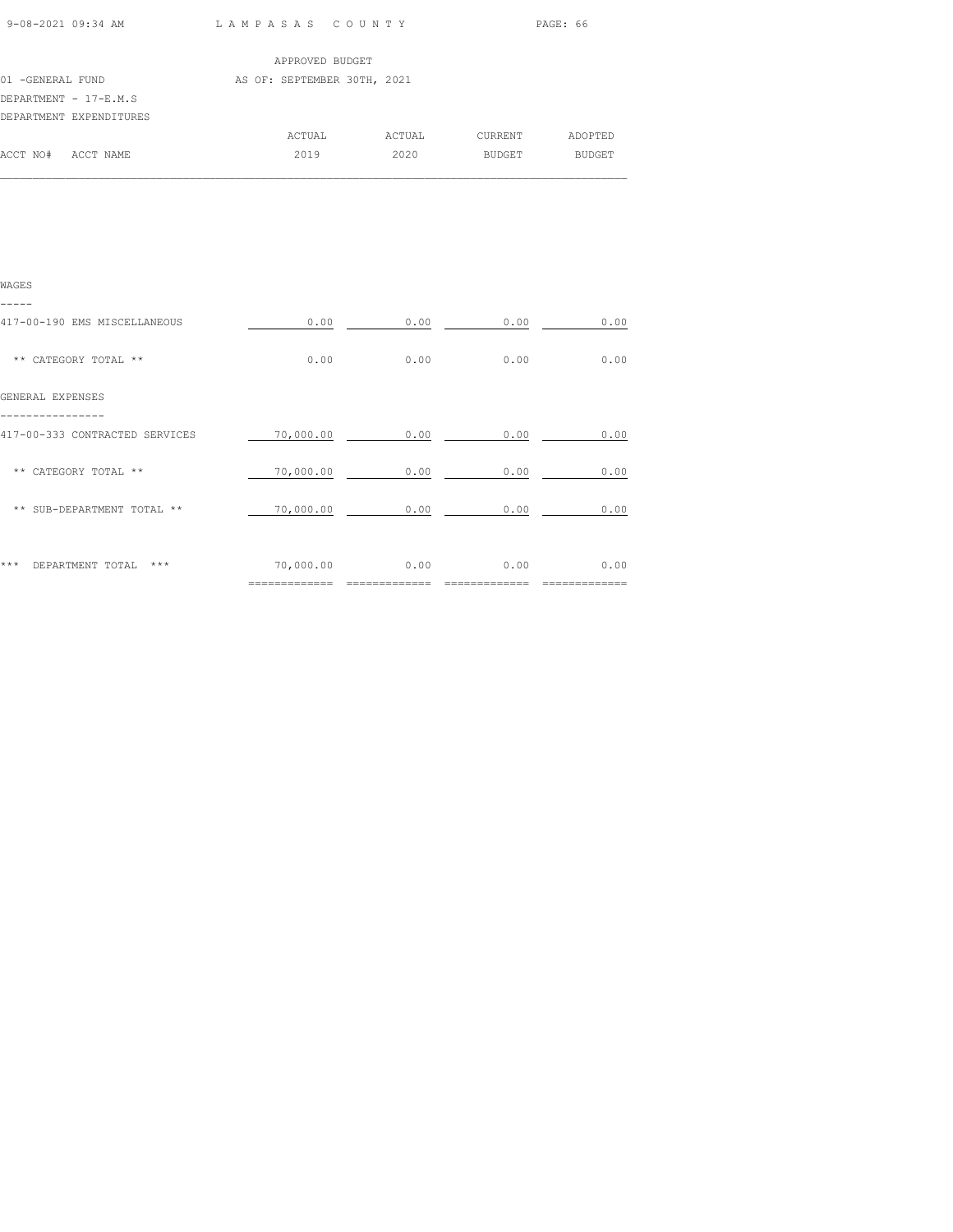|                  |                          | APPROVED BUDGET             |        |         |               |  |
|------------------|--------------------------|-----------------------------|--------|---------|---------------|--|
| 01 -GENERAL FUND |                          | AS OF: SEPTEMBER 30TH, 2021 |        |         |               |  |
|                  | DEPARTMENT - 18-JUDICIAL |                             |        |         |               |  |
|                  | DEPARTMENT EXPENDITURES  |                             |        |         |               |  |
|                  |                          | ACTUAL                      | ACTUAL | CURRENT | ADOPTED       |  |
| ACCT NO#         | ACCT NAME                | 2019                        | 2020   | BUDGET  | <b>BUDGET</b> |  |
|                  |                          |                             |        |         |               |  |

| GENERAL EXPENSES |
|------------------|
|                  |

|                      | 418-01-300 COURT INTERPRETER/MEDIATOR  | 2,988.25   | 3,681.88                | 4,000.00   | 4,000.00   |
|----------------------|----------------------------------------|------------|-------------------------|------------|------------|
|                      | 418-01-304 OPERATING SUPPLIES          | 500.40     | 526.20                  | 400.00     | 400.00     |
|                      | 418-01-305 TRAVEL & INSERVICE TRAINING | 2,735.99   | 3,250.34                | 5,000.00   | 5,000.00   |
|                      | 418-01-309 COURT APPOINTED ATTORNEY    | 91,638.89  | 81,425.00               | 140,000.00 | 140,000.00 |
|                      | 418-01-318 LEGAL NOTICES               | 0.00       | 0.00                    | 0.00       | 0.00       |
|                      | 418-01-320 INVESTIGATIVE EXPENSES      | 3,712.50   | 3,545.50                | 4,000.00   | 4,000.00   |
|                      | 418-01-339 3RD JUDICIAL SUPREME COURT  | 1,248.26   | 1,248.80                | 5,000.00   | 5,000.00   |
|                      | 418-01-341 COURT REPORTER              | 5,331.48   | 4,598.40                | 8,000.00   | 8,000.00   |
|                      | 418-01-345 MEDICAL SERVICES            | 720.00     | 3,800.00                | 0.00       | 0.00       |
| 418-01-348 AUTOPSIES |                                        | 0.00       | 0.00                    | 0.00       | 0.00       |
|                      | 418-01-370 EQUIPMENT RENTAL-COPIER     | 2, 115.78  | 862.15                  | 2,200.00   | 2,200.00   |
|                      | 418-01-371 EXPERT WITNESS              | 0.00       | 0.00                    | 6,000.00   | 6,000.00   |
|                      | 418-01-376 COURT APPOINTED REPORTER    | 20, 211.00 | 20,942.00               | 31,500.00  | 22,228.00  |
|                      | 418-01-377 CAPITAL MURDER EXPENSES     | 0.00       | 0.00                    | 10,000.00  | 10,000.00  |
|                      |                                        |            |                         |            |            |
|                      | CATEGORY TOTAL **                      |            | 131,202.55 123,880.27   | 216,100.00 | 206,828.00 |
|                      | ** SUB-DEPARTMENT TOTAL **             |            | 131, 202.55 123, 880.27 | 216,100.00 | 206,828.00 |
|                      |                                        |            |                         |            |            |

## GENERAL EXPENSES

|     |                                       | ------------ |            |            |            |
|-----|---------------------------------------|--------------|------------|------------|------------|
| *** | DEPARTMENT TOTAL<br>***               | 215, 193.47  | 228,901.24 | 306,100.00 | 296,828.00 |
| **  | SUB-DEPARTMENT TOTAL **               | 83,990.92    | 105,020.97 | 90,000.00  | 90,000.00  |
| **  | CATEGORY TOTAL **                     | 83,990.92    | 105,020.97 | 90,000.00  | 90,000.00  |
|     | 418-02-309 COURT APPOINTED ATTNY CPS  | 83,990.92    | 105,020.97 | 90,000.00  | 90,000.00  |
|     | 418-02-300 COURT INTERPRETER/MEDIATOR | 0.00         | 0.00       | 0.00       | 0.00       |
|     |                                       |              |            |            |            |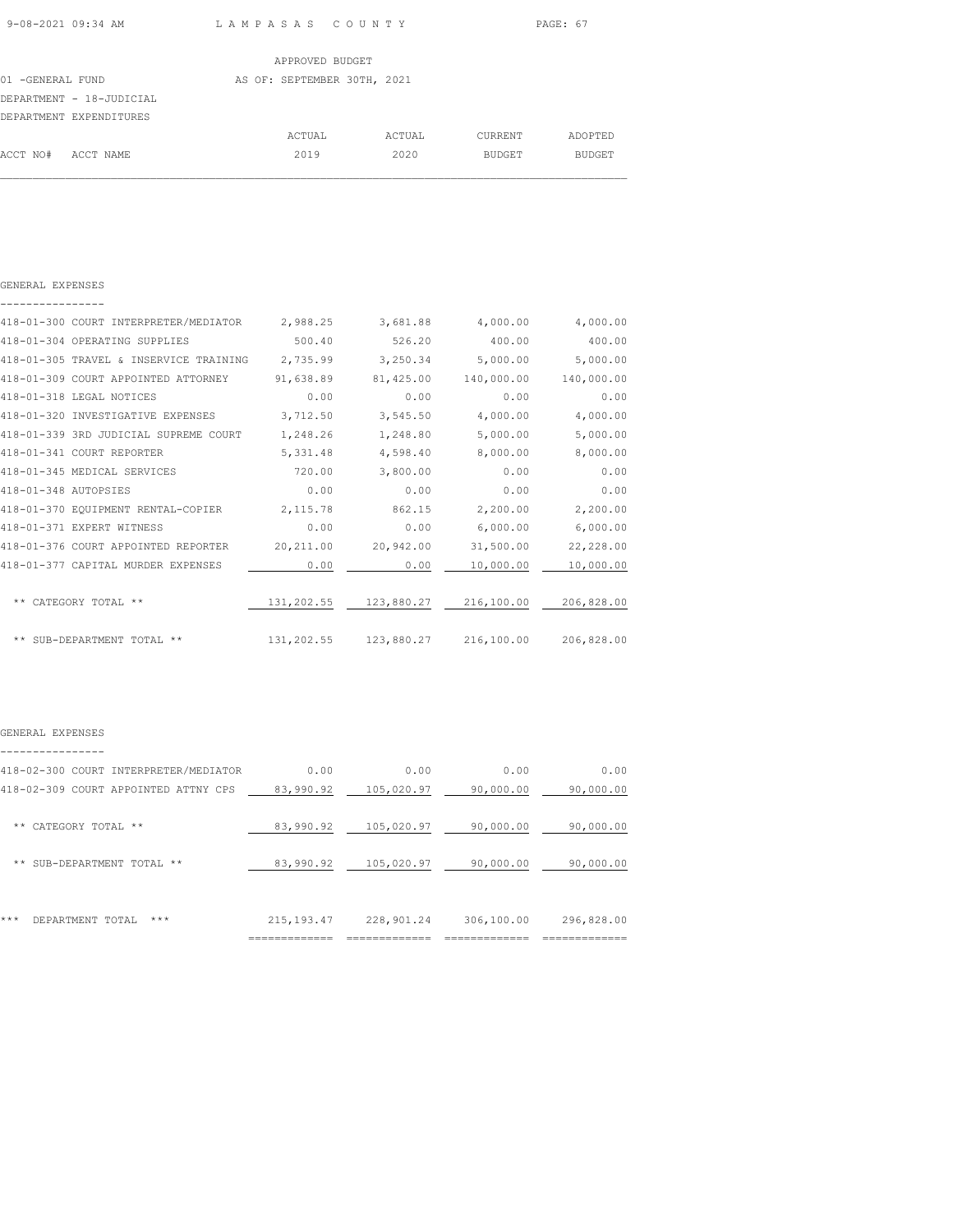| 9-08-2021 09:34 AM | LAMPASAS COUNTY | PAGE: 68 |
|--------------------|-----------------|----------|
|                    |                 |          |

 $\mathcal{L}_\text{max}$ 

|                                 | APPROVED BUDGET             |        |               |         |
|---------------------------------|-----------------------------|--------|---------------|---------|
| 01 -GENERAL FUND                | AS OF: SEPTEMBER 30TH, 2021 |        |               |         |
| DEPARTMENT - 19-HUMAN RESOURCES |                             |        |               |         |
| DEPARTMENT EXPENDITURES         |                             |        |               |         |
|                                 | ACTUAL                      | ACTUAL | CURRENT       | ADOPTED |
| ACCT NO#<br>ACCT NAME           | 2019                        | 2020   | <b>BUDGET</b> | BUDGET  |

| . .<br>v | ۹ |
|----------|---|

| 419-00-102 SALARIES & WAGES APPT #2877 34,628.20 35,584.71 37,490.00 |          |                               |          | 0.00 |
|----------------------------------------------------------------------|----------|-------------------------------|----------|------|
| 419-00-103 SALARY & WAGES DEPUTY                                     | 0.00     | 0.00                          | 0.00     | 0.00 |
| 419-00-104 SALARIES & WAGES DEP                                      | 0.00     | 0.00                          | 0.00     | 0.00 |
| 419-00-106 TEMPORARY EMPLOYEES                                       | 0.00     | 0.00                          | 0.00     | 0.00 |
| 419-00-110 PART-TIME EMPLOYEE                                        | 0.00     | 0.00                          | 0.00     | 0.00 |
| 419-00-120 SALARY/OVERTIME                                           | 0.00     | 0.00                          | 0.00     | 0.00 |
| 419-00-199 LONGEVITY PAYMENT                                         | 0.00     | 0.00                          | 0.00     | 0.00 |
| ** CATEGORY TOTAL **                                                 |          | 34,628.20 35,584.71 37,490.00 |          | 0.00 |
| EMPLOYEE BENEFITS                                                    |          |                               |          |      |
| 419-00-203 FICA BENEFITS                                             |          | 2,580.24 2,705.89 2,868.00    |          | 0.00 |
| 419-00-204 GROUP MEDICAL INSURANCE                                   |          | 9,125.76 8,709.06             | 9,905.00 | 0.00 |
| 419-00-205 RETIREMENT                                                |          | 5,681.10 5,992.20 5,998.00    |          | 0.00 |
| 419-00-207 WORKMEN'S COMP                                            | 94.00    | 84.00                         | 95.00    | 0.00 |
| 419-00-208 UNEMPLOYMENT INSURANCE                                    | 39.00    | 36.00                         | 22.00    | 0.00 |
| 419-00-212 PHONE ALLOWANCE                                           | 520.00   | 480.00                        | 480.00   | 0.00 |
| ** CATEGORY TOTAL **                                                 |          | 18,040.10 18,007.15 19,368.00 |          | 0.00 |
| GENERAL EXPENSES                                                     |          |                               |          |      |
| 419-00-300 INTERPRETER                                               | 0.00     | 0.00                          | 0.00     | 0.00 |
| 419-00-301 COMMUNICATIONS                                            | 0.00     | 0.00                          | 0.00     | 0.00 |
| 419-00-303 COMPUTER SUPPLIES                                         | 0.00     | 0.00                          | 0.00     | 0.00 |
| 419-00-304 OPERATING SUPPLIES                                        | 1,042.47 | 267.53                        | 1,000.00 | 0.00 |
| 419-00-305 TRAVEL & INSERVICE TRAININ (                              | 8.12)    | 0.00                          | 1,000.00 | 0.00 |
| 419-00-311 REPAIR/MAINTENANCE                                        | 0.00     | 0.00                          | 0.00     | 0.00 |
| 419-00-315 DUES                                                      | 45.00    | 47.00                         | 150.00   | 0.00 |
| 419-00-358 CONSULTING FEES                                           | 0.00     | 150.00                        | 500.00   | 0.00 |
| 419-00-361 POSTAGE                                                   | 0.00     | 0.00                          | 0.00     | 0.00 |
| 419-00-370 EQUIPMENT RENTAL - COPIER 1,799.95                        |          | 1,904.34                      | 2,192.00 | 0.00 |
| 419-00-389 MISCELLANEOUS EXPENSE                                     | 678.21   | 238.94                        | 100.00   | 0.00 |
| ** CATEGORY TOTAL **                                                 | 3,557.51 | 2,607.81                      | 4,942.00 | 0.00 |
|                                                                      |          |                               |          |      |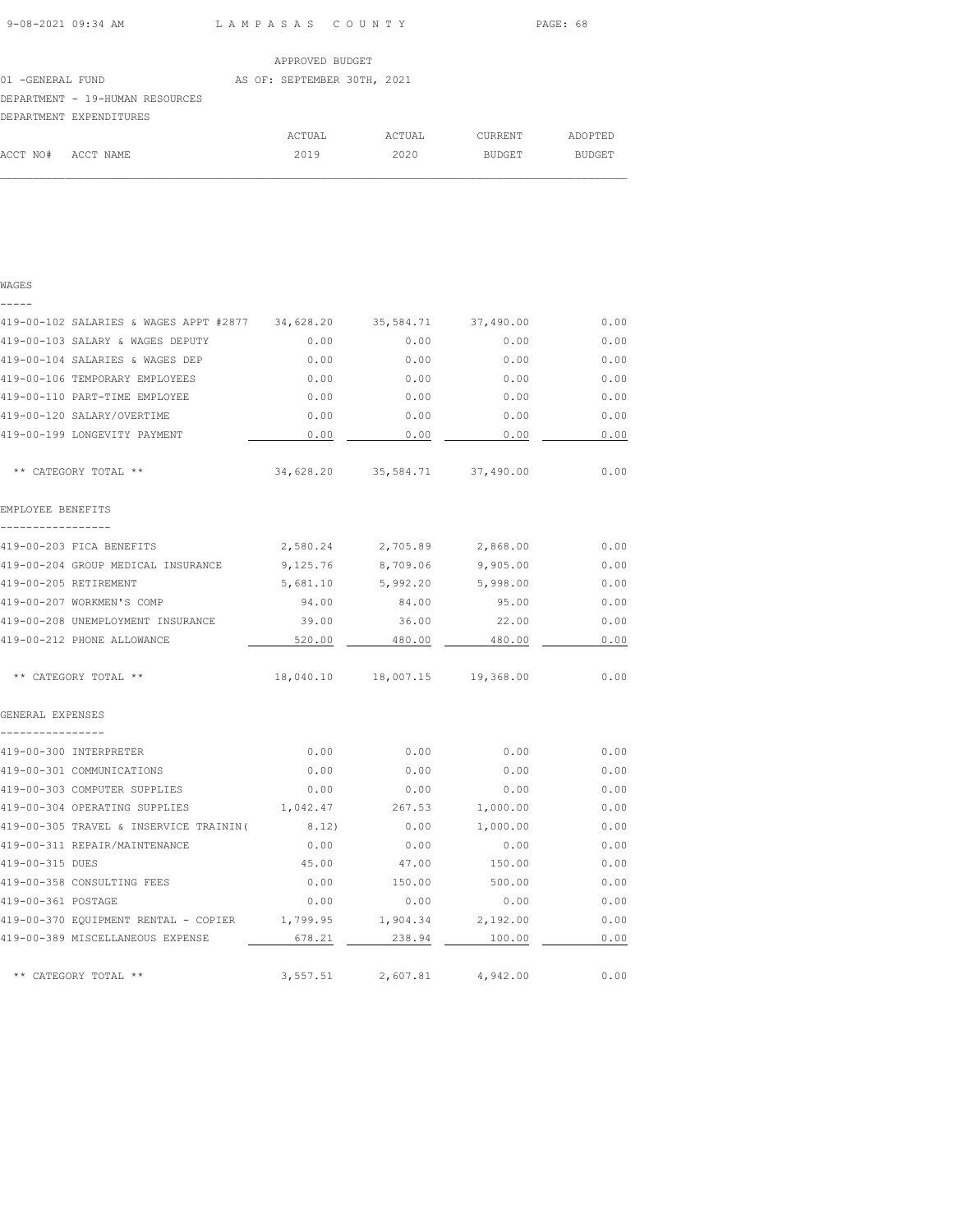| 9-08-2021 09:34 AM                                                                   | LAMPASAS COUNTY |                                    |                             | PAGE: 69       |  |  |  |
|--------------------------------------------------------------------------------------|-----------------|------------------------------------|-----------------------------|----------------|--|--|--|
|                                                                                      | APPROVED BUDGET |                                    |                             |                |  |  |  |
| 01 -GENERAL FUND AS OF: SEPTEMBER 30TH, 2021                                         |                 |                                    |                             |                |  |  |  |
| DEPARTMENT - 19-HUMAN RESOURCES                                                      |                 |                                    |                             |                |  |  |  |
| DEPARTMENT EXPENDITURES                                                              |                 |                                    |                             |                |  |  |  |
|                                                                                      |                 | ACTUAL ACTUAL CURRENT ADOPTED      |                             |                |  |  |  |
| ACCT NO# ACCT NAME                                                                   |                 | 2019  2020 BUDGET BUDGET           |                             |                |  |  |  |
| CAPITAL OUTLAY                                                                       |                 |                                    |                             |                |  |  |  |
| 419-00-401 OFFICE MACHINES & EQUIPMENT 0.00                                          |                 | 0.00                               | 0.00                        | 0.00           |  |  |  |
| ** CATEGORY TOTAL **                                                                 | 0.00            |                                    | $0.00$ $0.00$ $0.00$ $0.00$ |                |  |  |  |
| 419-00-500 OPERATING TRANSFERS-OUT                                                   | 0.00            | 0.00                               | 0.00                        | 0.00           |  |  |  |
| ** CATEGORY TOTAL **                                                                 | 0.00            | $\overline{0.00}$                  | 0.00                        | 0.00           |  |  |  |
| ** SUB-DEPARTMENT TOTAL **                                                           |                 | 56,225.81 56,199.67 61,800.00      |                             | 0.00           |  |  |  |
| *** DEPARTMENT TOTAL ***                                                             |                 | 56,225.81 56,199.67 61,800.00 0.00 |                             | ============== |  |  |  |
| *** FUND TOTAL EXPENDITURES *** 8,571,087.48 8,151,234.42 9,634,384.00 10,024,447.00 |                 |                                    |                             |                |  |  |  |

\*\*\* END OF REPORT \*\*\*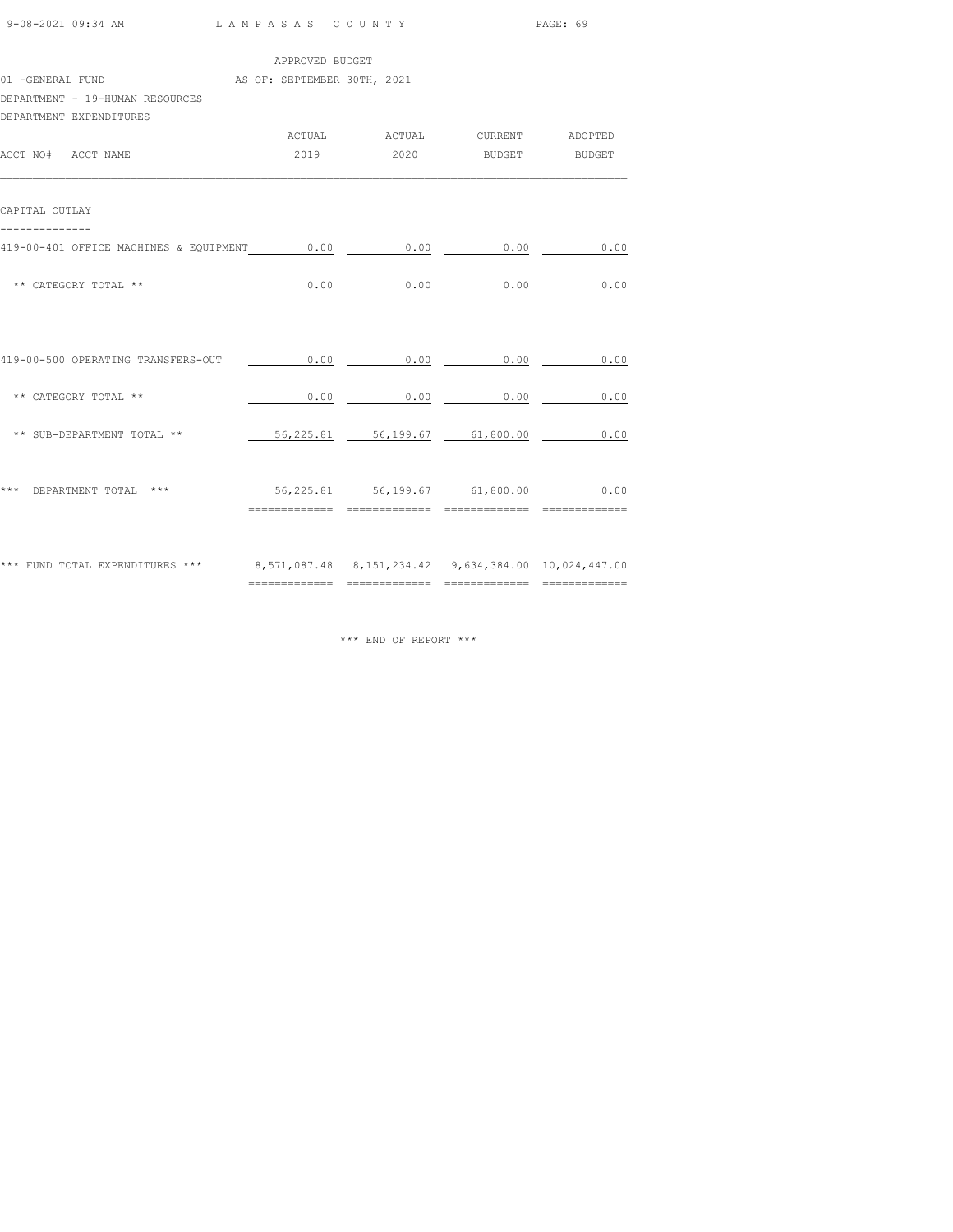|                                                                                                                                                             |      |                                                           | PAGE: 1 |      |  |  |  |  |  |
|-------------------------------------------------------------------------------------------------------------------------------------------------------------|------|-----------------------------------------------------------|---------|------|--|--|--|--|--|
| APPROVED BUDGET<br>02 -GENERAL JURY FUND <a>&gt;</a> <a> <a> <a> <a> <a> <a> AS<br/> OF: SEPTEMBER 30TH, 2021<br/>FINANCIAL SUMMARY</a></a></a></a></a></a> |      |                                                           |         |      |  |  |  |  |  |
| ACCT NO# ACCT NAME                                                                                                                                          |      | ACTUAL ACTUAL CURRENT ADOPTED<br>2019  2020 BUDGET BUDGET |         |      |  |  |  |  |  |
| REVENUE SUMMARY                                                                                                                                             |      |                                                           |         |      |  |  |  |  |  |
| 06-JURY FUND                                                                                                                                                |      | $0.00$ 0.00 0.00                                          |         | 0.00 |  |  |  |  |  |
| *** TOTAL REVENUE ***                                                                                                                                       | 0.00 | 0.00                                                      | 0.00    | 0.00 |  |  |  |  |  |
| EXPENDITURE SUMMARY                                                                                                                                         |      |                                                           |         |      |  |  |  |  |  |
| 06-JURY FUND                                                                                                                                                |      | $0.00$ 0.00 0.00 0.00                                     |         |      |  |  |  |  |  |
| *** TOTAL EXPENDITURES ***                                                                                                                                  |      | $0.00$ $0.00$ $0.00$ $0.00$ $0.00$                        |         |      |  |  |  |  |  |
| REVENUES OVER/(UNDER) EXPENDITURES $0.00$ 0.00 0.00 0.00 0.00                                                                                               |      |                                                           |         |      |  |  |  |  |  |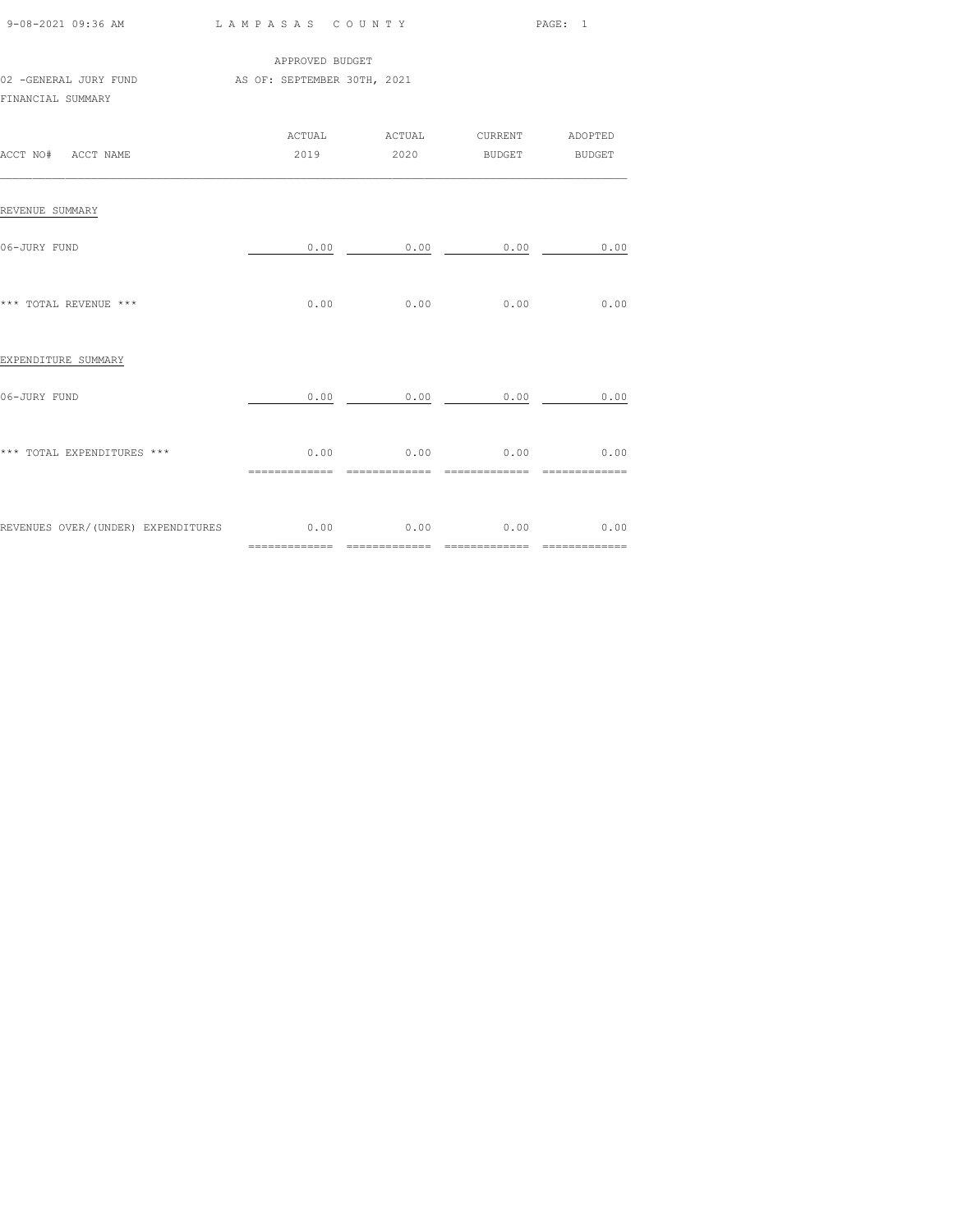| 9-08-2021 09:36 AM |  |
|--------------------|--|

L A M P A S A S C O U N T Y PAGE: 2

|                     |                           | APPROVED BUDGET             |        |         |               |
|---------------------|---------------------------|-----------------------------|--------|---------|---------------|
|                     | 02 -GENERAL JURY FUND     | AS OF: SEPTEMBER 30TH, 2021 |        |         |               |
|                     | DEPARTMENT - 06-JURY FUND |                             |        |         |               |
| DEPARTMENT REVENUES |                           |                             |        |         |               |
|                     |                           | ACTUAL                      | ACTUAL | CURRENT | ADOPTED       |
| ACCT NO#            | ACCT NAME                 | 2019                        | 2020   | BUDGET  | <b>BUDGET</b> |
|                     |                           |                             |        |         |               |
|                     |                           |                             |        |         |               |

| ***<br>FUND TOTAL REVENUES<br>$***$ | 0.00 | 0.00 | 0.00 | 0.00 |
|-------------------------------------|------|------|------|------|
| DEPARTMENT REVENUE TOTAL **<br>**   | 0.00 | 0.00 | 0.00 | 0.00 |
| ** SUB-DEPARTMENT REVENUE TOTAL **  | 0.00 | 0.00 | 0.00 | 0.00 |
| 206-00-010 OPERATING TRANSFERS IN   | 0.00 | 0.00 | 0.00 | 0.00 |
| 106-00-190 MISCELLANEOUS            | 0.00 | 0.00 | 0.00 | 0.00 |
| 106-00-099 INTEREST REVENUE         | 0.00 | 0.00 | 0.00 | 0.00 |
|                                     |      |      |      |      |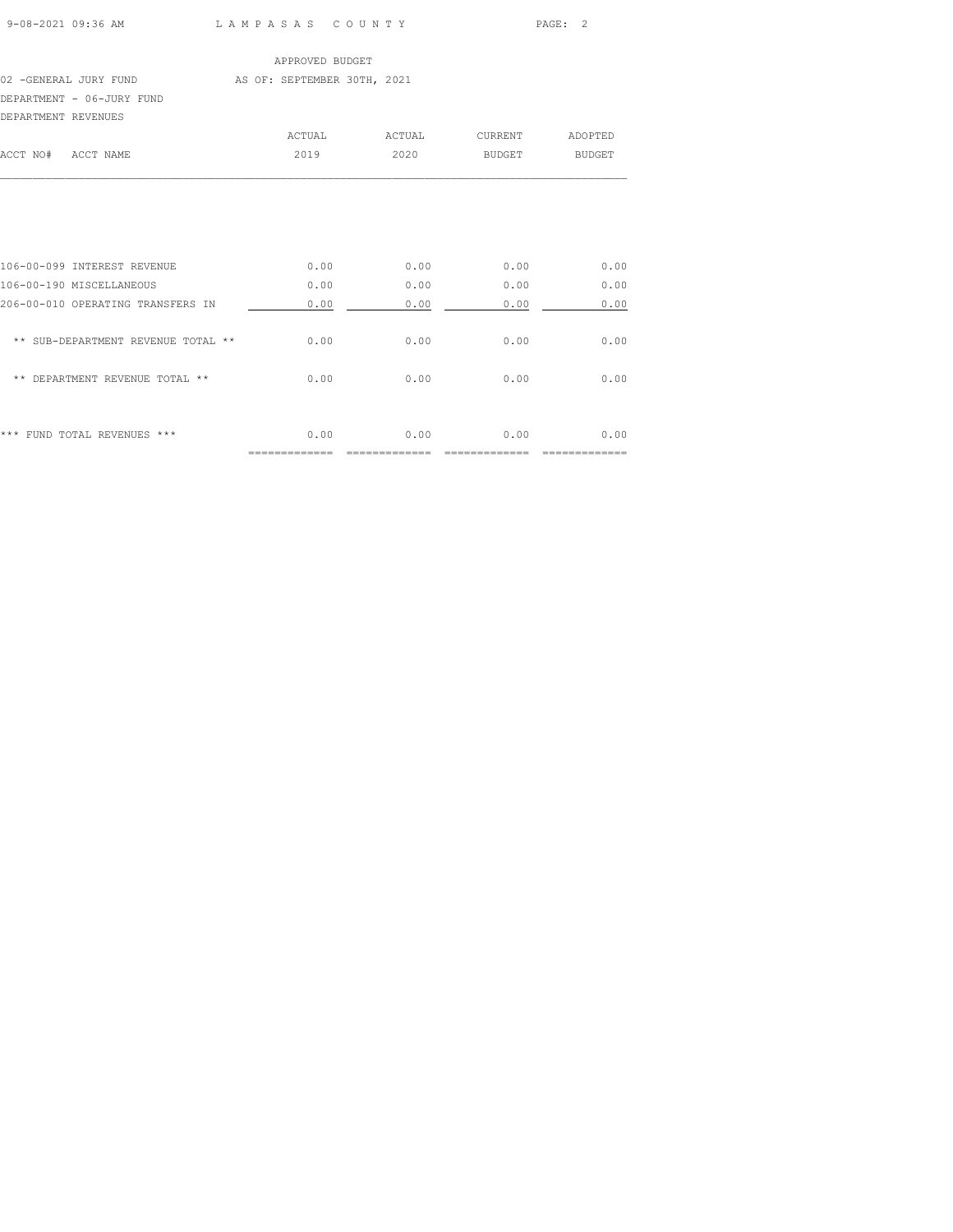| 9-08-2021 09:36 AM LAMPASAS COUNTY                      |                 |                               |      | PAGE: 3 |
|---------------------------------------------------------|-----------------|-------------------------------|------|---------|
|                                                         | APPROVED BUDGET |                               |      |         |
| 02 -GENERAL JURY FUND AS OF: SEPTEMBER 30TH, 2021       |                 |                               |      |         |
| DEPARTMENT - 06-JURY FUND                               |                 |                               |      |         |
| DEPARTMENT EXPENDITURES                                 |                 |                               |      |         |
|                                                         |                 | ACTUAL ACTUAL CURRENT ADOPTED |      |         |
| ACCT NO# ACCT NAME                                      |                 | 2019 2020 BUDGET BUDGET       |      |         |
|                                                         |                 |                               |      |         |
|                                                         |                 |                               |      |         |
| GENERAL EXPENSES                                        |                 |                               |      |         |
| ------------<br>406-00-310 JURY FEES                    |                 | $0.00$ 0.00 0.00 0.00         |      |         |
| 406-00-375 BANK CHARGES                                 | 0.00            | 0.00                          | 0.00 | 0.00    |
| ** CATEGORY TOTAL **                                    |                 | $0.00$ 0.00 0.00 0.00         |      | 0.00    |
|                                                         |                 |                               |      |         |
| 406-00-500 OPERATING TRANSFER OUT $0.00$ 0.00 0.00 0.00 |                 |                               |      | 0.00    |
| ** CATEGORY TOTAL **                                    | 0.00            | 0.00                          | 0.00 | 0.00    |

\*\* SUB-DEPARTMENT TOTAL \*\* 0.00 0.00 0.00 0.00 0.00 0.00

\*\*\* DEPARTMENT TOTAL \*\*\* 0.00 0.00 0.00 0.00

\*\*\* FUND TOTAL EXPENDITURES \*\*\* 0.00 0.00 0.00 0.00 0.00 0.00

\*\*\* END OF REPORT \*\*\*

============= ============= ============= =============

============= ============= ============= =============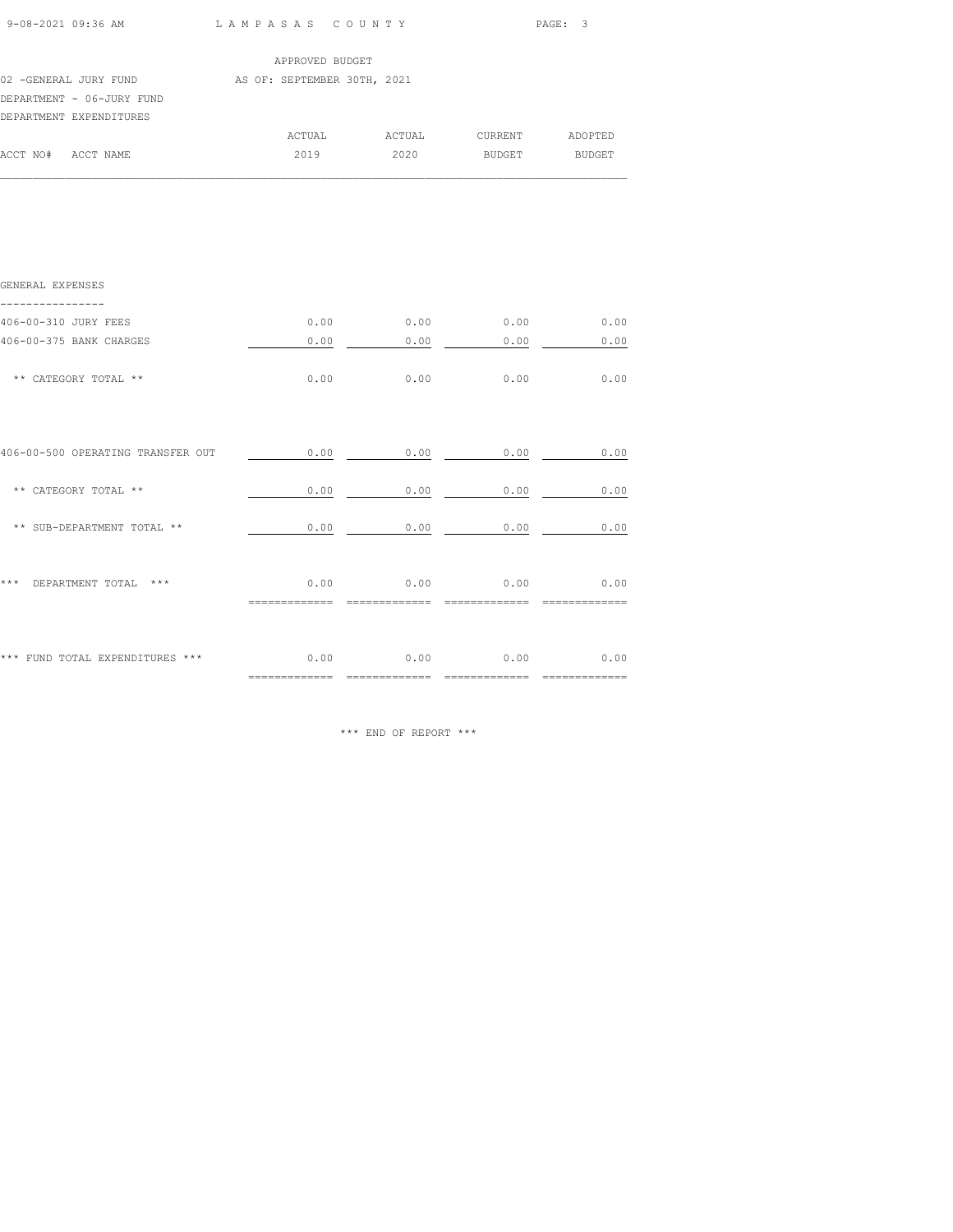|                                                                          |                 |                                      |                 | PAGE: 1 |
|--------------------------------------------------------------------------|-----------------|--------------------------------------|-----------------|---------|
|                                                                          | APPROVED BUDGET |                                      |                 |         |
| 03 -JUDICIAL COURT TECH AS OF: SEPTEMBER 30TH, 2021<br>FINANCIAL SUMMARY |                 |                                      |                 |         |
|                                                                          | ACTUAL          | ACTUAL                               | CURRENT ADOPTED |         |
| ACCT NO# ACCT NAME                                                       | 2019            | 2020                                 | BUDGET BUDGET   |         |
| REVENUE SUMMARY                                                          |                 |                                      |                 |         |
| 00-JUSTICE OF PEACE REV                                                  | 758.58          | 279.08                               | 0.00            | 0.00    |
| 12-JUSTICE OF PEACE #1                                                   |                 | 4,267.04 2,237.85 7,000.00 7,000.00  |                 |         |
| 13-JUSTICE OF PEACE #3                                                   |                 | 691.39 559.05 0.00                   |                 | 0.00    |
| 14-JUSTICE OF PEACE #4                                                   |                 | 2,040.14 1,882.10                    | 0.00            | 0.00    |
| *** TOTAL REVENUE ***                                                    |                 | 7,757.15 4,958.08 7,000.00 7,000.00  |                 |         |
| EXPENDITURE SUMMARY                                                      |                 |                                      |                 |         |
| 12-JUSTICE OF PEACE #1                                                   |                 | 15,465.80 7,113.79 7,000.00 7,000.00 |                 |         |
| 13-JUSTICE OF PEACE #3                                                   | 0.00            | 0.00                                 | 0.00            | 0.00    |
| 14-JUSTICE OF PEACE #4                                                   | 0.00            | 0.00                                 | 0.00            | 0.00    |
|                                                                          |                 |                                      |                 |         |
|                                                                          |                 |                                      |                 |         |

REVENUES OVER/(UNDER) EXPENDITURES ( 7,708.65)( 2,155.71) 0.00 0.00

============= ============= ============= =============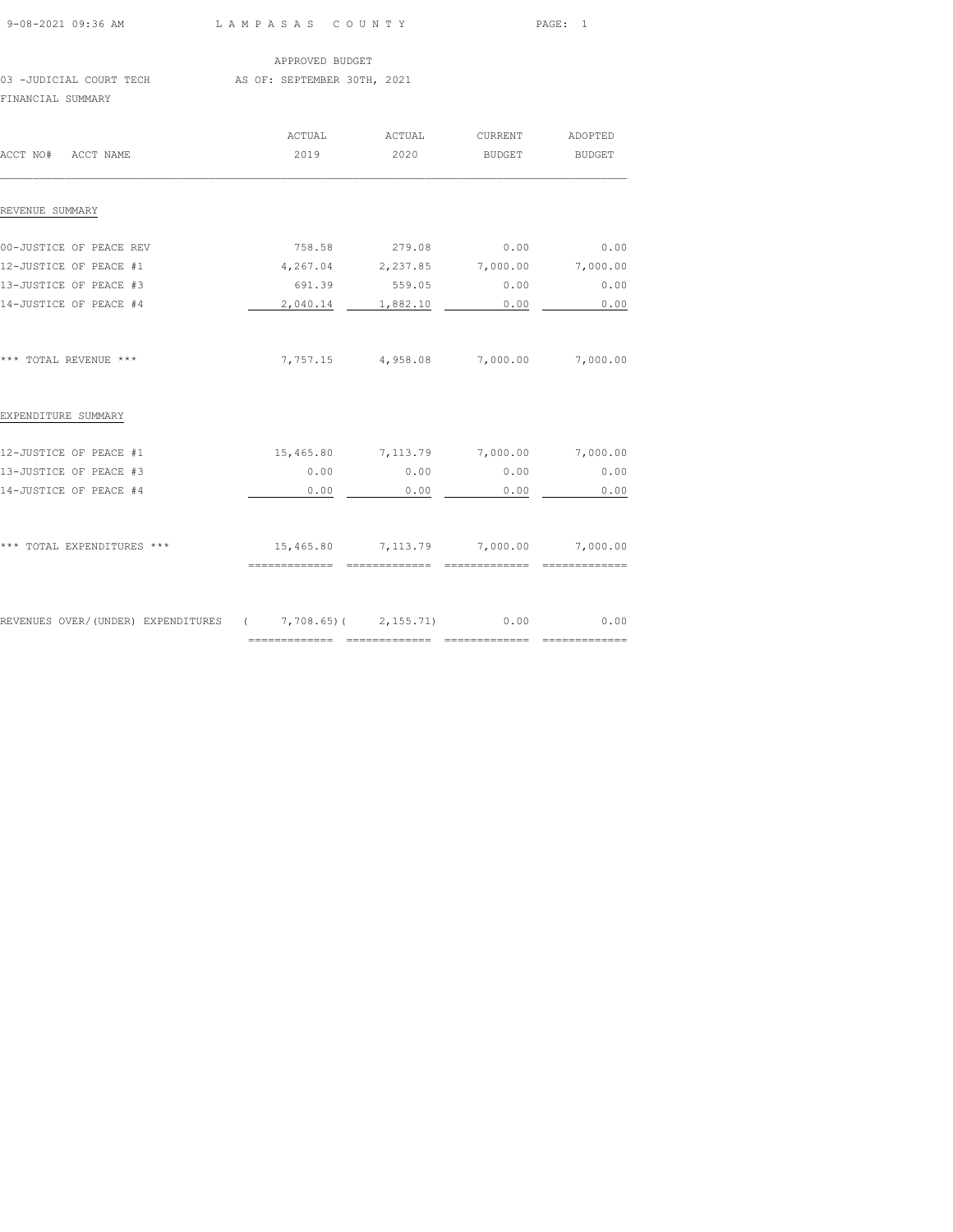# 03 -JUDICIAL COURT TECH AS OF: SEPTEMBER 30TH, 2021

# DEPARTMENT - 00-JUSTICE OF PEACE REV

| DEPARTMENT REVENUES |        |        |         |         |
|---------------------|--------|--------|---------|---------|
|                     | ACTUAL | ACTUAL | CURRENT | ADOPTED |
| ACCT NO# ACCT NAME  | 2019   | 2020   | BUDGET  | BUDGET  |
|                     |        |        |         |         |

| 100-00-099 INTEREST REVENUE        | 758.58 | 279.08 | 0.00 | 0.00 |
|------------------------------------|--------|--------|------|------|
| ** SUB-DEPARTMENT REVENUE TOTAL ** | 758.58 | 279.08 | 0.00 | 0.00 |
| ** DEPARTMENT REVENUE TOTAL **     | 758.58 | 279.08 | 0.00 | 0.00 |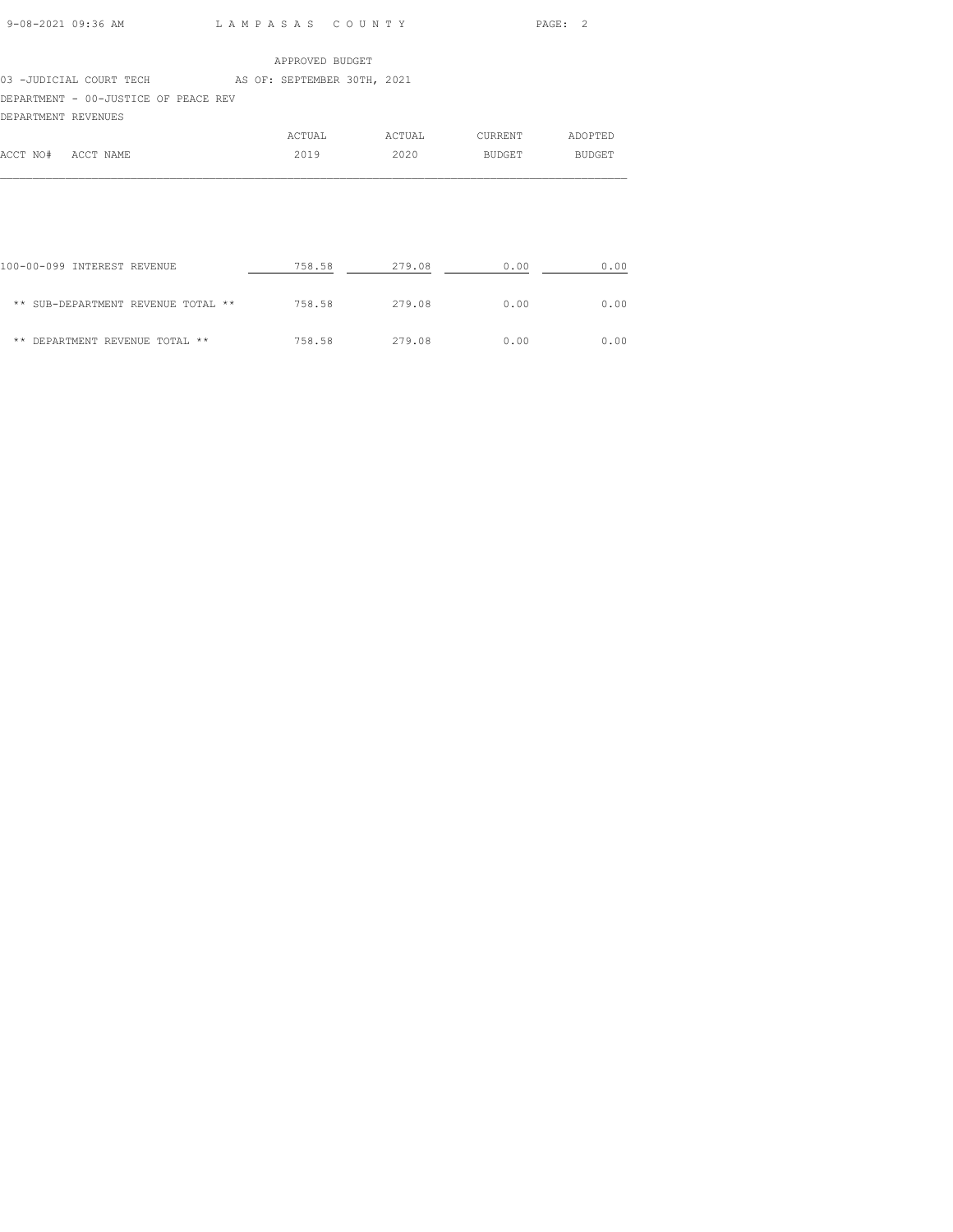|                                     |  | APPROVED BUDGET             |  |
|-------------------------------------|--|-----------------------------|--|
| 03 -JUDICIAL COURT TECH             |  | AS OF: SEPTEMBER 30TH, 2021 |  |
| DEPARTMENT - 12-JUSTICE OF PEACE #1 |  |                             |  |
| DEPARTMENT REVENUES                 |  |                             |  |

|                    | ACTUAL | ACTUAL | CURRENT | ADOPTED       |
|--------------------|--------|--------|---------|---------------|
| ACCT NO# ACCT NAME | 2019   | 2020   | BUDGET  | <b>BUDGET</b> |
|                    |        |        |         |               |

| 112-00-080 JUSTICE OF PEACE #1     | 4,267.04 | 2,237.85 | 7,000.00 | 7,000.00 |
|------------------------------------|----------|----------|----------|----------|
| ** SUB-DEPARTMENT REVENUE TOTAL ** | 4,267.04 | 2,237.85 | 7,000.00 | 7,000.00 |
| ** DEPARTMENT REVENUE TOTAL **     | 4,267.04 | 2,237.85 | 7,000.00 | 7,000.00 |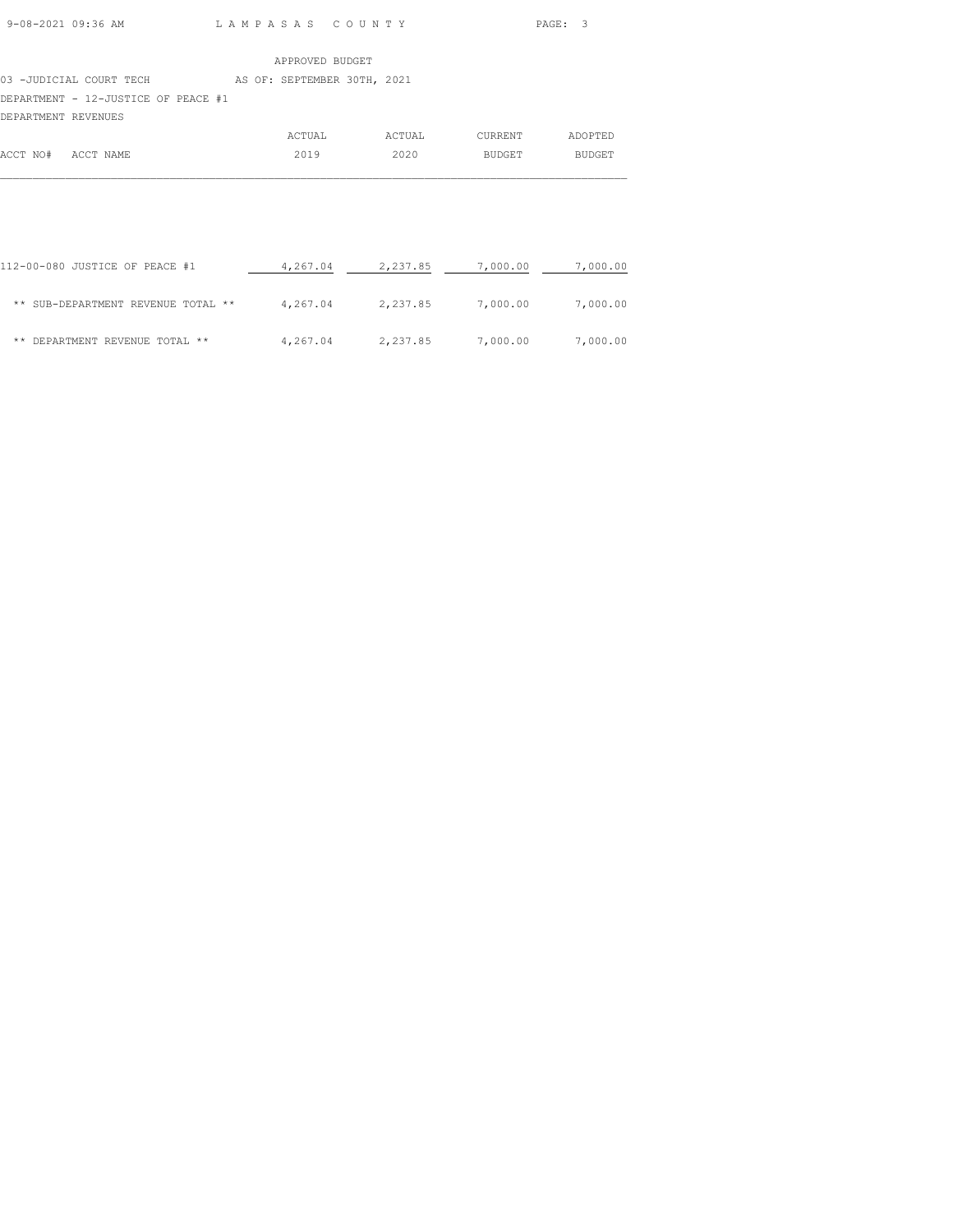|--|

### 03 -JUDICIAL COURT TECH AS OF: SEPTEMBER 30TH, 2021

DEPARTMENT - 13-JUSTICE OF PEACE #3

| DEPARTMENT REVENUES |           |        |        |         |         |
|---------------------|-----------|--------|--------|---------|---------|
|                     |           | ACTUAL | ACTUAL | CURRENT | ADOPTED |
| ACCT NO#            | ACCT NAME | 2019   | 2020   | BUDGET  | BUDGET  |
|                     |           |        |        |         |         |

| 113-00-080 JUSTICE OF PEACE #3     | 691.39 | 559.05 | 0.00 | 0.00 |
|------------------------------------|--------|--------|------|------|
| ** SUB-DEPARTMENT REVENUE TOTAL ** | 691.39 | 559.05 | 0.00 | 0.00 |
| ** DEPARTMENT REVENUE TOTAL **     | 691.39 | 559.05 | 0.00 | 0.00 |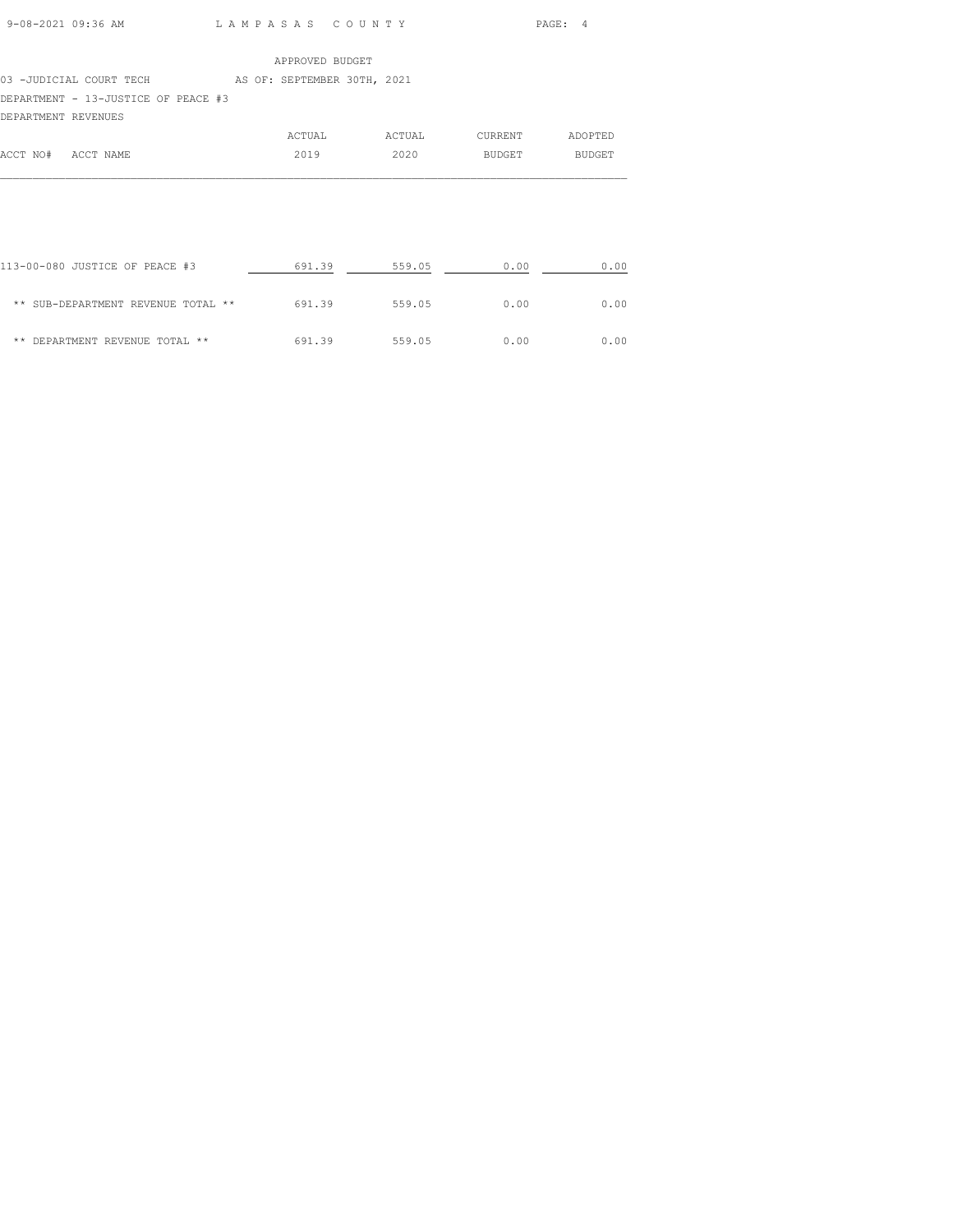### 03 -JUDICIAL COURT TECH AS OF: SEPTEMBER 30TH, 2021

## DEPARTMENT - 14-JUSTICE OF PEACE #4

| DEPARTMENT REVENUES |  |
|---------------------|--|

|                    | ACTUAL | ACTUAL | CURRENT | ADOPTED       |
|--------------------|--------|--------|---------|---------------|
| ACCT NO# ACCT NAME | 2019   | 2020   | BUDGET  | <b>BUDGET</b> |
|                    |        |        |         |               |

| ***<br>FUND TOTAL REVENUES<br>***     | 7,757.15 | 4,958.08 | 7,000.00 | 7,000.00 |
|---------------------------------------|----------|----------|----------|----------|
| DEPARTMENT REVENUE TOTAL **<br>**     | 2,040.14 | 1,882.10 | 0.00     | 0.00     |
| SUB-DEPARTMENT REVENUE TOTAL **<br>** | 2,040.14 | 1,882.10 | 0.00     | 0.00     |
| 114-00-080 JUSTICE OF PEACE e4        | 2,040.14 | 1,882.10 | 0.00     | 0.00     |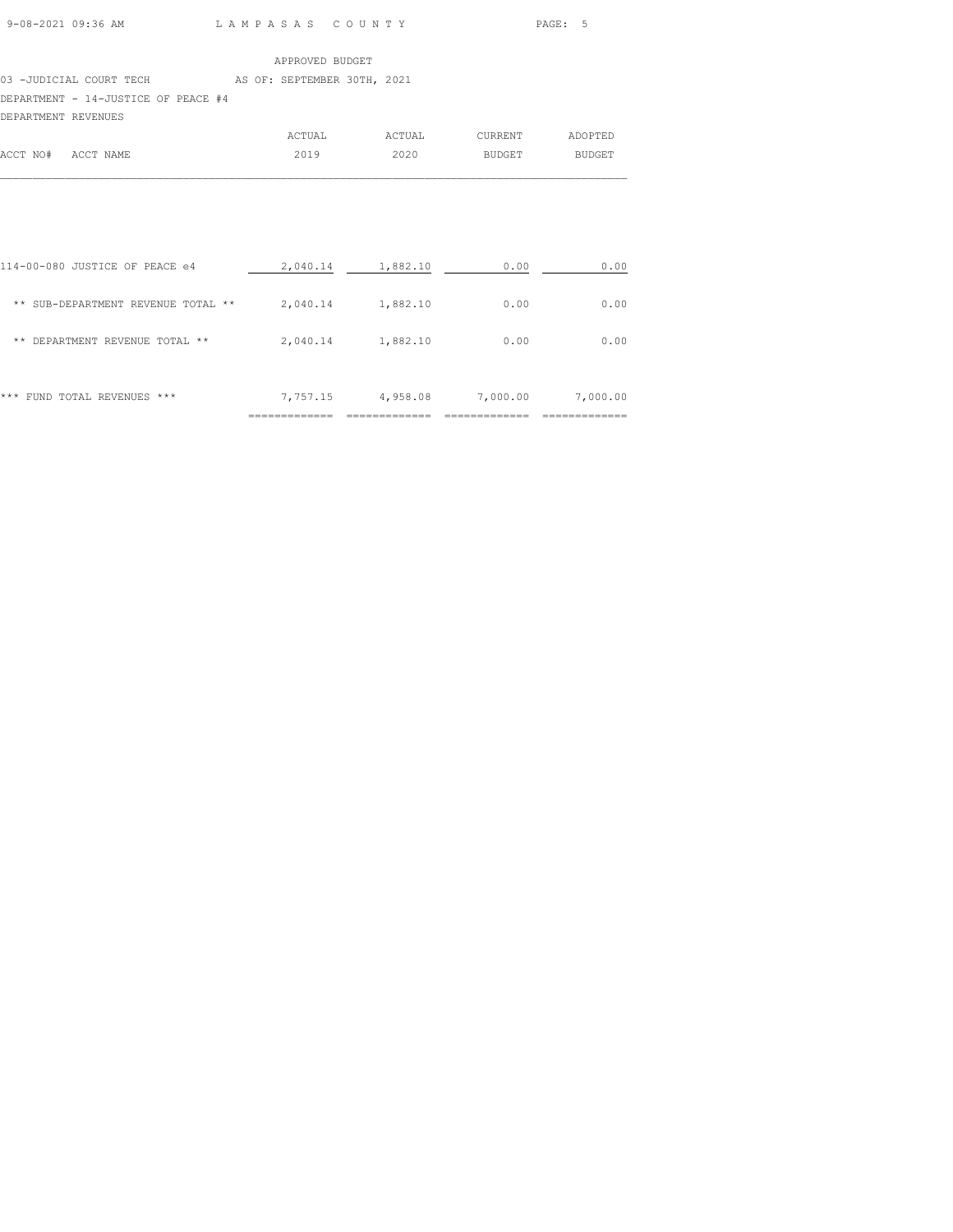| 9-08-2021 09:36 AM | LAMPASAS COUNTY | PAGE: 6 |
|--------------------|-----------------|---------|

| $\sim$ $\sim$ |                 |  |
|---------------|-----------------|--|
|               | APPROVED BUDGET |  |

03 -JUDICIAL COURT TECH AS OF: SEPTEMBER 30TH, 2021

DEPARTMENT - 12-JUSTICE OF PEACE #1

|                    | DEPARTMENT EXPENDITURES |        |        |         |         |
|--------------------|-------------------------|--------|--------|---------|---------|
|                    |                         | ACTUAL | ACTUAL | CURRENT | ADOPTED |
| ACCT NO# ACCT NAME |                         | 2019   | 2020   | BUDGET  | BUDGET  |
|                    |                         |        |        |         |         |

| GENERAL EXPENSES                       |           |                    |                   |          |
|----------------------------------------|-----------|--------------------|-------------------|----------|
| 412-00-304 OPERATING SUPPLIES          | 9,200.00  | 847.99             | 7,000.00          | 7,000.00 |
| 412-00-312 EQUIPMENT MAINTENANCE CONTR | 6,000.00  | 6,000.00           | 0.00              | 0.00     |
| 412-00-389 MISCELLANEOUS EXPENSE       | 265.80    | 265.80             | 0.00              | 0.00     |
| ** CATEGORY TOTAL **                   | 15,465.80 | 7,113.79           | 7,000.00          | 7,000.00 |
| 412-00-500 OPERATING TRANSFER-OUT      | 0.00      | 0.00               | 0.00              | 0.00     |
| ** CATEGORY TOTAL **                   | 0.00      | 0.00               | 0.00              | 0.00     |
| ** SUB-DEPARTMENT TOTAL **             | 15,465.80 |                    | 7,113.79 7,000.00 | 7,000.00 |
| ***<br>DEPARTMENT TOTAL<br>***         |           | 15,465.80 7,113.79 | 7,000.00          | 7,000.00 |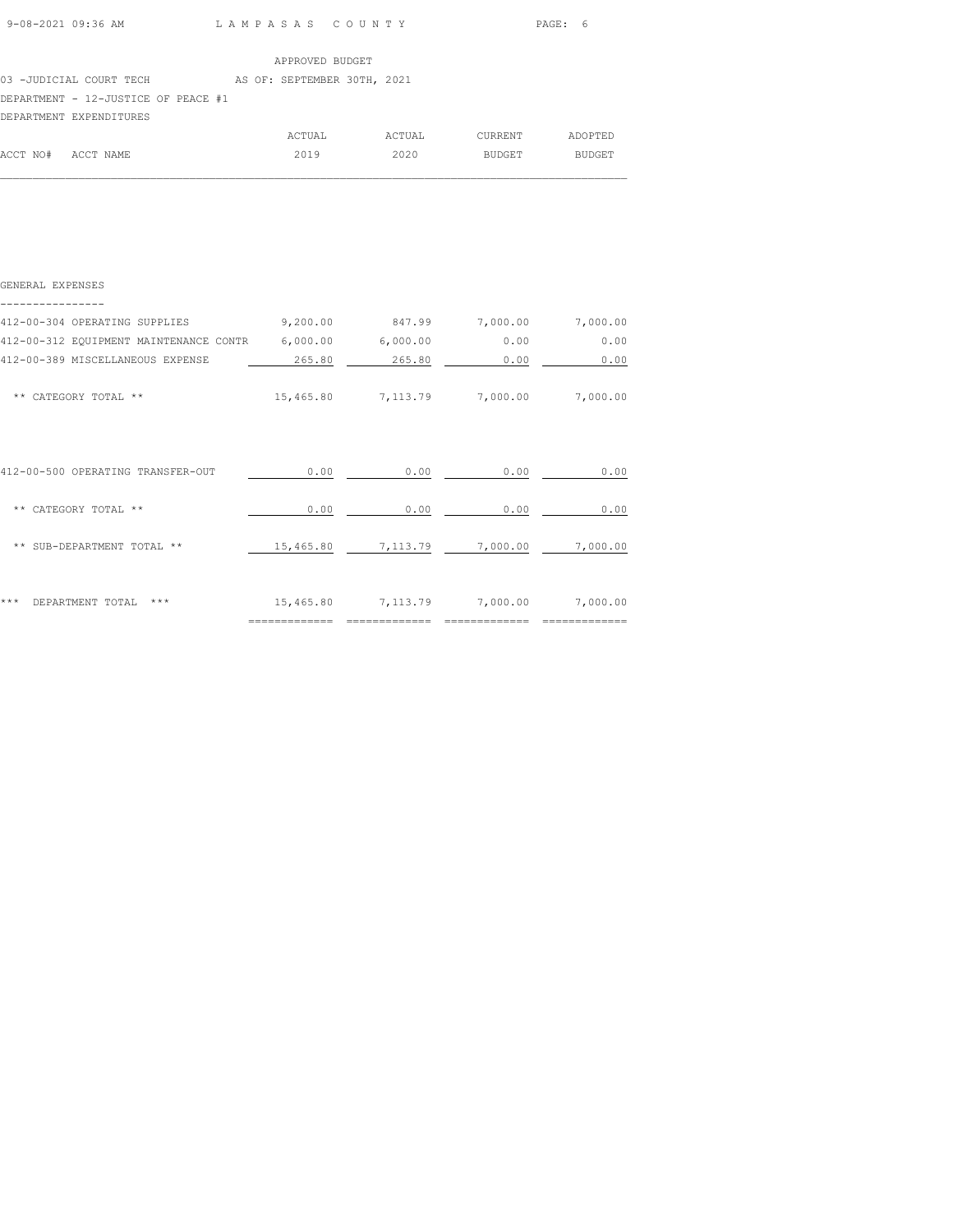| 9-08-2021 09:36 AM | LAMPASAS COUNTY | PAGE: 7 |
|--------------------|-----------------|---------|
|                    |                 |         |

### 03 -JUDICIAL COURT TECH AS OF: SEPTEMBER 30TH, 2021

# DEPARTMENT - 13-JUSTICE OF PEACE #3

### DEPARTMENT EXPENDITURES

|                    | ACTUAL | ACTUAL | CURRENT       | ADOPTED       |
|--------------------|--------|--------|---------------|---------------|
| ACCT NO# ACCT NAME | 2019   | 2020   | <b>BUDGET</b> | <b>BUDGET</b> |

 $\mathcal{L}_\text{max}$ 

| ***<br>***<br>DEPARTMENT TOTAL         | 0.00 | 0.00 | 0.00 | 0.00 |
|----------------------------------------|------|------|------|------|
| ** SUB-DEPARTMENT TOTAL **             | 0.00 | 0.00 | 0.00 | 0.00 |
| ** CATEGORY TOTAL **                   | 0.00 | 0.00 | 0.00 | 0.00 |
| 413-00-389 MISCELLANOUSE               | 0.00 | 0.00 | 0.00 | 0.00 |
| 413-00-312 EQUIPMENT MAINTENANCE CONTR | 0.00 | 0.00 | 0.00 | 0.00 |
| 413-00-304 OPERATING SUPPLIES          | 0.00 | 0.00 | 0.00 | 0.00 |
| GENERAL EXPENSES                       |      |      |      |      |
|                                        |      |      |      |      |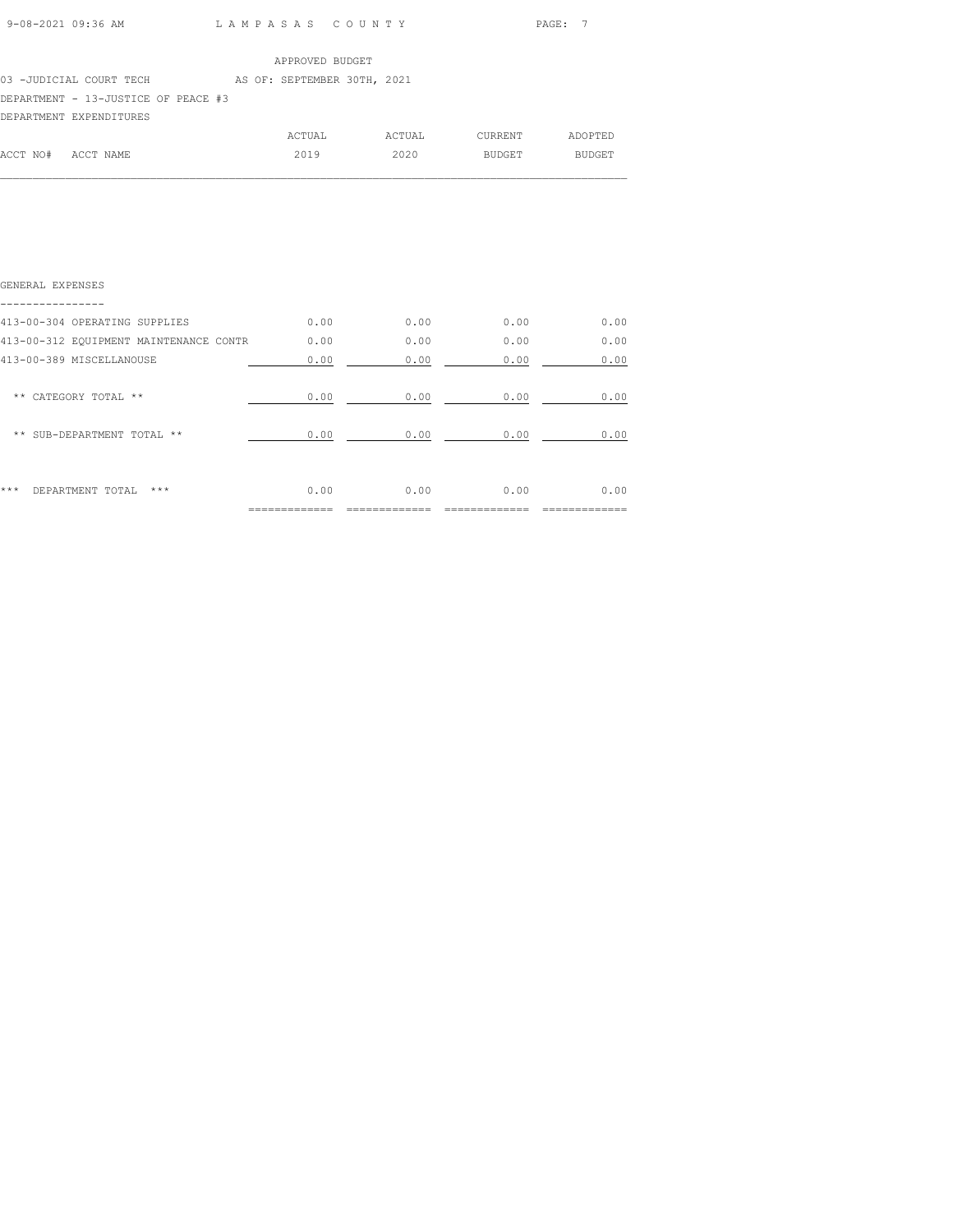| 9-08-2021 09:36 AM | LAMPASAS COUNTY | PAGE: 8 |
|--------------------|-----------------|---------|

| APPROVED BUDGET |  |
|-----------------|--|
|                 |  |

03 -JUDICIAL COURT TECH AS OF: SEPTEMBER 30TH, 2021

DEPARTMENT - 14-JUSTICE OF PEACE #4

|                    | DEPARTMENT EXPENDITURES |        |        |               |         |
|--------------------|-------------------------|--------|--------|---------------|---------|
|                    |                         | ACTUAL | ACTUAL | CURRENT       | ADOPTED |
| ACCT NO# ACCT NAME |                         | 2019   | 2020   | <b>BUDGET</b> | BUDGET  |

 $\mathcal{L}_\text{max}$ 

| *** FUND TOTAL EXPENDITURES ***        | 15,465.80 | 7,113.79 | 7,000.00 | 7,000.00 |
|----------------------------------------|-----------|----------|----------|----------|
|                                        |           |          |          |          |
| ***<br>$***$<br>DEPARTMENT TOTAL       | 0.00      | 0.00     | 0.00     | 0.00     |
| ** SUB-DEPARTMENT TOTAL **             | 0.00      | 0.00     | 0.00     | 0.00     |
| ** CATEGORY TOTAL **                   | 0.00      | 0.00     | 0.00     | 0.00     |
| 414-00-389 MISCELLANEOUS               | 0.00      | 0.00     | 0.00     | 0.00     |
| 414-00-312 EQUIPMENT MAINTENANCE CONTR | 0.00      | 0.00     | 0.00     | 0.00     |
| 414-00-304 OPERATING SUPPLIES          | 0.00      | 0.00     | 0.00     | 0.00     |
| GENERAL EXPENSES                       |           |          |          |          |

\*\*\* END OF REPORT \*\*\*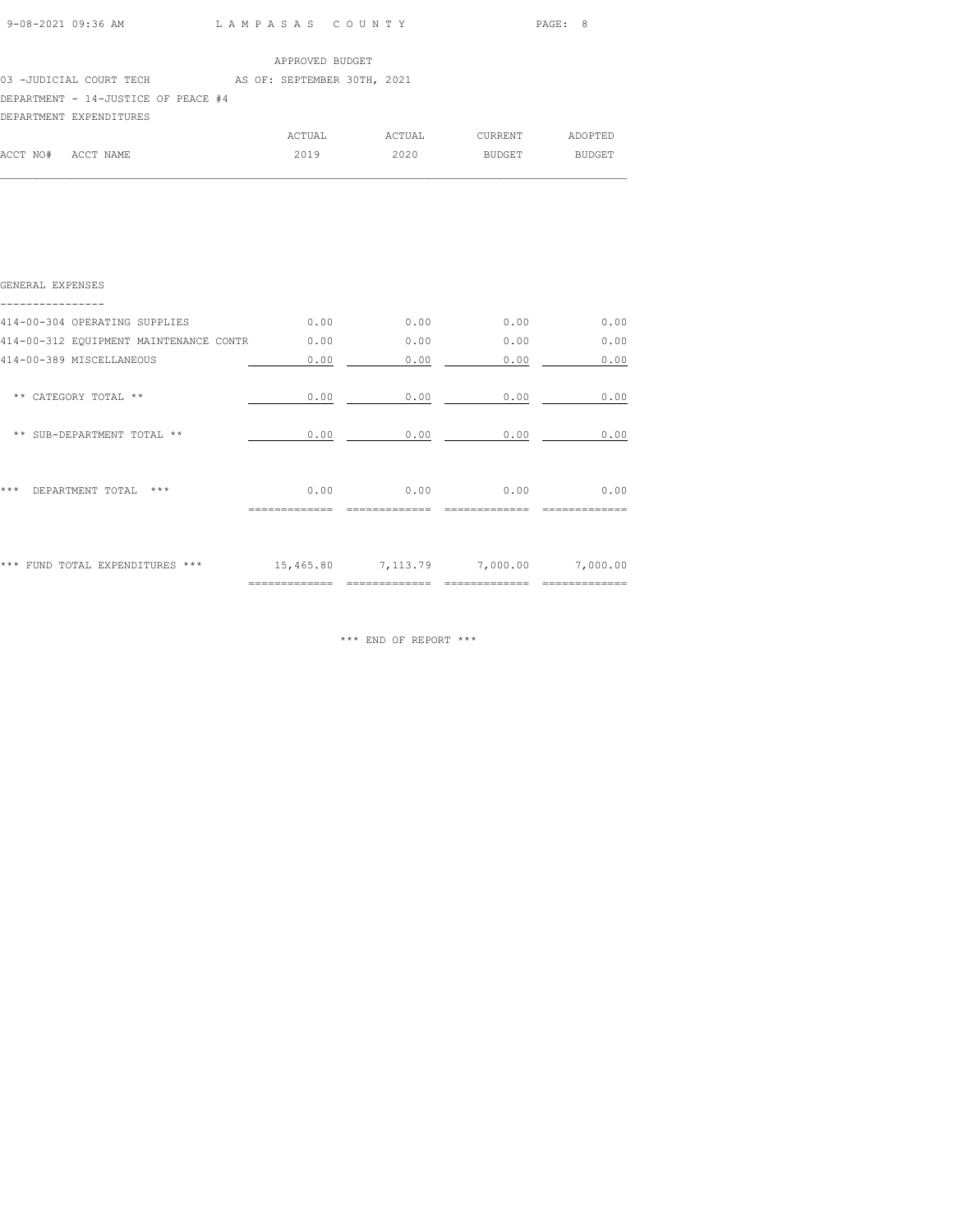| 9-08-2021 09:36 AM                                                           | LAMPASAS COUNTY        |                                                                                    |                          | PAGE:<br>$\overline{1}$  |  |
|------------------------------------------------------------------------------|------------------------|------------------------------------------------------------------------------------|--------------------------|--------------------------|--|
|                                                                              | APPROVED BUDGET        |                                                                                    |                          |                          |  |
| 15 -LAMPASAS CO RD & BRIDGE AS OF: SEPTEMBER 30TH, 2021<br>FINANCIAL SUMMARY |                        |                                                                                    |                          |                          |  |
| ACCT NO#<br>ACCT NAME                                                        | ACTUAL<br>2019         | ACTUAL<br>2020                                                                     | CURRENT<br><b>BUDGET</b> | ADOPTED<br><b>BUDGET</b> |  |
| REVENUE SUMMARY                                                              |                        |                                                                                    |                          |                          |  |
| 00-ROAD & BRIDGE REVENUE                                                     |                        | 2,404,550.73 2,480,624.32 2,617,410.00                                             |                          | 3,064,301.00             |  |
| 01-PRECINCT 1                                                                |                        | 11,952.80 32,960.80                                                                | 0.00                     | 0.00                     |  |
| 02-PRECINCT 2                                                                |                        | 0.00 188,502.00                                                                    | 0.00                     | 0.00                     |  |
| 03-PRECINCT 3                                                                | 11,585.00              | 51,964.00                                                                          | 0.00                     | 0.00                     |  |
| 04-PRECINCT 4                                                                | 0.00                   | 73,033.00                                                                          | 0.00                     | 0.00                     |  |
| 05-ROAD & BRIDGE                                                             | 0.00                   | 0.00                                                                               | 0.00                     | 0.00                     |  |
| *** TOTAL REVENUE ***                                                        |                        | 2,428,088.53 2,827,084.12 2,617,410.00 3,064,301.00                                |                          |                          |  |
| EXPENDITURE SUMMARY                                                          |                        |                                                                                    |                          |                          |  |
| 01-PRECINCT 1                                                                | 581,989.53             | 519,467.59                                                                         | 620,291.00               | 687,337.00               |  |
| 02-PRECINCT 2                                                                | 719,790.08             | 800,356.16                                                                         | 624,311.00               | 697,113.00               |  |
| 03-PRECINCT 3                                                                | 530,665.94             | 640,878.97                                                                         | 636,732.00               | 677,311.00               |  |
| 04-PRECINCT 4                                                                | 550, 115.70            | 677,258.24                                                                         | 686,739.00               | 753,203.00               |  |
| 05-ROAD & BRIDGE                                                             | 83,819.64              | 40,565.89                                                                          | 49,337.00                | 249,337.00               |  |
| *** TOTAL EXPENDITURES ***                                                   |                        | 2,466,380.89 2,678,526.85 2,617,410.00 3,064,301.00<br>============= ============= |                          |                          |  |
| REVENUES OVER/(UNDER) EXPENDITURES                                           | 38,292.36)<br>$\left($ | 148,557.27                                                                         | 0.00                     | 0.00                     |  |

============= ============= ============= =============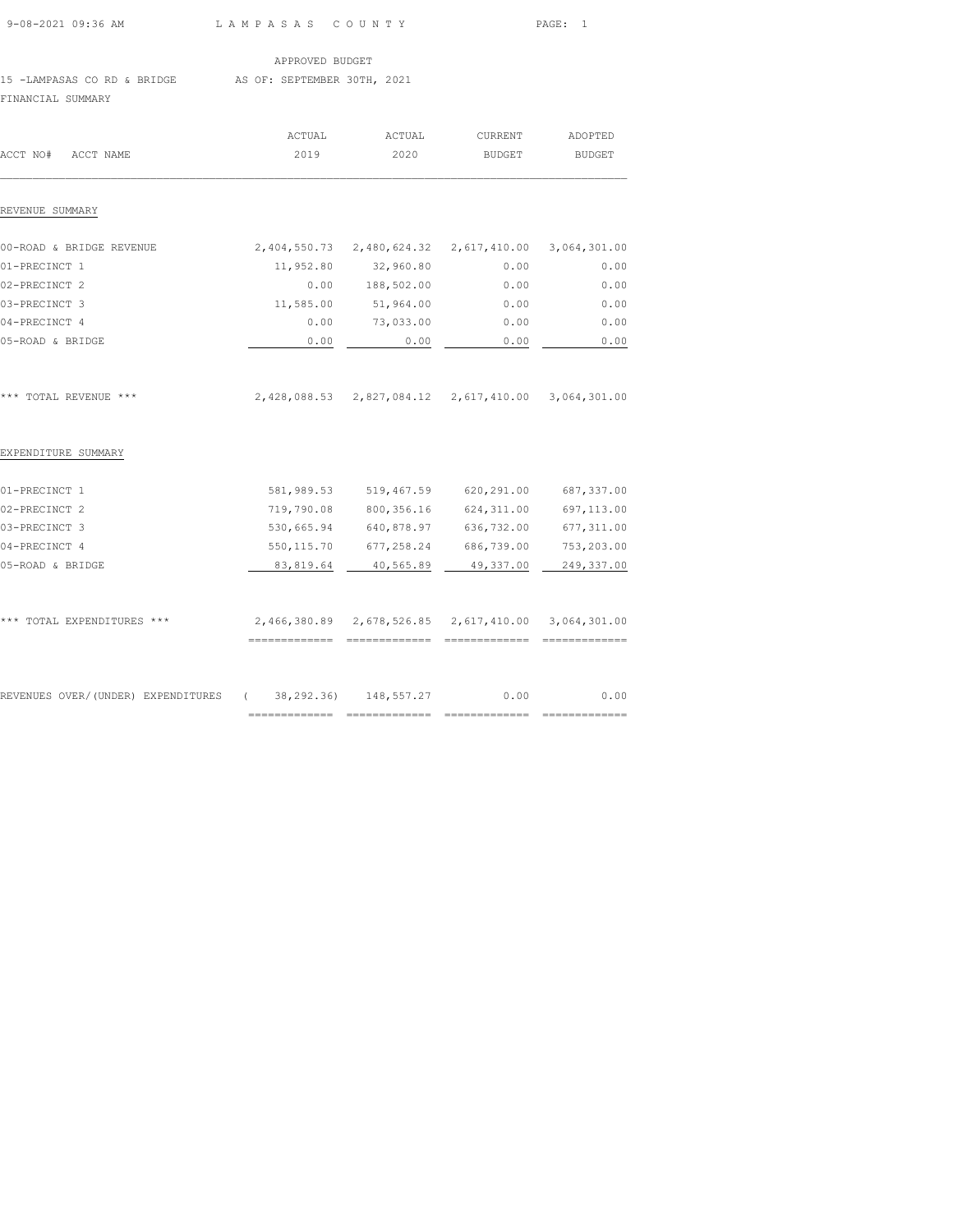# 15 -LAMPASAS CO RD & BRIDGE AS OF: SEPTEMBER 30TH, 2021 DEPARTMENT - 00-ROAD & BRIDGE REVENUE

| DEPARTMENT REVENUES |  |
|---------------------|--|

|                    | ACTUAL | ACTUAL | CURRENT | ADOPTED |
|--------------------|--------|--------|---------|---------|
| ACCT NO# ACCT NAME | 2019   | 2020   | BUDGET  | BUDGET  |
|                    |        |        |         |         |

| 00-ROAD & BRIDGE |                                        |              |                                        |                           |              |
|------------------|----------------------------------------|--------------|----------------------------------------|---------------------------|--------------|
|                  | 100-00-001 BEGINNING FUND BALANCE      | 0.00         | 0.00                                   | 10,364.00                 | 200,000.00   |
|                  | 100-00-010 CURRENT AD VALOREM TAXES    | 1,681,828.64 | 1,777,889.70                           | 1,848,046.00              | 2,105,301.00 |
|                  | 100-00-020 DELINQUENT AD VALOREM TAXES | 28,722.25    | 25,071.90                              | 23,000.00                 | 23,000.00    |
|                  | 100-00-030 PENALTIES & INT. AD VALOREM | 11,707.87    | 10,564.39                              | 20,000.00                 | 20,000.00    |
|                  | 100-00-035 LCAD REFUND                 | 0.00         | 0.00                                   | 0.00                      | 0.00         |
|                  | 100-00-090 MOTOR VEHICLE REGISTRATION  | 409,784.52   | 350,360.00                             | 410,000.00                | 410,000.00   |
|                  | 100-00-091 STATE SALES TAX REBATE      | 0.00         | 0.00                                   | 0.00                      | 0.00         |
|                  | 100-00-093 SPECIAL TAX ON VEHICLES     | 180,320.00   | 239,080.00                             | 228,000.00                | 228,000.00   |
|                  | 100-00-099 INTEREST REVENUE            | 27,740.84    | 9,934.64                               | 3,000.00                  | 3,000.00     |
|                  | 100-00-100 SALE OF SURPLUS EQUIP/PROPE | 0.00         | 0.00                                   | 0.00                      | 0.00         |
|                  | 100-00-102 INSURANCE REFUND            | 0.00         | 0.00                                   | 0.00                      | 0.00         |
|                  | 100-00-110 LATERAL ROADS               | 22,956.13    | 22,941.21                              | 27,000.00                 | 27,000.00    |
|                  | 100-00-116 GRANT REVENUE               | 0.00         | 0.00                                   | 0.00                      | 0.00         |
|                  | 100-00-124 GROSS WEIGHT & AXLE WEIGHT  | 41,321.02    | 42,532.56                              | 48,000.00                 | 48,000.00    |
|                  | 100-00-130 911-ADDRESSING SIGNS        | 0.00         | 0.00                                   | 0.00                      | 0.00         |
|                  | 100-00-189 DISCOUNTS TAKEN             | 0.00         | 0.00                                   | 0.00                      | 0.00         |
|                  | 100-00-190 MISCELLANEOUS RECEIPTS      | 169.46       | 2,249.92                               | 0.00                      | 0.00         |
|                  | 100-00-191 CITIZENS DONATIONS          | 0.00         | 0.00                                   | 0.00                      | 0.00         |
|                  | 200-00-000 OTHER SOURCES - LEASE       | 0.00         | 0.00                                   | 0.00                      | 0.00         |
|                  | 200-00-010 OPERATING TRANSFERS-IN      | 0.00         | 0.00                                   | 0.00                      | 0.00         |
|                  |                                        |              |                                        |                           |              |
|                  | ** SUB-DEPARTMENT REVENUE TOTAL **     |              | 2,404,550.73 2,480,624.32 2,617,410.00 |                           | 3,064,301.00 |
|                  | ** DEPARTMENT REVENUE TOTAL **         | 2,404,550.73 |                                        | 2,480,624.32 2,617,410.00 | 3,064,301.00 |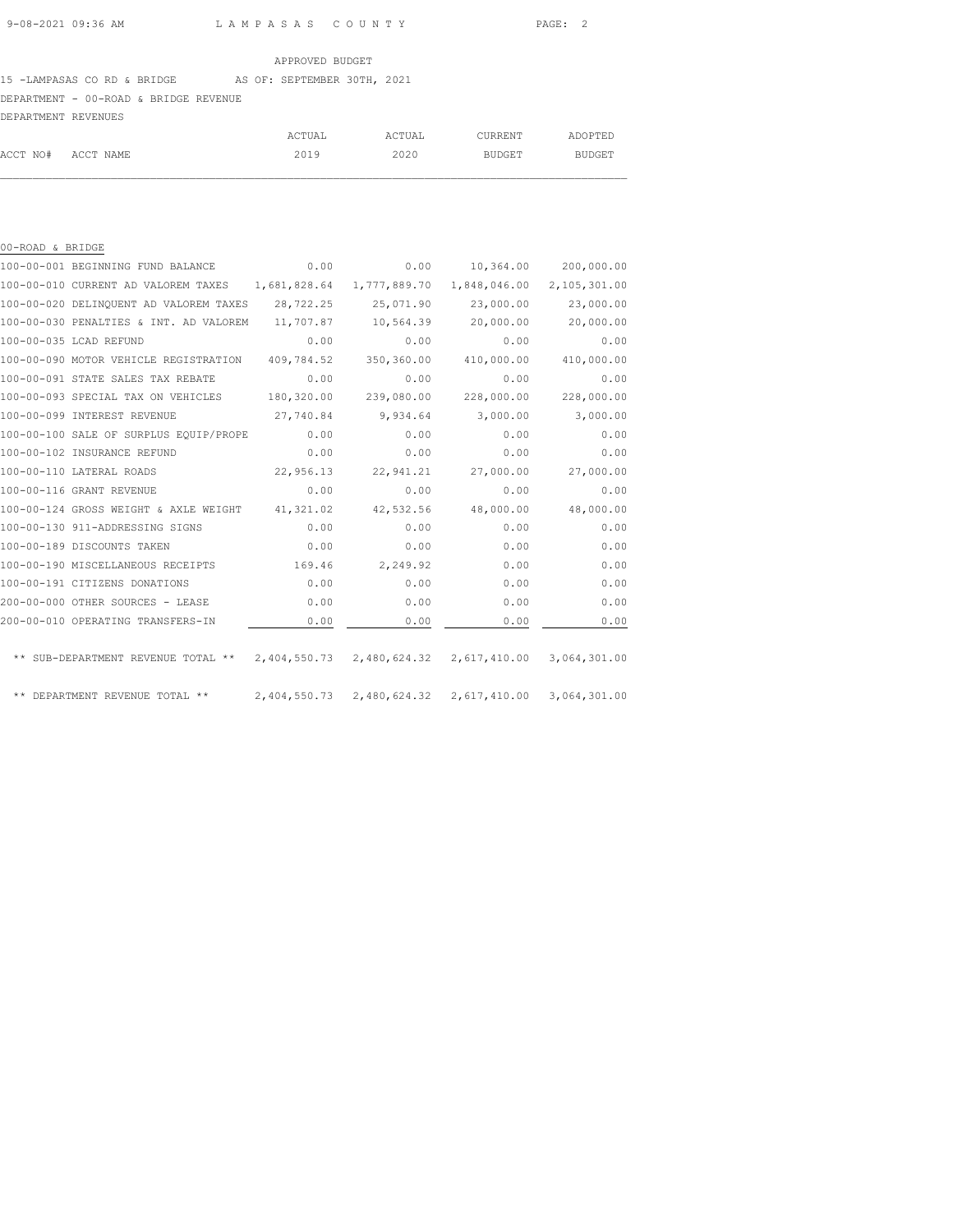### 15 -LAMPASAS CO RD & BRIDGE AS OF: SEPTEMBER 30TH, 2021

### DEPARTMENT - 01-PRECINCT 1

| DEPARTMENT REVENUES |           |        |        |         |         |
|---------------------|-----------|--------|--------|---------|---------|
|                     |           | ACTUAL | ACTUAL | CURRENT | ADOPTED |
| ACCT NO#            | ACCT NAME | 2019   | 2020   | BUDGET  | BUDGET  |
|                     |           |        |        |         |         |

| 00-ROAD & BRIDGE                        |           |           |      |      |
|-----------------------------------------|-----------|-----------|------|------|
| 101-00-002 EXISTING FUND BALANCE        | 0.00      | 32,364.00 | 0.00 | 0.00 |
| 101-00-100 SALES OF SURPLUS PROPERTY    | 7,600.00  | 300.00    | 0.00 | 0.00 |
| 101-00-102 INSURANCE REFUND             | 4,000.00  | 0.00      | 0.00 | 0.00 |
| 101-00-116 GRANT REVENUE-FEMA           | 0.00      | 0.00      | 0.00 | 0.00 |
| 101-00-190 MISCELLANOUS                 | 352.80    | 296.80    | 0.00 | 0.00 |
| 201-00-000 OTHER SOURCES - LEASE        | 0.00      | 0.00      | 0.00 | 0.00 |
| SUB-DEPARTMENT REVENUE TOTAL **         | 11,952.80 | 32,960.80 | 0.00 | 0.00 |
| **<br>REVENUE TOTAL<br>DEPARTMENT<br>** | 11,952.80 | 32,960.80 | 0.00 | 0.00 |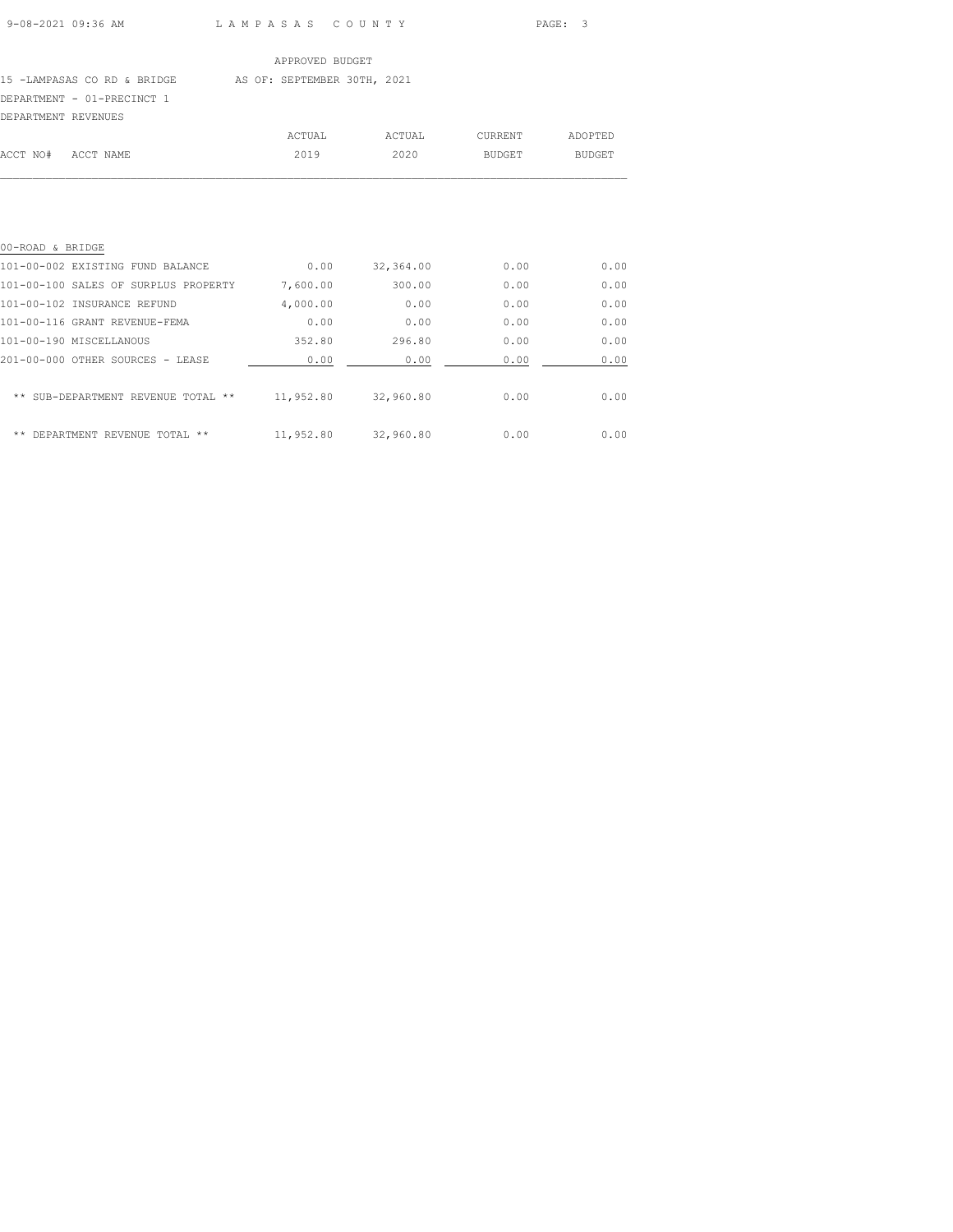### 15 -LAMPASAS CO RD & BRIDGE AS OF: SEPTEMBER 30TH, 2021

DEPARTMENT - 02-PRECINCT 2

| DEPARTMENT REVENUES |           |        |        |         |         |
|---------------------|-----------|--------|--------|---------|---------|
|                     |           | ACTUAL | ACTUAL | CURRENT | ADOPTED |
| ACCT NO#            | ACCT NAME | 2019   | 2020   | BUDGET  | BUDGET  |
|                     |           |        |        |         |         |

| 00-ROAD & BRIDGE                        |      |            |      |      |
|-----------------------------------------|------|------------|------|------|
| 102-00-002 EXISTING FUND BALANCE        | 0.00 | 19,364.00  | 0.00 | 0.00 |
| 102-00-100 SALE OF SURPLUS PROPERTY     | 0.00 | 4,050.00   | 0.00 | 0.00 |
| 102-00-116 GRANT REVENUE-FEMA           | 0.00 | 0.00       | 0.00 | 0.00 |
| 102-00-190 MISCELLANEOUS                | 0.00 | 88.00      | 0.00 | 0.00 |
| 202-00-000 OTHER SOURCES - LEASE        | 0.00 | 165,000.00 | 0.00 | 0.00 |
| SUB-DEPARTMENT REVENUE TOTAL **<br>**   | 0.00 | 188,502.00 | 0.00 | 0.00 |
| **<br>REVENUE TOTAL<br>**<br>DEPARTMENT | 0.00 | 188,502.00 | 0.00 | 0.00 |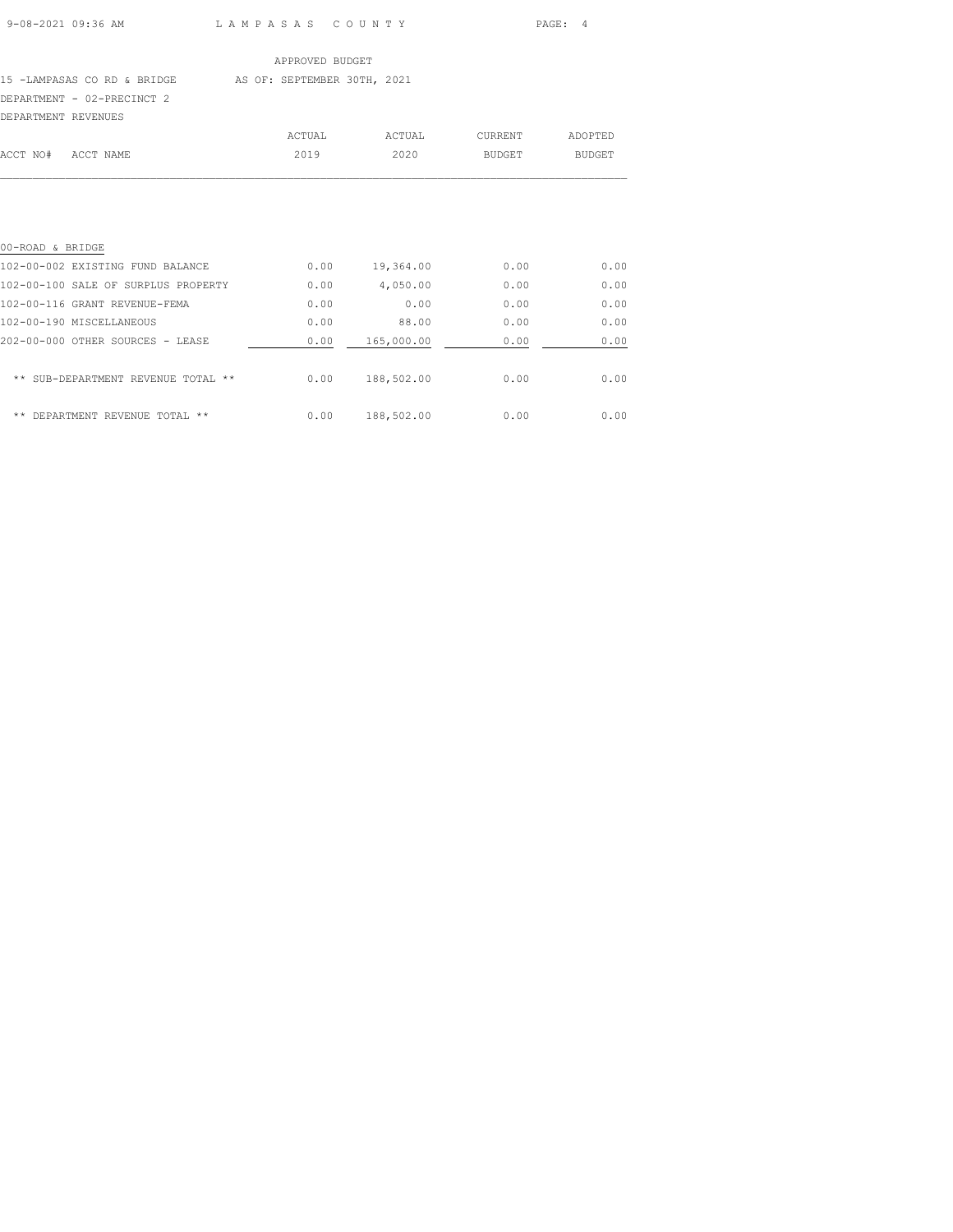# 15 -LAMPASAS CO RD & BRIDGE AS OF: SEPTEMBER 30TH, 2021

## DEPARTMENT - 03-PRECINCT 3

| DEPARTMENT REVENUES |           |        |        |         |         |
|---------------------|-----------|--------|--------|---------|---------|
|                     |           | ACTUAL | ACTUAL | CURRENT | ADOPTED |
| ACCT NO#            | ACCT NAME | 2019   | 2020   | BUDGET  | BUDGET  |
|                     |           |        |        |         |         |

| 00-ROAD & BRIDGE                            |           |           |      |      |
|---------------------------------------------|-----------|-----------|------|------|
| 103-00-002 EXISTING FUND BALANCE            | 0.00      | 51,964.00 | 0.00 | 0.00 |
| 103-00-100 SALE OF SURPLUS PROPERTY         | 11,585.00 | 0.00      | 0.00 | 0.00 |
| 103-00-102 INSURANCE REFUND                 | 0.00      | 0.00      | 0.00 | 0.00 |
| 103-00-116 GRANT REVENUE-FEMA               | 0.00      | 0.00      | 0.00 | 0.00 |
| 103-00-190 MISCELLANOUS                     | 0.00      | 0.00      | 0.00 | 0.00 |
| SUB-DEPARTMENT REVENUE TOTAL **<br>**       | 11,585.00 | 51,964.00 | 0.00 | 0.00 |
| **<br>REVENUE<br>**<br>DEPARTMENT<br>TOTAL. | 11,585.00 | 51,964.00 | 0.00 | 0.00 |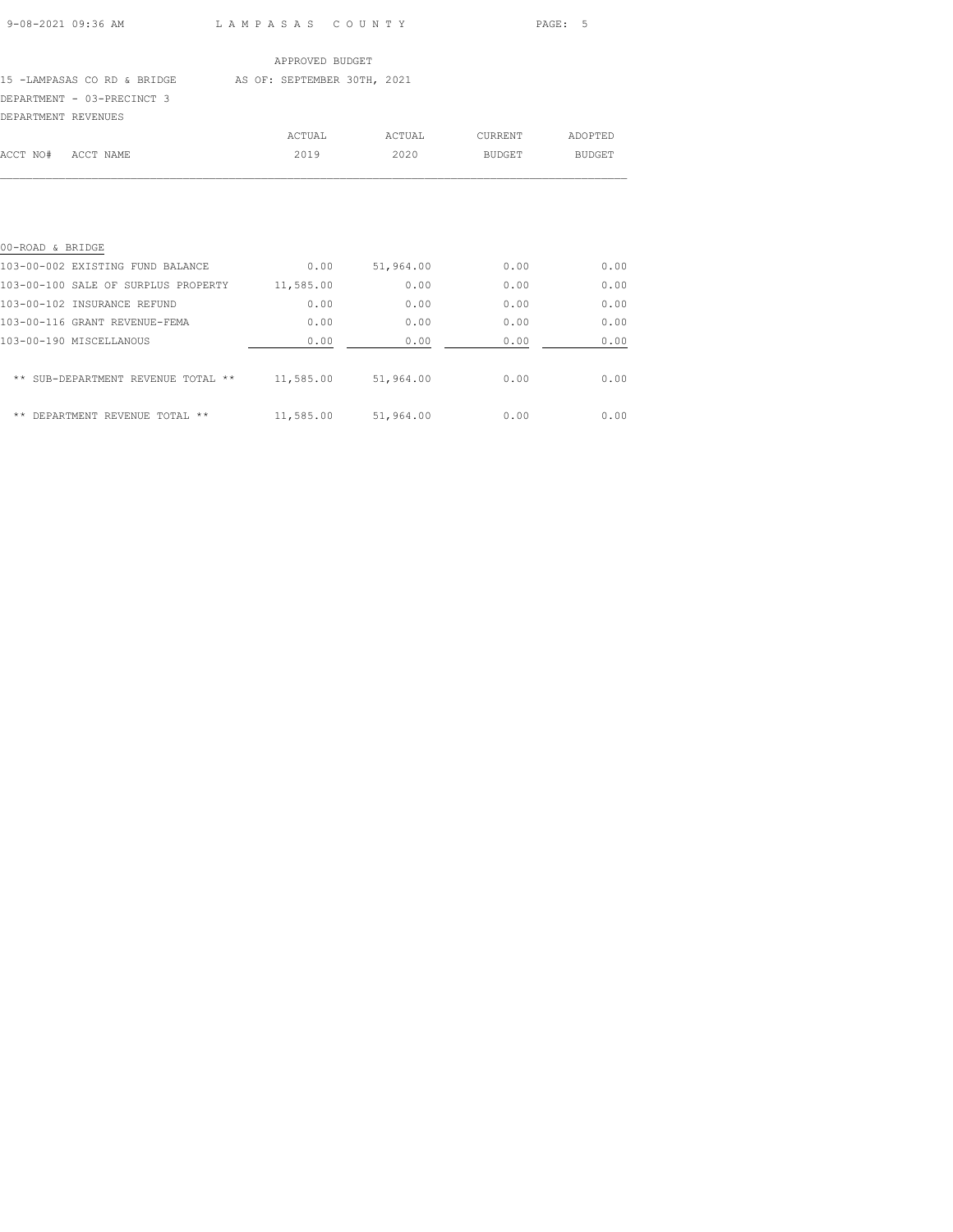### 15 -LAMPASAS CO RD & BRIDGE AS OF: SEPTEMBER 30TH, 2021

### DEPARTMENT - 04-PRECINCT 4

| DEPARTMENT REVENUES |           |        |        |         |         |
|---------------------|-----------|--------|--------|---------|---------|
|                     |           | ACTUAL | ACTUAL | CURRENT | ADOPTED |
| ACCT NO#            | ACCT NAME | 2019   | 2020   | BUDGET  | BUDGET  |
|                     |           |        |        |         |         |

| 00-ROAD & BRIDGE                         |      |           |      |      |
|------------------------------------------|------|-----------|------|------|
| 104-00-002 EXTISING FUND BALANCE         | 0.00 | 70,064.00 | 0.00 | 0.00 |
| 104-00-100 SALES OF SURPLUS PROPERTY     | 0.00 | 2,969.00  | 0.00 | 0.00 |
| 104-00-116 GRANT REVENUE-FEMA            | 0.00 | 0.00      | 0.00 | 0.00 |
| 104-00-117 LCRA REIMBURSEMENT            | 0.00 | 0.00      | 0.00 | 0.00 |
| 104-00-190 MISCELLANEOUS                 | 0.00 | 0.00      | 0.00 | 0.00 |
| 204-00-000 OTHER SOURCES - LEASE         | 0.00 | 0.00      | 0.00 | 0.00 |
| SUB-DEPARTMENT REVENUE<br>**<br>TOTAL ** | 0.00 | 73,033.00 | 0.00 | 0.00 |
| DEPARTMENT REVENUE TOTAL **<br>**        | 0.00 | 73,033,00 | 0.00 | 0.00 |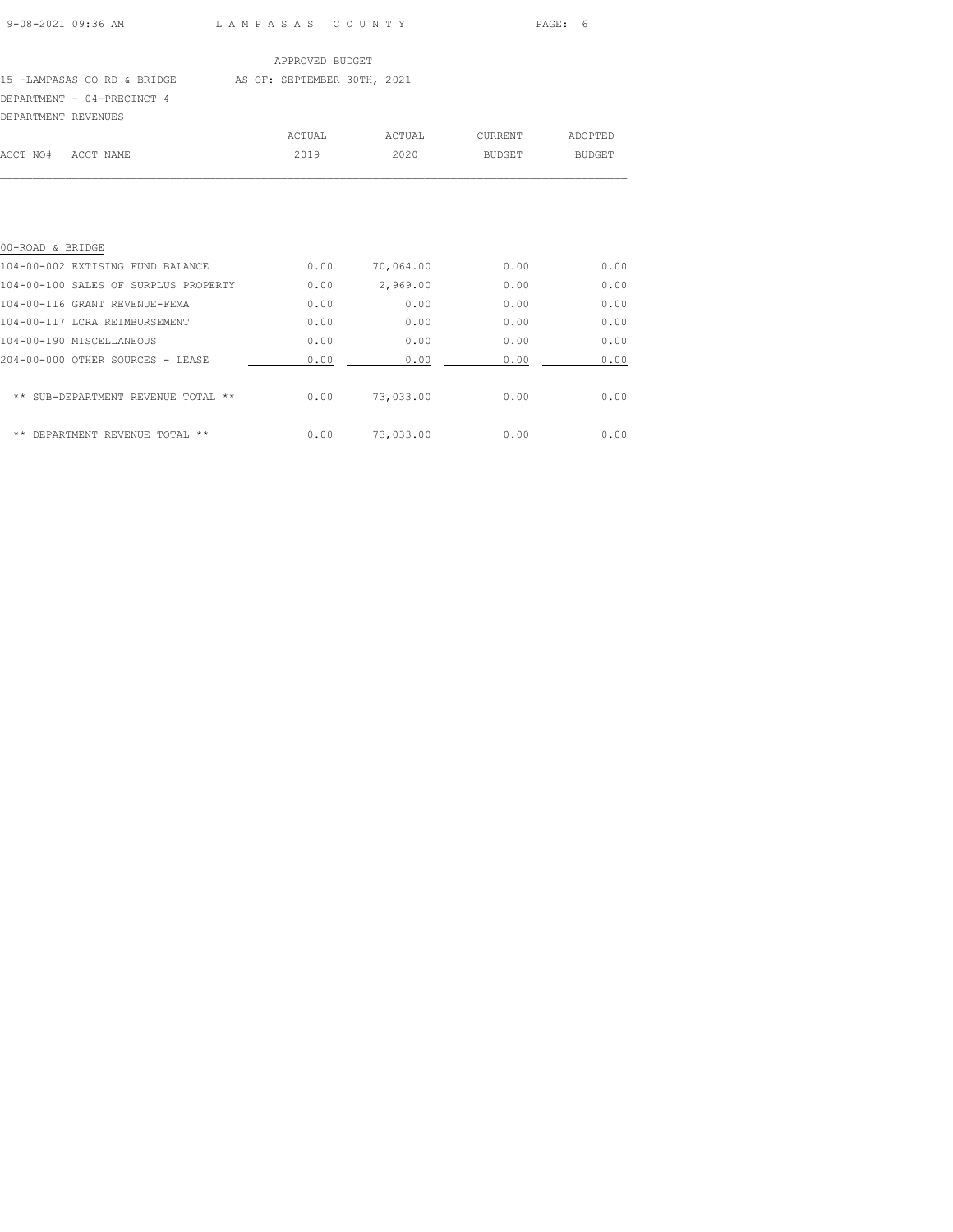| 9-08-2021 09:36 AM |  |
|--------------------|--|
|                    |  |

L A M P A S A S C O U N T Y PAGE: 7

### APPROVED BUDGET

15 -LAMPASAS CO RD & BRIDGE AS OF: SEPTEMBER 30TH, 2021

DEPARTMENT - 05-ROAD & BRIDGE

| DEPARTMENT REVENUES |           |        |        |         |         |
|---------------------|-----------|--------|--------|---------|---------|
|                     |           | ACTUAL | ACTUAL | CURRENT | ADOPTED |
| ACCT NO#            | ACCT NAME | 2019   | 2020   | BUDGET  | BUDGET  |
|                     |           |        |        |         |         |

| 00-ROAD & BRIDGE                    |      |                                        |      |              |
|-------------------------------------|------|----------------------------------------|------|--------------|
| 105-00-121 ORCA-FEDERAL FUNDS       | 0.00 | 0.00                                   | 0.00 | 0.00         |
| 105-00-126 ORCA-STATE FUNDS         | 0.00 | 0.00                                   | 0.00 | 0.00         |
| ** SUB-DEPARTMENT REVENUE TOTAL **  | 0.00 | 0.00                                   | 0.00 | 0.00         |
| DEPARTMENT REVENUE TOTAL **<br>**   | 0.00 | 0.00                                   | 0.00 | 0.00         |
| $***$<br>***<br>FUND TOTAL REVENUES |      | 2,428,088.53 2,827,084.12 2,617,410.00 |      | 3,064,301.00 |

============= ============= ============= =============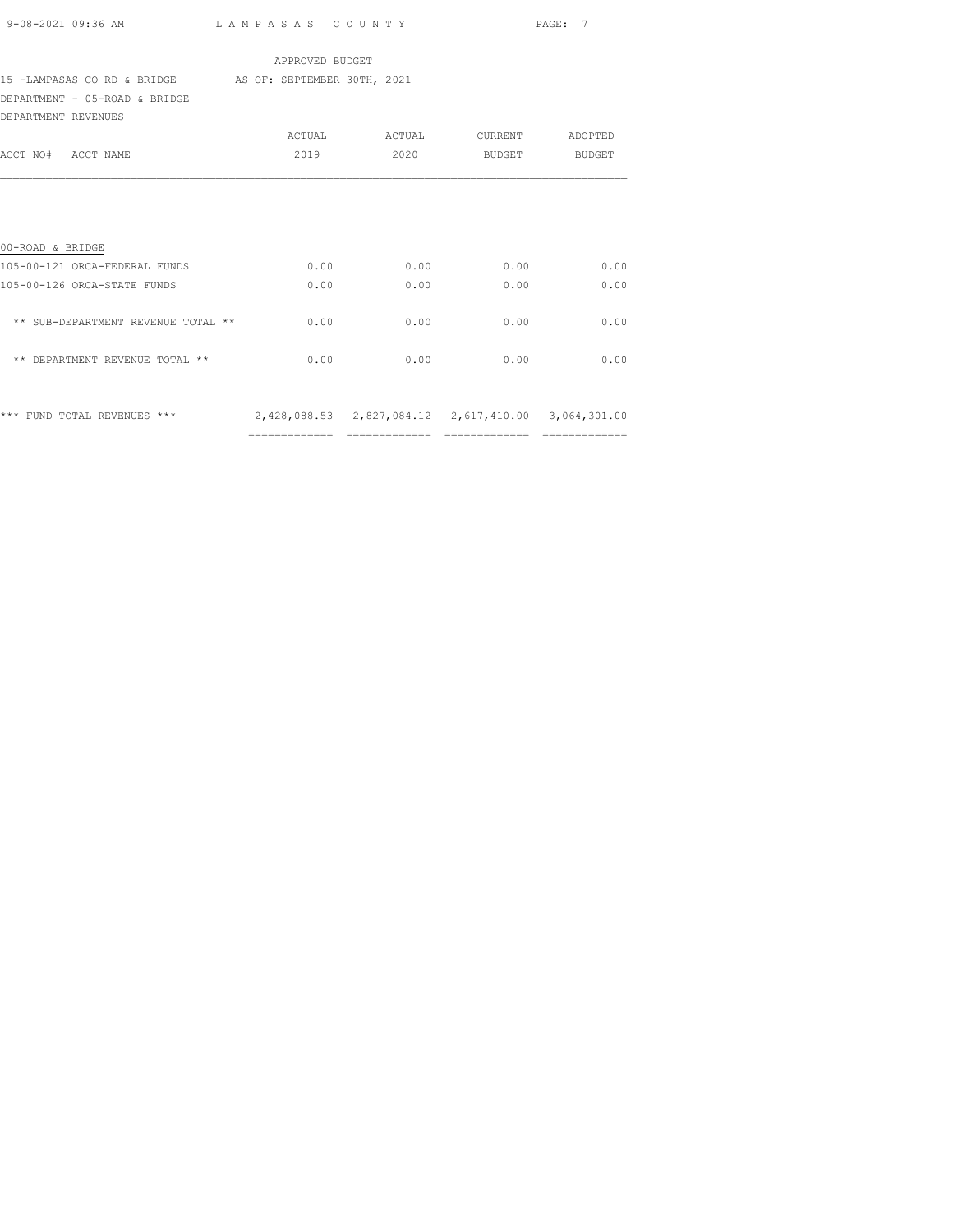|  | 9-08-2021 09:36 AM |  |
|--|--------------------|--|
|  |                    |  |

L A M P A S A S C O U N T Y PAGE: 8

APPROVED BUDGET

ACCT NO# ACCT NAME 2019 2020 BUDGET BUDGET  $\mathcal{L}_\text{max}$ 

15 -LAMPASAS CO RD & BRIDGE AS OF: SEPTEMBER 30TH, 2021 DEPARTMENT - 01-PRECINCT 1 DEPARTMENT EXPENDITURES ACTUAL ACTUAL CURRENT ADOPTED

00-ROAD & BRIDGE

================

WAGES

----- 401-00-101 SALARIES & WAGES ELECTED OF 52,808.90 57,974.15 61,074.00 62,906.00 401-00-106 TEMPORARY EMPLOYEE 210.00 21,607.00 0.00 0.00 401-00-109 SR EQUIPMENT OPERATOR #0370 43,611.06 40,220.33 42,125.00 40,706.00 401-00-110 PART-TIME EMPLOYEES 0.00 0.00 0.00 0.00 401-00-112 JR EQUIPMENT OPERATOR #870 18,655.46 12,079.78 37,271.00 36,421.00 401-00-120 SALARY & WAGES OVERTIME 271.98 645.79 0.00 0.00 401-00-139 JR EQUIPMENT OPERATOR #1405 43,419.39 31,856.32 37,829.00 36,421.00 401-00-198 JR EQUIPMENT OPERATOR open 0.00 0.00 0.00 0.00 401-00-199 LONGEVITY PAYMENT  $1,800.00$   $0.00$   $0.00$   $0.00$   $0.00$   $0.00$  \*\* CATEGORY TOTAL \*\* 160,776.79 164,383.37 178,299.00 176,454.00 EMPLOYEE BENEFITS ----------------- 401-00-203 FICA BENEFITS 12,140.35 13,091.79 13,640.00 13,499.00 401-00-204 GROUP MEDICAL INSURANCE 40,857.76 48,194.20 35,355.00 42,430.00 401-00-205 RETIREMENT 27,828.11 26,435.17 28,528.00 28,656.00 401-00-207 WORKMAN'S COMP 4,319.00 3,099.00 2,974.00 2,853.00 401-00-208 UNEMPLOYMENT INSURANCE 183.49 0.00 70.00 170.00 401-00-210 AUTO ALLOWANCE 13,000.00 12,000.00 12,000.00 12,000.00 1,965.50 1,966.12 1,970.00 1,970.00<br>401-00-212 PHONE ALLOWANCE 1,600.00 1,800.00 1,920.00 1,920.00 401-00-212 PHONE ALLOWANCE 1,600.00 1,800.00 1,920.00 1,920.00 \*\* CATEGORY TOTAL \*\* 101,894.21 106,586.28 96,457.00 103,498.00 GENERAL EXPENSES ---------------- 401-00-301 COMMUNICATIONS 1,242.44 1,104.22 1,200.00 1,200.00 401-00-302 UTILITIES 1,893.33 2,128.75 1,600.00 1,600.00 401-00-304 OPERATING SUPPLIES 9,234.80 13,144.85 8,000.00 8,000.00 401-00-305 TRAVEL & INSERVICE TRAINING 537.52 522.00 700.00 700.00 401-00-308 REPAIRS & MAINTENANCE EQUIP 12,015.11 34,301.81 20,000.00 20,000.00 401-00-311 REPAIRS & MAINTENANCE-BARN 5,450.00 0.00 0.00 0.00 401-00-342 GAS & OIL 28,891.77 22,615.72 30,000.00 30,000.00 401-00-347 UNIFORMS 0.00 0.00 0.00 0.00 401-00-370 EQUIPMENT RENTAL 0.00 0.00 0.00 0.00 401-00-372 EQUIPMENT LEASE 0.00 0.00 0.00 0.00 401-00-381 911-ADDRESSING SIGNS 0.00 0.00 0.00 0.00 401-00-391 PREC 1 CATTLE GUARDS 0.00 0.00 0.00 0.00 401-00-395 PREC 1 ROAD CONSTRUCTION  $\qquad 151,766.53 \qquad 127,187.90 \qquad 251,748.00 \qquad 313,598.00$ \*\* CATEGORY TOTAL \*\* 211,031.50 201,005.25 313,248.00 375,098.00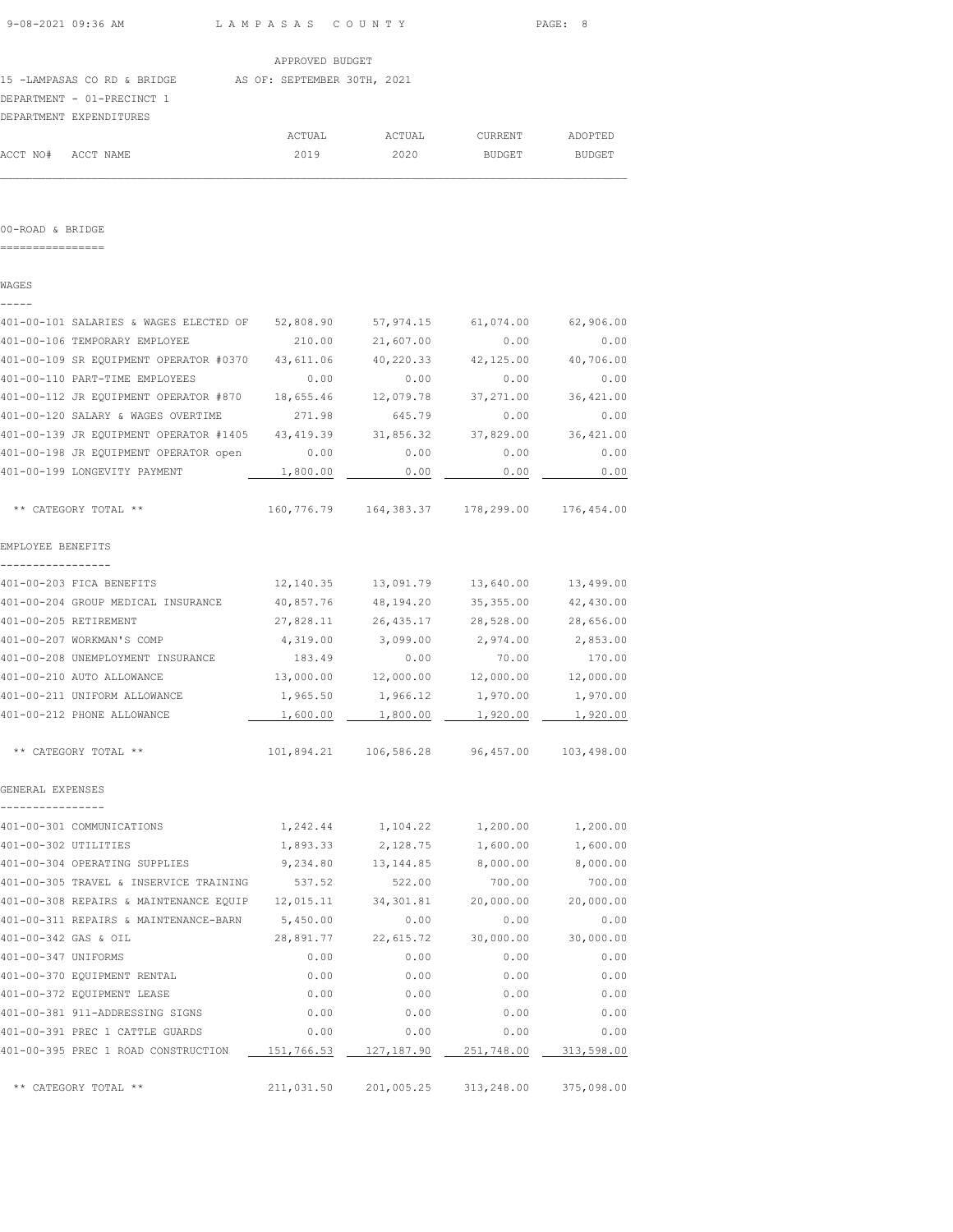| 9-08-2021 09:36 AM                                                                                               | LAMPASAS COUNTY                             |                      |                                | PAGE: 9 |  |  |
|------------------------------------------------------------------------------------------------------------------|---------------------------------------------|----------------------|--------------------------------|---------|--|--|
|                                                                                                                  | APPROVED BUDGET                             |                      |                                |         |  |  |
| 15 -LAMPASAS CO RD & BRIDGE AS OF: SEPTEMBER 30TH, 2021<br>DEPARTMENT - 01-PRECINCT 1<br>DEPARTMENT EXPENDITURES |                                             |                      |                                |         |  |  |
|                                                                                                                  |                                             |                      | ACTUAL ACTUAL CURRENT ADOPTED  |         |  |  |
| ACCT NO# ACCT NAME                                                                                               | 2019                                        | 2020                 | BUDGET BUDGET                  |         |  |  |
| CAPITAL OUTLAY                                                                                                   |                                             |                      |                                |         |  |  |
| --------------<br>401-00-402 OPERATING EQUIPMENT                                                                 | 0.00                                        |                      | $0.00$ $32,287.00$ $32,287.00$ |         |  |  |
| ** CATEGORY TOTAL **                                                                                             | 0.00                                        |                      | $0.00$ $32,287.00$ $32,287.00$ |         |  |  |
| CAPITAL LEASE<br>-------------                                                                                   |                                             |                      |                                |         |  |  |
| 401-00-903 CAPITAL PURCHASES - PRINCIP 102,506.60 46,199.02                                                      |                                             |                      | 0.00                           | 0.00    |  |  |
| 401-00-904 CAPITAL PURCHASES - INTERES 5,780.43                                                                  |                                             | 1,293.67             | 0.00                           | 0.00    |  |  |
| ** CATEGORY TOTAL **                                                                                             |                                             | 108,287.03 47,492.69 | 0.00                           | 0.00    |  |  |
| ** SUB-DEPARTMENT TOTAL **                                                                                       | 581,989.53 519,467.59 620,291.00 687,337.00 |                      |                                |         |  |  |
| $01-PCT$ #1<br>=========                                                                                         |                                             |                      |                                |         |  |  |
| GENERAL EXPENSES                                                                                                 |                                             |                      |                                |         |  |  |
| 401-01-395 PREC 1 CONSTRUCTION-FEMA                                                                              | 0.00                                        | 0.00                 | 0.00                           | 0.00    |  |  |
| ** CATEGORY TOTAL **                                                                                             | 0.00                                        | 0.00                 | 0.00                           | 0.00    |  |  |
| ** SUB-DEPARTMENT TOTAL **                                                                                       | 0.00                                        | 0.00                 | 0.00                           | 0.00    |  |  |
| *** DEPARTMENT TOTAL ***                                                                                         | 581,989.53 519,467.59 620,291.00 687,337.00 |                      |                                |         |  |  |
|                                                                                                                  |                                             |                      |                                |         |  |  |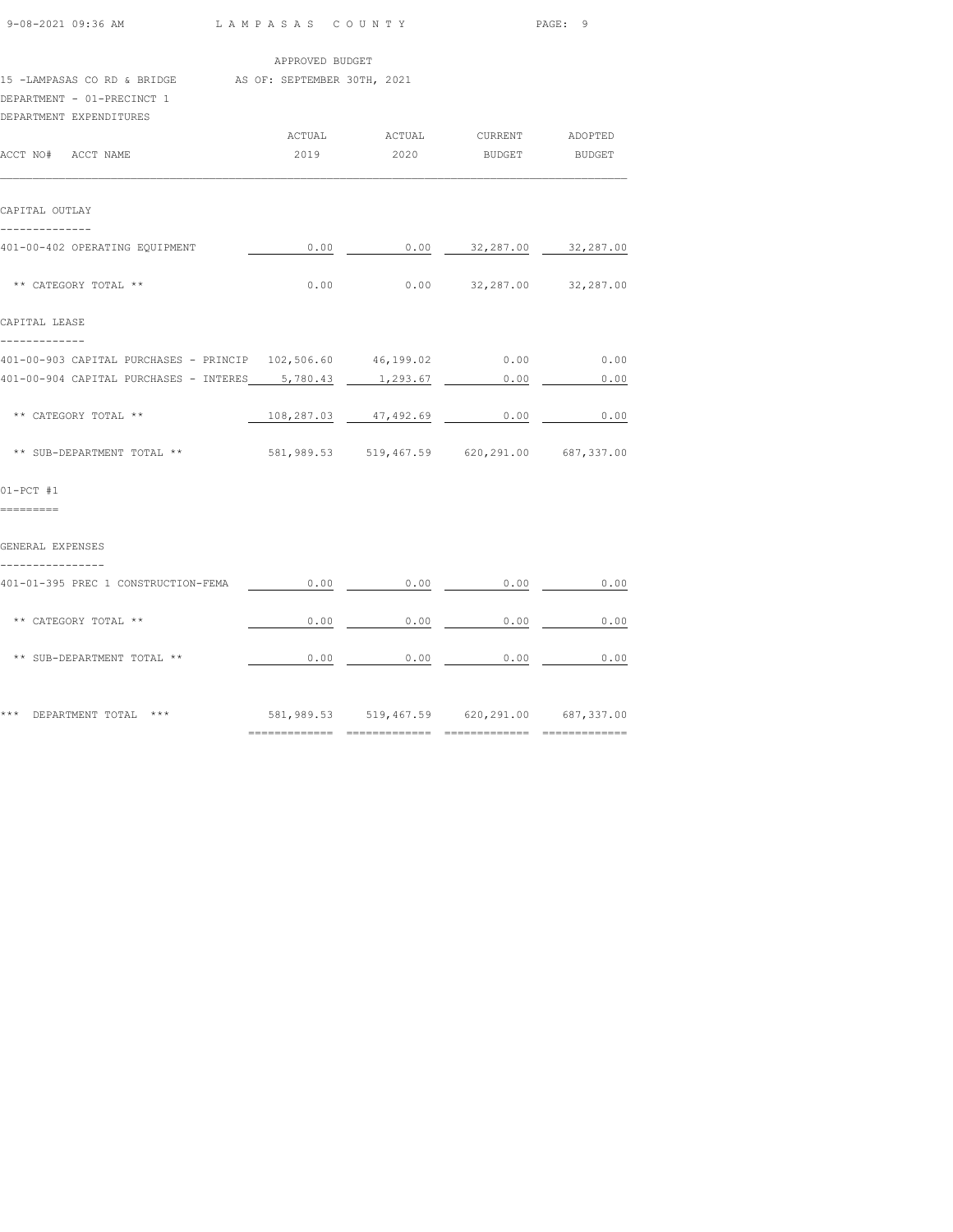$\mathcal{L}_\text{max}$ 

 APPROVED BUDGET 15 -LAMPASAS CO RD & BRIDGE AS OF: SEPTEMBER 30TH, 2021 DEPARTMENT - 02-PRECINCT 2 DEPARTMENT EXPENDITURES ACTUAL ACTUAL CURRENT ADOPTED ACCT NO# ACCT NAME 2019 2020 BUDGET BUDGET

00-ROAD & BRIDGE

================

WAGES

| -----                                                      |            |                                                      |                     |                     |
|------------------------------------------------------------|------------|------------------------------------------------------|---------------------|---------------------|
| 402-00-101 SALARIES & WAGES ELECTED OF 52,820.91           |            | 57,403.61                                            | 61,074.00           | 62,906.00           |
| 402-00-106 TEMPORARY EMPLOYEE                              | 0.00       | 0.00                                                 | 0.00                | 0.00                |
| 402-00-109 SR EQUIPMENT OPERATOR                           | 0.00       | 0.00                                                 | 0.00                | 0.00                |
| 402-00-110 PART-TIME EMPLOYEES                             | 0.00       | 0.00                                                 | 0.00                | 0.00                |
| 402-00-112 JR EQUIPMENT OPERATOR #1756                     | 38,006.85  | 36,087.93                                            | 38,915.00           | 38,598.00           |
| 402-00-120 SALARY & WAGES OVERTIME                         | 0.00       | 0.00                                                 | 0.00                | 0.00                |
| 402-00-138 SR EQUIPMENT OPERATOR #0125 45,106.36           |            | 43,446.78                                            | 37,271.00           | 36,967.00           |
| 402-00-139 JR EQUIPMENT OPERATOR #1944 43,063.24 38,712.46 |            |                                                      |                     | 41,108.00 40,775.00 |
| 402-00-199 LONGEVITY PAYMENT                               | 5,520.00   | 960.00                                               | 0.00                | 0.00                |
| ** CATEGORY TOTAL **                                       |            | 184,517.36 176,610.78 178,368.00 179,246.00          |                     |                     |
| EMPLOYEE BENEFITS                                          |            |                                                      |                     |                     |
| -----------------<br>402-00-203 FICA BENEFITS              | 14,177.77  | 13,537.85                                            | 13,645.00           | 13,712.00           |
| 402-00-204 GROUP MEDICAL INSURANCE                         | 39,203.27  | 43,164.71                                            | 54,036.00           | 57,824.00           |
| 402-00-205 RETIREMENT                                      | 31,417.07  | 31, 352.96                                           | 28,539.00           | 29,110.00           |
| 402-00-207 WORKMEN'S COMP                                  | 4,792.00   | 3,197.00                                             | 3,075.00            | 2,918.00            |
| 402-00-208 UNEMPLOYMENT INSURANCE                          | 138.00     | 116.00                                               | 70.00               | 175.00              |
| 402-00-210 AUTO ALLOWANCE                                  | 10,600.00  | 12,000.00                                            | 12,000.00 12,000.00 |                     |
| 402-00-211 UNIFORM ALLOWANCE                               |            | 1,528.86 2,228.60                                    | 1,470.00            | 1,470.00            |
| 402-00-212 PHONE ALLOWANCE                                 | 1,640.00   | 1,200.00                                             | 1,920.00            | 1,920.00            |
| ** CATEGORY TOTAL **                                       |            | 103,496.97    106,797.12    114,755.00    119,129.00 |                     |                     |
| GENERAL EXPENSES<br>----------------                       |            |                                                      |                     |                     |
| 402-00-301 COMMUNICATIONS                                  | 0.00       | 0.00                                                 | 0.00                | 0.00                |
| 402-00-302 UTILITIES                                       | 1,492.33   | 1,592.86                                             | 1,500.00            | 1,700.00            |
| 402-00-304 OPERATING SUPPLIES                              | 12, 128.13 | 10,027.77                                            | 13,000.00           | 15,000.00           |
| 402-00-305 TRAVEL & INSERVICE TRAINING                     | 932.52     | 554.64                                               | 800.00              | 800.00              |
| 402-00-308 REPAIRS & MAINTENANCE EQUIP                     | 17,920.82  | 19,724.57                                            | 10,000.00           | 15,000.00           |
| 402-00-333 CONRACTED SERVICES                              | 0.00       | 0.00                                                 | 0.00                | 0.00                |
| 402-00-342 GAS & OIL                                       | 19,996.86  | 14,242.94                                            | 14,000.00           | 15,000.00           |
| 402-00-347 UNIFORMS                                        | 0.00       | 0.00                                                 | 0.00                | 0.00                |
| 402-00-350 BARN CONSTRUCTION                               | 0.00       | 0.00                                                 | 0.00                | 0.00                |
| 402-00-370 EQUIPMENT RENTAL                                | 1,807.11   | 0.00                                                 | 0.00                | 0.00                |
| 402-00-372 EQUIPMENT LEASE                                 | 0.00       | 0.00                                                 | 0.00                | 0.00                |
| 402-00-381 911-ADDRESSING SIGNS                            | 0.00       | 0.00                                                 | 0.00                | 0.00                |
| 402-00-392 PREC 2 CATTLE GUARDS                            | 0.00       | 53,798.00                                            | 2,000.00            | 2,000.00            |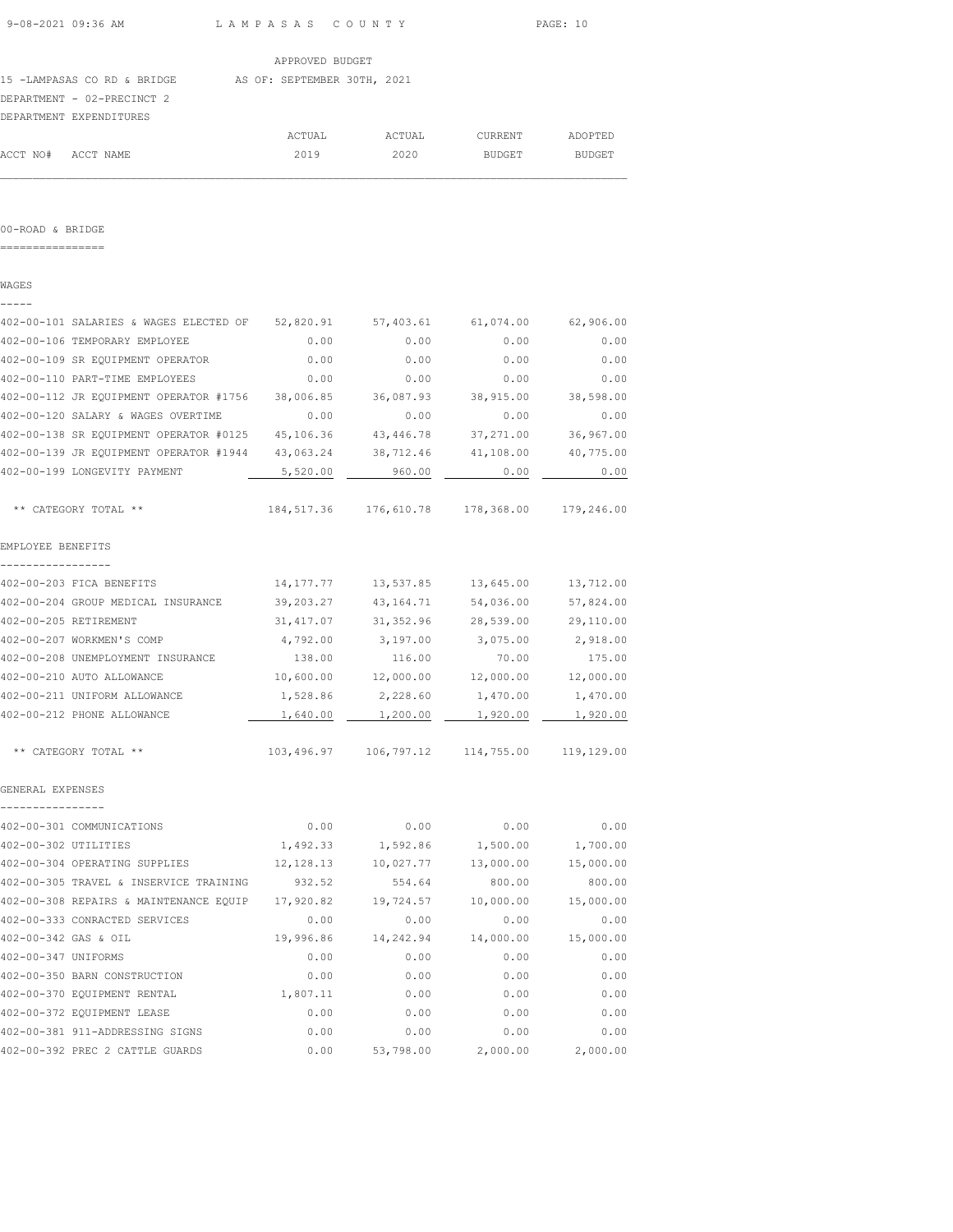| $9-08-2021$ 09:36 AM |  |  |
|----------------------|--|--|
|                      |  |  |

LAM PASAS COUNTY PAGE: 11

#### APPROVED BUDGET

### 15 -LAMPASAS CO RD & BRIDGE AS OF: SEPTEMBER 30TH, 2021

## DEPARTMENT - 02-PRECINCT 2

| DEPARTMENT EXPENDITURES                                                   |      |                                                           |                              |      |
|---------------------------------------------------------------------------|------|-----------------------------------------------------------|------------------------------|------|
| ACCT NO# ACCT NAME                                                        |      | ACTUAL ACTUAL CURRENT ADOPTED<br>2019  2020 BUDGET BUDGET |                              |      |
| 402-00-396 PREC 2 ROAD CONSTRUCTION                                       |      | 149,599.81  202,007.48  254,248.00  313,598.00            |                              |      |
|                                                                           |      |                                                           |                              |      |
| ** CATEGORY TOTAL **                                                      |      | 203,877.58 301,948.26 295,548.00 363,098.00               |                              |      |
| CAPITAL OUTLAY                                                            |      |                                                           |                              |      |
| 402-00-402 OPERATING EQUIPMENT                                            |      | 126,071.00 215,000.00 0.00                                |                              | 0.00 |
| ** CATEGORY TOTAL **                                                      |      | 126,071.00 215,000.00 0.00                                |                              | 0.00 |
| CAPITAL LEASE                                                             |      |                                                           |                              |      |
| 402-00-903 CAPITAL PURCHASES - PRINCIP 98,639.72 0.00 31,315.00 32,136.00 |      |                                                           |                              |      |
| 402-00-904 CAPITAL PURCHASES - INTERES 3,187.45                           |      |                                                           | $0.00$ $4,325.00$ $3,504.00$ |      |
| ** CATEGORY TOTAL **                                                      |      | 101,827.17   0.00   35,640.00   35,640.00                 |                              |      |
| ** SUB-DEPARTMENT TOTAL **                                                |      | 719,790.08 800,356.16 624,311.00 697,113.00               |                              |      |
| $02-PCT$ #2                                                               |      |                                                           |                              |      |
| =========                                                                 |      |                                                           |                              |      |
| GENERAL EXPENSES                                                          |      |                                                           |                              |      |
| 402-02-396 PREC 2 CONSTRUCTION-FEMA                                       | 0.00 | 0.00                                                      | 0.00                         | 0.00 |
| ** CATEGORY TOTAL **                                                      | 0.00 | 0.00                                                      | 0.00                         | 0.00 |

| *** | DEPARTMENT TOTAL           | *** | 719,790.08 | 800,356.16 | 624,311.00 | 697,113.00 |
|-----|----------------------------|-----|------------|------------|------------|------------|
|     | ** SUB-DEPARTMENT TOTAL ** |     | 0.00       | 0.00       | 0.00       | 0.00       |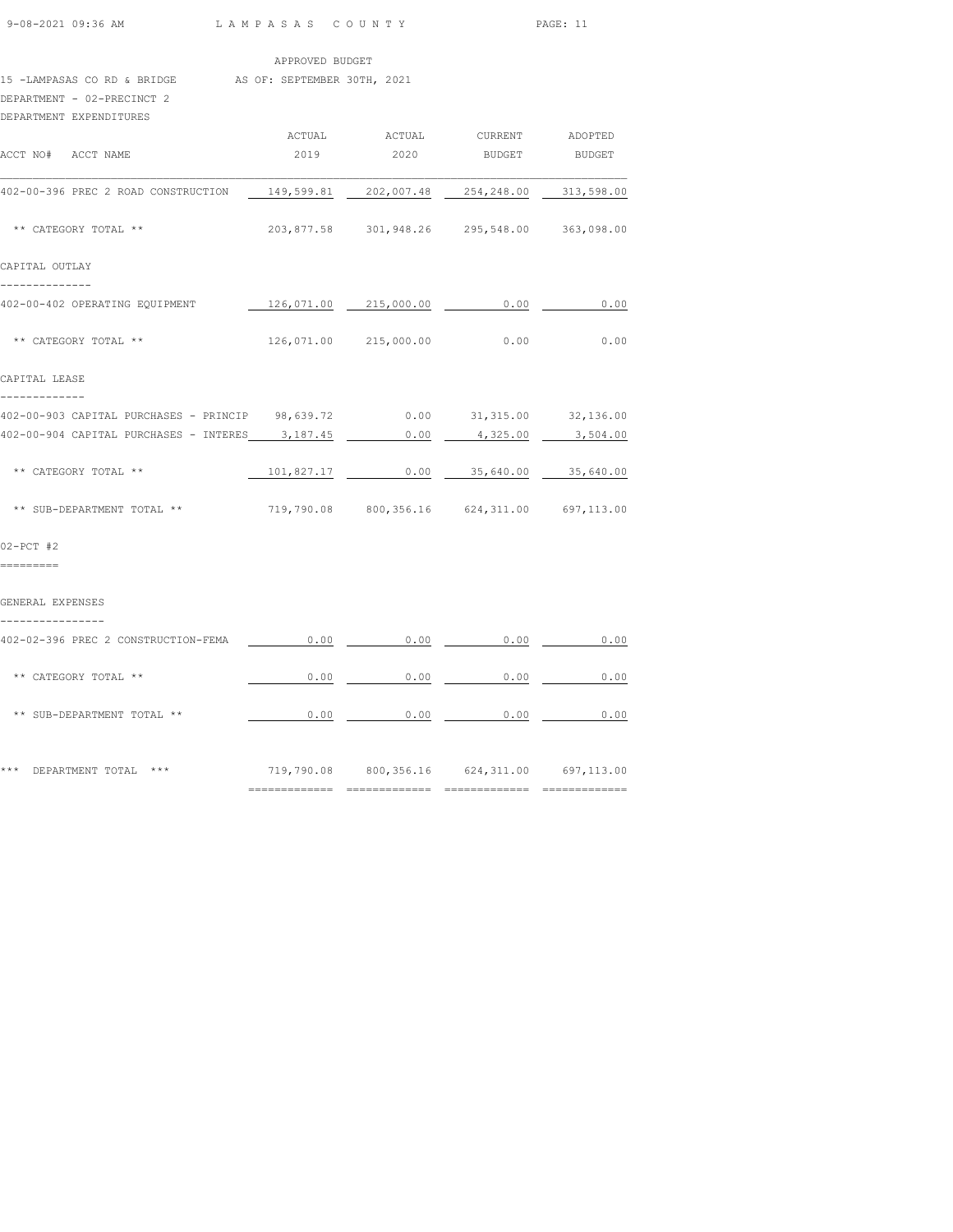| 9-08-2021 09:36 AM | LAMPASAS COUNTY | PAGE: 12 |
|--------------------|-----------------|----------|
|                    |                 |          |

15 -LAMPASAS CO RD & BRIDGE AS OF: SEPTEMBER 30TH, 2021

DEPARTMENT - 03-PRECINCT 3

|                    | DEPARTMENT EXPENDITURES |        |        |               |         |
|--------------------|-------------------------|--------|--------|---------------|---------|
|                    |                         | ACTUAL | ACTUAL | CURRENT       | ADOPTED |
| ACCT NO# ACCT NAME |                         | 2019   | 2020   | <b>BUDGET</b> | BUDGET  |

 $\mathcal{L}_\text{max}$ 

00-ROAD & BRIDGE

================

WAGES

| -----                                            |            |                                                   |                       |            |
|--------------------------------------------------|------------|---------------------------------------------------|-----------------------|------------|
| 403-00-101 SALARIES & WAGES ELECTED OF 51,681.90 |            | 57,976.15                                         | 61,074.00             | 62,906.00  |
| 403-00-106 TEMPORARY EMPLOYEE                    | 0.00       | 14,178.00                                         | 0.00                  | 0.00       |
| 403-00-109 SR EQUIPMENT OPERATOR #2438           | 42,606.42  | 38,494.62                                         | 43,822.00             | 43,464.00  |
| 403-00-110 PART-TIME EMPLOYEES                   | 0.00       | 0.00                                              | 0.00                  | 0.00       |
| 403-00-112 JR EQUIPMENT OPERATOR #0929           | 40,103.80  | 39,533.36                                         | 41,454.00             | 41, 117.00 |
| 403-00-120 SALARY & WAGES OVERTIME               | 0.00       | 0.00                                              | 0.00                  | 0.00       |
| 403-00-139 JR EQUIPMENT OPERATOR #0139 51,912.37 |            | 44,767.37                                         | 47,158.00             | 36,421.00  |
| 403-00-199 LONGEVITY PAYMENT                     | 3,000.00   | 3,240.00                                          | 3,960.00              | 1,800.00   |
| ** CATEGORY TOTAL **                             | 189,304.49 |                                                   | 198,189.50 197,468.00 | 185,708.00 |
| EMPLOYEE BENEFITS                                |            |                                                   |                       |            |
| -----------------                                |            |                                                   |                       |            |
| 403-00-203 FICA BENEFITS                         | 14,184.64  | 15,604.09                                         | 15,106.00             | 14,207.00  |
| 403-00-204 GROUP MEDICAL INSURANCE               | 45,355.80  | 47,662.56                                         | 50,796.00             | 43,994.00  |
| 403-00-205 RETIREMENT                            | 31,163.60  | 32,897.00                                         | 31,595.00             | 30,159.00  |
| 403-00-207 WORKMEN'S COMP                        | 4,580.00   | 3,542.00                                          | 3,547.00              | 3,071.00   |
| 403-00-208 UNEMPLOYMENT INSURANCE                | 127.00     | 129.00                                            | 82.00                 | 184.00     |
| 403-00-210 AUTO ALLOWANCE                        | 10,600.00  | 12,000.00                                         | 12,000.00             | 12,000.00  |
| 403-00-211 UNIFORM ALLOWANCE                     | 1,947.10   | 2,046.76                                          | 1,600.00              | 1,600.00   |
| 403-00-212 PHONE ALLOWANCE                       | 1,560.00   | 1,440.00                                          | 1,920.00              | 1,920.00   |
| ** CATEGORY TOTAL **                             |            | 109,518.14   115,321.41   116,646.00   107,135.00 |                       |            |
| GENERAL EXPENSES                                 |            |                                                   |                       |            |
| 403-00-301 COMMUNICATIONS                        | 0.00       | 0.00                                              | 0.00                  | 0.00       |
| 403-00-302 UTILITIES                             | 2,852.07   | 2,968.33                                          | 2,500.00              | 2,500.00   |
| 403-00-304 OPERATING SUPPLIES                    | 14,708.79  | 6,632.92                                          | 8,500.00              | 8,500.00   |
| 403-00-305 TRAVEL & INSERVICE TRAINING           | 565.32     | 553.20                                            | 1,500.00              | 1,500.00   |
| 403-00-308 REPAIRS & MAINTENANCE EQUIP           | 29,082.84  | 34,169.44                                         | 20,000.00             | 20,000.00  |
| 403-00-315 DUES                                  | 0.00       | 0.00                                              | 0.00                  | 0.00       |
| 403-00-342 GAS & OIL                             | 26,678.93  | 18,136.46                                         | 18,000.00             | 18,000.00  |
| 403-00-347 UNIFORMS                              | 0.00       | 0.00                                              | 0.00                  | 0.00       |
| 403-00-370 EQUIPMENT RENTAL                      | 0.00       | 0.00                                              | 0.00                  | 0.00       |
| 403-00-372 EQUIPMENT LEASE                       | 19,083.03  | 18,208.34                                         | 20,000.00             | 20,000.00  |
| 403-00-381 911-ADDRESSING SIGNS                  | 0.00       | 0.00                                              | 0.00                  | 0.00       |
| 403-00-393 PREC 3 CATTLE GUARDS                  | 0.00       | 0.00                                              | 370.00                | 370.00     |
| 403-00-397 PREC 3 ROAD CONSTRUCTION              | 138,872.33 | 131,788.66                                        | 251,748.00            | 313,598.00 |
| ** CATEGORY TOTAL **                             | 231,843.31 | 212, 457.35                                       | 322,618.00            | 384,468.00 |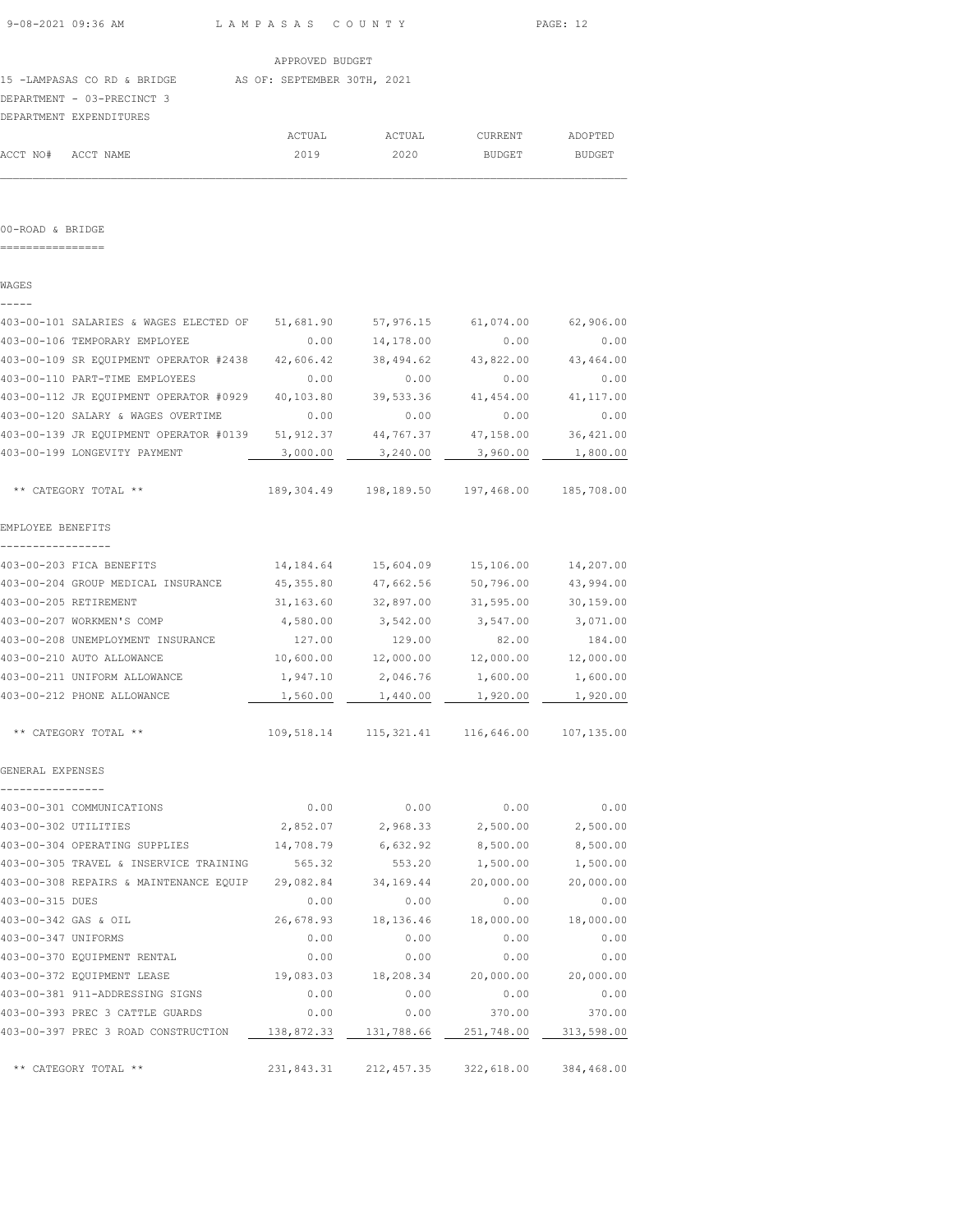| 9-08-2021 09:36 AM                                                                                               | LAMPASAS COUNTY                             |                                             |               | PAGE: 13      |  |  |
|------------------------------------------------------------------------------------------------------------------|---------------------------------------------|---------------------------------------------|---------------|---------------|--|--|
|                                                                                                                  | APPROVED BUDGET                             |                                             |               |               |  |  |
| 15 -LAMPASAS CO RD & BRIDGE AS OF: SEPTEMBER 30TH, 2021<br>DEPARTMENT - 03-PRECINCT 3<br>DEPARTMENT EXPENDITURES |                                             |                                             |               |               |  |  |
|                                                                                                                  | ACTUAL                                      | ACTUAL CURRENT ADOPTED                      |               |               |  |  |
| ACCT NO# ACCT NAME                                                                                               | 2019                                        | 2020                                        | <b>BUDGET</b> | <b>BUDGET</b> |  |  |
| CAPITAL OUTLAY                                                                                                   |                                             |                                             |               |               |  |  |
| 403-00-402 OPERATING EQUIPMENT                                                                                   | 0.00                                        | 114,910.71                                  | 0.00          | 0.00          |  |  |
| ** CATEGORY TOTAL **                                                                                             |                                             | $0.00$ $114,910.71$                         | 0.00          | 0.00          |  |  |
| CAPITAL LEASE<br>-------------                                                                                   |                                             |                                             |               |               |  |  |
| 403-00-903 CAPITAL PURCHASES - PRINCIP $0.00$ $0.00$ $0.00$ $0.00$ $0.00$ $0.00$                                 |                                             |                                             |               |               |  |  |
| 403-00-904 CAPITAL PURCHASES - INTERES                                                                           | 0.00                                        | 0.00                                        | 0.00          | 0.00          |  |  |
| ** CATEGORY TOTAL **                                                                                             |                                             | $0.00$ 0.00                                 | $\sim$ 0.00   | 0.00          |  |  |
| ** SUB-DEPARTMENT TOTAL **                                                                                       | 530,665.94 640,878.97 636,732.00 677,311.00 |                                             |               |               |  |  |
| $03-PCT$ #3                                                                                                      |                                             |                                             |               |               |  |  |
| =========<br>GENERAL EXPENSES                                                                                    |                                             |                                             |               |               |  |  |
| ----------------                                                                                                 |                                             |                                             |               |               |  |  |
| 403-03-397 PREC 3 CONSTRUCTION-FEMA                                                                              | 0.00                                        | 0.00                                        | 0.00          | 0.00          |  |  |
| ** CATEGORY TOTAL **                                                                                             | 0.00                                        | 0.00                                        | 0.00          | 0.00          |  |  |
| ** SUB-DEPARTMENT TOTAL **                                                                                       | 0.00                                        | 0.00                                        | 0.00          | 0.00          |  |  |
| *** DEPARTMENT TOTAL ***                                                                                         |                                             | 530,665.94 640,878.97 636,732.00 677,311.00 |               |               |  |  |

============= ============= ============= =============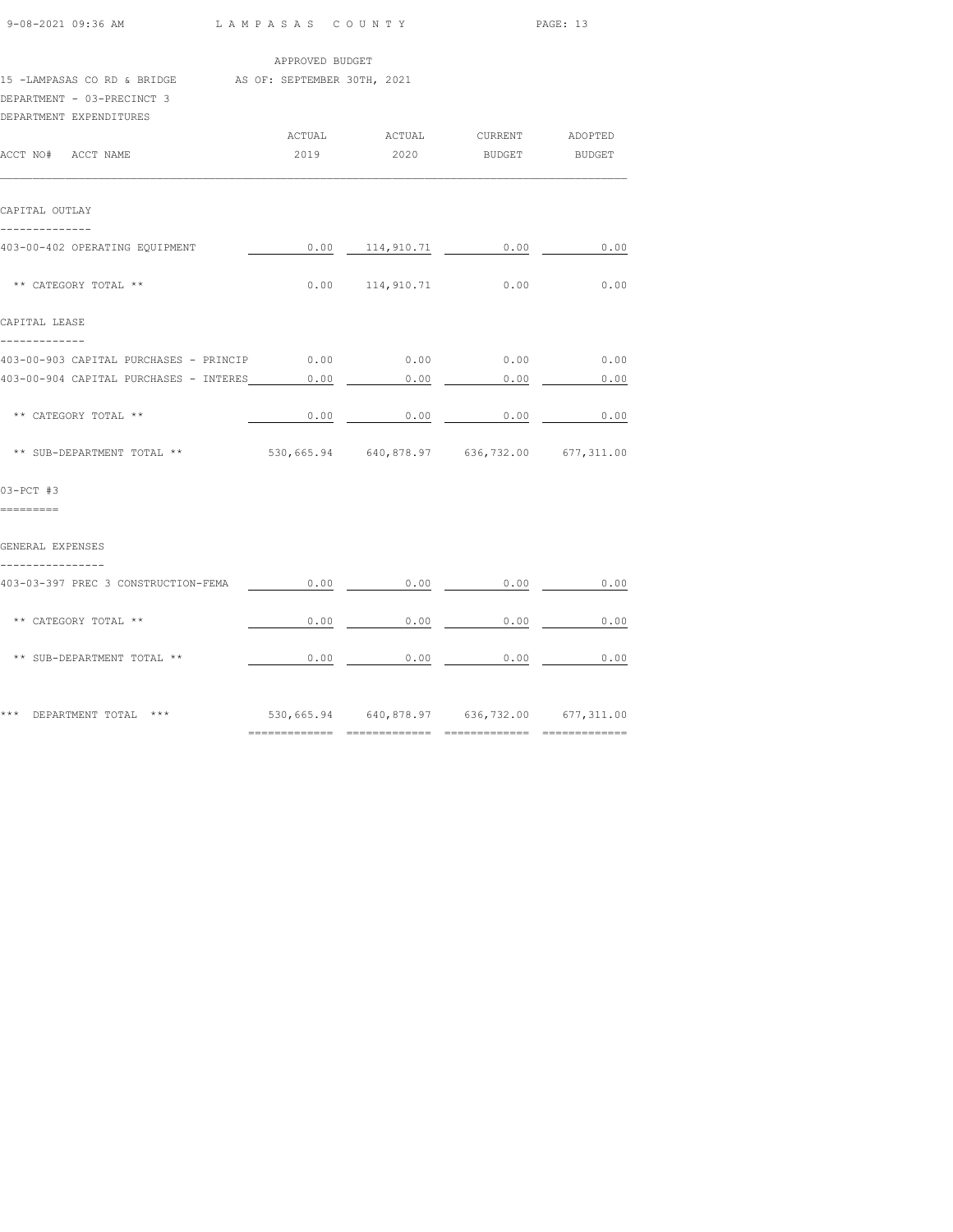|  | 9-08-2021 09:36 AM |  |
|--|--------------------|--|
|  |                    |  |

| 15 -LAMPASAS CO RD & BRIDGE |  | AS OF: SEPTEMBER 30TH, 2021 |  |
|-----------------------------|--|-----------------------------|--|
| DEPARTMENT - 04-PRECINCT 4  |  |                             |  |
| DEDAD MAENT DV DEMOTOHIO C  |  |                             |  |

|                    | DEPARTMENT EXPENDITURES |        |        |         |         |
|--------------------|-------------------------|--------|--------|---------|---------|
|                    |                         | ACTUAL | ACTUAL | CURRENT | ADOPTED |
| ACCT NO# ACCT NAME |                         | 2019   | 2020   | BUDGET  | BUDGET  |
|                    |                         |        |        |         |         |

#### 00-ROAD & BRIDGE

================

# WAGES ----- 404-00-101 SALARIES & WAGES ELECTED OF 52,881.90 57,976.15 61,074.00 62,906.00 404-00-106 TEMPORARY EMPLOYEE 0.00 0.00 0.00 0.00 404-00-109 SR EQUIPMENT OPERATOR #2880 48,490.37 47,078.75 49,080.00 48,680.00 404-00-110 PART-TIME EMPLOYEES 0.00 0.00 0.00 0.00 404-00-112 JR EQUIPMENT OPERATOR #3478 41,174.51 40,004.86 42,127.00 41,784.00 404-00-120 SALARY & WAGES OVERTIME 140.00 1,259.08 0.00 0.00 404-00-139 JR EQUIPMENT OPERATOR #0440 36,343.00 36,096.33 37,829.00 37,521.00 404-00-198 JR EQUIPMENT OPERATOR 0.00 0.00 0.00 0.00 404-00-199 LONGEVITY PAYMENT 3,008.92 3,245.10 3,480.00 3,720.00 \*\* CATEGORY TOTAL \*\* 182,038.70 185,660.27 193,590.00 194,611.00 EMPLOYEE BENEFITS ----------------- 404-00-203 FICA BENEFITS 13,902.48 15,187.12 14,810.00 14,888.00 404-00-204 GROUP MEDICAL INSURANCE 37,848.58 45,448.56 47,797.00 50,733.00 404-00-205 RETIREMENT 30,767.67 33,448.22 30,974.00 31,605.00 404-00-207 WORKMEN'S COMP 4,537.00 3,462.00 3,451.00 3,281.00 404-00-208 UNEMPLOYMENT INSURANCE 126.00 126.00 80.00 198.00 404-00-210 AUTO ALLOWANCE 13,000.00 12,000.00 12,000.00 12,000.00 1,780.64 1,578.72 1,720.00 1,720.00 1,720.00<br>404-00-212 PHONE ALLOWANCE 1,877.00 1,923.00 1,920.00 1,920.00 404-00-212 PHONE ALLOWANCE 1,877.00 1,923.00 1,920.00 1,920.00 \*\* CATEGORY TOTAL \*\* 103,839.37 113,173.62 112,752.00 116,345.00 GENERAL EXPENSES ---------------- 404-00-301 COMMUNICATIONS 0.00 0.00 0.00 0.00 404-00-302 UTILITIES 1,786.34 2,532.40 1,500.00 1,500.00 404-00-304 OPERATING SUPPLIES 8,673.53 9,394.97 8,000.00 8,000.00 404-00-305 TRAVEL & INSERVICE TRAINING 644.82 514.38 900.00 900.00 404-00-308 REPAIRS & MAINTENANCE EQUIP 67,127.43 48,115.79 20,000.00 20,000.00 404-00-333 CONTRACTED SERVICE 0.00 0.00 0.00 0.00 404-00-342 GAS & OIL 30,634.48 18,800.91 20,000.00 20,000.00 404-00-347 UNIFORMS 0.00 0.00 0.00 0.00 404-00-350 BARN CONSTRUCTION 0.00 0.00 0.00 0.00 404-00-370 EQUIPMENT RENTAL 0.00 0.00 0.00 0.00 404-00-372 EQUIPMENT LEASE 0.00 0.00 0.00 0.00 404-00-381 911-ADDRESSING SIGNS 0.00 0.00 0.00 0.00 404-00-394 PREC 4 CATTLE GUARDS 5,850.00 4,980.00 17,200.00 17,200.00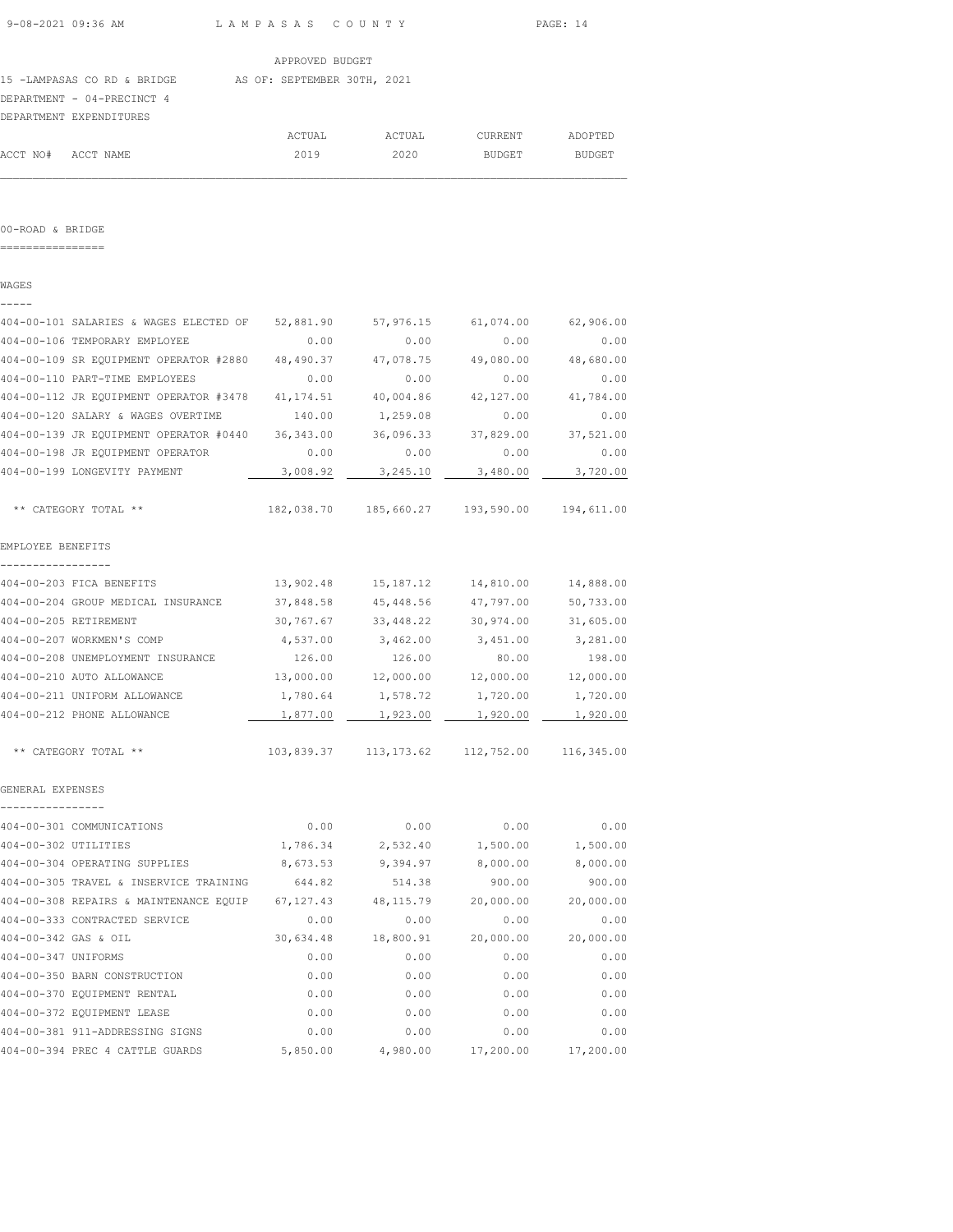|  | $9 - 08 - 2021$ 09:36 AM |  |
|--|--------------------------|--|
|  |                          |  |

LAM PASAS COUNTY PAGE: 15

APPROVED BUDGET

15 -LAMPASAS CO RD & BRIDGE AS OF: SEPTEMBER 30TH, 2021

# DEPARTMENT - 04-PRECINCT 4

|      |                                             | BUDGET BUDGET                                      |                                                                                                                                                                                                                                                                                                                                                        |
|------|---------------------------------------------|----------------------------------------------------|--------------------------------------------------------------------------------------------------------------------------------------------------------------------------------------------------------------------------------------------------------------------------------------------------------------------------------------------------------|
|      |                                             |                                                    |                                                                                                                                                                                                                                                                                                                                                        |
|      |                                             |                                                    |                                                                                                                                                                                                                                                                                                                                                        |
|      |                                             |                                                    |                                                                                                                                                                                                                                                                                                                                                        |
|      |                                             | 0.00                                               | 0.00                                                                                                                                                                                                                                                                                                                                                   |
|      |                                             | 0.00                                               | 0.00                                                                                                                                                                                                                                                                                                                                                   |
|      |                                             |                                                    |                                                                                                                                                                                                                                                                                                                                                        |
|      |                                             |                                                    |                                                                                                                                                                                                                                                                                                                                                        |
|      | 0.00                                        | 6,541.00                                           | 4,443.00                                                                                                                                                                                                                                                                                                                                               |
| 0.00 |                                             |                                                    |                                                                                                                                                                                                                                                                                                                                                        |
|      |                                             |                                                    |                                                                                                                                                                                                                                                                                                                                                        |
|      |                                             |                                                    |                                                                                                                                                                                                                                                                                                                                                        |
|      |                                             |                                                    |                                                                                                                                                                                                                                                                                                                                                        |
|      |                                             |                                                    | 0.00                                                                                                                                                                                                                                                                                                                                                   |
| 0.00 | 0.00                                        | 0.00                                               | 0.00                                                                                                                                                                                                                                                                                                                                                   |
|      | 404-00-904 CAPITAL PURCHASES - INTERES 0.00 | 2019<br>31,090.00 90,000.00<br>31,090.00 90,000.00 | ACTUAL ACTUAL CURRENT ADOPTED<br>2020<br>118,431.03  204,085.90  251,748.00  313,598.00<br>233, 147.63 288, 424.35 319, 348.00 381, 198.00<br>404-00-903 CAPITAL PURCHASES - PRINCIP $0.00$ 0.00 $54,508.00$ 56,606.00<br>$0.00$ $61,049.00$ $61,049.00$<br>** SUB-DEPARTMENT TOTAL ** 550,115.70 677,258.24 686,739.00 753,203.00<br>$0.00$ 0.00 0.00 |

| *** | ***<br>DEPARTMENT TOTAL    | 550,115.70 | 677,258.24 | 686,739.00 | 753,203.00 |
|-----|----------------------------|------------|------------|------------|------------|
|     | ** SUB-DEPARTMENT TOTAL ** | 0.00       | 0.00       | 0.00       | 0.00       |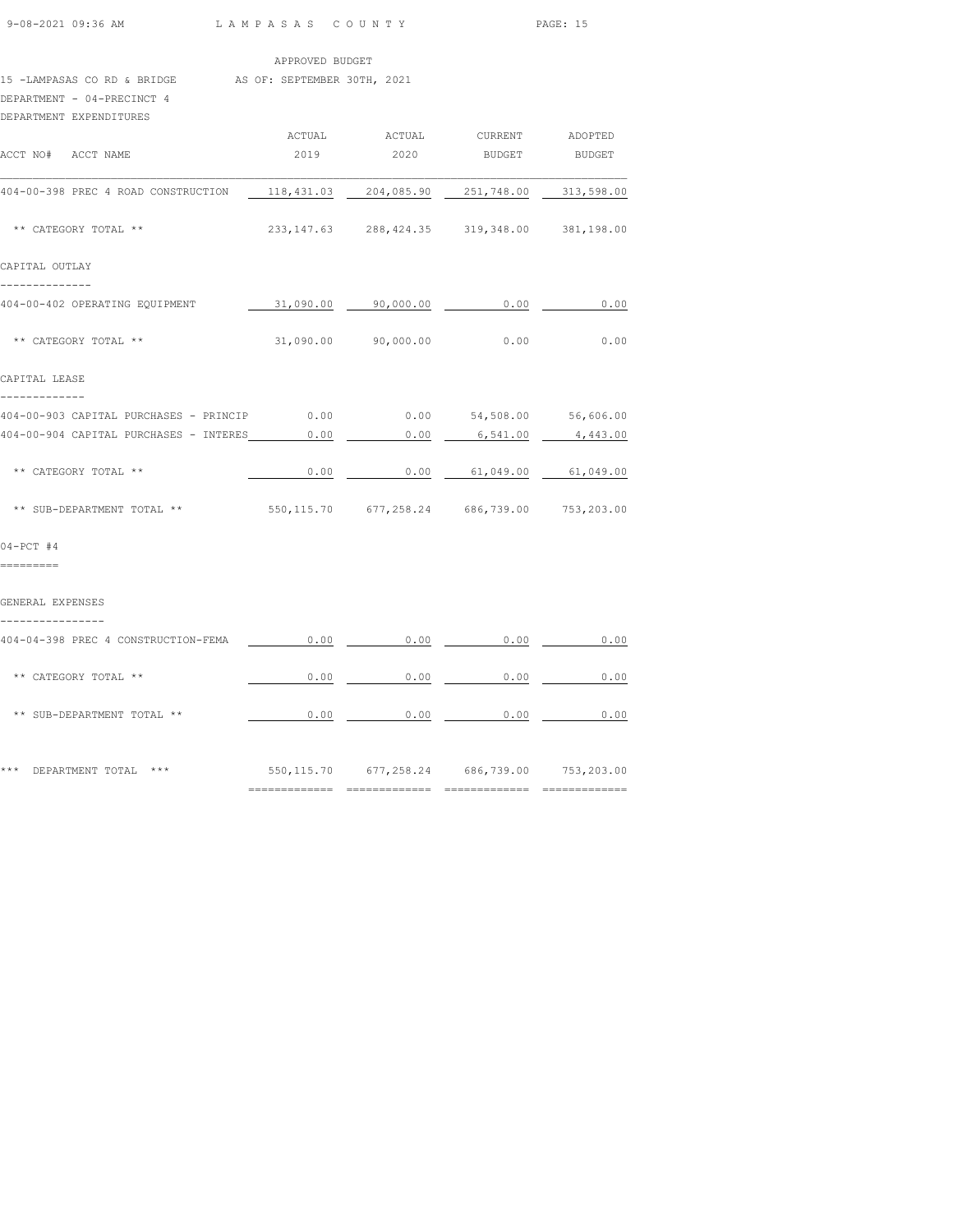| 9-08-2021 09:36 AM                                      | LAMPASAS COUNTY                       |                                              |                     | PAGE: 16  |
|---------------------------------------------------------|---------------------------------------|----------------------------------------------|---------------------|-----------|
|                                                         | APPROVED BUDGET                       |                                              |                     |           |
| 15 -LAMPASAS CO RD & BRIDGE AS OF: SEPTEMBER 30TH, 2021 |                                       |                                              |                     |           |
| DEPARTMENT - 05-ROAD & BRIDGE                           |                                       |                                              |                     |           |
| DEPARTMENT EXPENDITURES                                 |                                       |                                              |                     |           |
|                                                         | ACTUAL                                | ACTUAL                                       | CURRENT             | ADOPTED   |
| ACCT NO# ACCT NAME                                      | 2019                                  | 2020                                         | <b>BUDGET</b>       | BUDGET    |
|                                                         |                                       |                                              |                     |           |
|                                                         |                                       |                                              |                     |           |
| 00-ROAD & BRIDGE                                        |                                       |                                              |                     |           |
| ================                                        |                                       |                                              |                     |           |
|                                                         |                                       |                                              |                     |           |
| WAGES<br>-----                                          |                                       |                                              |                     |           |
| 405-00-106 TEMPORARY EMPLOYEE                           | 0.00                                  | 0.00                                         | 0.00                | 0.00      |
| 405-00-110 PART-TIME EMPLOYEES                          | 0.00                                  | 0.00                                         | 0.00                | 0.00      |
|                                                         |                                       |                                              |                     |           |
| ** CATEGORY TOTAL **                                    | 0.00                                  | 0.00                                         | 0.00                | 0.00      |
| EMPLOYEE BENEFITS                                       |                                       |                                              |                     |           |
|                                                         |                                       |                                              |                     |           |
| 405-00-203 FICA BENEFITS                                | 0.00                                  | 0.00                                         | 0.00                | 0.00      |
| 405-00-205 RETIREMENT                                   | 0.00                                  | 0.00                                         | 0.00                | 0.00      |
| 405-00-207 WORKMEN'S COMP                               | 0.00                                  | 0.00                                         | 0.00                | 0.00      |
| 405-00-208 UNEMPLOYMENT INSURANCE                       | 0.00                                  | 0.00                                         | 0.00                | 0.00      |
| ** CATEGORY TOTAL **                                    | 0.00                                  | 0.00                                         | 0.00                | 0.00      |
|                                                         |                                       |                                              |                     |           |
| GENERAL EXPENSES                                        |                                       |                                              |                     |           |
|                                                         |                                       |                                              |                     |           |
| 405-00-304 OPERATING SUPPLIES                           | 0.00                                  | 40.26                                        | 0.00                | 0.00      |
| 405-00-305 TRAVEL & INSERVICE TRAINING                  | 0.00                                  | 0.00                                         | 0.00                | 0.00      |
| 405-00-307 INSURANCE & BONDS                            | 0.00                                  | 0.00                                         | 0.00                | 0.00      |
| 405-00-308 REPAIRS & MAINTENANCE EQUIP 5,458.64         |                                       |                                              | 11,188.63 20,000.00 | 20,000.00 |
| 405-00-328 CONTINGENCY                                  | 0.00                                  | 0.00                                         | 0.00                | 0.00      |
| 405-00-331 PAYING AGENT FEES                            | 0.00                                  | 0.00                                         | 0.00                | 0.00      |
| 405-00-333 CONTRACTED SERVICES-LCAD                     | 0.00                                  | 0.00                                         | 0.00                | 0.00      |
| 405-00-356 ADMINISTRATIVE COST                          | 0.00                                  | 0.00                                         | 0.00                | 0.00      |
| 405-00-372 EQUIPMENT LEASE                              | 0.00                                  | 0.00                                         | 0.00                | 0.00      |
| 405-00-374 GRANT MATCH - SIGNS                          | 0.00                                  | 0.00                                         | 0.00                | 0.00      |
| 405-00-375 BANK CHARGES                                 | 0.00                                  | 0.00                                         | 0.00                | 0.00      |
| 405-00-389 MISCELLANEOUS EXPENSE                        | $524.00$ 0.00                         |                                              | 0.00                | 0.00      |
| ** CATEGORY TOTAL **                                    |                                       | 5,982.64   11,228.89   20,000.00   20,000.00 |                     |           |
| CAPITAL OUTLAY                                          |                                       |                                              |                     |           |
| --------------                                          |                                       |                                              |                     |           |
| 405-00-402 OPERATING EQUIPMENT                          | $48,500.00$ 0.00 0.00 0.00 200,000.00 |                                              |                     |           |
| ** CATEGORY TOTAL **                                    |                                       | 48,500.00 0.00                               | 0.00 200,000.00     |           |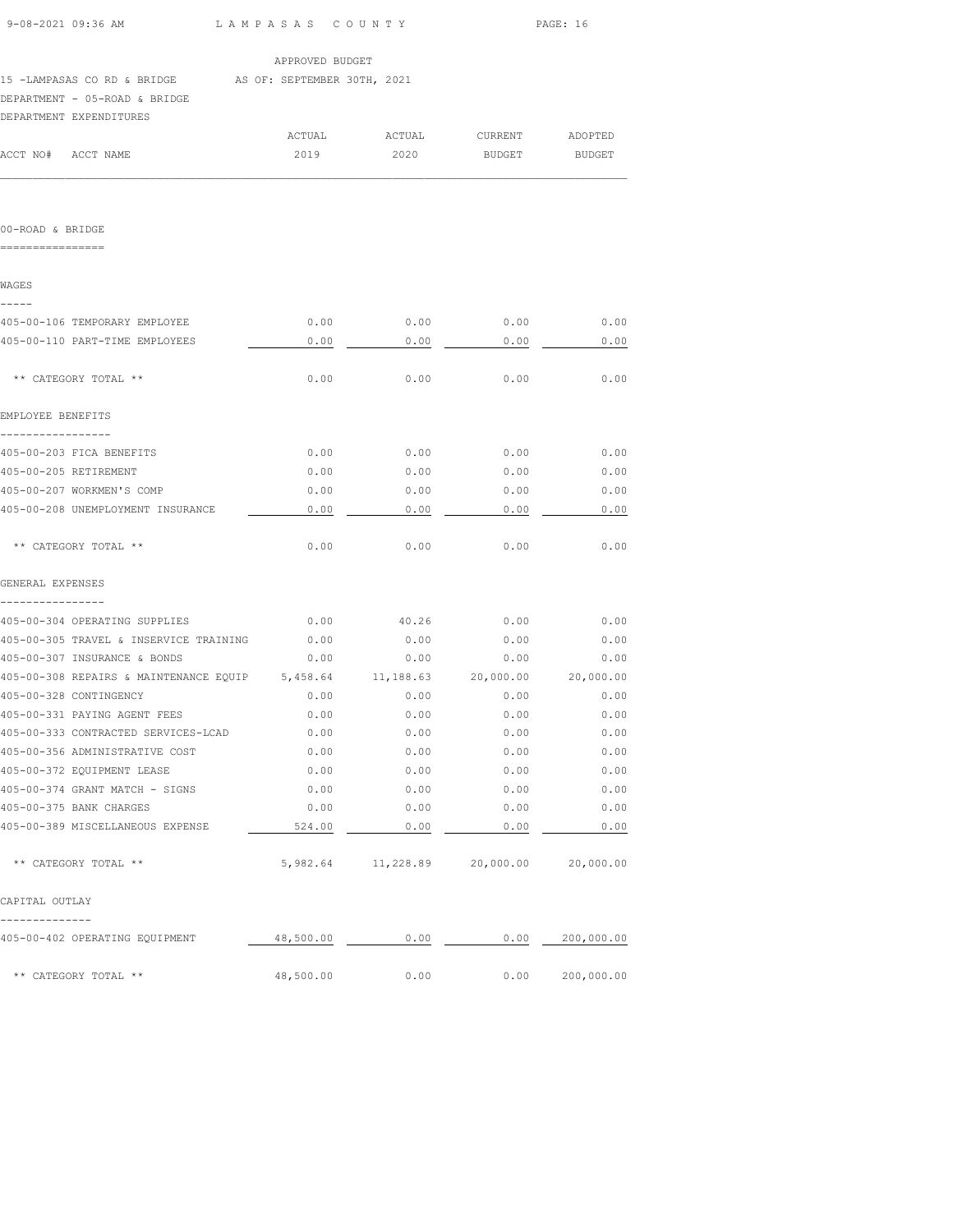| 9-08-2021 09:36 AM | LAMPASAS COUNTY | PAGE: 17 |
|--------------------|-----------------|----------|
|                    |                 |          |

| APPROVED BUDGET |  |
|-----------------|--|
|                 |  |

| 15 -LAMPASAS CO RD & BRIDGE |  |  |  | AS OF: SEPTEMBER 30TH, 2021 |  |
|-----------------------------|--|--|--|-----------------------------|--|

DEPARTMENT - 05-ROAD & BRIDGE

|                    | DEPARTMENT EXPENDITURES |        |        |         |         |
|--------------------|-------------------------|--------|--------|---------|---------|
|                    |                         | ACTUAL | ACTUAL | CURRENT | ADOPTED |
| ACCT NO# ACCT NAME |                         | 2019   | 2020   | BUDGET  | BUDGET  |
|                    |                         |        |        |         |         |

| *** FUND TOTAL EXPENDITURES ***        |               | 2,466,380.89  2,678,526.85  2,617,410.00  3,064,301.00 |      |      |
|----------------------------------------|---------------|--------------------------------------------------------|------|------|
|                                        | ------------- |                                                        |      |      |
| ***<br>DEPARTMENT TOTAL<br>***         |               | 83,819.64 40,565.89 49,337.00 249,337.00               |      |      |
| ** SUB-DEPARTMENT TOTAL **             |               | 83,819.64 40,565.89 49,337.00 249,337.00               |      |      |
| ** CATEGORY TOTAL **                   | 0.00          | 0.00                                                   | 0.00 | 0.00 |
| 405-00-904 CAPITAL PURCHASES - INTERES | 0.00          | 0.00                                                   | 0.00 | 0.00 |
| 405-00-903 CAPITAL PURCHAESS - PRINCIP | 0.00          | 0.00                                                   | 0.00 | 0.00 |
| CAPITAL LEASE                          |               |                                                        |      |      |
| ** CATEGORY TOTAL **                   |               | 29,337.00 29,337.00 29,337.00 29,337.00                |      |      |
| 405-00-500 OPERATING TRANSFERS-OUT     |               | 29,337.00 29,337.00 29,337.00 29,337.00                |      |      |
|                                        |               |                                                        |      |      |

\*\*\* END OF REPORT \*\*\*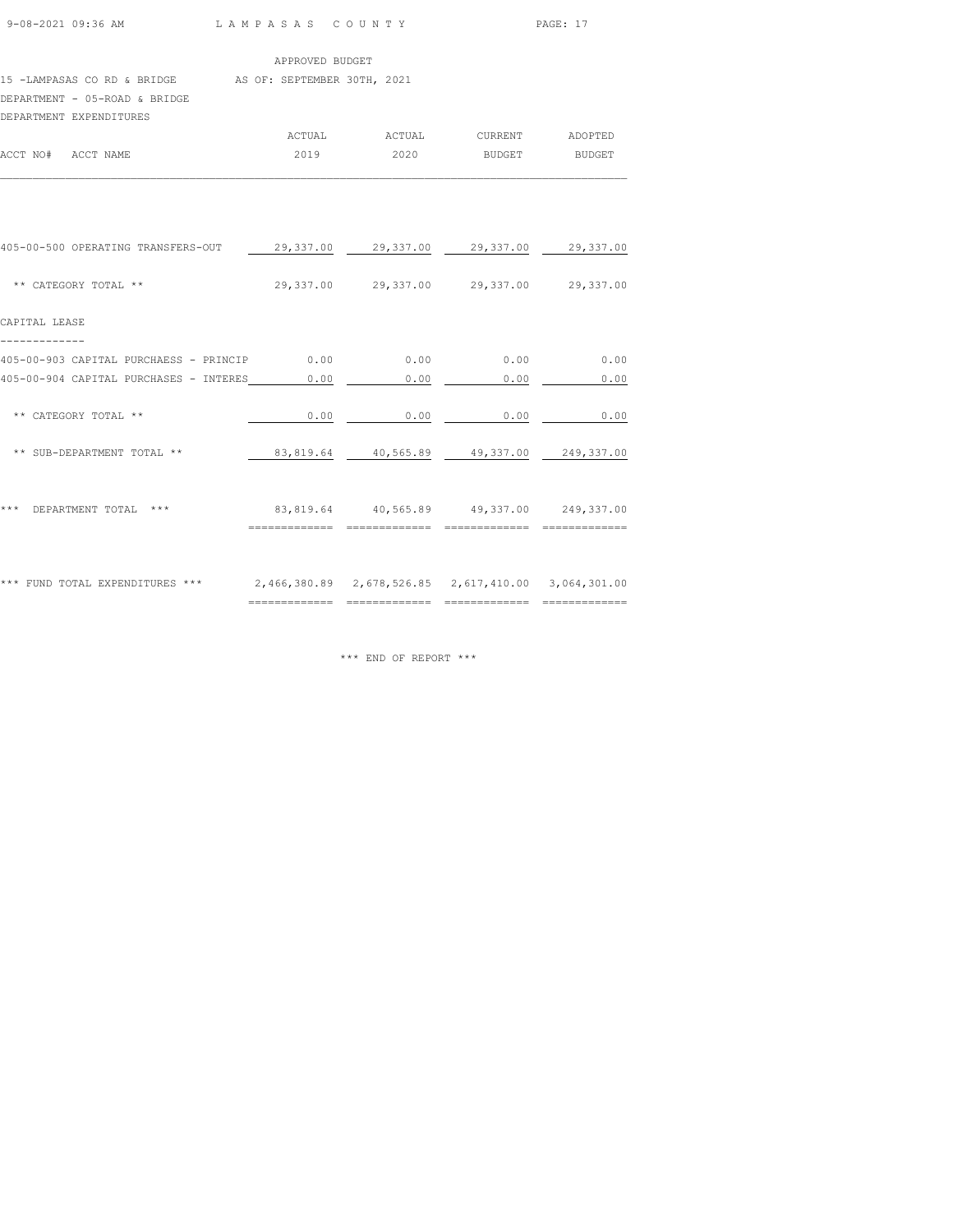|                                                                            | APPROVED BUDGET |  |                                                           |  |
|----------------------------------------------------------------------------|-----------------|--|-----------------------------------------------------------|--|
| 16 -LAMPASAS CO F M & L R AS OF: SEPTEMBER 30TH, 2021<br>FINANCIAL SUMMARY |                 |  |                                                           |  |
| ACCT NO# ACCT NAME                                                         |                 |  | ACTUAL ACTUAL CURRENT ADOPTED<br>2019  2020 BUDGET BUDGET |  |
| REVENUE SUMMARY                                                            |                 |  |                                                           |  |
| 00 F M & L R REVENUE                                                       |                 |  | 4,900.22 1,952.49 2,000.00 2,000.00                       |  |
| *** TOTAL REVENUE ***                                                      |                 |  | 4,900.22 1,952.49 2,000.00 2,000.00                       |  |
| EXPENDITURE SUMMARY                                                        |                 |  |                                                           |  |
| 01 F M & L R EXPENDITURE                                                   |                 |  | $0.00$ 0.00 2,000.00 2,000.00                             |  |
| *** TOTAL EXPENDITURES ***                                                 |                 |  | $0.00$ $0.00$ $2,000.00$ $2,000.00$                       |  |
| REVENUES OVER/(UNDER) EXPENDITURES 4,900.22 1,952.49 0.00 000 0.00         |                 |  |                                                           |  |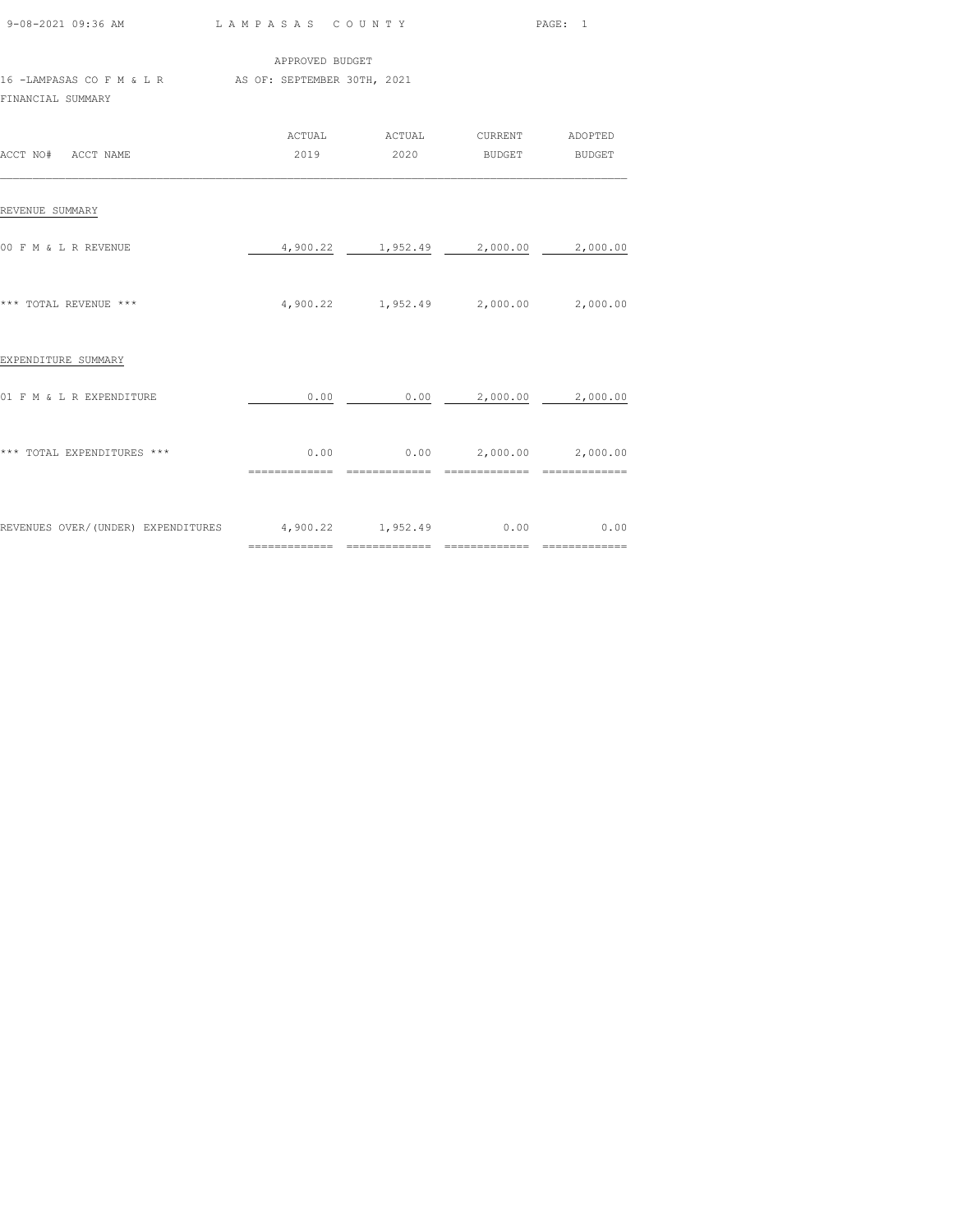### 16 -LAMPASAS CO F M & L R AS OF: SEPTEMBER 30TH, 2021

DEPARTMENT - 00 F M & L R REVENUE

| DEPARTMENT REVENUES |           |        |        |         |         |
|---------------------|-----------|--------|--------|---------|---------|
|                     |           | ACTUAL | ACTUAL | CURRENT | ADOPTED |
| ACCT NO#            | ACCT NAME | 2019   | 2020   | BUDGET  | BUDGET  |
|                     |           |        |        |         |         |

| 100-00-010 CURRENT AD VALOREM TAXES    | 0.00     | 0.00     | 0.00     | 0.00     |
|----------------------------------------|----------|----------|----------|----------|
| 100-00-020 DELINQUENT AD VALOREM TAXES | 0.00     | 0.00     | 0.00     | 0.00     |
| 100-00-030 PENALTIES & INT. AD VALOREM | 0.00     | 0.00     | 0.00     | 0.00     |
| 100-00-099 INTEREST REVENUE            | 4,900.22 | 1,952.49 | 2,000.00 | 2,000.00 |
| 100-00-110 LATERAL ROADS               | 0.00     | 0.00     | 0.00     | 0.00     |
| 100-00-115 SERIES 1997 LIMITED TAX NOT | 0.00     | 0.00     | 0.00     | 0.00     |
| 100-00-123 STATE REIMBURSEMENT         | 0.00     | 0.00     | 0.00     | 0.00     |
| 100-00-189 DISCOUNTS TAKEN             | 0.00     | 0.00     | 0.00     | 0.00     |
| 100-00-190 MISCELLANEOUS RECEIPTS      | 0.00     | 0.00     | 0.00     | 0.00     |
| 200-00-010 OPERATING TRANSFERS-IN      | 0.00     | 0.00     | 0.00     | 0.00     |
| ** SUB-DEPARTMENT REVENUE TOTAL **     | 4,900.22 | 1,952.49 | 2,000.00 | 2,000.00 |
| DEPARTMENT REVENUE TOTAL **<br>**      | 4,900.22 | 1,952.49 | 2,000.00 | 2,000.00 |
| ***<br>FUND TOTAL REVENUES ***         | 4,900.22 | 1,952.49 | 2,000.00 | 2,000.00 |
|                                        |          |          |          |          |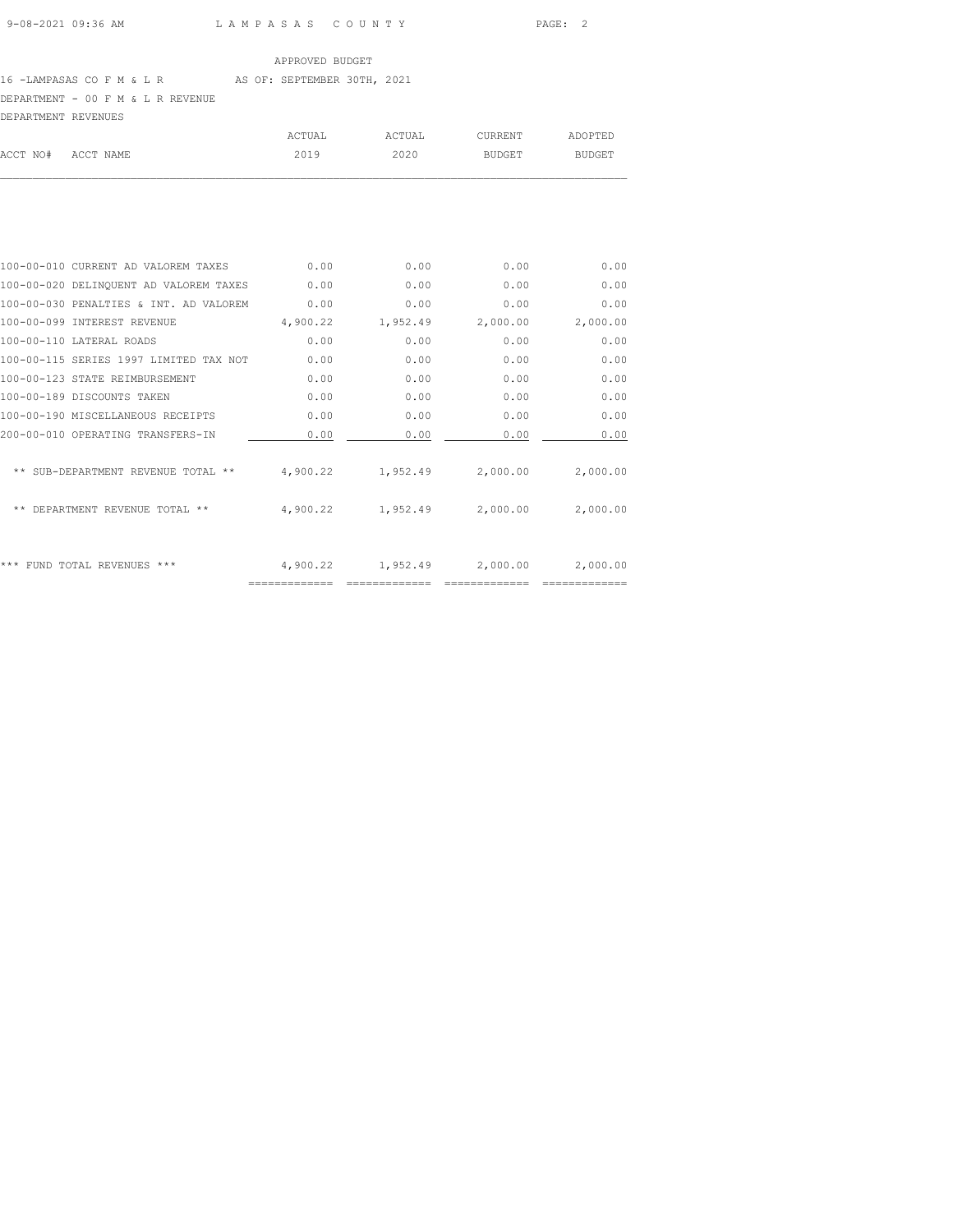|  | 9-08-2021 09:36 AM | LAMPASAS COUNTY | PAGE:<br>$\cdot$ |
|--|--------------------|-----------------|------------------|
|--|--------------------|-----------------|------------------|

### 16 -LAMPASAS CO F M & L R AS OF: SEPTEMBER 30TH, 2021

# DEPARTMENT - 01 F M & L R EXPENDITURE

|          |           | ACTUAL | ACTUAL | CURRENT | ADOPTED       |
|----------|-----------|--------|--------|---------|---------------|
| ACCT NO# | ACCT NAME | 2019   | 2020   | BUDGET  | <b>BUDGET</b> |
|          |           |        |        |         |               |

| GENERAL EXPENSES                   |                                     |                                                                                           |  |
|------------------------------------|-------------------------------------|-------------------------------------------------------------------------------------------|--|
| 401-00-375 BANK CHARGES            |                                     | $0.00$ $0.00$ $0.00$ $0.00$ $0.00$                                                        |  |
| ** CATEGORY TOTAL **               |                                     | $0.00$ $0.00$ $0.00$ $0.00$ $0.00$                                                        |  |
| CAPITAL OUTLAY                     |                                     |                                                                                           |  |
| 401-00-408 ROAD RIGHT OF WAY       | $0.00$ $0.00$ $2,000.00$ $2,000.00$ |                                                                                           |  |
| 401-00-421 FENCE                   |                                     | $0.00$ $0.00$ $0.00$ $0.00$ $0.00$                                                        |  |
| ** CATEGORY TOTAL **               |                                     | $0.00$ $0.00$ $2,000.00$ $2,000.00$                                                       |  |
| 401-00-500 OPERATING TRANSFERS OUT |                                     | $\begin{array}{cccccccccccccc} 0.00 & & & & 0.00 & & & & 0.00 & & & & & 0.00 \end{array}$ |  |
| ** CATEGORY TOTAL **               |                                     | $0.00$ 0.00 0.00 0.00 0.00                                                                |  |
| ** SUB-DEPARTMENT TOTAL **         |                                     | $0.00$ $0.00$ $2,000.00$ $2,000.00$                                                       |  |
| *** DEPARTMENT TOTAL ***           |                                     | $0.00$ $0.00$ $2,000.00$ $2,000.00$                                                       |  |
|                                    |                                     |                                                                                           |  |
|                                    |                                     |                                                                                           |  |

\*\*\* END OF REPORT \*\*\*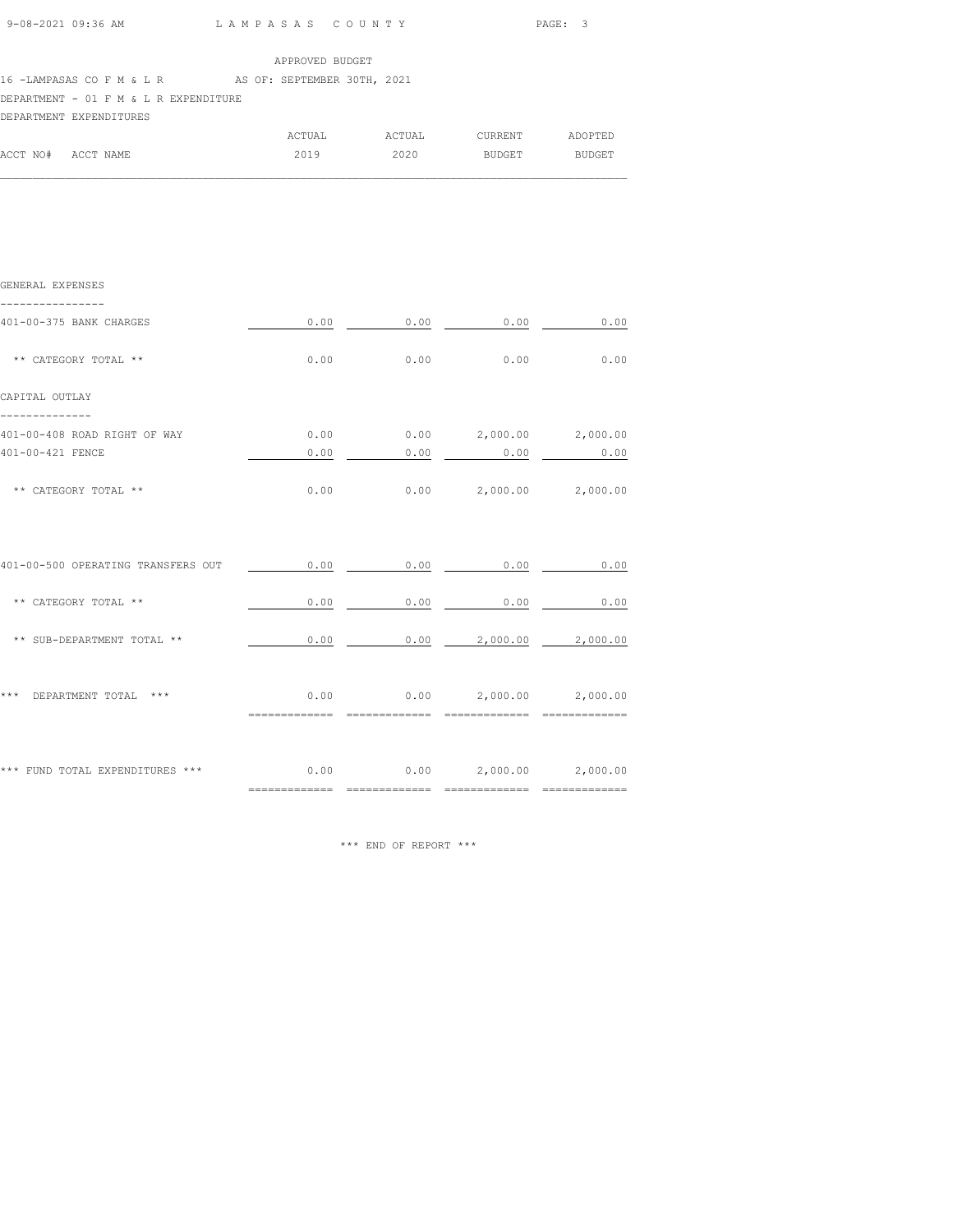| 9-08-2021 09:37 AM |
|--------------------|
|                    |

9-08-2021 09:37 AM L A M P A S A S C O U N T Y PAGE: 1

APPROVED BUDGET

17 -LAMPASAS CO CLEARING ACCT AS OF: SEPTEMBER 30TH, 2021

FINANCIAL SUMMARY

| ACCT NO# ACCT NAME                                                 |                | ACTUAL ACTUAL       | CURRENT ADOPTED                      |      |
|--------------------------------------------------------------------|----------------|---------------------|--------------------------------------|------|
| REVENUE SUMMARY                                                    |                |                     |                                      |      |
| 00-REVENUE<br>01-EXPENDITURES                                      | 0.00           | 0.00                | $(1, 109.41)$ 0.00 0.00 0.00<br>0.00 | 0.00 |
|                                                                    |                |                     |                                      |      |
| *** TOTAL REVENUE ***                                              |                | $(1, 109, 41)$ 0.00 | 0.00                                 | 0.00 |
| EXPENDITURE SUMMARY                                                |                |                     |                                      |      |
| 01-EXPENDITURES                                                    |                | 35.72 0.00          | 0.00                                 | 0.00 |
| *** TOTAL EXPENDITURES ***                                         | ============== |                     | 35.72 0.00 0.00 0.00 0.00            |      |
|                                                                    |                |                     |                                      |      |
| REVENUES OVER/(UNDER) EXPENDITURES ( 1,145.13) 0.00 0.00 0.00 0.00 |                |                     |                                      |      |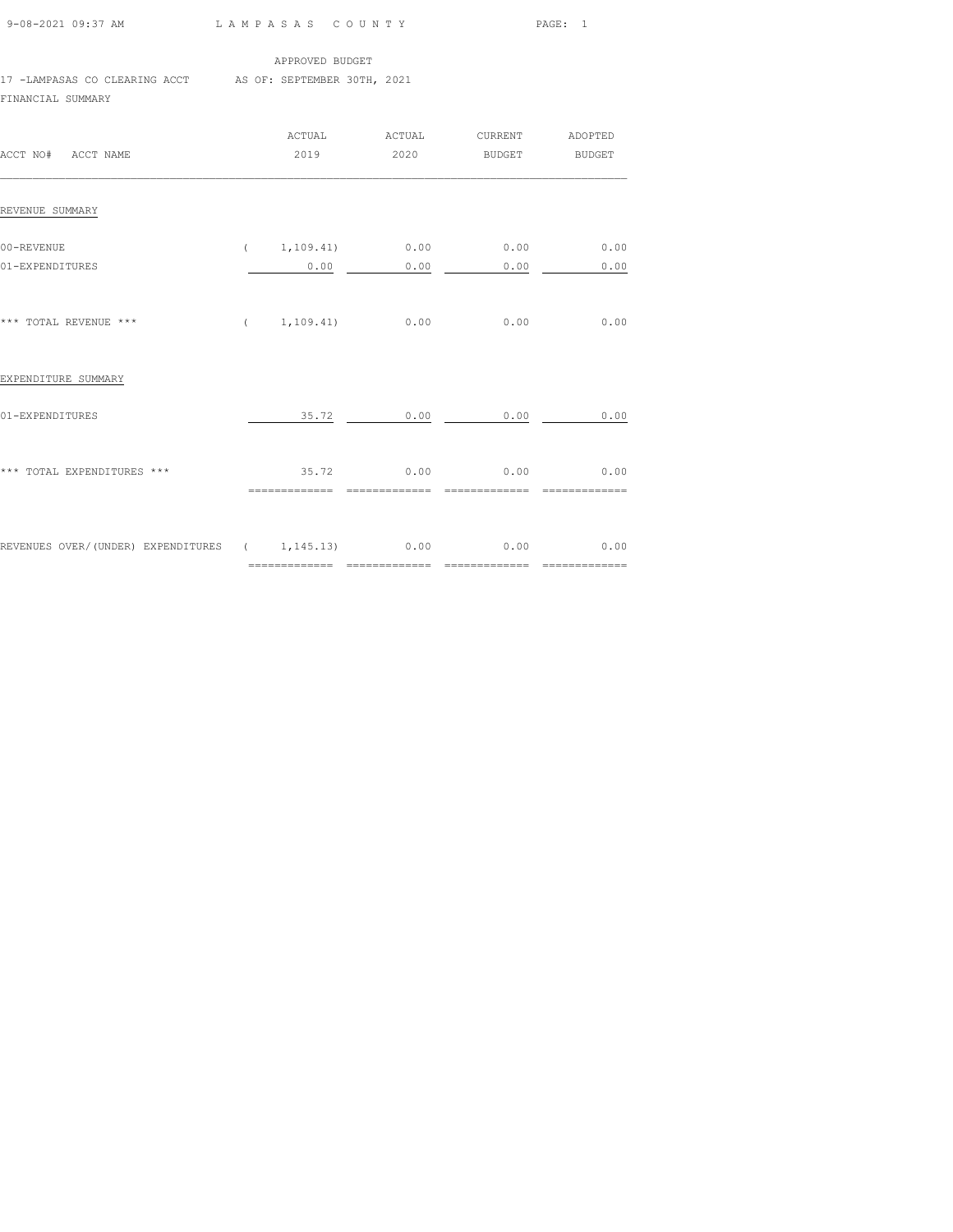# 17 -LAMPASAS CO CLEARING ACCT AS OF: SEPTEMBER 30TH, 2021 DEPARTMENT - 00-REVENUE DEPARTMENT REVENUES

| DELANINENI NEVENOES |           |        |        |         |         |
|---------------------|-----------|--------|--------|---------|---------|
|                     |           | ACTUAL | ACTUAL | CURRENT | ADOPTED |
| ACCT NO#            | ACCT NAME | 2019   | 2020   | BUDGET  | BUDGET  |
|                     |           |        |        |         |         |

| 100-00-099 INTEREST REVENUE          | 0.00      | 0.00 | 0.00 | 0.00 |
|--------------------------------------|-----------|------|------|------|
| 100-00-190 MISCELLANEOUS RECEIPTS    | 1,109.41) | 0.00 | 0.00 | 0.00 |
| ** SUB-DEPARTMENT REVENUE TOTAL ** ( | 1,109.41) | 0.00 | 0.00 | 0.00 |
| DEPARTMENT REVENUE TOTAL **<br>**    | 1,109.41) | 0.00 | 0.00 | 0.00 |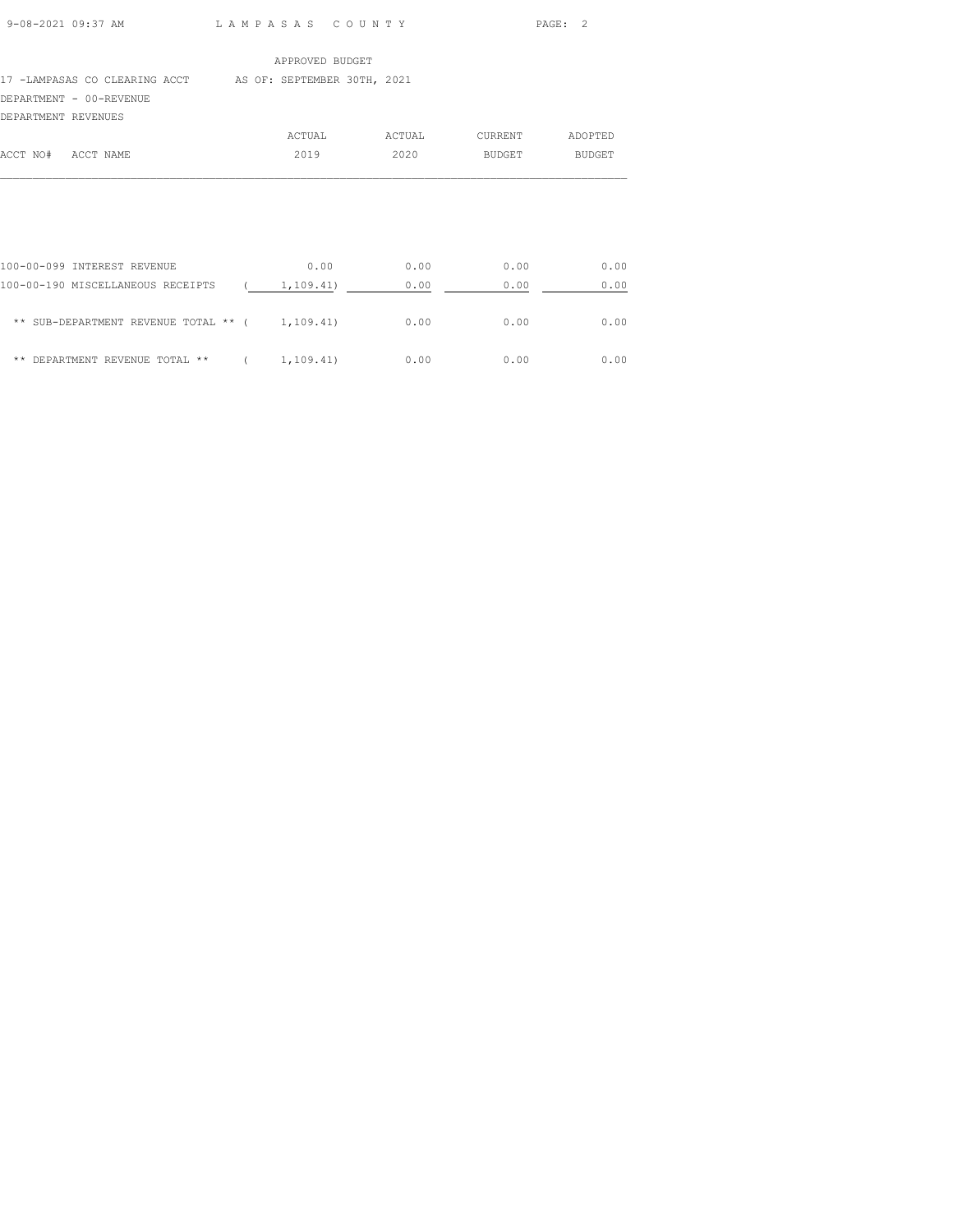| $9 - 08 - 2021$ $09:37$ AM |  |  |
|----------------------------|--|--|
|                            |  |  |

L A M P A S A S C O U N T Y PAGE: 3

#### APPROVED BUDGET

### 17 -LAMPASAS CO CLEARING ACCT AS OF: SEPTEMBER 30TH, 2021

DEPARTMENT - 01-EXPENDITURES

## DEPARTMENT REVENUES

|                    | ACTUAL | ACTUAL | CURRENT | ADOPTED |
|--------------------|--------|--------|---------|---------|
| ACCT NO# ACCT NAME | 2019   | 2020   | BUDGET  | BUDGET  |
|                    |        |        |         |         |

| * * *<br>FUND TOTAL REVENUES<br>*** | 1,109.41) | 0.00 | 0.00 | 0.00 |
|-------------------------------------|-----------|------|------|------|
| DEPARTMENT REVENUE TOTAL **<br>**   | 0.00      | 0.00 | 0.00 | 0.00 |
| ** SUB-DEPARTMENT REVENUE TOTAL **  | 0.00      | 0.00 | 0.00 | 0.00 |
| 201-00-010 OPERATING TRANSFER - IN  | 0.00      | 0.00 | 0.00 | 0.00 |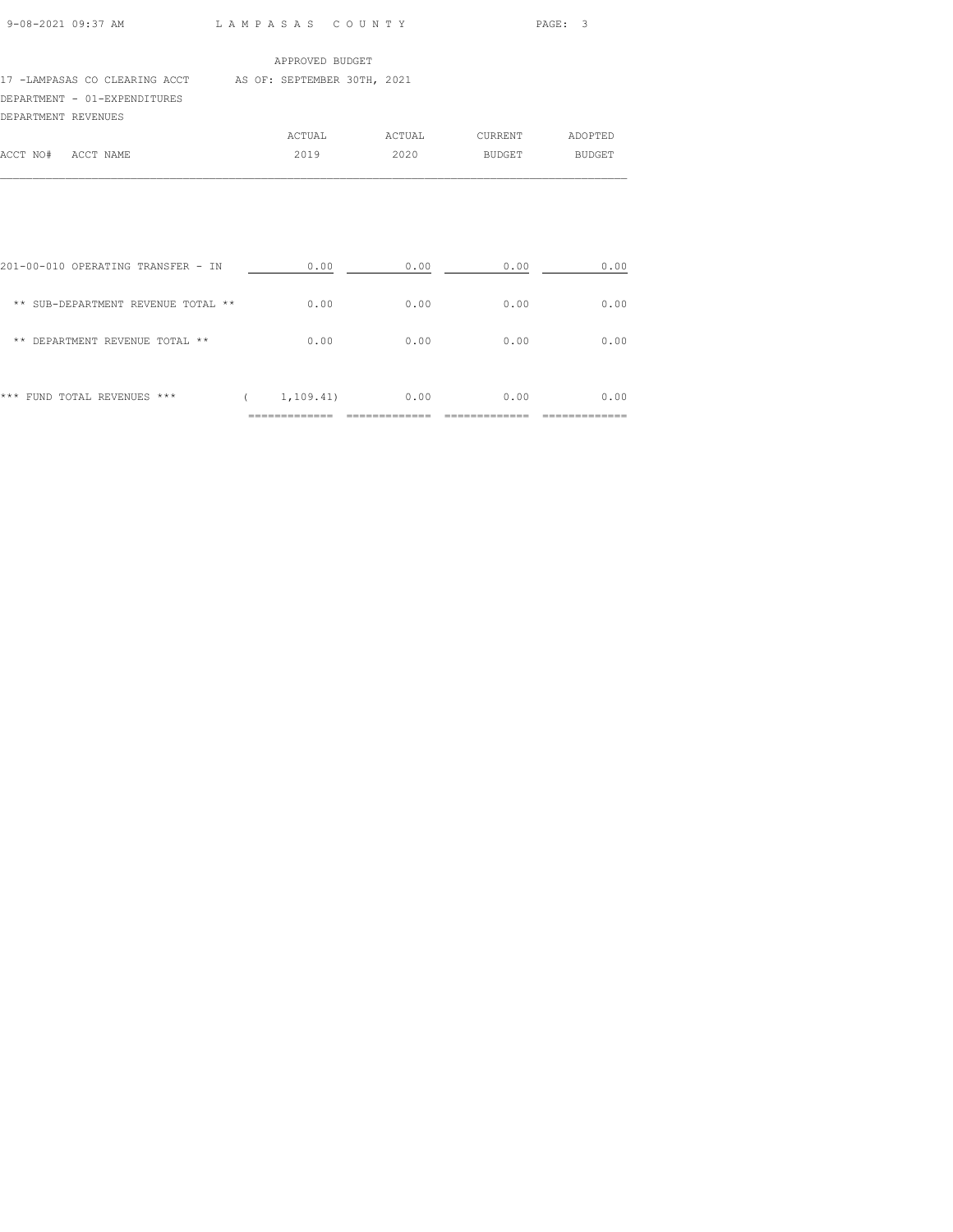| 17 -LAMPASAS CO CLEARING ACCT AS OF: SEPTEMBER 30TH, 2021<br>DEPARTMENT - 01-EXPENDITURES<br>DEPARTMENT EXPENDITURES<br>ACCT NO# ACCT NAME<br>GENERAL EXPENSES | APPROVED BUDGET                    |                   | ACTUAL ACTUAL CURRENT ADOPTED<br>2019  2020 BUDGET BUDGET |      |
|----------------------------------------------------------------------------------------------------------------------------------------------------------------|------------------------------------|-------------------|-----------------------------------------------------------|------|
|                                                                                                                                                                |                                    |                   |                                                           |      |
|                                                                                                                                                                |                                    |                   |                                                           |      |
|                                                                                                                                                                |                                    |                   |                                                           |      |
|                                                                                                                                                                |                                    |                   |                                                           |      |
|                                                                                                                                                                |                                    |                   |                                                           |      |
|                                                                                                                                                                |                                    |                   |                                                           |      |
| 401-00-375 BANK CHARGES                                                                                                                                        |                                    |                   | $36.00$ 0.00 0.00 0.00 0.00                               |      |
| 401-00-389 MISCELLANEOUS EXPENSE                                                                                                                               | $(0.28)$ 0.00 0.00 0.00 0.00       |                   |                                                           |      |
| ** CATEGORY TOTAL **                                                                                                                                           |                                    | $35.72$ 0.00 0.00 |                                                           | 0.00 |
| 401-00-500 OPERATING TRANSFERS-OUT                                                                                                                             | $0.00$ $0.00$ $0.00$ $0.00$ $0.00$ |                   |                                                           |      |
| ** CATEGORY TOTAL **                                                                                                                                           |                                    |                   | $0.00$ 0.00 0.00 0.00 0.00                                |      |
| ** SUB-DEPARTMENT TOTAL **                                                                                                                                     | $35.72$ 0.00 0.00 0.00             |                   |                                                           |      |
| *** DEPARTMENT TOTAL ***                                                                                                                                       | $35.72$ 0.00 0.00 0.00 0.00        |                   |                                                           |      |

\*\*\* FUND TOTAL EXPENDITURES \*\*\*  $35.72$  0.00 0.00 0.00 0.00

\*\*\* END OF REPORT \*\*\*

============= ============= ============= =============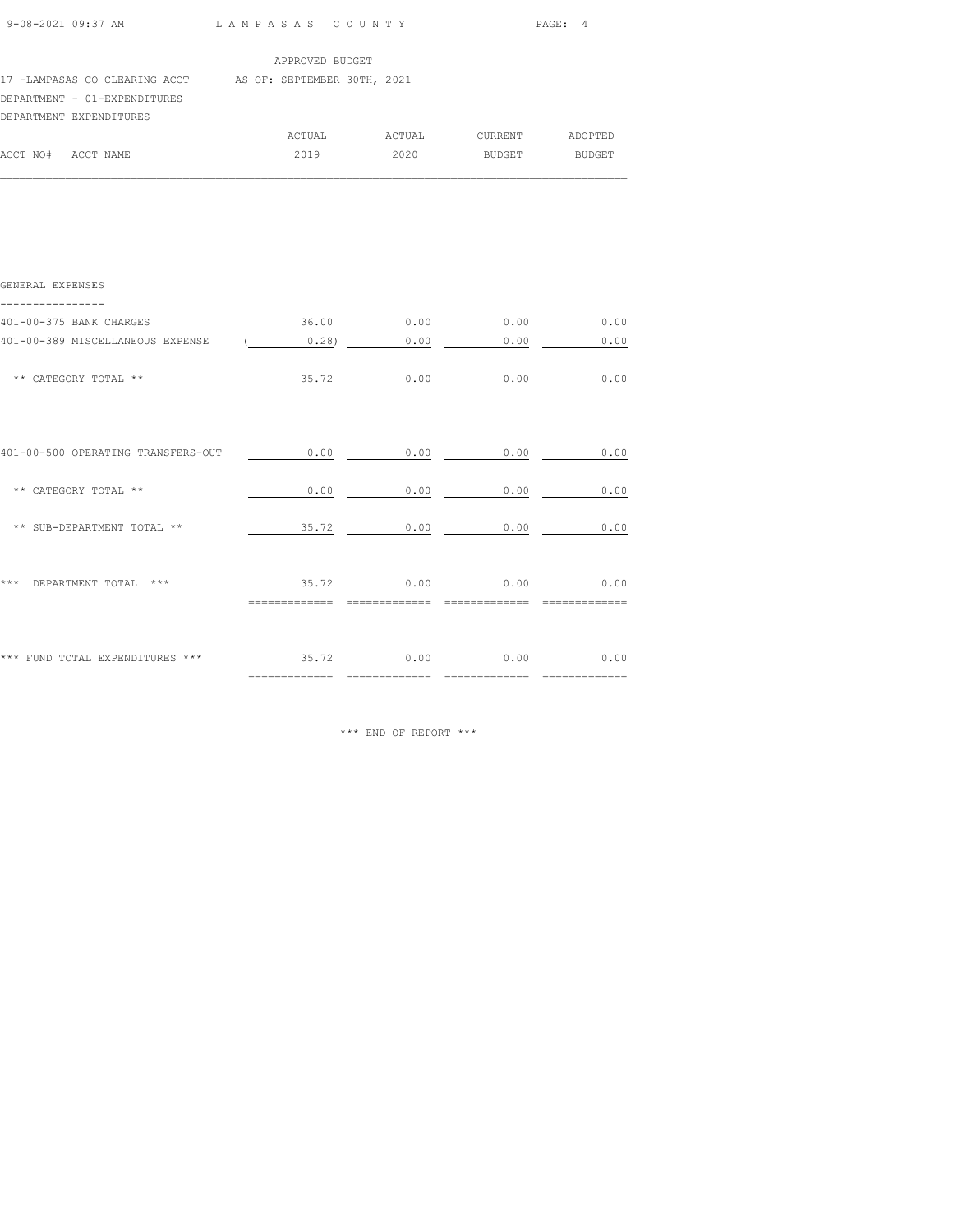| 9-08-2021 09:37 AM LAMPASAS COUNTY                         |                 |                                                           | PAGE: 1 |
|------------------------------------------------------------|-----------------|-----------------------------------------------------------|---------|
| 19 -LAMPASAS CO ADULT PROB AS OF: SEPTEMBER 30TH, 2021     | APPROVED BUDGET |                                                           |         |
| FINANCIAL SUMMARY                                          |                 |                                                           |         |
| ACCT NO# ACCT NAME                                         |                 | ACTUAL ACTUAL CURRENT ADOPTED<br>2019  2020 BUDGET BUDGET |         |
| REVENUE SUMMARY                                            |                 |                                                           |         |
| 00-REVENUE                                                 |                 | 969.05 153.25 0.00                                        | 0.00    |
| *** TOTAL REVENUE ***                                      |                 | 969.05 153.25 0.00 0.00                                   |         |
| EXPENDITURE SUMMARY                                        |                 |                                                           |         |
| 01-EXPENDITURES                                            |                 | $0.00$ 0.00 0.00 0.00                                     |         |
| *** TOTAL EXPENDITURES ***                                 |                 | $0.00$ $0.00$ $0.00$ $0.00$ $0.00$                        |         |
| REVENUES OVER/(UNDER) EXPENDITURES 699.05 153.25 0.00 0.00 |                 |                                                           |         |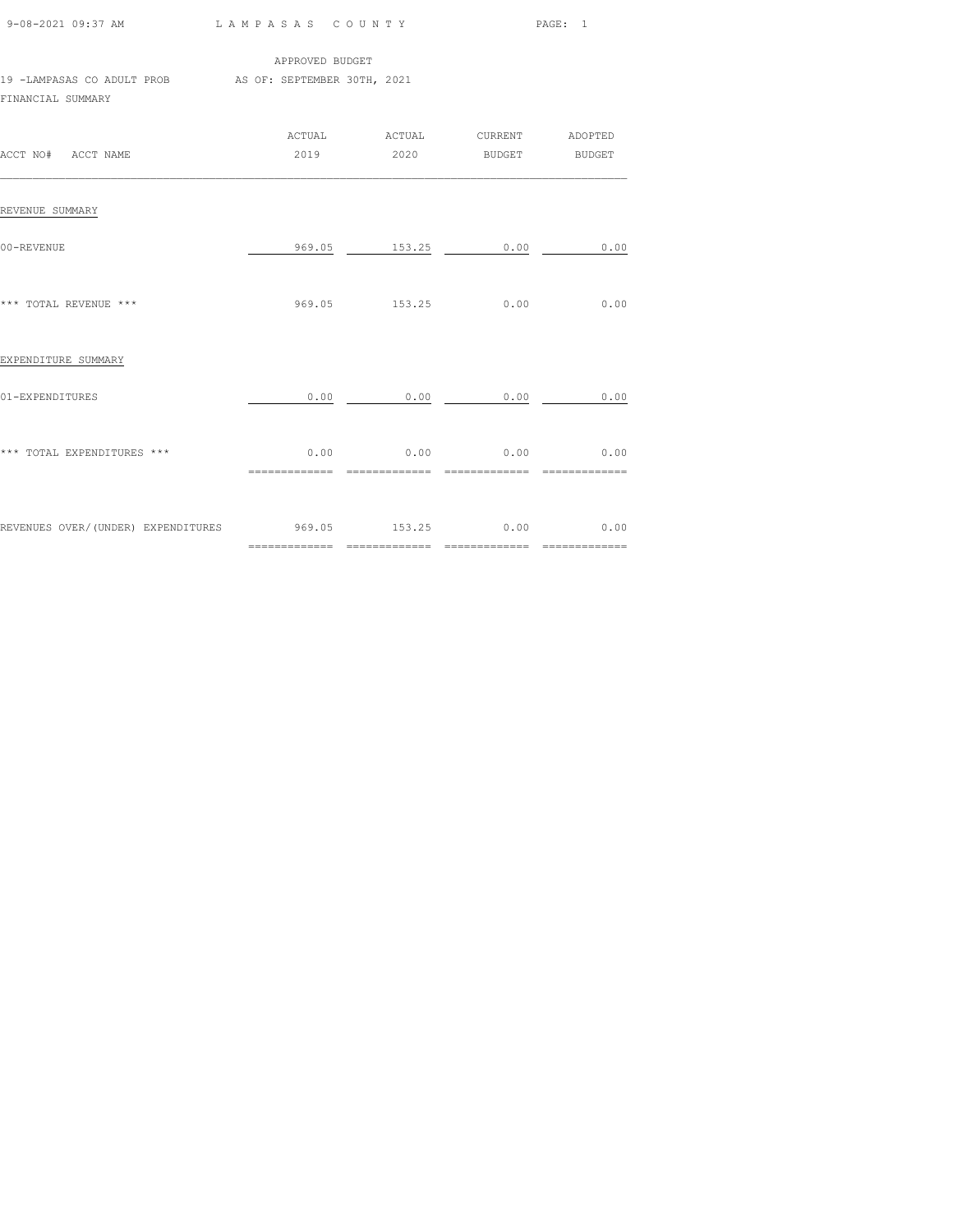| $9 - 08 - 2021$ $09:37$ AM |  |
|----------------------------|--|
|                            |  |

LAM PASAS COUNTY PAGE: 2

#### APPROVED BUDGET

# 19 -LAMPASAS CO ADULT PROB AS OF: SEPTEMBER 30TH, 2021 DEPARTMENT - 00-REVENUE

| DEPARTMENT REVENUES |        |        |         |         |
|---------------------|--------|--------|---------|---------|
|                     | ACTUAL | ACTUAL | CURRENT | ADOPTED |
| ACCT NO# ACCT NAME  | 2019   | 2020   | BUDGET  | BUDGET  |
|                     |        |        |         |         |

|                                                           | .========== |        |      |      |
|-----------------------------------------------------------|-------------|--------|------|------|
| ***<br>TOTAL REVENUES<br>$***$<br>FUND.                   | 969.05      | 153.25 | 0.00 | 0.00 |
| **<br><b>DEPARTMENT</b><br><b>REVENUE</b><br>**<br>TOTAL. | 969.05      | 153.25 | 0.00 | 0.00 |
| $* *$<br>SUB-DEPARTMENT REVENUE<br>**<br>TOTAL            | 969.05      | 153.25 | 0.00 | 0.00 |
| 200-00-010 OPERATING TRANSFERS IN                         | 0.00        | 0.00   | 0.00 | 0.00 |
| 100-00-190 MISCELLANEOUS                                  | 0.00        | 0.00   | 0.00 | 0.00 |
| 100-00-099 INTEREST REVENUE                               | 969.05      | 153.25 | 0.00 | 0.00 |
|                                                           |             |        |      |      |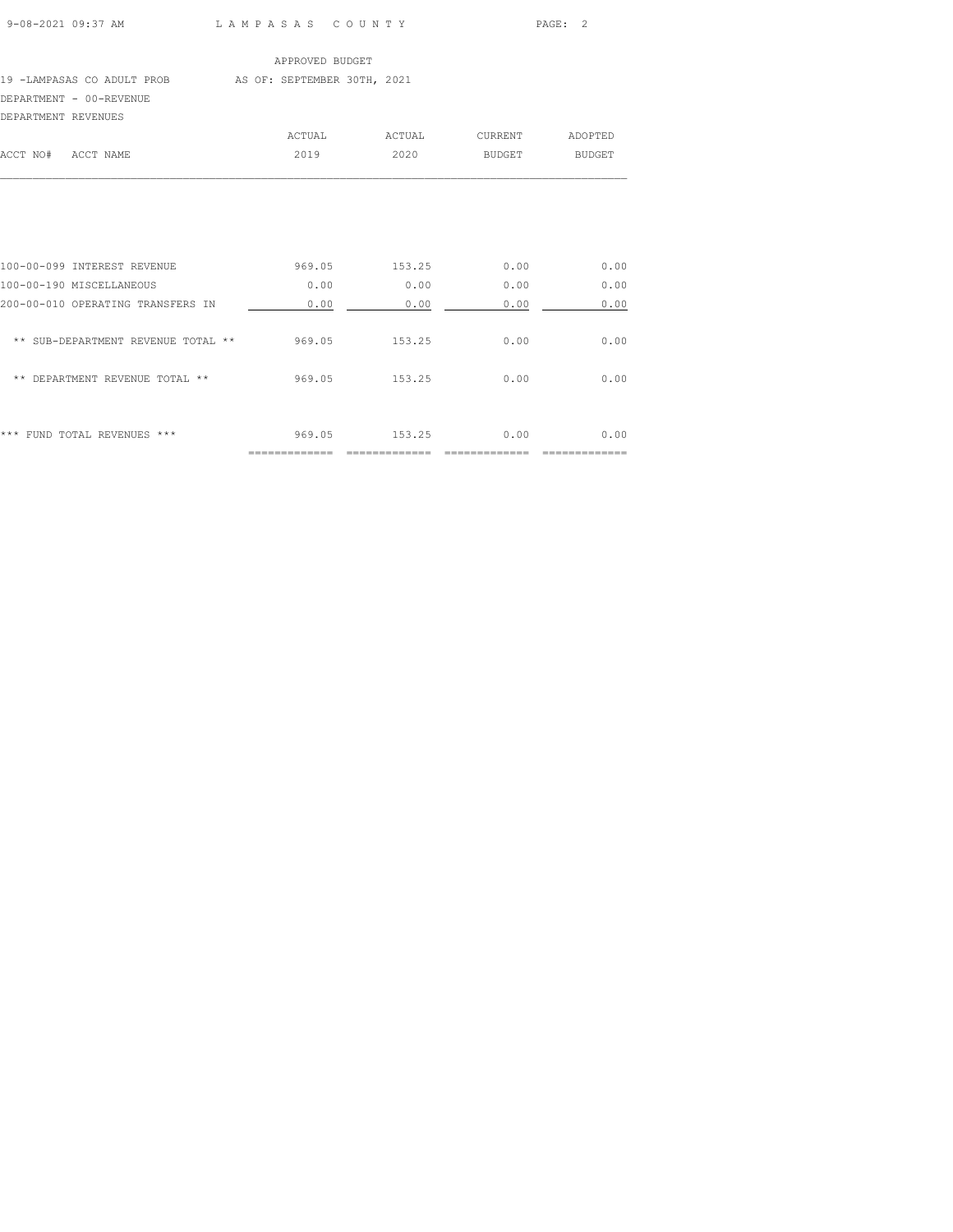| 9-08-2021 09:37 AM | LAMPASAS COUNTY | PAGE: 3 |
|--------------------|-----------------|---------|

 $\mathcal{L}_\text{max}$ 

|                              | APPROVED BUDGET             |        |               |               |
|------------------------------|-----------------------------|--------|---------------|---------------|
| 19 -LAMPASAS CO ADULT PROB   | AS OF: SEPTEMBER 30TH, 2021 |        |               |               |
| DEPARTMENT - 01-EXPENDITURES |                             |        |               |               |
| DEPARTMENT EXPENDITURES      |                             |        |               |               |
|                              | ACTUAL                      | ACTUAL | CURRENT       | ADOPTED       |
| ACCT NO#<br>ACCT NAME        | 2019                        | 2020   | <b>BUDGET</b> | <b>BUDGET</b> |

| GENERAL EXPENSES                   |                |                        |              |      |
|------------------------------------|----------------|------------------------|--------------|------|
| 401-00-375 BANK CHARGES            | 0.00           | 0.00                   | 0.00         | 0.00 |
| ** CATEGORY TOTAL **               | 0.00           | 0.00                   | 0.00         | 0.00 |
|                                    |                |                        |              |      |
| 401-00-500 OPERATING TRANSFERS-OUT |                | 0.00                   | 0.00<br>0.00 | 0.00 |
| ** CATEGORY TOTAL **               | 0.00           | 0.00                   | 0.00         | 0.00 |
| ** SUB-DEPARTMENT TOTAL **         |                | 0.00                   | 0.00<br>0.00 | 0.00 |
|                                    |                |                        |              |      |
| * * *<br>$***$<br>DEPARTMENT TOTAL | 0.00           | 0.00                   | 0.00         | 0.00 |
|                                    |                |                        |              |      |
| *** FUND TOTAL EXPENDITURES ***    | 0.00           | 0.00<br>============== | 0.00         | 0.00 |
|                                    | ============== |                        |              |      |

\*\*\* END OF REPORT \*\*\*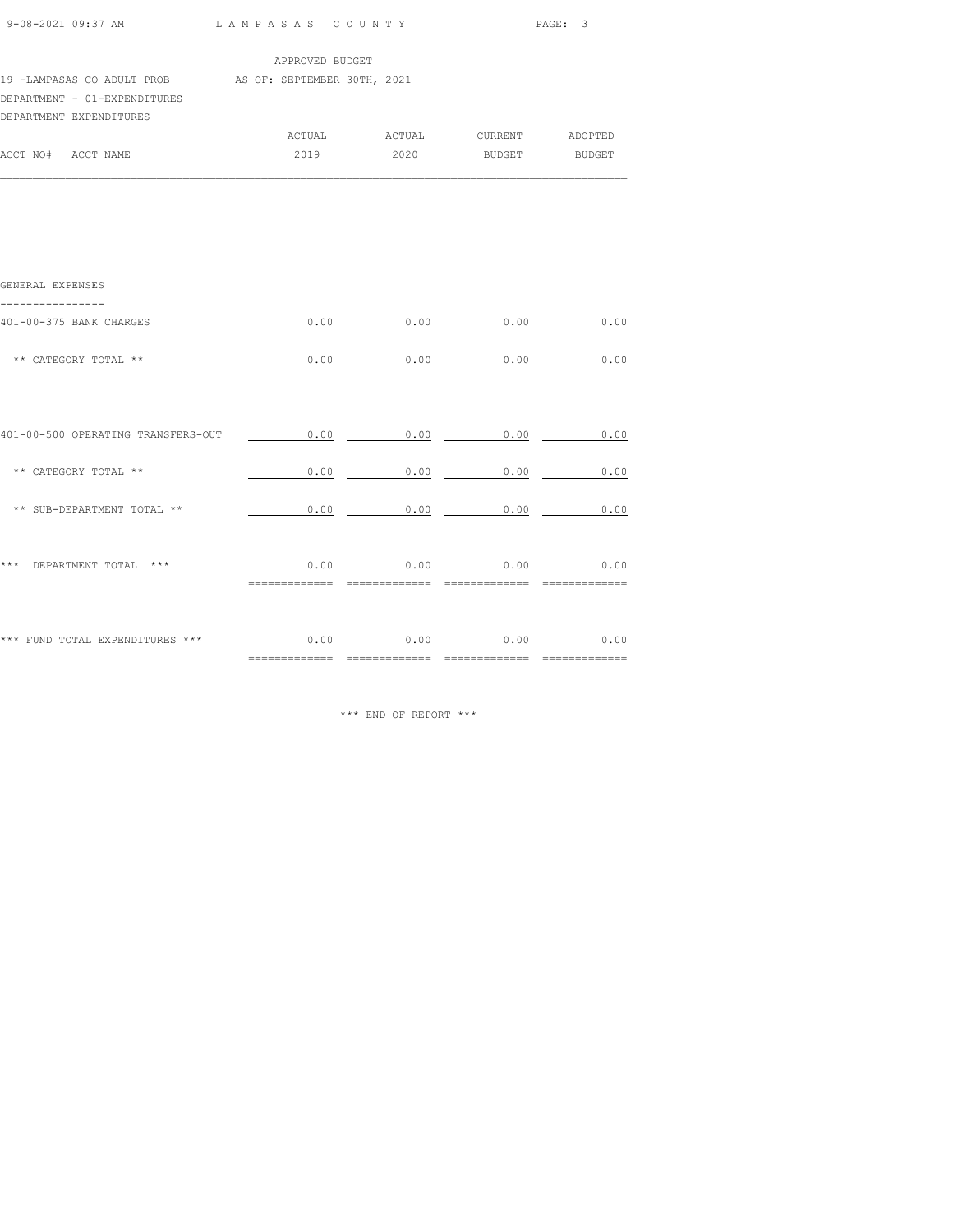| 9-08-2021 09:37 AM LAMPASAS COUNTY                                           |                                                |                                                           | PAGE: 1 |  |
|------------------------------------------------------------------------------|------------------------------------------------|-----------------------------------------------------------|---------|--|
| 20 -LAMPASAS CO LAW LIBRARY AS OF: SEPTEMBER 30TH, 2021<br>FINANCIAL SUMMARY | APPROVED BUDGET                                |                                                           |         |  |
| ACCT NO# ACCT NAME                                                           |                                                | ACTUAL ACTUAL CURRENT ADOPTED<br>2019  2020 BUDGET BUDGET |         |  |
| REVENUE SUMMARY                                                              |                                                |                                                           |         |  |
| 00-LAW LIBRARY REVENUE                                                       |                                                | 16,534.38  17,051.39  12,000.00  12,000.00                |         |  |
| *** TOTAL REVENUE ***                                                        |                                                | 16,534.38  17,051.39  12,000.00  12,000.00                |         |  |
| EXPENDITURE SUMMARY                                                          |                                                |                                                           |         |  |
| 01-LAW LIBRARY EXPENSES                                                      |                                                | $12,672.92$ $4,914.00$ $12,000.00$ $12,000.00$            |         |  |
| *** TOTAL EXPENDITURES ***                                                   | $12,672.92$ $4,914.00$ $12,000.00$ $12,000.00$ |                                                           |         |  |
| REVENUES OVER/(UNDER) EXPENDITURES 3,861.46 12,137.39 0.00 0.00              |                                                |                                                           |         |  |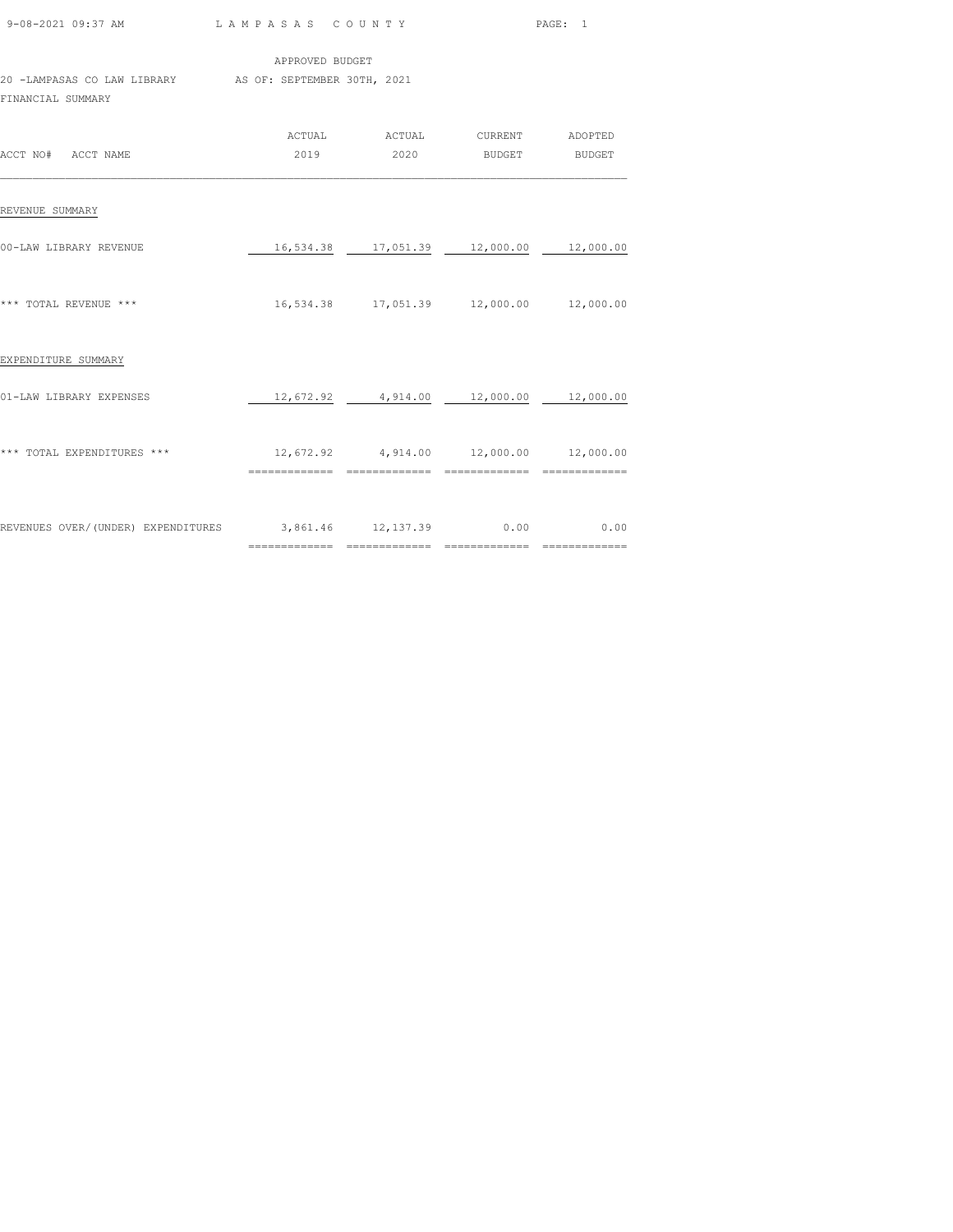### 20 -LAMPASAS CO LAW LIBRARY AS OF: SEPTEMBER 30TH, 2021 DEPARTMENT - 00-LAW LIBRARY REVENUE

DEPARTMENT REVENUES

| DEPARTMENT REVENUES |        |        |         |         |
|---------------------|--------|--------|---------|---------|
|                     | ACTUAL | ACTUAL | CURRENT | ADOPTED |
| ACCT NO# ACCT NAME  | 2019   | 2020   | BUDGET  | BUDGET  |
|                     |        |        |         |         |

| 100-00-094 DISTRICT CLERK                   | 10,865.08 | 11,623.00 | 7,725.00  | 7,725.00  |
|---------------------------------------------|-----------|-----------|-----------|-----------|
| 100-00-099 INTEREST REVENUE                 | 489.30    | 248.39    | 50.00     | 50.00     |
| 100-00-106 COUNTY CLERK                     | 5,180.00  | 5,180.00  | 4,225.00  | 4,225.00  |
| 100-00-190 MISCELLANEOUS RECEIPTS           | 0.00      | 0.00      | 0.00      | 0.00      |
| 200-00-010 OPERATING TRANSFERS IN           | 0.00      | 0.00      | 0.00      | 0.00      |
|                                             |           |           |           |           |
| SUB-DEPARTMENT REVENUE TOTAL<br>$* *$       | 16,534.38 | 17,051.39 | 12,000.00 | 12,000.00 |
|                                             |           |           |           |           |
| DEPARTMENT REVENUE TOTAL **<br>**           | 16,534.38 | 17,051.39 | 12,000.00 | 12,000.00 |
|                                             |           |           |           |           |
|                                             |           |           |           |           |
| ***<br>TOTAL REVENUES<br>***<br><b>FUND</b> | 16,534.38 | 17,051.39 | 12,000.00 | 12,000.00 |
|                                             |           |           |           |           |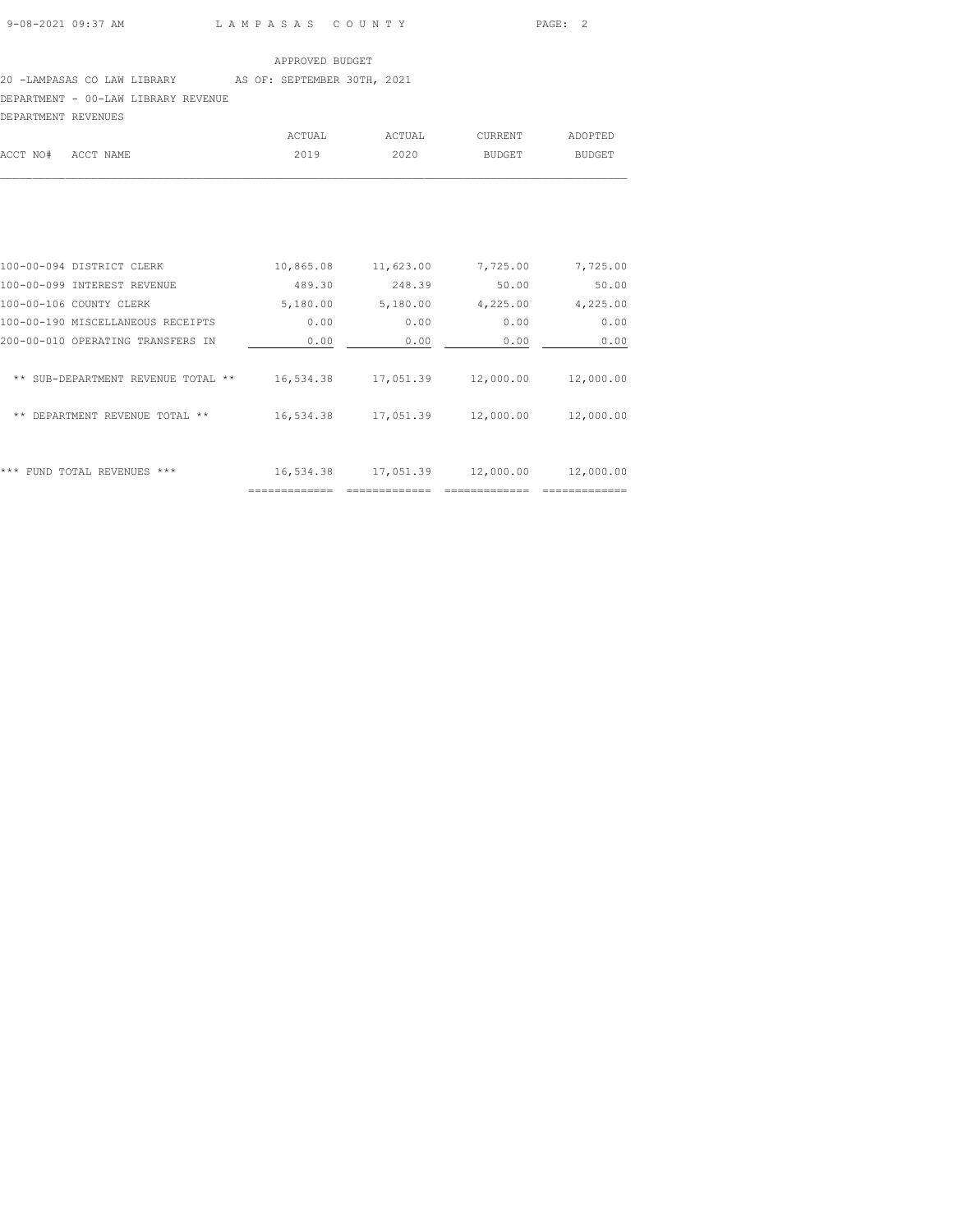| 9-08-2021 09:37 AM | LAMPASAS COUNTY | PAGE: 3 |
|--------------------|-----------------|---------|

20 -LAMPASAS CO LAW LIBRARY AS OF: SEPTEMBER 30TH, 2021

DEPARTMENT - 01-LAW LIBRARY EXPENSES

DEPARTMENT EXPENDITURES

| ACTUAL | ACTUAL             | CURRENT | ADOPTED |
|--------|--------------------|---------|---------|
| 2019   | 2020               | BUDGET  | BUDGET  |
|        | ACCT NO# ACCT NAME |         |         |

 $\mathcal{L}_\text{max}$ 

| GENERAL EXPENSES                  |                |      |                                                |      |
|-----------------------------------|----------------|------|------------------------------------------------|------|
| 401-00-354 LAW LIBRARY            |                |      | $12,672.92$ $4,914.00$ $12,000.00$ $12,000.00$ |      |
| 401-00-375 BANK CHARGES           | 0.00           | 0.00 | 0.00                                           | 0.00 |
| ** CATEGORY TOTAL **              |                |      | $12,672.92$ $4,914.00$ $12,000.00$ $12,000.00$ |      |
|                                   |                |      |                                                |      |
| 401-00-500 OPERATING TRANSFER-OUT | 0.00           | 0.00 | 0.00                                           | 0.00 |
| ** CATEGORY TOTAL **              | 0.00           | 0.00 | 0.00                                           | 0.00 |
| ** SUB-DEPARTMENT TOTAL **        |                |      | $12,672.92$ $4,914.00$ $12,000.00$ $12,000.00$ |      |
|                                   |                |      |                                                |      |
| ***<br>DEPARTMENT TOTAL<br>$***$  | ============== |      | $12,672.92$ $4,914.00$ $12,000.00$ $12,000.00$ |      |
|                                   |                |      |                                                |      |
| *** FUND TOTAL EXPENDITURES ***   |                |      | $12,672.92$ $4,914.00$ $12,000.00$ $12,000.00$ |      |
|                                   |                |      |                                                |      |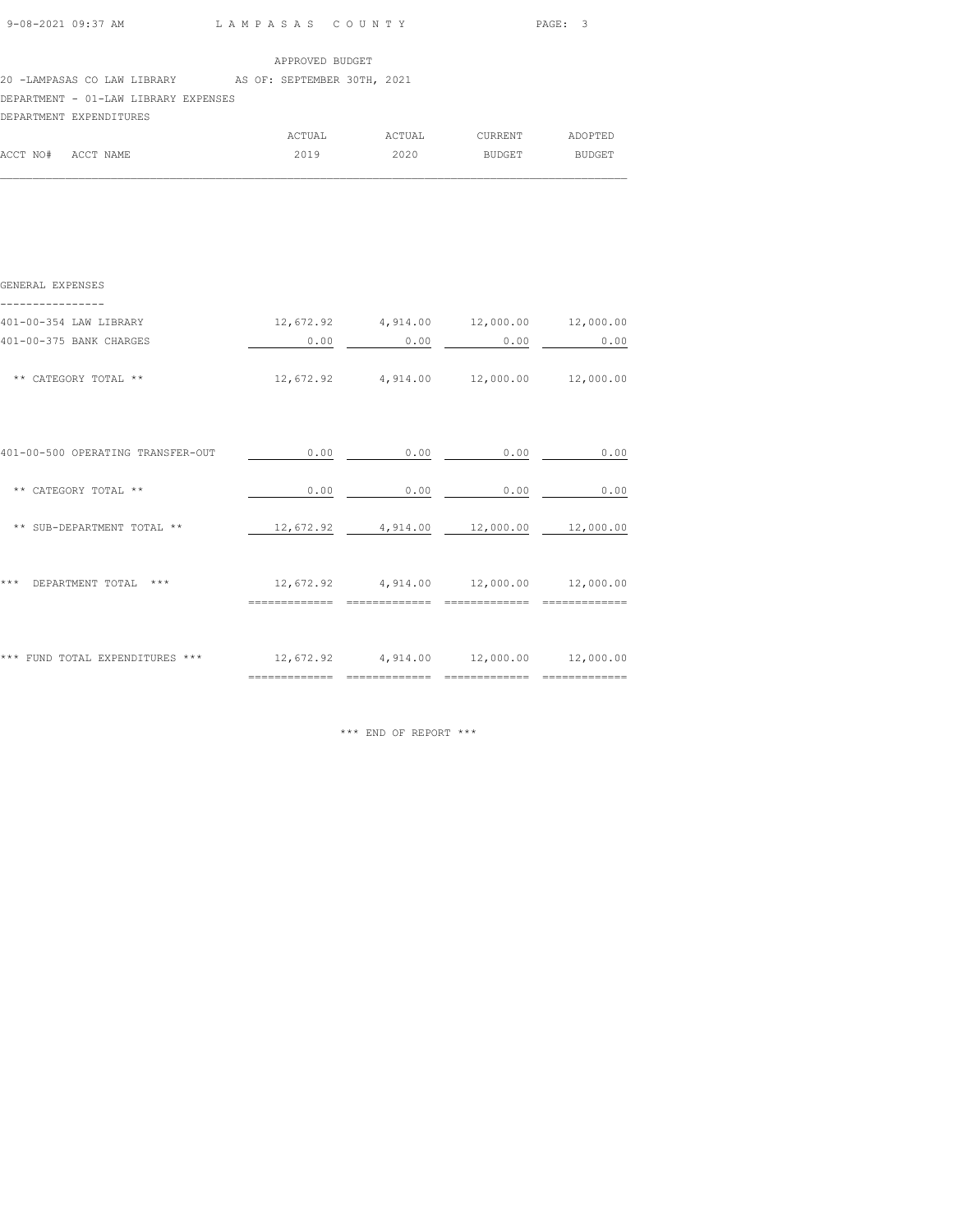| 9-08-2021 09:37 AM | LAMPASAS COUNTY | PAGE: 1 |  |
|--------------------|-----------------|---------|--|
|                    |                 |         |  |

22 -LAMPASAS CO DOG ORDINANCE AS OF: SEPTEMBER 30TH, 2021

FINANCIAL SUMMARY

| ACCT NO# ACCT NAME                                   | ACTUAL<br>2019 | ACTUAL<br>2020 | CURRENT<br><b>BUDGET</b>            | ADOPTED<br><b>BUDGET</b>     |
|------------------------------------------------------|----------------|----------------|-------------------------------------|------------------------------|
| REVENUE SUMMARY                                      |                |                |                                     |                              |
| 00-DOG ORDINANCE REVENUE                             |                |                | 4,459.35 5,107.33 3,200.00 3,200.00 |                              |
| *** TOTAL REVENUE ***                                |                |                | 4,459.35 5,107.33 3,200.00 3,200.00 |                              |
| EXPENDITURE SUMMARY                                  |                |                |                                     |                              |
| 01-DOG ORDINANCE EXPENSE                             | 4,730.00       |                | $0.00$ $3,200.00$ $3,200.00$        |                              |
| *** TOTAL EXPENDITURES ***                           |                |                |                                     |                              |
| REVENUES OVER/(UNDER) EXPENDITURES (270.65) 5,107.33 |                |                |                                     | $0.00$ 0.00<br>============= |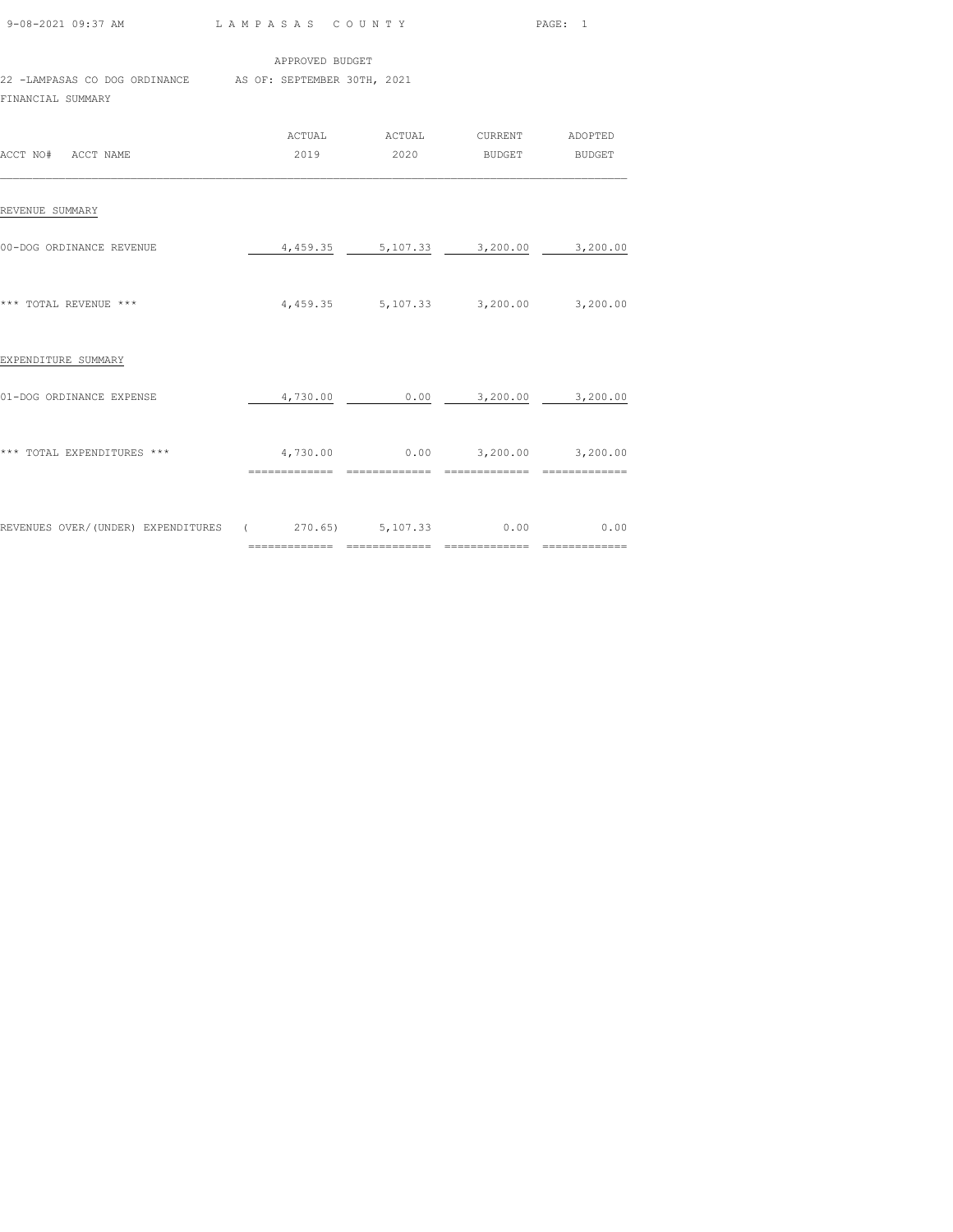### 22 -LAMPASAS CO DOG ORDINANCE AS OF: SEPTEMBER 30TH, 2021 DEPARTMENT - 00-DOG ORDINANCE REVENUE

DEPARTMENT REVENUES

|                    | ACTUAL | ACTUAL | CURRENT | ADOPTED |
|--------------------|--------|--------|---------|---------|
| ACCT NO# ACCT NAME | 2019   | 2020   | BUDGET  | BUDGET  |
|                    |        |        |         |         |

|                                       | __________ |          |          |          |
|---------------------------------------|------------|----------|----------|----------|
| ***<br>FUND TOTAL<br>REVENUES<br>***  | 4,459.35   | 5,107.33 | 3,200.00 | 3,200.00 |
| DEPARTMENT REVENUE TOTAL<br>**<br>**  | 4,459.35   | 5,107.33 | 3,200.00 | 3,200.00 |
| SUB-DEPARTMENT REVENUE TOTAL **<br>** | 4,459.35   | 5,107.33 | 3,200.00 | 3,200.00 |
| 100-00-101 DOG LICENSES               | 3,687.50   | 4,762.00 | 3,200.00 | 3,200.00 |
| $100 - 00 - 099$<br>INTEREST REVENUE  | 771.85     | 345.33   | 0.00     | 0.00     |
| 100-00-001 BEGINNING FUND BALANCE     | 0.00       | 0.00     | 0.00     | 0.00     |
|                                       |            |          |          |          |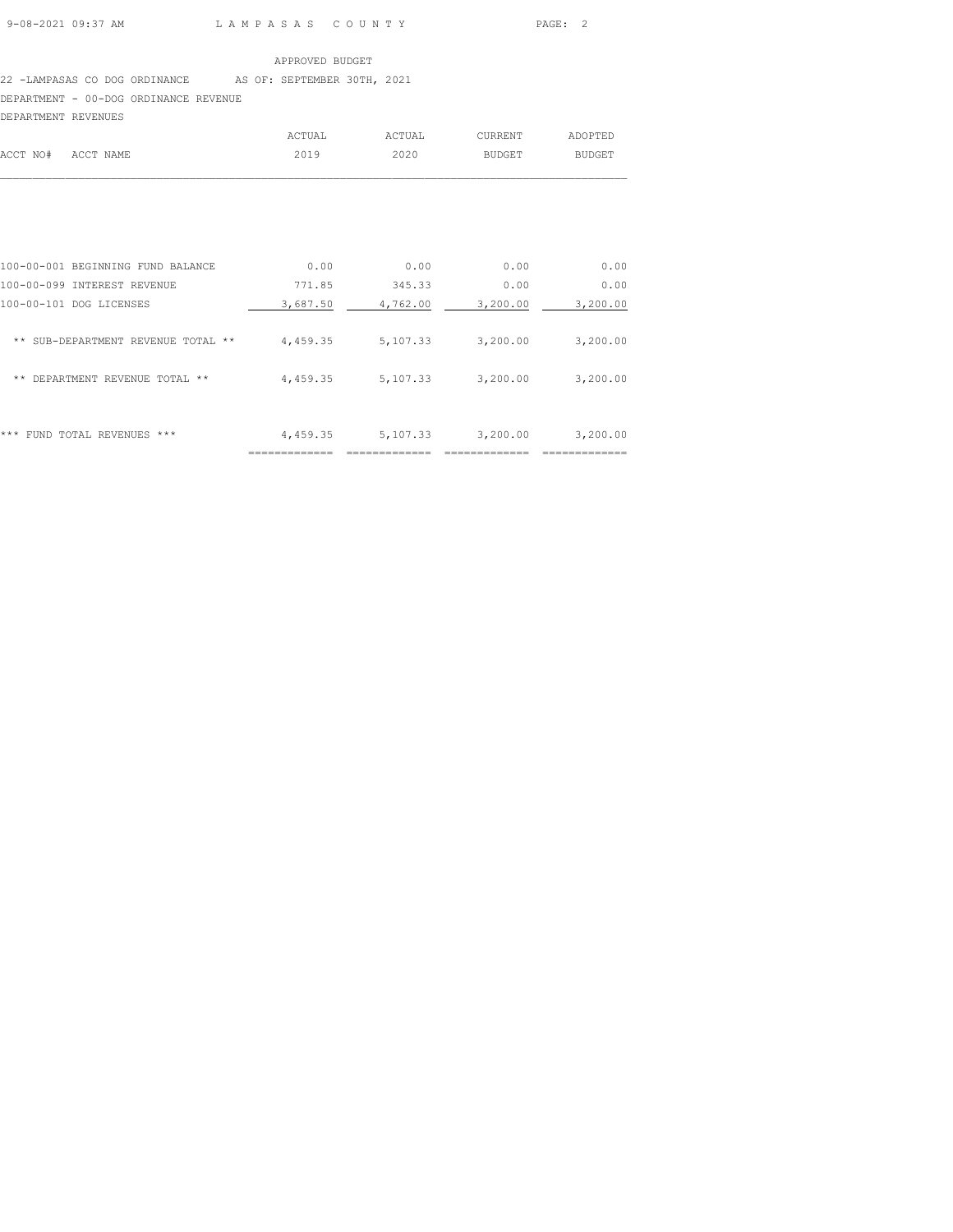| 9-08-2021 09:37 AM | LAMPASAS COUNTY | PAGE: 3 |
|--------------------|-----------------|---------|
|                    |                 |         |

22 -LAMPASAS CO DOG ORDINANCE AS OF: SEPTEMBER 30TH, 2021

DEPARTMENT - 01-DOG ORDINANCE EXPENSE

### DEPARTMENT EXPENDITURES

|                    | ACTUAL | ACTUAL | CURRENT | ADOPTED |
|--------------------|--------|--------|---------|---------|
| ACCT NO# ACCT NAME | 2019   | 2020   | BUDGET  | BUDGET  |
|                    |        |        |         |         |

| GENERAL EXPENSES                                                    |                |                |                                     |             |
|---------------------------------------------------------------------|----------------|----------------|-------------------------------------|-------------|
| 401-00-304 DOG ORDINANCE                                            |                |                | $0.00$ $0.00$ $3,200.00$ $3,200.00$ |             |
| 401-00-375 BANK CHARGES                                             |                | $0.00$ 0.00    |                                     | $0.00$ 0.00 |
| ** CATEGORY TOTAL **                                                |                |                | $0.00$ $0.00$ $3,200.00$ $3,200.00$ |             |
| CAPITAL OUTLAY                                                      |                |                |                                     |             |
| 401-00-402 OPERATING EQUIPMENT                                      |                |                | $4,730.00$ 0.00 0.00                | 0.00        |
| ** CATEGORY TOTAL **                                                |                |                | 4,730.00 0.00 0.00                  | 0.00        |
|                                                                     |                |                |                                     |             |
| 401-00-500 OPERATING TRANSFER-OUT                                   |                |                | $0.00$ $0.00$ $0.00$ $0.00$ $0.00$  |             |
| ** CATEGORY TOTAL **                                                |                | $0.00$ 0.00    |                                     | $0.00$ 0.00 |
| ** SUB-DEPARTMENT TOTAL **                                          | 4,730.00       |                | $0.00$ $3,200.00$ $3,200.00$        |             |
| *** DEPARTMENT TOTAL *** $4,730.00$ 0.00 3,200.00 3,200.00          |                |                |                                     |             |
|                                                                     | ============== | ============== | _______________                     |             |
| *** FUND TOTAL EXPENDITURES *** $4,730.00$ 0.00 $3,200.00$ 3,200.00 |                |                |                                     |             |
|                                                                     |                |                |                                     |             |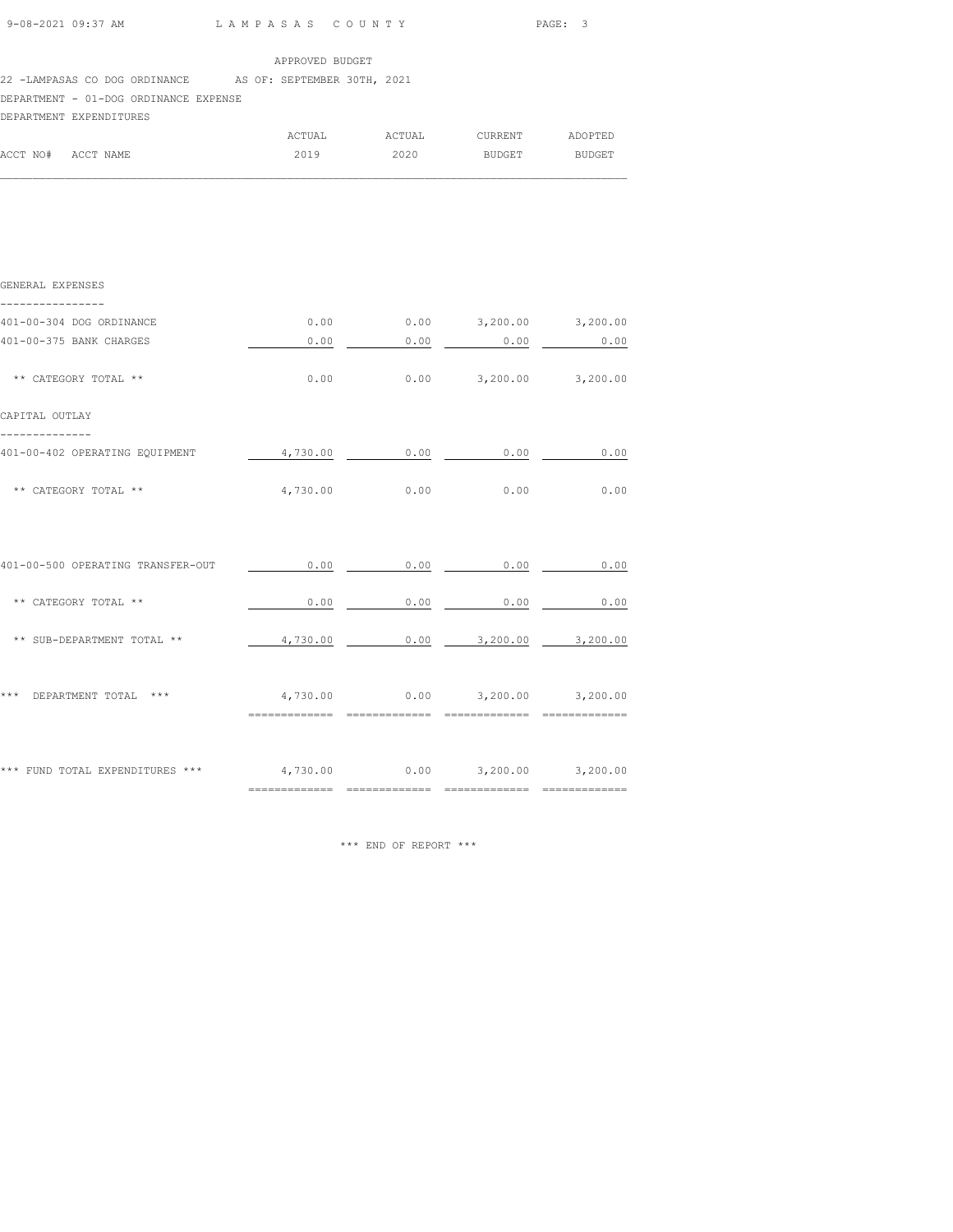| 9-08-2021 09:37 AM                                                              | LAMPASAS COUNTY             |                                                       |                    | PAGE: 1 |  |
|---------------------------------------------------------------------------------|-----------------------------|-------------------------------------------------------|--------------------|---------|--|
|                                                                                 | APPROVED BUDGET             |                                                       |                    |         |  |
| 25 -CONSTRUCTION FUND<br>FINANCIAL SUMMARY                                      | AS OF: SEPTEMBER 30TH, 2021 |                                                       |                    |         |  |
| ACCT NO# ACCT NAME                                                              | 2019                        |                                                       | 2020 BUDGET BUDGET |         |  |
| REVENUE SUMMARY                                                                 |                             |                                                       |                    |         |  |
| 00-DEPT REVENUE                                                                 |                             | 210,547.24 25,129.78 1,000,000.00 500,000.00          |                    |         |  |
| 01-DEPT EXPENSE                                                                 | 0.00                        | 0.00                                                  | 0.00               | 0.00    |  |
| *** TOTAL REVENUE ***                                                           |                             | 210,547.24  25,129.78  1,000,000.00  500,000.00       |                    |         |  |
| EXPENDITURE SUMMARY                                                             |                             |                                                       |                    |         |  |
| 01-DEPT EXPENSE                                                                 |                             | 10,516,938.47  1,472,156.42  1,000,000.00  500,000.00 |                    |         |  |
| *** TOTAL EXPENDITURES *** 10,516,938.47 1,472,156.42 1,000,000.00 500,000.00   |                             |                                                       |                    |         |  |
| REVENUES OVER/(UNDER) EXPENDITURES (10,306,391.23)(1,447,026.64) 0.00 0.00 0.00 |                             |                                                       |                    |         |  |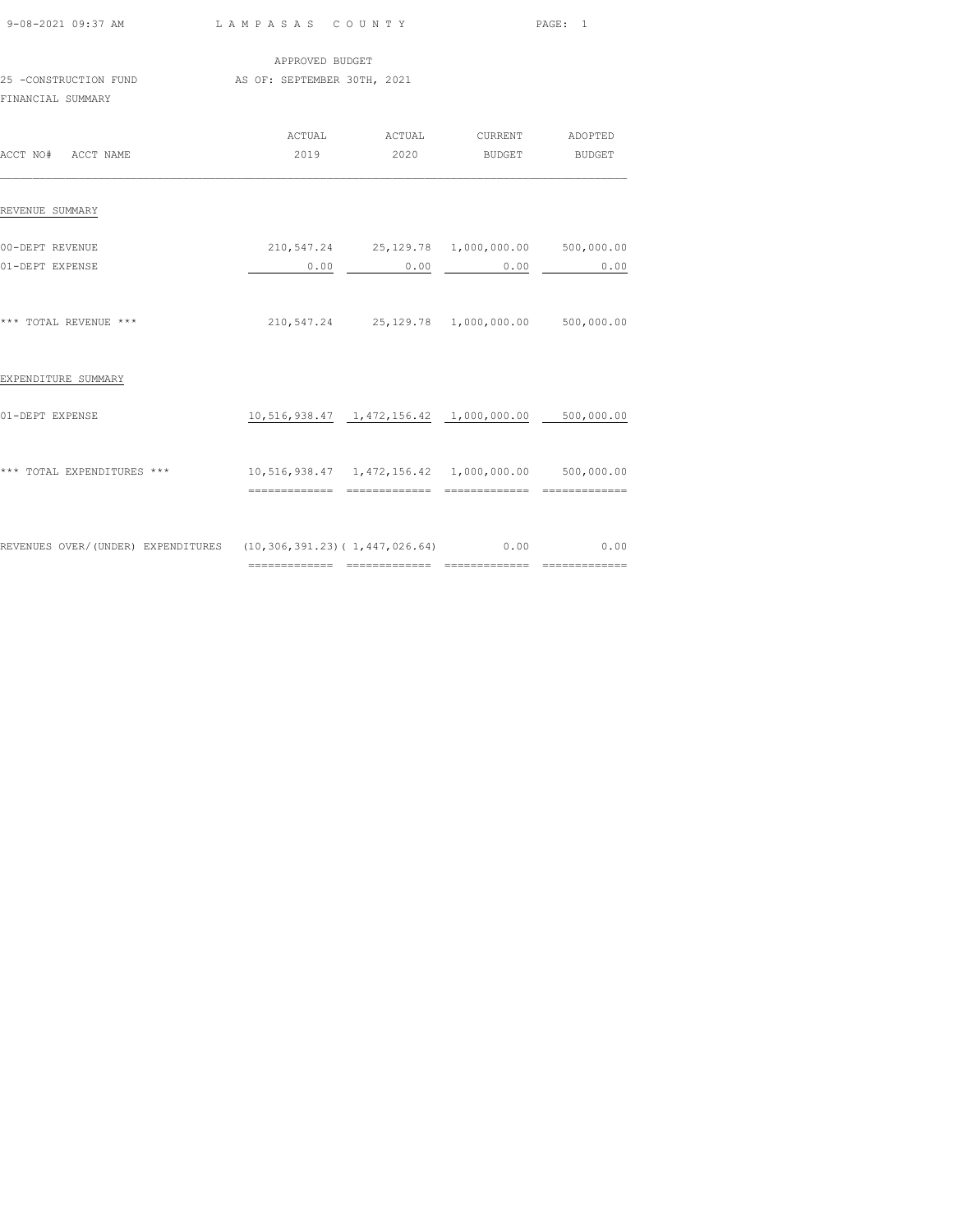ACCT NO# ACCT NAME 2019 2020 BUDGET BUDGET  $\mathcal{L}_\text{max}$ 

# APPROVED BUDGET 25 -CONSTRUCTION FUND AS OF: SEPTEMBER 30TH, 2021 DEPARTMENT - 00-DEPT REVENUE DEPARTMENT REVENUES ACTUAL ACTUAL CURRENT ADOPTED

| 0.00       |             |            | 500,000.00                                     |
|------------|-------------|------------|------------------------------------------------|
| 210,547.24 | 25, 129. 78 | 0.00       | 0.00                                           |
| 0.00       | 0.00        | 0.00       | 0.00                                           |
| 0.00       | 0.00        | 0.00       | 0.00                                           |
| 0.00       | 0.00        | 0.00       | 0.00                                           |
| 0.00       | 0.00        | 0.00       | 0.00                                           |
|            |             |            | 500,000.00                                     |
|            |             |            |                                                |
| 0.00       | 0.00        | 0.00       | 0.00                                           |
| 0.00       | 0.00        | 0.00       | 0.00                                           |
| 0.00       | 0.00        | 0.00       | 0.00                                           |
|            |             | 210,547.24 | 1,000,000.00<br>0.00<br>25,129.78 1,000,000.00 |

\*\* DEPARTMENT REVENUE TOTAL \*\* 210,547.24 25,129.78 1,000,000.00 500,000.00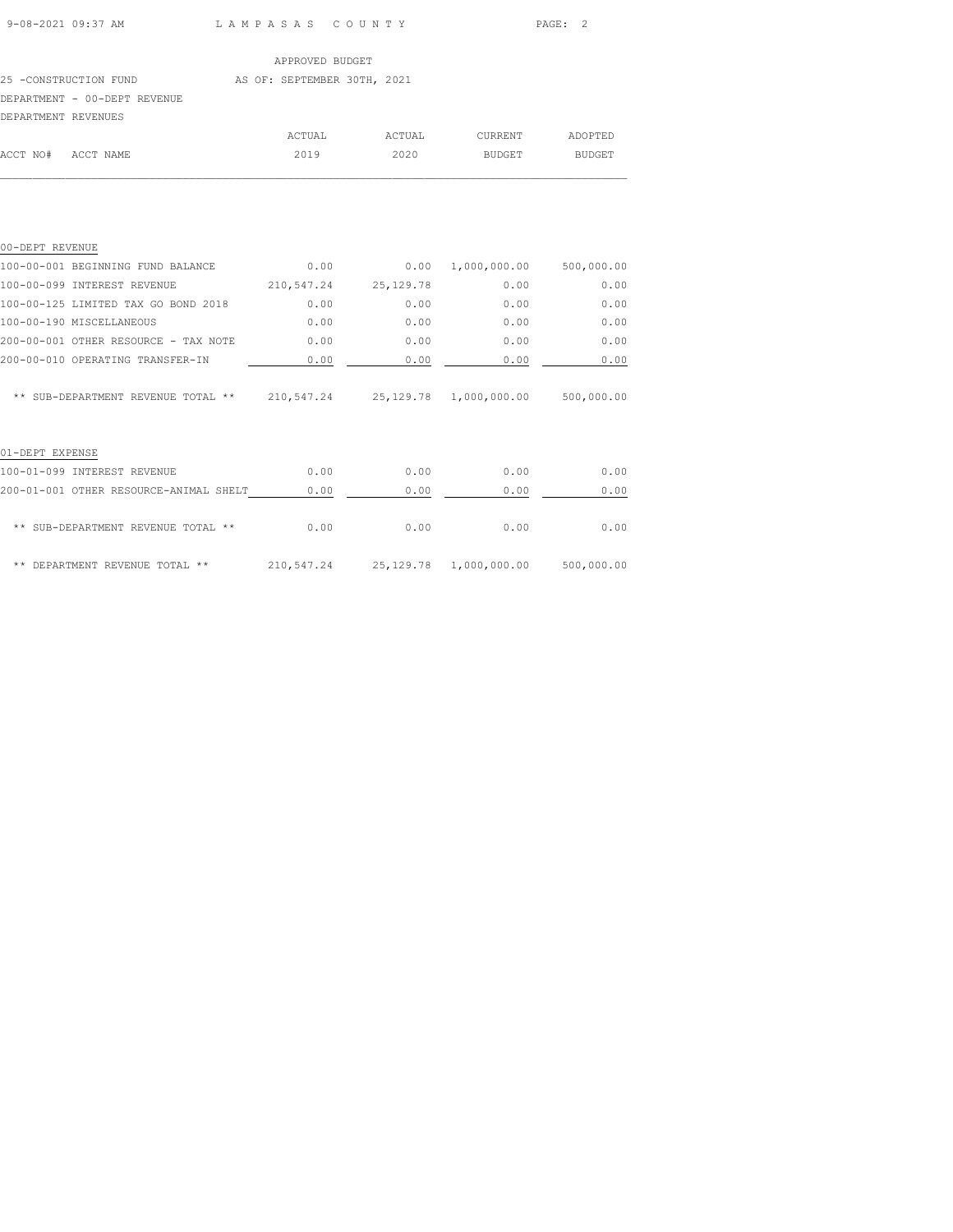| 9-08-2021 09:37 AM | LAMPASAS COUNTY<br>$\sim$ $\sim$ $\sim$ $\sim$ $\sim$ $\sim$ | PAGE: 3 |
|--------------------|--------------------------------------------------------------|---------|

|                              | APPROVED BUDGET             |        |         |               |
|------------------------------|-----------------------------|--------|---------|---------------|
| 25 -CONSTRUCTION FUND        | AS OF: SEPTEMBER 30TH, 2021 |        |         |               |
| DEPARTMENT - 01-DEPT EXPENSE |                             |        |         |               |
| DEPARTMENT REVENUES          |                             |        |         |               |
|                              | ACTUAL                      | ACTUAL | CURRENT | ADOPTED       |
| ACCT NO# ACCT NAME           | 2019                        | 2020   | BUDGET  | <b>BUDGET</b> |

| 00-DEPT REVENUE                          |                                |                 |                               |                                 |
|------------------------------------------|--------------------------------|-----------------|-------------------------------|---------------------------------|
| $201 - 00 - 000$                         | 0.00                           | 0.00            | 0.00                          | 0.00                            |
| SUB-DEPARTMENT REVENUE TOTAL<br>**<br>** | 0.00                           | 0.00            | 0.00                          | 0.00                            |
| DEPARTMENT REVENUE TOTAL<br>**<br>**     | 0.00                           | 0.00            | 0.00                          | 0.00                            |
| ***<br>FUND TOTAL REVENUES<br>***        | 210,547.24                     |                 | 25,129.78 1,000,000.00        | 500,000.00                      |
|                                          | ---------------<br>----------- | --------------- | _____________<br>------------ | ---------------<br>------------ |

 $\mathcal{L}_\text{max}$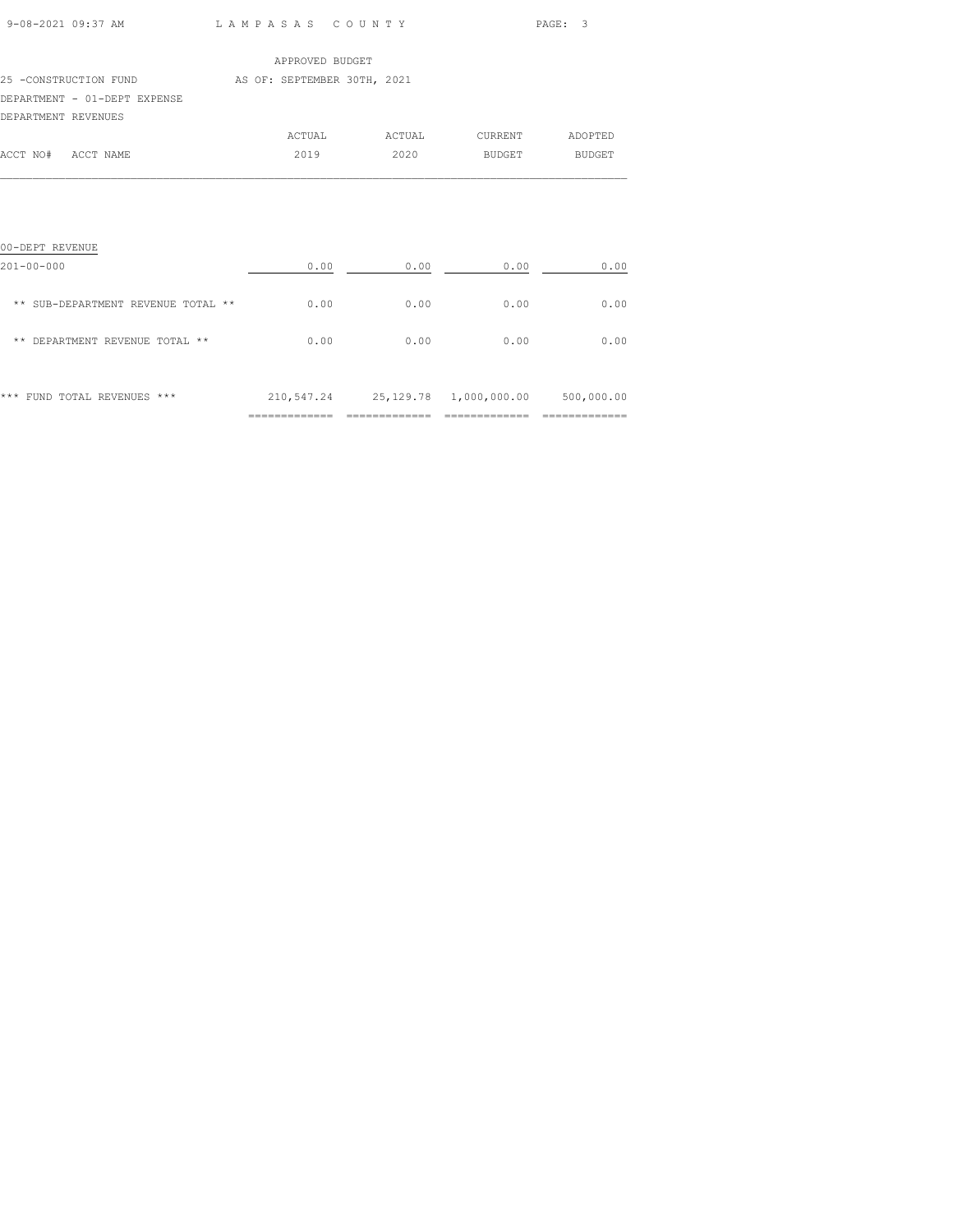| 9-08-2021 09:37 AM                                  | LAMPASAS COUNTY |                      |                                                     | PAGE: 4      |
|-----------------------------------------------------|-----------------|----------------------|-----------------------------------------------------|--------------|
|                                                     | APPROVED BUDGET |                      |                                                     |              |
| 25 -CONSTRUCTION FUND AS OF: SEPTEMBER 30TH, 2021   |                 |                      |                                                     |              |
| DEPARTMENT - 01-DEPT EXPENSE                        |                 |                      |                                                     |              |
| DEPARTMENT EXPENDITURES                             |                 |                      |                                                     |              |
|                                                     |                 |                      | ACTUAL ACTUAL CURRENT ADOPTED                       |              |
| ACCT NO# ACCT NAME                                  |                 |                      |                                                     |              |
|                                                     |                 |                      |                                                     |              |
| 00-DEPT REVENUE                                     |                 |                      |                                                     |              |
| GENERAL EXPENSES                                    |                 |                      |                                                     |              |
|                                                     |                 |                      |                                                     |              |
| 401-00-301 COMMUNICATIONS                           | 0.00            | 0.00                 | 0.00                                                | 0.00         |
| 401-00-302 UTILITIES                                |                 | 184,458.62 49,628.90 |                                                     | 0.00<br>0.00 |
| 401-00-304 OPERATING SUPPLIES                       |                 | $0.00$ 2,049.00      | 0.00                                                | 0.00         |
| 401-00-307 PREMIUM                                  | 0.00            | 0.00                 |                                                     | 0.00<br>0.00 |
| 401-00-331 PAYING AGENT FEES                        | 0.00            | 0.00                 | 0.00                                                | 0.00         |
| 401-00-338 INTEREST PAYMENT                         | 0.00            | 0.00                 |                                                     | 0.00<br>0.00 |
| 401-00-350 ANNEX CONSTRUCTION                       | 0.00            |                      | $0.00 \quad 1,000,000.00 \quad 500,000.00$          |              |
| 401-00-378 RENT                                     | 0.00            |                      | $0.00$ 0.00                                         | 0.00         |
| 401-00-389 MISC EXPENSE (FURNISHING) 0.00 59,500.00 |                 |                      |                                                     | 0.00<br>0.00 |
| 401-00-398 GEOTECHNICAL SERVICES 90,454.30          |                 | 0.00                 |                                                     | 0.00<br>0.00 |
| 401-00-399 BOND ISSUANCE COST                       |                 | $0.00$ 0.00          |                                                     | 0.00<br>0.00 |
| 501-00-328 CONTINGENCY                              |                 | $0.00$ 3,883.60      | 0.00                                                | 0.00         |
| ** CATEGORY TOTAL **                                |                 |                      | 274,912.92   115,061.50   1,000,000.00   500,000.00 |              |

|                      | 401-00-500 OPERATING TRANSFERS-OUT    | 0.00           | 363,057.00  | 0.00 | 0.00 |
|----------------------|---------------------------------------|----------------|-------------|------|------|
|                      | 401-00-512 FURNISHINGS                | 0.00           | 1,169.91    | 0.00 | 0.00 |
|                      | 501-00-500 CONTRA-EXPENSE             | $0.00$ (       | 547,000.00) | 0.00 | 0.00 |
|                      | 501-00-501 GENERAL CONDITIONS         | 108,230.40     | 40,861.60   | 0.00 | 0.00 |
| 501-00-502 SITEWORK  |                                       | 537,088.13     | 2,127.35    | 0.00 | 0.00 |
| 501-00-503 CONCRETE  |                                       | 702,252.00     | 0.00        | 0.00 | 0.00 |
| 501-00-504 MASONRY   |                                       | 975,700.00     | 0.00        | 0.00 | 0.00 |
| 501-00-505 METALS    |                                       | 37,757.52      | 0.00        | 0.00 | 0.00 |
| 501-00-506 CARPENTRY |                                       | 29,784.25      | 67,305.75   | 0.00 | 0.00 |
|                      | 501-00-507 MOISTURE PROTECTION        | 345, 441.61    | 21,371.39   | 0.00 | 0.00 |
|                      | 501-00-508 DOORS AND WINDOWS          | 155, 416.05    | 12, 151.95  | 0.00 | 0.00 |
| 501-00-509 FINISHES  |                                       | 628,705.00     | 529,636.00  | 0.00 | 0.00 |
|                      | 501-00-510 SPECIALTIES                | 74,215.00      | 59,764.00   | 0.00 | 0.00 |
| 501-00-511 EQUIPMENT |                                       | 151,382.50     | 32,797.50   | 0.00 | 0.00 |
|                      | 501-00-512 FURNISHINGS                | 1,109,651.30   | 167,062.49  | 0.00 | 0.00 |
|                      | 501-00-514 SPECIAL CONSTR & PNEUMATIC | 993,398.50     | 4,927.50    | 0.00 | 0.00 |
|                      | 501-00-515 MECHANICAL                 | 2,984,962.04   | 296,250.46  | 0.00 | 0.00 |
|                      | 501-00-516 ELECTRICAL                 | 1,182,770.50   | 155,169.50  | 0.00 | 0.00 |
| 501-00-517 CHANGE #3 |                                       | $16, 278.87$ ( | 0.30)       | 0.00 | 0.00 |
|                      | 501-00-518 ARCHITECT FEE              | 171,010.00     | 88,903.75   | 0.00 | 0.00 |
|                      | 501-00-519 PNEUMATIC TUBE SYSTEM      | 5,950.00       | 217.50      | 0.00 | 0.00 |
| 501-00-520 CHANGE #9 |                                       | 0.00           | 1,000.00    | 0.00 | 0.00 |
|                      | 501-00-521 CHANGE #13                 | 2,500.00       | 4,000.00    | 0.00 | 0.00 |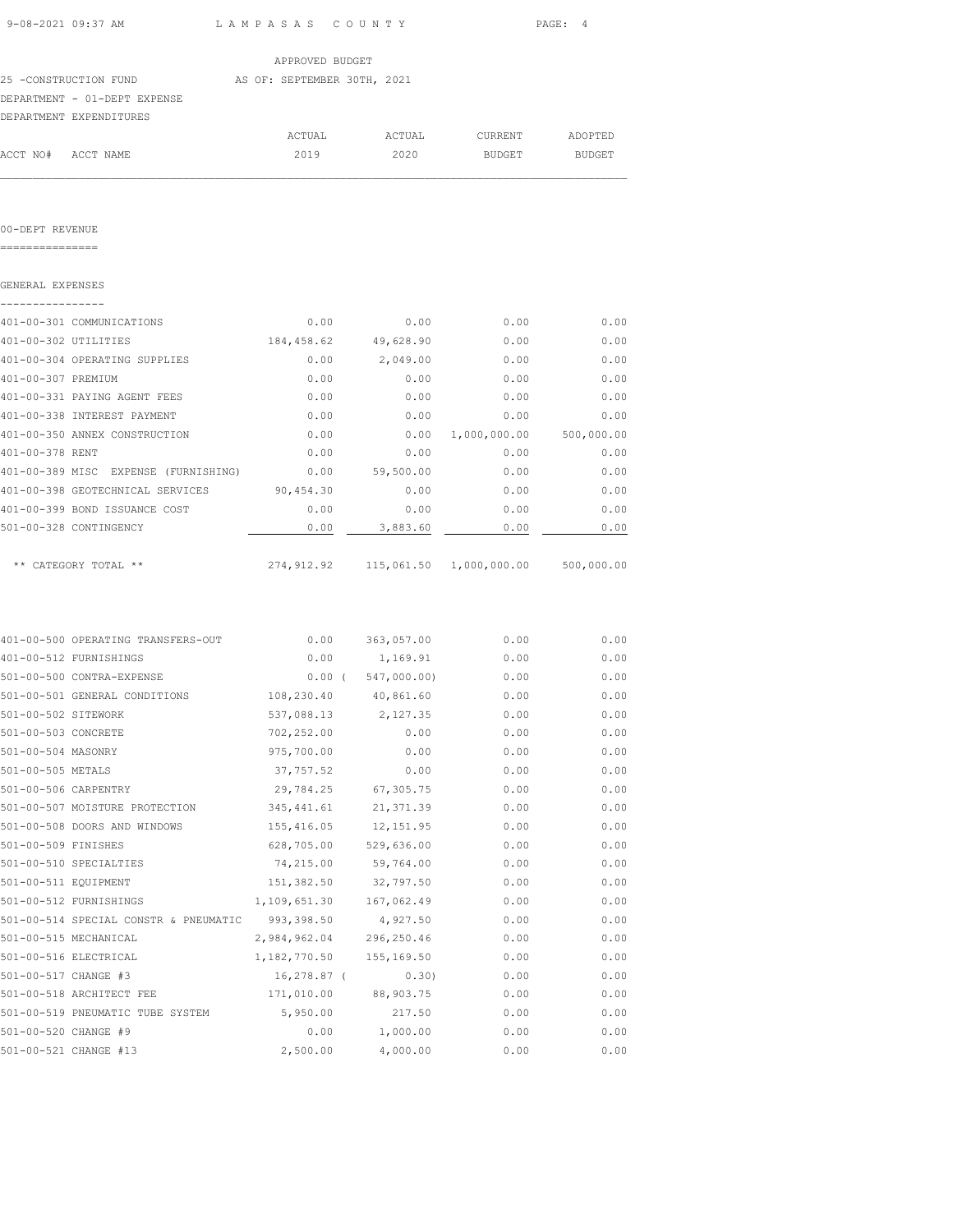### 25 -CONSTRUCTION FUND AS OF: SEPTEMBER 30TH, 2021

# DEPARTMENT - 01-DEPT EXPENSE

| DEPARTMENT EXPENDITURES |
|-------------------------|
|                         |

| DEPARTMENT EXPENDITURES |                                                                   |                            |                       |                                                      |               |
|-------------------------|-------------------------------------------------------------------|----------------------------|-----------------------|------------------------------------------------------|---------------|
|                         |                                                                   | ACTUAL                     | ACTUAL                | CURRENT                                              | ADOPTED       |
| ACCT NO#                | ACCT NAME                                                         | 2019                       | 2020                  | <b>BUDGET</b>                                        | <b>BUDGET</b> |
| 501-00-522 CHANGE #14   |                                                                   | $\left($<br>1, 352.03)     | 15.46                 | 0.00                                                 | 0.00          |
| 501-00-523 CHANGE #15   |                                                                   | 4,200.00                   | 5,611.68              | 0.00                                                 | 0.00          |
| 501-00-524 CHANGE #17   |                                                                   | 0.00                       | 13,425.00             | 0.00                                                 | 0.00          |
| 501-00-525 CHANGE #18   |                                                                   | 0.00                       | 1,125.00              | 0.00                                                 | 0.00          |
| 501-00-526 CHANGE #20   |                                                                   | 0.00                       | 20,000.00             | 0.00                                                 | 0.00          |
| 501-00-527 CHANGE #21   |                                                                   | 1,204.75                   | 3,527.00              | 0.00                                                 | 0.00          |
| 501-00-528 CONTINGENCY  |                                                                   | 0.00                       | 0.00                  | 0.00                                                 | 0.00          |
| 501-00-529 CHANGE #22   |                                                                   | 0.00                       | 0.00                  | 0.00                                                 | 0.00          |
| 501-00-530 CHANGE #23   |                                                                   | $\sqrt{2}$<br>3, 291.18)   | 0.46                  | 0.00                                                 | 0.00          |
| 501-00-531 CHANGE #24   |                                                                   | 0.00                       | 254.70                | 0.00                                                 | 0.00          |
| 501-00-532 CHANGE #25   |                                                                   | 0.00                       | 0.00                  | 0.00                                                 | 0.00          |
| 501-00-533 CHANGE #26   |                                                                   | 0.00                       | 0.00                  | 0.00                                                 | 0.00          |
| 501-00-534 CHANGE #27   |                                                                   | $0.00$ (                   | 3,752.58)             | 0.00                                                 | 0.00          |
| 501-00-535 CHANGE #28   |                                                                   | 0.00                       | 0.00                  | 0.00                                                 | 0.00          |
| 501-00-536 CHANGE #29   |                                                                   |                            | $0.00$ ( $4,102.00$ ) | 0.00                                                 | 0.00          |
| 501-00-537 CHANGE #30   |                                                                   | 0.00(                      | 434.00)               | 0.00                                                 | 0.00          |
| 501-00-538 CHANGE #31   |                                                                   | 0.00                       | 0.00                  | 0.00                                                 | 0.00          |
|                         | 501-00-589 MISCELLANEOUS EXPENSE 142,950.00                       |                            | 17,050.00             | 0.00                                                 | 0.00          |
| 501-00-596 CHANGE #8    |                                                                   | 8,747.00                   | 3,600.00              | 0.00                                                 | 0.00          |
| 501-00-597 CHANGE #4    |                                                                   | 9,911.26                   | 0.00                  | 0.00                                                 | 0.00          |
| 501-00-598 CHANGE #2    |                                                                   | 13,010.08                  | 0.85                  | 0.00                                                 | 0.00          |
| 501-00-599 CHANGE #1    |                                                                   | 145,848.00)                | 0.00                  | 0.00                                                 | 0.00          |
|                         | ** CATEGORY TOTAL **                                              | 10,242,025.55 1,357,094.92 |                       | 0.00                                                 | 0.00          |
| CAPITAL LEASE           |                                                                   |                            |                       |                                                      |               |
|                         | 401-00-900 PRINCIPAL PAYMENT                                      | 0.00                       | 0.00                  | 0.00                                                 | 0.00          |
|                         | ** CATEGORY TOTAL **                                              | 0.00                       | 0.00                  | 0.00                                                 | 0.00          |
|                         | ** SUB-DEPARTMENT TOTAL **                                        |                            |                       | $10,516,938.47$ 1,472,156.42 1,000,000.00 500,000.00 |               |
| 01-DEPT EXPENSE         |                                                                   |                            |                       |                                                      |               |
|                         |                                                                   |                            |                       |                                                      |               |
| GENERAL EXPENSES        |                                                                   |                            |                       |                                                      |               |
|                         | 401-01-350 ANIMAL SHELTER CONSTRUCTION $0.00$ 0.00 0.00 0.00 0.00 |                            |                       |                                                      |               |
|                         | ** CATEGORY TOTAL **                                              | 0.00                       |                       | $0.00$ 0.00                                          | 0.00          |
|                         | ** SUB-DEPARTMENT TOTAL **                                        | 0.00                       | 0.00                  | 0.00                                                 | 0.00          |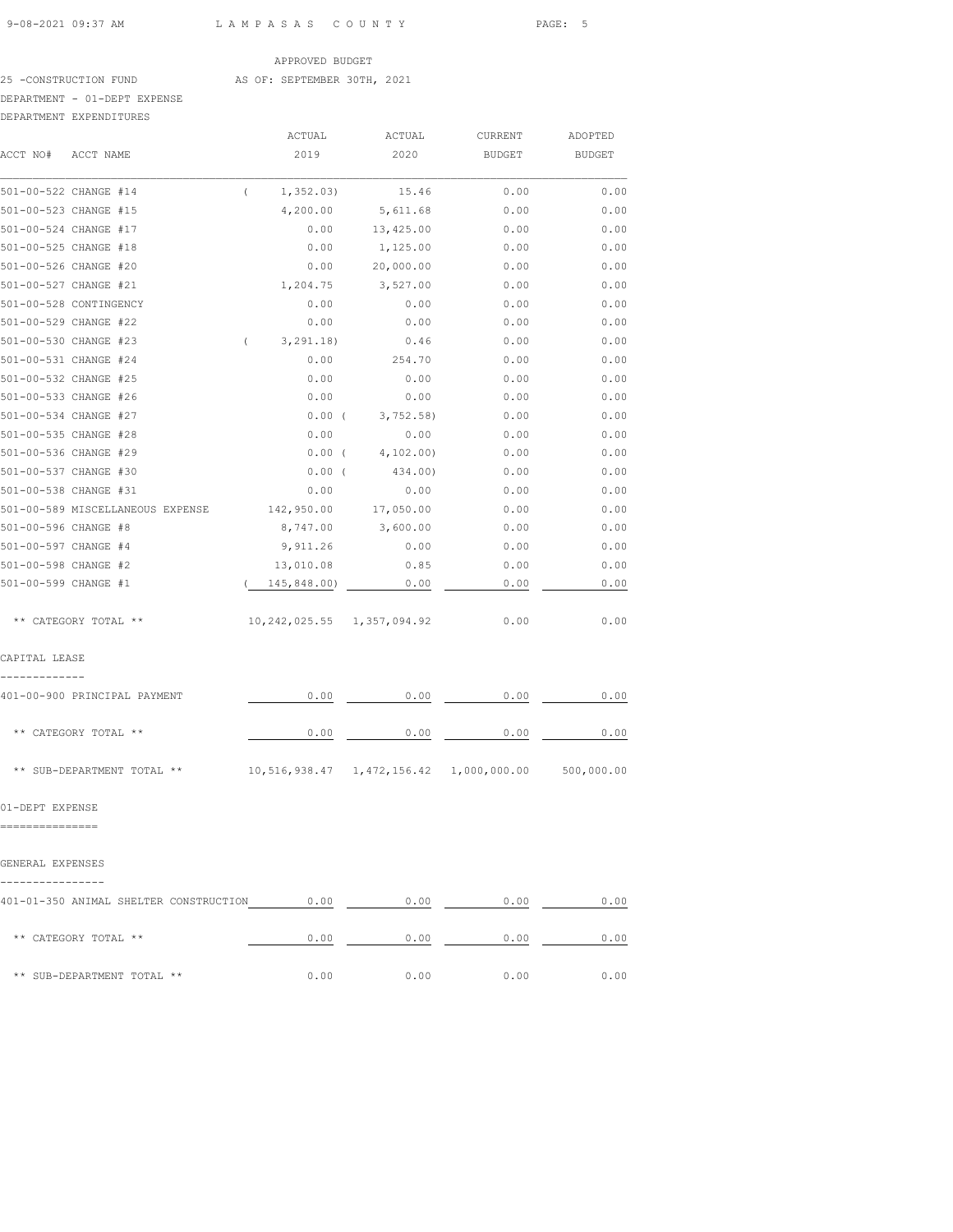| 9-08-2021 09:37 AM                                      |                                           | LAMPASAS COUNTY                                           |      | PAGE: 6 |  |  |
|---------------------------------------------------------|-------------------------------------------|-----------------------------------------------------------|------|---------|--|--|
| 25 -CONSTRUCTION FUND AS OF: SEPTEMBER 30TH, 2021       | APPROVED BUDGET                           |                                                           |      |         |  |  |
| DEPARTMENT - 01-DEPT EXPENSE<br>DEPARTMENT EXPENDITURES |                                           |                                                           |      |         |  |  |
| ACCT NO# ACCT NAME                                      |                                           | ACTUAL ACTUAL CURRENT ADOPTED<br>2019  2020 BUDGET BUDGET |      |         |  |  |
| 02-MILLICAN WALL<br>================                    |                                           |                                                           |      |         |  |  |
| GENERAL EXPENSES                                        |                                           |                                                           |      |         |  |  |
| ----------------<br>501-02-350 ANNEX CONSTRUCTION       | $0.00$ $0.00$ $0.00$ $0.00$ $0.00$ $0.00$ |                                                           |      |         |  |  |
| ** CATEGORY TOTAL **                                    |                                           | $0.00$ 0.00 0.00                                          |      | 0.00    |  |  |
| CAPITAL OUTLAY                                          |                                           |                                                           |      |         |  |  |
| --------------<br>401-02-403 REAL ESTATE                |                                           | $0.00$ 0.00 0.00 0.00                                     |      |         |  |  |
| ** CATEGORY TOTAL **                                    |                                           | $0.00$ $0.00$ $0.00$ $0.00$ $0.00$                        |      |         |  |  |
| ** SUB-DEPARTMENT TOTAL **                              |                                           | $0.00$ 0.00 0.00                                          |      | 0.00    |  |  |
| 03-PARKING LOT                                          |                                           |                                                           |      |         |  |  |
| ==============                                          |                                           |                                                           |      |         |  |  |
| GENERAL EXPENSES<br>----------------                    |                                           |                                                           |      |         |  |  |
| 501-03-350 ANNEX CONSTRUCTION                           | $0.00$ $0.00$ $0.00$ $0.00$ $0.00$ $0.00$ |                                                           |      |         |  |  |
| ** CATEGORY TOTAL **                                    |                                           | $0.00$ 0.00 0.00 0.00 0.00                                |      |         |  |  |
| ** SUB-DEPARTMENT TOTAL **                              |                                           | $0.00$ 0.00 0.00 0.00                                     |      |         |  |  |
| 04-PHONE SYSTEM<br>===============                      |                                           |                                                           |      |         |  |  |
|                                                         |                                           |                                                           |      |         |  |  |
| GENERAL EXPENSES                                        |                                           |                                                           |      |         |  |  |
| 501-04-350 ANNEX CONSTRUCTION                           |                                           | $0.00$ 0.00 0.00 0.00                                     |      |         |  |  |
| ** CATEGORY TOTAL **                                    |                                           | $0.00$ 0.00 0.00 0.00 0.00                                |      |         |  |  |
| ** SUB-DEPARTMENT TOTAL **                              | 0.00                                      | 0.00                                                      | 0.00 | 0.00    |  |  |
|                                                         |                                           |                                                           |      |         |  |  |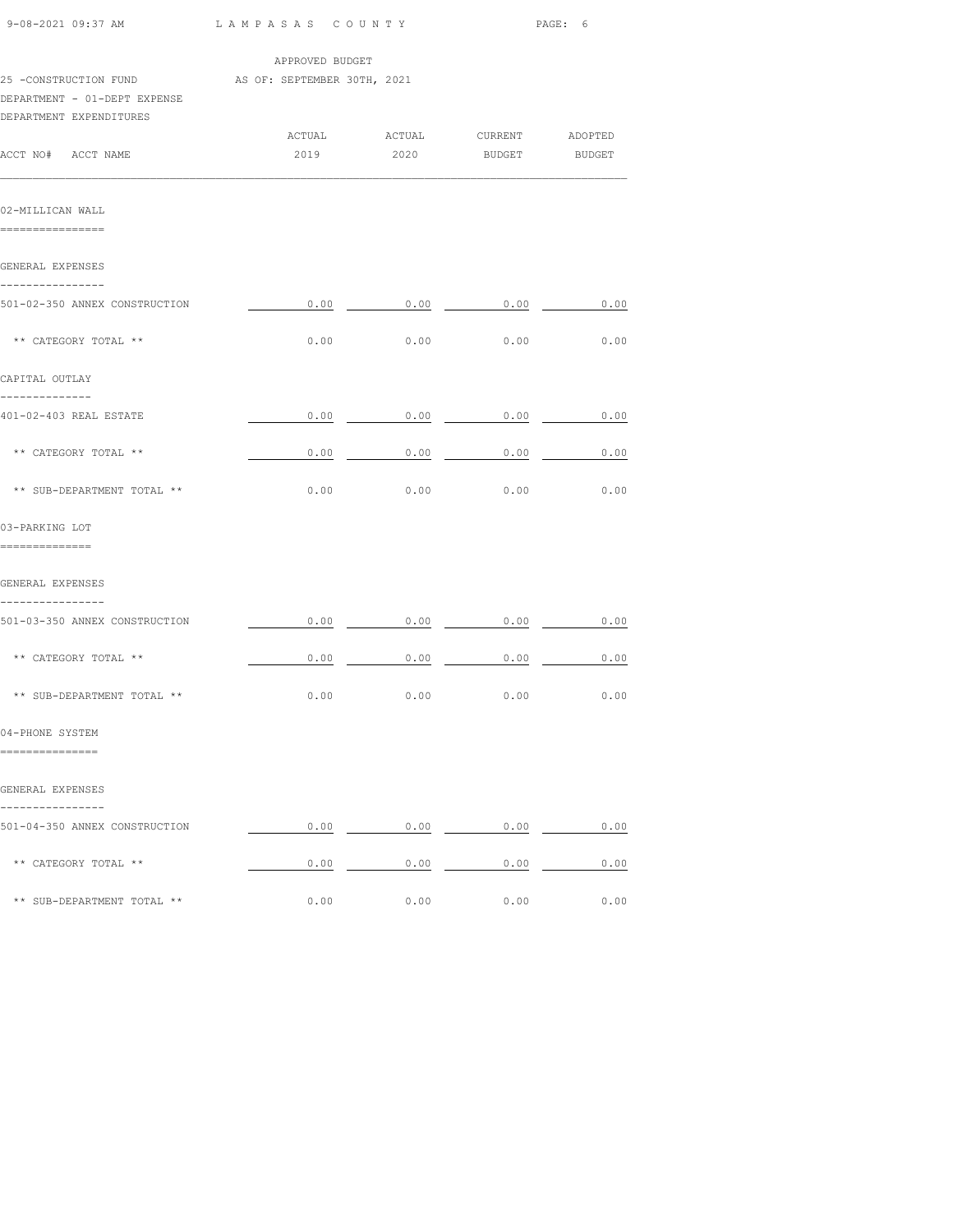| 9-08-2021 09:37 AM                                                                                           | LAMPASAS COUNTY |                                       | PAGE: 7 |        |  |
|--------------------------------------------------------------------------------------------------------------|-----------------|---------------------------------------|---------|--------|--|
|                                                                                                              | APPROVED BUDGET |                                       |         |        |  |
| 25 -CONSTRUCTION FUND AS OF: SEPTEMBER 30TH, 2021<br>DEPARTMENT - 01-DEPT EXPENSE<br>DEPARTMENT EXPENDITURES |                 |                                       |         |        |  |
| ACCT NO# ACCT NAME                                                                                           | 2019            | ACTUAL ACTUAL CURRENT ADOPTED<br>2020 | BUDGET  | BUDGET |  |
| 05-JUDGE'S BENCH<br>================                                                                         |                 |                                       |         |        |  |
| GENERAL EXPENSES                                                                                             |                 |                                       |         |        |  |
| ---------------<br>501-05-350 ANNEX CONSTRUCTION                                                             |                 | $0.00$ 0.00 0.00 0.00 0.00            |         |        |  |
| ** CATEGORY TOTAL **                                                                                         |                 | $0.00$ 0.00 0.00                      |         | 0.00   |  |
| ** SUB-DEPARTMENT TOTAL **                                                                                   | 0.00            | 0.00                                  | 0.00    | 0.00   |  |
| 06-FILING SHELVING/MOVE<br>------------------------                                                          |                 |                                       |         |        |  |
| GENERAL EXPENSES                                                                                             |                 |                                       |         |        |  |
| ---------------<br>501-06-350 ANNEX CONSTRUCTION                                                             |                 | $0.00$ 0.00 0.00 0.00 0.00            |         |        |  |
| ** CATEGORY TOTAL **                                                                                         |                 | $0.00$ 0.00 0.00 0.00                 |         | 0.00   |  |
| ** SUB-DEPARTMENT TOTAL **                                                                                   |                 | $0.00$ $0.00$ $0.00$                  |         | 0.00   |  |
| 07-NEW FILING SHELVING<br>=======================                                                            |                 |                                       |         |        |  |
| GENERAL EXPENSES                                                                                             |                 |                                       |         |        |  |
| ----------------<br>501-07-350 ANNEX CONSTRUCTION                                                            | 0.00            | 0.00                                  | 0.00    | 0.00   |  |
| ** CATEGORY TOTAL **                                                                                         | 0.00            | 0.00                                  | 0.00    | 0.00   |  |
| ** SUB-DEPARTMENT TOTAL **                                                                                   | 0.00            | 0.00                                  | 0.00    | 0.00   |  |
| 08-BREEWAY POCKET PARK                                                                                       |                 |                                       |         |        |  |
| ===============                                                                                              |                 |                                       |         |        |  |
| GENERAL EXPENSES                                                                                             |                 |                                       |         |        |  |
| 501-08-350 ANNEX CONSTRUCTION                                                                                | 0.00            | 0.00                                  | 0.00    | 0.00   |  |
| ** CATEGORY TOTAL **                                                                                         | 0.00            | 0.00                                  | 0.00    | 0.00   |  |
| ** SUB-DEPARTMENT TOTAL **                                                                                   | 0.00            | 0.00                                  | 0.00    | 0.00   |  |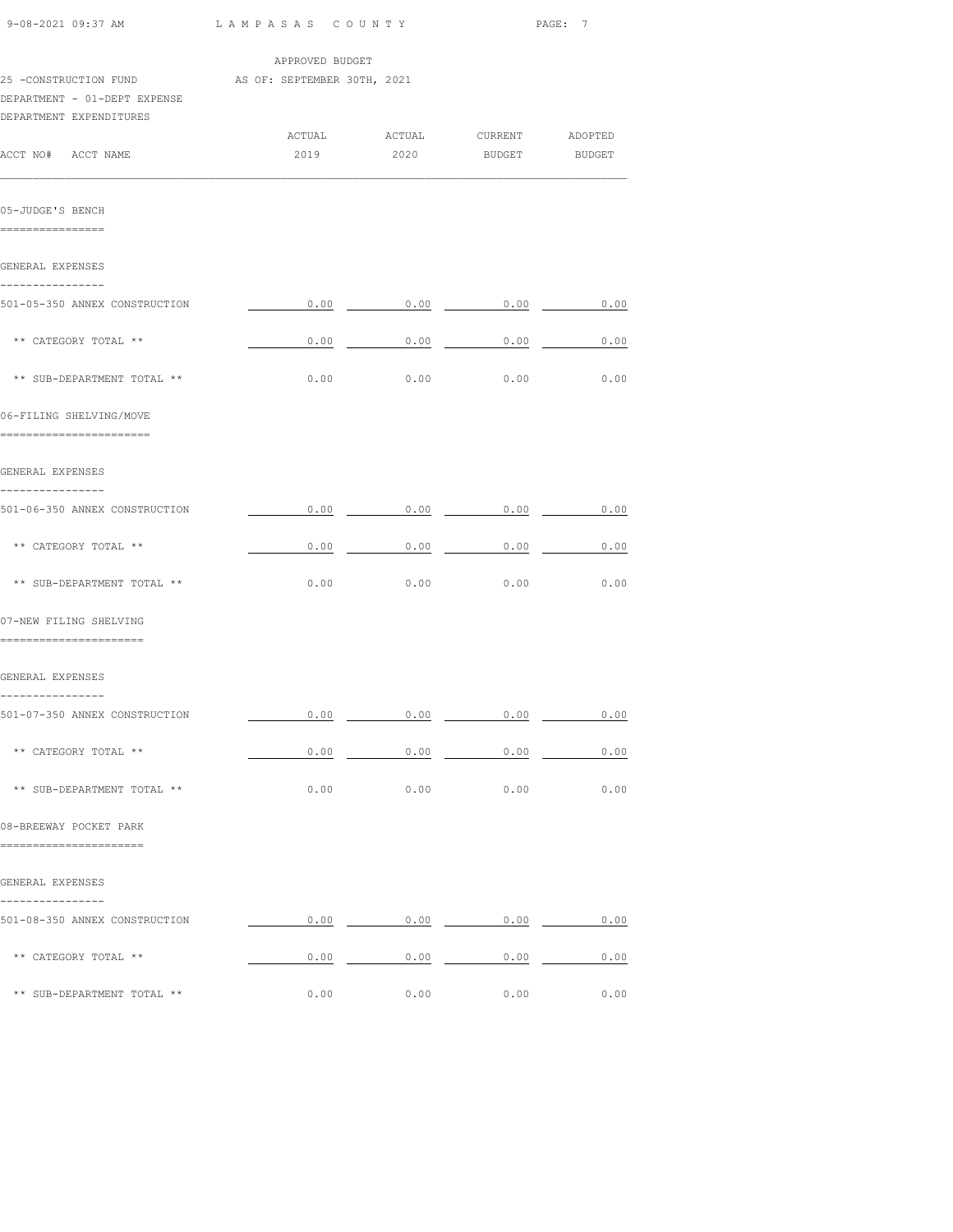| 9-08-2021 09:37 AM                                                                 |                 | LAMPASAS COUNTY |                                                       |      |
|------------------------------------------------------------------------------------|-----------------|-----------------|-------------------------------------------------------|------|
|                                                                                    | APPROVED BUDGET |                 |                                                       |      |
| 25 -CONSTRUCTION FUND AS OF: SEPTEMBER 30TH, 2021                                  |                 |                 |                                                       |      |
| DEPARTMENT - 01-DEPT EXPENSE                                                       |                 |                 |                                                       |      |
| DEPARTMENT EXPENDITURES                                                            |                 |                 |                                                       |      |
|                                                                                    |                 |                 |                                                       |      |
| ACCT NO# ACCT NAME                                                                 |                 |                 | 2019  2020 BUDGET BUDGET                              |      |
| 09-NEW FIRE DEPT BLDG                                                              |                 |                 |                                                       |      |
| =======================                                                            |                 |                 |                                                       |      |
| GENERAL EXPENSES                                                                   |                 |                 |                                                       |      |
| 501-09-350 NEW FIRE DEPARTMENT BUILDIN 0.00                                        |                 | 0.00            | 0.00                                                  | 0.00 |
| ** CATEGORY TOTAL **                                                               |                 | 0.00            | $0.00$ $0.00$                                         | 0.00 |
| ** SUB-DEPARTMENT TOTAL **                                                         |                 | 0.00            | $0.00$ 0.00                                           | 0.00 |
|                                                                                    |                 |                 |                                                       |      |
| *** DEPARTMENT TOTAL ***                                                           |                 |                 | 10,516,938.47  1,472,156.42  1,000,000.00  500,000.00 |      |
|                                                                                    |                 |                 |                                                       |      |
| *** FUND TOTAL EXPENDITURES *** 10,516,938.47 1,472,156.42 1,000,000.00 500,000.00 |                 |                 |                                                       |      |
|                                                                                    |                 |                 |                                                       |      |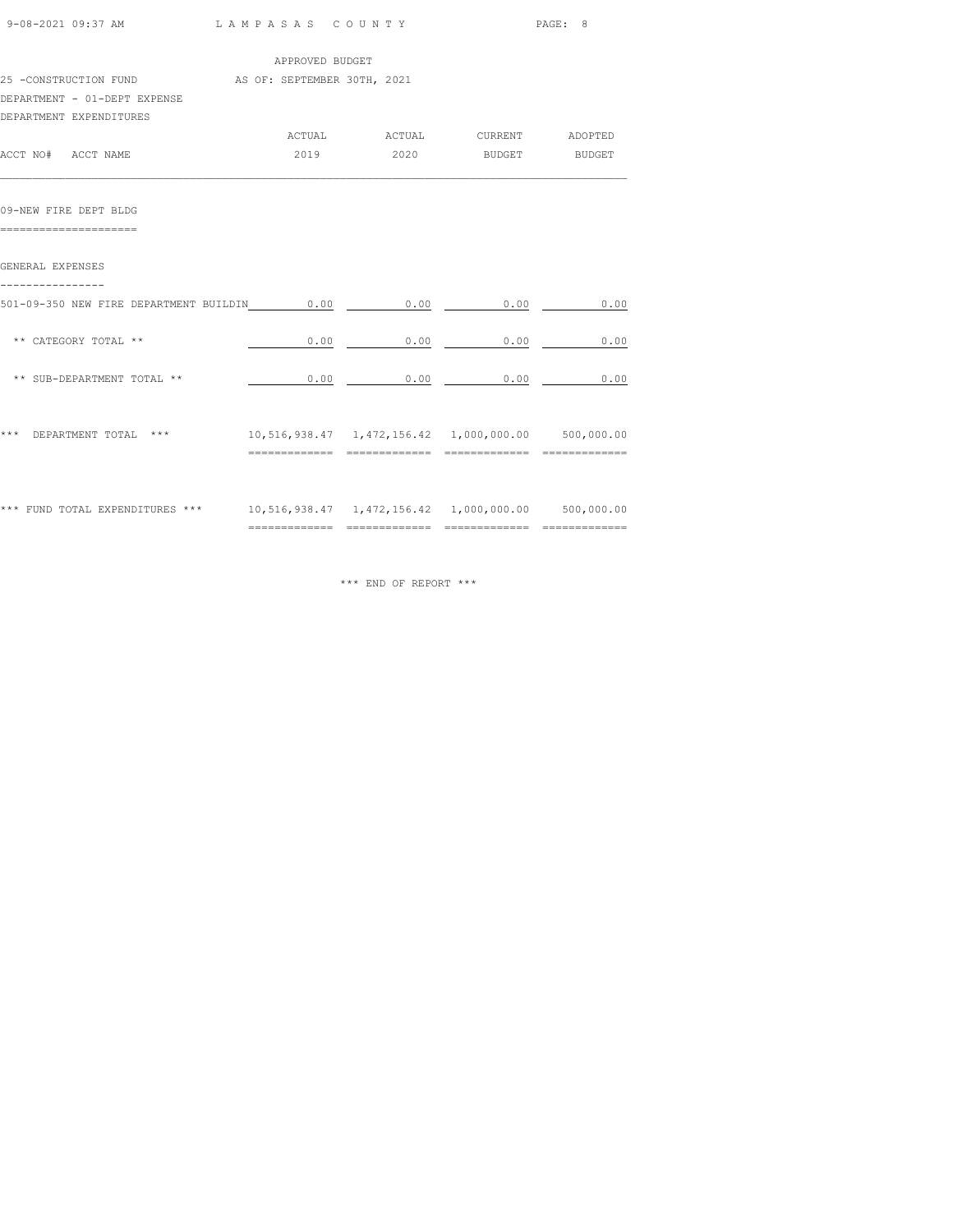|                                                              |                             | PAGE: 1                                    |  |  |
|--------------------------------------------------------------|-----------------------------|--------------------------------------------|--|--|
|                                                              | APPROVED BUDGET             |                                            |  |  |
| 27 -COVID 19                                                 | AS OF: SEPTEMBER 30TH, 2021 |                                            |  |  |
| FINANCIAL SUMMARY                                            |                             |                                            |  |  |
|                                                              |                             | ACTUAL ACTUAL CURRENT ADOPTED              |  |  |
| ACCT NO# ACCT NAME                                           |                             | 2019  2020 BUDGET BUDGET                   |  |  |
| REVENUE SUMMARY                                              |                             |                                            |  |  |
| 01-COVID 19                                                  | 0.00                        | 144,672.26 95,000.00 95,000.00             |  |  |
| *** TOTAL REVENUE ***                                        |                             | $0.00$ 144,672.26 95,000.00 95,000.00      |  |  |
| EXPENDITURE SUMMARY                                          |                             |                                            |  |  |
| 01-COVID 19                                                  |                             | $0.00$ $43,823.53$ $95,000.00$ $95,000.00$ |  |  |
| *** TOTAL EXPENDITURES ***                                   |                             | $0.00$ 43,823.53 95,000.00 95,000.00       |  |  |
|                                                              |                             |                                            |  |  |
| REVENUES OVER/(UNDER) EXPENDITURES 0.00 100,848.73 0.00 0.00 |                             |                                            |  |  |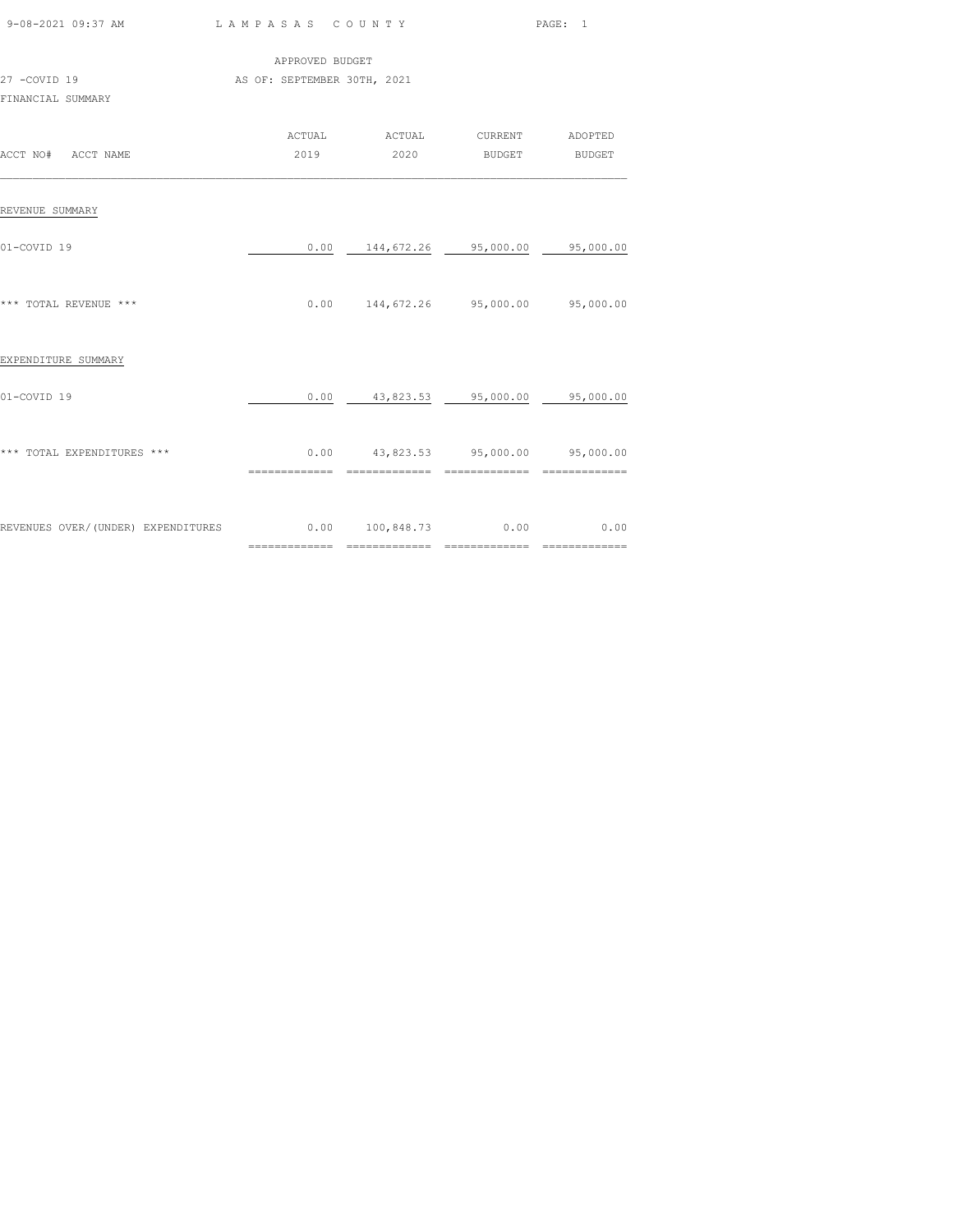| 9-08-2021 09:37 AM | LAMPASAS COUNTY | PAGE: 2 |  |
|--------------------|-----------------|---------|--|
|                    |                 |         |  |

|                     |                          | APPROVED BUDGET             |        |         |               |
|---------------------|--------------------------|-----------------------------|--------|---------|---------------|
| 27 -COVID 19        |                          | AS OF: SEPTEMBER 30TH, 2021 |        |         |               |
|                     | DEPARTMENT - 01-COVID 19 |                             |        |         |               |
| DEPARTMENT REVENUES |                          |                             |        |         |               |
|                     |                          | ACTUAL                      | ACTUAL | CURRENT | ADOPTED       |
| ACCT NO#            | ACCT NAME                | 2019                        | 2020   | BUDGET  | <b>BUDGET</b> |

| COVID <sub>19</sub>                |                |            |                      |           |
|------------------------------------|----------------|------------|----------------------|-----------|
| 101-00-001 BEGINNING FUND BALANCE  | 0.00           | 0.00       | 95,000.00            | 95,000.00 |
| 101-00-099 INTEREST REVENUE        | 0.00           | 17.57      | 0.00                 | 0.00      |
| 101-00-116 GRANT REVENUE           | 0.00           | 144,654.69 | 0.00                 | 0.00      |
| 101-00-190 MISCELLANEOUS           | 0.00           | 0.00       | 0.00                 | 0.00      |
| 201-00-010 OPERATING TRANSFER - IN | 0.00           | 0.00       | 0.00                 | 0.00      |
| ** SUB-DEPARTMENT REVENUE TOTAL ** | 0.00           |            | 144,672.26 95,000.00 | 95,000.00 |
| COVID <sub>19</sub>                |                |            |                      |           |
| 101-01-116 GRANT FUNDS             | 0.00           | 0.00       | 0.00                 | 0.00      |
| ** SUB-DEPARTMENT REVENUE TOTAL ** | 0.00           | 0.00       | 0.00                 | 0.00      |
| ** DEPARTMENT REVENUE TOTAL **     | 0.00           | 144,672.26 | 95,000.00            | 95,000.00 |
| FUND TOTAL REVENUES ***<br>***     | 0.00           | 144,672.26 | 95,000.00            | 95,000.00 |
|                                    | ============== |            |                      |           |

 $\mathcal{L}_\text{max}$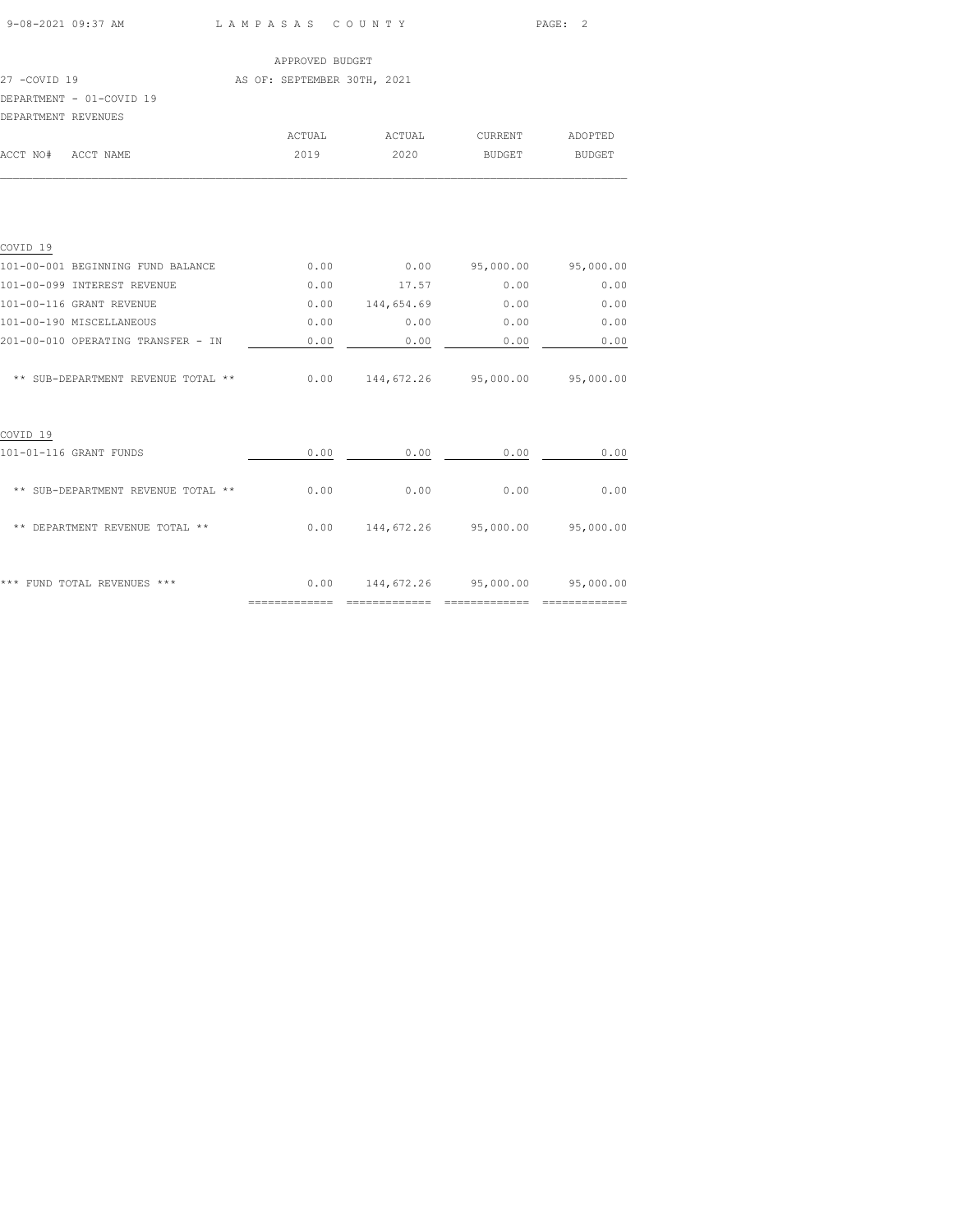| 9-08-2021 09:37 AM       | LAMPASAS COUNTY             | PAGE: 3 |  |
|--------------------------|-----------------------------|---------|--|
|                          |                             |         |  |
|                          | APPROVED BUDGET             |         |  |
| 27 -COVID 19             | AS OF: SEPTEMBER 30TH, 2021 |         |  |
| DEPARTMENT - 01-COVID 19 |                             |         |  |

DEPARTMENT EXPENDITURES

|          |           | ACTUAL | ACTUAL | CURRENT | ADOPTED |
|----------|-----------|--------|--------|---------|---------|
| ACCT NO# | ACCT NAME | 2019   | 2020   | BUDGET  | BUDGET  |
|          |           |        |        |         |         |

COVID 19

========

| GENERAL EXPENSES                       |      |           |           |           |
|----------------------------------------|------|-----------|-----------|-----------|
|                                        |      |           |           |           |
| 401-00-303 COMPUTER SUPPLIES           | 0.00 | 10,254.77 | 0.00      | 0.00      |
| 401-00-304 OPERATING SUPPLIES          | 0.00 | 15,542.43 | 95,000.00 | 95,000.00 |
| 401-00-312 REPAIRS & MAINTENANCE COURT | 0.00 | 7,658.89  | 0.00      | 0.00      |
| 401-00-333 CONTRACTED SERVICES         | 0.00 | 2,767.00  | 0.00      | 0.00      |
| 401-00-337 ELECTIONS, JUDGES & SUPPLIE | 0.00 | 5,401.62  | 0.00      | 0.00      |
| 401-00-345 MEDICAL SERVICES            | 0.00 | 2,181.25  | 0.00      | 0.00      |
| 401-00-375 BANK CHARGES                | 0.00 | 17.57     | 0.00      | 0.00      |
| 401-00-389 MISCELLANOUS EXPENSE        | 0.00 | 0.00      | 0.00      | 0.00      |
|                                        |      |           |           |           |
| CATEGORY TOTAL<br>**                   | 0.00 | 43,823.53 | 95,000.00 | 95,000.00 |

| *** FUND TOTAL EXPENDITURES<br>$***$ | 0.00 | 43,823.53 | 95,000.00 | 95,000.00 |
|--------------------------------------|------|-----------|-----------|-----------|
| ***<br>***<br>DEPARTMENT TOTAL       | 0.00 | 43,823.53 | 95,000.00 | 95,000.00 |
| SUB-DEPARTMENT TOTAL **<br>$* *$     | 0.00 | 43,823.53 | 95,000.00 | 95,000.00 |
| CATEGORY TOTAL **<br>**              | 0.00 | 0.00      | 0.00      | 0.00      |
| 401-00-500 TRANSFERS OUT             | 0.00 | 0.00      | 0.00      | 0.00      |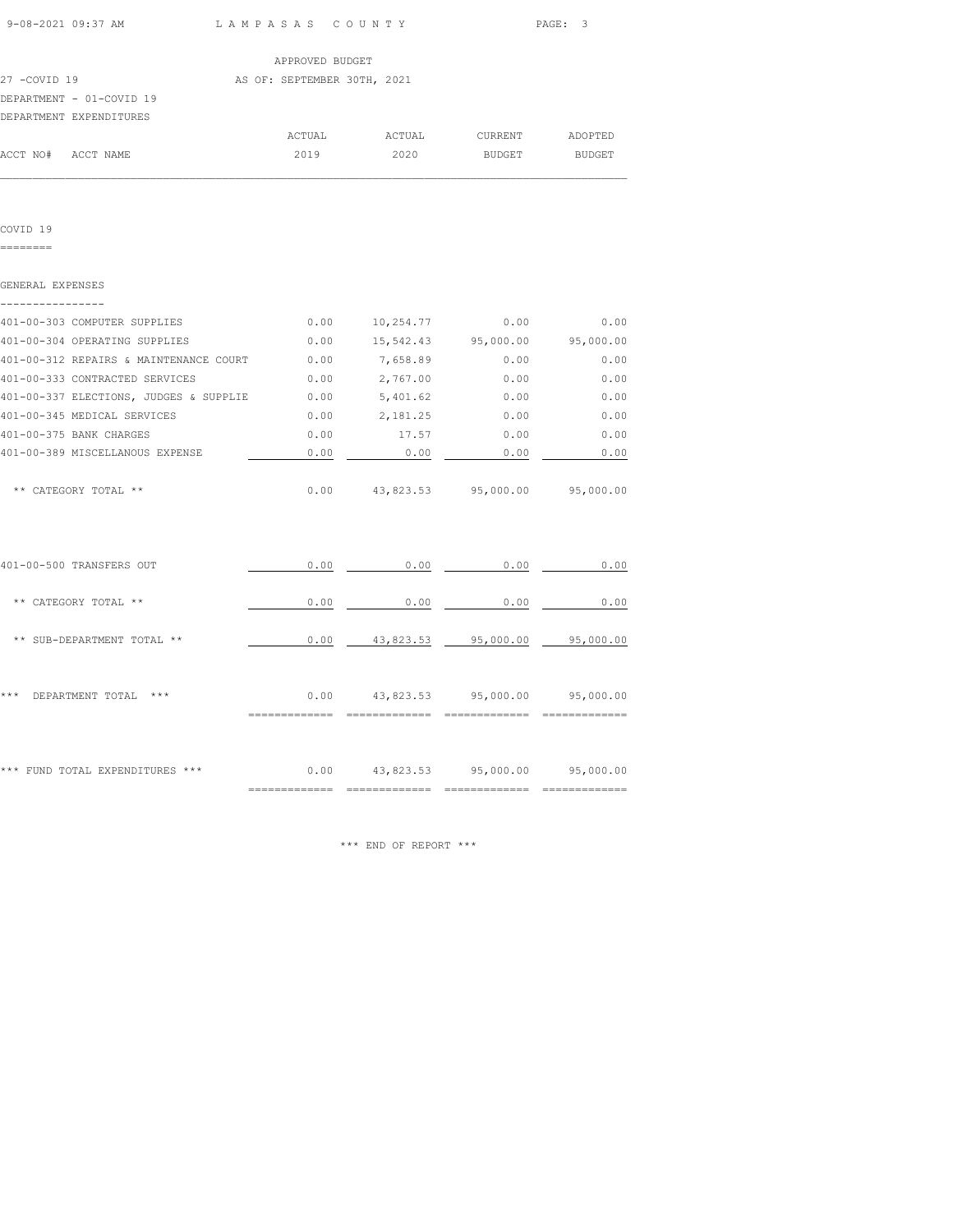| 9-08-2021 09:37 AM                                                       |                                     | LAMPASAS COUNTY                             |  | PAGE: 1 |  |  |  |
|--------------------------------------------------------------------------|-------------------------------------|---------------------------------------------|--|---------|--|--|--|
| APPROVED BUDGET<br>28 -CHILDREN'S TRUST FUND AS OF: SEPTEMBER 30TH, 2021 |                                     |                                             |  |         |  |  |  |
| FINANCIAL SUMMARY                                                        |                                     |                                             |  |         |  |  |  |
|                                                                          |                                     | ACTUAL ACTUAL CURRENT ADOPTED               |  |         |  |  |  |
| ACCT NO# ACCT NAME                                                       |                                     | 2019  2020 BUDGET BUDGET                    |  |         |  |  |  |
| REVENUE SUMMARY                                                          |                                     |                                             |  |         |  |  |  |
| 00-DEPT REVENUE                                                          |                                     | 1,975.00 1,152.50 1,800.00 1,800.00         |  |         |  |  |  |
| *** TOTAL REVENUE ***                                                    |                                     | 1,975.00 1,152.50 1,800.00 1,800.00         |  |         |  |  |  |
| EXPENDITURE SUMMARY                                                      |                                     |                                             |  |         |  |  |  |
| 01-DEPT EXPENDITURES                                                     |                                     | $1,975.00$ $1,152.50$ $1,800.00$ $1,800.00$ |  |         |  |  |  |
| *** TOTAL EXPENDITURES ***                                               | 1,975.00 1,152.50 1,800.00 1,800.00 |                                             |  |         |  |  |  |
|                                                                          |                                     |                                             |  |         |  |  |  |
| REVENUES OVER/(UNDER) EXPENDITURES $0.00$ 0.00 0.00 0.00 0.00 0.00       |                                     |                                             |  |         |  |  |  |
|                                                                          |                                     |                                             |  |         |  |  |  |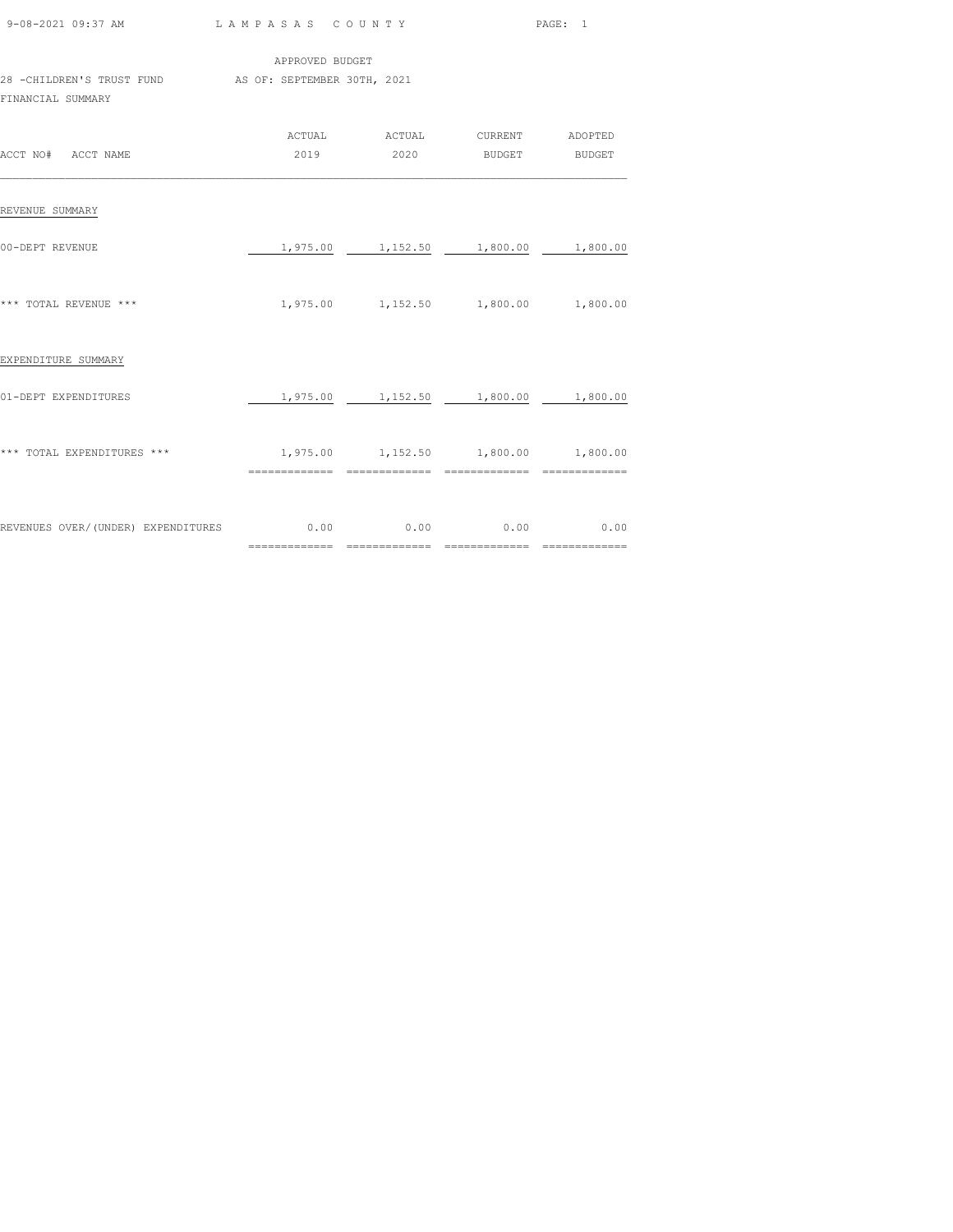9-08-2021 09:37 AM L A M P A S A S C O U N T Y PAGE: 2

# APPROVED BUDGET

# 28 -CHILDREN'S TRUST FUND AS OF: SEPTEMBER 30TH, 2021

DEPARTMENT - 00-DEPT REVENUE

| DEPARTMENT REVENUES |           |        |        |         |         |
|---------------------|-----------|--------|--------|---------|---------|
|                     |           | ACTUAL | ACTUAL | CURRENT | ADOPTED |
| ACCT NO#            | ACCT NAME | 2019   | 2020   | BUDGET  | BUDGET  |
|                     |           |        |        |         |         |

|                                             | ------------ | -------------- |          | ------------ |
|---------------------------------------------|--------------|----------------|----------|--------------|
| ***<br>TOTAL REVENUES<br>***<br><b>FUND</b> | 1,975.00     | 1,152.50       | 1,800.00 | 1,800.00     |
| DEPARTMENT REVENUE<br>**<br>TOTAL **        | 1,975.00     | 1,152.50       | 1,800.00 | 1,800.00     |
| SUB-DEPARTMENT REVENUE<br>**<br>TOTAL **    | 1,975.00     | 1,152.50       | 1,800.00 | 1,800.00     |
| 100-00-106 COUNTY CLERK                     | 1,975.00     | 1,152.50       | 1,800.00 | 1,800.00     |
| 100-00-099<br>INTEREST REVENUE              | 0.00         | 0.00           | 0.00     | 0.00         |
|                                             |              |                |          |              |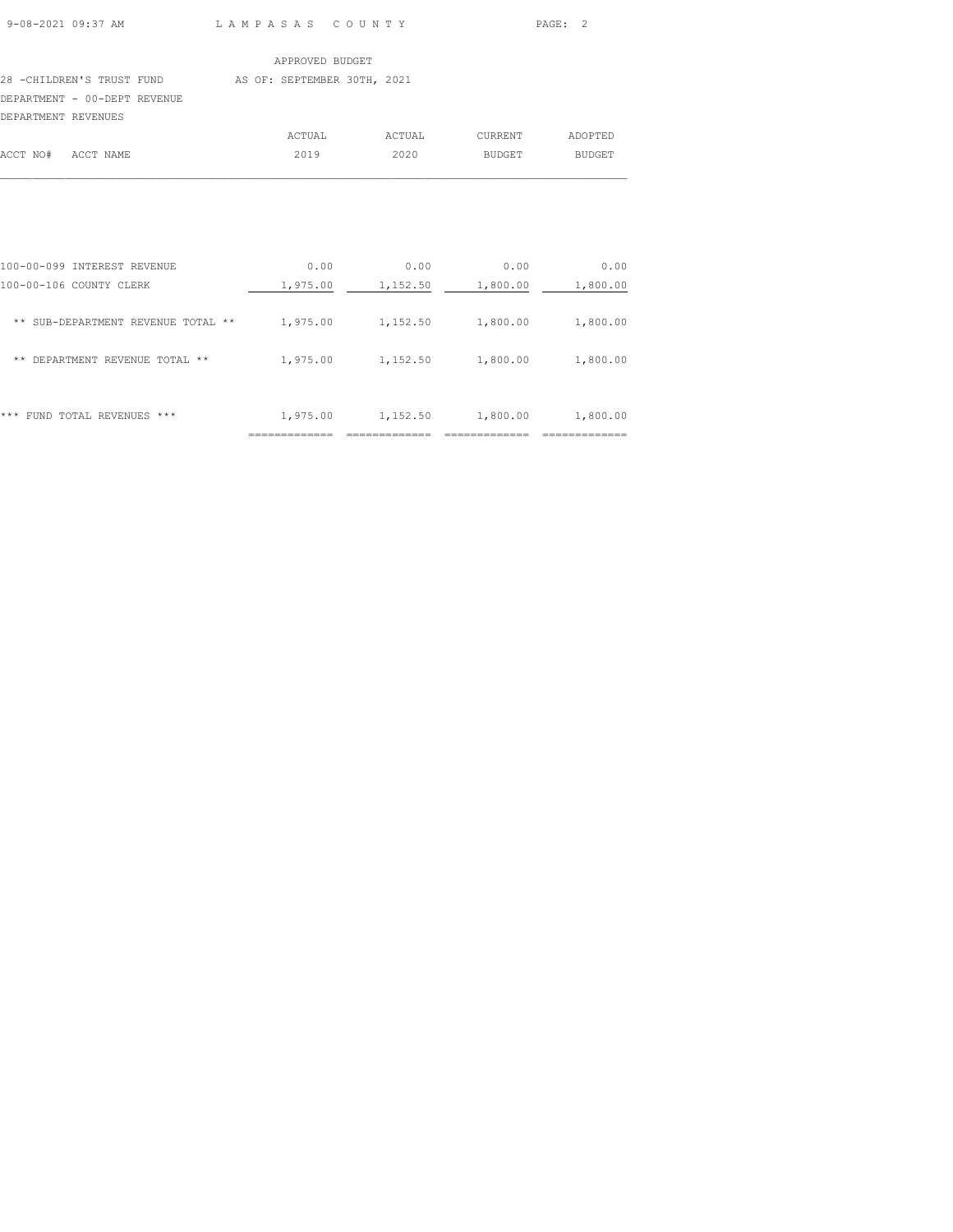| 9-08-2021 09:37 AM | LAMPASAS COUNTY | PAGE: 3 |
|--------------------|-----------------|---------|
|                    |                 |         |

ACCT NO# ACCT NAME 2019 2020 BUDGET BUDGET  $\mathcal{L}_\text{max}$ 

|                                   | APPROVED BUDGET             |        |         |         |
|-----------------------------------|-----------------------------|--------|---------|---------|
| 28 -CHILDREN'S TRUST FUND         | AS OF: SEPTEMBER 30TH, 2021 |        |         |         |
| DEPARTMENT - 01-DEPT EXPENDITURES |                             |        |         |         |
| DEPARTMENT EXPENDITURES           |                             |        |         |         |
|                                   | ACTUAL                      | ACTUAL | CURRENT | ADOPTED |

| GENERAL EXPENSES                 |          |                                             |                   |          |
|----------------------------------|----------|---------------------------------------------|-------------------|----------|
| 401-00-304 OPERATING SUPPLIES    | 0.00     | 0.00                                        | 1,800.00          | 1,800.00 |
| 401-00-355 STATE TREASURER       |          | 1,975.00 1,152.50                           | 0.00              | 0.00     |
| 401-00-375 BANK CHARGES          | 0.00     | 0.00                                        | 0.00              | 0.00     |
| ** CATEGORY TOTAL **             | 1,975.00 |                                             | 1,152.50 1,800.00 | 1,800.00 |
| ** SUB-DEPARTMENT TOTAL **       | 1,975.00 | 1,152.50 1,800.00                           |                   | 1,800.00 |
| ***<br>DEPARTMENT TOTAL<br>$***$ |          | $1,975.00$ $1,152.50$ $1,800.00$ $1,800.00$ |                   |          |
| *** FUND TOTAL EXPENDITURES ***  |          | 1,975.00 1,152.50 1,800.00                  |                   | 1,800.00 |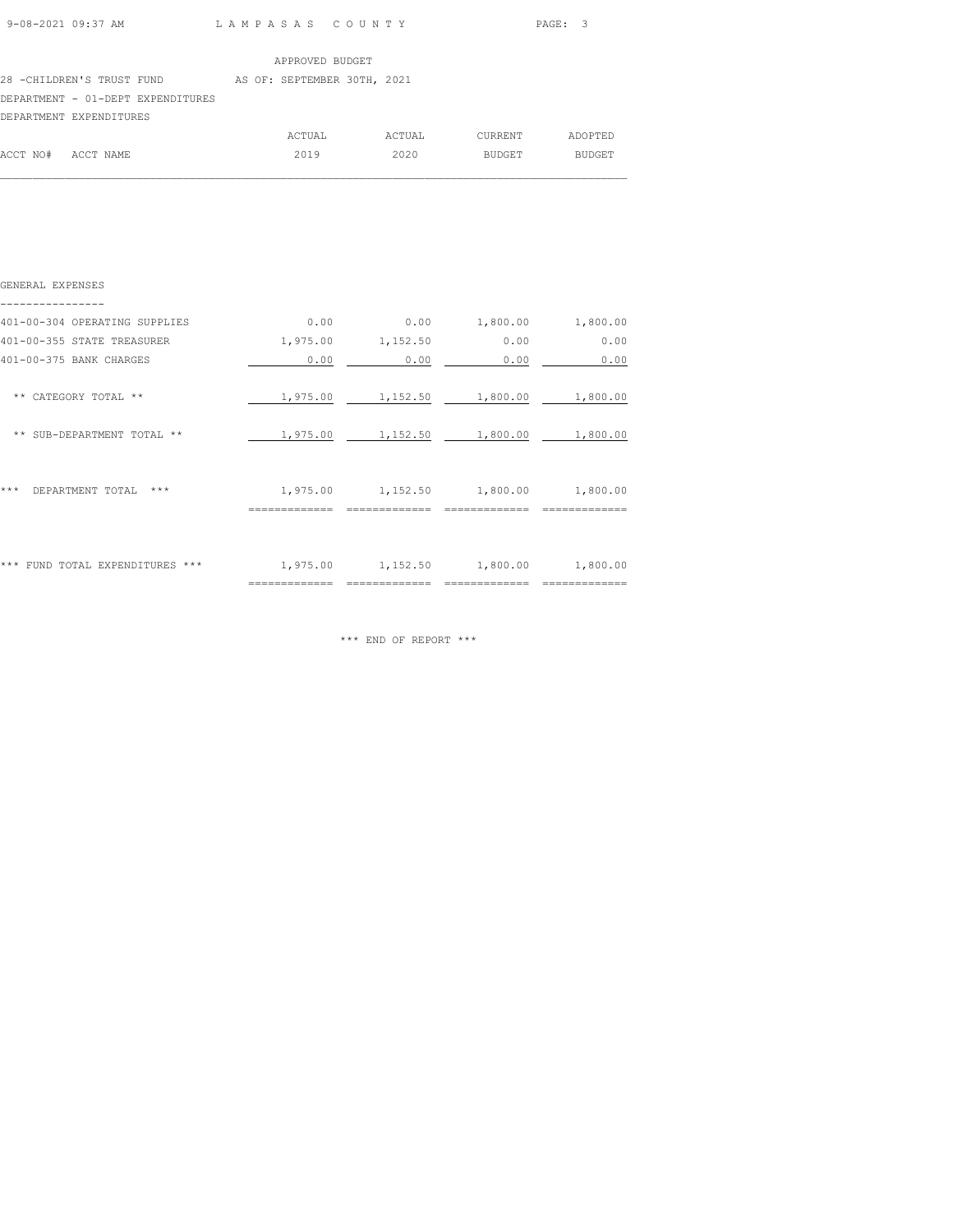| 9-08-2021 09:37 AM LAMPASAS COUNTY                                     |                                             |                                                 |      | PAGE: 1 |  |
|------------------------------------------------------------------------|---------------------------------------------|-------------------------------------------------|------|---------|--|
|                                                                        | APPROVED BUDGET                             |                                                 |      |         |  |
| 29 -ELECTION FUND<br>FINANCIAL SUMMARY                                 | AS OF: SEPTEMBER 30TH, 2021                 |                                                 |      |         |  |
|                                                                        |                                             | ACTUAL ACTUAL CURRENT ADOPTED                   |      |         |  |
| ACCT NO# ACCT NAME                                                     |                                             | 2019  2020 BUDGET BUDGET                        |      |         |  |
| REVENUE SUMMARY                                                        |                                             |                                                 |      |         |  |
| 00- DEPT REVENUE                                                       | 221,370.78 221,493.90 243,930.00 208,367.00 |                                                 |      |         |  |
| 01- DEPT EXPENDITURE                                                   |                                             | 171,302.00 0.00                                 | 0.00 | 0.00    |  |
| *** TOTAL REVENUE ***                                                  | 392,672.78 221,493.90 243,930.00 208,367.00 |                                                 |      |         |  |
| EXPENDITURE SUMMARY                                                    |                                             |                                                 |      |         |  |
| 01- DEPT EXPENDITURE                                                   |                                             | 396, 133.73 218, 772.37 243, 930.00 208, 367.00 |      |         |  |
| *** TOTAL EXPENDITURES *** 396,133.73 218,772.37 243,930.00 208,367.00 | ==============================              |                                                 |      |         |  |
| REVENUES OVER/(UNDER) EXPENDITURES (3,460.95) 2,721.53 0.00 0.00       |                                             |                                                 |      |         |  |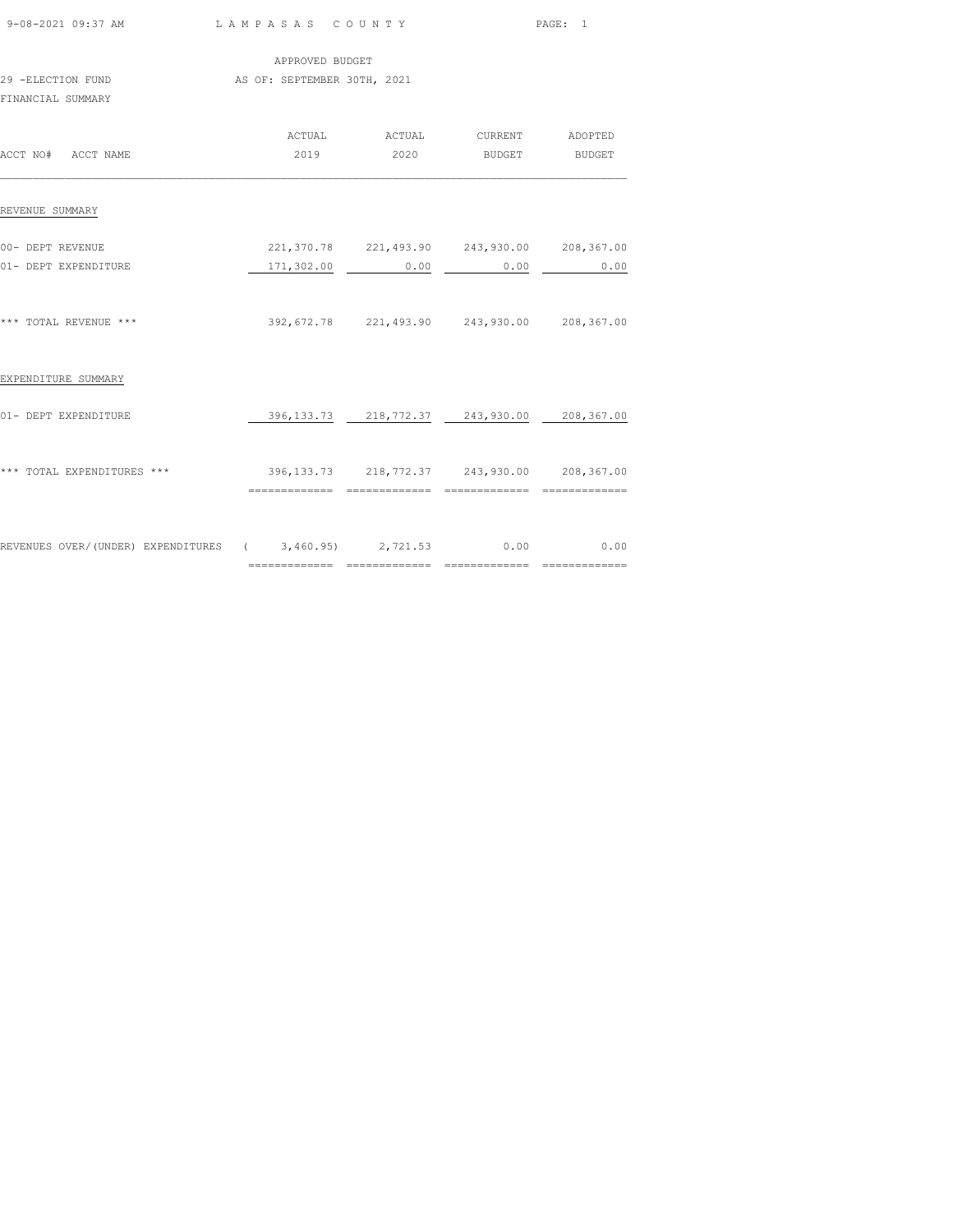# 29 -ELECTION FUND **AS OF: SEPTEMBER 30TH, 2021**

### DEPARTMENT - 00- DEPT REVENUE

| DEPARTMENT REVENUES |           |        |        |         |         |
|---------------------|-----------|--------|--------|---------|---------|
|                     |           | ACTUAL | ACTUAL | CURRENT | ADOPTED |
| ACCT NO#            | ACCT NAME | 2019   | 2020   | BUDGET  | BUDGET  |
|                     |           |        |        |         |         |

| 100-00-011 VOTER REGISTRATION         | 0.00        | 0.00       | 0.00       | 0.00       |
|---------------------------------------|-------------|------------|------------|------------|
| 100-00-080 ELECTION FUND TECHNOLOGY   | 0.00        | 0.00       | 0.00       | 0.00       |
| 100-00-099 INTEREST REVENUE           | 69.52       | 10.29      | 0.00       | 0.00       |
| 100-00-116 GRANT REVENUE - HAVA       | 0.00        | 0.00       | 0.00       | 0.00       |
| 100-00-151 CHAPTER 19 STATE REIMBURSE | 1,472.78    | 3,891.63   | 1,800.00   | 1,800.00   |
| 100-00-152 ELECTION CONTRACTS         | 17, 471.67  | 3,791.98   | 10,000.00  | 10,000.00  |
| 100-00-190 MISCELLANEOUS RECEIPTS     | 0.00        | 0.00       | 50.00      | 50.00      |
| 200-00-000 OTHER RESOURCE             | 0.00        | 0.00       | 0.00       | 0.00       |
| 200-00-010 OPERATING TRANSFERS-IN     | 202,356.81  | 213,800.00 | 232,080.00 | 196,517.00 |
|                                       |             |            |            |            |
| ** SUB-DEPARTMENT REVENUE TOTAL **    | 221,370.78  | 221,493.90 | 243,930.00 | 208,367.00 |
|                                       |             |            |            |            |
| **<br>**<br>DEPARTMENT REVENUE TOTAL  | 221, 370.78 | 221,493.90 | 243,930.00 | 208,367.00 |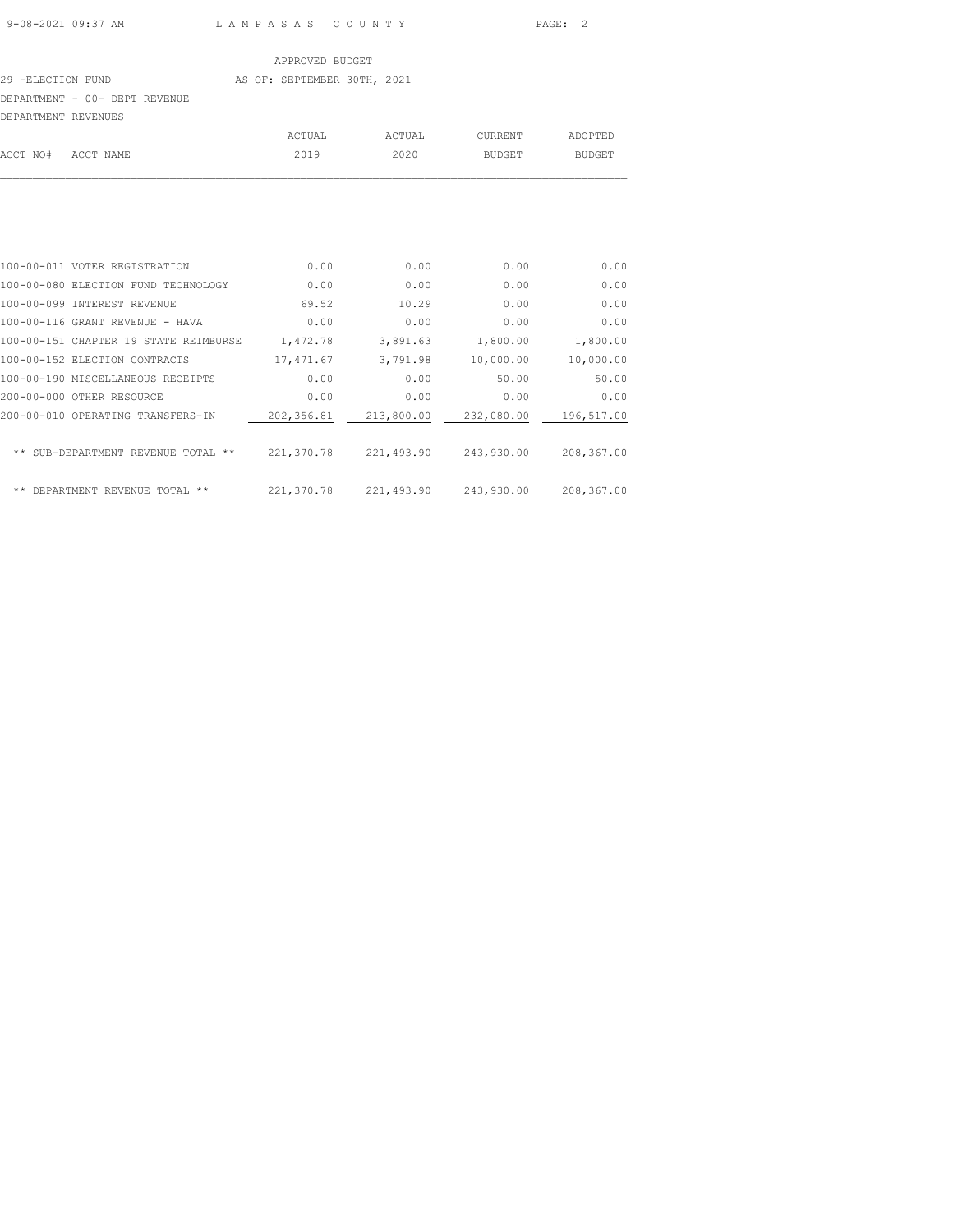| 9-08-2021 09:37 AM |  |
|--------------------|--|
|                    |  |

LAM PASAS COUNTY PAGE: 3

|                                   |  | APPROVED BUDGET             |  |
|-----------------------------------|--|-----------------------------|--|
| 29 -ELECTION FUND                 |  | AS OF: SEPTEMBER 30TH, 2021 |  |
| DEPARTMENT - 01- DEPT EXPENDITURE |  |                             |  |
| DEPARTMENT REVENUES               |  |                             |  |

|                    | ACTUAL | ACTUAL | CURRENT | ADOPTED       |
|--------------------|--------|--------|---------|---------------|
| ACCT NO# ACCT NAME | 2019   | 2020   | BUDGET  | <b>BUDGET</b> |
|                    |        |        |         |               |

| ***<br>FUND TOTAL REVENUES ***        | 392,672.78 | 221,493.90 | 243,930.00 | 208,367.00 |
|---------------------------------------|------------|------------|------------|------------|
| DEPARTMENT REVENUE TOTAL **<br>**     | 171,302.00 | 0.00       | 0.00       | 0.00       |
| SUB-DEPARTMENT REVENUE TOTAL **<br>** | 171,302.00 | 0.00       | 0.00       | 0.00       |
| 201-00-000 OTHER RESOURCE-LEASE       | 171,302.00 | 0.00       | 0.00       | 0.00       |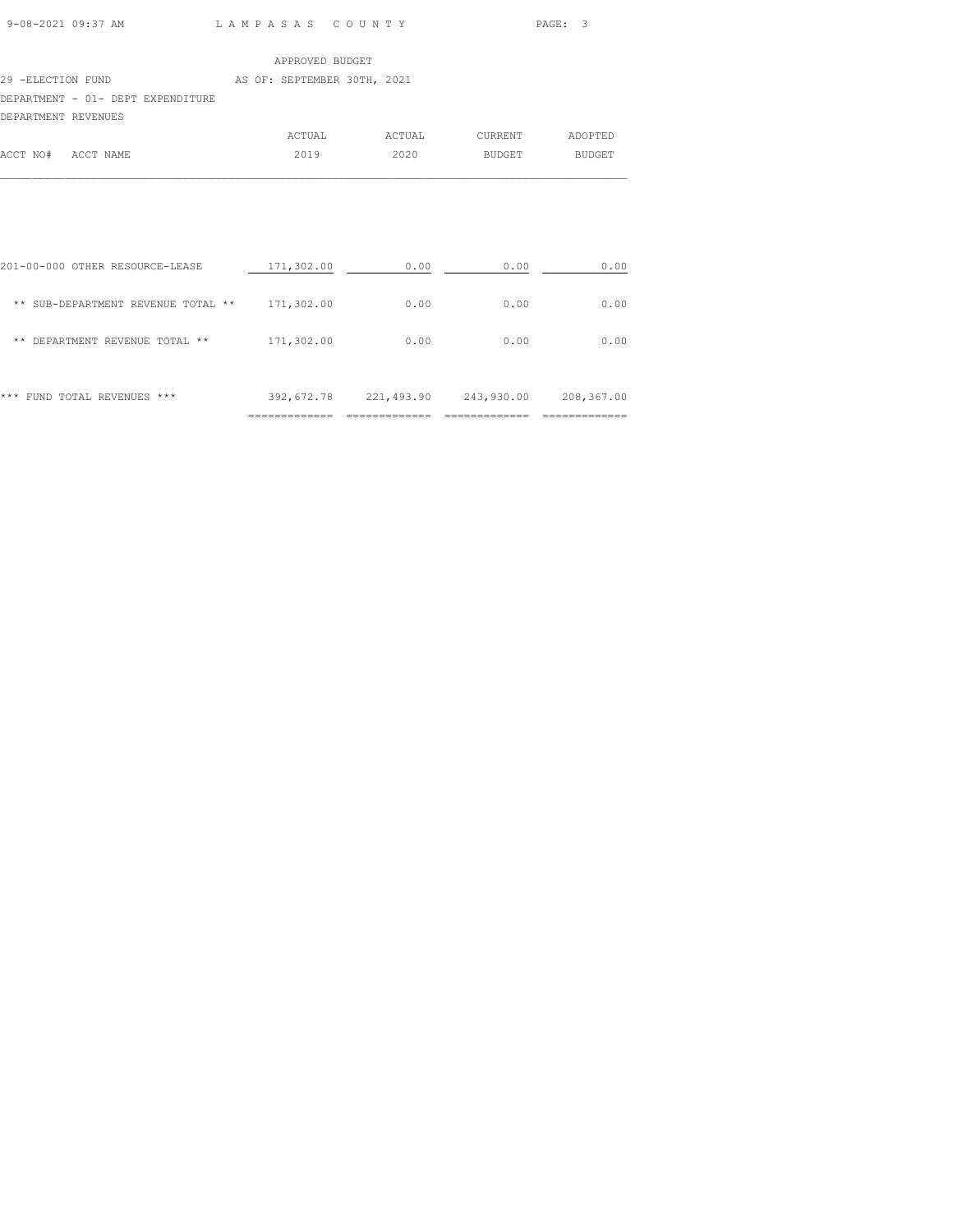| 9-08-2021 09:37 AM | LAMPASAS COUNTY | PAGE: 4 |
|--------------------|-----------------|---------|
|                    |                 |         |

ACCT NO# ACCT NAME 2019 2020 BUDGET BUDGET  $\mathcal{L}_\text{max}$ 

|                                   | APPROVED BUDGET             |        |         |         |
|-----------------------------------|-----------------------------|--------|---------|---------|
| 29 -ELECTION FUND                 | AS OF: SEPTEMBER 30TH, 2021 |        |         |         |
| DEPARTMENT - 01- DEPT EXPENDITURE |                             |        |         |         |
| DEPARTMENT EXPENDITURES           |                             |        |         |         |
|                                   | ACTUAL                      | ACTUAL | CURRENT | ADOPTED |

WAGES

| 401-00-102 SALARIES & WAGES APPT #0349          | 48,571.20  | 49,673.20                               | 52,327.00 | 51,901.00 |
|-------------------------------------------------|------------|-----------------------------------------|-----------|-----------|
| 401-00-104 SALARIES & WAGES DEP #1882           | 27, 132.76 | 28,679.58                               | 31,782.00 | 31,523.00 |
| 401-00-106 TEMPORARY EMLOYEE                    | 0.00       | 0.00                                    | 0.00      | 0.00      |
| 401-00-120 SALARY/OVERTIME                      | 0.00       | 0.00                                    | 0.00      | 0.00      |
| ** CATEGORY TOTAL **                            |            | 75,703.96 78,352.78 84,109.00 83,424.00 |           |           |
| EMPLOYEE BENEFITS                               |            |                                         |           |           |
|                                                 |            |                                         |           |           |
| 401-00-203 FICA BENEFITS                        | 5,516.28   | 6,181.41                                | 6,434.00  | 6,428.00  |
| 401-00-204 GROUP MEDICAL INSURANCE              | 18,505.20  | 19,332.36                               | 20,706.00 | 22,689.00 |
| 401-00-205 RETIREMENT                           | 12,074.27  | 13,090.20                               | 13,458.00 | 13,646.00 |
| 401-00-207 WORKMEN'S COMP                       | 243.00     | 184.00                                  | 214.00    | 204.00    |
| 401-00-208 UNEMPLOYMENT INSURANCE               | 63.00      | 78.00                                   | 50.00     | 126.00    |
| 401-00-212 PHONE ALLOWANCE                      | 520.00     | 480.00                                  | 480.00    | 480.00    |
| ** CATEGORY TOTAL **                            |            | 36,921.75 39,345.97                     | 41,342.00 | 43,573.00 |
| GENERAL EXPENSES                                |            |                                         |           |           |
|                                                 |            |                                         |           |           |
| 401-00-300 INTERPRETER                          | 0.00       | 0.00                                    | 0.00      | 0.00      |
| 401-00-301 COMMUNICATIONS                       | 218.59     | 341.23                                  | 800.00    | 800.00    |
| 401-00-303 COMPUTER SUPPLIES                    | 0.00       | 0.00                                    | 0.00      | 400.00    |
| 401-00-304 OPERATING SUPPLIES                   | 621.31     | 4,248.57                                | 650.00    | 650.00    |
| 401-00-305 TRAVEL & INSERVICE TRAINING          | 1,576.93   | 385.57                                  | 1,600.00  | 1,800.00  |
| 401-00-311 REPAIR/MAINTENANCE                   | 0.00       | 0.00                                    | 0.00      | 0.00      |
| 401-00-312 EQUIPMENT MAINTENANCE CONT           | 13,899.95  | 12,182.50                               | 13,500.00 | 18,100.00 |
| 401-00-315 DUES                                 | 250.00     | 270.83                                  | 320.00    | 320.00    |
| 401-00-333 CONTRACTED SERVICES (BALLOT)         | 10,329.04  | 5,415.58                                | 18,000.00 | 18,000.00 |
| 401-00-337 ELECTIONS, JUDGES & SUPPLIE 6,126.26 |            | 11,518.49                               | 10,000.00 | 12,000.00 |
| 401-00-354 VOTER REGISTRATION                   | 2,709.69   | 5,040.50                                | 3,500.00  | 6,500.00  |
| 401-00-361 POSTAGE                              | 55.00      | 240.00                                  | 300.00    | 300.00    |
| 401-00-370 EQUIPMENT RENTAL - COPIER 1,520.51   |            | 1,353.91                                | 2,000.00  | 2,000.00  |
| 401-00-375 BANK CHARGES                         | 0.00       | 0.00                                    | 0.00      | 0.00      |
| 401-00-389 MISCELLANOUS EXPENSE                 | 12,981.00  | 0.00                                    | 0.00      | 0.00      |
| ** CATEGORY TOTAL **                            | 50,288.28  | 40,997.18                               | 50,670.00 | 60,870.00 |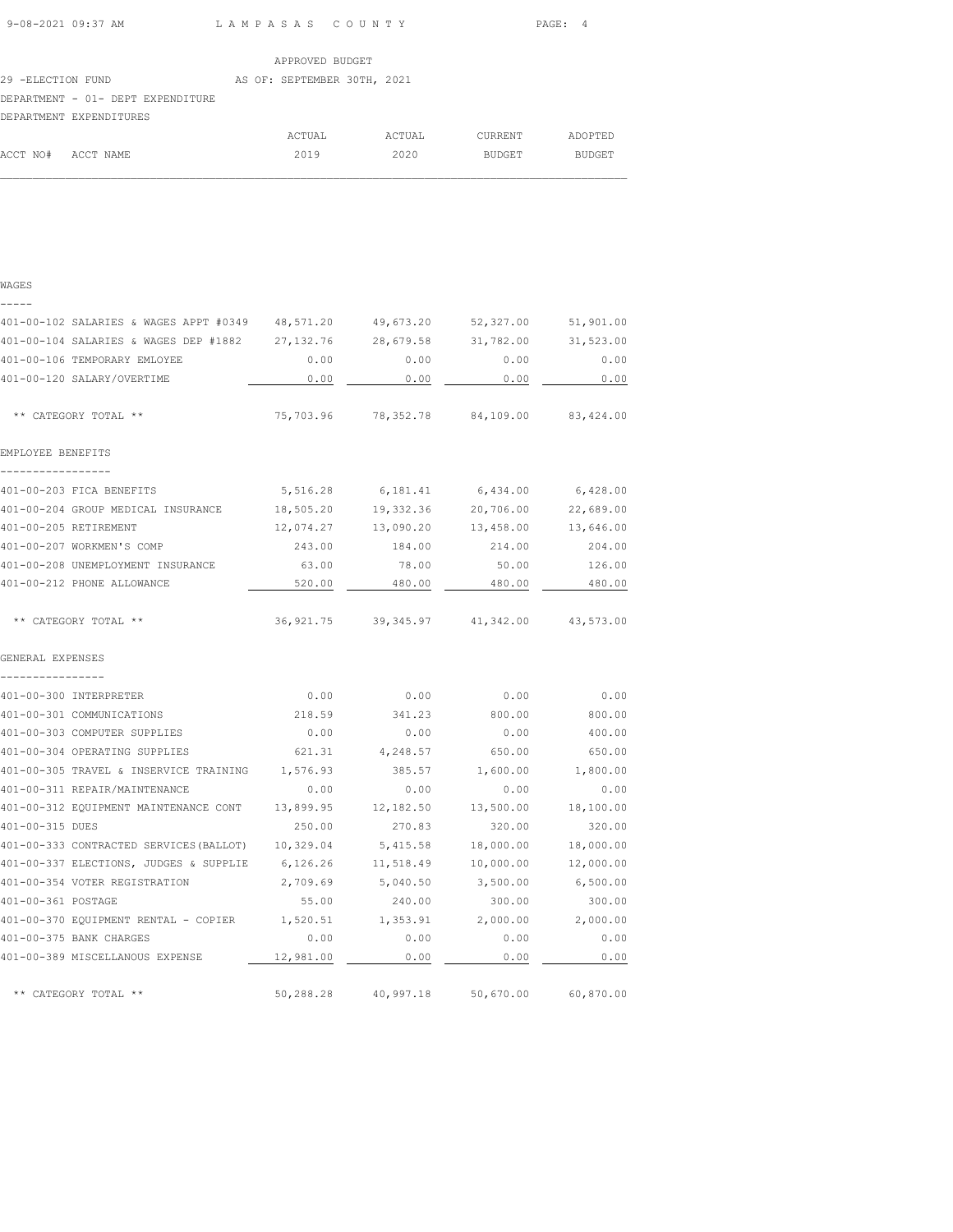| 9-08-2021 09:37 AM                                                        | LAMPASAS COUNTY             |      |                                                | PAGE: 5  |  |  |
|---------------------------------------------------------------------------|-----------------------------|------|------------------------------------------------|----------|--|--|
|                                                                           | APPROVED BUDGET             |      |                                                |          |  |  |
| 29 -ELECTION FUND                                                         | AS OF: SEPTEMBER 30TH, 2021 |      |                                                |          |  |  |
| DEPARTMENT - 01- DEPT EXPENDITURE                                         |                             |      |                                                |          |  |  |
| DEPARTMENT EXPENDITURES                                                   |                             |      |                                                |          |  |  |
|                                                                           |                             |      |                                                |          |  |  |
| ACCT NO# ACCT NAME                                                        | 2019 7                      |      | 2020 BUDGET BUDGET                             |          |  |  |
| CAPITAL OUTLAY<br>--------------                                          |                             |      |                                                |          |  |  |
| 401-00-401 OFFICE MACHINES & EQUIPMENT 171,302.00 0.00 0.00 0.00 6,000.00 |                             |      |                                                |          |  |  |
| ** CATEGORY TOTAL **                                                      |                             |      | $171,302.00$ $0.00$ $0.00$ $6,000.00$          |          |  |  |
| 401-00-500 OPERATING TRANSFERS-OUT                                        | 0.00                        | 0.00 | 0.00                                           | 0.00     |  |  |
| ** CATEGORY TOTAL **                                                      | 0.00                        | 0.00 | 0.00                                           | 0.00     |  |  |
| CAPITAL LEASE<br>-------------                                            |                             |      |                                                |          |  |  |
| 401-00-903 PRINCIPAL PAYMENT                                              |                             |      | 57,101.04 57,664.04 57,809.00                  | 4,500.00 |  |  |
| 401-00-904 INTEREST PAYMENT                                               |                             |      |                                                |          |  |  |
| ** CATEGORY TOTAL **                                                      |                             |      | $57,664.04$ $57,664.04$ $57,809.00$ $4,500.00$ |          |  |  |
| ** SUB-DEPARTMENT TOTAL **                                                |                             |      | 391,880.03 216,359.97 233,930.00 198,367.00    |          |  |  |
|                                                                           |                             |      |                                                |          |  |  |
| WAGES                                                                     |                             |      |                                                |          |  |  |
| -----<br>401-01-198 ELECTIONS WAGES                                       | 0.00                        | 0.00 | 0.00                                           | 0.00     |  |  |
| ** CATEGORY TOTAL **                                                      |                             |      | $0.00$ 0.00 0.00                               | 0.00     |  |  |
| GENERAL EXPENSES                                                          |                             |      |                                                |          |  |  |

| 401-01-337 ELECTIONS, JUDGES & PAYROLL | 4,253.70    | 2,412.40   | 10,000.00  | 10,000.00  |
|----------------------------------------|-------------|------------|------------|------------|
| CATEGORY TOTAL **<br>**                | 4,253.70    | 2,412.40   | 10,000.00  | 10,000.00  |
| SUB-DEPARTMENT TOTAL<br>$* *$<br>$* *$ | 4,253.70    | 2,412.40   | 10,000.00  | 10,000.00  |
| ***<br>DEPARTMENT TOTAL<br>***         | 396, 133.73 | 218,772.37 | 243,930.00 | 208,367.00 |
| FUND TOTAL EXPENDITURES<br>***<br>***  | 396, 133.73 | 218,772.37 | 243,930.00 | 208,367.00 |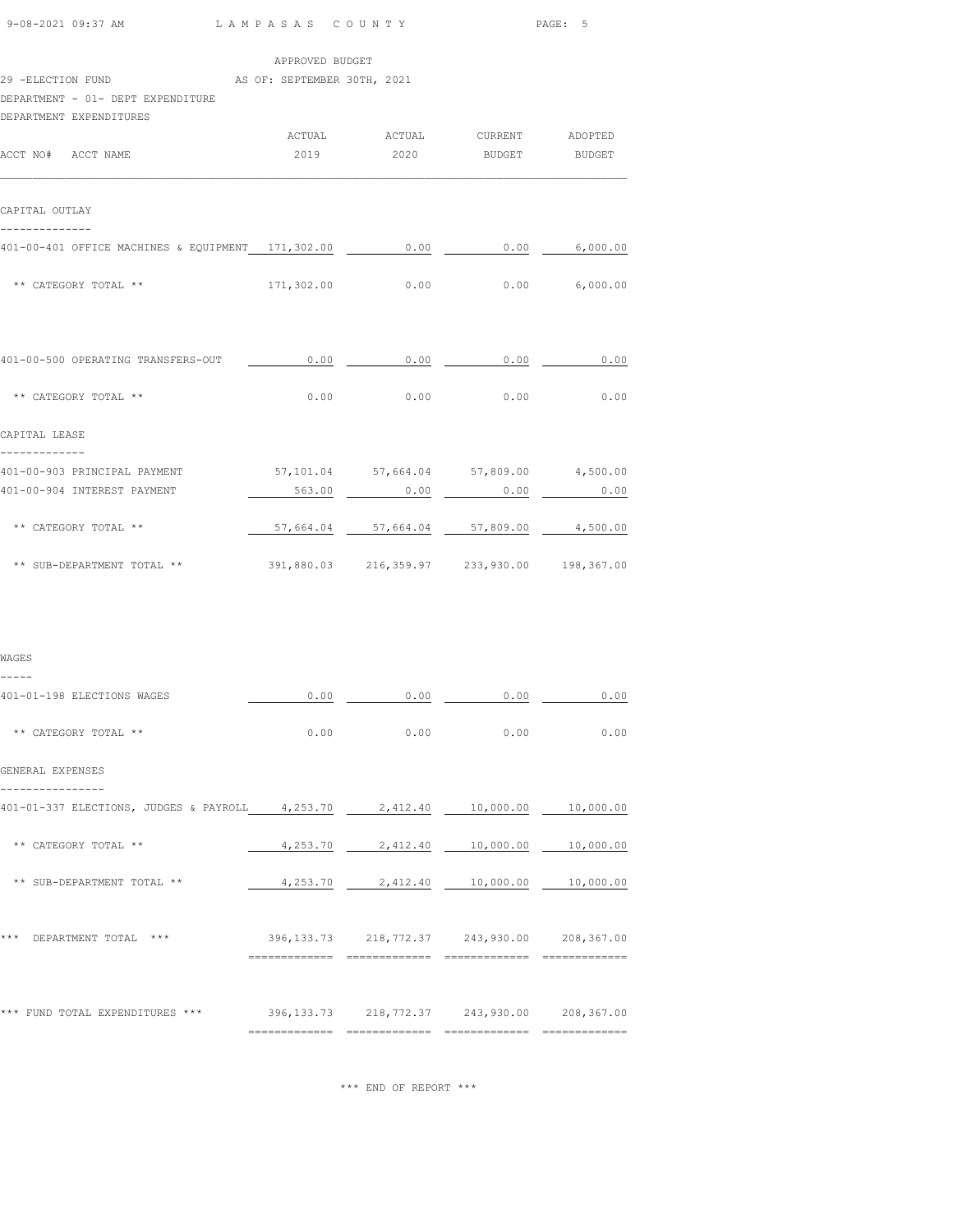| 9-08-2021 09:37 AM LAMPASAS COUNTY                                          |                                                             |                                                           | PAGE: 1 |
|-----------------------------------------------------------------------------|-------------------------------------------------------------|-----------------------------------------------------------|---------|
| 30 -PRE-TRIAL INTERVENTION AS OF: SEPTEMBER 30TH, 2021<br>FINANCIAL SUMMARY | APPROVED BUDGET                                             |                                                           |         |
| ACCT NO# ACCT NAME                                                          |                                                             | ACTUAL ACTUAL CURRENT ADOPTED<br>2019  2020 BUDGET BUDGET |         |
| REVENUE SUMMARY                                                             |                                                             |                                                           |         |
| 00-PRE-TRIAL REVENUE                                                        |                                                             | 48,001.09 32,284.80 35,000.00 35,000.00                   |         |
| *** TOTAL REVENUE ***                                                       | 48,001.09 32,284.80 35,000.00 35,000.00                     |                                                           |         |
| EXPENDITURE SUMMARY                                                         |                                                             |                                                           |         |
| 01-PRE-TRIAL EXPENDITURE                                                    | 35,000.00 35,000.00 35,000.00 35,000.00                     |                                                           |         |
| *** TOTAL EXPENDITURES ***                                                  | $35,000.00$ $35,000.00$ $35,000.00$ $35,000.00$ $35,000.00$ |                                                           |         |
| REVENUES OVER/(UNDER) EXPENDITURES 13,001.09 (2,715.20) 0.00 0.00 0.00      |                                                             |                                                           |         |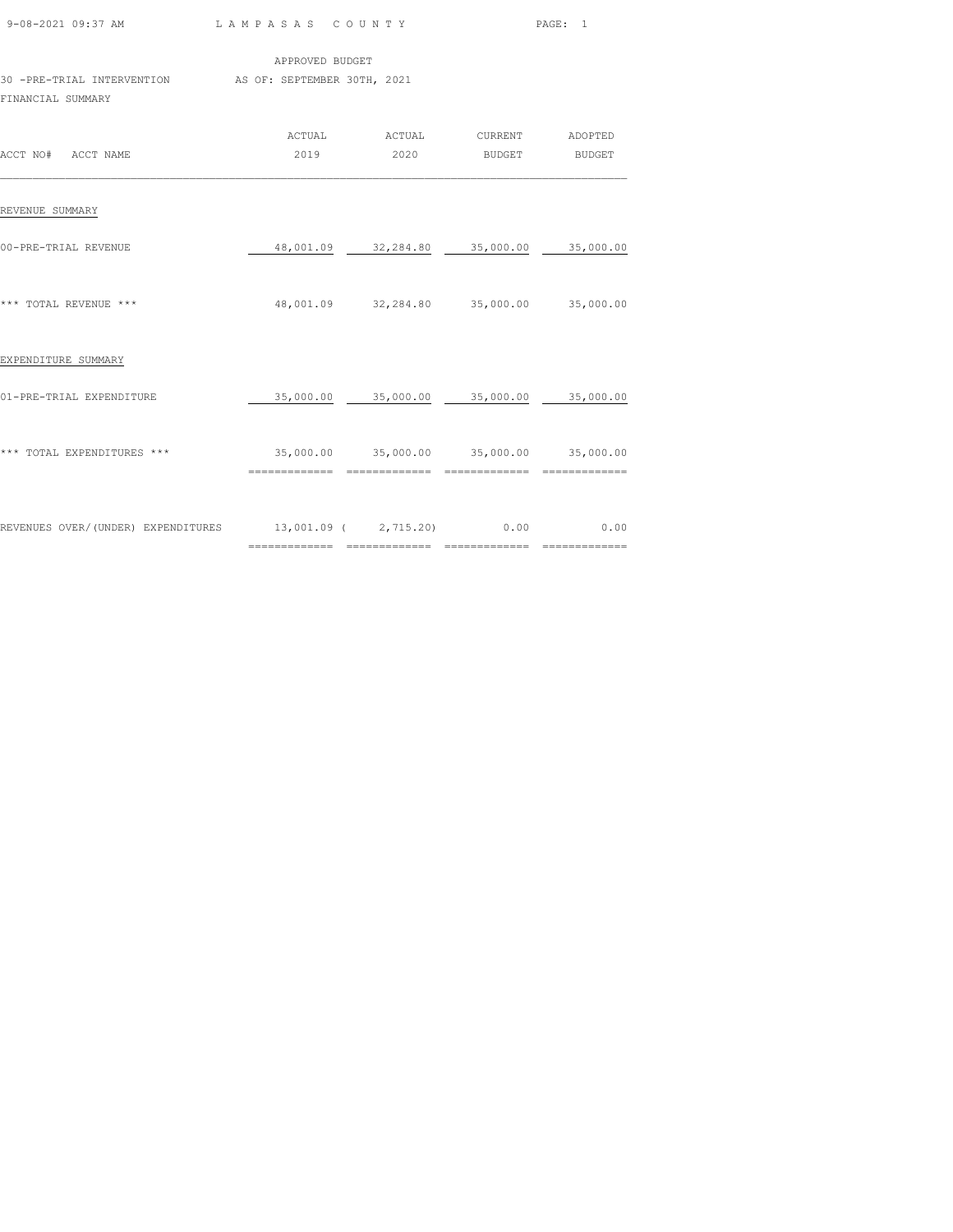### 30 -PRE-TRIAL INTERVENTION AS OF: SEPTEMBER 30TH, 2021

DEPARTMENT - 00-PRE-TRIAL REVENUE

| DEPARTMENT REVENUES |        |        |               |               |
|---------------------|--------|--------|---------------|---------------|
|                     | ACTUAL | ACTUAL | CURRENT       | ADOPTED       |
| ACCT NO# ACCT NAME  | 2019   | 2020   | <b>BUDGET</b> | <b>BUDGET</b> |

 $\mathcal{L}_\text{max}$ 

| ***<br>FUND TOTAL REVENUES<br>***      | 48,001.09 | 32,284.80 | 35,000.00 | 35,000.00 |
|----------------------------------------|-----------|-----------|-----------|-----------|
| DEPARTMENT REVENUE TOTAL **<br>**      | 48,001.09 | 32,284.80 | 35,000.00 | 35,000.00 |
| SUB-DEPARTMENT REVENUE TOTAL **<br>**  | 48,001.09 | 32,284.80 | 35,000.00 | 35,000.00 |
| 100-00-190 MISCELLANEOUS               | 0.00      | 0.00      | 0.00      | 0.00      |
| 100-00-099 INTEREST REVENUE            | 751.09    | 338.80    | 0.00      | 0.00      |
| 100-00-004 PRE-TRIAL INTERVENTION FEES | 47,250.00 | 31,946.00 | 35,000.00 | 35,000.00 |
|                                        |           |           |           |           |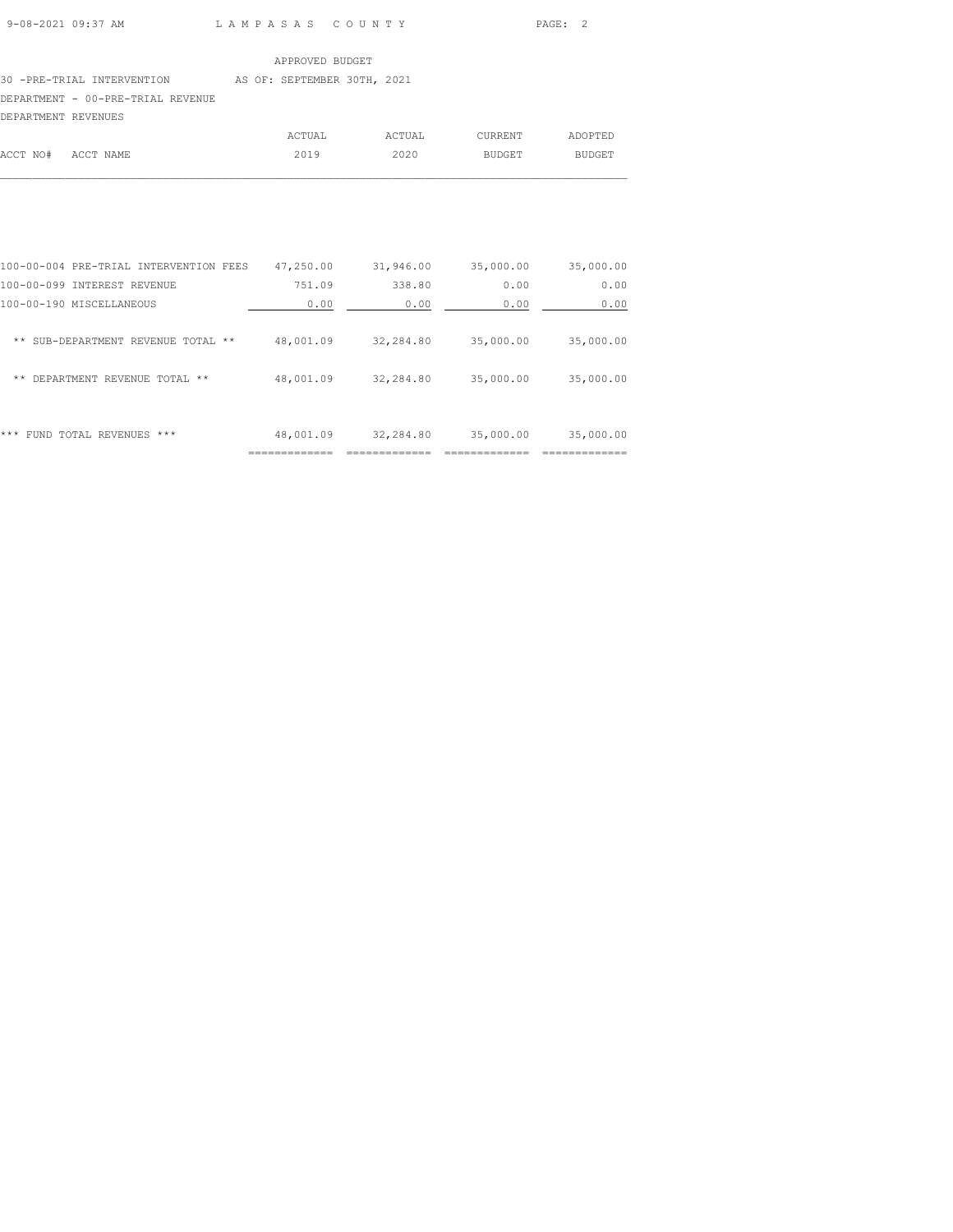| 9-08-2021 09:37 AM | LAMPASAS COUNTY | PAGE: 3 |
|--------------------|-----------------|---------|
|                    |                 |         |

| APPROVED BUDGET |  |
|-----------------|--|

30 -PRE-TRIAL INTERVENTION AS OF: SEPTEMBER 30TH, 2021

DEPARTMENT - 01-PRE-TRIAL EXPENDITURE

# DEPARTMENT EXPENDITURES

|                    | ACTUAL | ACTUAL | CURRENT | ADOPTED |
|--------------------|--------|--------|---------|---------|
| ACCT NO# ACCT NAME | 2019   | 2020   | BUDGET  | BUDGET  |
|                    |        |        |         |         |

| GENERAL EXPENSES                |      |      |      |      |
|---------------------------------|------|------|------|------|
| 401-00-375 BANK CHARGES         | 0.00 | 0.00 | 0.00 | 0.00 |
| 401-00-389 MISCELLANOUS EXPENSE | 0.00 | 0.00 | 0.00 | 0.00 |
| ** CATEGORY TOTAL **            | 0.00 | 0.00 | 0.00 | 0.00 |
|                                 |      |      |      |      |

| ***<br>TOTAL EXPENDITURES<br>FUND<br>*** | 35,000.00 | 35,000.00 | 35,000.00 | 35,000.00 |
|------------------------------------------|-----------|-----------|-----------|-----------|
| ***<br>***<br>DEPARTMENT TOTAL           | 35,000.00 | 35,000.00 | 35,000.00 | 35,000.00 |
| SUB-DEPARTMENT TOTAL **<br>**            | 35,000.00 | 35,000.00 | 35,000.00 | 35,000.00 |
| CATEGORY TOTAL **<br>**                  | 35,000.00 | 35,000.00 | 35,000.00 | 35,000.00 |
| 401-00-500 OPERATION TRANSFERS-OUT       | 35,000.00 | 35,000.00 | 35,000.00 | 35,000.00 |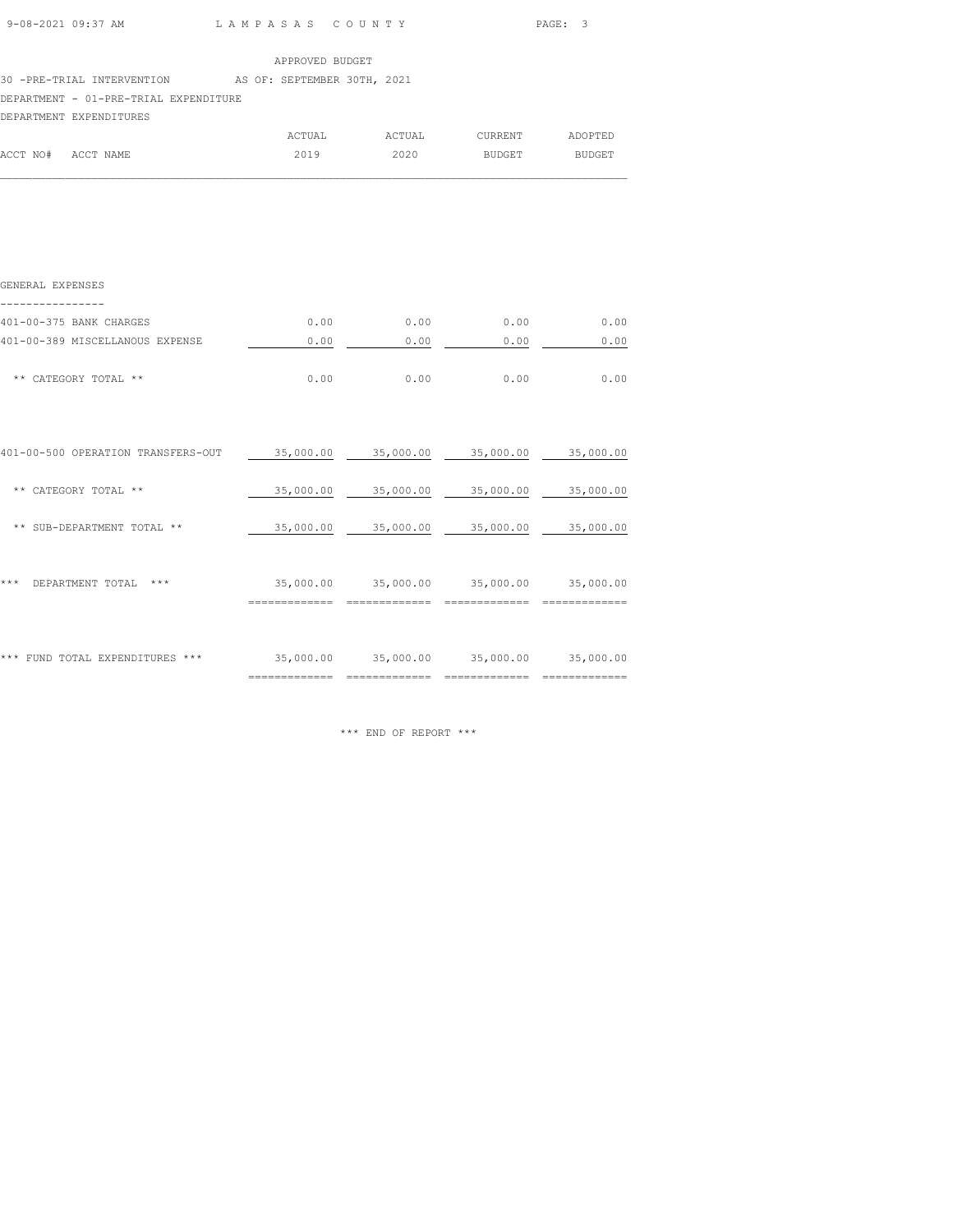|                                                                         |                                             |                                                           |  | PAGE: 1 |  |
|-------------------------------------------------------------------------|---------------------------------------------|-----------------------------------------------------------|--|---------|--|
|                                                                         | APPROVED BUDGET                             |                                                           |  |         |  |
| 31 -JUVENILE PROBATION AS OF: SEPTEMBER 30TH, 2021<br>FINANCIAL SUMMARY |                                             |                                                           |  |         |  |
| ACCT NO# ACCT NAME                                                      |                                             | ACTUAL ACTUAL CURRENT ADOPTED<br>2019  2020 BUDGET BUDGET |  |         |  |
| REVENUE SUMMARY                                                         |                                             |                                                           |  |         |  |
| 00-JPO REVENUE                                                          |                                             | 314,224.66 314,224.66 487,672.00 502,789.00               |  |         |  |
| *** TOTAL REVENUE ***                                                   |                                             | 314,224.66 314,224.66 487,672.00 502,789.00               |  |         |  |
| EXPENDITURE SUMMARY                                                     |                                             |                                                           |  |         |  |
| 01-JPO EXPENDITURES                                                     |                                             | 387,876.77 387,876.77 487,672.00 502,789.00               |  |         |  |
| *** TOTAL EXPENDITURES ***                                              | 387,876.77 387,876.77 487,672.00 502,789.00 |                                                           |  |         |  |
| REVENUES OVER/(UNDER) EXPENDITURES ( 73,652.11) ( 73,652.11) 0.00 0.00  |                                             |                                                           |  |         |  |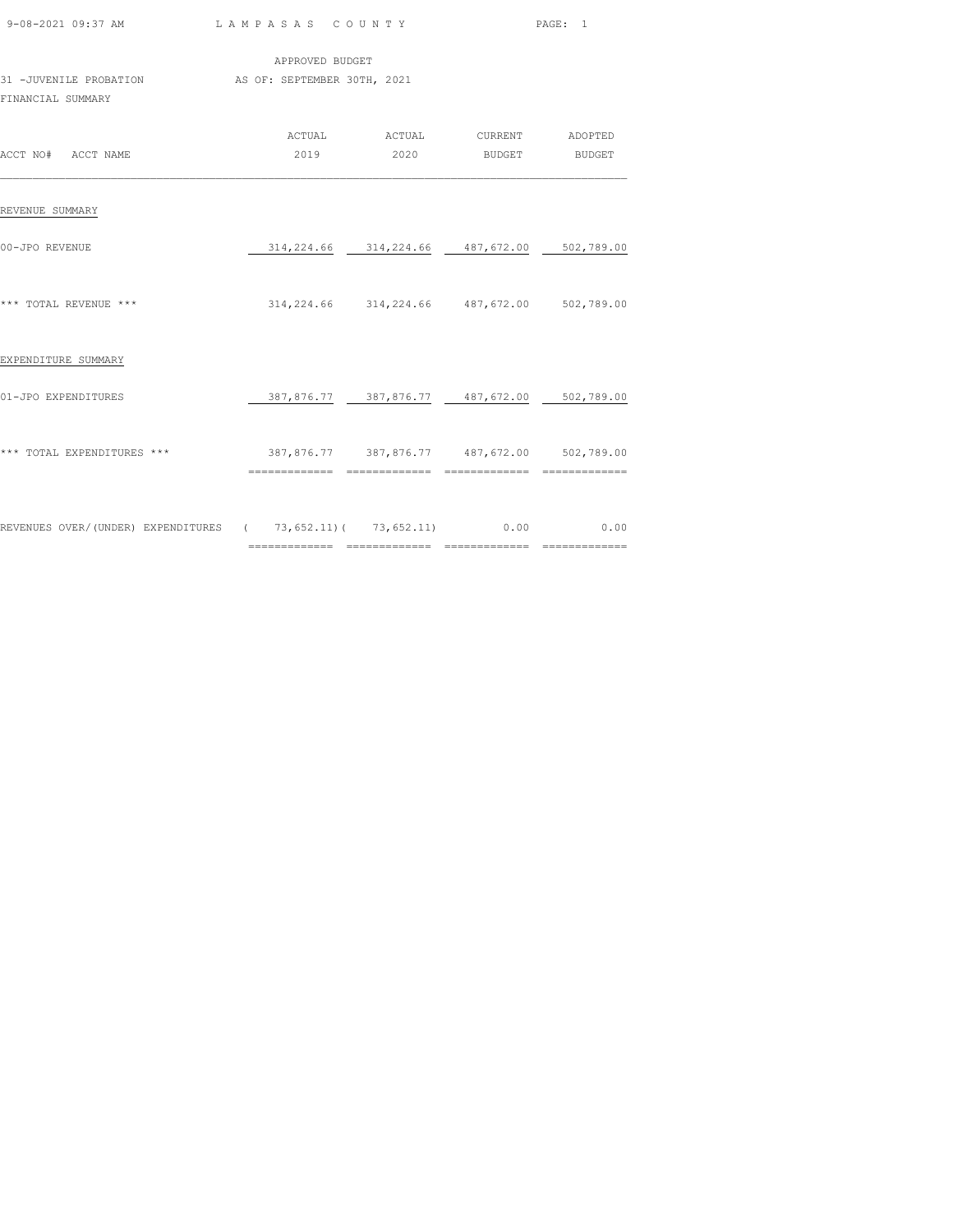### 31 -JUVENILE PROBATION AS OF: SEPTEMBER 30TH, 2021

### DEPARTMENT - 00-JPO REVENUE

| DEPARTMENT REVENUES |           |        |        |         |         |
|---------------------|-----------|--------|--------|---------|---------|
|                     |           | ACTUAL | ACTUAL | CURRENT | ADOPTED |
| ACCT NO#            | ACCT NAME | 2019   | 2020   | BUDGET  | BUDGET  |
|                     |           |        |        |         |         |

| 100-00-007 BPS     |                                                                                | 26,466.00  | 26,466.00 | 18,657.00                | 19,878.00 |
|--------------------|--------------------------------------------------------------------------------|------------|-----------|--------------------------|-----------|
| 100-00-008 GRANT S |                                                                                | 0.00       | 0.00      | 0.00                     | 0.00      |
| 100-00-013 CP      |                                                                                | 35,656.02  | 35,656.02 | 68,458.00                | 73,404.00 |
| 100-00-014 PPA     |                                                                                | 26,822.76  | 26,822.76 | 20,327.00                | 21,842.00 |
| 100-00-016 CD      |                                                                                | 5,151.50   | 5,151.50  | 10,312.00                | 9,601.00  |
| 100-00-017 MHS     |                                                                                | 227.51     | 227.51    | 12,430.00                | 10,405.00 |
|                    | 100-00-019 FLEXIBLE FUNDING                                                    | 13,915.00  | 13,915.00 | 43,394.00                | 45,043.00 |
|                    | 100-00-099 INTEREST REVENUE                                                    | 35.62      | 35.62     | 0.00                     | 0.00      |
|                    | 100-00-100 SALE OF SURPLUS PROPERTY                                            | 0.00       | 0.00      | 0.00                     | 0.00      |
|                    | 100-00-109 SERVICE FEES                                                        | 0.00       | 0.00      | 0.00                     | 0.00      |
|                    | 100-00-111 NON-RESIDENTIAL GRANT (R) 5,768.00 5,768.00 2,554.00                |            |           |                          | 2,554.00  |
|                    | 100-00-116 GRANT REVENUE - CJD                                                 | 12, 172.50 | 12,172.50 | 0.00                     | 0.00      |
|                    | 100-00-118 JUVENILE PROBATION FEES 2,806.00                                    |            |           | 2,806.00 4,500.00        | 4,500.00  |
|                    | 100-00-123 STATE FUNDING - TJPC                                                | 0.00       | 0.00      | 0.00                     | 0.00      |
|                    | 100-00-142 4 E REVENUE                                                         | 0.00       | 0.00      | 0.00                     | 0.00      |
|                    | 100-00-190 MISCELLANOUS RECEIPTS                                               | 0.00       | 0.00      | 0.00                     | 0.00      |
|                    | 100-00-200 PLACEMENT COST                                                      | 0.00       | 0.00      | 0.00                     | 0.00      |
|                    | 100-00-201 CIS GRANT SALARY REIMBURSEM                                         | 0.00       | 0.00      | 0.00                     | 0.00      |
|                    | 100-00-206 RESTITUTION FEES                                                    | 163.75     |           | 163.75 4,295.00 4,295.00 |           |
|                    | 200-00-010 OPERATING TRANSFER-IN 185,040.00 185,040.00 302,745.00 311,267.00   |            |           |                          |           |
|                    | ** SUB-DEPARTMENT REVENUE TOTAL ** 314,224.66 314,224.66 487,672.00 502,789.00 |            |           |                          |           |
|                    |                                                                                |            |           |                          |           |

|                                    | ___________<br>. |            |            | ------------- |
|------------------------------------|------------------|------------|------------|---------------|
| ***<br>FUND TOTAL REVENUES<br>***  | 314,224.66       | 314,224.66 | 487,672.00 | 502,789.00    |
| DEPARTMENT REVENUE TOTAL **<br>**  | 314,224.66       | 314,224.66 | 487,672.00 | 502,789.00    |
| ** SUB-DEPARTMENT REVENUE TOTAL ** | 0.00             | 0.00       | 0.00       | 0.00          |
| 100-01-123 STATE FUNDING-SALARIES  | 0.00             | 0.00       | 0.00       | 0.00          |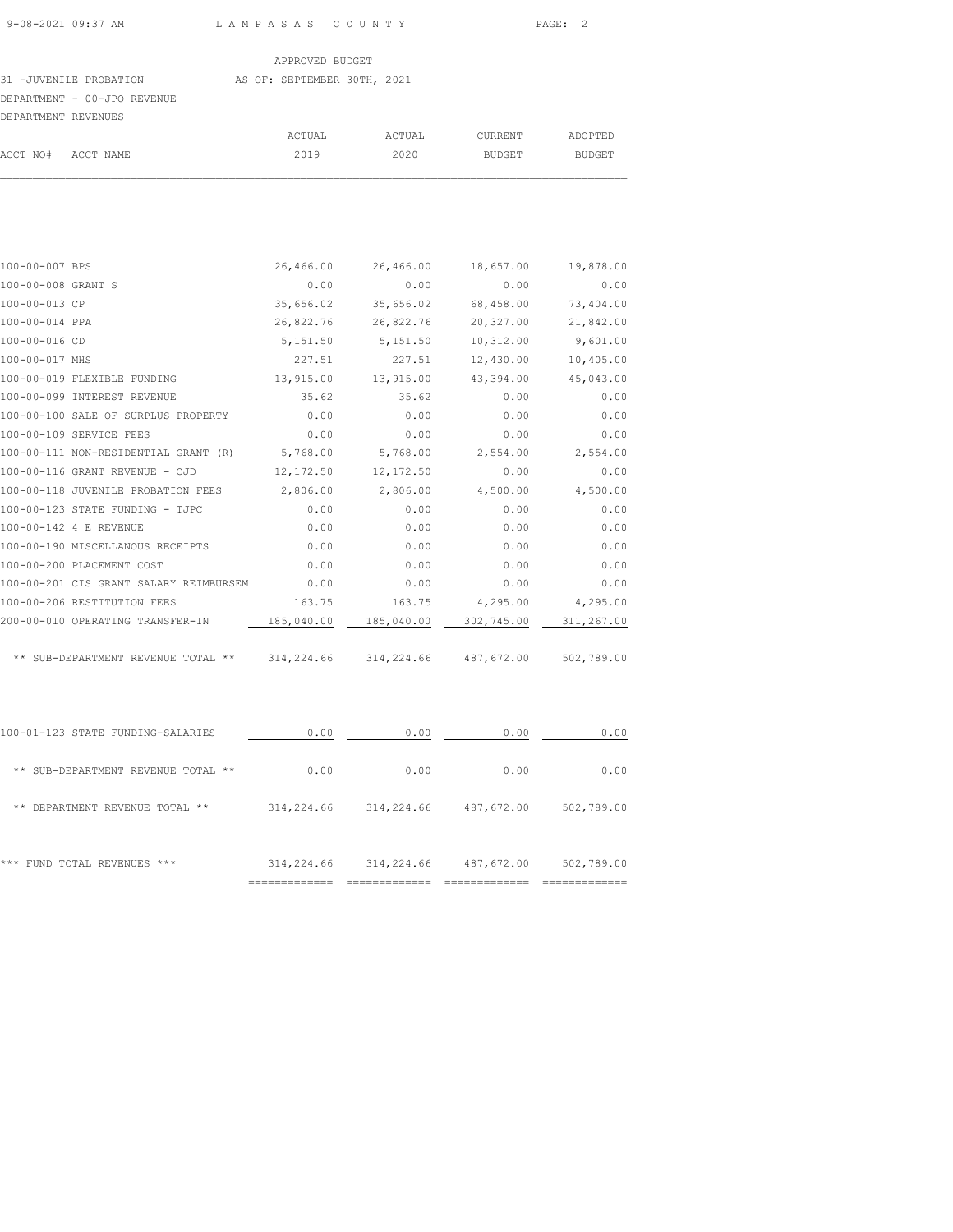| 9-08-2021 09:37 AM | LAMPASAS COUNTY | PAGE :<br>$\cdot$ |
|--------------------|-----------------|-------------------|
|                    |                 |                   |

|                                  | APPROVED BUDGET             |
|----------------------------------|-----------------------------|
| 31 - JUVENILE PROBATION          | AS OF: SEPTEMBER 30TH, 2021 |
| DEPARTMENT - 01-JPO EXPENDITURES |                             |
| DEPARTMENT EXPENDITURES          |                             |

|          | DAPARIMANI AAPANDIIURAS |        |        |         |         |
|----------|-------------------------|--------|--------|---------|---------|
|          |                         | ACTUAL | ACTUAL | CURRENT | ADOPTED |
| ACCT NO# | ACCT NAME               | 2019   | 2020   | BUDGET  | BUDGET  |
|          |                         |        |        |         |         |

| $---$                                                     |           |                                         |            |            |
|-----------------------------------------------------------|-----------|-----------------------------------------|------------|------------|
| 401-00-102 SALARIES & WAGES APPOINTED                     | 0.00      | 0.00                                    | 0.00       | 0.00       |
| 401-00-103 SALARIES & WAGES DEP #2040 42,984.21 42,984.21 |           |                                         | 50,644.00  | 50,232.00  |
| 401-00-104 SALARIES & WAGES DEP #3505 32,487.46           |           | 32,487.46                               | 37,117.00  | 36,814.00  |
| 401-00-113 SALARIES & WAGES ASST #3055                    | 48,033.75 | 48,033.75                               | 54,882.00  | 54,434.00  |
| 401-00-199 LONGEVITY PAYMENT                              | 600.00    | 600.00                                  | 720.00     | 840.00     |
| ** CATEGORY TOTAL **                                      |           | 124, 105.42 124, 105.42                 | 143,363.00 | 142,320.00 |
| EMPLOYEE BENEFITS                                         |           |                                         |            |            |
| 401-00-203 FICA BENEFITS                                  | 8,128.77  | 8,128.77                                | 10,967.00  | 10,888.00  |
| 401-00-204 GROUP MEDICAL INSURANCE                        | 48,551.71 | 48,551.71                               | 40,047.00  | 51,273.00  |
| 401-00-205 RETIREMENT                                     | 19,991.28 | 19,991.28                               | 22,938.00  | 23, 113.00 |
| 401-00-207 WORKMEN'S COMP                                 | 795.00    | 795.00                                  | 877.00     | 813.00     |
| 401-00-208 UNEMPLOYMENT INSURANCE                         | 140.00    | 140.00                                  | 86.00      | 213.00     |
| 401-00-210 AUTO ALLOWANCE                                 | 0.00      | 0.00                                    | 0.00       | 0.00       |
| 401-00-212 PHONE ALLOWANCE                                | 840.00    | 840.00                                  | 960.00     | 960.00     |
|                                                           |           |                                         |            |            |
| ** CATEGORY TOTAL **                                      |           | 78,446.76 78,446.76 75,875.00 87,260.00 |            |            |
| GENERAL EXPENSES                                          |           |                                         |            |            |
|                                                           |           |                                         |            |            |
| 401-00-301 COMMUNICATIONS                                 | 283.65    | 283.65                                  | 500.00     | 500.00     |
| 401-00-302 UTILITIES                                      | 0.00      | 0.00                                    | 0.00       | 0.00       |
| 401-00-304 OPERATING SUPPLIES                             | 1,842.51  | 1,842.51                                | 2,500.00   | 2,500.00   |
| 401-00-305 TRAVEL & INSERVICE TRAINING                    | 2,039.84  | 2,039.84                                | 5,500.00   | 5,500.00   |
| 401-00-307 INSURANCE AND BONDS                            | 444.00    | 444.00                                  | 500.00     | 500.00     |
| 401-00-311 REPAIRS & MAINTENANCE                          | 205.85    | 205.85                                  | 500.00     | 500.00     |
| 401-00-312 EQUIPMENT MAINTENANCE                          | 0.00      | 0.00                                    | 200.00     | 200.00     |
| 401-00-315 DUES                                           | 0.00      | 0.00                                    | 105.00     | 105.00     |
| 401-00-319 AUDIT                                          | 0.00      | 0.00                                    | 3,800.00   | 3,800.00   |
| 401-00-328 CONTINGENCY                                    | 307.50    | 307.50                                  | 500.00     | 500.00     |
| 401-00-342 GAS & OIL                                      | 1,214.05  | 1,214.05                                | 4,000.00   | 4,000.00   |
| 401-00-343 REPAIRS AND MAINTENANCE VEH                    | 683.59    | 683.59                                  | 700.00     | 700.00     |
| 401-00-345 MEDICAL                                        | 260.00    | 260.00                                  | 4,000.00   | 4,000.00   |
| 401-00-357 CP-YOUTH SERVICE EXTERNAL                      | 0.00      | 0.00                                    | 0.00       | 0.00       |
| 401-00-361 POSTAGE                                        | 0.00      | 0.00                                    | 100.00     | 100.00     |
| 401-00-364 PUBLICATIONS, BOOKS, MANUALS                   | 47.00     | 47.00                                   | 100.00     | 100.00     |
| 401-00-370 EQUIPMENT RENTAL-COPIER                        | 1,360.15  | 1,360.15                                | 1,650.00   | 1,650.00   |
| 401-00-375 BANK CHARGES                                   | 0.00      | 0.00                                    | 0.00       | 0.00       |
|                                                           |           |                                         |            |            |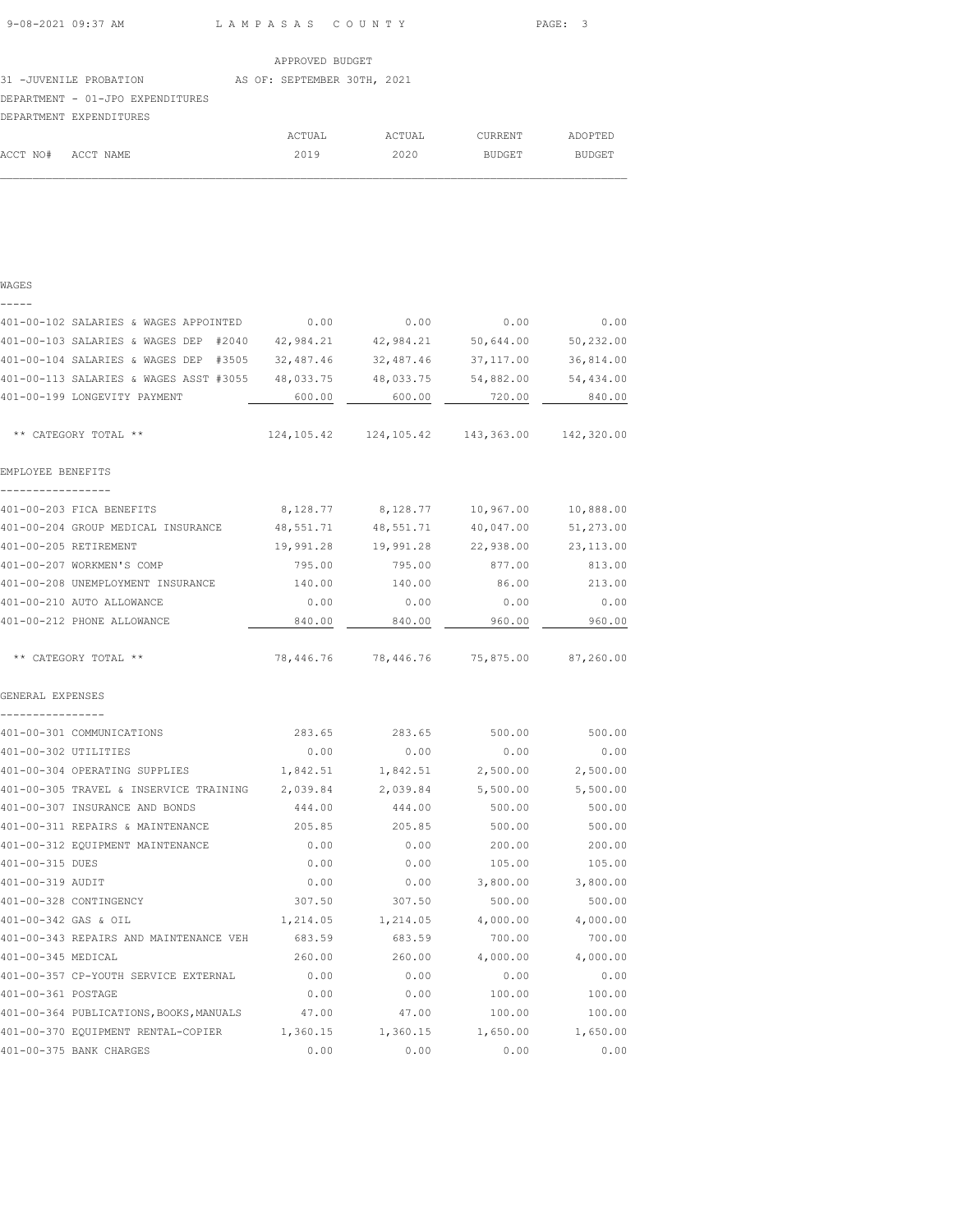# 31 -JUVENILE PROBATION AS OF: SEPTEMBER 30TH, 2021

DEPARTMENT - 01-JPO EXPENDITURES DEPARTMENT EXPENDITURES

| DEPARTMENT EXPENDITURES                                                                |        |                                             |               |      |
|----------------------------------------------------------------------------------------|--------|---------------------------------------------|---------------|------|
|                                                                                        | ACTUAL | ACTUAL CURRENT ADOPTED                      |               |      |
| ACCT NO# ACCT NAME                                                                     | 2019   | 2020                                        | BUDGET BUDGET |      |
| 401-00-378 RENTAL SPACE                                                                | 0.00   | 0.00                                        | 0.00          | 0.00 |
| 401-00-382 BPS-INTER-COUNTY CONTRACTS 0.00                                             |        | 0.00                                        | 0.00          | 0.00 |
| 401-00-384 PPA-SECURE INTERNAL/EXTERNA                                                 | 0.00   | 0.00                                        | 0.00          | 0.00 |
| 401-00-389 MISCELLANOUS EXPENSE (RESTIT 4250.00 250.00 4,295.00 4,295.00               |        |                                             |               |      |
| 401-00-390 PLACEMENT COST - COUNTY 25,792.70 25,792.70 60,000.00 60,000.00             |        |                                             |               |      |
| ** CATEGORY TOTAL **                                                                   |        | 34,730.84 34,730.84 88,950.00 88,950.00     |               |      |
| CAPITAL OUTLAY                                                                         |        |                                             |               |      |
| --------------<br>401-00-401 OFFICE MACHINES & EQUIPMENT 0.00 0.00 0.00 0.00 0.00 0.00 |        |                                             |               |      |
| 401-00-402 OPERATING EQUIPMENT                                                         | 0.00   | 0.00                                        | 0.00          | 0.00 |
| 401-00-407 OFFICE FURNITURE & FIXTURES 0.00                                            |        | 0.00                                        | 0.00          | 0.00 |
| ** CATEGORY TOTAL **                                                                   | 0.00   | 0.00                                        | 0.00          | 0.00 |
| 401-00-500 OPERATING TRANSFERS-OUT                                                     | 0.00   | 0.00                                        | 0.00          | 0.00 |
| ** CATEGORY TOTAL **                                                                   | 0.00   | $0.00$ 0.00                                 |               | 0.00 |
| STATE GRANT FUNDS                                                                      |        |                                             |               |      |
| -----------------<br>401-00-618 FLEXIBLE FUNDS                                         | 0.00   | 0.00                                        | 0.00          | 0.00 |
| ** CATEGORY TOTAL **                                                                   | 0.00   | 0.00                                        | 0.00          | 0.00 |
| ** SUB-DEPARTMENT TOTAL **                                                             |        | 237,283.02 237,283.02 308,188.00 318,530.00 |               |      |

W.

| WAGES                                 |           |           |           |           |
|---------------------------------------|-----------|-----------|-----------|-----------|
|                                       |           |           |           |           |
| 401-01-102 SALARIES & WAGES APPOINTED | 63,638.07 | 63,638.07 | 72,711.00 | 72,711.00 |
| 401-01-103 SALARIES & WAGES DEP       | 0.00      | 0.00      | 0.00      | 0.00      |
| 401-01-113 SALARIES AND WAGES         | 0.00      | 0.00      | 0.00      | 0.00      |
| ** CATEGORY TOTAL **                  | 63,638.07 | 63,638.07 | 72,711.00 | 72,711.00 |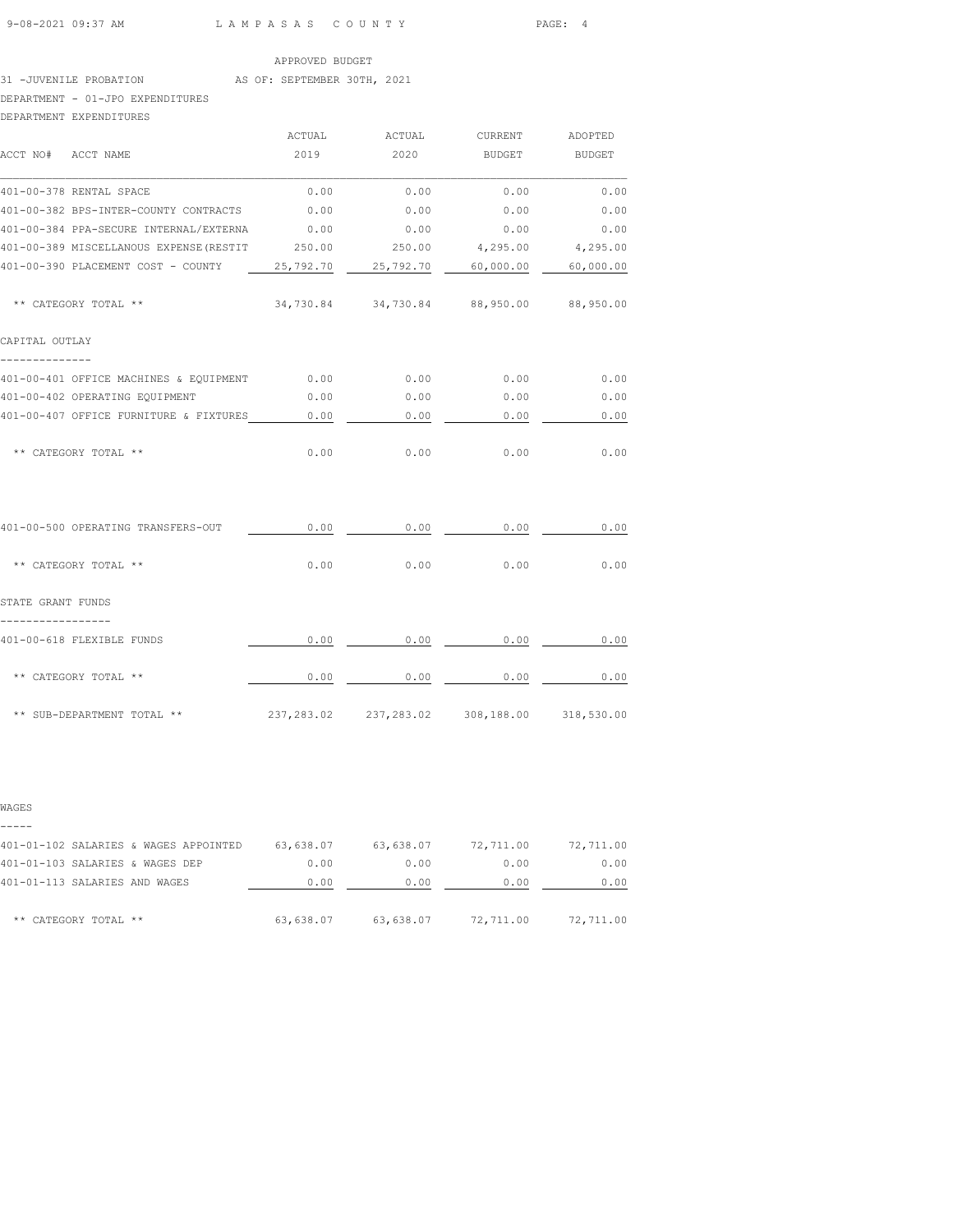| 9-08-2021 09:37 AM                                                                           | LAMPASAS COUNTY |                                            |                                | PAGE: 5           |
|----------------------------------------------------------------------------------------------|-----------------|--------------------------------------------|--------------------------------|-------------------|
|                                                                                              | APPROVED BUDGET |                                            |                                |                   |
| 31 -JUVENILE PROBATION AS OF: SEPTEMBER 30TH, 2021                                           |                 |                                            |                                |                   |
| DEPARTMENT - 01-JPO EXPENDITURES                                                             |                 |                                            |                                |                   |
| DEPARTMENT EXPENDITURES                                                                      |                 |                                            |                                |                   |
|                                                                                              |                 |                                            |                                |                   |
| ACCT NO# ACCT NAME                                                                           | 2019            | 2020                                       | BUDGET BUDGET                  |                   |
| EMPLOYEE BENEFITS                                                                            |                 |                                            |                                |                   |
| ----------------                                                                             |                 |                                            |                                |                   |
| 401-01-203 FICA                                                                              |                 | 4,861.80  4,861.80  5,562.00  5,562.00     |                                |                   |
| 401-01-204 GROUP MEDICAL INSURANCE                                                           | 0.00            |                                            | $0.00$ 10,065.00 12,173.00     |                   |
| 401-01-205 RETIREMENT                                                                        |                 | 10,252.60  10,252.60  11,634.00  11,808.00 |                                |                   |
| 401-01-207 WORKMENS COMP                                                                     | 468.00          | 468.00                                     | 524.00                         | 499.00            |
| 401-01-208 UNEMPLOYEMENT INSURANCE                                                           | 0.00            | 0.00                                       | 0.00                           | 0.00              |
| 401-01-212 PHONE ALLOWANCE                                                                   | 440.00          | 440.00                                     | 480.00                         | 480.00            |
| ** CATEGORY TOTAL **                                                                         |                 | 16,022.40  16,022.40  28,265.00  30,522.00 |                                |                   |
| GENERAL EXPENSES                                                                             |                 |                                            |                                |                   |
| ----------------                                                                             |                 |                                            |                                |                   |
| 401-01-305 TRAVEL & INSERVICE TRAINING 0.00                                                  |                 | 0.00                                       | 0.00                           | 0.00              |
| 401-01-357 PPA-NON-SECURE EXTERNAL                                                           | 0.00            | 0.00                                       | 0.00                           | 0.00              |
| 401-01-382 ELECTRONIC MONITORING/4E 0.00                                                     |                 | 0.00                                       | 0.00                           | 0.00              |
| 401-01-384 PPA-DETENTION PREADJUDICATI 0.00                                                  |                 | 0.00                                       | 0.00                           | 0.00              |
| 401-01-390 PLACEMENT COST                                                                    | 0.00            | 0.00                                       | 0.00                           | 0.00              |
| ** CATEGORY TOTAL **                                                                         | 0.00            | 0.00                                       | 0.00                           | 0.00              |
| CAPITAL OUTLAY                                                                               |                 |                                            |                                |                   |
|                                                                                              |                 |                                            |                                |                   |
| 401-01-418 FLEXIBLE FUNDS                                                                    | 0.00            |                                            | $0.00$ 7,585.00 0.00           |                   |
| ** CATEGORY TOTAL **                                                                         | 0.00            |                                            | $0.00$ 7,585.00                | 0.00              |
| STATE GRANT FUNDS                                                                            |                 |                                            |                                |                   |
| -----------------<br>401-01-601 CP-YOUTH SER EXTERNAL CONTR  16,749.00  16,749.00  20,000.00 |                 |                                            |                                | 0.00              |
|                                                                                              |                 |                                            | 10,164.00                      | 21,842.00         |
| 401-01-603 PPA-POST ADJ SECURE EXT 31,849.02 31,849.02 10,163.00                             |                 |                                            |                                | 0.00              |
| 401-01-604 PPA-DETENTION PRE ADJ INTER 5,225.00 5,225.00                                     |                 |                                            | 5,300.00                       | 0.00              |
| 401-01-605 CD-POST ADJ NON-SECURE EXT 5,151.50 5,151.50 10,312.00 9,601.00                   |                 |                                            |                                |                   |
| 401-01-606 MHS-RES HEALTH PLACEMENT                                                          | 0.00            |                                            | $0.00$ $12,430.00$ $10,405.00$ |                   |
| 401-01-607 GRANT R-REGIONAL                                                                  |                 | 2,480.00 2,480.00                          |                                | 2,554.00 2,554.00 |
| 401-01-608 GRANT S-PRE-INTERVENT GEN                                                         | 0.00            | 0.00                                       | 0.00                           | 0.00              |
| 401-01-618 FLEXIBLE FUNDS                                                                    | 0.00            | 0.00                                       | 0.00                           | 36,624.00         |
|                                                                                              |                 |                                            |                                |                   |
| ** CATEGORY TOTAL **                                                                         |                 | 70,933.28 70,933.28 70,923.00 81,026.00    |                                |                   |
| ** SUB-DEPARTMENT TOTAL **                                                                   |                 |                                            |                                |                   |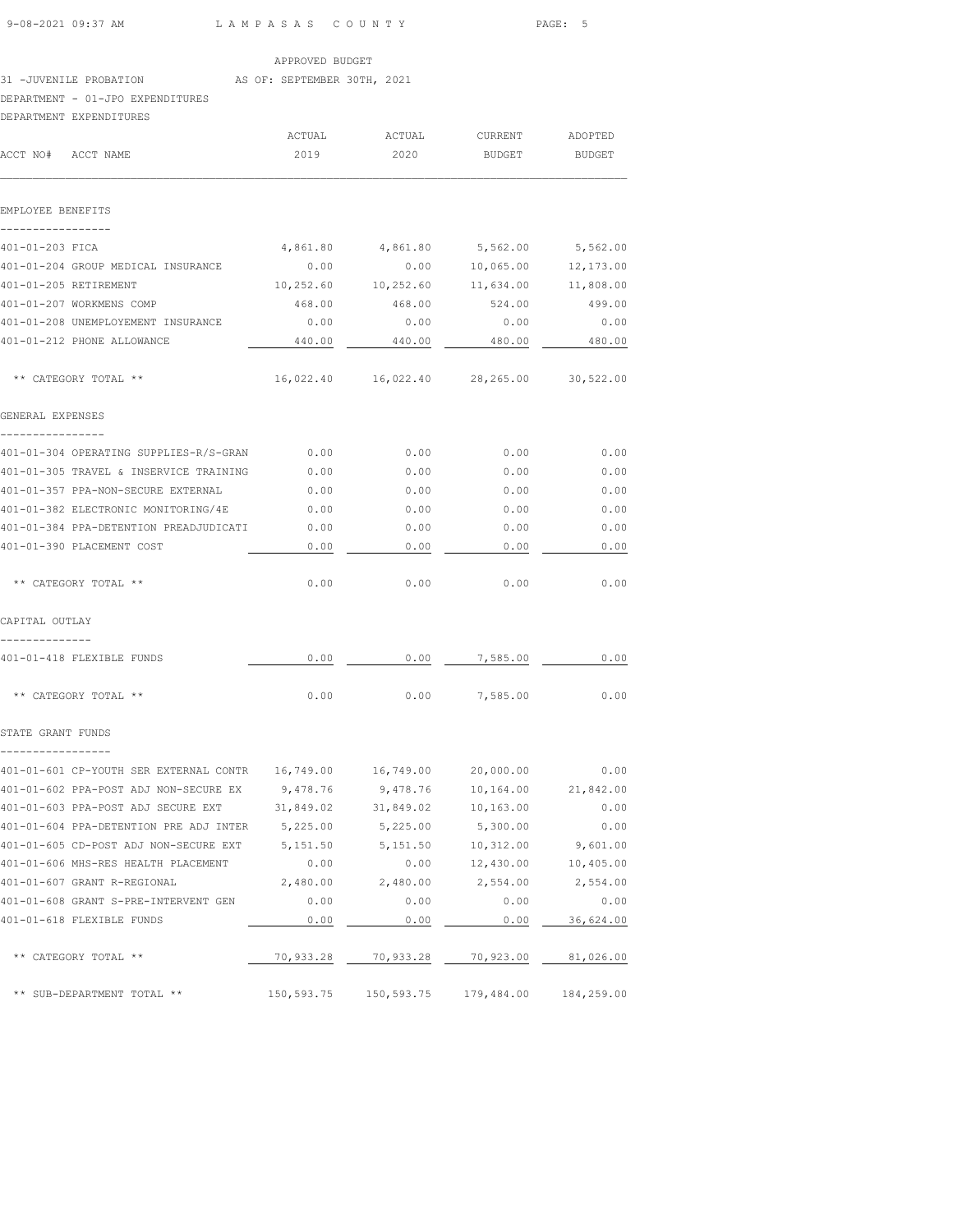| 9-08-2021 09:37 AM | LAMPASAS COUNTY<br>$\sim$ $\sim$ $\sim$ $\sim$ $\sim$ $\sim$ | PAGE: 6 |
|--------------------|--------------------------------------------------------------|---------|

31 -JUVENILE PROBATION AS OF: SEPTEMBER 30TH, 2021

DEPARTMENT - 01-JPO EXPENDITURES

|                    | DEPARTMENT EXPENDITURES |        |        |         |         |
|--------------------|-------------------------|--------|--------|---------|---------|
|                    |                         | ACTUAL | ACTUAL | CURRENT | ADOPTED |
| ACCT NO# ACCT NAME |                         | 2019   | 2020   | BUDGET  | BUDGET  |

 $\mathcal{L}_\text{max}$ 

| GENERAL EXPENSES                       |               |               |                                             |      |
|----------------------------------------|---------------|---------------|---------------------------------------------|------|
| 401-02-317 CP                          | 0.00          | 0.00          | 0.00                                        | 0.00 |
| 401-02-357 MHS-RESIDENTIAL PROGRAM EXT | 0.00          | 0.00          | 0.00                                        | 0.00 |
| 401-02-384 CD-POST ADJUDICATION NONSEC | 0.00          | 0.00          | 0.00                                        | 0.00 |
| 401-02-389 MISCELLANOUS - GRANT CJD    | 0.00          | 0.00          | 0.00                                        | 0.00 |
| 401-02-390 PLACEMENT COST - COUNTY     | 0.00          | 0.00          | 0.00                                        | 0.00 |
| ** CATEGORY TOTAL **                   | 0.00          | 0.00          | 0.00                                        | 0.00 |
| ** SUB-DEPARTMENT TOTAL **             | 0.00          | 0.00          | 0.00                                        | 0.00 |
| ***<br>***<br>DEPARTMENT TOTAL         |               |               | 387,876.77 387,876.77 487,672.00 502,789.00 |      |
| *** FUND TOTAL EXPENDITURES ***        |               |               | 387,876.77 387,876.77 487,672.00 502,789.00 |      |
|                                        | ============= | ============= |                                             |      |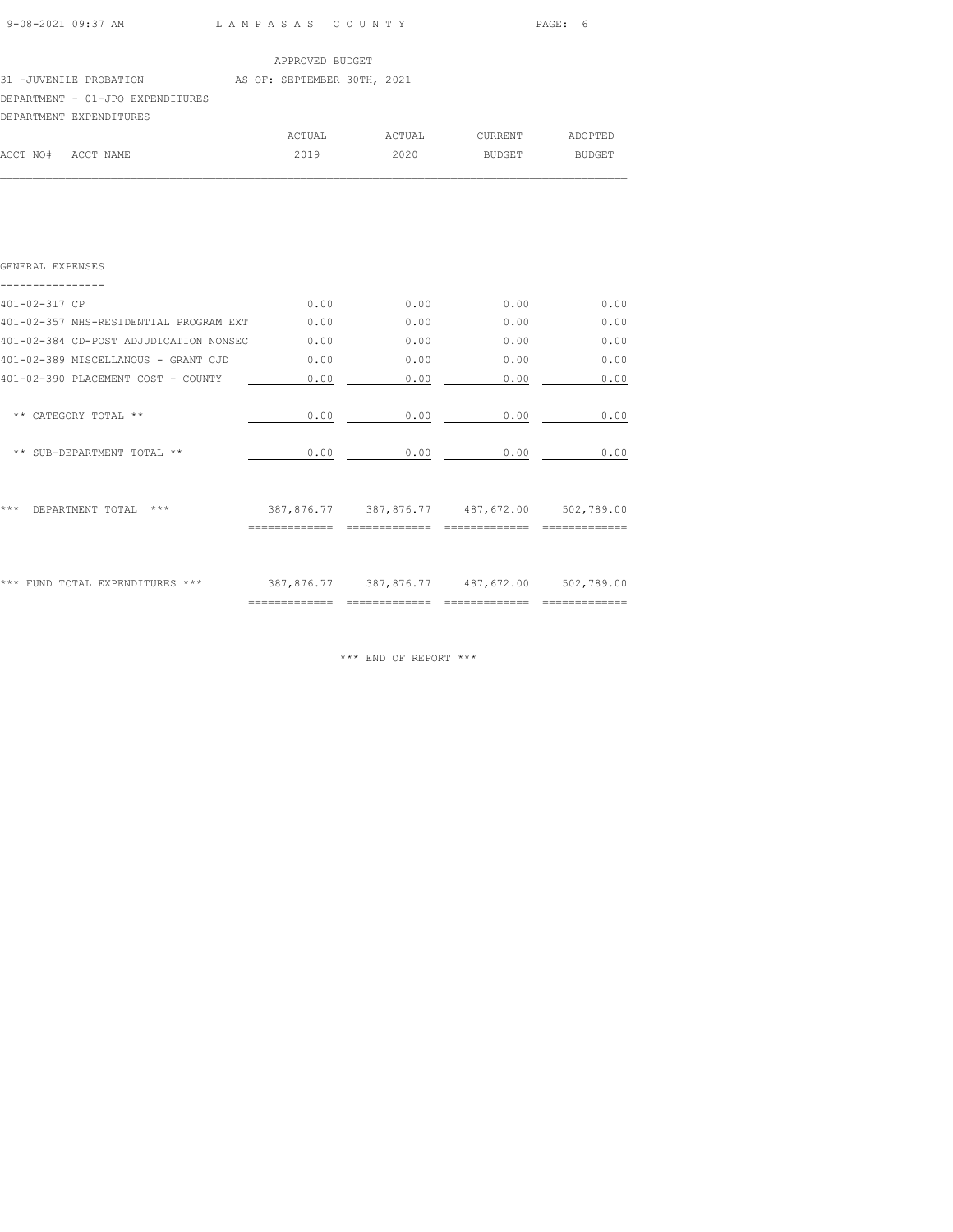| 9-08-2021 09:37 AM                                           | LAMPASAS COUNTY                           |                    |                                 | PAGE: 1 |  |
|--------------------------------------------------------------|-------------------------------------------|--------------------|---------------------------------|---------|--|
|                                                              | APPROVED BUDGET                           |                    |                                 |         |  |
| 32 - CHAPTER 59 FUND<br>FINANCIAL SUMMARY                    | AS OF: SEPTEMBER 30TH, 2021               |                    |                                 |         |  |
|                                                              | ACTUAL                                    |                    | ACTUAL CURRENT ADOPTED          |         |  |
| ACCT NO# ACCT NAME                                           | 2019                                      | 2020               | BUDGET BUDGET                   |         |  |
| REVENUE SUMMARY                                              |                                           |                    |                                 |         |  |
| CHAPTER 59 FUND                                              |                                           |                    | 7,898.91  17,004.01  0.00  0.00 |         |  |
| CHAPTER 59 FUND                                              | 0.00                                      | 0.00               | 0.00                            | 0.00    |  |
| *** TOTAL REVENUE ***                                        |                                           | 7,898.91 17,004.01 | 0.00                            | 0.00    |  |
| EXPENDITURE SUMMARY                                          |                                           |                    |                                 |         |  |
| CHAPTER 59 FUND                                              |                                           | 12,574.00 6,275.00 | 0.00                            | 0.00    |  |
| *** TOTAL EXPENDITURES ***                                   | 12,574.00 6,275.00 0.00<br>============== | _______________    | ==============                  | 0.00    |  |
|                                                              |                                           |                    |                                 |         |  |
| REVENUES OVER/(UNDER) EXPENDITURES (4,675.09) 10,729.01 0.00 |                                           |                    |                                 | 0.00    |  |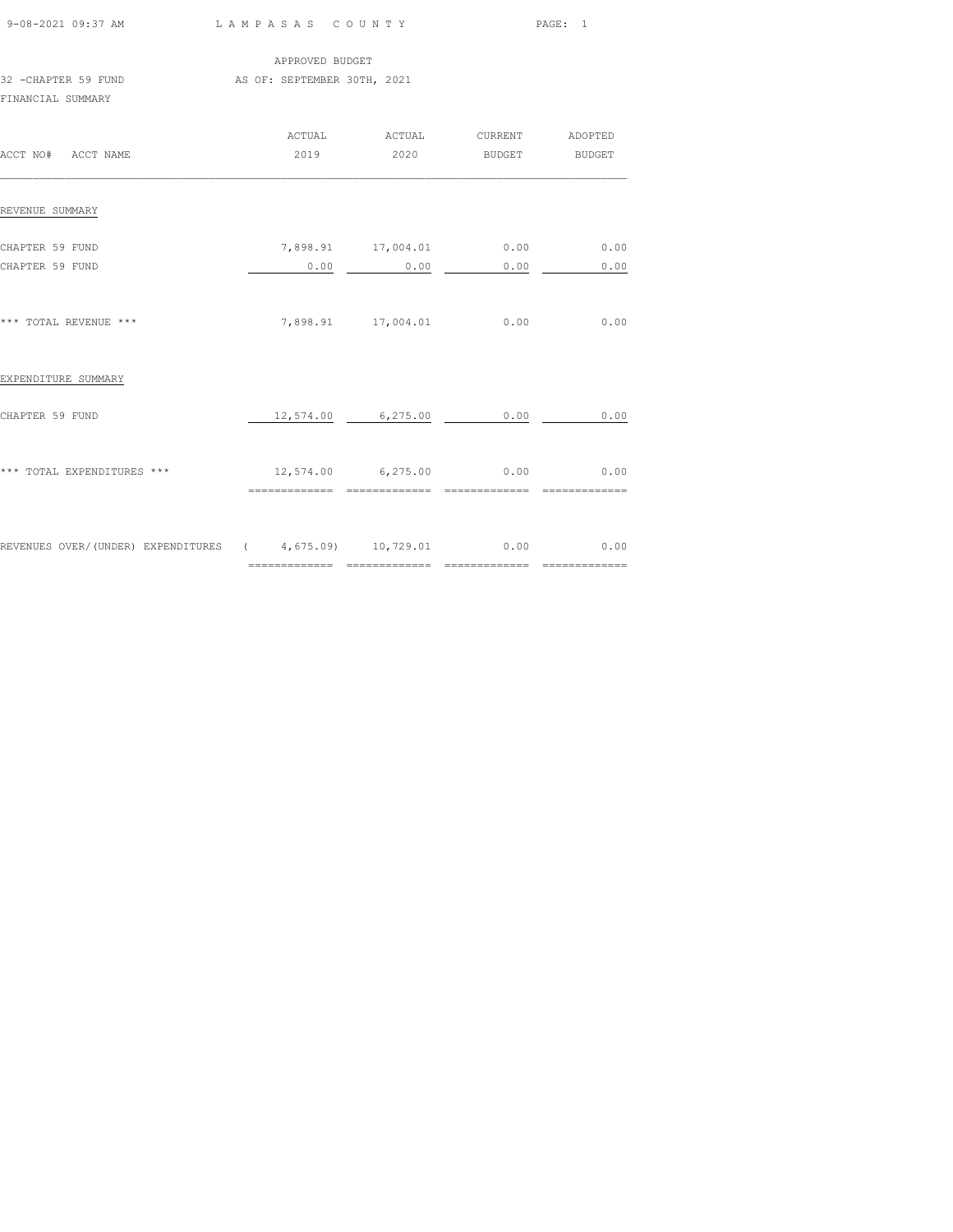|                     |                                                                    |      |                 |                               | PAGE: 2       |
|---------------------|--------------------------------------------------------------------|------|-----------------|-------------------------------|---------------|
|                     |                                                                    |      | APPROVED BUDGET |                               |               |
|                     | 32 -CHAPTER 59 FUND AS OF: SEPTEMBER 30TH, 2021                    |      |                 |                               |               |
|                     | DEPARTMENT - CHAPTER 59 FUND                                       |      |                 |                               |               |
| DEPARTMENT REVENUES |                                                                    |      |                 |                               |               |
|                     |                                                                    |      |                 | ACTUAL ACTUAL CURRENT ADOPTED |               |
|                     | ACCT NO# ACCT NAME                                                 | 2019 | 2020            |                               | BUDGET BUDGET |
|                     |                                                                    |      |                 |                               |               |
|                     |                                                                    |      |                 |                               |               |
|                     | 100-00-099 INTEREST REVENUE-CONF PROPE 108.91 60.09 0.00           |      |                 |                               | 0.00          |
|                     | 100-00-187 CONFICATED PROPERTY- ATTNY $0.00$ 0.00 0.00 0.00        |      |                 |                               | 0.00          |
|                     | 100-00-188 CONFISCATE PROPERTY- SHERIF 0.00 6,005.00               |      |                 | 0.00                          | 0.00          |
|                     | ** SUB-DEPARTMENT REVENUE TOTAL ** $108.91$ 6,065.09 0.00          |      |                 |                               | 0.00          |
|                     |                                                                    |      |                 |                               |               |
|                     | 100-01-099 INTEREST REVENUE-CO SHERIFF 0.00                        |      |                 | $2.92$ 0.00                   | 0.00          |
|                     | 100-01-188 FORFEITED PROPERTY-CO SHERI 0.00                        |      |                 | 0.00<br>0.00                  | 0.00          |
|                     | ** SUB-DEPARTMENT REVENUE TOTAL ** 0.00                            |      |                 | 2.92<br>0.00                  | 0.00          |
|                     |                                                                    |      |                 |                               |               |
|                     | 100-02-099 INTEREST REVENUE-CO ATTORNE 897.00 365.00               |      |                 | 0.00                          | 0.00          |
|                     | 100-02-187 FORFEITED PROPERTY-CO ATTOR_____6,893.00 ____ 10,571.00 |      |                 | 0.00                          | 0.00          |
|                     | ** SUB-DEPARTMENT REVENUE TOTAL ** $7,790.00$ $10,936.00$ $0.00$   |      |                 |                               | 0.00          |

\*\* DEPARTMENT REVENUE TOTAL \*\* 7,898.91 17,004.01 0.00 0.00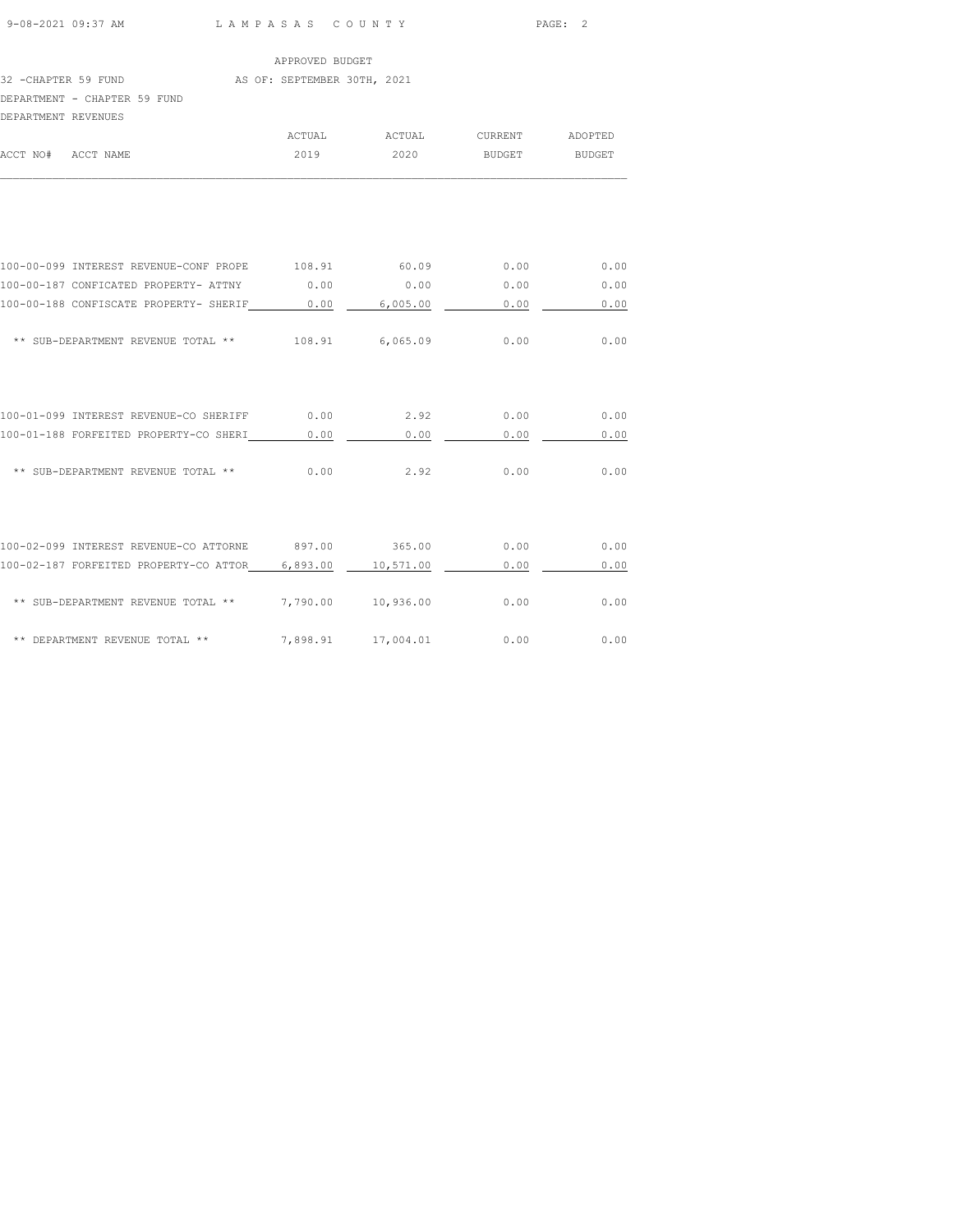| 9-08-2021 09·37 AM |  |
|--------------------|--|

L A M P A S A S C O U N T Y PAGE: 3

|                              | APPROVED BUDGET             |        |         |         |
|------------------------------|-----------------------------|--------|---------|---------|
| 32 - CHAPTER 59 FUND         | AS OF: SEPTEMBER 30TH, 2021 |        |         |         |
| DEPARTMENT - CHAPTER 59 FUND |                             |        |         |         |
| DEPARTMENT REVENUES          |                             |        |         |         |
|                              | ACTUAL                      | ACTUAL | CURRENT | ADOPTED |
| ACCT NO#<br>ACCT NAME        | 2019                        | 2020   | BUDGET  | BUDGET  |
|                              |                             |        |         |         |

| ***<br>FUND TOTAL REVENUES<br>***  | 7,898.91 | 17,004.01 | 0.00 | 0.00 |
|------------------------------------|----------|-----------|------|------|
| **<br>DEPARTMENT REVENUE TOTAL **  | 0.00     | 0.00      | 0.00 | 0.00 |
| ** SUB-DEPARTMENT REVENUE TOTAL ** | 0.00     | 0.00      | 0.00 | 0.00 |
| 201-00-010 OPERATING TRANSFERS-IN  | 0.00     | 0.00      | 0.00 | 0.00 |

 $\mathcal{L}_\text{max}$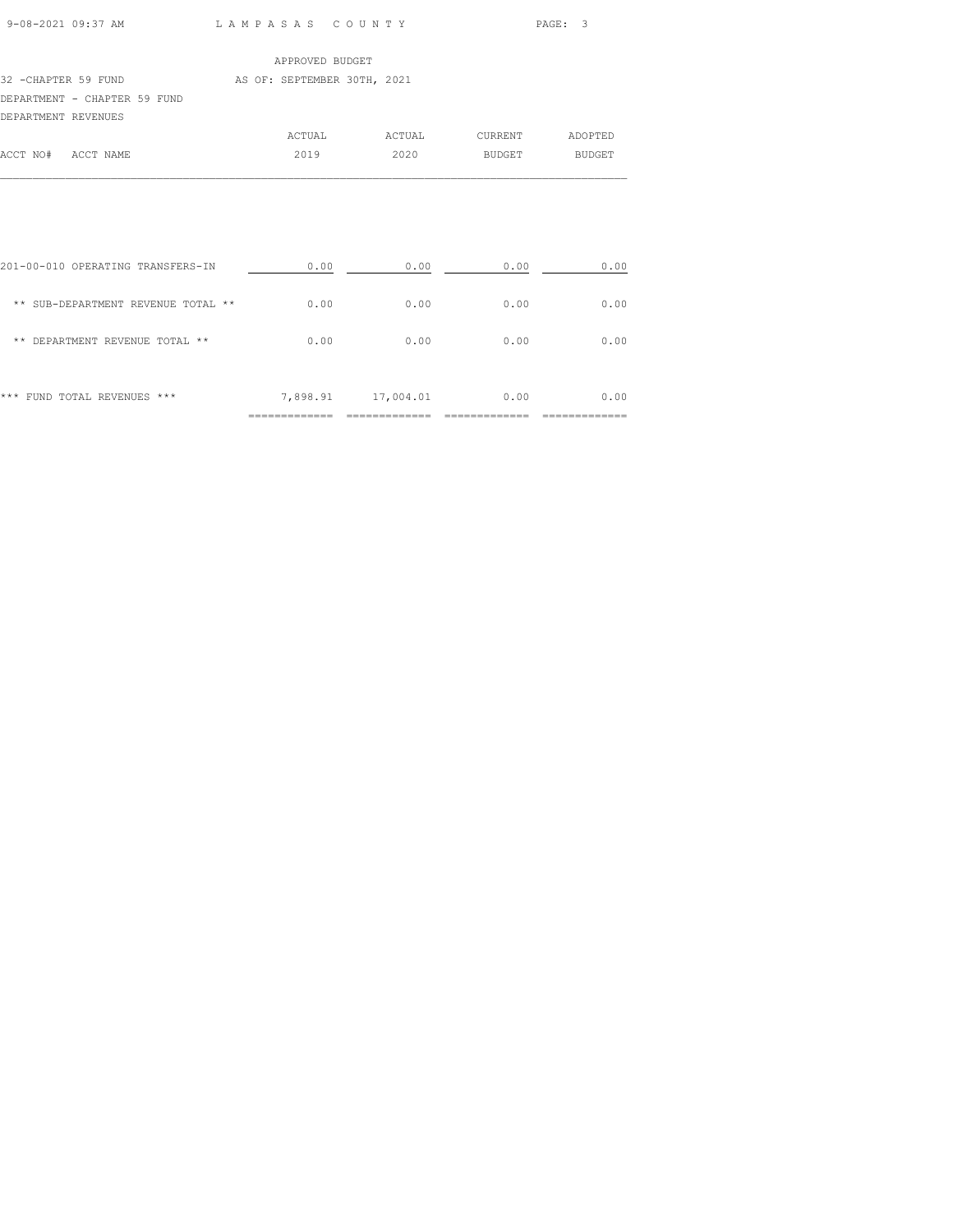| 9-08-2021 09:37 AM | LAMPASAS COUNTY | PAGE : |
|--------------------|-----------------|--------|

 $\mathcal{L}_\text{max}$ 

|                              | APPROVED BUDGET             |        |         |               |
|------------------------------|-----------------------------|--------|---------|---------------|
| 32 -CHAPTER 59 FUND          | AS OF: SEPTEMBER 30TH, 2021 |        |         |               |
| DEPARTMENT - CHAPTER 59 FUND |                             |        |         |               |
| DEPARTMENT EXPENDITURES      |                             |        |         |               |
|                              | ACTUAL                      | ACTUAL | CURRENT | ADOPTED       |
| ACCT NO#<br>ACCT NAME        | 2019                        | 2020   | BUDGET  | <b>BUDGET</b> |

| GENERAL EXPENSES                    |           |          |      |      |
|-------------------------------------|-----------|----------|------|------|
| 401-00-320 SHARED FORFEITURES       | 0.00      | 0.00     | 0.00 | 0.00 |
| 401-00-375 BANK CHARGES             | 0.00      | 0.00     | 0.00 | 0.00 |
| 401-00-379 INVESTIGATION EXPENSE    | 12,574.00 | 6,275.00 | 0.00 | 0.00 |
| 401-00-380 PREVENTION OF DRUG ABUSE | 0.00      | 0.00     | 0.00 | 0.00 |
| ** CATEGORY TOTAL **                | 12,574.00 | 6,275.00 | 0.00 | 0.00 |
| ** SUB-DEPARTMENT TOTAL **          | 12,574.00 | 6,275.00 | 0.00 | 0.00 |

## GENERAL EXPENSES

| 401-01-375 BANK CHARGES    | 0.00 | 0.00 | 0.00 | 0.00 |
|----------------------------|------|------|------|------|
| ** CATEGORY TOTAL **       | 0.00 | 0.00 | 0.00 | 0.00 |
| ** SUB-DEPARTMENT TOTAL ** | 0.00 | 0.00 | 0.00 | 0.00 |

## GENERAL EXPENSES

| 401-02-375 BANK CHARGES            | 0.00      | 0.00      | 0.00 | 0.00 |
|------------------------------------|-----------|-----------|------|------|
| CATEGORY TOTAL **<br>$* *$         | 0.00      | 0.00      | 0.00 | 0.00 |
| ** SUB-DEPARTMENT TOTAL **         | 0.00      | 0.00      | 0.00 | 0.00 |
| $***$<br>DEPARTMENT TOTAL<br>$***$ | 12,574.00 | 6, 275.00 | 0.00 | 0.00 |
| *** FUND TOTAL EXPENDITURES ***    | 12,574.00 | 6,275.00  | 0.00 | 0.00 |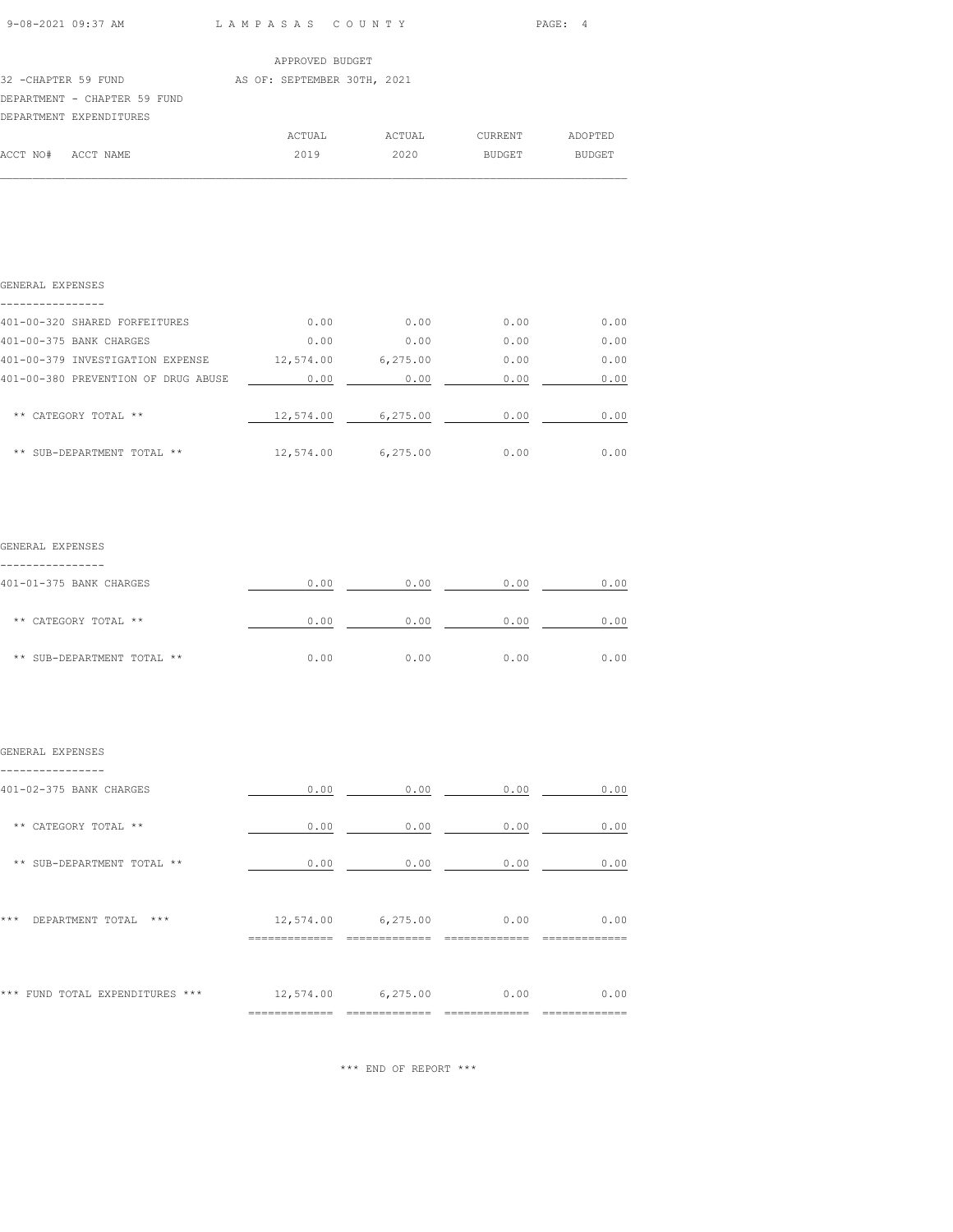| 9-08-2021 09:37 AM LAMPASAS COUNTY                                              |                                                  |                                                           | PAGE: 1 |
|---------------------------------------------------------------------------------|--------------------------------------------------|-----------------------------------------------------------|---------|
|                                                                                 | APPROVED BUDGET                                  |                                                           |         |
| 36 - CO CLK RECORDS MGT & PRES AS OF: SEPTEMBER 30TH, 2021<br>FINANCIAL SUMMARY |                                                  |                                                           |         |
| ACCT NO# ACCT NAME                                                              |                                                  | ACTUAL ACTUAL CURRENT ADOPTED<br>2019  2020 BUDGET BUDGET |         |
| REVENUE SUMMARY                                                                 |                                                  |                                                           |         |
| 00-DEPT REVENUE                                                                 |                                                  | 31,708.01  28,059.42  218,500.00  218,500.00              |         |
| *** TOTAL REVENUE ***                                                           |                                                  | 31,708.01  28,059.42  218,500.00  218,500.00              |         |
| EXPENDITURE SUMMARY                                                             |                                                  |                                                           |         |
| 01-DEPT EXPENDITURES                                                            |                                                  | $20,472.00$ $7,465.00$ $200,000.00$ $200,000.00$          |         |
| *** TOTAL EXPENDITURES ***                                                      | $20,472.00$ $7,465.00$ $200,000.00$ $200,000.00$ |                                                           |         |
| REVENUES OVER/(UNDER) EXPENDITURES 11,236.01 20,594.42 18,500.00 18,500.00      |                                                  |                                                           |         |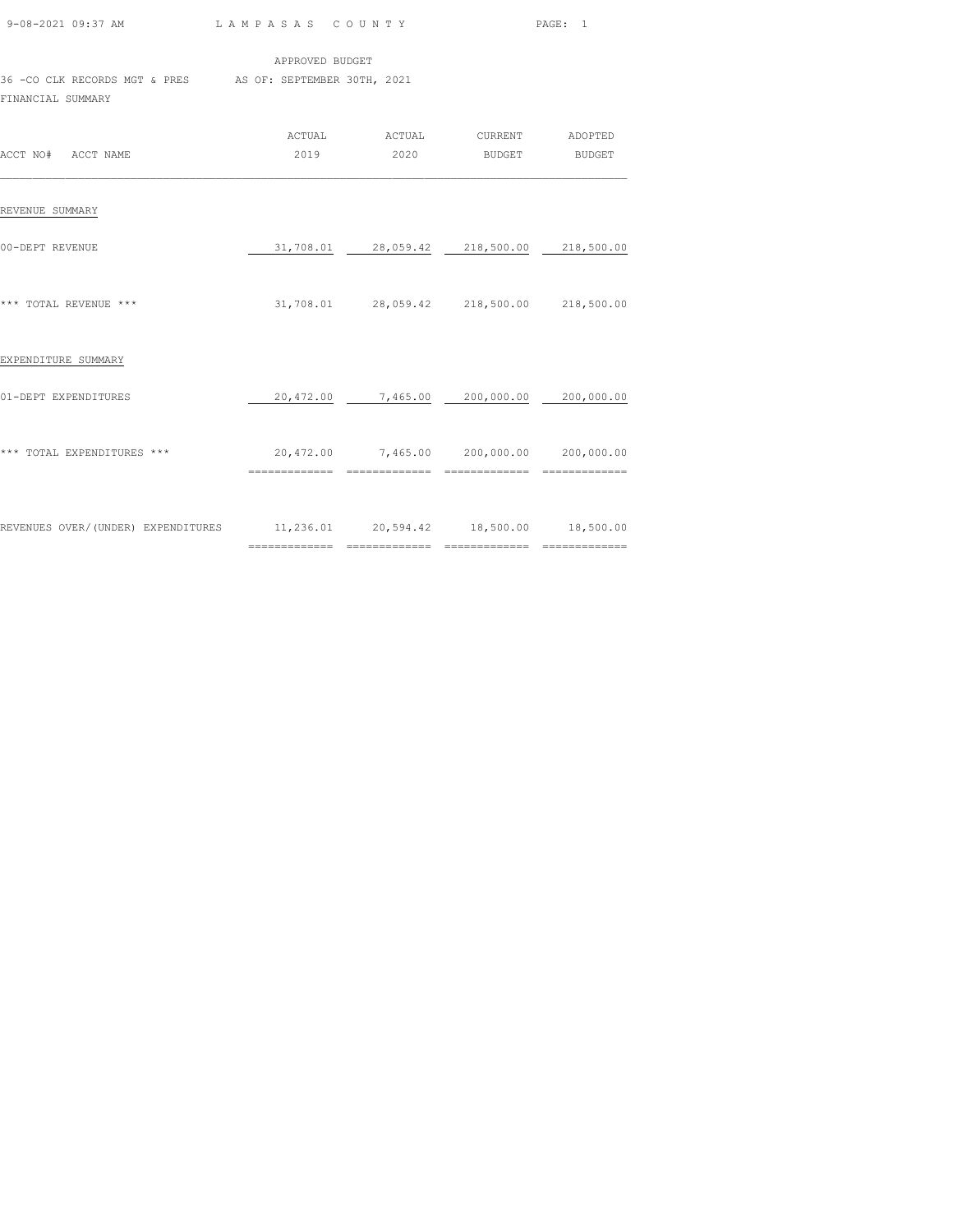## 36 -CO CLK RECORDS MGT & PRES AS OF: SEPTEMBER 30TH, 2021

DEPARTMENT - 00-DEPT REVENUE

| DEPARTMENT REVENUES |  |        |        |         |         |
|---------------------|--|--------|--------|---------|---------|
|                     |  | ACTUAL | ACTUAL | CURRENT | ADOPTED |
| ACCT NO# ACCT NAME  |  | 2019   | 2020   | BUDGET  | BUDGET  |
|                     |  |        |        |         |         |

| ***<br>FUND TOTAL REVENUES<br>***          | 31,708.01 | 28,059.42 | 218,500.00 | 218,500.00 |
|--------------------------------------------|-----------|-----------|------------|------------|
| DEPARTMENT REVENUE TOTAL<br>**<br>**       | 31,708.01 | 28,059.42 | 218,500.00 | 218,500.00 |
| SUB-DEPARTMENT<br>**<br>REVENUE TOTAL **   | 31,708.01 | 28,059.42 | 218,500.00 | 218,500.00 |
| 100-00-106 COUNTY CLERK                    | 23,955.00 | 24,722.42 | 18,000.00  | 18,000.00  |
| 100-00-099 INTEREST REVENUE                | 7,753.01  | 3,337.00  | 500.00     | 500.00     |
| $100 - 00 - 001$<br>BEGINNING FUND BALANCE | 0.00      | 0.00      | 200,000.00 | 200,000.00 |
|                                            |           |           |            |            |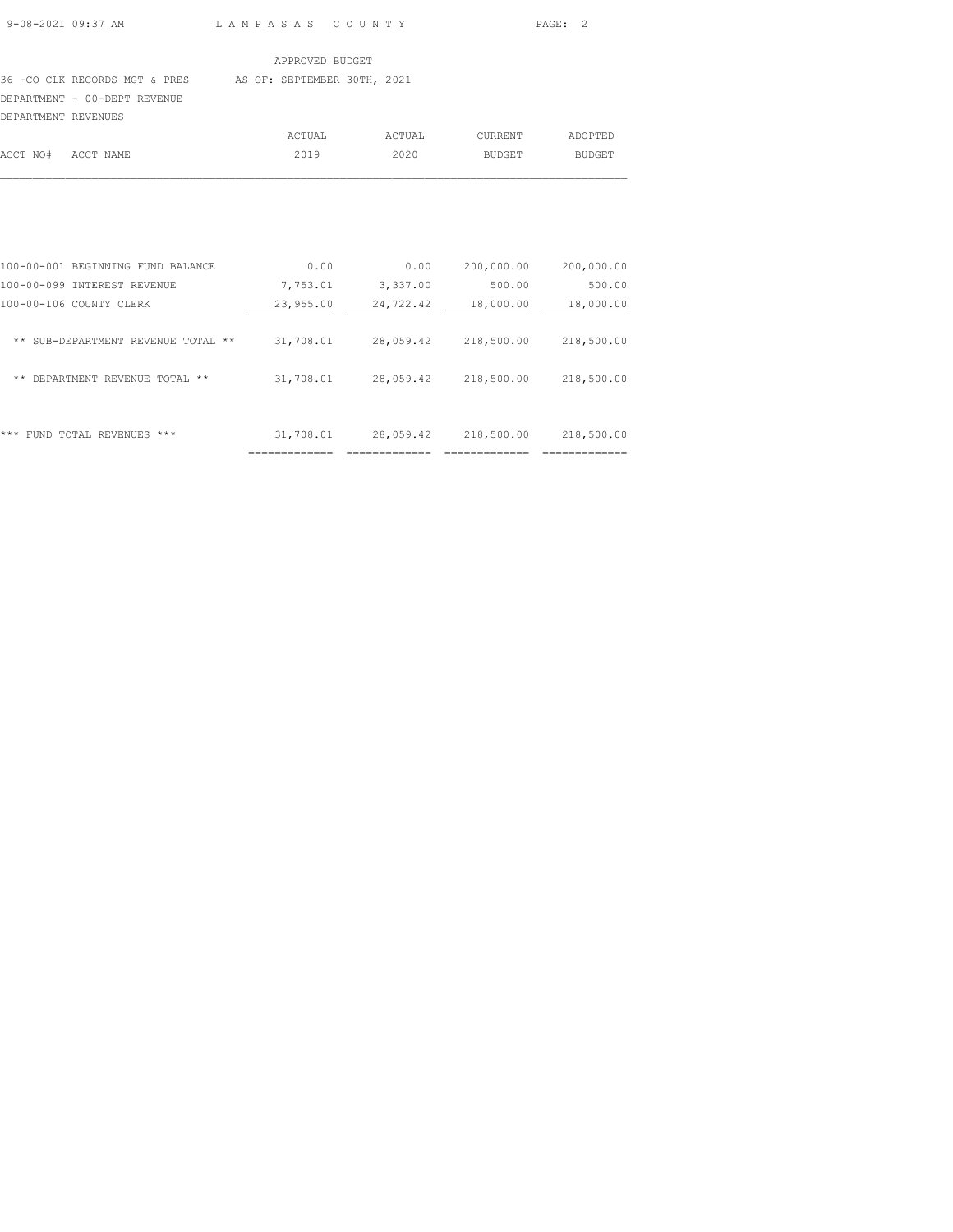36 -CO CLK RECORDS MGT & PRES AS OF: SEPTEMBER 30TH, 2021

DEPARTMENT - 01-DEPT EXPENDITURES

| DEPARTMENT EXPENDITURES |  |
|-------------------------|--|
|                         |  |

|                    | ACTUAL | ACTUAL | CURRENT | ADOPTED |
|--------------------|--------|--------|---------|---------|
| ACCT NO# ACCT NAME | 2019   | 2020   | BUDGET  | BUDGET  |
|                    |        |        |         |         |

| GENERAL EXPENSES                                                               |      |                                  |                                                  |             |
|--------------------------------------------------------------------------------|------|----------------------------------|--------------------------------------------------|-------------|
| 401-00-308 REPAIR - RESTORING BOOKS 20,472.00 0.00 0.00 0.00 0.00 0.00         |      |                                  |                                                  |             |
| 401-00-333 CONTRACTED SERVICES                                                 |      |                                  | $0.00$ $0.00$ $200,000.00$ $200,000.00$          |             |
| 401-00-389 MISCELLANEOUS EXPENSE 6.00 0.00 0.00 0.00 0.00 0.00 0.00            |      |                                  |                                                  |             |
| ** CATEGORY TOTAL **                                                           |      |                                  | 20,472.00   0.00   200,000.00   200,000.00       |             |
| CAPITAL OUTLAY                                                                 |      |                                  |                                                  |             |
| 401-00-407 OFFICE FURNITURE & FIXTURES 0.00 7,465.00                           |      |                                  | 0.00                                             | $\sim$ 0.00 |
| ** CATEGORY TOTAL **                                                           |      |                                  | $0.00$ $7,465.00$ $0.00$ $0.00$                  |             |
|                                                                                |      |                                  |                                                  |             |
| 401-00-500 OPERATING TRANSFER-OUT                                              |      |                                  | $0.00$ 0.00 0.00 0.00                            | 0.00        |
| ** CATEGORY TOTAL **                                                           | 0.00 |                                  | $0.00$ 0.00                                      | 0.00        |
| ** SUB-DEPARTMENT TOTAL **                                                     |      |                                  | $20,472.00$ $7,465.00$ $200,000.00$ $200,000.00$ |             |
| DEPARTMENT TOTAL ***<br>20,472.00 7,465.00 200,000.00 200,000.00<br>***        |      |                                  |                                                  |             |
|                                                                                |      | ================================ |                                                  |             |
| *** FUND TOTAL EXPENDITURES *** $20,472.00$ 7,465.00 $200,000.00$ $200,000.00$ |      |                                  |                                                  |             |
|                                                                                |      |                                  |                                                  |             |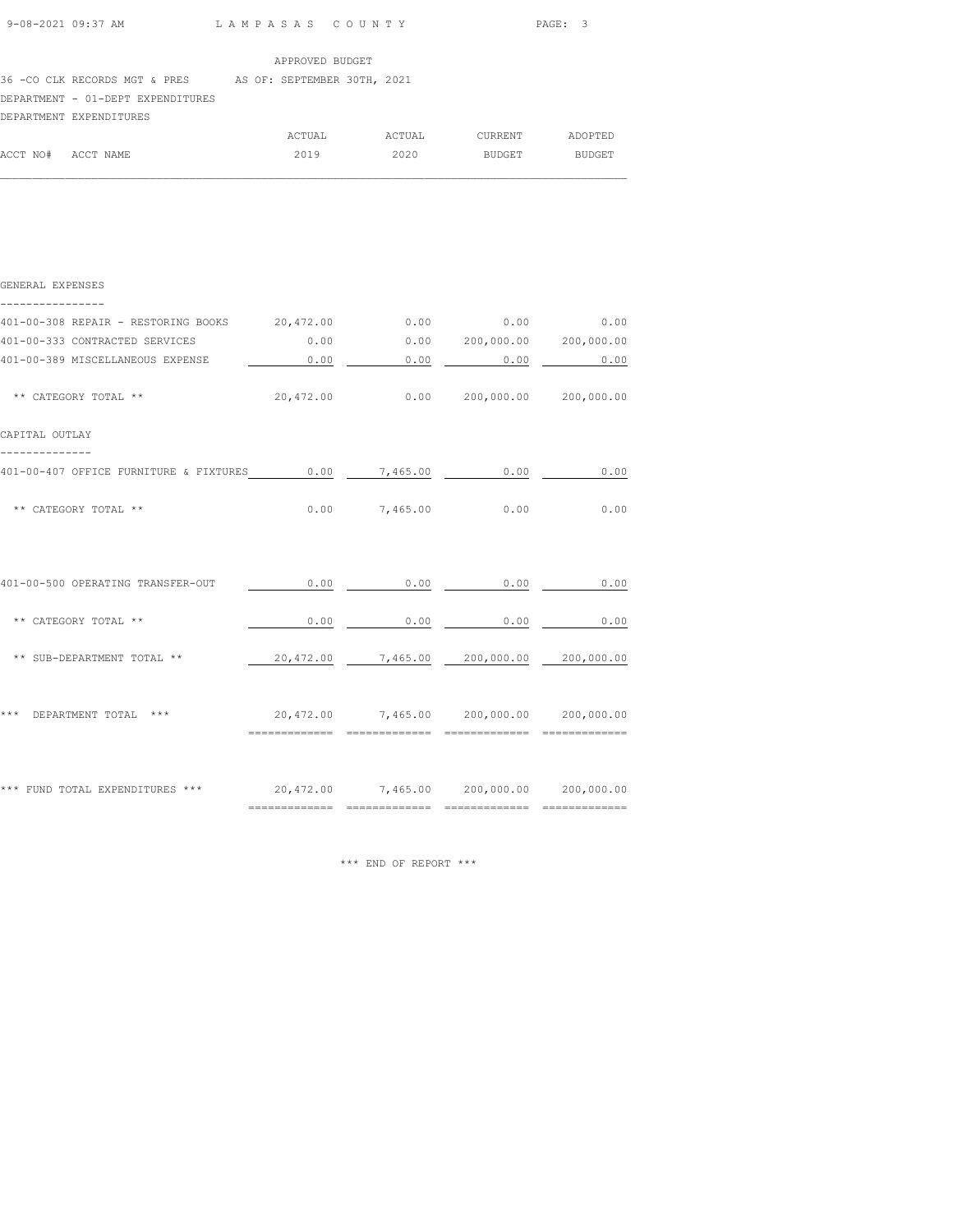| 9-08-2021 09:37 AM                                          | LAMPASAS COUNTY |                       |                                             | PAGE: 1       |
|-------------------------------------------------------------|-----------------|-----------------------|---------------------------------------------|---------------|
|                                                             | APPROVED BUDGET |                       |                                             |               |
| 37 -DIST CLK RECORDS MGT AS OF: SEPTEMBER 30TH, 2021        |                 |                       |                                             |               |
| FINANCIAL SUMMARY                                           |                 |                       |                                             |               |
|                                                             |                 | ACTUAL ACTUAL CURRENT |                                             | ADOPTED       |
| ACCT NO# ACCT NAME                                          | 2019            | 2020                  | <b>BUDGET</b>                               | <b>BUDGET</b> |
| REVENUE SUMMARY                                             |                 |                       |                                             |               |
| 00-DEPT REVENUE                                             |                 |                       | 107.50  130.00  4,000.00  4,000.00          |               |
| 06-DEPT REVENUE                                             | 1,835.39        | 1,979.67              | 0.00                                        | 0.00          |
| *** TOTAL REVENUE ***                                       |                 |                       | $1,942.89$ $2,109.67$ $4,000.00$ $4,000.00$ |               |
| EXPENDITURE SUMMARY                                         |                 |                       |                                             |               |
| 01-DEPT EXPENDITURE                                         | 0.00            |                       | $3,475.95$ $4,000.00$ $4,000.00$            |               |
| *** TOTAL EXPENDITURES ***                                  |                 |                       | $0.00$ $3,475.95$ $4,000.00$ $4,000.00$     |               |
|                                                             |                 |                       |                                             |               |
| REVENUES OVER/(UNDER) EXPENDITURES 1,942.89 (1,366.28) 0.00 |                 |                       |                                             | 0.00          |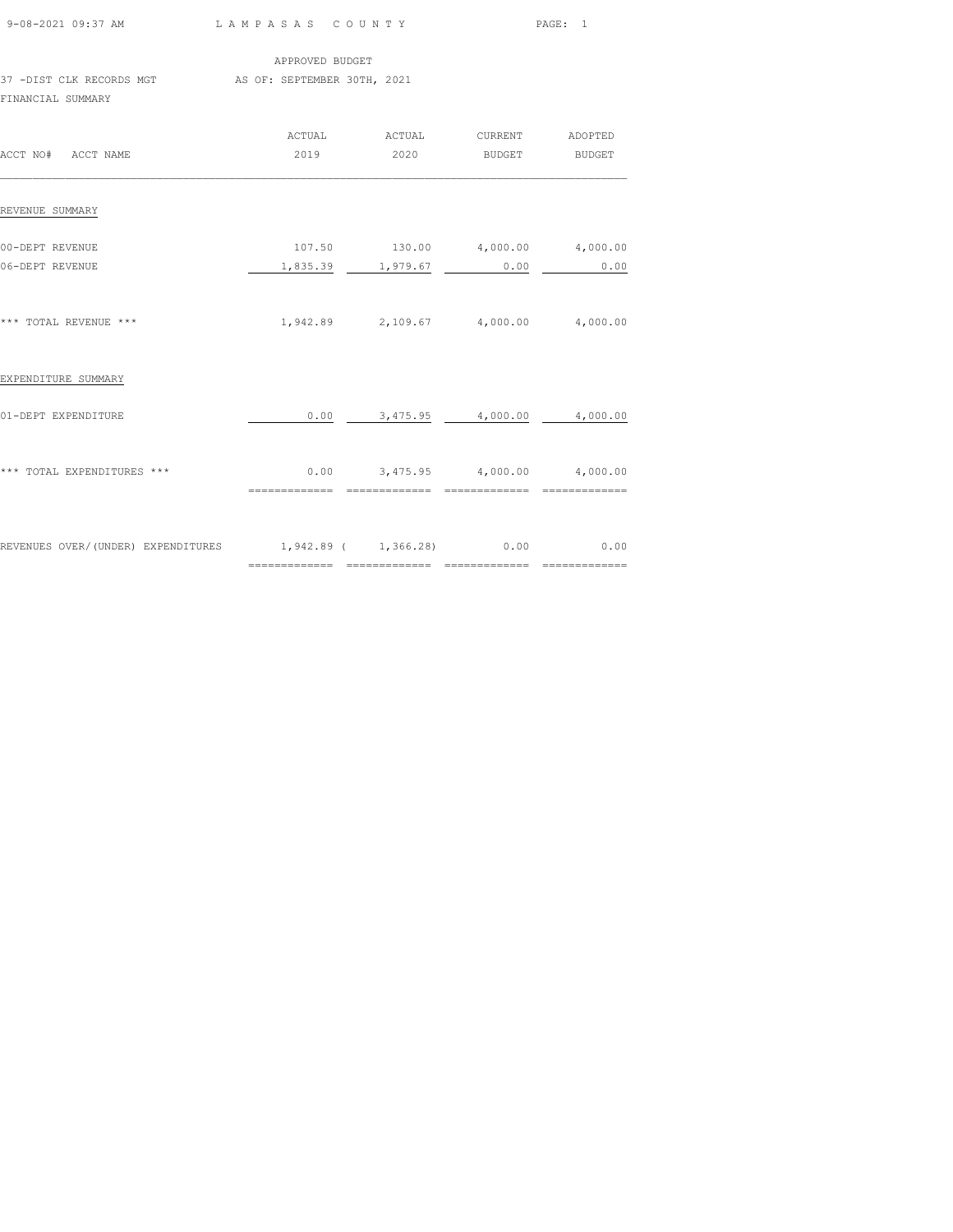| $9 - 08 - 2021$ 09:37 AM |  |
|--------------------------|--|

L A M P A S A S C O U N T Y PAGE: 2

|                              | APPROVED BUDGET             |        |                |               |
|------------------------------|-----------------------------|--------|----------------|---------------|
| 37 -DIST CLK RECORDS MGT     | AS OF: SEPTEMBER 30TH, 2021 |        |                |               |
| DEPARTMENT - 00-DEPT REVENUE |                             |        |                |               |
| DEPARTMENT REVENUES          |                             |        |                |               |
|                              | ACTUAL                      | ACTUAL | <b>CURRENT</b> | ADOPTED       |
| ACCT NO#<br>ACCT NAME        | 2019                        | 2020   | <b>BUDGET</b>  | <b>BUDGET</b> |
|                              |                             |        |                |               |

| 00-REVENUE                         |        |        |          |          |
|------------------------------------|--------|--------|----------|----------|
| 100-00-037 DIST CLERK RECORDS MGMT | 107.50 | 130.00 | 4,000.00 | 4,000.00 |
| 100-00-099 INTEREST REVENUE        | 0.00   | 0.00   | 0.00     | 0.00     |
| ** SUB-DEPARTMENT REVENUE TOTAL ** | 107.50 | 130.00 | 4,000.00 | 4,000.00 |
| **<br>DEPARTMENT REVENUE TOTAL **  | 107.50 | 130.00 | 4,000.00 | 4,000.00 |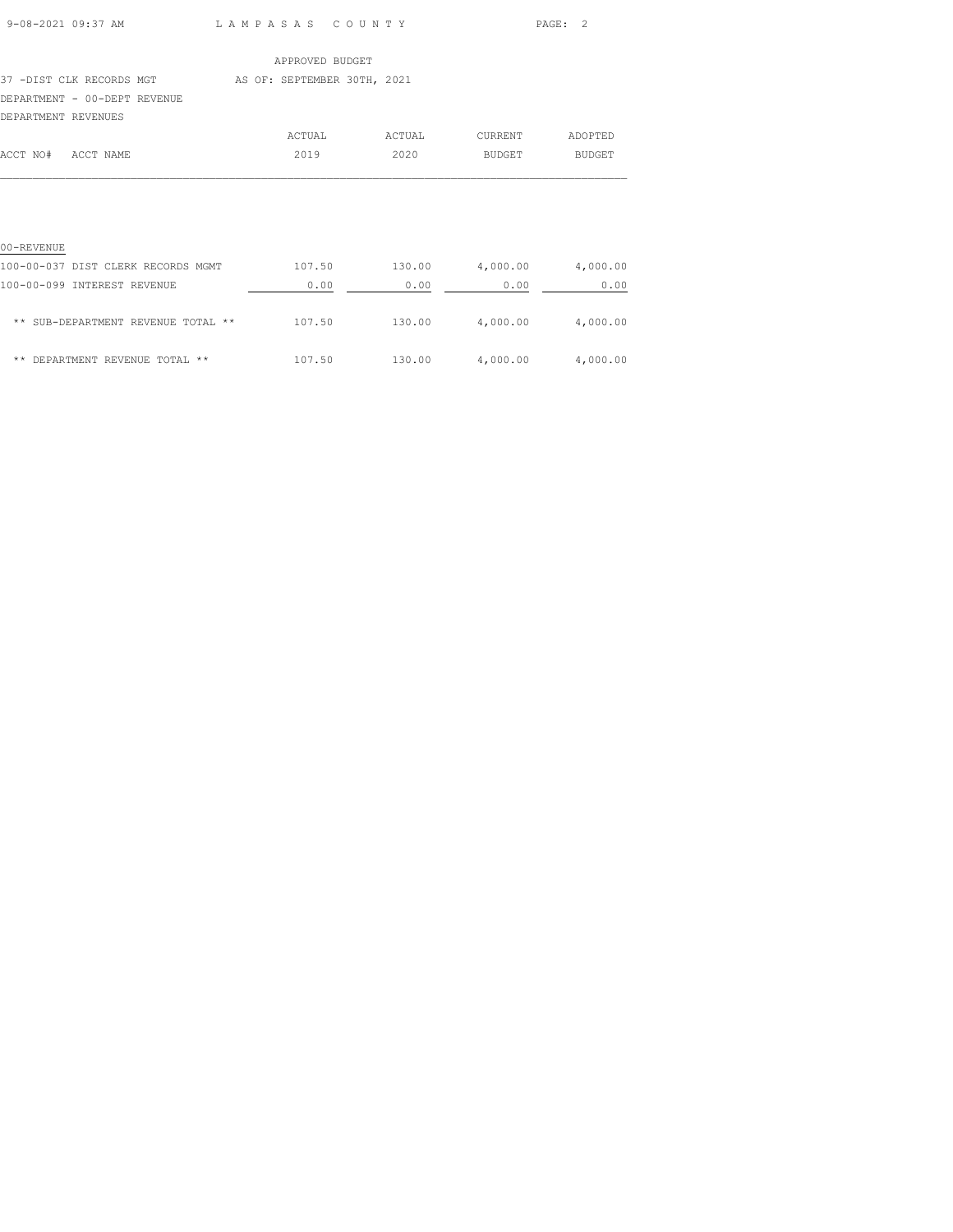| $9 - 08 - 2021$ $09 \cdot 37$ AM |  |
|----------------------------------|--|

L A M P A S A S C O U N T Y PAGE: 3

|                              | APPROVED BUDGET             |
|------------------------------|-----------------------------|
| 37 -DIST CLK RECORDS MGT     | AS OF: SEPTEMBER 30TH, 2021 |
| DEPARTMENT - 06-DEPT REVENUE |                             |
| DEPARTMENT REVENUES          |                             |

|                    | ACTUAL | ACTUAL | CURRENT | ADOPTED       |
|--------------------|--------|--------|---------|---------------|
| ACCT NO# ACCT NAME | 2019   | 2020   | BUDGET  | <b>BUDGET</b> |
|                    |        |        |         |               |

| 00-REVENUE                                     |                           |                           |                            |                           |
|------------------------------------------------|---------------------------|---------------------------|----------------------------|---------------------------|
| 106-00-037 DIST CLERK RECORDS MGMT             | 1,835.39                  | 1,979.67                  | 0.00                       | 0.00                      |
| SUB-DEPARTMENT REVENUE TOTAL<br>* *<br>**      | 1,835.39                  | 1,979.67                  | 0.00                       | 0.00                      |
| REVENUE TOTAL<br><b>DEPARTMENT</b><br>**<br>** | 1,835.39                  | 1,979.67                  | 0.00                       | 0.00                      |
| ***<br>FUND TOTAL REVENUES<br>***              | 1,942.89<br>------------- | 2,109.67<br>------------- | 4,000.00<br>-------------- | 4,000.00<br>------------- |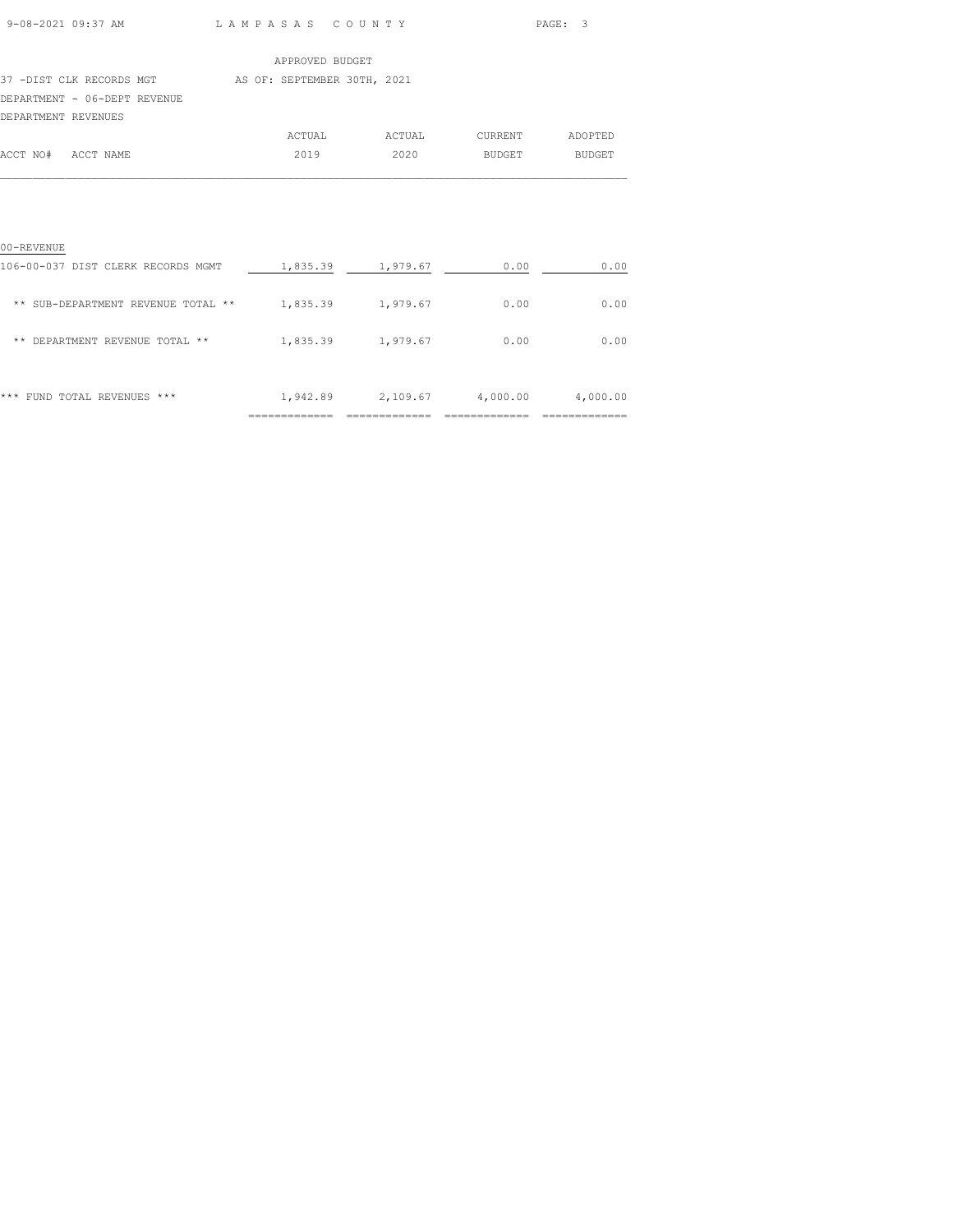| 9-08-2021 09:37 AM                                   | LAMPASAS COUNTY |          |                                         | PAGE: 4  |
|------------------------------------------------------|-----------------|----------|-----------------------------------------|----------|
|                                                      | APPROVED BUDGET |          |                                         |          |
| 37 -DIST CLK RECORDS MGT AS OF: SEPTEMBER 30TH, 2021 |                 |          |                                         |          |
| DEPARTMENT - 01-DEPT EXPENDITURE                     |                 |          |                                         |          |
| DEPARTMENT EXPENDITURES                              |                 |          |                                         |          |
|                                                      |                 |          |                                         |          |
| ACCT NO# ACCT NAME                                   |                 |          | 2019  2020 BUDGET BUDGET                |          |
|                                                      |                 |          |                                         |          |
| 00-REVENUE<br>==========                             |                 |          |                                         |          |
| GENERAL EXPENSES                                     |                 |          |                                         |          |
| ----------------                                     |                 |          |                                         |          |
| 401-00-308 REPAIR - RESTORING BOOKS                  |                 |          | $0.00$ $0.00$ $0.00$ $0.00$             | 0.00     |
| 401-00-375 BANK CHARGES                              | 0.00            | 0.00     | 0.00                                    | 0.00     |
|                                                      |                 |          |                                         |          |
| ** CATEGORY TOTAL **                                 |                 |          | $0.00$ 0.00 0.00                        | 0.00     |
| CAPITAL OUTLAY                                       |                 |          |                                         |          |
| 401-00-402 OFFICE MACHINE & EQUIPMENT 0.00           |                 | 3,475.95 | 4,000.00                                | 4,000.00 |
| ** CATEGORY TOTAL **                                 | 0.00            |          | $3,475.95$ $4,000.00$ $4,000.00$        |          |
| ** SUB-DEPARTMENT TOTAL **                           |                 |          | $0.00$ $3,475.95$ $4,000.00$ $4,000.00$ |          |
|                                                      |                 |          |                                         |          |
| *** DEPARTMENT TOTAL ***                             |                 |          | $0.00$ $3,475.95$ $4,000.00$ $4,000.00$ |          |
|                                                      |                 |          |                                         |          |
| *** FUND TOTAL EXPENDITURES ***                      |                 |          | $0.00$ $3,475.95$ $4,000.00$ $4,000.00$ |          |
|                                                      |                 |          |                                         |          |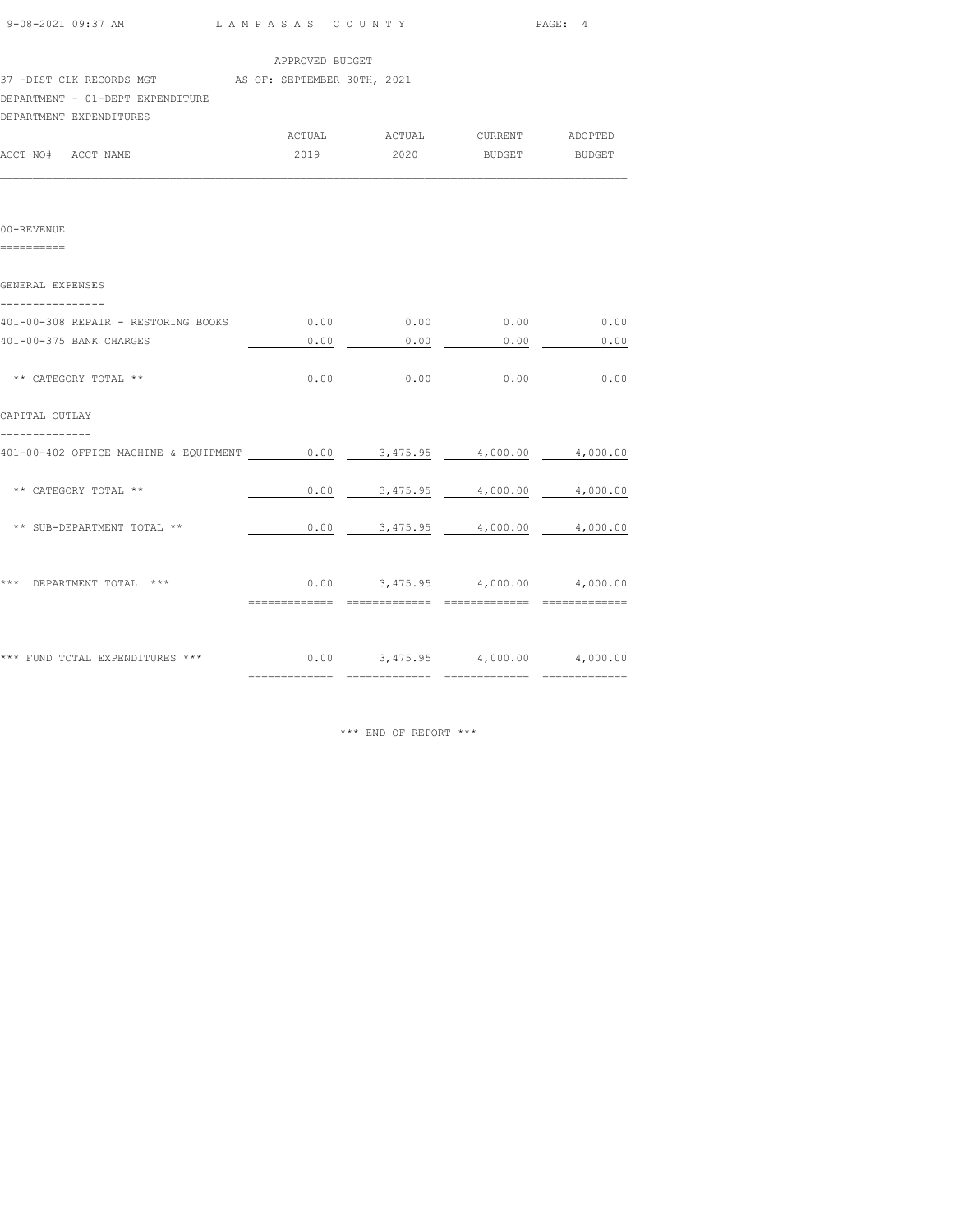| 9-08-2021 09:37 AM LAMPASAS COUNTY                                            |                                        |                                                                                       | PAGE: 1 |
|-------------------------------------------------------------------------------|----------------------------------------|---------------------------------------------------------------------------------------|---------|
| 38 -COURTHOUSE SECURITY FUND AS OF: SEPTEMBER 30TH, 2021<br>FINANCIAL SUMMARY | APPROVED BUDGET                        |                                                                                       |         |
| ACCT NO# ACCT NAME                                                            |                                        | ACTUAL ACTUAL CURRENT ADOPTED<br>2019 2020 BUDGET BUDGET                              |         |
| REVENUE SUMMARY                                                               |                                        |                                                                                       |         |
| 00-DEPT REVENUE                                                               |                                        | $\frac{14,411.34}{2}$ $\frac{12,557.38}{2}$ $\frac{7,900.00}{2}$ $\frac{7,900.00}{2}$ |         |
| *** TOTAL REVENUE ***                                                         |                                        | 14,411.34  12,557.38  7,900.00  7,900.00                                              |         |
| EXPENDITURE SUMMARY                                                           |                                        |                                                                                       |         |
| 01-DEPT EXPENDITURES                                                          |                                        | $\frac{7,567.00}{2,567.00}$ 11,453.98 7,900.00 7,900.00                               |         |
| *** TOTAL EXPENDITURES ***                                                    | $7,567.00$ 11,453.98 7,900.00 7,900.00 |                                                                                       |         |
| REVENUES OVER/(UNDER) EXPENDITURES 6,844.34 1,103.40 0.00 0.00 0.00           |                                        |                                                                                       |         |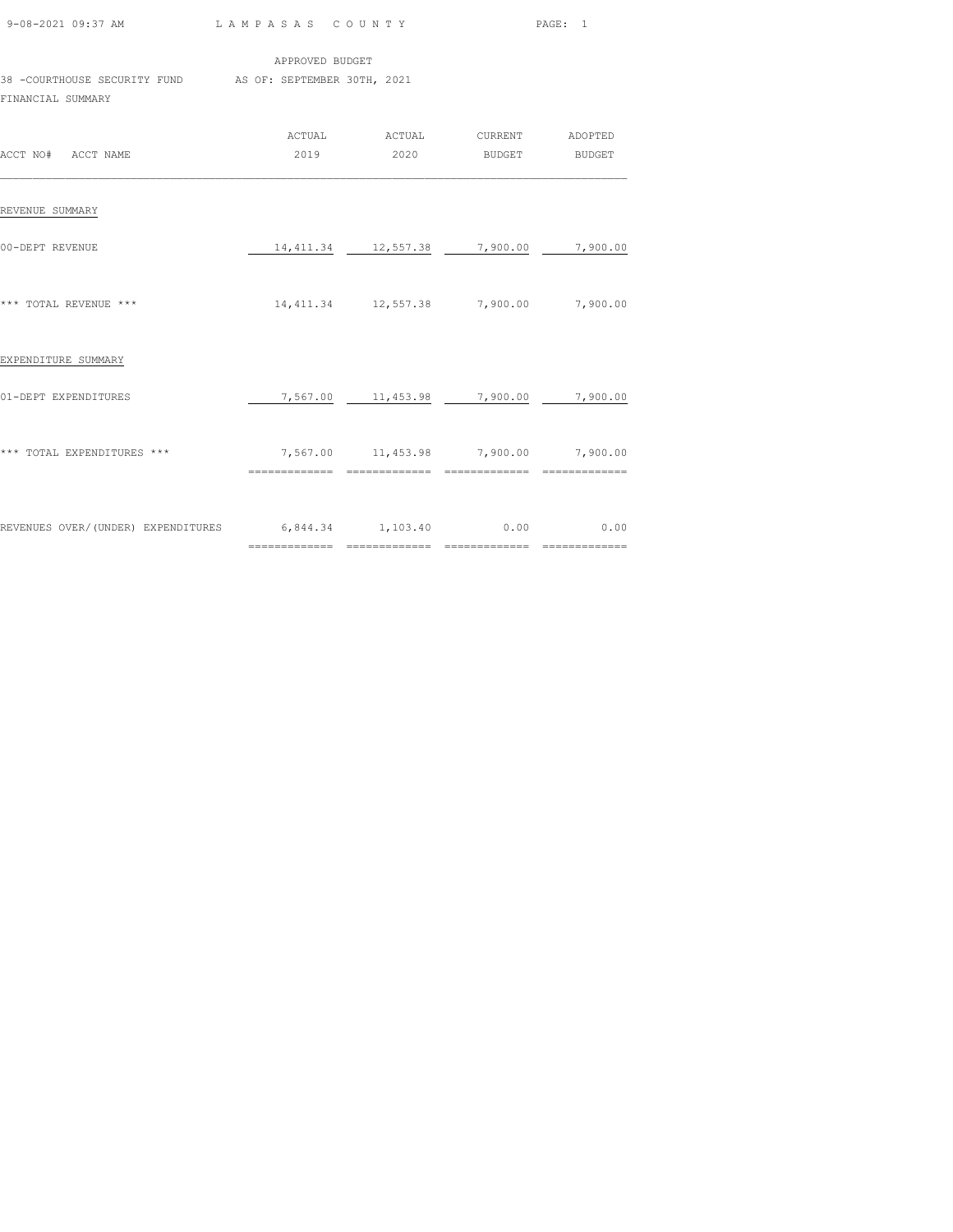#### 38 -COURTHOUSE SECURITY FUND AS OF: SEPTEMBER 30TH, 2021

## DEPARTMENT - 00-DEPT REVENUE

| DEPARTMENT REVENUES |        |        |         |         |
|---------------------|--------|--------|---------|---------|
|                     | ACTUAL | ACTUAL | CURRENT | ADOPTED |
| ACCT NO# ACCT NAME  | 2019   | 2020   | BUDGET  | BUDGET  |
|                     |        |        |         |         |

| 100-00-001 BEGINNING FUND BALANCE   | 0.00                         | 0.00      | 0.00     | 0.00     |
|-------------------------------------|------------------------------|-----------|----------|----------|
| 100-00-094 DISTRICT CLERK           | 1,928.39                     | 2,089.93  | 1,500.00 | 1,500.00 |
| 100-00-095 JP #1                    | 2,910.01                     | 1,696.37  | 4,000.00 | 4,000.00 |
| 100-00-096 JP #3                    | 563.53                       | 419.24    | 0.00     | 0.00     |
| 100-00-097 JP #4                    | 1,527.08                     | 1,411.57  | 1,500.00 | 1,500.00 |
| 100-00-099 INTEREST REVENUE         | 1,320.33                     | 611.91    | 50.00    | 50.00    |
| 100-00-106 COUNTY CLERK             | 5,718.00                     | 5,861.36  | 700.00   | 700.00   |
| 100-00-107 COUNTY CLERK-PROBATION   | 181.00                       | 147.00    | 50.00    | 50.00    |
| 100-00-108 DISTRICT CLERK-PROBATION | 263.00                       | 320.00    | 100.00   | 100.00   |
| 100-00-190 MISCELLANEOUS            | 0.00                         | 0.00      | 0.00     | 0.00     |
| 200-00-010 OPERATING TRANSFERS IN   | 0.00                         | 0.00      | 0.00     | 0.00     |
| ** SUB-DEPARTMENT REVENUE TOTAL **  | 14, 411.34                   | 12,557.38 | 7,900.00 | 7,900.00 |
| DEPARTMENT REVENUE TOTAL **<br>**   | 14, 411.34                   | 12,557.38 | 7,900.00 | 7,900.00 |
| ***                                 |                              |           |          |          |
| FUND TOTAL REVENUES ***             | 14, 411.34<br>============== | 12,557.38 | 7,900.00 | 7,900.00 |
|                                     |                              |           |          |          |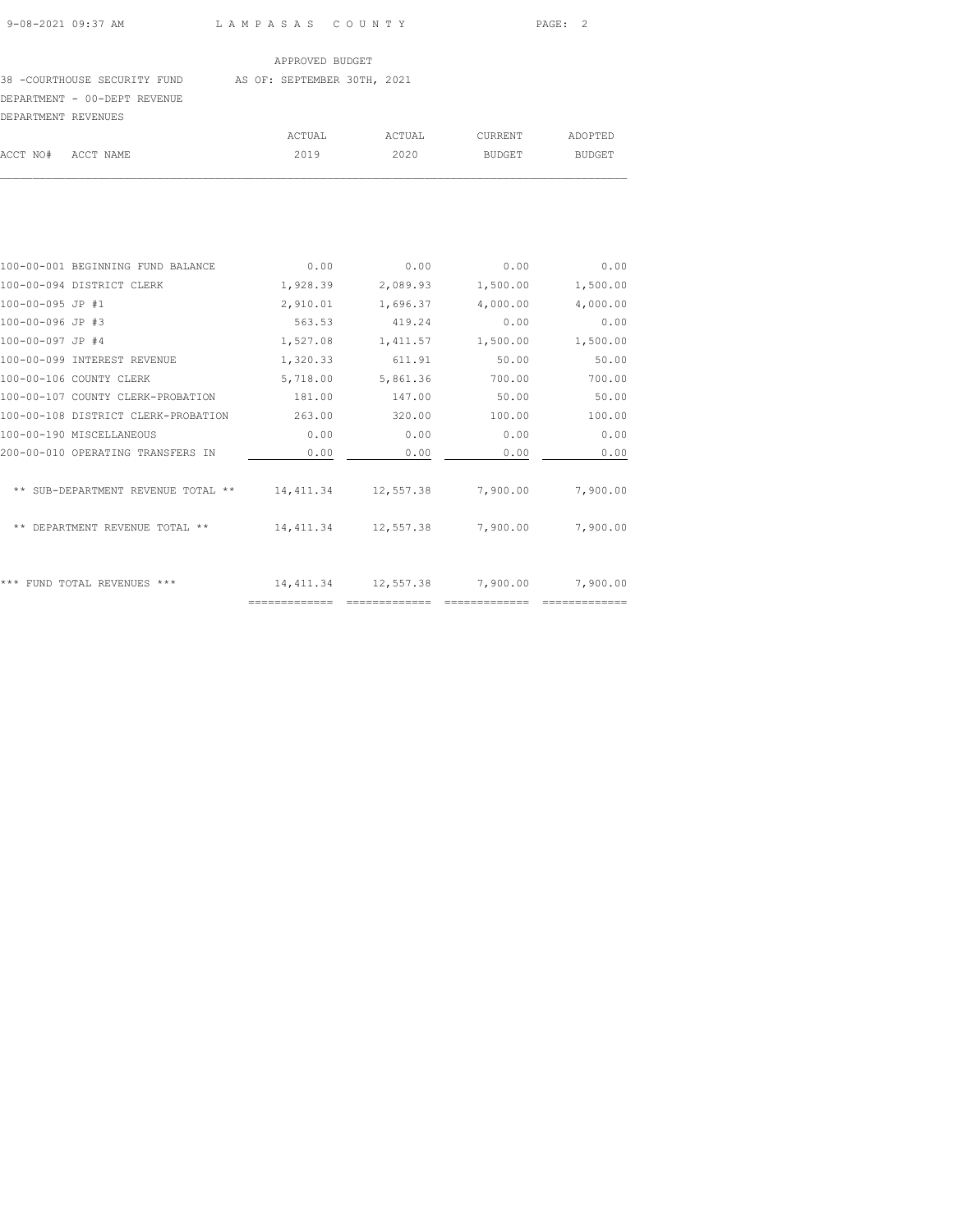| 9-08-2021 09:37 AM | LAMPASAS COUNTY | PAGE :<br>$\cdot$ |
|--------------------|-----------------|-------------------|
|                    |                 |                   |

|  |  | APPROVED BUDGE |  |
|--|--|----------------|--|

| APPROVED BUDGET |
|-----------------|
|                 |

#### 38 -COURTHOUSE SECURITY FUND AS OF: SEPTEMBER 30TH, 2021

## DEPARTMENT - 01-DEPT EXPENDITURES

|                    | DEPARTMENT EXPENDITURES |        |        |         |               |
|--------------------|-------------------------|--------|--------|---------|---------------|
|                    |                         | ACTUAL | ACTUAL | CURRENT | ADOPTED       |
| ACCT NO# ACCT NAME |                         | 2019   | 2020   | BUDGET  | <b>BUDGET</b> |

 $\mathcal{L}_\text{max}$ 

| GENERAL EXPENSES<br>----------------                                    |                                          |                                         |      |      |
|-------------------------------------------------------------------------|------------------------------------------|-----------------------------------------|------|------|
| 401-00-304 OPERATING SUPPLIES $7,057.00$ 1,710.98 7,900.00 7,900.00     |                                          |                                         |      |      |
| 401-00-389 MISCELLANEOUS EXPENSE                                        |                                          | $0.00$ $0.00$ $0.00$ $0.00$             |      | 0.00 |
| ** CATEGORY TOTAL **                                                    |                                          | 7,057.00  1,710.98  7,900.00  7,900.00  |      |      |
| CAPITAL OUTLAY                                                          |                                          |                                         |      |      |
| 401-00-402 OPERATING EQUIPMENT                                          | $\frac{510.00}{0.00}$ 9,743.00 0.00 0.00 |                                         |      |      |
| ** CATEGORY TOTAL **                                                    | $510.00$ 9,743.00 0.00 0.00              |                                         |      |      |
| 401-00-500 OPERATING TRANSFER-OUT                                       |                                          | $0.00$ $0.00$ $0.00$ $0.00$ $0.00$      |      |      |
| ** CATEGORY TOTAL **                                                    |                                          | $0.00$ 0.00                             | 0.00 | 0.00 |
| ** SUB-DEPARTMENT TOTAL **                                              |                                          | 7,567.00  11,453.98  7,900.00  7,900.00 |      |      |
| *** DEPARTMENT TOTAL *** $7,567.00$ 11,453.98 7,900.00 7,900.00         |                                          |                                         |      |      |
| *** FUND TOTAL EXPENDITURES ***<br>7,567.00 11,453.98 7,900.00 7,900.00 |                                          |                                         |      |      |
|                                                                         |                                          |                                         |      |      |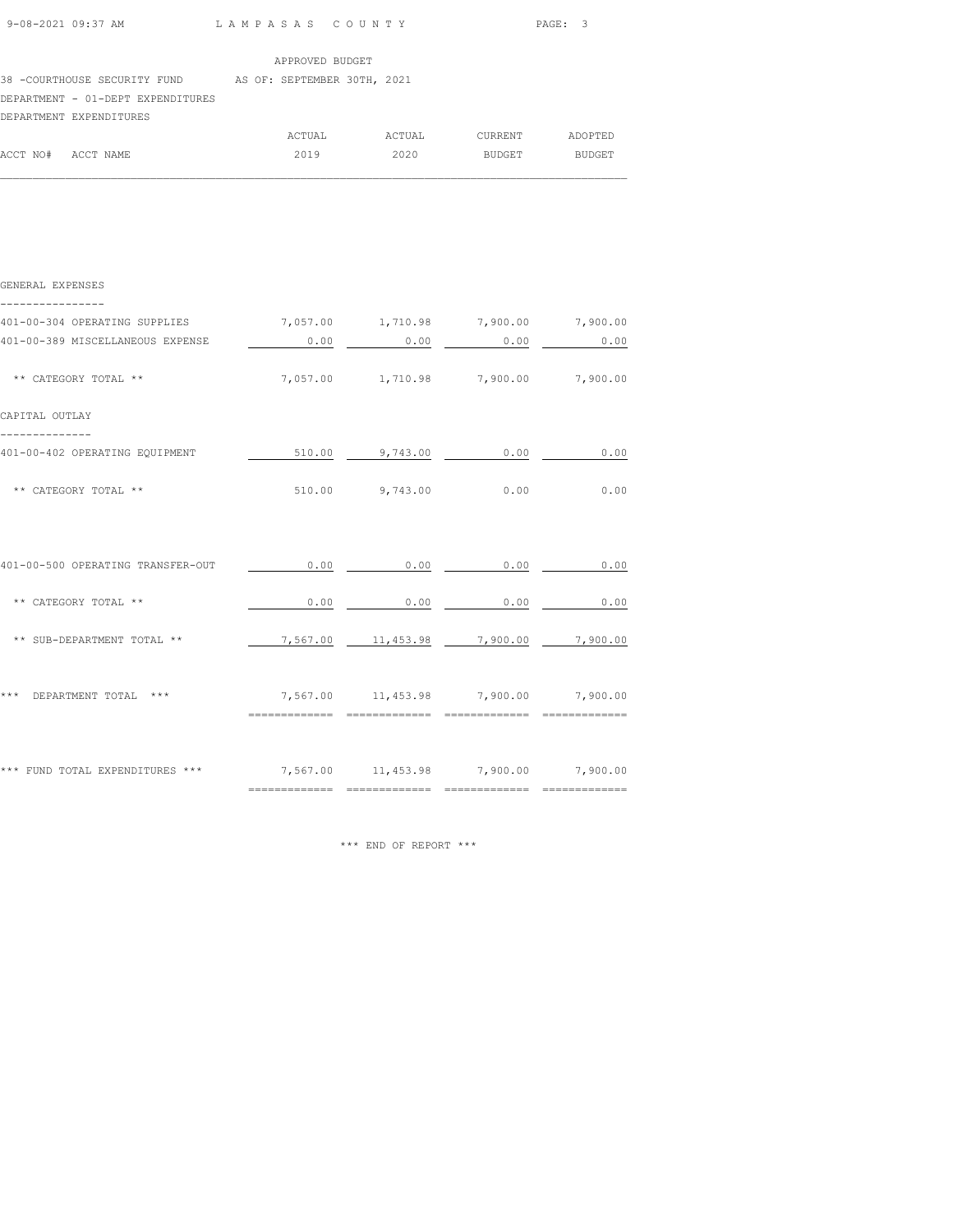|                                                                                 |                                                                      | 9-08-2021 09:37 AM LAMPASAS COUNTY  |      | PAGE: 1 |  |  |
|---------------------------------------------------------------------------------|----------------------------------------------------------------------|-------------------------------------|------|---------|--|--|
|                                                                                 | APPROVED BUDGET                                                      |                                     |      |         |  |  |
| 39 - CO RECORDS MGMT & PRESERV AS OF: SEPTEMBER 30TH, 2021<br>FINANCIAL SUMMARY |                                                                      |                                     |      |         |  |  |
|                                                                                 |                                                                      | ACTUAL ACTUAL CURRENT ADOPTED       |      |         |  |  |
| ACCT NO# ACCT NAME                                                              |                                                                      | 2019 2020 BUDGET BUDGET             |      |         |  |  |
| REVENUE SUMMARY                                                                 |                                                                      |                                     |      |         |  |  |
| CO RECORDS MGMT & PRESEV                                                        |                                                                      | 8,775.30 7,540.44 6,400.00 6,400.00 |      |         |  |  |
| CO RECORDS MGMT & PRESEV                                                        | 0.00                                                                 | 0.00                                | 0.00 | 0.00    |  |  |
| *** TOTAL REVENUE ***                                                           |                                                                      | 8,775.30 7,540.44 6,400.00 6,400.00 |      |         |  |  |
| EXPENDITURE SUMMARY                                                             |                                                                      |                                     |      |         |  |  |
| CO RECORDS MGMT & PRESEV                                                        |                                                                      | $0.00$ 0.00 6,400.00 6,400.00       |      |         |  |  |
| *** TOTAL EXPENDITURES ***                                                      | $0.00$ $0.00$ $6,400.00$ $6,400.00$<br>============================= |                                     |      |         |  |  |
| REVENUES OVER/(UNDER) EXPENDITURES 8,775.30 7,540.44 0.00 0.00 0.00             |                                                                      |                                     |      |         |  |  |

============= ============= ============= =============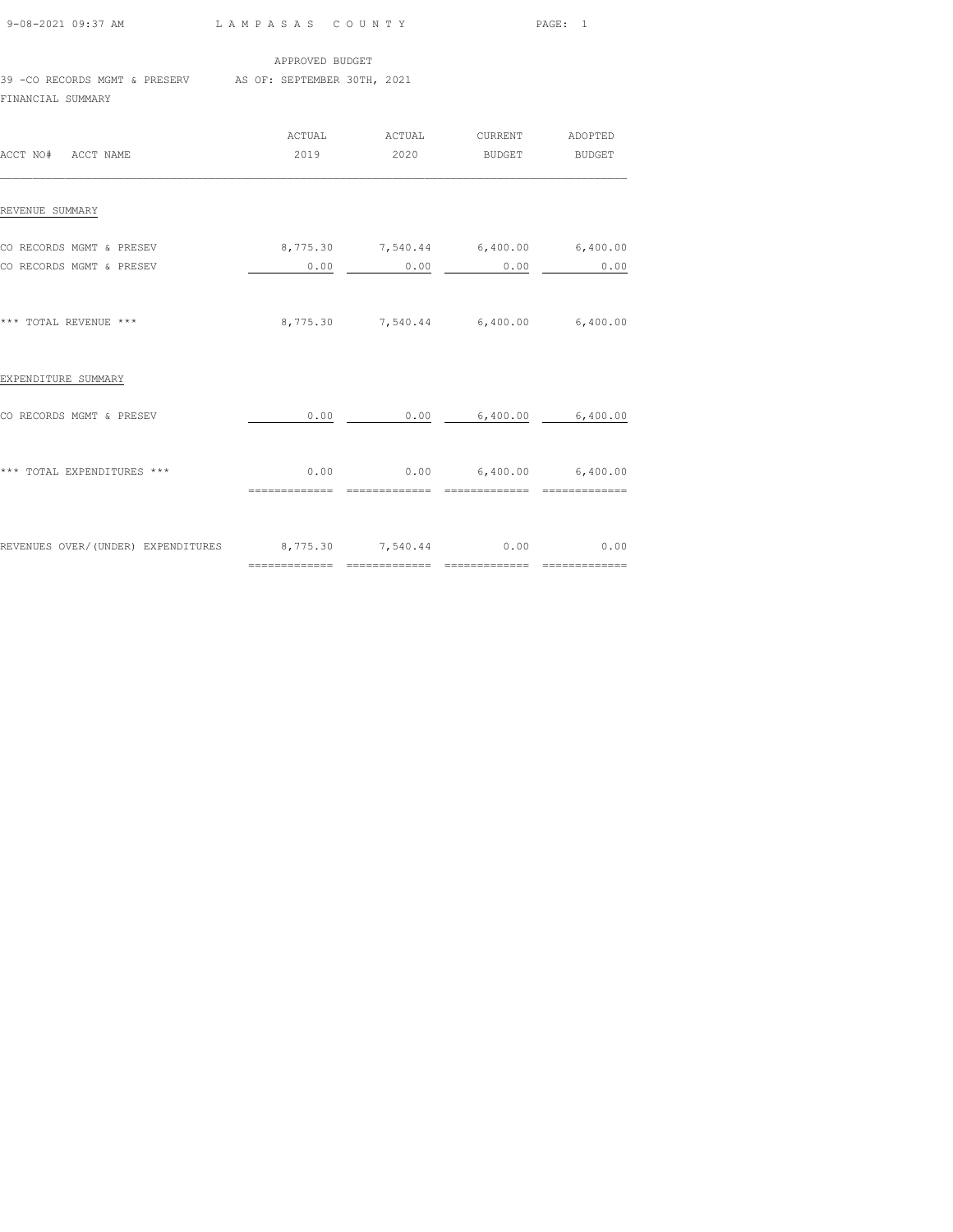## 39 -CO RECORDS MGMT & PRESERV AS OF: SEPTEMBER 30TH, 2021 DEPARTMENT - CO RECORDS MGMT & PRESEV DEPARTMENT REVENUES

| ACCT NO# ACCT NAME  | 2019   | 2020   | BUDGET  | <b>BUDGET</b> |
|---------------------|--------|--------|---------|---------------|
|                     |        |        |         |               |
|                     | ACTUAL | ACTUAL | CURRENT | ADOPTED       |
| DEPAKTMENT KEVENUES |        |        |         |               |

| 100-00-001 BEGINNING FUND BALANCE      | 0.00     | 0.00     | 0.00     | 0.00     |
|----------------------------------------|----------|----------|----------|----------|
| 100-00-033 PRESERVATION CLERK ACCOUNT  | 0.00     | 0.00     | 0.00     | 0.00     |
| 100-00-094 DISTRICT CLERK              | 2,890.39 | 2,984.67 | 1,000.00 | 1,000.00 |
| 100-00-099 INTEREST REVENUE            | 389.41   | 264.77   | 100.00   | 100.00   |
| 100-00-105 DISTRICT CLK AG CHILD SUPPO | 0.00     | 0.00     | 0.00     | 0.00     |
| 100-00-106 COUNTY CLERK                | 2,430.00 | 1,457.50 | 5,000.00 | 5,000.00 |
| 100-00-107 COUNTY CLERK-PROBATION      | 1,404.50 | 1,025.50 | 300.00   | 300.00   |
| 100-00-108 DISTRICK CLERK-PROBATION    | 1,223.00 | 1,461.00 | 0.00     | 0.00     |
| 100-00-190 MISCELLANEOUS               | 438.00   | 347.00   | 0.00     | 0.00     |
|                                        |          |          |          |          |
| ** SUB-DEPARTMENT REVENUE TOTAL **     | 8,775.30 | 7,540.44 | 6,400.00 | 6,400.00 |
|                                        |          |          |          |          |
| **<br>DEPARTMENT REVENUE TOTAL **      | 8,775.30 | 7,540.44 | 6,400.00 | 6,400.00 |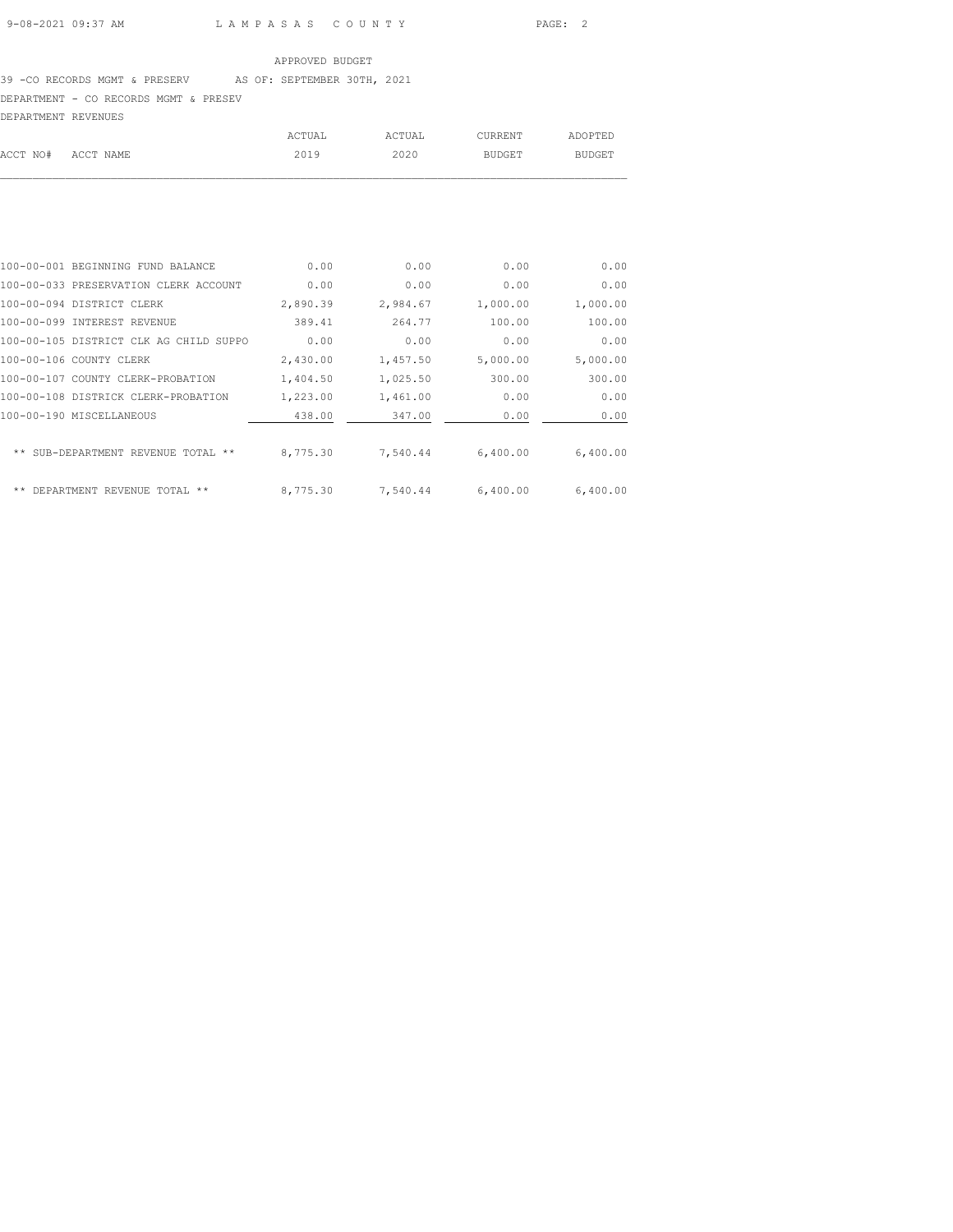## 39 -CO RECORDS MGMT & PRESERV AS OF: SEPTEMBER 30TH, 2021 DEPARTMENT - CO RECORDS MGMT & PRESEV

DEPARTMENT REVENUES

|                    | ACTUAL | ACTUAL | CURRENT | ADOPTED |
|--------------------|--------|--------|---------|---------|
| ACCT NO# ACCT NAME | 2019   | 2020   | BUDGET  | BUDGET  |
|                    |        |        |         |         |

|                                       | ------------ | ___________ | ___________ | --------------- |
|---------------------------------------|--------------|-------------|-------------|-----------------|
| ***<br>FUND TOTAL REVENUES<br>***     | 8,775.30     | 7,540.44    | 6,400.00    | 6,400.00        |
| $* *$<br>DEPARTMENT REVENUE TOTAL **  | 0.00         | 0.00        | 0.00        | 0.00            |
| **<br>SUB-DEPARTMENT REVENUE TOTAL ** | 0.00         | 0.00        | 0.00        | 0.00            |
| 101-00-106 COUNTY CLERK-CIVIL FEE     | 0.00         | 0.00        | 0.00        | 0.00            |
| 101-00-080 COUNTY CLERK TECHNOLOGY    | 0.00         | 0.00        | 0.00        | 0.00            |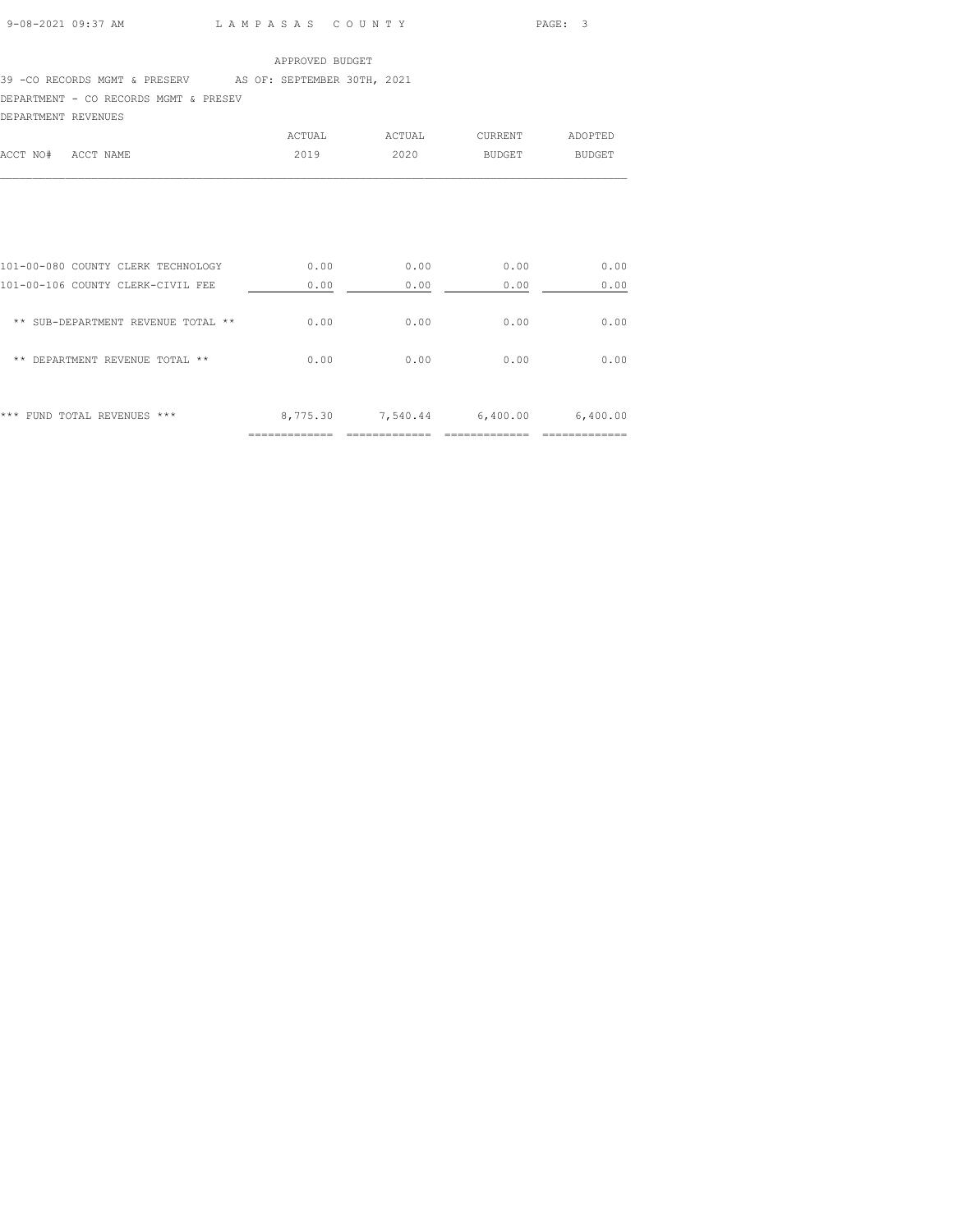| 9-08-2021 09:37 AM | LAMPASAS COUNTY | PAGE : |
|--------------------|-----------------|--------|

| APPROVED BUDGET |  |
|-----------------|--|

39 -CO RECORDS MGMT & PRESERV AS OF: SEPTEMBER 30TH, 2021

DEPARTMENT - CO RECORDS MGMT & PRESEV

DEPARTMENT EXPENDITURES

|                    | ACTUAL | ACTUAL | CURRENT | ADOPTED |
|--------------------|--------|--------|---------|---------|
| ACCT NO# ACCT NAME | 2019   | 2020   | BUDGET  | BUDGET  |
|                    |        |        |         |         |

| GENERAL EXPENSES                  |      |      |                               |          |
|-----------------------------------|------|------|-------------------------------|----------|
| 401-00-353 CHILD SUPPORT EXPENSE  | 0.00 | 0.00 | 0.00                          | 0.00     |
| 401-00-389 MISCELLANEOUS EXPENSE  | 0.00 | 0.00 | 6,400.00                      | 6,400.00 |
| ** CATEGORY TOTAL **              | 0.00 |      | $0.00$ 6,400.00 6,400.00      |          |
|                                   |      |      |                               |          |
| 401-00-500 OPERATING TRANSFER-OUT | 0.00 | 0.00 | 0.00                          | 0.00     |
| ** CATEGORY TOTAL **              | 0.00 | 0.00 | 0.00                          | 0.00     |
| ** SUB-DEPARTMENT TOTAL **        | 0.00 |      | $0.00$ 6,400.00 6,400.00      |          |
| DEPARTMENT TOTAL<br>***<br>***    |      |      | $0.00$ 0.00 6,400.00 6,400.00 |          |
| *** FUND TOTAL EXPENDITURES ***   |      | 0.00 | $0.00$ 6,400.00 6,400.00      |          |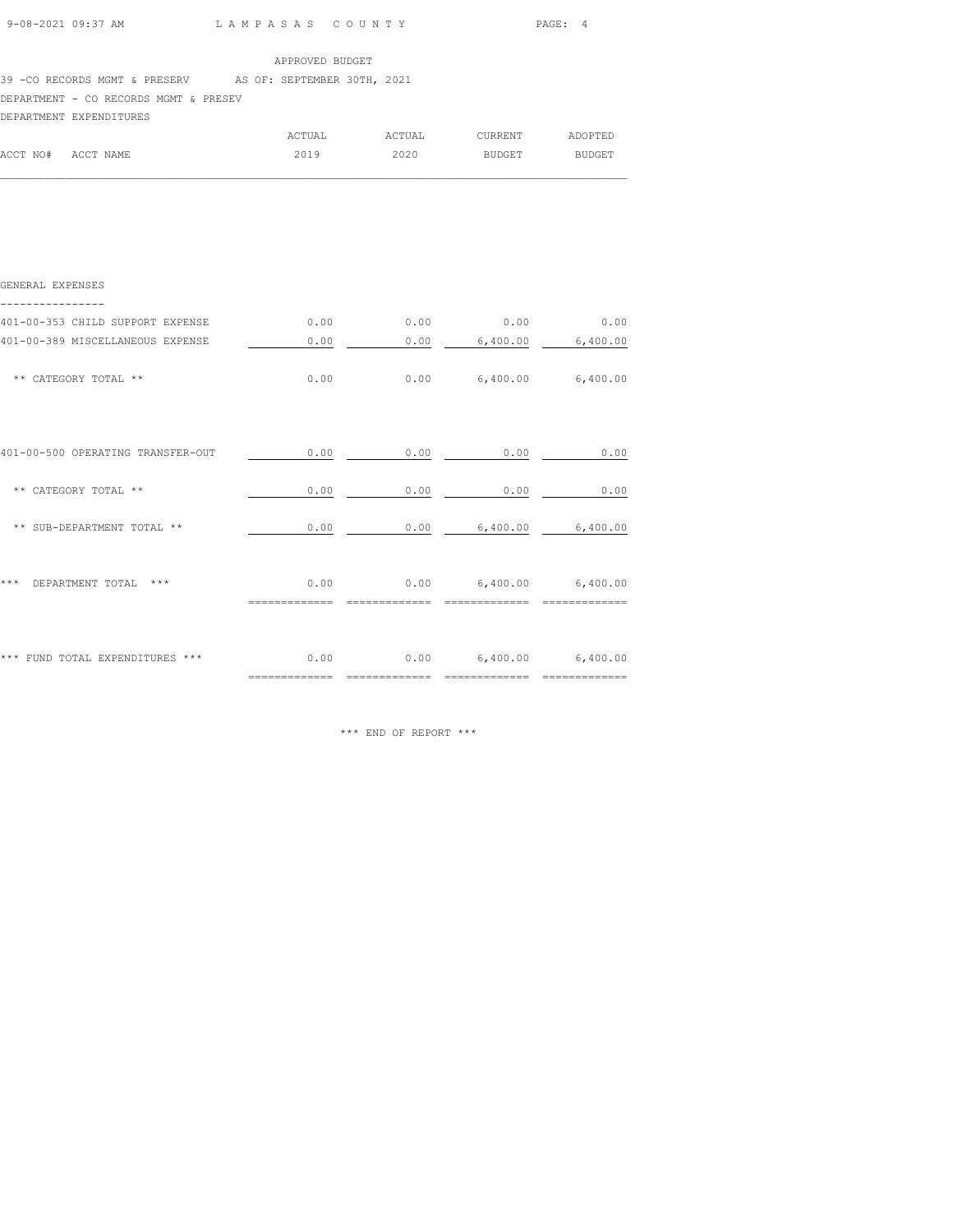|                                                               | 9-08-2021 09:37 AM LAMPASAS COUNTY |                                                           | PAGE: 1 |  |
|---------------------------------------------------------------|------------------------------------|-----------------------------------------------------------|---------|--|
| 47 -COUNTY HEALTH CARE HRA AS OF: SEPTEMBER 30TH, 2021        | APPROVED BUDGET                    |                                                           |         |  |
| FINANCIAL SUMMARY                                             |                                    |                                                           |         |  |
| ACCT NO# ACCT NAME                                            |                                    | ACTUAL ACTUAL CURRENT ADOPTED<br>2019  2020 BUDGET BUDGET |         |  |
| REVENUE SUMMARY                                               |                                    |                                                           |         |  |
| 47 COUNTY HEALTH CARE                                         |                                    | $0.00$ 0.00 0.00 0.00                                     |         |  |
| *** TOTAL REVENUE ***                                         |                                    | $0.00$ 0.00 0.00 0.00 0.00                                |         |  |
| EXPENDITURE SUMMARY                                           |                                    |                                                           |         |  |
| 47 COUNTY HEALTH CARE                                         |                                    | $0.00$ 0.00 0.00 0.00 0.00                                |         |  |
| *** TOTAL EXPENDITURES ***                                    |                                    | $0.00$ 0.00 0.00 0.00 0.00                                |         |  |
| REVENUES OVER/(UNDER) EXPENDITURES $0.00$ 0.00 0.00 0.00 0.00 |                                    |                                                           |         |  |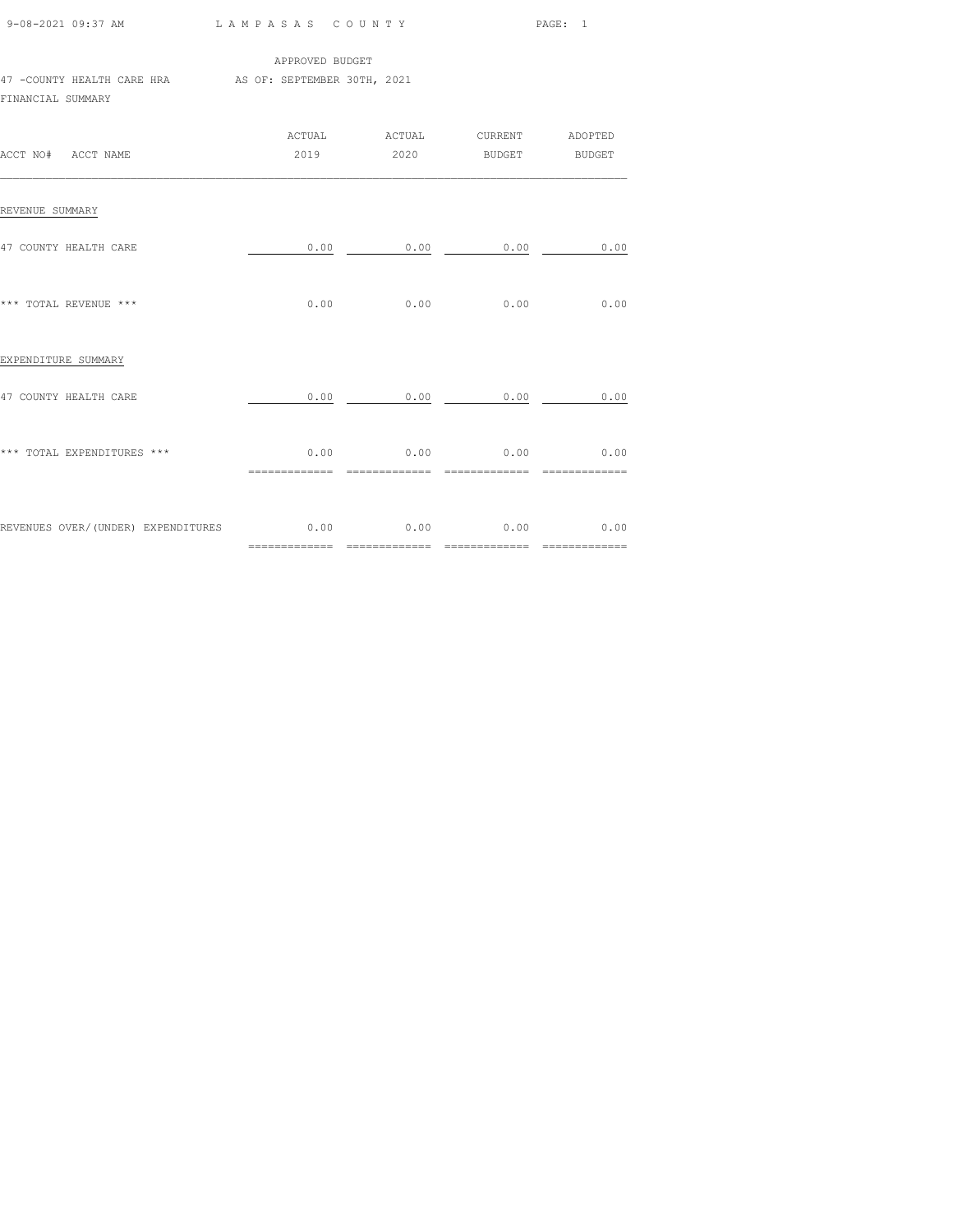## 47 -COUNTY HEALTH CARE HRA AS OF: SEPTEMBER 30TH, 2021

DEPARTMENT - 47 COUNTY HEALTH CARE

## DEPARTMENT REVENUES

|                    | ACTUAL | ACTUAL | CURRENT | ADOPTED |
|--------------------|--------|--------|---------|---------|
| ACCT NO# ACCT NAME | 2019   | 2020   | BUDGET  | BUDGET  |
|                    |        |        |         |         |

| ***<br>$***$<br>FIIND.<br>TOTAL.<br><b>REVENUES</b> | 0.00 | 0.00 | 0.00 | 0.00 |
|-----------------------------------------------------|------|------|------|------|
| $* *$<br>DEPARTMENT REVENUE TOTAL **                | 0.00 | 0.00 | 0.00 | 0.00 |
| ** SUB-DEPARTMENT REVENUE TOTAL **                  | 0.00 | 0.00 | 0.00 | 0.00 |
| 201-00-010 OPERATING TRANSFERS-IN                   | 0.00 | 0.00 | 0.00 | 0.00 |
| 101-00-190 MISCELLANEOUS RECEIPTS                   | 0.00 | 0.00 | 0.00 | 0.00 |
| 101-00-099 INTEREST REVENUE                         | 0.00 | 0.00 | 0.00 | 0.00 |
|                                                     |      |      |      |      |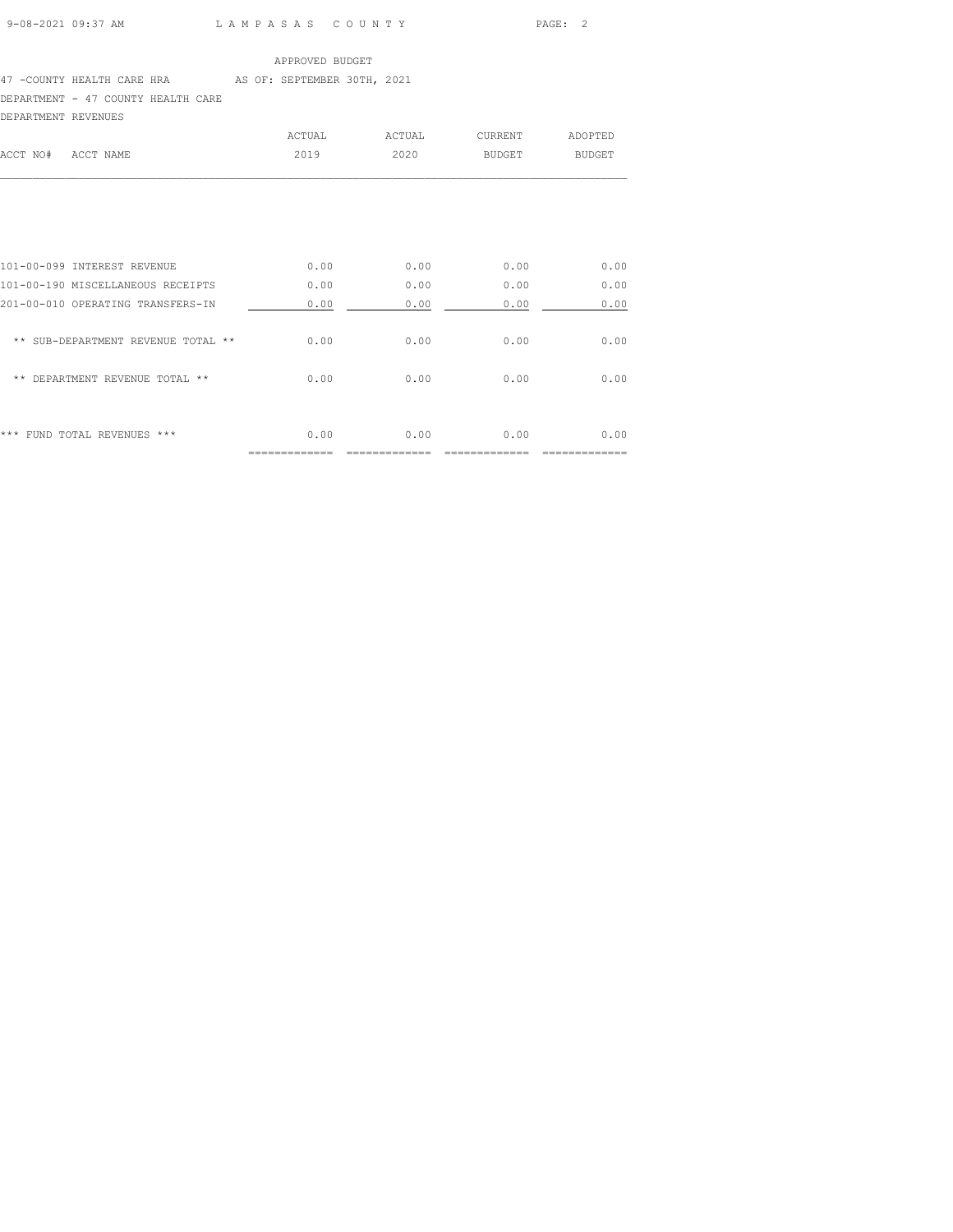$\mathcal{L}_\text{max}$ 

### 47 -COUNTY HEALTH CARE HRA AS OF: SEPTEMBER 30TH, 2021

## DEPARTMENT - 47 COUNTY HEALTH CARE

|          | DEPARTMENT EXPENDITURES |        |        |         |               |
|----------|-------------------------|--------|--------|---------|---------------|
|          |                         | ACTUAL | ACTUAL | CURRENT | ADOPTED       |
| ACCT NO# | ACCT NAME               | 2019   | 2020   | BUDGET  | <b>BUDGET</b> |

| GENERAL EXPENSES                 |      |      |      |      |
|----------------------------------|------|------|------|------|
| 401-00-333 CONTRACTED SERVICES   | 0.00 | 0.00 | 0.00 | 0.00 |
| 401-00-356 ADMINISTRATIVE COST   | 0.00 | 0.00 | 0.00 | 0.00 |
| 401-00-375 BANK CHARGES          | 0.00 | 0.00 | 0.00 | 0.00 |
| 401-00-389 MISCELLANEOUS EXPENSE | 0.00 | 0.00 | 0.00 | 0.00 |
| ** CATEGORY TOTAL **             | 0.00 | 0.00 | 0.00 | 0.00 |
| ** SUB-DEPARTMENT TOTAL **       | 0.00 | 0.00 | 0.00 | 0.00 |
| ***<br>***<br>DEPARTMENT TOTAL   | 0.00 | 0.00 | 0.00 | 0.00 |
| *** FUND TOTAL EXPENDITURES ***  | 0.00 | 0.00 | 0.00 | 0.00 |

\*\*\* END OF REPORT \*\*\*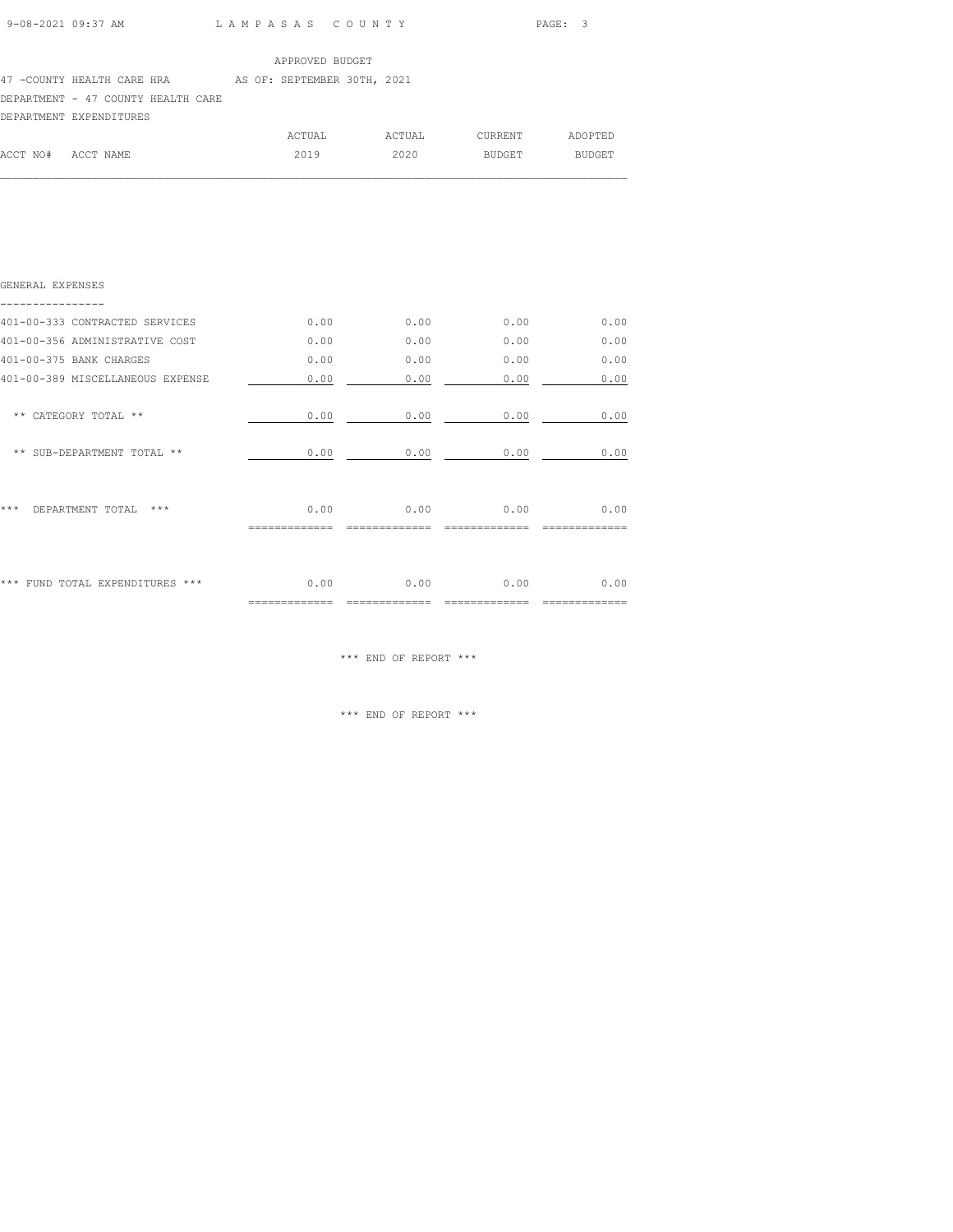| 9-08-2021 09:38 AM LAMPASAS COUNTY                                             |                                                        |  |                                                           | PAGE: 1 |  |  |  |
|--------------------------------------------------------------------------------|--------------------------------------------------------|--|-----------------------------------------------------------|---------|--|--|--|
| APPROVED BUDGET<br>55 - INTEREST & SINKING FUND AS OF: SEPTEMBER 30TH, 2021    |                                                        |  |                                                           |         |  |  |  |
| FINANCIAL SUMMARY                                                              |                                                        |  |                                                           |         |  |  |  |
| ACCT NO# ACCT NAME                                                             |                                                        |  | ACTUAL ACTUAL CURRENT ADOPTED<br>2019  2020 BUDGET BUDGET |         |  |  |  |
| REVENUE SUMMARY                                                                |                                                        |  |                                                           |         |  |  |  |
| 00-I&S REVENUE                                                                 |                                                        |  | 1,483,202.66 1,496,267.71 1,531,242.00 1,800,293.00       |         |  |  |  |
| *** TOTAL REVENUE ***                                                          | 1,483,202.66  1,496,267.71  1,531,242.00  1,800,293.00 |  |                                                           |         |  |  |  |
| EXPENDITURE SUMMARY                                                            |                                                        |  |                                                           |         |  |  |  |
| 01-I&S EXPENDITURES                                                            | 1,533,092.22  1,475,475.00  1,345,850.00  1,435,125.00 |  |                                                           |         |  |  |  |
| *** TOTAL EXPENDITURES ***                                                     | 1,533,092.22  1,475,475.00  1,345,850.00  1,435,125.00 |  |                                                           |         |  |  |  |
| REVENUES OVER/(UNDER) EXPENDITURES (49,889.56) 20,792.71 185,392.00 365,168.00 |                                                        |  |                                                           |         |  |  |  |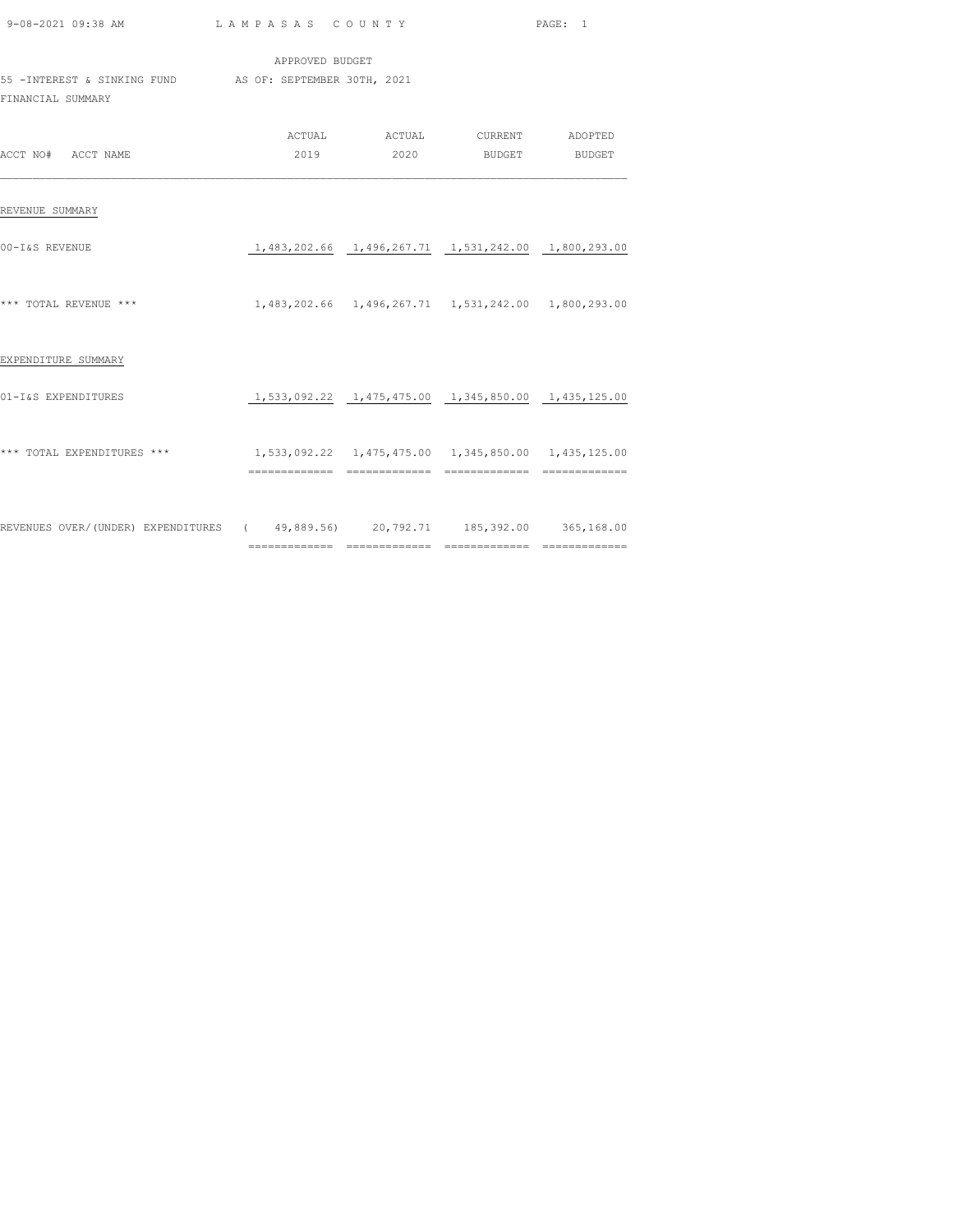# 55 -INTEREST & SINKING FUND AS OF: SEPTEMBER 30TH, 2021

## DEPARTMENT - 00-I&S REVENUE

| DEPARTMENT REVENUES |  |        |        |         |         |
|---------------------|--|--------|--------|---------|---------|
|                     |  | ACTUAL | ACTUAL | CURRENT | ADOPTED |
| ACCT NO# ACCT NAME  |  | 2019   | 2020   | BUDGET  | BUDGET  |
|                     |  |        |        |         |         |

| 100-00-001 BEGINNING FUND BALANCE      | 0.00         | 0.00         | 0.00                                                | 0.00         |
|----------------------------------------|--------------|--------------|-----------------------------------------------------|--------------|
| 100-00-010 CURRENT AD VALOREM TAXES    | 1,456,093.77 | 1,467,726.01 | 1,504,442.00                                        | 1,773,493.00 |
| 100-00-020 DELIQUENT AD VALOREM TAXES  | 17,276.15    | 18,350.65    | 14,000.00                                           | 14,000.00    |
| 100-00-030 PENALTIES & INT. AD VALOREM | 7,010.09     | 7,286.54     | 12,000.00                                           | 12,000.00    |
| 100-00-035 LCAD REFUND                 | 0.00         | 0.00         | 0.00                                                | 0.00         |
| 100-00-099 INTEREST REVENUE            | 2,822.65     | 2,904.51     | 800.00                                              | 800.00       |
| 100-00-101 INC/DEC IN INVEST MARKET    | 0.00         | 0.00         | 0.00                                                | 0.00         |
| 100-00-125 LIMITED TAX BONDS SERIES 20 | 0.00         | 0.00         | 0.00                                                | 0.00         |
| 100-00-190 MISCELLANEOUS RECEIPTS      | 0.00         | 0.00         | 0.00                                                | 0.00         |
| 200-00-010 OPERATING TRANSFERS-IN      | 0.00         | 0.00         | 0.00                                                | 0.00         |
| ** SUB-DEPARTMENT REVENUE TOTAL **     |              |              | 1,483,202.66 1,496,267.71 1,531,242.00 1,800,293.00 |              |
| ** DEPARTMENT REVENUE TOTAL **         |              |              | 1,483,202.66 1,496,267.71 1,531,242.00 1,800,293.00 |              |
| ***<br>FUND TOTAL REVENUES ***         |              |              | 1,483,202.66 1,496,267.71 1,531,242.00              | 1,800,293.00 |
|                                        |              |              |                                                     |              |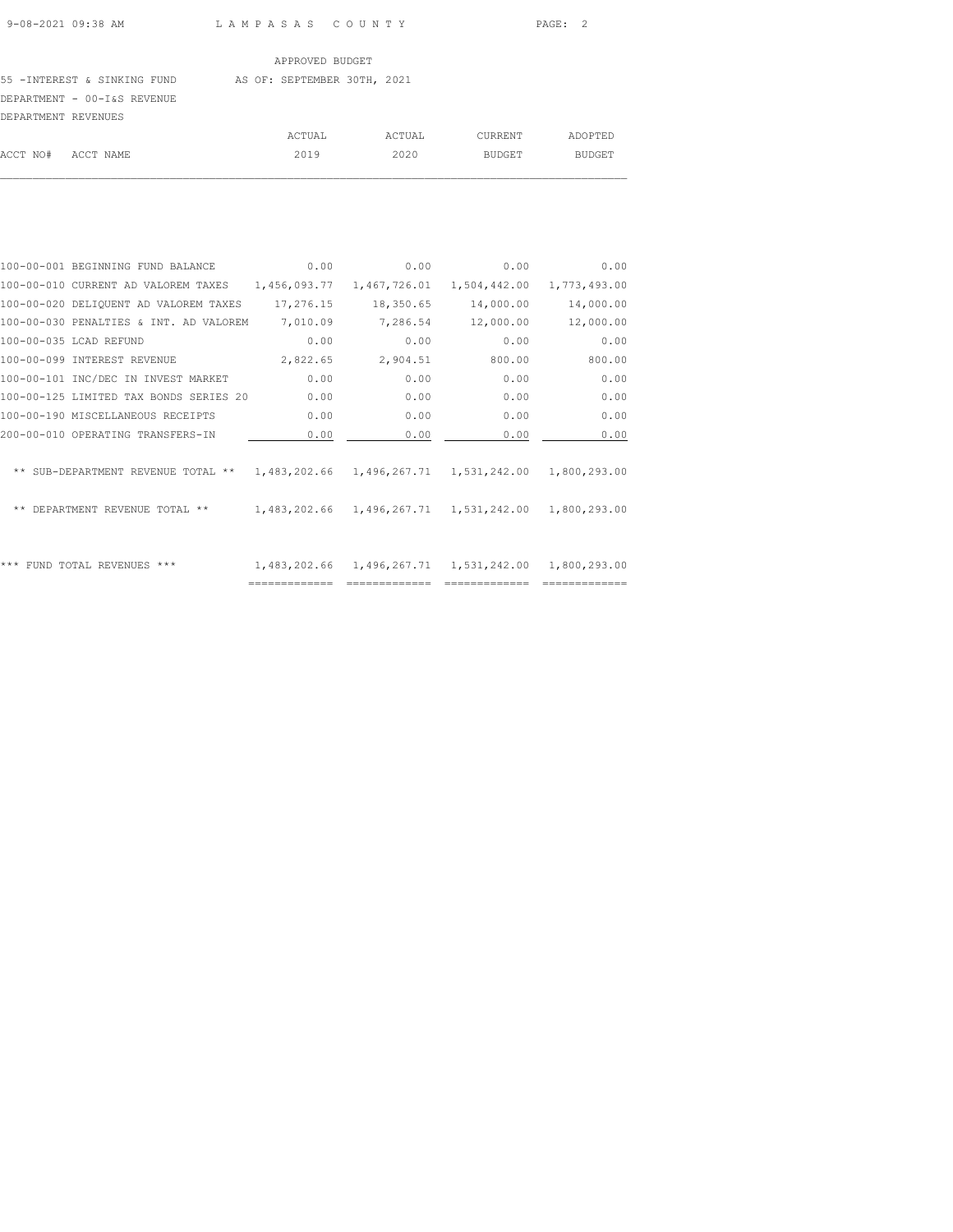55 -INTEREST & SINKING FUND AS OF: SEPTEMBER 30TH, 2021

DEPARTMENT - 01-I&S EXPENDITURES DEPARTMENT EXPENDITURES

|                    | DEPARTMENT EXPENDITURES |        |        |         |         |
|--------------------|-------------------------|--------|--------|---------|---------|
|                    |                         | ACTUAL | ACTUAL | CURRENT | ADOPTED |
| ACCT NO# ACCT NAME |                         | 2019   | 2020   | BUDGET  | BUDGET  |

 $\mathcal{L}_\text{max}$ 

| GENERAL EXPENSES<br>. <u>.</u> .           |            |                                                        |            |            |
|--------------------------------------------|------------|--------------------------------------------------------|------------|------------|
| 401-00-306 OTHER SOURCES C/O               | 0.00       | 0.00                                                   | 0.00       | 0.00       |
| 401-00-307 PREMIUM                         | 0.00       | 0.00                                                   | 0.00       | 0.00       |
| 401-00-318 LEGAL FEES-C/O ISSUANCE         | 0.00       | 0.00                                                   | 0.00       | 0.00       |
| 401-00-325 PREMIUM                         | 0.00       | 0.00                                                   | 0.00       | 0.00       |
| 401-00-331 PAYING AGENT FEES               | 1,200.00   | 1,200.00                                               | 950.00     | 1,200.00   |
| 401-00-338 INTEREST PAYMENT                |            | 503,492.22 714,275.00 689,900.00 663,925.00            |            |            |
| 401-00-375 BANK CHARGES                    | 0.00       | 0.00                                                   | 0.00       | 0.00       |
| ** CATEGORY TOTAL **                       | 504,692.22 | 715,475.00                                             | 690,850.00 | 665,125.00 |
| 401-00-500 OPERATING TRANSFERS OUT         | 0.00       | 0.00                                                   | 0.00       | 0.00       |
|                                            |            |                                                        |            |            |
| ** CATEGORY TOTAL **                       | 0.00       | 0.00                                                   | 0.00       | 0.00       |
| NOT USED 8                                 |            |                                                        |            |            |
| 401-00-800 PMT REFUNDING ESCROW AGENT 0.00 |            | 0.00                                                   | 0.00       | 0.00       |
| ** CATEGORY TOTAL **                       | 0.00       | 0.00                                                   | 0.00       | 0.00       |
| CAPITAL LEASE<br>-------------             |            |                                                        |            |            |
| 401-00-900 PRINCIPAL PAYMENT               |            | 665,000.00 760,000.00 655,000.00 770,000.00            |            |            |
| 401-00-901 SHERIFFS VEHICLES               | 0.00       | 0.00                                                   | 0.00       | 0.00       |
| 401-00-902 CAPITAL PURCHASES               | 0.00       | 0.00                                                   | 0.00       | 0.00       |
| 401-00-903 CAPITAL PURCHASES - PRIN        | 0.00       | 0.00                                                   | 0.00       | 0.00       |
| 401-00-904 CAPITAL PURCHASES - INT         | 363,400.00 | 0.00                                                   | 0.00       | 0.00       |
| ** CATEGORY TOTAL **                       |            | $1,028,400.00$ $760,000.00$ $655,000.00$ $770,000.00$  |            |            |
| ** SUB-DEPARTMENT TOTAL **                 |            | 1,533,092.22  1,475,475.00  1,345,850.00  1,435,125.00 |            |            |
| *** DEPARTMENT TOTAL ***                   |            | 1,533,092.22  1,475,475.00  1,345,850.00  1,435,125.00 |            |            |
| *** FUND TOTAL EXPENDITURES ***            |            | 1,533,092.22 1,475,475.00 1,345,850.00 1,435,125.00    |            |            |

============= ============= ============= =============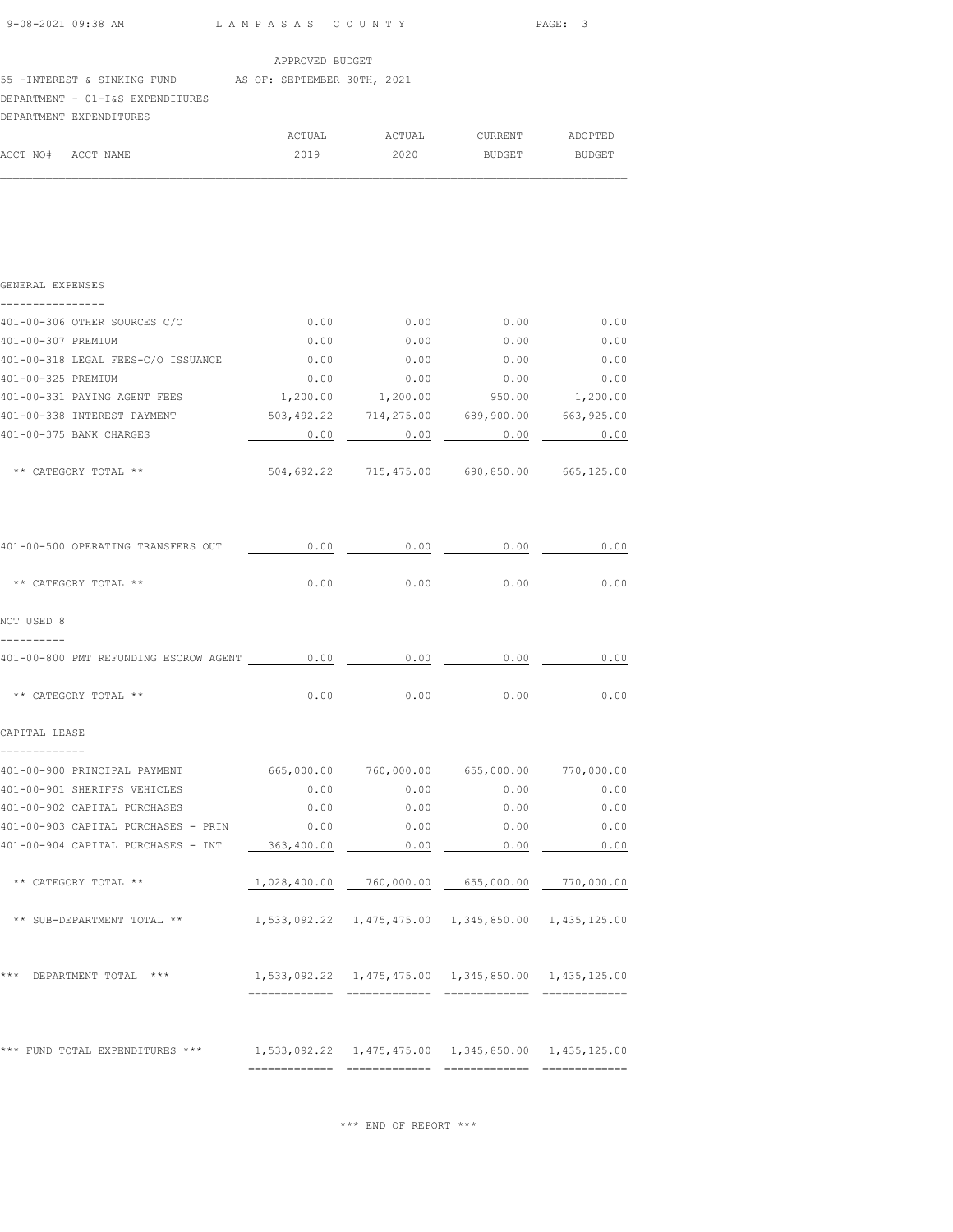|                                                                                                                                   |                 |                               |                                                           | PAGE: 1        |
|-----------------------------------------------------------------------------------------------------------------------------------|-----------------|-------------------------------|-----------------------------------------------------------|----------------|
|                                                                                                                                   | APPROVED BUDGET |                               |                                                           |                |
| 60 -FIXED ASSETS \$5000/ABOVE AS OF: SEPTEMBER 30TH, 2021<br>FINANCIAL SUMMARY                                                    |                 |                               |                                                           |                |
| ACCT NO# ACCT NAME                                                                                                                |                 |                               | ACTUAL ACTUAL CURRENT ADOPTED<br>2019  2020 BUDGET BUDGET |                |
| EXPENDITURE SUMMARY                                                                                                               |                 |                               |                                                           |                |
| *** TOTAL EXPENDITURES ***                                                                                                        |                 | ============================= | $0.00$ 0.00 0.00 0.00 0.00                                |                |
| REVENUES OVER/(UNDER) EXPENDITURES $0.00$ $0.00$ $0.00$ $0.00$ $0.00$                                                             |                 |                               |                                                           | ============== |
| $\star\star\star$ FUND TOTAL EXPENDITURES $\star\star\star$ $\hfill$ 0.00 $\hfill$ 0.00 $\hfill$ 0.00 $\hfill$ 0.00 $\hfill$ 0.00 |                 |                               |                                                           |                |

\*\*\* END OF REPORT \*\*\*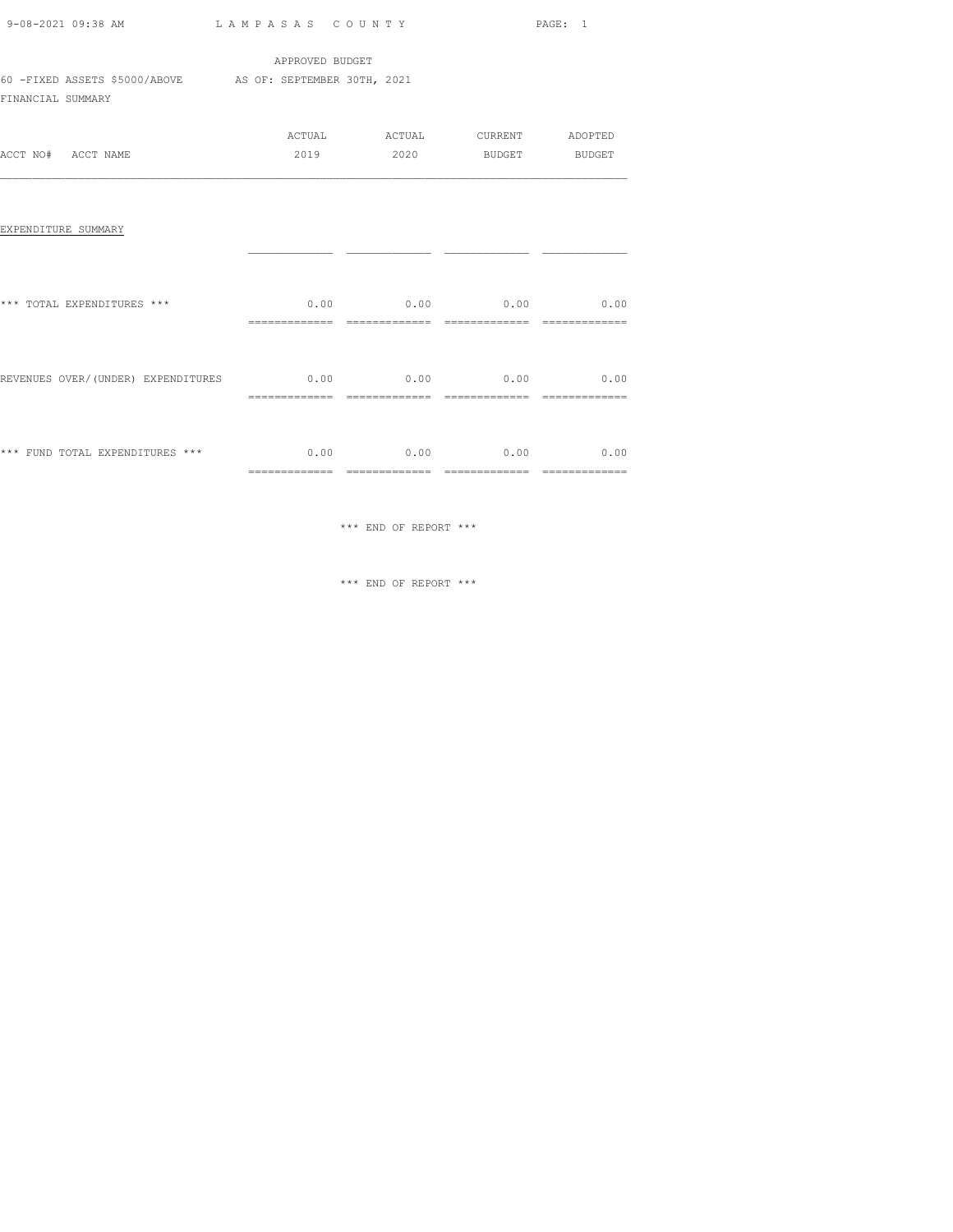| 9-08-2021 09:38 AM LAMPASAS COUNTY                                            |                                           |                                    | PAGE: 1 |      |  |
|-------------------------------------------------------------------------------|-------------------------------------------|------------------------------------|---------|------|--|
|                                                                               | APPROVED BUDGET                           |                                    |         |      |  |
| 88 -LAMP CO STATE COURT COST AS OF: SEPTEMBER 30TH, 2021<br>FINANCIAL SUMMARY |                                           |                                    |         |      |  |
|                                                                               |                                           | ACTUAL ACTUAL CURRENT ADOPTED      |         |      |  |
| ACCT NO# ACCT NAME                                                            |                                           | 2019  2020 BUDGET BUDGET           |         |      |  |
| REVENUE SUMMARY                                                               |                                           |                                    |         |      |  |
| 00-DEPT REVENUE                                                               |                                           | 1,303.65 588.18 0.00 0.00          |         |      |  |
| 01-DEPT EXPENDITURES                                                          |                                           | $0.00$ $0.00$ $0.00$ $0.00$ $0.00$ |         |      |  |
| *** TOTAL REVENUE ***                                                         |                                           | 1,303.65 588.18                    | 0.00    | 0.00 |  |
| EXPENDITURE SUMMARY                                                           |                                           |                                    |         |      |  |
| 01-DEPT EXPENDITURES                                                          |                                           | $0.00$ 0.00 0.00 0.00 0.00         |         |      |  |
| *** TOTAL EXPENDITURES ***                                                    | $0.00$ $0.00$ $0.00$ $0.00$ $0.00$ $0.00$ |                                    |         |      |  |
| REVENUES OVER/(UNDER) EXPENDITURES 1,303.65 588.18 0.00 0.00 0.00             |                                           |                                    |         |      |  |

============= ============= ============= =============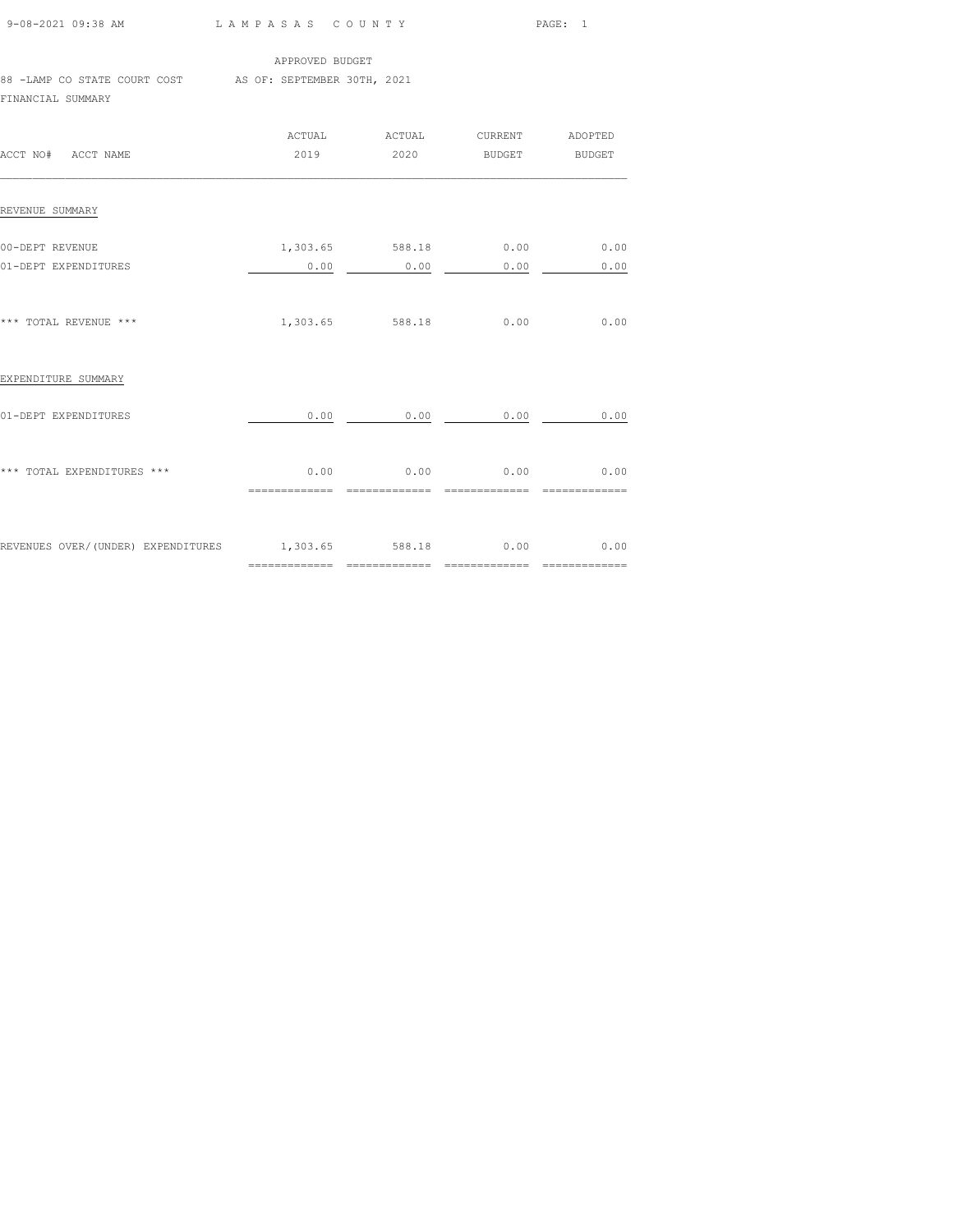| $9 - 08 - 2021$ $09 - 38$ am |  |
|------------------------------|--|

L A M P A S A S C O U N T Y PAGE: 2

|                     |                              | APPROVED BUDGET             |        |               |               |
|---------------------|------------------------------|-----------------------------|--------|---------------|---------------|
|                     | 88 -LAMP CO STATE COURT COST | AS OF: SEPTEMBER 30TH, 2021 |        |               |               |
|                     | DEPARTMENT - 00-DEPT REVENUE |                             |        |               |               |
| DEPARTMENT REVENUES |                              |                             |        |               |               |
|                     |                              | ACTUAL                      | ACTUAL | CURRENT       | ADOPTED       |
| ACCT NO#            | ACCT NAME                    | 2019                        | 2020   | <b>BUDGET</b> | <b>BUDGET</b> |
|                     |                              |                             |        |               |               |

| 100-00-099 INTEREST REVENUE        | 1,303.65 | 588.18 | 0.00 | 0.00 |
|------------------------------------|----------|--------|------|------|
| ** SUB-DEPARTMENT REVENUE TOTAL ** | 1,303.65 | 588.18 | 0.00 | 0.00 |
| DEPARTMENT REVENUE TOTAL **<br>**  | 1,303.65 | 588.18 | 0.00 | 0.00 |

 $\mathcal{L}_\text{max}$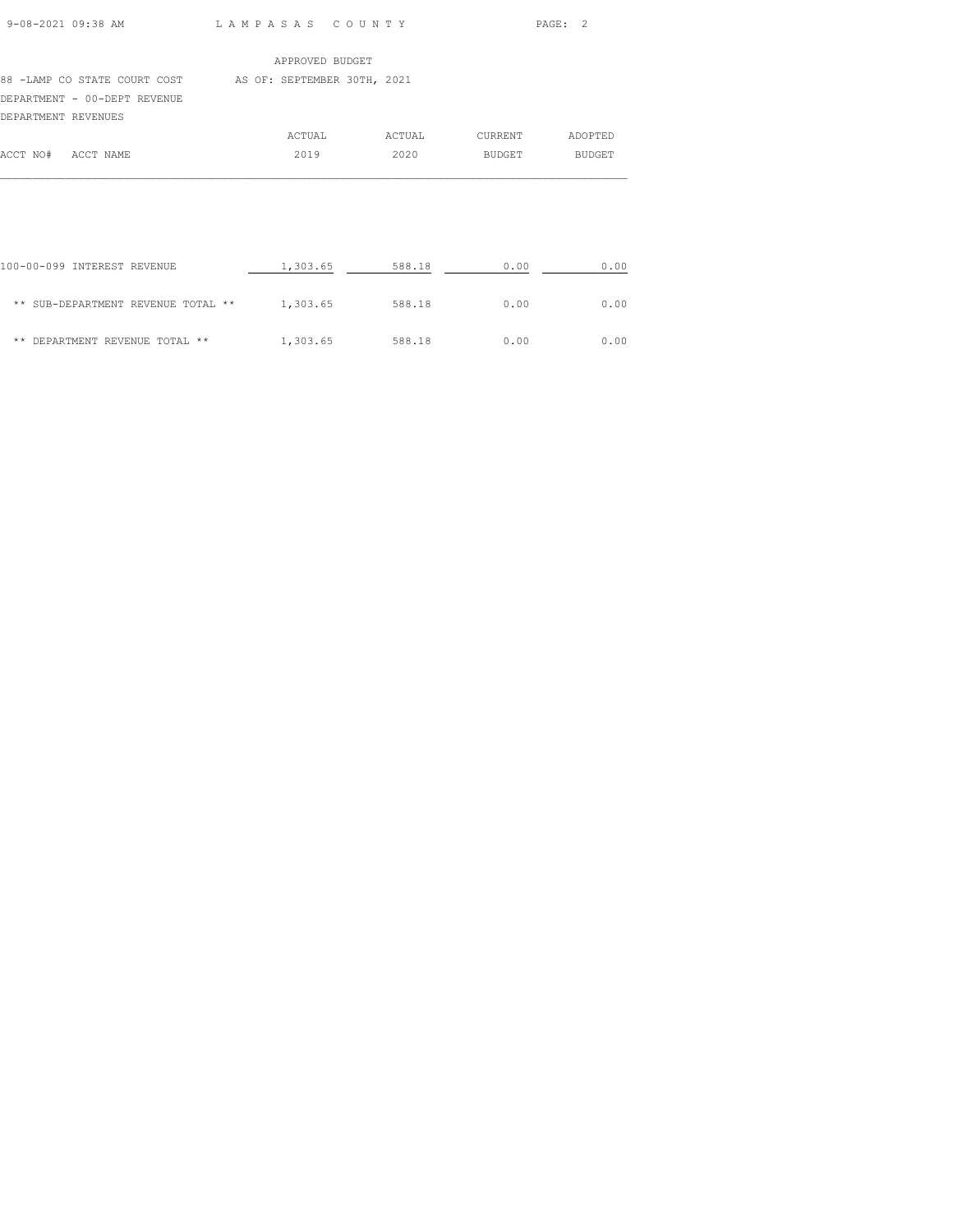#### 88 -LAMP CO STATE COURT COST AS OF: SEPTEMBER 30TH, 2021

## DEPARTMENT - 01-DEPT EXPENDITURES

DEPARTMENT REVENUES

|                    | ACTUAL | ACTUAL | CURRENT | ADOPTED |
|--------------------|--------|--------|---------|---------|
| ACCT NO# ACCT NAME | 2019   | 2020   | BUDGET  | BUDGET  |
|                    |        |        |         |         |

| ***<br>FUND TOTAL REVENUES<br>***   | 1,303.65 | 588.18 | 0.00 | 0.00 |
|-------------------------------------|----------|--------|------|------|
| DEPARTMENT REVENUE TOTAL **<br>**   | 0.00     | 0.00   | 0.00 | 0.00 |
| ** SUB-DEPARTMENT REVENUE TOTAL **  | 0.00     | 0.00   | 0.00 | 0.00 |
| 201-00-010 OPERATING TRANSFERS - IN | 0.00     | 0.00   | 0.00 | 0.00 |